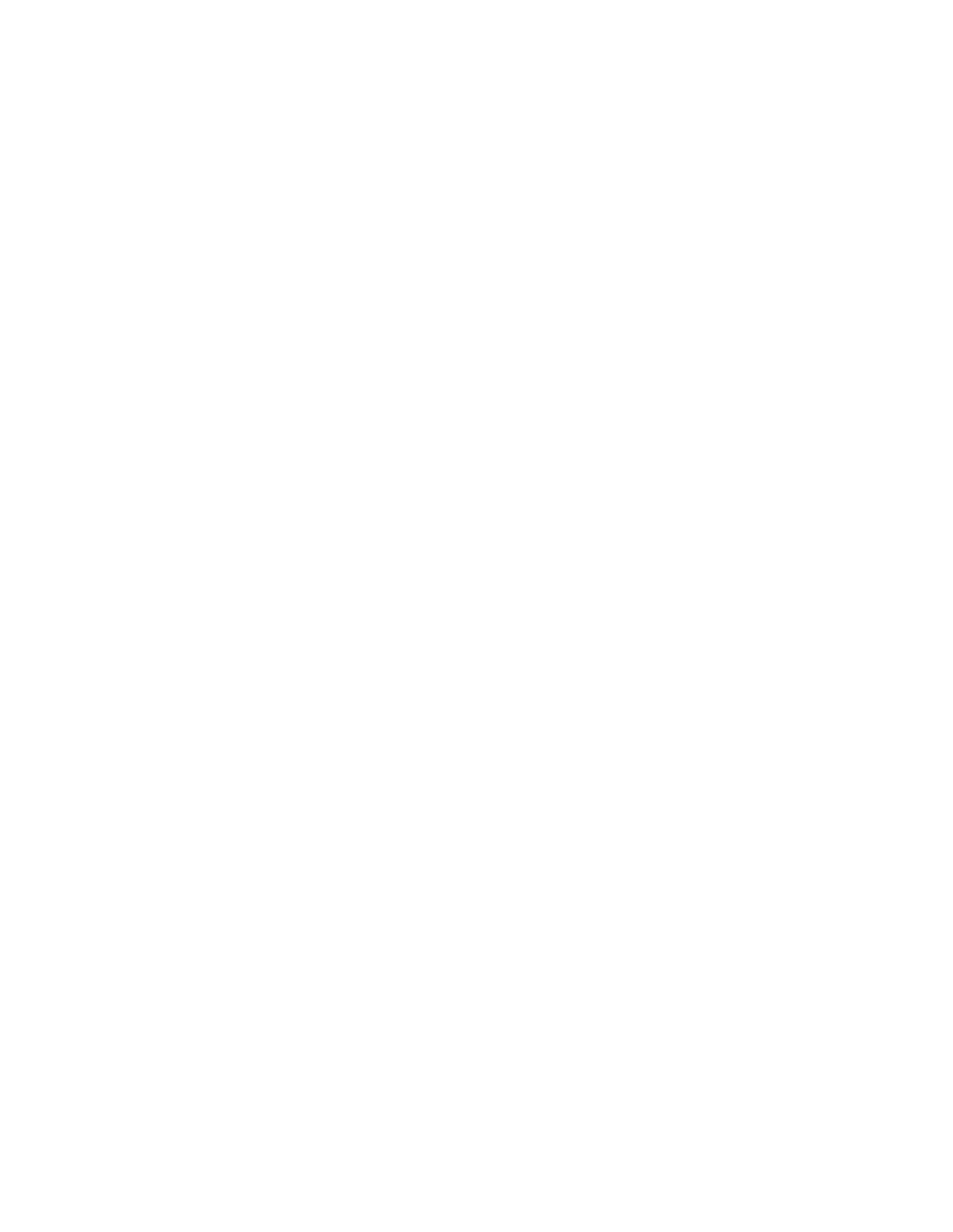## **CONTENTS**

| $\mathbf{1}$   | LESSON 1            | 5   |
|----------------|---------------------|-----|
| 2 <sup>1</sup> | <b>LESSON 2</b>     | 25  |
| 3 <sup>1</sup> | LESSON 3            | 39  |
| $\overline{4}$ | LESSON 4            | 49  |
| 5 <sup>1</sup> | <b>LESSON 5</b>     | 65  |
| 6              | LESSON 6            | 79  |
| 7 <sup>1</sup> | <b>LESSON 7</b>     | 95  |
| 8              | <b>LESSON 8</b>     | 109 |
| 9              | LESSON 9            | 123 |
|                | 10 LESSON 10        | 147 |
|                | <b>11 LESSON 11</b> | 163 |
|                | 12 LESSON 12        | 179 |
|                | 13 LESSON 13        | 193 |
|                | 14 LESSON 14        | 213 |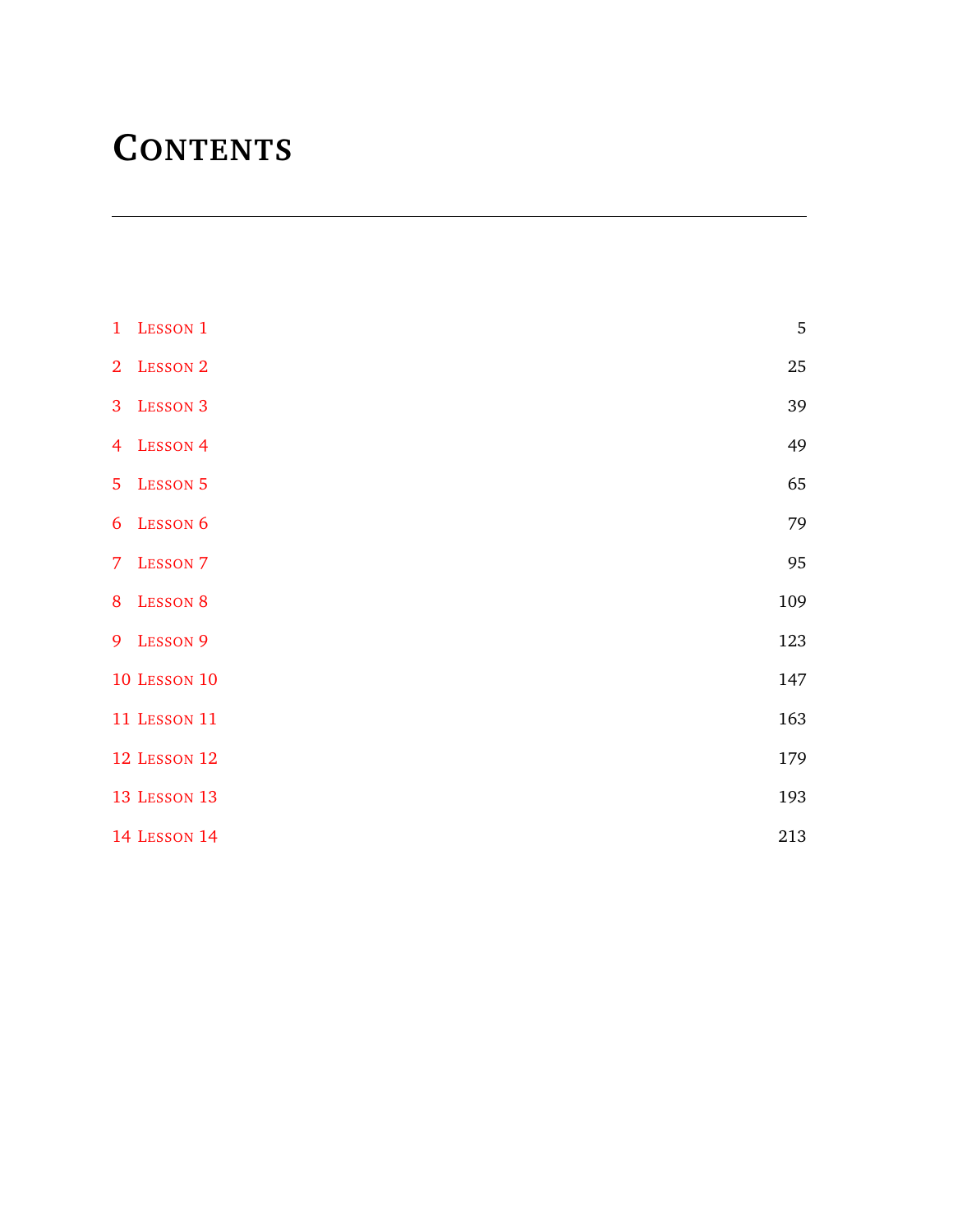Comments by William Finck initialed W.R.F. Comments by Clifton A. Emahiser in brackets in lesson text or initialed C.A.E.

\_\_\_\_\_\_\_\_\_\_\_\_\_\_\_\_\_\_\_\_\_\_\_\_\_\_\_\_\_\_\_\_\_

Unless in brackets, all of the message is by Bertrand L. Comparet.

\_\_\_\_\_\_\_\_\_\_\_\_\_\_\_\_\_\_\_\_\_\_\_\_\_\_\_\_\_\_\_\_\_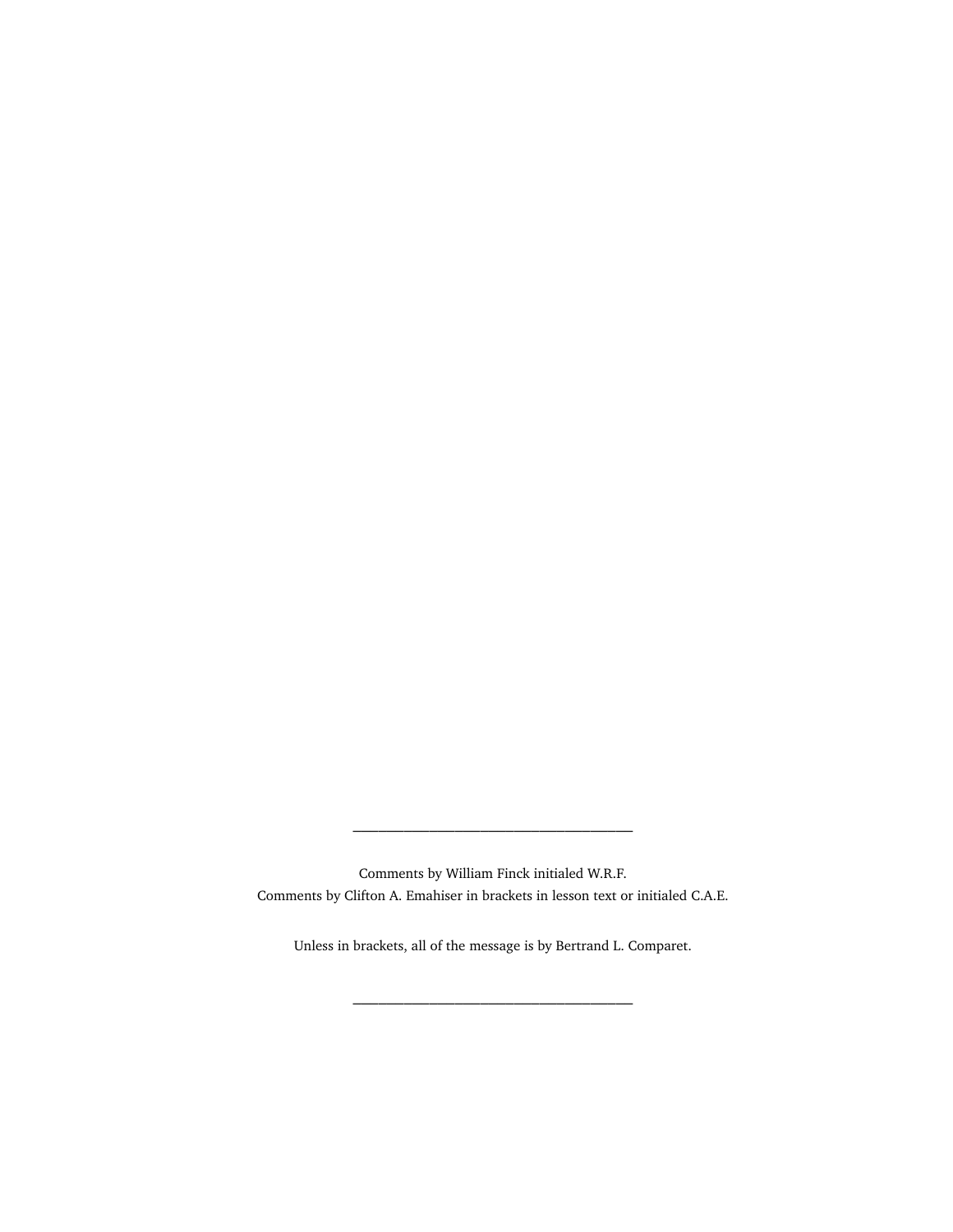

<span id="page-4-0"></span>I will tailor my subject for today to fit the particular day we have. I am going to drop you right into something deep from the start; that's the Book of Revelation. I decided I'd better speak on it, if I am going to because, while some of it is prophesy of the future, it is developing into an accomplished fact very rapidly these days. So I want to be able to say, a little later when, after some of these things have happened: "You see, I told you so." We all like to brag a little. It's a different book than any other in the Bible, although it's closest to the Book of Daniel. Daniel received, you know, a number of prophetic visions, and they were largely symbolic. In fact, you can say they were all symbolic. On the greater part of them, the meaning of this symbolic message was explained to him at the time. There were a few that were left to be explained by the circumstances as they came about, and those tie in with the Book of Revelation. So here was Daniel in the period from, oh, say 605 B.C. to 535 B.C., in Babylon receiving these revelations, and of course he didn't know what John was going to receive in visions around 94 to 96 A.D. But, we'll see as we get into them how these prophesies tie into each other. First of all, in this Book of Revelation, the Revelation that was given to John by Yahshua the Christ [the Anointed]. And lest there be somebody who has been at some time misled by the common "church" doctrine of the trinity, that we have three separate and different Gods (just like the pagans, you know; they have a few more than we). But no, don't be misled by that. Some of the preachers take that view, yet the Bible makes it clear that Yahshua the Christ, son of Yahweh, is at the same time Yahweh, Elohim, the Father Himself, and this is one of the places where He tells us so in unmistakable words. $<sup>1</sup>$  $<sup>1</sup>$  $<sup>1</sup>$ </sup>

<span id="page-4-1"></span><sup>&</sup>lt;sup>1</sup> This note has reference to Comparet discussing the approximate date that John wrote his revelation in the opening paragraph of this lesson. The following documentation gives evidence to that date:

*Ante-Nicene Fathers*, volume 5, ch. XLIX, par. 3: "John, again, in Asia, was banished by Domitian the king to the isle of Patmos, in which also he wrote his Gospel and saw the apocalyptic vision; and in Trajan's time he fell asleep at Ephesus, where his remains were sought for, but could not be found."

*Ante-Nicene Fathers*, volume 7, ch. X, par. 11: "He says this, because when John said these things he was on the island of Patmos, condemned to the labour of the mines by Caesar Domitian. There, therefore, he saw the Apocalypse; and when grown old, he thought that he should at length receive his quittance by suffering, Domitian being killed, all his judgments were discharged. And John being dismissed from the mines, thus subsequently delivered the same Apocalypse which he had received from God. This, therefore, is what He says: Thou must again prophesy to all nations, because thou seest the crowds of Antichrist rise up; and against them other crowds shall stand, and they shall fall by the sword on the one side and on the other."

Conclusion: Domitian's reign was 81 to 96 A.D., and if John was released from prison after Domitian's death, that gives us evidence concerning the time period when John had his vision. Once one understands the dating of John's vision somewhere between 81 to 96 A.D., how can anyone agree with the Praeterists' theory that all prophecy was fulfilled by 70 A.D.? C.A.E

**DDD** back to note [11 on page 45](#page-44-0)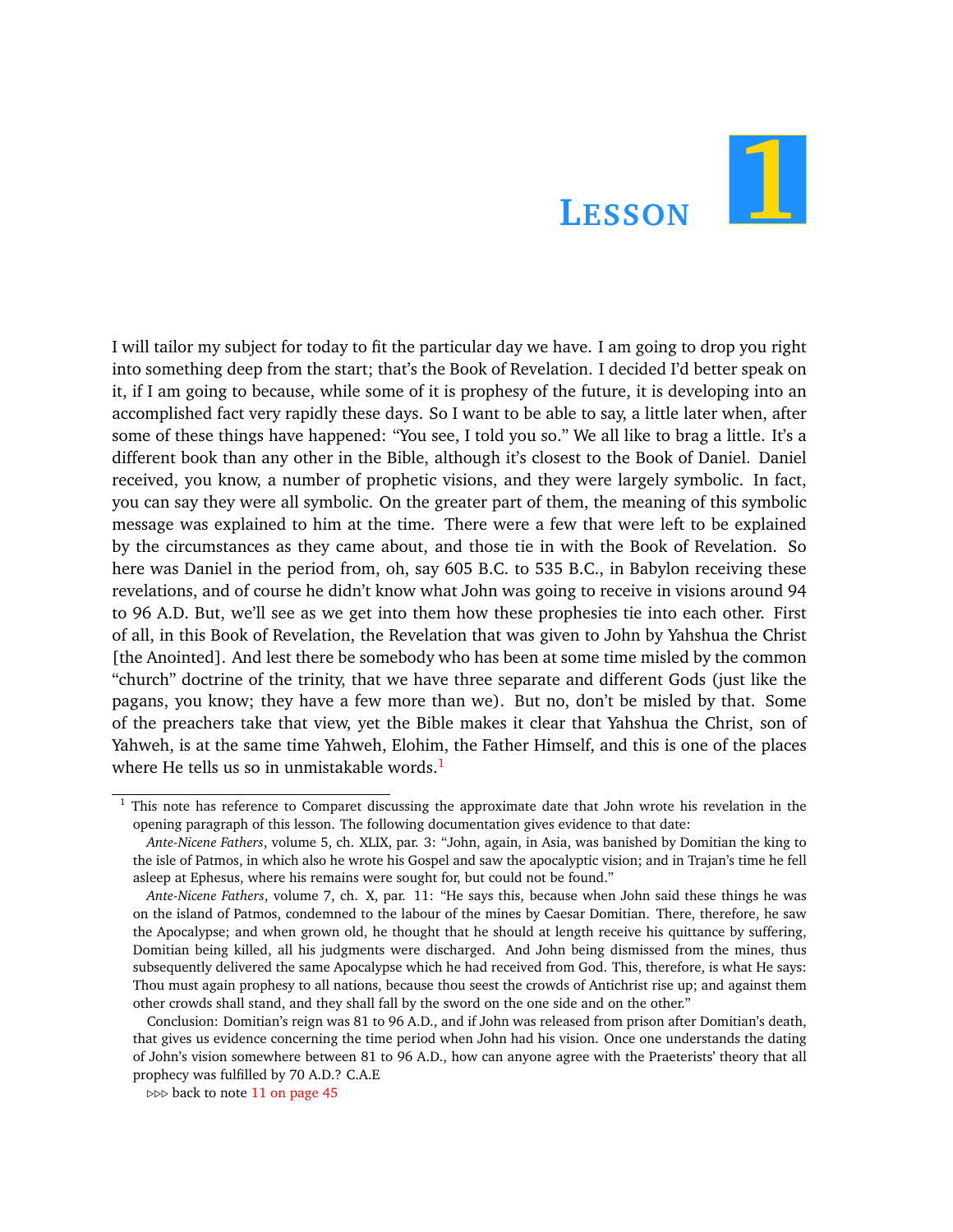John begins on the revelation of this thing: "I was in the Spirit on Yahweh's day, and heard behind me a great voice, as of a trumpet, saying, I am Alpha and Omega, the first and the last ..." So he said he turned to look and see who was speaking to him, "I saw seven golden lamp stands." Your *King James version* says candlesticks, and the word used in the Greek does not mean candlestick at all, but a stand on which a lamp was placed, and we will see the reason for it. The lamp in ancient times looked very much like a modern teapot, except they were very shallow. You put oil in the center pot of the thing, and there was a lid that fitted over it, and there was a cloth wick in the spout which absorbed the oil, and you set fire to the wick, and that burned the oil that gave the light. Thus, these were stands on which a lamp could be set; a pedestal. "I saw seven golden lamp stands, and in the midst of the seven lamp stands, one like to the son of man." Now you will notice that is the title Yahshua the Christ used of Himself many, many times in His ministry. And John says, "And when I saw him, I fell at his feet as dead. And he laid his right hand upon me, saying unto me, Fear not; I am the first and the last: I am he that liveth, and was dead; and, behold, I am alive for evermore, Amen; and have the keys of hell and of death."

You know, that is the most triumphant statement ever made, the complete conquest of all evil and its consequences. And, that is something for all of us to observe with joy. Who was it that was the first and the last? Well, as always, we turn for confirmation to the Old Testament. Isaiah 44, verse 6: "Thus saith Yahweh the King of Israel, and his redeemer Yahweh of hosts; I am the first, and I am the last; and beside me there is no Elohim." So, when Yahshua the Christ is also able to say "I am the first and the last", you know who He is! Again in Revelation 1, verse 8, He says, "I am Alpha and Omega, the beginning and the ending, saith Yahweh, which is, and which was, and which is to come, the Almighty." Couldn't make it plainer! – could you?

We're going to touch later on this thing – really not today – I give you fair warning, I'm going to talk to you about this for more than one day. It's a big subject, and we can't skip over it lightly. As we get into latter portions of it, we're going to show where some of them dovetail perfectly into Daniel's prophesy. A number of things were left unexplained in Daniel, as we read in Daniel 12, verses 4, 8 and 9, the angel said to him: "But thou, O Daniel, shut up the words, and seal the book, even to the time of the end: .... 8 And I heard, but I understood not: then said I, O my master, what shall be the end of these things? 9 And he said, Go thy way, Daniel: for the words are closed up and sealed till the time of the end." They weren't to be understood in his day, but the fact that we can understand them now tells you something about where we are in Yahweh's calendar. We've reached the time of the end. Now on the contrary, John was told not to seal up the Book of Revelation. I don't know how many different "churches" you've gone to, but in most of them you've probably heard the preacher say he couldn't understand the Book of Revelation; it was a sealed book to him. Not because John or the angel sealed it, although it is the most difficult book in the Bible, being all in symbols. Revelation 22, verse 10: "And he saith unto me, Seal not the sayings of the prophecy of this book: for the time is at hand."

When John wrote this book – scholars have estimated the time to be 94 A.D. – some have placed it as late as 96 A.D., but it is within that period. Hence, what John was told was,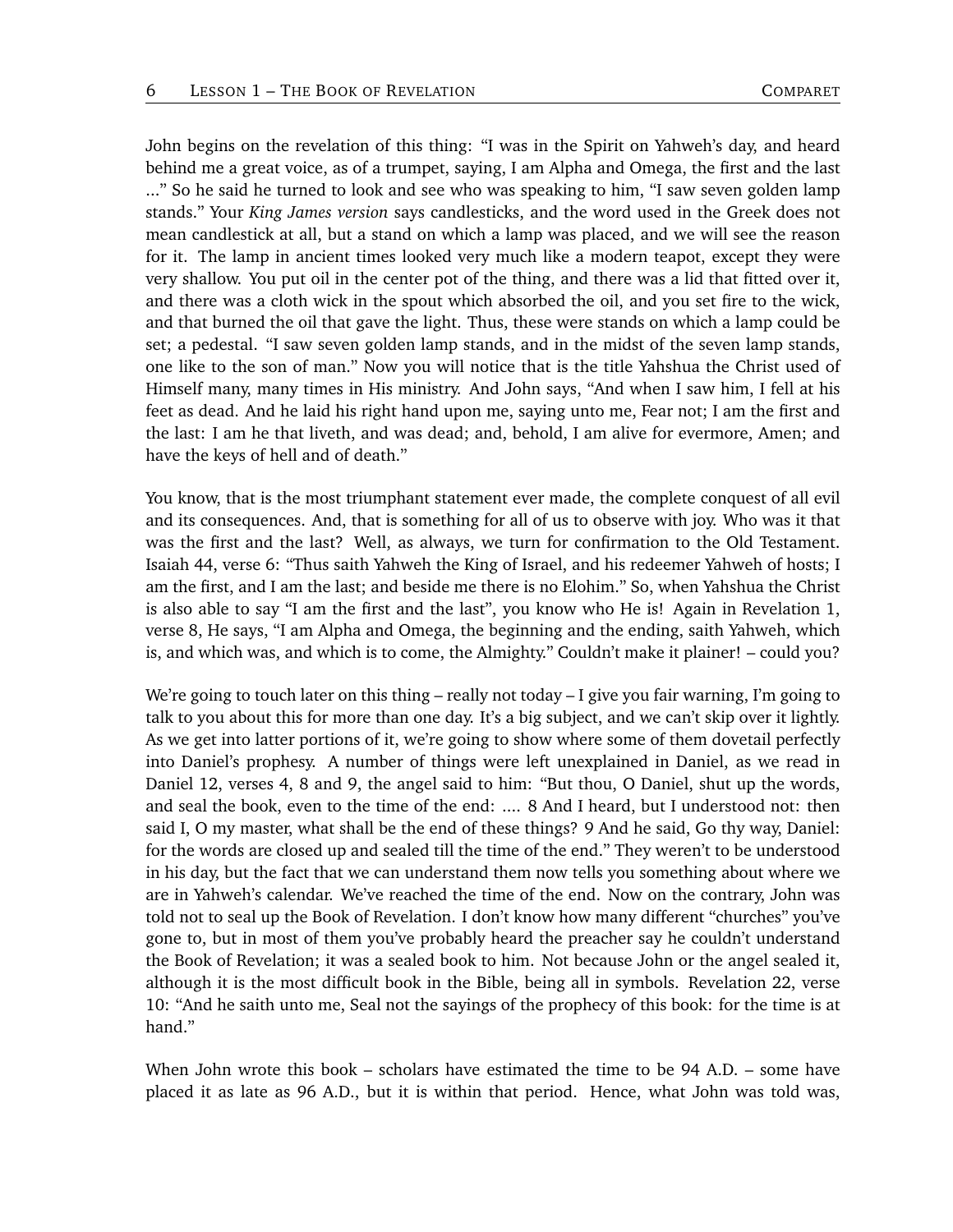in effect, in his day, and would continue on thereafter clear up to the return of Yahshua the Christ, and indeed, a little beyond. Now the first revelation that Yahshua the Christ gave to him was in the form of a message to seven different "churches" [more properly Ekklesiae, or "Assemblies"]. At that time there were a large number of cities in Western Asia, and – oh, as far away as Rome, which had flourishing Christian "churches." And yet, out of all these, seven were singled out by name: Ephesus – Paul wrote an epistle to the Ephesians, you remember – Smyrna, Pergamos, Thyatira, Sardis, Philadelphia and Laodicea.

Now no mention was made of Rome. Despite the Catholic "Church's" claim that they are the original "church", they are not mentioned by name. And since the Catholic "Church" claims that its founder was Peter – note that this vision was not given to Peter, it was given to John. No mention was made here of the "churches" at Corinth, Galatia, Philippi, Colossae, Thessalonica, to all of whom the apostle Paul wrote epistles which we still have in our Bible. No mention of the "churches" which were in Jerusalem, Miletus or Troas, which are all mentioned in the Book of Acts. But seven have been singled out for special treatment here, and therefore there must be a reason for the selection of these seven. The literal language of the book talks of "churches" situated in seven different cities of Western Asia, and yet we have no record, either in history or in the writings of the early "Church" fathers, to indicate that the conditions which it speaks of here were particularly noticeable in the "churches" of those particular cities, because you'll find no two of them the same here. Thus, it is evident that instead of Yahshua the Christ giving a special message just to seven cities, which were only just a few among the many with Christian "churches" that these were only representative in type. Remember now, a symbol is never the thing that it is literally stated to be, but it is always a representation of it. These "churches" are representations of seven different periods in the development of the Christian "Church."[2](#page-6-0)

Is it meet to take these seven "churches" and find them in organized religion? I'm not so sure that organized religion can ever represent the people of Yahweh, the elect, Israel in the flesh, and especially in the word of Yahweh itself! While I may not have a better answer at the moment, I think that Comparet's assessment of the seven churches, especially the latter ones, puts too much emphasis on what is happening to organized religion, rather than on what is happening to the people of Yahweh.

<span id="page-6-0"></span> $^{\rm 2}$  Are the seven churches seven different periods? Comparet's relating of the earlier churches to different historical periods is more convincing than his relating of the latter. All of the major criticisms of the seven churches are still a problem in the world today, and have been all through time.

The Ephesians left their first love, i.e. true Christianity. Those of Pergamos and Thyatira are criticized for fornication. Those of Sardis were imperfect in their deeds, and had already 15 defiled their garments! Those of Laodicea were "lukewarm" and sought material wealth. Only those of Smyrna ("ointment" used for Anointing) and those of Philadelphia ("brotherly love", no fornication!) were not criticized, and only those of Ephesus and Pergamos were haters of the Nicolaitans, or "people conquerors" – organized "religion."

Comparet states in lesson #3 that "these early Protestants had followed the advice of Revelation 18, verse 4: 'Come out of her, my people, that ye be not partakers of her sins, and that ye receive not of her plagues'." And also, "As long as the 'Church' kept the spirit of the rise of Protestantism, the conditions which exist today, testing to see whether anything is fit to remain, couldn't grow up. While the Spirit of Yahshua is in them, they'll have the power to put down all these other things." Yet he does not suppose that these remarks conflict with his own account of the murder of millions of Huguenot Protestants? Or with the fact that so many Germans in Bavaria and the Rhineland were killed in the 30 Years' War by forces loyal to the pope, for daring to leave the "Church"? These two ideas are in direct conflict with each other. Also, Comparet didn't even mention the 30 Years' War!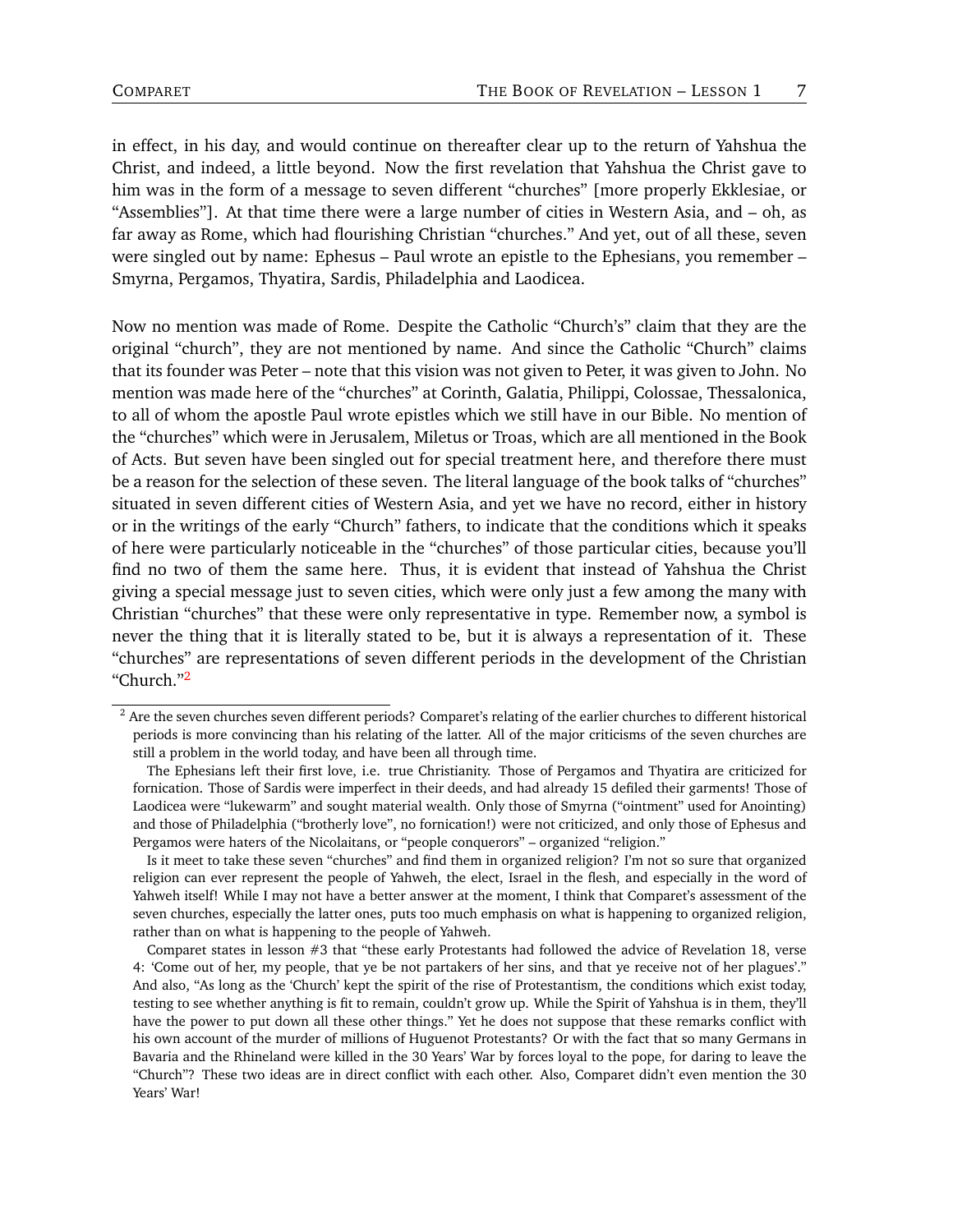That is not a new idea though. The earliest writers, whose works are still in existence, way back in the 3<sup>rd</sup> century B.C., had already given that explanation of it. Looking for confirmation in other parts of the Bible, and to more thoroughly explain the symbolism used, let's go back over that opening passage. John said (Revelation 1:12-16): "And I turned to see the voice that spake with me. And being turned, I saw seven golden lamp stands; And in the midst of the seven lamp stands one like unto the Son of man, clothed with a garment down to the foot, and girt about the paps with a golden girdle. His head and his hairs were white like wool, as white as snow; and his eyes were as a flame of fire; And his feet like unto fine bronze, as if they burned in a furnace; and his voice as the sound of many waters. And he had in his right hand seven stars: and out of his mouth went a sharp two-edged sword: and his countenance was as the sun shineth in his strength."

We pick up familiar things here which help to tie this in with the rest of the Bible. That two-edged sword going out of His mouth – turn to Hebrews 4, verse 12: "For the word of Yahweh is, quick and powerful, and sharper than any two-edged sword, piercing even to the dividing asunder of soul and spirit, and of the joints and marrow, and is a discerner of the thoughts and intents of the heart." The word of Yahweh, out of his mouth, has more power than any sword. Now it speaks of his face shining bright as the sun. In Matthew 17, verse 1, we read of that: "And after six days, Yahshua taketh Peter, James and John his brother, and bringeth them up into a high mountain apart, And was transfigured before them: and his face did shine as the sun, and his raiment was white as the light." Hence this is Bible symbolism clearly identified, and again, making clear His authority to give it. Here were things that were symbolic: He held in his right hand seven shining stars, and He stood among these seven lamp stands. He explains these things to John in Revelation 1, verse 20: "The mystery of the seven stars which thou sawest in my right hand, and the seven golden lamp stands. The seven stars are the angels of the seven churches, and the seven lamp stands which thou sawest are the seven churches." The Bible indicates that not only has Yahweh an enormously great number of angels who can be assigned to whatever task comes up, but also that there are certain special guardian angels who are put full time, you might say, on certain jobs. You'll remember that one of the prophecies given to Daniel at 10:13 was given to him by an angel who explained he'd been delayed getting there because the angel of the Kingdom of Persia fought with him and delayed him, and said, the great prince, Michael, who stands for thy people came to my aid, and so here I am. We're told that the guardian angel of the people of Israel is this, perhaps

So, while I am not in complete disagreement with Comparet concerning the seven "churches", his explanation is found wanting, and the latter "churches" will require further study on my part. W.R.F.

Comment by Clifton A. Emahiser: While I see no harm in correlating the seven Asia Minor churches to seven different church ages, I have to agree that we have had all the attributes of all the seven churches with us in every age since the Passion, the Israel Identity movement being no exception! I also agree that further study on the subject is always in order. But the greatest quality of Comparet's presentations on the Book of Revelation is his linking of it to historical events. Once we understand that mode of study, we can very carefully reach out on our own. While Comparet did well in most areas, he did make errors, and I will endeavor to identify those errors as we go along. In fact, I know of no other that did as well as he! But that is no reason we can't make corrections and build on his work!

**DDD** back to note [1 on page 25](#page-24-1)

**DDD** back to note [5 on page 41](#page-40-0)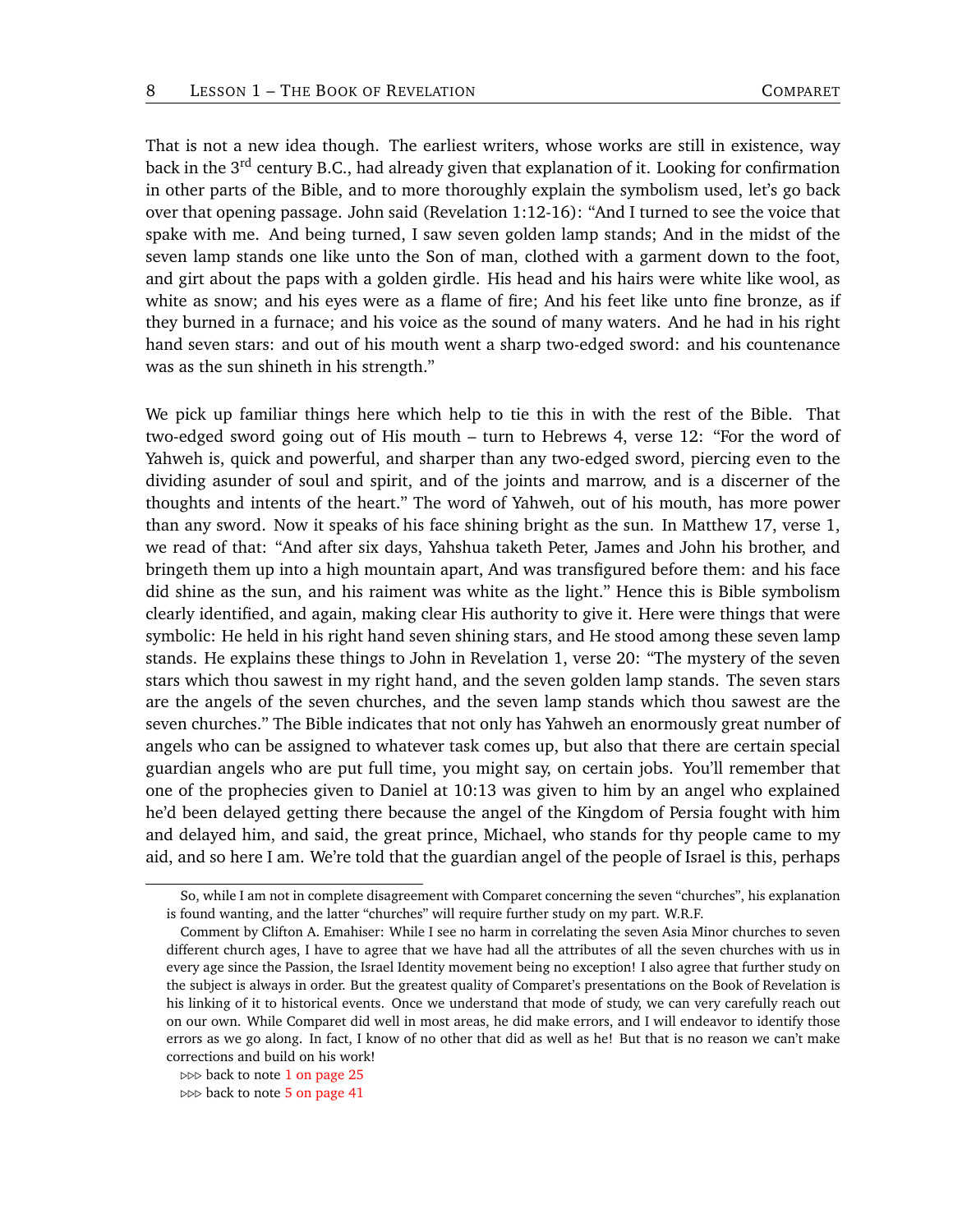greatest of all the angels, Michael. In fact, his name in the Hebrew is me-kaw-ale: "Who is like El [Yahweh]." The ancient Hebrew didn't have a lot of the punctuation marks like we have today, and whether that is a statement of fact or whether there should be a question mark after it (Who is like El [Yahweh]?), we don't know. But at any rate, he was one to whom Yahweh gave enormously great power. Now it indicates here that the Christian "Church" has certain angels assigned the job of guardian angels to the "Church", and that during these different periods of this development, with the different conditions coming up, seven of the angels had been assigned to carry this out.

These lamp stands – is that something new? No, everything has its roots in the past. The New Testament has its roots in the Old Testament, and for an explanation of these lamp stands, let's go back to the Old Testament – the  $4<sup>th</sup>$  chapter of Zechariah: "And the angel that talked with me came again, and waked me, as a man that is wakened out of his sleep, And said unto me, What seest thou? And I said, I have looked, and behold a candlestick all of gold, [here again, that should be lamp stand] with a bowl upon the top of it, and his seven lamps thereon, and seven pipes to the seven lamps, which are upon the top thereof: And two olive trees by it, one upon the right side of the bowl, and the other upon the left side thereof. So I answered and spake to the angel that talked with me, saying, What are these, my master? Then the angel that talked with me answered and said unto me, Knowest thou not what these be? And I said, No, my master. Then he answered and spake unto me, saying, ..." – And before I go into that, let's take a moment to examine the scene in which this came. A little handful [of captives of the House of Judah, Benjamin and a remnant of Levi] had come back from the Babylonian captivity to Jerusalem – they were rebuilding the city; rebuilding the Temple – you'll remember the priests Ezra and Nehemiah were among them and also the prophet Zechariah prophesied there in that time. But the man who was the political and military leader of them was named Zerubbabel, and he was the one directing the building of the city and the Temple. So the angel said, "... This is the word of Yahweh unto Zerubbabel, saying, Not by might, nor by power, but by my spirit, saith Yahweh of hosts."

Again, nothing new, you'll remember: "... except Yahweh keep the city, the watchman waketh but in vain." It doesn't matter what armies you've got, or other weapons. If Yahweh is leading and guarding you, fine. Otherwise, "... Not by might, nor power, but the spirit of Yahweh ..." [we shall triumph]. "And I answered again, and said unto him, What be these two olive branches which through the two golden pipes empty the golden oil out of themselves? And he answered me and said, Knowest thou not what these be? And I said, No, my master. Then said he, These are the two anointed ones, that stand by the Sovereign of the whole earth." Yahshua the Christ picks up that same theme and develops it in the Book of Revelation. In Revelation 11, verses 3 and 4, He says unto John: "And I will give power unto my two witnesses, and they shall prophesy a thousand two hundred and threescore days, clothed in sackcloth. These are the two olive trees, and the two lamp stands standing before the Sovereign of the earth." Therefore we know what our symbolism is. We are going into the matter of the two witnesses in further detail at a later time, when we see the historical fulfillment of it.

But after these witnesses – you'll remember in many places, especially Isaiah, in the  $43<sup>rd</sup>$  chapter, Yahweh had told the nation Israel "... Ye are my witnesses ..." They were to be witnesses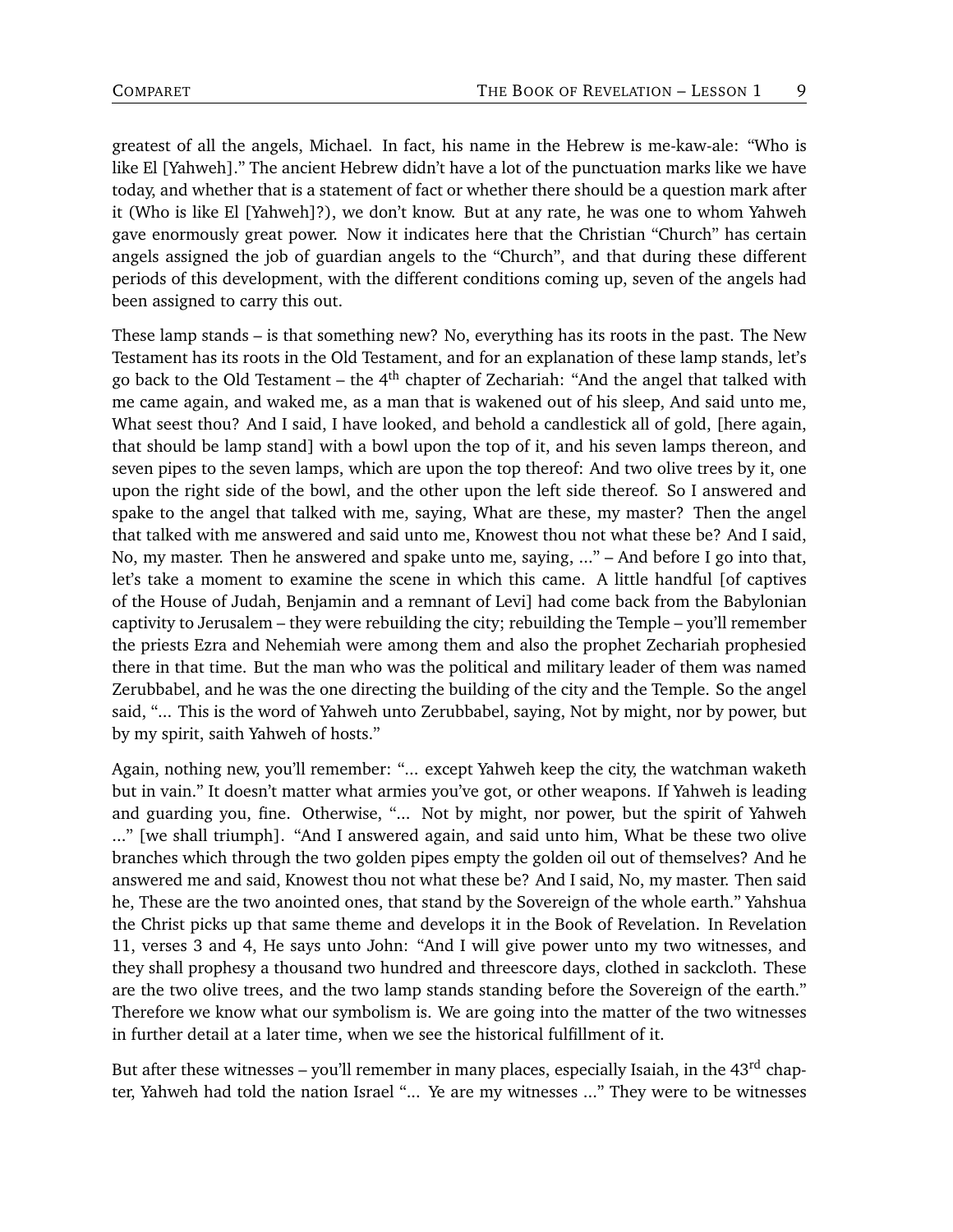to all the nations of the world that Yahweh was the only true Elohim, and that His laws were so true and righteous, that the nation which would follow them would receive the blessings which Yahweh had promised. Thus, the nation of Israel was supposed to witness; but how could the nation understand and be a witness unless somebody furnished them the necessary information? You had the "Church" of the Old Testament, the Temple and its Aaronic and Levitical priesthood, who were to be those who gave light to the whole nation – hence represented by light. But now, your lamp isn't going to burn unless it has oil in it. And to enable this "Church", whether it be the ancient Temple, or the modern Christian "Church", to give out light you have to first add the oil to it. Hence the prophets and Apostles of the Bible, and those who today are true ministers of Yahweh (and there's a lot of the other kind); but those who are the true ministers of Yahweh, these are the olive trees which give oil unto the lamp.

Thus, Yahshua the Christ goes on with this revelation to the apostle John, receiving the messages to be given to each of these seven "Churches", in Revelation 2, verses 1 to 7: "Unto the angel of the Church of Ephesus write; These things saith he that holdeth the seven stars in his right hand, who walketh in the midst of the seven golden lamp stands; I know thy works, and thy labour, and thy patience, and how thou canst not bear them which are evil: and thou hast tried them which say they are apostles, and are not, and hast found them liars: And hast borne, and hast patience, and for my name's sake hast laboured, and hast not fainted. Nevertheless I have somewhat against thee, because thou hast left thy first love. Remember therefore from whence thou art fallen, and repent, and do the first works; or else I will come unto thee quickly, and will remove thy lamp stand out of his place, except thou repent. But this thou hast, that thou hatest the deeds of the Nicolaitans, which I also hate. He that hath an ear, let him hear what the Spirit saith unto the churches; To him that overcometh will I give to eat of the tree of life, which is in the midst of the paradise of Yahweh."

This symbolic message was to the "Church" of Ephesus. What do we know about it? Well, Ephesus was in Asia Minor. Today, Asia Minor is Turkey. Ephesus was at one time a city controlled by the Hittites, was taken over by the Greeks about a thousand and eighty-seven years B.C., later was conquered and ruled by the Persians, was recovered again by Alexander the Great, and finally taken over by the Romans, who made it the capital of the province of Asia in the year 6 B.C. It became the third largest Christian city after Jerusalem and Antioch. The name Ephesus means desirable. [The Zondervan Pictorial Encyclopedia of the Bible has Ephesus so defined<sup>[3](#page-9-0)</sup>

<span id="page-9-0"></span><sup>&</sup>lt;sup>3</sup> Was Ephesus a Hittite city? Surely, like Troy itself, it was under tribute to the Hittites during the power of the Hittite empire – as was all of Anatolia, the Levant, and parts of Mesopotamia – yet that doesn't mean it was a "Hittite city"! Recounting a myth, Strabo says "At any rate, the founding of cities and the giving of names to them are ascribed to the Amazons, as, for instance, Ephesus and Smyrna and Cymê and Myrinê ..." (11.5.4), and, "And there are certain cities, it is said, which got their names from the Amazons, I mean Ephesus, Smyrna, Cymê and Myrina" (12.3.21); but here it is also showing that the myth is disputed by some writers. Later Strabo says: "The city of Ephesus was inhabited both by Carians and by Leleges, but Androclus drove them out and settled the most of those who had come with him round the Athenaeum and the Hypelaeus, though he also included a part of the country situated on the slopes of Mt. Coressus ..." So evidently Ephesus was inhabited by Carians and Leleges – who, as it can be shown elsewhere – were people from the islands of the sea, related to the Trojans and Phoenicians, who settled western Anatolia before being pushed out by the Ionians and Dorians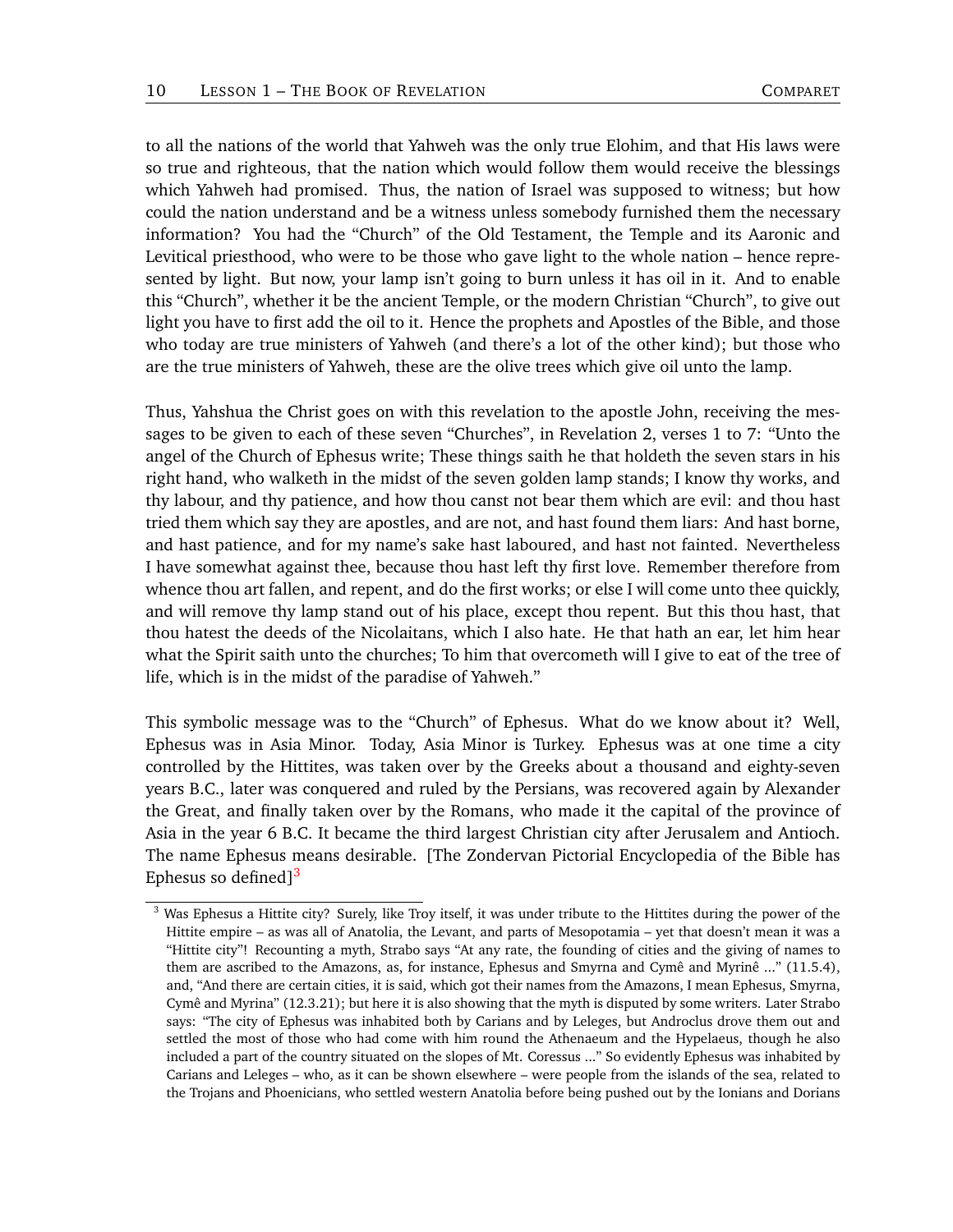Incidentally, if you will get the writings of, say, half a dozen or eight or ten people who have written on the Book of Revelation, you will achieve complete confusion, because no two of them reach the same conclusion on much of anything. There's too much wishful thinking going into it. Having decided what they think it is, they will then endeavor to interpret things to fit their own ideas; and in the names, the meanings of the names of these seven cities, you will find that to a great extent. I'll try to give you the literal meanings of it, and that is why I think each ought to be called "representative of an age."

You'll remember in the 19<sup>th</sup> chapter of the Book of Acts, it tells how Paul and some of the other apostles were in the city of Ephesus, and there was a great riot stirred up against them. In the city of Ephesus was the great temple of the pagan goddess, which your Bible wrongly translates as Diana, which was the source of great business prosperity because pilgrims were always coming to worship at this temple and paying liberally for the privilege. It says that Demetrius (a silversmith) was getting quite rich making little silver shrines of this goddess to be sold to these people, and a number of the other silversmiths were doing the same. So he called the silversmith guild together, and he said, "Now look, these people are preaching a different religion, and if you let them go on and make converts, that is going to be bad for business. No follower of Yahshua is going to be buying any of these shrines of Diana from us." So they stirred up a great riot there. Well, this temple – curious thing, if you were expecting to find things were different in those days, you won't. The evil has been the same from the early chapters of Genesis right down to today. The more it changes, the more it is the same; and these temples became extremely wealthy, and also very powerful banks. Historical records show that they made loans at high rates of interest to many kings, and in fact they had their depositors who, in addition to the money they gave the temple, deposited money with them at interest, just like you can open a savings account in the bank today. So all these conditions existed then. Now it is wrongly translated Diana. Diana, in the first place, was a Roman goddess, and like the Grecian goddess Artemis, was a goddess of hunting and a virgin. The goddess to whom this temple was dedicated would certainly not come under that latter category. The Ephesian goddess – the Greeks sometimes called her Artemis and tried to merge that worship into the worship of the Grecian Artemis, but it remains definitely and repugnantly Asiatic. She was a completely Asiatic mother goddess; goddess of the sexual instinct and fertility. Before coming to Ephesus, the cult had developed in Babylon where she had been called Ishtar and Cybele<sup>[4,](#page-10-0)[5](#page-10-1)</sup>

and Aeolians, the Greeks. Herodotus and Diodorus Siculus are silent on the founding of Ephesus.

Comparet says that "the name Ephesus means desirable", which is surely possible (see Liddell & Scott, *ephesis* II. (ephiemai), *appetite, desire* ...), yet Strabo never stated this in his own discussion of the name. W.R.F.

<span id="page-10-0"></span><sup>&</sup>lt;sup>4</sup> If one will check most references on the Greek goddess Artemis, one will find almost without exception that it is the same goddess as the Roman Diana. But there is also some confusion concerning the identity of the Ephesian Diana. Alexander Hislop, in his The Two Babylons, on page 30 says: "In general, Diana was depicted as a virgin, and the patroness of virginity; but the Ephesian Diana was quite different. She was represented with all the attributes of the Mother of the gods." Hislop then directs his readers to figure 8 on page 29, showing an illustration of "Diana of Ephesus" as a manybreasted god. This is also shown in the 1981 Collier's Encyclopedia, vol. 9, page 267. Comparet failed to give us his sources on this. C.A.E.

<span id="page-10-1"></span> $5$  Cybele is a local Phrygian name, apparently originating in the town of Cybela (Strabo 10.3.12-13; 12.5.3) for a goddess called by the Greeks "the great mother" generally, but also "the Idaean mother" or "the Isodromian mother" et al., depending upon the area where she is being identified, and is equated by Strabo and others with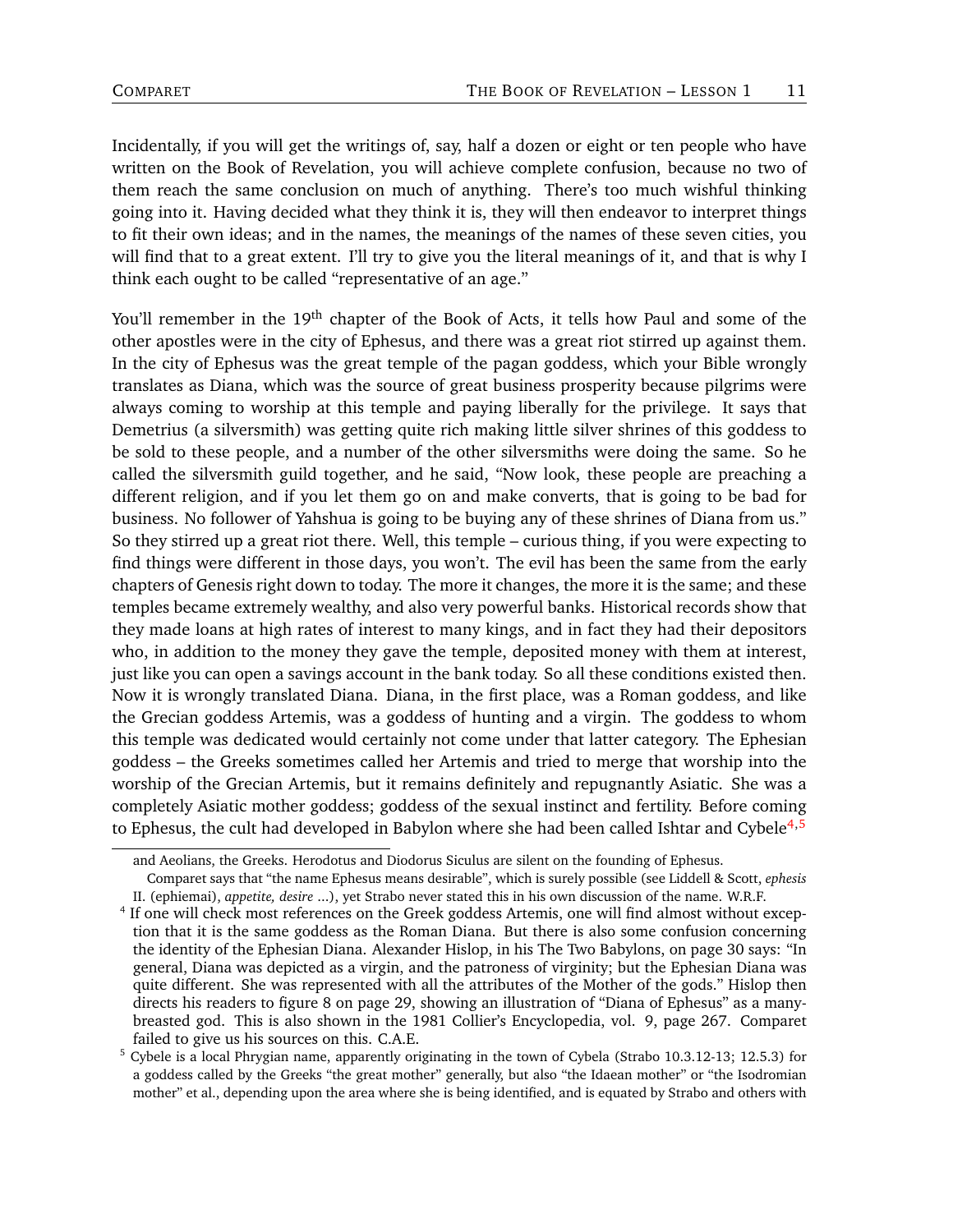Ishtar was the same goddess, or closely related to Astarte, which was the same as Ashtoreth, or as the Bible calls her, Ashtaroth, the female deity of Baal, the cult brought to the nation Israel by Jezebel. If they wanted to take a Roman goddess to make an analogy here, the translators should have taken Venus, because that would have been the counterpart of that. Hence at the temple, this so-called temple of Diana, you have the evil debauchery which is characteristic of so many of the Asiatic and Hindu religions. They have their temple prostitutes, and they have their celibate priests forbidden to marry – and, you don't have to go back 2000 years to find that. You don't have to go back two seconds to find that today. You see where it originated, in the priests of the Babylonian Mysteries and the priests of these other pagan religions. Well now, this "Church" at Ephesus – the first one named – is representative of the earliest "church" during the brief period when it was free from very serious persecution. In other words; the period begins with the resurrection of Yahshua the "Christ" in the year 30, and when it ends people have taken two different dates. There are some instances here where a certain period so clearly begins or ends with some specific thing for which you can assign a year, or even a particular day of the year, you can say, that is the beginning or ending of that period. But for many of them, the beginning or ending cannot be given an exact date, because the conditions that the earlier period represents were gradually phasing out over a period of years, while the new conditions were gradually phasing in. So you pick what seems to be sort of the middle dates for that period as indicating when you can say that the earlier period was no longer the leading one, and the other had taken over. Some have said the end of this period would be the year 64 A.D., which was when the first serious persecution of the Christians by the Roman Empire began, with a decree from Nero starting persecution. Up until that time, all the persecution had come from the Jews. You need to read the Book of Acts through, from beginning to end, and it lists a dozen or so instances of persecution of the Christians. You will find in every instance it was the Jew who instigated it. In some cases, they weren't numerous and powerful enough to make that much trouble themselves, and in those cases, by lying propaganda to the pagans, they got the pagans so stirred up that the pagans carried out the actual rioting. But it was always the Jews who started it. Just as today, it's Jew agitators who have gotten the Negroes to do the rioting – no change. Others have estimated the close of this period of this "Church" of Ephesus as about John's own time, about the time he wrote the book, say from 94 to 100 A.D. But it is, at any rate, the period in which the "churches" were

Rhea, the Greek ""mother of the gods" and wife of Cronus, father of Zeus. **Nowhere** is Cybele **ever** related or equated with Artemis, the virgin huntress (so naturally connected to the "Amazon" myth) and sister of Apollo! Comparet makes a great error here.

While I haven't presently the resources to investigate Comparet's equation of Cybele to Ishtar, it is clear that the Greeks made no such equations. As it has been shown in my pamphlet *(Broken Cisterns*, #'s 1 & 2) that the Greeks did equate to Ashtoreth, or Astarte, their own Aphroditê – and neither Rhea nor Artemis – and that Astarte is the Ishtar of the Levant.

There are always gray areas when the comparisons of these idols of different cultures are made, since not the same attributes are given to various idols by different cultures. One culture may have a "mother goddess" associated with fertility, and then a separate "love" goddess; while another culture may have a "mother goddess", and a separate "love" goddess associated with fertility! So not even among the Greek writers do we find agreement when equating their own idols with those of other cultures. Yet Cybele is clearly a "mother goddess" associated with Rhea, and while Ishtar is associated with fertility and love, Artemis bears none of these attributes! A temple existed at Ephesus before the Greeks got there, but it was surely the Greeks who built the famous temple of Artemis that was there in Paul's time (Strabo 14.1.22). W.R.F.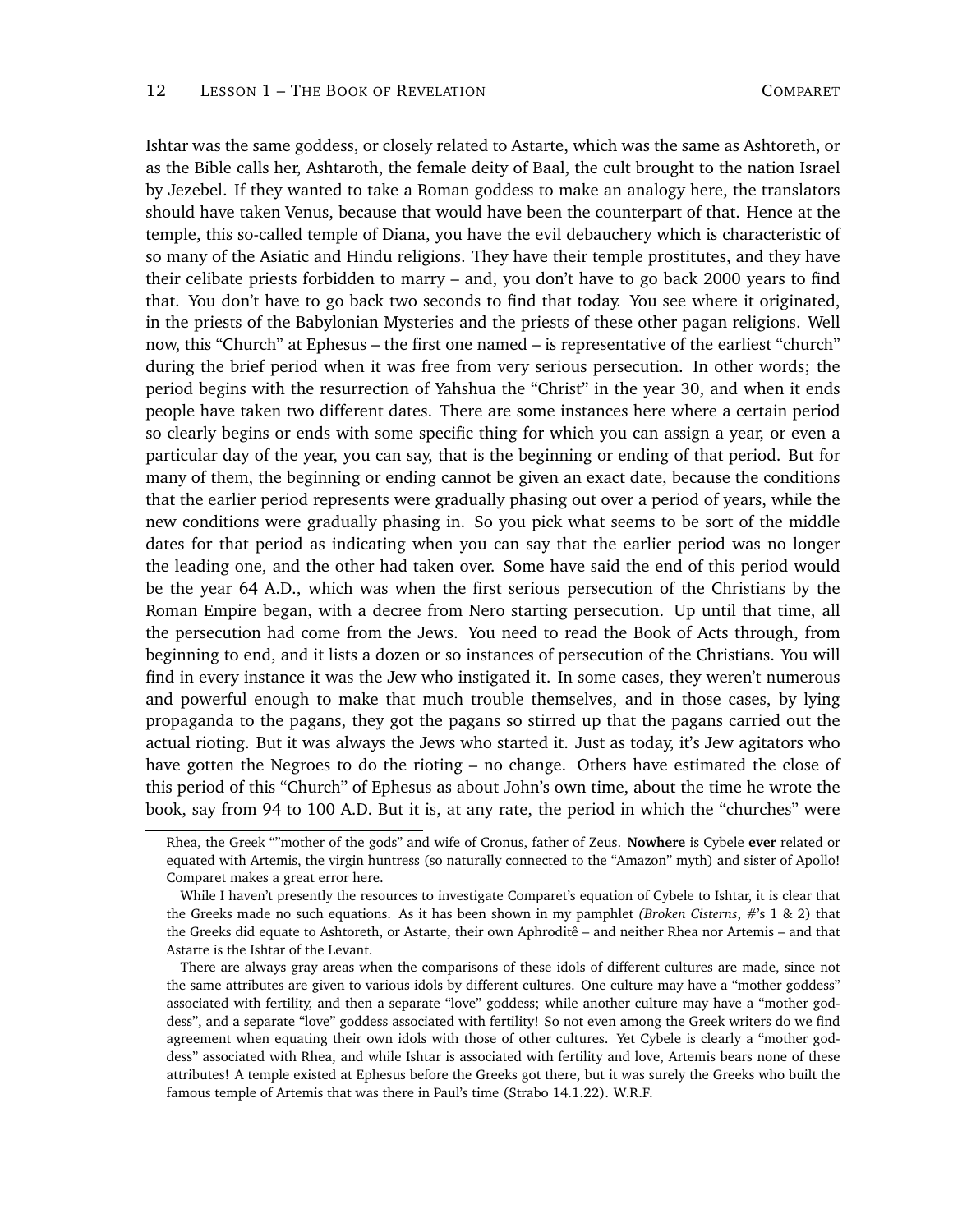growing without any serious opposition.

Starting this message to the churches, Yahshua the Christ identifies Himself as the head of the "churches." He says, "[I am He] that holdeth the seven stars in his right hand, who walketh in the midst of the seven golden lamp stands." He mentions to them, among their good qualities, for which He praises them, that they had tried the various people who came to them as apostles and found some of them were false and then rejected them. You'll find that in the Book of Acts too; although not with reference to this one particular city, but as an indication of that period. Remember that the meaning of the Old Testament religion had become completely lost; Judaism, based on the Talmud, had taken over. Now, all the law and the religious ritual of the Old Testament were Christianity from start to finish. All the religious ritual was symbolic of Yahshua the Christ and the work He would do. But as always happens, when you get a professional priesthood, the religious part of it is lost. They like to – this is human quality – magnify their own importance. And if the religion is explained to you so that you understand it as well as they do, then they [the leaders] don't stand out so greatly. But if they can make it a mystery which you can't understand, and say, "Now look, you're going to burn in hell unless you come to me, and let me, as a sort of magician, go through the particular ritual that will get you out of it. Unless you do so, it's too bad." They can make themselves seem important. And it's only a minority of them who have ever had the character to resist that temptation. Hence, at the time of Yahshua the Messiah's ministry, all of that was forgotten. You remember how often He rebuked them for not knowing the Scriptures? He wasn't saying "You're to blame because you don't know the things that are going to be written by the Apostles for 30 to 40 years yet"; He said "You're to blame because you don't know what's in the books you already have – search the Scriptures, for in them you think you have eternal life, and it is they which prophesy of Me." Well He taught His disciples, which you'll remember, that getting back to the original fundamentals was a difficult job, even with the twelve Apostles.

The Bible records several times that, in the last few weeks before the crucifixion, He told them He was going to be taken by evil men and killed, and He would rise again on the third day; and yet, when that came to pass they were stunned. They didn't remember, He told them all about it in advance. But at any rate, when His resurrection came, and they saw the reality of all this, they started out with tremendous enthusiasm – but there weren't enough of them to go around. There were needs that they teach people who could add to the number of teachers. And a lot of them started teaching before they knew enough about it. Now remember, this didn't get its start among the pagans. What could you say to somebody who was a worshiper of Baal, of Molech or of Venus to get him interested in Christianity? You and He had no common ground to talk about. This started among the people who had the religion which had been perverted into Judaism, because to them you could talk in terms of the symbols that they recognized. Even if they didn't understand, you could explain it to them. But some of these people who had not gotten the full message, instead of going out to preach that this is what the Old Testament was about; that the animal sacrifices and keeping the law and all of that were simply symbols telling you to expect that your Savior was going to come and pay the penalty of your sins; they didn't have that – they didn't understand it. Therefore, they went out and taught the way to get salvation was to go back to the Mosaic law, and keep the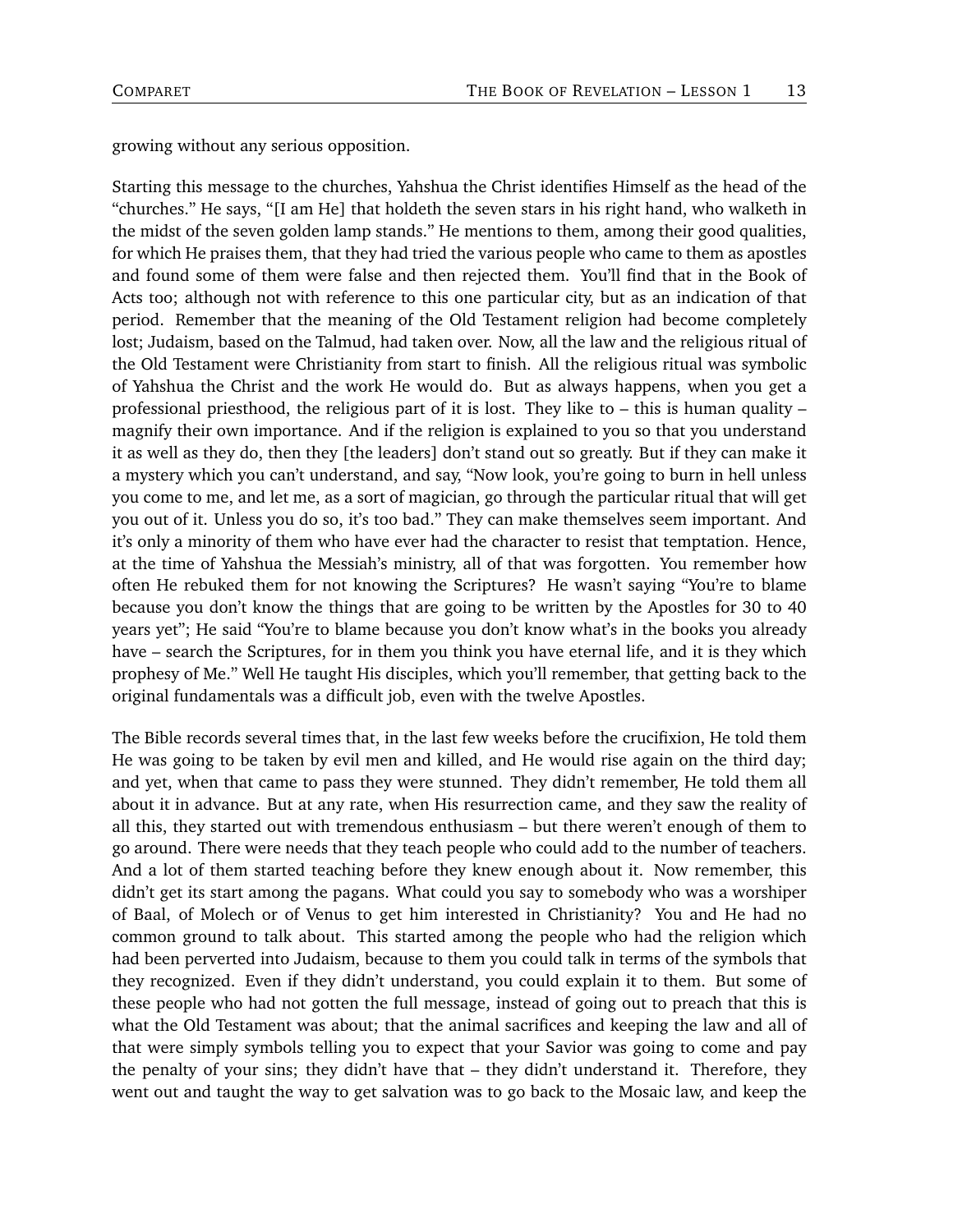law, and no matter how rotten your character or conduct may be, if you never eat one of the prohibited foods, and you always keep the right religious holidays, your sin will be forgiven and you will have salvation regardless. Thus the Book of Acts tells how the real apostles had a lot of trouble getting these things straightened out and getting these false teachers weeded out. Hence, Yahshua the Christ says to this "church" at Ephesus: "You have tried the various apostles, tested them, and you have rejected the false ones." Nonetheless He criticizes, though. He said: "You have left your first love."

By the year 94 their faith was weakening. Now He said: "You hated the deeds of the "Nicolaitans." And who were the Nicolaitans, or what? There is no record either in the Scriptures, the writings of the early "Church" fathers, or the writings of any historian [of them]. There is no record of the existence of any such sect as the Nicolaitans. Neither is there the record of the existence of any leader called Nicholas from whom the name might have been taken. So therefore, when He talks about the Nicolaitans, we're not looking for a religious sect among them, or the followers of any particular leader. So what are we looking for? Well, the key is in the meaning of the word itself. It is derived from two Greek words which mean "to triumph over the laity." Hence, already in the first century you found the assumption of priestly authority coming in. Here were the beginnings of a class of people who didn't consider themselves the teachers of Yahweh's word; they considered themselves people who had been made lords over the congregation, the same thing that was to ripen a few centuries later when the evils had become so great in the Roman Catholic "Church." Here was a class of clergy triumphing over the laity of the "Church" approximately from A.D. 30 to, let's say, A.D. 100 perhaps. Consequently, we had the condition of the "church", where they had rejected these false teachers, they had patiently endured trouble and they had kept the correct faith. However, they were weakening in their enthusiasm and dedication, but at least they were rejecting the attempts that were being made to set up a priestly class.<sup>[6](#page-13-0)</sup>

Then it goes on to the next of these "churches", the "Church" at Smyrna: "And unto the angel of the church in Smyrna write; These things saith the first and the last, which was dead, and is alive; I know thy works, and tribulation, and poverty, (but thou art rich) and I know the blasphemy of them which say they are Judah, and are not, but are the synagogue of Satan. Fear none of those things which thou shalt suffer: behold, the devil shall cast some of you into prison, that ye may be tried; and ye shall have tribulation ten days: be thou faithful unto death, and I will give thee a crown of life. He that hath an ear, let him hear what the Spirit saith unto the churches; He that overcometh shall not be hurt of the second death." Thus, this obviously symbolized the "churches" during a period of intense persecution. This had already begun by the time John wrote the Book of Revelation, and it ended sharply at a well defined date, A.D. 313. As I say, the persecution up to 64 was from the Jews only. From 64 on, you had a period of persecution from the pagan Roman Empire, and for a different reason. The city of Smyrna was founded by Greeks about 1100 B.C. on the coast of Asia Minor. It had a fine harbor, it was on important trade routes, it became and remained a rich commercial city, and it was the faithful ally of the Roman Empire. Now in the year A.D. 26, by that time the

<span id="page-13-0"></span><sup>6</sup> Comparet is correct in his assessment of the word "Nicolaitans", which I would translate "People-Conquerors." Thayer wrongly connects the word to the "doctrine of Baalam" and defines it "destruction of the people." W.R.F.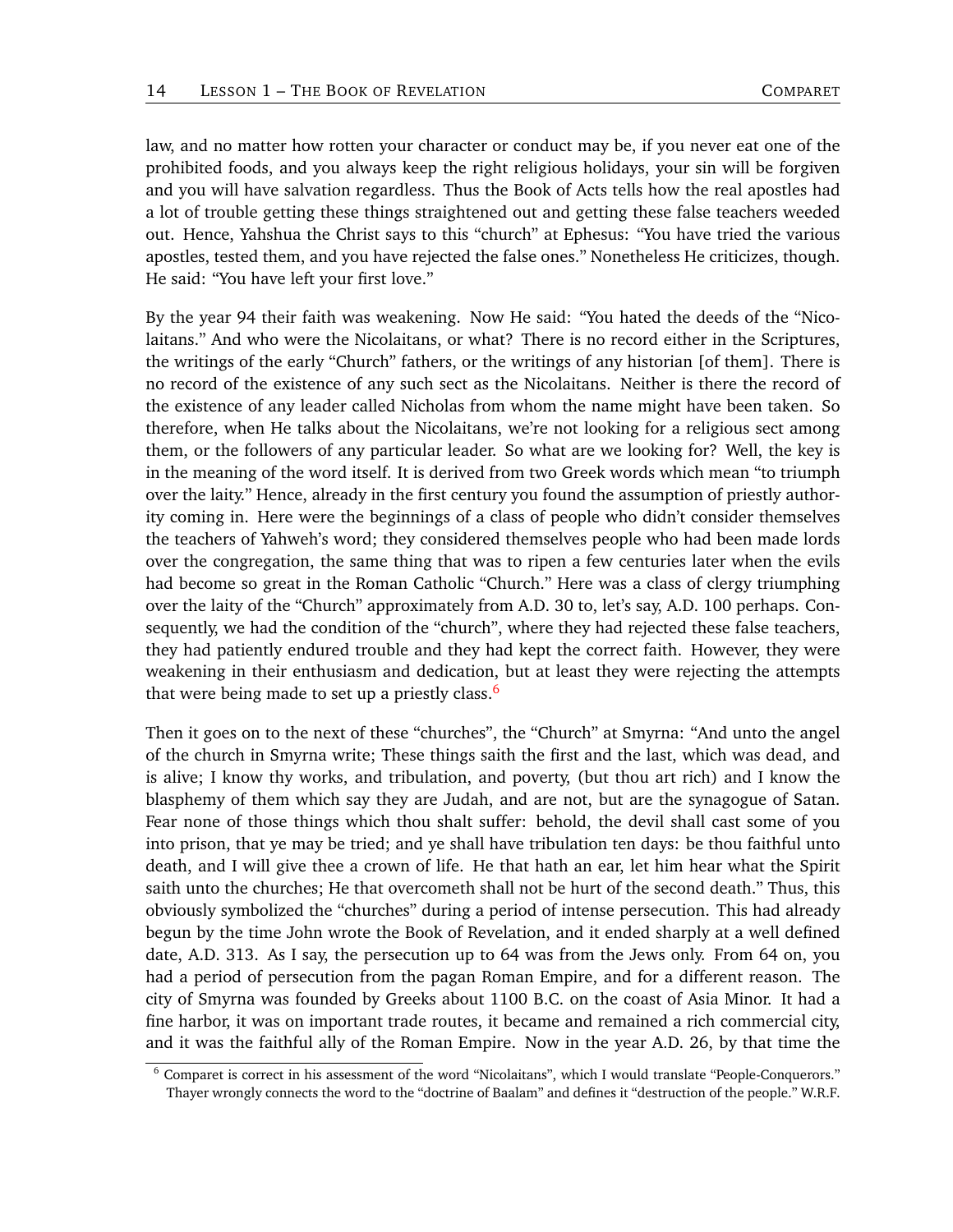Roman emperors had decided to be worshipped as gods. And so in A.D. 26, in Smyrna, there was built a temple to the emperor Tiberius. The pagan Romans had no reason whatsoever to persecute the Christians merely because they were another religion. Remember, the Roman Empire included many lands with many different religions, and in the city of Rome itself, you could find about as many pagan gods and their temples as you wanted, and to the Romans, one more or less wouldn't have meant anything. But it had reached the point, under the emperors, where it was decided that an emperor, even during his life time, was to be worshipped as a god. The people who already worshipped a number of pagan gods, which you'll remember, that all these pagan gods were people of no moral character, whatsoever, according to their religion; and anyone who could worship anybody that was as evil as these pagan gods were said to be, would have no qualms of conscience about worshipping another, even if he knew it was nothing but a man, but the Christians wouldn't. To refuse any worship to the emperor – this wasn't a matter of religious difference, this was a matter of disrespect for the political and military authorities of the empire; and the Romans who were dedicated to creating and holding an empire by force and brutality were not about to see somebody upset it. Not a religious dissent, but a political dissent, they didn't require any elaborate worship in the temple of the emperor; they didn't require regular attendance like we attend now at "Christian Churches." Once a year, no doubt, would have been sufficient, and all a Christian had to do to escape martyrdom, was to toss a little pinch of incense on the altar in this temple to the emperor, and that was sufficient to show he was respecting the authority of the emperor who was not only head of the army but was divine, and that was that. If he spent the rest of his time worshipping in his own religion, the Romans didn't care.[7](#page-14-0)

But that concession was one that no Christian could make. He had to recognize one God only, not the emperor of Rome, and therefore these Christian martyrs were killed in the most horrible, cruel way because they would not compromise with their conscience. That is the explanation for the pagan persecution of the early Christian "Church." Now you'll notice at the beginning of this message to the "Church" at Smyrna, Yahshua identifies Himself as "the first and the last, which was dead and is alive." The "Church" was going into a period of persecution which brought death to a great many of them. And He was saying "Look, I have conquered death, I have risen from the grave, and I can do the same for you. Therefore, while I warn you in advance, you're facing martyrdom. Don't be worried about it. I gave you life to begin with; I'll give you life again."

The name of this city, Smyrna, means myrrh. It is a bitter aromatic gum which was used in compounding perfumes and ointments, and it is still used that way to this very day. In the 30<sup>th</sup> chapter of Exodus, verses 22 to 33, the formula is given for making up a special oil or ointment with which the priests and the furniture of the tabernacle were to be anointed, dedicated to Yahweh, and one of the ingredients in this was myrrh; hence here, the name myrrh is an indication that this was specially dedicated to Yahweh. As I say, the taste of myrrh was very bitter, and the experience of this would be bitter, but it was their dedication to the highest degree. So He said, "Fear none of those things which thou shalt suffer." Continuing, He said

<span id="page-14-0"></span> $^7$ In like manner today we pledge allegiance to a flag which represents the state, albeit "under" some poorly defined "God" when in truth our only allegiance should be to Yahshua Christ. W.R.F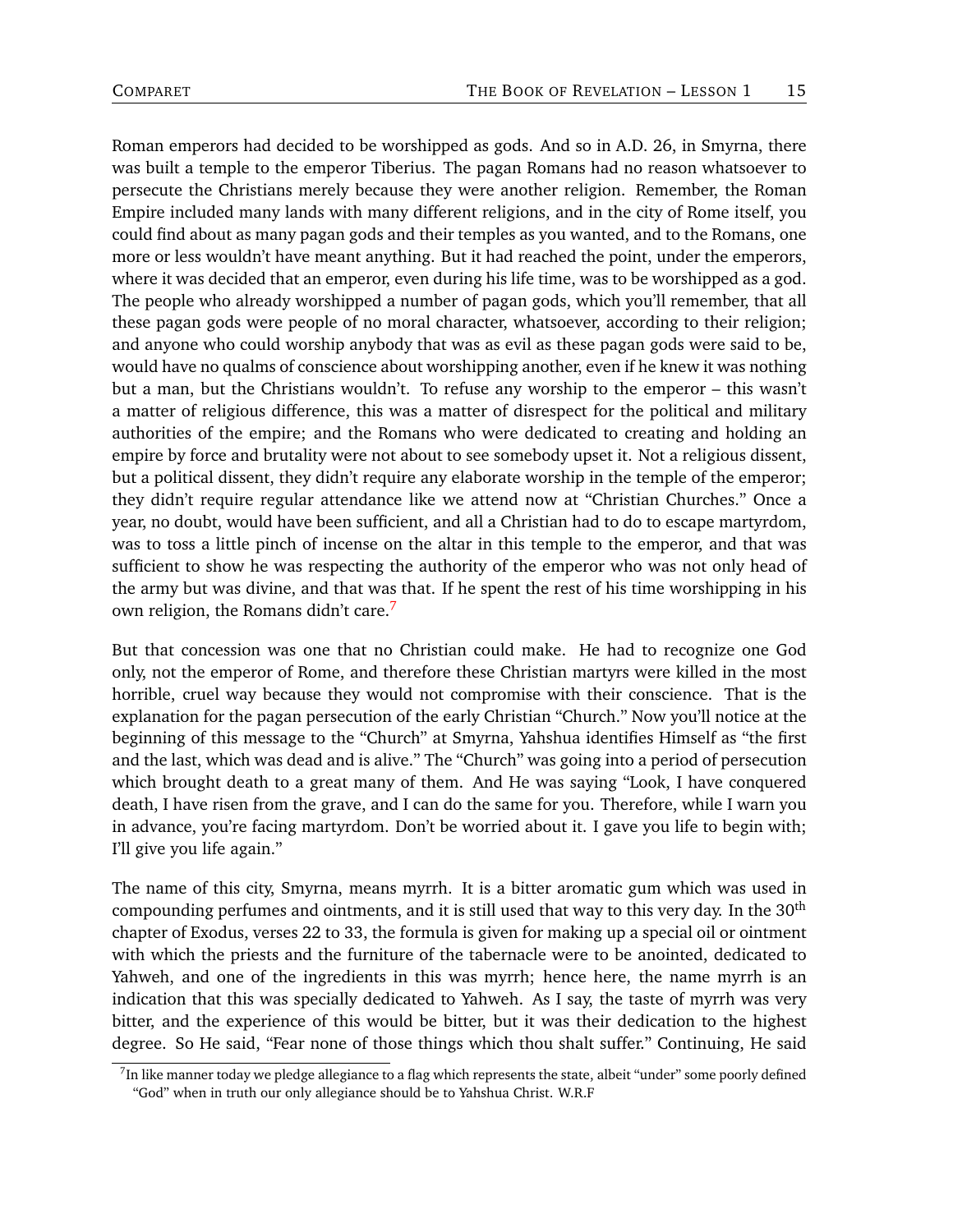"... you will have tribulation ten days." Well in prophesy, as you know, a day is symbolic of a year. So you will have tribulation ten years. Now how are you going to interpret those ten years? Are you going to say "it is a block of ten consecutive years", or are you going to say "it is ten periods of persecutions, each of which begins in a specific year?" As a matter of fact, you can say either one and be right, because both are true; a double fulfillment. Persecution of the Christians by the Roman Empire was based upon ten separate edicts against them by ten different emperors. The first by Nero in the year 64, the second by Domitian in the year 95, the third by Trajan in the year 107, the fourth by Hadrian in the year 127, the fifth by Marcus Aurelius in A.D. 165, the sixth by Emperor Septimius Severus in the year 202, the seventh by the Emperor Maximus in the year 235, the eighth by Emperor Decius A.D. 249, the ninth by Emperor Valerian A.D. 257, and the tenth, and most vicious of all, by the Emperor Diocletian in the year 303. Now it doesn't mean, that for those years only, they were persecuted. That was the year a specific law went into effect which required, thereafter, an obedience to that law or they should be persecuted.

Hence you had a constant period of persecution, but these last ten years were especially vicious. It began with the edict of Emperor Diocletian in 303, and it ended in the year 313 when the new Emperor Constantine gave his edict that the "Christian Church" should thereafter be tolerated. Now he didn't overthrow paganism, but he said that the "Christian religion" should be recognized as lawful on an equal footing with any other religion in Rome. Yet they still had a temple dedicated to Constantine, and they still burned incense to him there, and they had their temples of Jupiter and Venus and the rest of them, but the Christians were no longer persecuted. Thus here is one time when we can say that from about 100 to, definitely and exactly, 313 is the period covered by the second phase by the "Church", the "church" at Smyrna.<sup>[8](#page-15-0)</sup>

The Roman Empire went through several stages of disintegration. At the start, succession to the throne was by lawful inheritance. Then we reached a period which was pretty common in ancient monarchies, when there was somebody else who stood a little farther down the line, but he would inherit the throne if you died. A good many ancient kings were even murdered by their own sons who wanted to take over the throne. And if he wasn't quite that closely related to you, he definitely had no scruples about getting somebody to put a little poison on your breakfast some morning. Then there came a period when there was a scramble to seize the throne by military power. As an emperor died, usually by assassination, the one who could get the support of a sufficiently large percentage of the army was the one who was able to take the throne. Then it reached the point where the army saw (and since they were the ones who made emperors anyway – and in fact they deposed one or two also, getting dissatisfied – but they didn't need to wait until they found some ambitious person wanting their support) they

<span id="page-15-0"></span><sup>&</sup>lt;sup>8</sup> If Comparet's general view of the seven "churches" being seven periods is correct, and I don't disagree with it totally, the Smyrna period had to begin in the times of Nero, who persecuted the Christians and who is even listed in the list of 10 persecutions given by Comparet, and not with Domitian. There is no fault in having the Ephesus period and Smyrna period overlap. Additionally, the first edict outlawing Christianity in the empire was issued by Claudius I and also outlawed Druidism, about 42 A.D. See the account described by E. Raymond Capt in his Commentary in *The Lost Chapter of Acts of the Apostles*. W.R.F.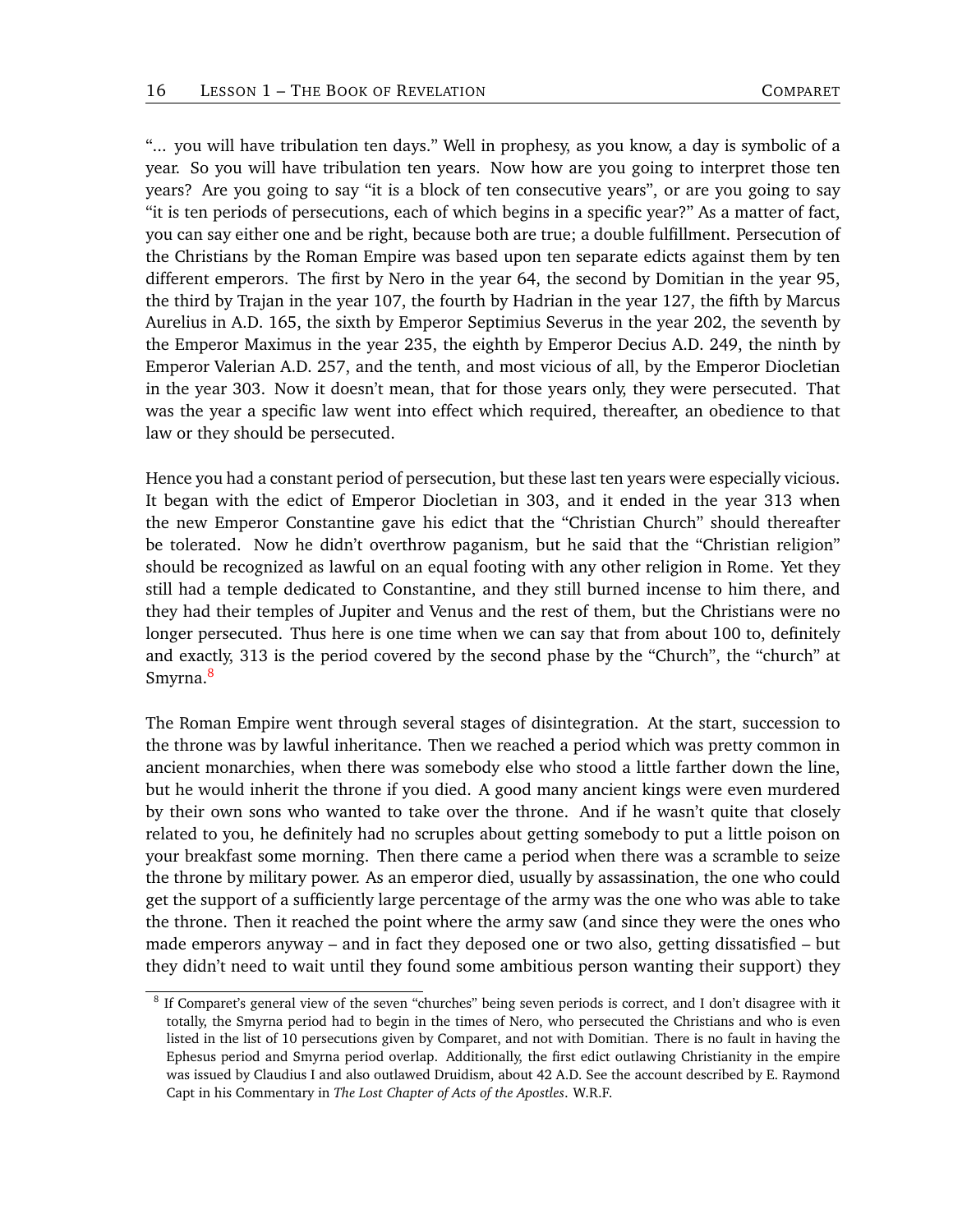could pick their own emperor and put him on the throne. It was during this last period, when it was a general scramble for power – with intrigue going on within the army to see who could wean away the loyalty of the army from somebody else in the general scramble for power – that Constantine was one of those seeking, by army support, to gain the throne.

Well, he had about a half a dozen or so competitors. You've been told before, of course, that the most vigorous growth of the Christian "Church" has always been during a period of persecution. Those who were in it only to go along for the ride, didn't have what it takes, and they dropped out. The ones that had the courage and the enthusiasm were the ones that made up the "Church", and they were able to attract enough like themselves to keep it growing. Hence, by Constantine's time it was estimated that not too far below half of the population of the Roman Empire were at least nominally Christian. Now Constantine was not a man of great religious fervor, but if you could get support of one single block who would represent almost half the population to begin with, in addition to whatever breaks you could get by political methods, you were in a position to gain power, weren't you? Still having support of the portions of the army who were loyal to him because he was a great general, he suddenly announced he had seen a vision – that against the clouds of the sky he saw there a cross, and over it the motto; "**In this sign conquer**." So he was a Christian, and therefore: "Lend your support to me, you Christians." Well, they did. He certainly couldn't be worse than any of the others, and probably not as bad, so they backed him; and He did gain the throne. And he immediately published this edict of toleration, that Christians could not be persecuted for their religion, in 313 A.D. Though he remained a pagan, (a sun worshipper) for some time after that. In fact, it wasn't until about 330 A.D. that he became Christian enough to attend Christian religious services. At that time, he issued another edict which made Christianity the official religion of the Roman Empire. Hence with Constantine, the persecutions came to an end.

Now we come to the third "Church" in this series, the "Church" at Pergamos. By the way, if you start looking it up in encyclopedias and histories and so on, you find some variation in the spelling of it. In your Bible it is Pergamos – P-e-r-g-a-m-o-s. In some encyclopedias and histories it is called Pergamum  $-$  P-e-r-g-a-m-u-m  $-$  but it is the same place whichever spelling they use. Revelation 2, verses 12 to 17: "And to the angel of the church in Pergamos write; These things saith he which hath the sharp sword with two edges; I know thy works, and where thou dwellest, even where Satan's throne is: and thou holdest fast my name, and hast not denied my faith, even in those days wherein Antipas was my faithful martyr, who was slain among you, where Satan dwelleth. But I have a few things against thee, because thou hast there them that hold the doctrine of Balaam, who taught Balak to cast a stumbling block before the children of Israel, to eat things sacrificed unto idols, and to commit fornication. So hast thou also them that hold the doctrine of the Nicolaitans, which thing I hate. Repent; or else I will come unto thee quickly, and will fight against them with the sword of my mouth. He that hath an ear, let him hear what the Spirit saith unto the churches; To him that overcometh will I give to eat of the hidden manna, and will give him a white stone, and in the stone a new name written, which no man knoweth saving he that receiveth it."

You really need to know something about your ancient history to understand this one. The city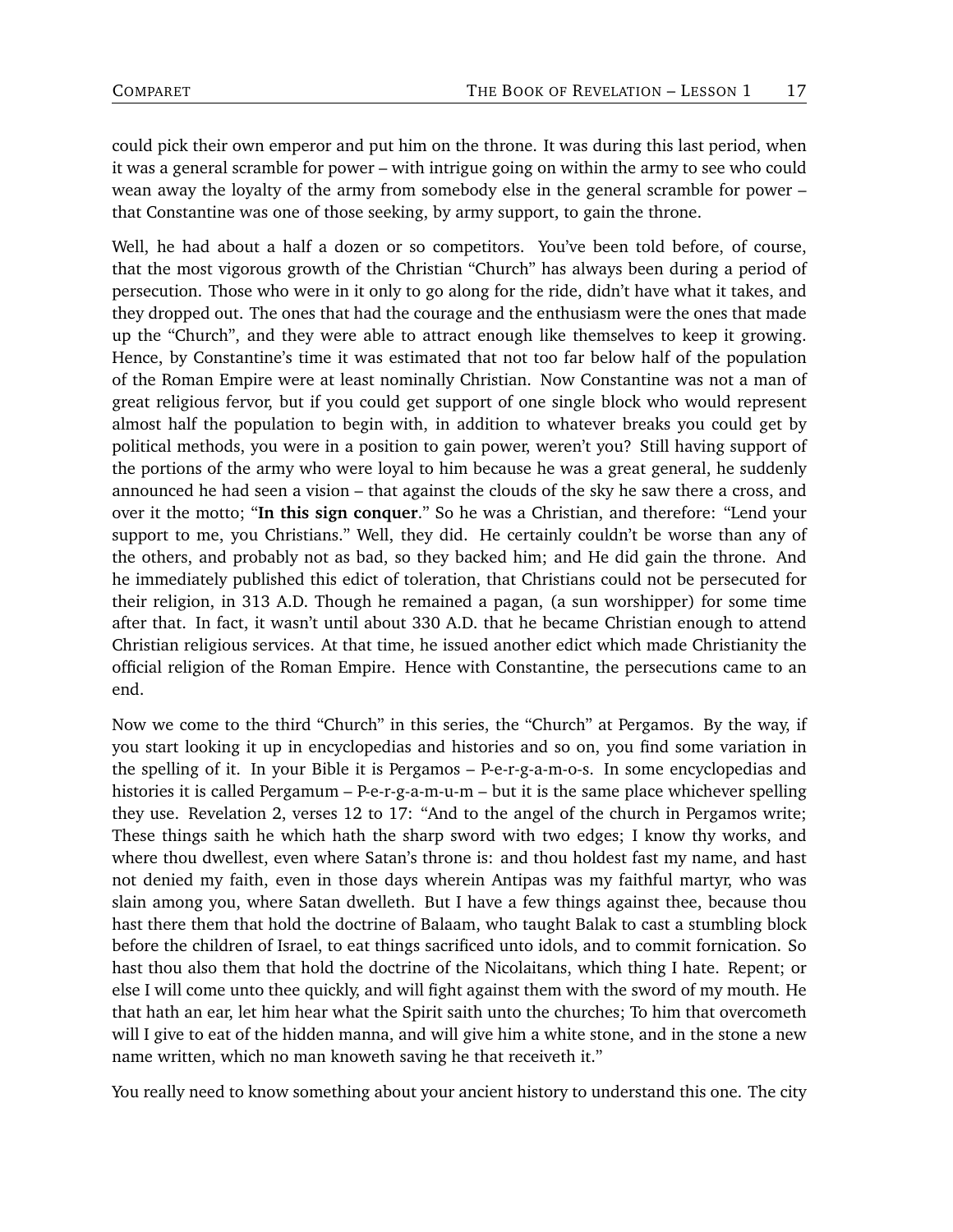of Pergamos was not of great importance. In ancient days, each individual city was apt to be a kingdom by itself. Instead of a mayor, it had a king. Even when it was swallowed up in an empire, the heads of these subordinate cities were normally tributary kings. They had to pay their tax tribute and furnish an army when needed and so on, but they still held the title of king as a general rule. Thus Pergamos, while a kingdom, was not one of any great importance or territorial area until their first king of any great importance. Attalus the 1<sup>st</sup> reigned from 241 to 197 B.C. The Gauls began their expansion from Gaul, which is the territory that today we call France. From Gaul there came an expedition of Gauls landing in Asia Minor. Now we know, of course, that in studying the history of the migrations of the Israel people from the time they were settled around the southern end of the Caspian Sea, their name became changed to Scythians. But they came in a series of waves north into the Balkans, and then angling up north and west across Europe. One of the earliest of these waves had gotten as far as France where these people were known as Gauls, but they were [actually] Scythian-Israel. And some of them decided they were going back home, and they started an expedition to go back and retake Palestine. On their way they landed in Asia Minor, intending to march the rest of the way and see if they could pickup allies as they went. King Attalus of Pergamos defeated this invasion of Gauls about 235 B.C., and compelled them to move away from his own city and settle in Galatia, a region in central Asia Minor, and called Galatia because of the Gauls that had settled there.

Remember that Paul wrote an epistle to the Galatians, which is in your Bible. It has been generally supposed by many that it was written to these particular Galatians who were settled in the interior of Asia Minor, but a great many of the best Bible students have said "No, the particular Gauls that he was writing this to were not the Gauls from Asia Minor, they were the Gauls settled in France, in the nation of Gaul there." But anyway, this king Attalus the 1<sup>st</sup> was the one responsible for the settlement in Galatia, as he stopped an invading army of Gauls. Now his son Eumenes, who reigned from 197 to 159 B.C., greatly increased their size and importance as a kingdom by an alliance with Rome. The Roman Empire was still expanding, and every time the Romans came through with an army marching out to make more conquests in Asia, he raised some troops and went along as an ally. As a reward for that, he was given some portion of the additional conquered territory. So with this, he built up a kingdom here of considerable importance. In the city of Pergamos, he built a great altar 40 feet high dedicated to Zeus the savior. But there is another reason for calling this the throne or capital "city of Satan" at that time, as we're soon going to observe.  $9,10$  $9,10$ 

The third important king, Attalus the  $3<sup>rd</sup>$ , who ruled from 138 to 133 B.C., at his death, by will, bequeathed to the empire of Rome (it was still a republic you remember) his kingdom,

<span id="page-17-0"></span><sup>&</sup>lt;sup>9</sup> At one time I, too, believed that the opinion that Paul wrote "Galatians" to the Gauls of France was quite tenable. Yet in the context of the events in Acts, statements of Paul's, such as that at Romans 15:19 (note Acts 16:6, 18:23) and, although the epithet "Galatian" is applied to all the Kelts in Gaul, Anatolia and elsewhere, its general use in reference to the district of Anatolia, I can not support the idea that the epistle to the Galatians was directly intended for the Galatians of modern France, and "the best Bible students" who think so are only thinking wistfully. W.R.F.

<span id="page-17-1"></span> $10$  The Eumenes mentioned here is actually Eumenes II, the son of Attalus I. Eumenes I was the father of Attalus I and reigned at Pergamos 263-241 B.C. W.R.F.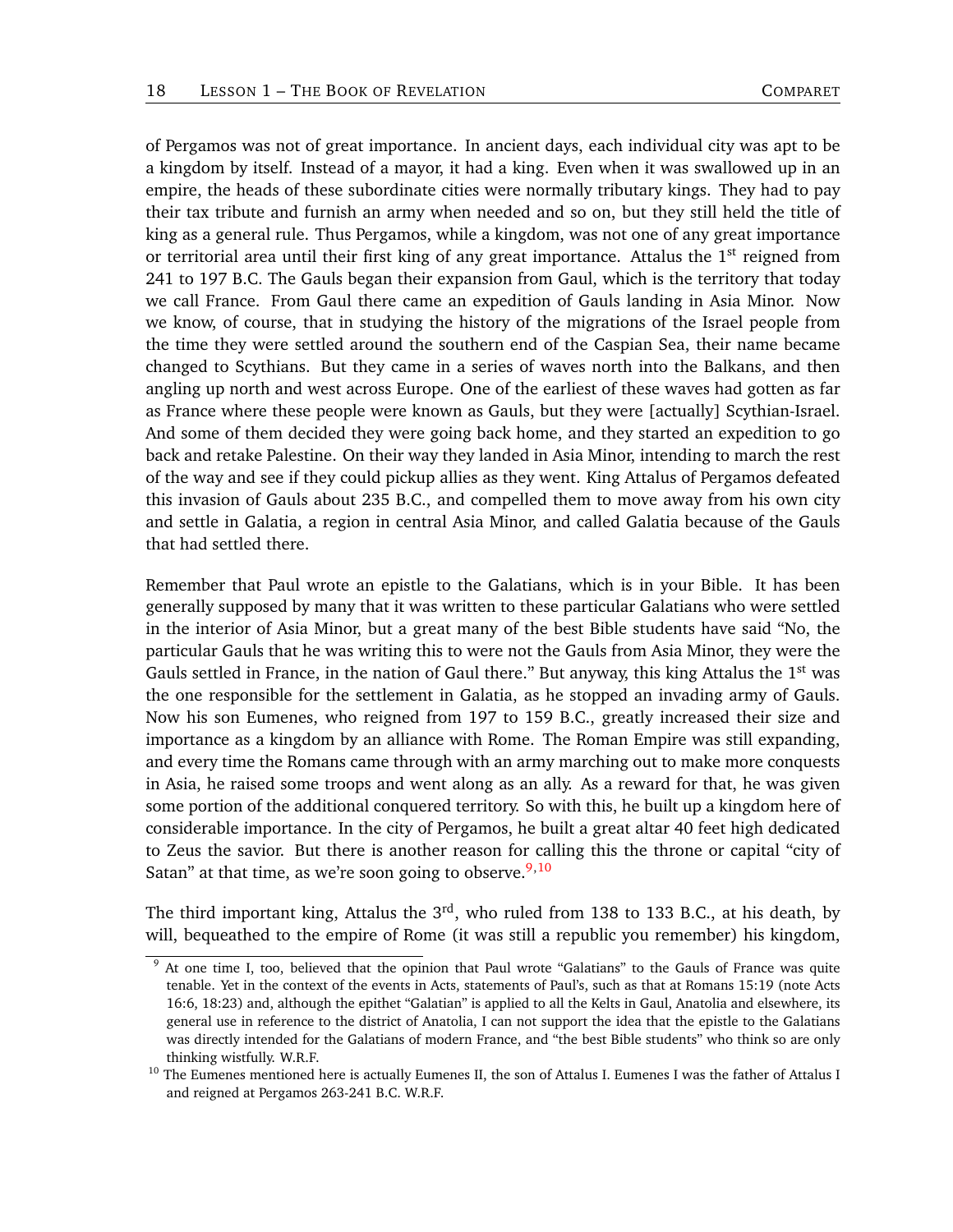and one more thing: his title as Pontifex Maximus. Let's find out something about these things. On the fall of Babylon, when it was conquered by the Medes and Persians, the priests of the Babylonian mystery religion who had tremendous control of things in Babylon knew they were going to have quite a rough going under these new conquerors. So they moved out– they fled – they took with them their religion, and they settled for their headquarters in this town of Pergamos.

There was one reason perhaps for selecting it. Pergamos already was famous for certain things. It was a center of worship of Asclepius, the healer. They had their shrine to him, and a school of medicine, and the serpent was the emblem of Asclepius. You note, that today the emblem of the medical profession is the staff with the two serpents entwined around it. You will find that, from the earliest times in the pagan religions, one who was especially a healer was Asclepius, whose emblem was the serpent. The worship of Asclepius was conducted with orgies, so common in Asiatic religions. So the priests of the Babylonian mystery religion knew they would be quite at home there, and they would find a people among whom they could readily make converts.<sup>[11](#page-18-0)</sup>

This matter of the title of Pontiff. That was the title of the more important priests of Babylon, and when they came to Pergamos, they brought the title with them. Subsequently, when the king bequeathed the title of Pontifex Maximus, the greatest of the Pontiffs to Rome, that title passed to Rome. They organized there a college of Pontiffs – four in number, presided over by a Pontifex Maximus. Later the number was increased to fourteen' plus a Pontifex Maximus. Among the pagan priests in Rome, the two highest out of the four highest classes of priests were the Pontiffs and the augurs. We know from the study of ancient history how much importance was attached by many of the pagans to try to predict the future through augury. The priests were supposedly able to predict the future by recognizing certain omens which were favorable or unfavorable. In some instances, they would watch the birds flying overhead. A bird flying east might have a very different significance than a bird flying southwest for example. A flock of birds staying compactly together had a different meaning than a flock that scattered. And, hardly ever did a king start out on a war without going to the priests to determine whether the omens were favorable or not. Another way of determining this, was to cut open a sacrificed animal and to examine the entrails, or the internal organs, to see if there was any peculiarity of their appearance, which would indicate a good or a bad omen. In fact, in the ruins of Babylon they have found close models of the liver carefully marked off into a series of squares, and on each written the significance of any particular irregularity found at that particular place. If there was a wrinkle or a bump or something at that particular spot on the liver, why, it had a certain significance. Hence, the augurs were one of the two highest classes of priests, and the Pontiffs were the other.

<span id="page-18-0"></span> $11$  Diodorus Siculus writes of Asclepius as if he were a man, and not a 'god', who lived in the generation before the Trojan War, who's father was a 'god', Apollo, and repeats a myth that Asclepius was slain by Zeus. The three most famous temples of a deified Asclepius were at Triccê in Thessaly, where the man was allegedly born, Epidaurus in the Peloponnese, and on Cos. (Strabo 8.6.15, 9.5.17 et al.) Strabo also mentions a "grove of Asclepius" in 17 Phoenicia, and a temple in Carthage (16.2.22, 17.3.4), though I have no source which provides the Phoenician name for the idol. There were other places with temples or statues of Asclepius, though Strabo mentions none at Pergamos. W.R.F.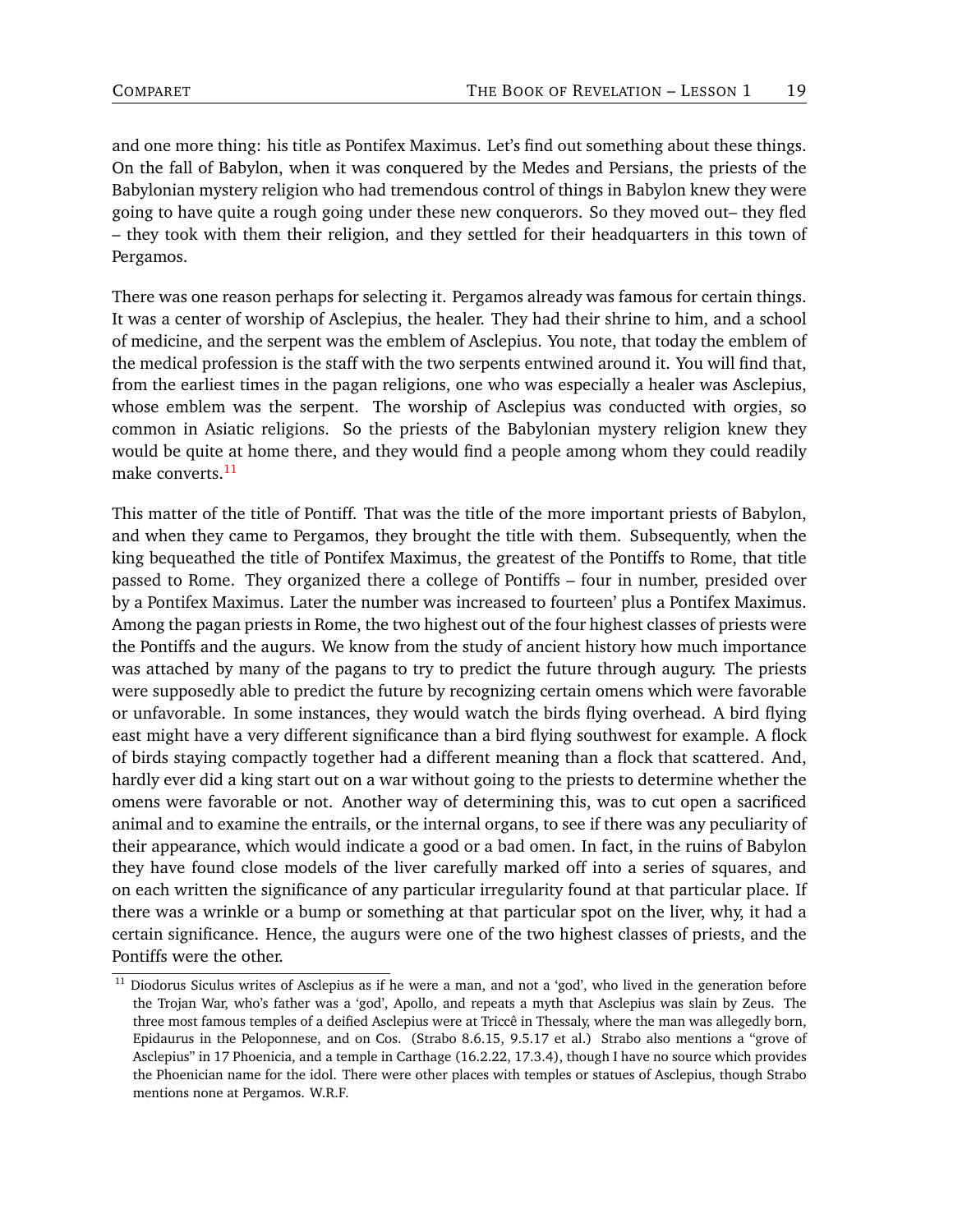The Pontiffs were the theologians, the ones who reduced their religion to systematic doctrines and taught all the lesser priests. They supervised the calendar, determined when the religious festivals were, and were the officiating priests at the dedication of new temples and other important ceremonies. The Pontifex Maximus, the greatest Pontiff, could be, and sometimes was, a king. King Attalus the 3<sup>rd</sup>, king of Pergamos, was Pontifex Maximus, when the Roman Empire came along. The Roman emperors (well, in fact earlier than that, Julius Caesar, who never got to be emperor – you will remember they cut his throat before he could carry out that ambition), but Julius Caesar was a Pontifex Maximus for at least 20 years of his life, and thereafter, beginning with his nephew who became the first emperor under the title of Augustus – for several generations the emperors all took the title of Pontifex Maximus. Thus, you had here the combined character of priest and king. I told you before, for every genuine thing that Yahweh has provided in his word, Satan has made a deceptive counterfeit. You'll remember that Yahweh said to the people of Israel "ye shall be unto me a kingdom of priests and a holy nation." You will remember how Yahshua the Christ combined in one person, the two functions of priest and king. The Book of Hebrews goes into that in some detail. Yahshua the Christ was born out of the Tribe of Judah, the royal tribe from which, up to that time, no priest had been taken. But He was the true High Priest, of which the earthly high priest in the temple had been nothing but a symbol. Thus here, we have Satan providing his deceptive counterfeit, a priest-king of a very evil pagan religion.

When Julius Caesar exercised his authority at these ceremonies as Pontifex Maximus, he appeared in a scarlet robe. He wore on his head a mitered cap as priest of the pagan god Dagon, the fish god – that tall cap with the top cut into the image of a gaping fish mouth – and he carried keys of the pagan god Janus and the Pagan goddess Cybele. Cybele was the same one, whose temple it was in the city of Ephesus, that caused all the rioting against Paul. The keys, the keys to the mystery of their religion, were an important pagan emblem. So, who is it that today wears the scarlet robe, the miter of the priest of Dagon, and says, "I have the keys"? And here is where it began.<sup>[12,](#page-19-0)[13](#page-19-1)[,14](#page-19-2)</sup>

<span id="page-19-0"></span> $\frac{12}{12}$  It should be noted that while Caesar indeed filled the role of pagan priest- king, he also was a descendant of Judah-Zarah, if indeed he was a descendant of Aeneas the Trojan, and so of Darda the Hebrew – and the prophecy stands, then Caesar by right of birth held the scepter. W.R.F.

<span id="page-19-1"></span><sup>&</sup>lt;sup>13</sup> Evidently the mitered cap was employed by many of the pagan cults of the east, and not only those of the fish-idols, Dagon of the Philistines or Dercetto of the Syrians (mother of Semiramis, as alleged). But not only that, while I have not the Greek available for comparison with the other historians, Whiston's rendering of the description of Jerusalem's high priest in the time of Alexander, by Josephus in *Antiquities*, says: "... for Alexander, when he saw the multitude at a distance, in white garments, while the priests stood clothed with fine linen, and the high priest in purple and scarlet clothing, **with his mitre on his head** having the golden plate on which the name of God was engraved, he approached by himself, and adored that name, and first saluted the high priest." (11.8.5 [11:331]). The English word "mitre" appears 13 times in the O.T. (*Strong's*) and the account of Josephus should be compared to Exodus 28:37 and Lev. 8:9. This subject requires further investigation in the Greek as well as the Hebrew! W.R.F.

<span id="page-19-2"></span><sup>14</sup> While it is clear that Attalus III, who died in 133 B.C., did indeed bequeath his kingdom to Rome, and that became the province of Asia "by the same name as the continent" (Strabo 13.4.2), the history of the title "Pontifex Maximus" is not so clear. Writing of a time that, while shrouded in myth, can not be ignored, Diodorus Siculus discusses the struggle for the throne between Iulius, a son of Ascanius the son of Aeneas, and Silvius, a son of Aeneas "by Lavinia, the daughter of Latinus", and says of its outcome that "Iulius, however, though he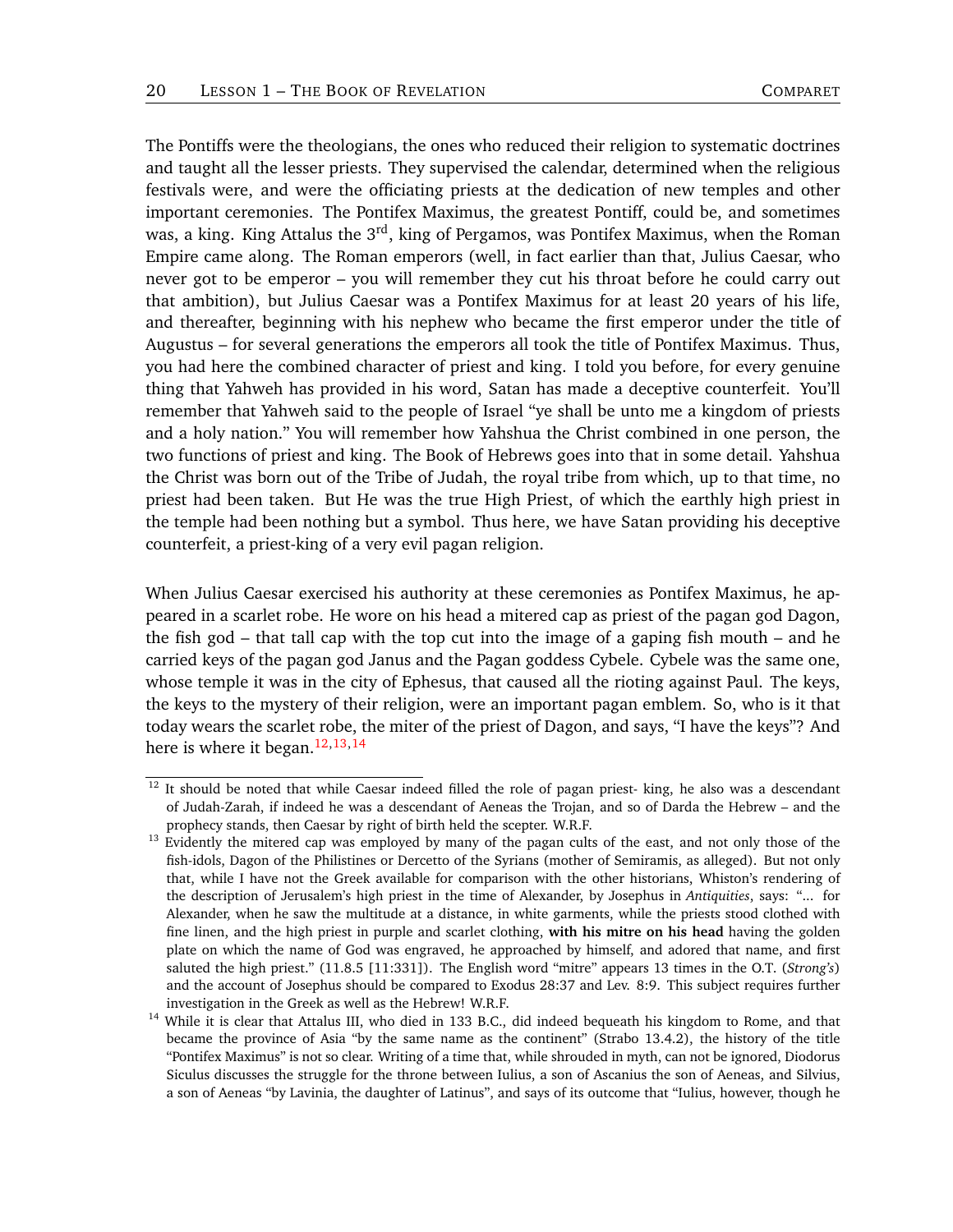Julius Caesar claimed that he was a descendant of the Roman goddess Venus. And you know, of course, that Venus can be traced back to the Babylonian Ishtar, who can be traced back ,in turn, to Semiramis the wife of Nimrod. Hence, you can see where all of this has its roots. The Emperor Gratian was the first one who refused the office of Pontifex Maximus, and in fact he abolished it by decree. But about 378 A.D., the office of Pontifex Maximus was claimed by the Pope. From the earliest origin of it, it had never been anything but a pagan high priesthood. [15,](#page-20-0)[16](#page-20-1)

Well, getting back to our city of Pergamos for a bit. The Romans reorganized the kingdom of Pergamos into the Roman province of Asia, about 130 B.C., and Pergamos became its capital city. The authority of Rome was everywhere manifested by the sword, it was, above all other things, the favorite weapon of the Roman troops, and that was their authority; they ruled by the sword. Thus you notice here, that in addressing the "Church" at Pergamos, Yahshua the Christ identifies Himself as "He that has the sharp sword with two edges; if you think that Roman might is something to fear, they're nothing compared to me, I've got the real sword."

Comment by Clifton A. Emahiser: For everything genuine that Yahweh has, Satan has a fraudulent counterfeit. Therefore, if Yahweh's priests wear a mitered cap, it is only reasonable that Satan's priests wear a mitered cap. For this I would refer to Achan, who was also a descendant of Zarah Judah. When the Israelites crossed Jordan, Yahweh explicitly commanded all the firstfruits of the conquest of Jericho to "become a thing of destruction; ... it belongs to Yahweh." All silver and gold were to be given to the treasury of Yahweh. Achan, however, upon finding a "Babylonish garment" and a 50 shekel gold bar worth some 7,000+ dollars, and 200 silver shekels, buried them beneath his tent. It is somewhat obvious that Achan had found this garment and money in a pagan temple, as the ordinary man of Jericho didn't wear such expensive attire, and such gold and silver was usually deposited for safekeeping in the temple-bank. Evidently, Achan had ideas of starting his own temple-bank with the usual prostitute patronage. But, for this, Achan and his entire family were destroyed. No doubt, with the "Babylonish [priest's] garment" was also a pagan mitered cap. Undoubtedly, the original pagan high-priest of Satan was Cain. It appears this matter of the title of Pontifex Maximus and the mitered cap is quite serious. It's amazing sometimes where some of the apparel we wear has its origin. For instance, the tuxedo worn by men at our most solemn wedding ceremonies is designed after the African witch-doctors' attire!

<span id="page-20-0"></span><sup>15</sup> The ancient poets told the tale of Aeneas being the son of Anchises, a Trojan Prince and descendant of Darda, and Aphroditê (aka Cytherea), for which see Hesoid's Theogony lines 1008-1010. Strabo tells of a painting by Apelles which was at Drecanum on Cos in a temple called "the Asclepieium ... exceedingly famous and full of numerous votive offerings", saying: "And Aphrodite Anadyomenê used to be there, but it is now dedicated to the deified Caesar in Rome, Augustus thus having dedicated to his father the female founder of his family" (14.2.19). Venus being the Roman equivalent of Aphrodite, such beliefs were common among the Romans as well as the Greeks, where most families were believed to be descended from some god or goddess, or even several along the way. These stories were numerous in Greek and Roman histories as well as poetry, for which reason Paul tells Timothy: "Neither give heed to fables and endless genealogies" (1 Tim. 1:4), and Titus: "But avoid foolish questions, and genealogies ..." (Titus 3:9). [See also note [20 on page 24\]](#page-23-0) W.R.F.

**DDD** back to note [20 on page 24](#page-23-0)

lost the supreme power, was made *pontifex maximus* and became a kind of second king; and from him we are told, was sprung the Julian gens which exists in Rome even to this day" (Diod. Sic. 7.5.8.). Of course, Julius Caesar was a descendant of this Iulius and a member of the Julian gens (family). So while Pergamos was a part of ancient Troy, and the title *pontifex maximus* came from that place, it may have come not in 133 B.C., but much earlier, as early as 1185 B.C. with the Trojan colonists who later became Romans. W.R.F.

<span id="page-20-1"></span><sup>&</sup>lt;sup>16</sup> Gratian became emperor in 378 A.D. "Pope" was not yet an official title at the time, and "bishop of Rome" is more nearly correct. It is evident from Eusebius (Ecclesiastical History) that at his time the bishop of Rome was claiming a title of "pope", and also claiming authority over the other bishoprics, but also that most other bishops rejected these notions of Roman supremacy over their local "churches." It was some time yet before an official "papacy" and consolidated Roman power over a "Catholic Church" evolved. W.R.F.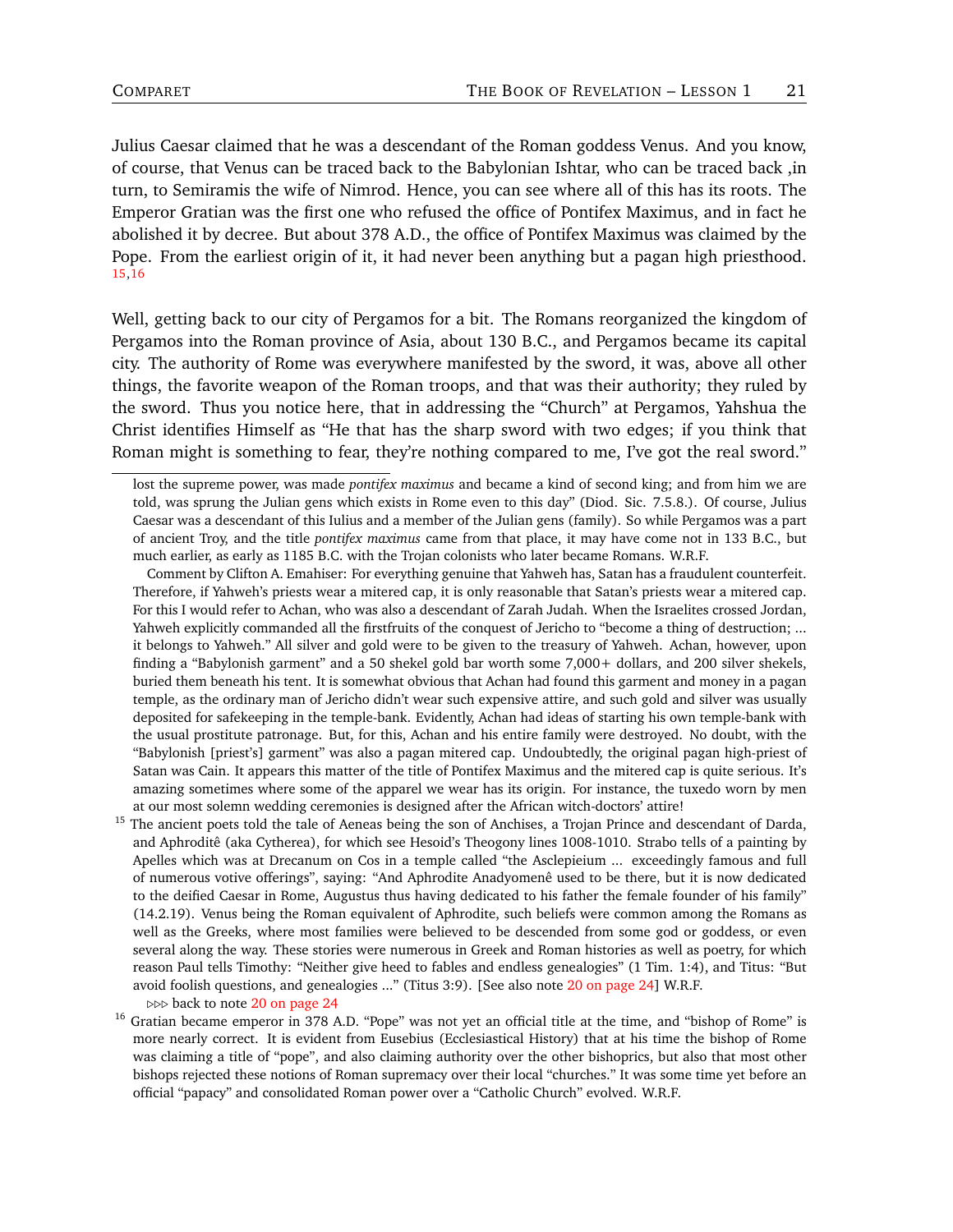He mentions there, "Antipas, My faithful martyr." There is no record, either in any of the sacred writings, any of the writings of the early "Church" fathers, or any historical records of any martyr named Antipas, either in the city of Pergamos or during the period of "Church" existence which was symbolized by the "Church" at Pergamos. Thus obviously it is not speaking then of some one individual; "Antipas ... my faithful martyr", is therefore representative of a group or class. And who were they? Well, we are going to have to find that out by studying the meaning of the name. It is derived from two Greek words: anti, opposed to; popis, father, Pope. You see, the Pope took over, as part of his title he called himself "the holy father." Now the only place you'll find that mentioned in the Bible is that Yahshua the Christ, alone, prayed to His Elohim as Holy Father; and He warned specifically, "... call no man your father upon the earth: for one is your Father, which is in heaven." So these were the martyrs who were martyred for resisting the increasing power of the Pope.<sup>[17](#page-21-0)</sup>

Christianity had been tolerated from 313 A.D. and became the official Roman religion in 330, starting this period of the "Church" of Pergamos. This was a period of the consistently growing power of the priestly hierarchy. You can say that this reached its climax under Pope Gregory the 3<sup>rd</sup>, Gregory the Great, who was Pope from 590 to 604 A.D. It is said that somebody once asked Satan, "Suppose you found a truth so tremendously great and clear and obviously true that you just couldn't fight against it, what would you do?" He said, "that's easy, I'd organize it." At that time the "Church" was undergoing no persecution. It was now the official religion of the empire; it received its money subsidies out of the public treasury. It became the fashionable thing to be a "Christian", and you got a lot of people into it who were only nominal "Christians." But none the less, it wasn't taking over the empire fast enough. There were lots and lots of pagans that remained pagans even though "Christianity" had become the official religion. Now, how to get them into the "church"? As I say, the more it changes, the more it is the same. You have your evangelists running around all in a dither today: "How can we get more people into the 'church'?" – it doesn't matter whether they believe, it doesn't matter whether they are "Christian" in their character and conduct, it doesn't matter at all except you have big congregations. And it doesn't matter in the least, whether there are doctrinal differences as great as between two Christian denominations, as between Christianity and paganism – get them all together in one big "church." If doctrine is separating us, then abandon the doctrine! bring it together into a political organization. So what's going on today? same thing as back then: how to bring in the pagans. If you preached true "Christianity" to them, what attraction

<span id="page-21-0"></span><sup>&</sup>lt;sup>17</sup> "Antipas" cannot mean "against the Pope." There is no word "popis" in Greek, there was no "pope" in the days of the martyrs, and the syllable "pas" can not be connected to the word "PATER", or "father" in Greek! Anti can mean "instead, in the place of" or, more often in composition with other words, "against, in opposition to", and PAS means "all, the whole", and so I would interpret the name to mean "one who stood against all" opposition, in this context, one who kept the faith even unto death. W.R.F.

Clifton A. Emahiser's comment: It should also be pointed out that the Antipas at Rev. 2:13 should not be confused with the family of Herod Antipas. Evidently Comparet went to Strong's, where Antipas is the Greek word #493, and according to Strong, Anti means "in place of" and the "pas" is a derivative of #3963 meaning father or parent. Because the modulation on the tape was so poor, Comparet may have said "pas" rather than "popis." I have to agree with Finck that there were no popes in the days of the early martyrs, and I would have to give an educated guess that this would be "one who takes the place of his father." Yet Finck (far superior at the Greek than I) advises me "While Strong connects 'pas' to 'father', I find no such etymology in Greek or in the other lexicographers."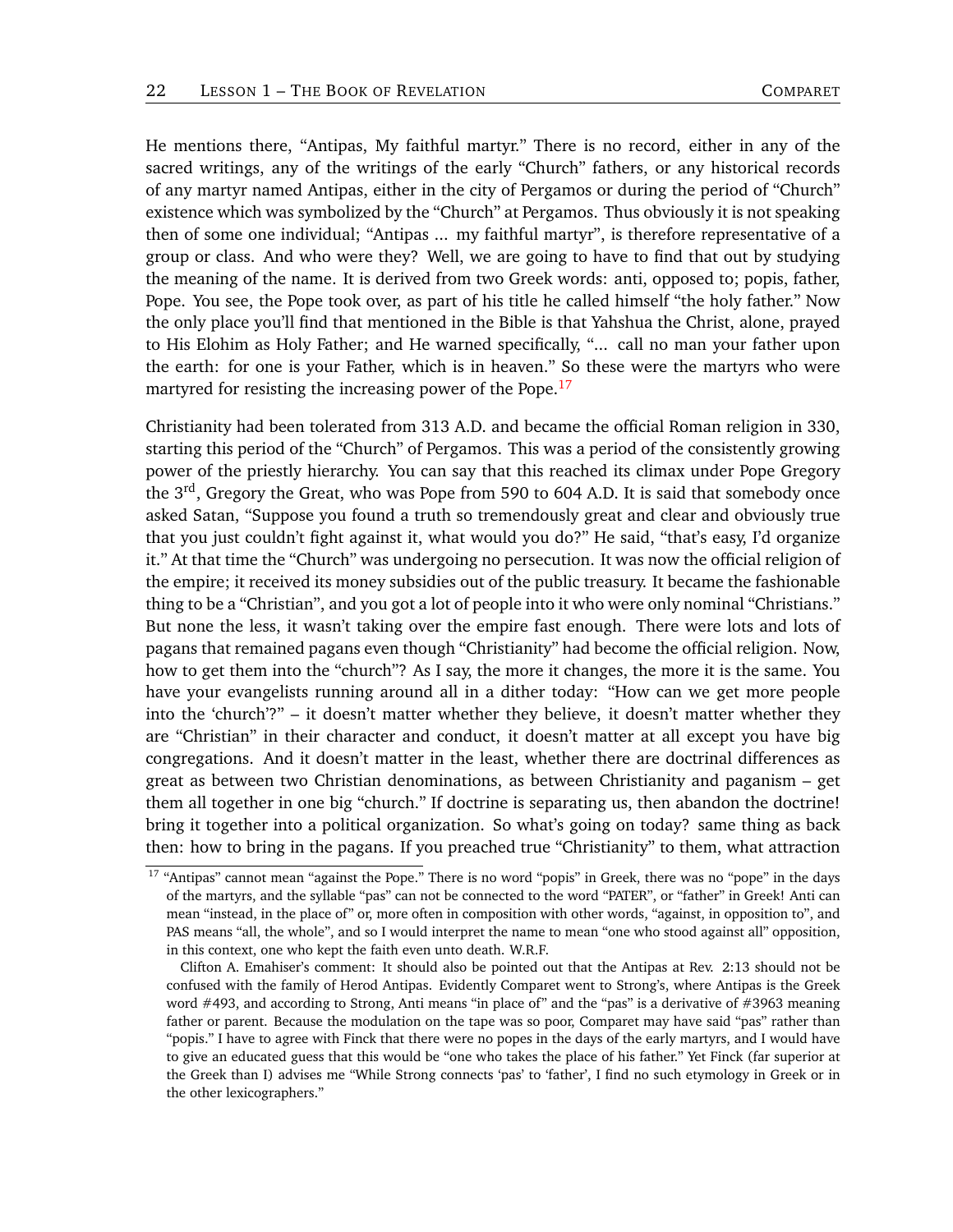do you have for a man who finds the worship of Venus very satisfactory to him, because they maintain the temple prostitutes there for his use. You're not competing along that line. You don't have what he's interested in. You're calling him to something that is tough; you're calling him to give up whatever evil qualities he had and whatever bad conduct he had. You're calling upon him to do his utmost, and the painful utmost to live up to his own highest principles, and you don't get those kind of converts very fast.

This thing was brought to a climax under Gregory the  $1<sup>st</sup>$ , he enforced it; they said, "look, we are making it hard to get the pagans in because we are emphasizing differences between paganism and 'Christianity.'" They're telling these people, "you've got to give up everything you ever thought was holy if you want to become a 'Christian.' That is not good salesmanship; emphasize the similarities, show them it doesn't take much of a change. You can come into a 'Christian church' and be quite comfortable there; you have your own pagan holidays, so the 'church' will adopt the same thing as an official 'Church' holiday, and instead of your going to the temple of Jupiter, on that day, you come to the 'Church', and instead of calling him Jupiter, you call him St. Peter, and worship him; instead of worshipping Venus as the queen of heaven and the mother of God, you come to this 'church', and you just change her name to the Virgin Mary, and you go right on with your same worship and you can be part of this big, rising, popular 'Christian Church.'" And that is what they did. You will find in the writings of a number of the early Christian followers their bitter condemnation of that fact. But whereas the pagans were mostly faithful to their religion and they weren't adopting any ceremonies or Christian holidays of the followers of Yahshua, rather the "Church" was adopting pagan holidays and pagan rituals right and left. Well you had that tremendous drive, as I say, to bring in the pagans, and bring, if need be, pagan worship in order to do it.

So what is the condemnation given of this "Church" at Pergamos? "I have a few things against thee, because thou hast there them that hold the doctrine of Balaam who taught Balac [Balak] to cast a stumbling block before the children of Israel, to eat things sacrificed unto idols, and to commit fornication", exactly what was being done here. You'll remember the enemy, after trying to defeat Israel many times by military force and failing, found all they needed to do was induce the Israelites to become apostate from their religion, and then Yahweh's protection was withdrawn. That is what Balaam taught to Balak. He said, "You've asked of me to curse this people Israel. I can't, Yahweh has blessed them. However, if you will just deprive them of Yahweh's protection (and the only way you can do it is cause them to worship idols), that will do it; they will be cursed." I think some 30 thousand, or something like that, of the Israelites died there as a result of it. [At this point, Comparet omits the most important peril of Balaam's advice which cursed Israel, and that was race-mixing with Balak's women.] Then He mentions "them that hold the doctrine of the Nicolaitans, which thing I hate." This is the period when this was really rising to its great power. Pope Victor the  $1<sup>st</sup>$ , who was Pope between A.D. 193 and 203, – remember, he was bishop of Rome; and you had the "Church" in much greater size, the Eastern "Church", in Palestine, Syria, Asia Minor and Greece – that was more important; in size, number of congregations, and all that, than the one in Rome. But Rome was the capital city of the empire, and the Pope, as the bishop of Rome, felt that he should have importance commensurate with that of the city of Rome. So probably, you know that even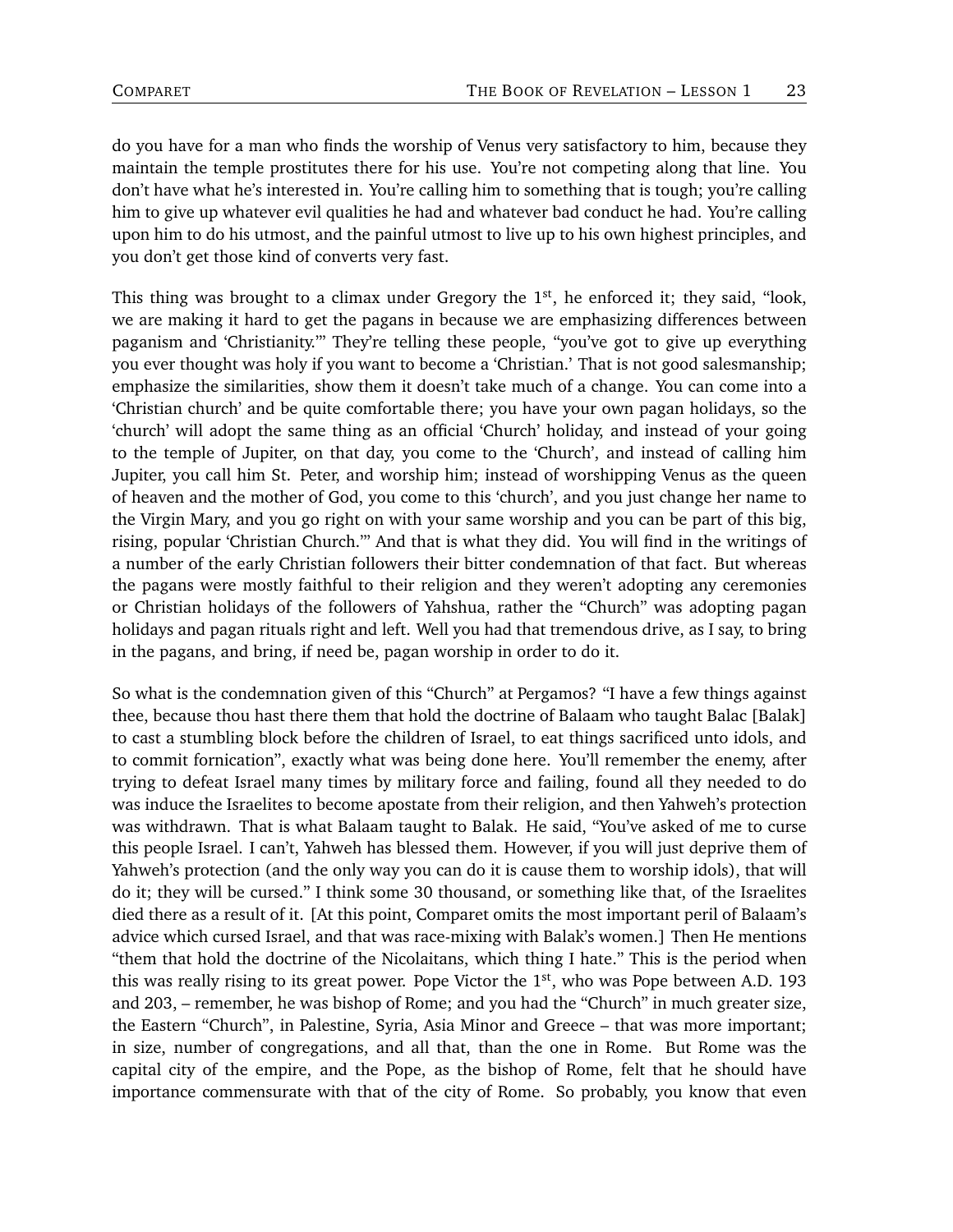today, the Eastern "Church", the Greek and Russian Orthodox "churches", do not follow the same calendar that we do. They have the old calendar under which Christmas and Easter come several days different than what we have on our calendar. Pope Victor the 1<sup>st</sup> demanded that the eastern "churches" adopt the Roman calendar at religious festivals under penalty of excommunication. Well they told him to "go ahead, excommunicate us; you have no authority over anything but the 'church' in Rome and we aren't members of the 'church' of Rome." Hence, he didn't get far with them, but he tried. By the time of Pope Leo the 1<sup>st</sup>, between 440 and 461, he had very well developed power over both the Eastern and Roman "churches" and he wielded that power ruthlessly. Gregory the  $1<sup>st</sup>$  was not a theologist, a man of religion, he was primarily an administrator over the enormous property holdings of the "church", and as administrator, he was forcing upon the entire Catholic "Church" complete uniformity in all respects. Thus during this period, which you can say extends up through the reign of Pope Gregory the  $1<sup>st</sup>$  in 604, he had the "Church" developing a priesthood, the Nicolaitans; a professional priesthood triumphant over the laity in setting up their layers of the cake, one above the other with their greater authority, and the doctrine of Balaam teaching the people of Israel to adopt pagan gods and worship [and to commit fornication and to marry those of other races]. As you can see, this was then centuries in the future from when John wrote this (if this was not inspired, he couldn't have stated the character from that period and indicated just what it would be). And you notice, that it came as the third stage in the development of the "church." Just as in the Book of Revelation, this was the third mentioned of the "churches."<sup>[18,](#page-23-1)[19,](#page-23-2)[20](#page-23-0)</sup>

<span id="page-23-1"></span><sup>&</sup>lt;sup>18</sup> I would not call Victor I a "pope" under any circumstances, which is sort of like calling Simon Peter "pope", if not as horrible! Was Peter Stuyvesant a "New Yorker"? Victor I was rather only "bishop of Rome." W.R.F.

<span id="page-23-2"></span><sup>&</sup>lt;sup>19</sup> Unmentioned by Comparet, "Pergamos" was the citadel of ancient Troy, which the later city of Pergamos was built around. The word came to be used of any citadel. W.R.F.

<span id="page-23-0"></span><sup>&</sup>lt;sup>20</sup> As seen in note [15 on page 21,](#page-20-0) Venus (Aphroditê) was said to be the mother of Aeneas, who fought in the Trojan War. The Greeks, though, believed Semiramis and Ninus, and the founding of Babylon to be of much greater antiquity. Diodorus Siculus places the life of Semiramis 21 generations before the Trojan War, where he says: "For when Teutamus, they say, was ruler of Asia, being the twentieth in succession from Ninyas the son of Semiramis, the Greeks made an expedition against Troy with Agamemnon, at a time when the Assyrians had controlled Asia for more than a thousand years" (Diodorus Siculus 2.22.2). In the Greek mind, Semiramis was an ancient Assyrian queen, and a mortal, while Aphrodite was an ageless goddess, thus two very distinct personages somehow confounded by Comparet. W.R.F.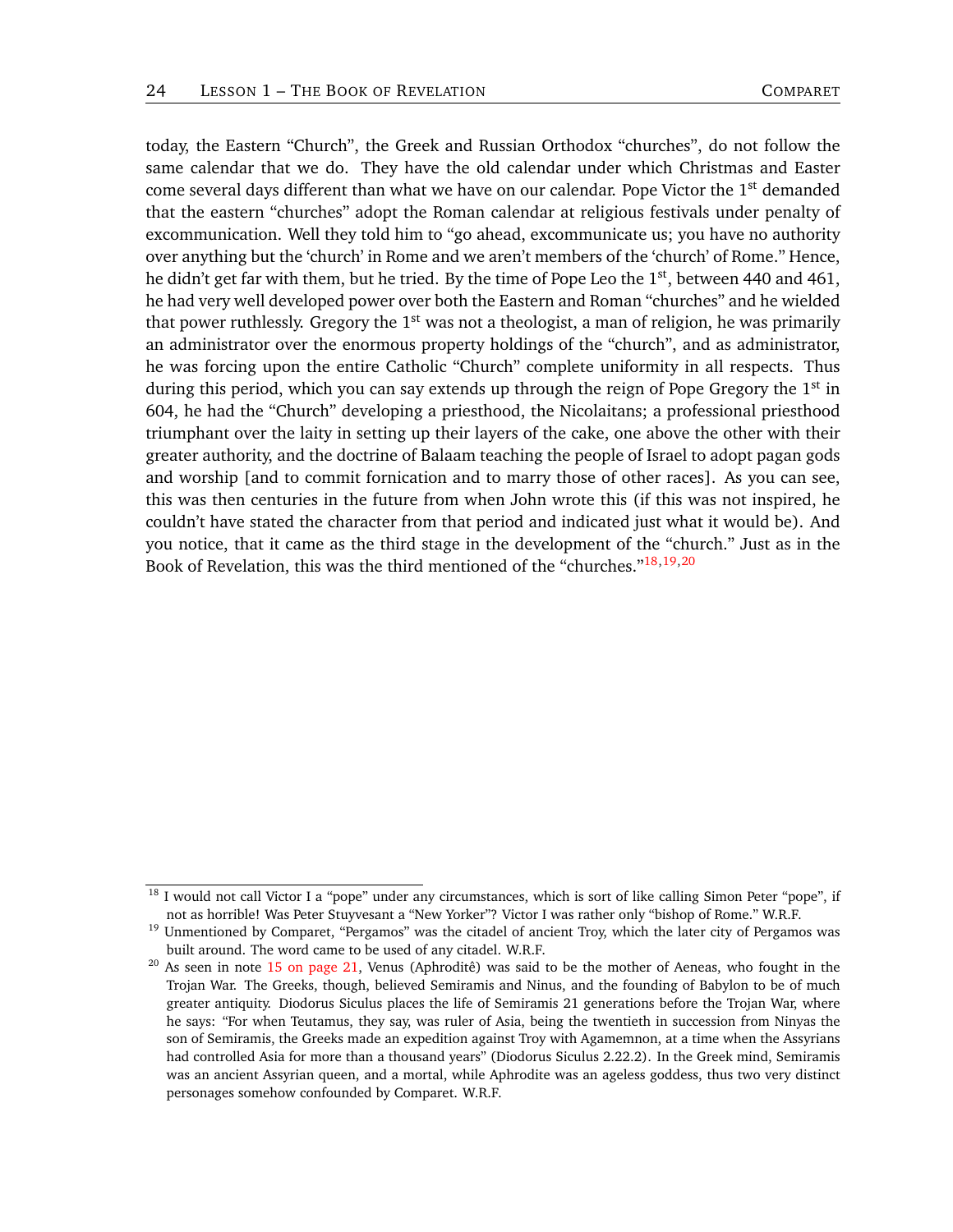

<span id="page-24-0"></span>You'll remember that last month I started on the Book of Revelation, a big subject and a tough one. We are not going to be able to finish it this month or for several months to come, because I want to do it right. We noted that the Book of Revelation starts out with messages to seven "churches", each representing a city in Asia, and that it has been the uniform understanding among Christian scholars that these messages were not directed, in fact, to those "churches" in those cities, because we have no record of the peculiar things mentioned as conditions in each one of them. We have no record mentioned in the Book of Revelation that it was so in that city any more than any other, and the uniform understanding of scholars has been that each of the cities named was representative of a stage in the total history of the Christian "Church" from the time of Yahshua the Christ to His eventual return. The first of these "churches" mentioned was the "Church" at Ephesus, where the message was that they were praised for their loyalty to Yahshua the Messiah's teachings. This is a fact that when false teachers got among them, they saw they were false and expelled them.<sup>[1](#page-24-1)</sup>

They were criticized, however, because He said, "thou hast left thy first love." Well this represents the early Christian "Church" during the 1<sup>st</sup> century of the Christian Era from A.D. 30; the death and resurrection of Yahshua the Christ, to the end of that century. Now, as you have noted, all that was said about the second coming of Christ was in such form that – you had to understand that it was not to be an immediate thing, and many of them misunderstood it, – they thought, "well, this means that in a matter of a year or two He'll be coming back." Time passed and He didn't return, and there was the fall of Jerusalem and all that, and things seemed to be going from bad to worse, so a lot of them became, oh, perhaps skeptical is the word. They had lost their first enthusiasm. The second message was to the "Church" at Smyrna. There was no criticism whatsoever of that "church." They were praised and encouraged to stand fast through terrible persecution that they would face. This covers the period of the pagan persecution of the Christian "Church", beginning with 64 A.D. and extending to 313 A.D. when the emperor Constantine issued an edict tolerating the Christian "Church", ending all persecution of it. You'll notice that these dates are not altogether mutually exclusive. There are, in a number of instances, overlaps. One phase was gradually closing out during the same years that the following phase was gradually getting under way.

The third of these "churches" mentioned was the "Church" at Pergamos, and He praised them: "thou holdest fast my name, and hast not denied my faith", even though dwelling where Satan's throne is. The things that were said about the city of Pergamos as being the place

<span id="page-24-1"></span> $<sup>1</sup>$  See note [2 on page 7](#page-6-0)</sup>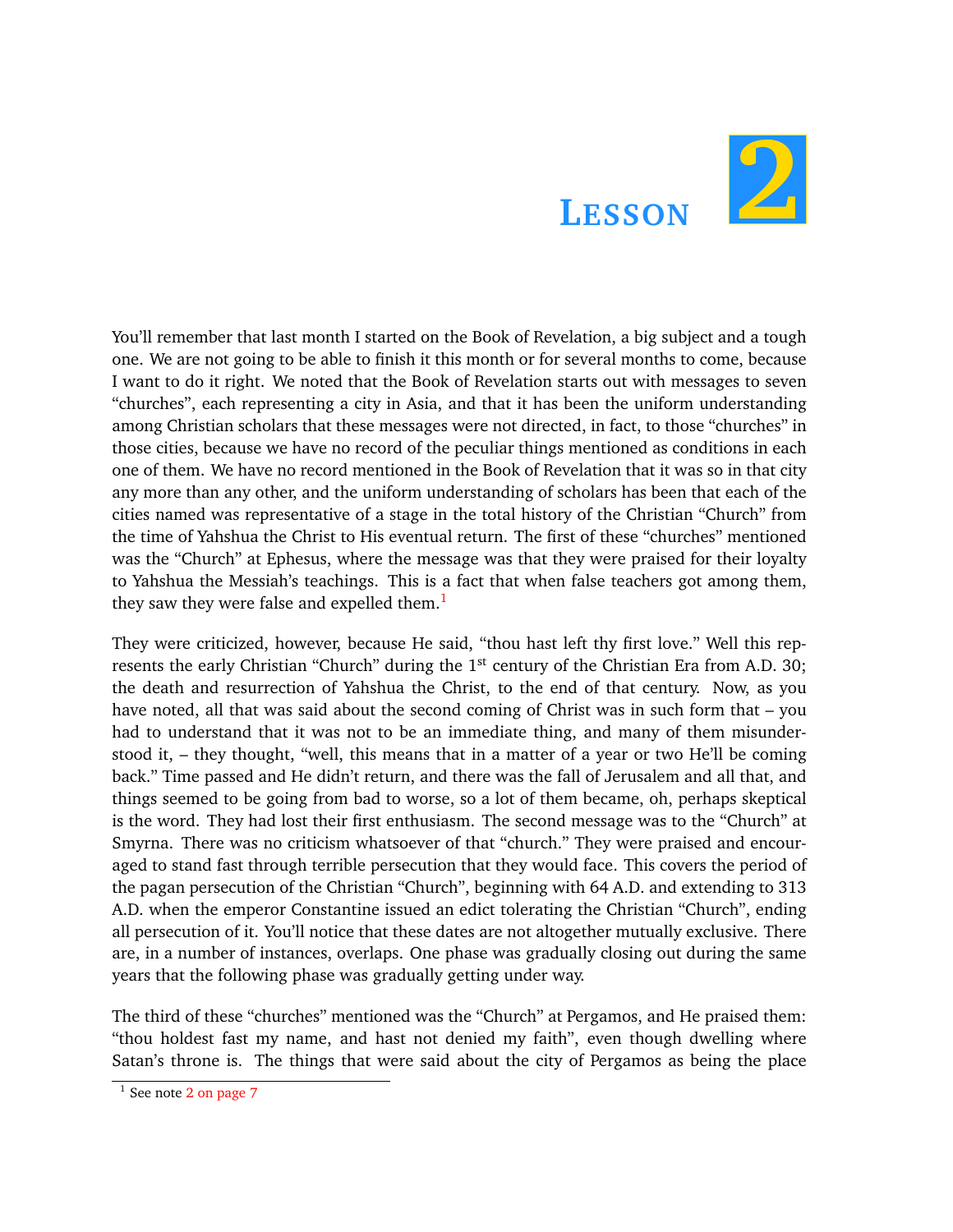where Satan's throne is were in the past even as John wrote this. That authority had all been transferred to Rome, because the king of the city of Pergamos, having no heir, by his will, left his kingdom to the people of Rome (which was still a republic at that time), and left with it his title of Pontifex Maximus, the supreme pontiff, the high priest of the pagan Babylonian mystery religion. So this actually operated in Rome rather than Pergamos. The "church" was criticized, because "thou hast there those that hold the doctrine of Balaam." Balaam you'll remember, being asked to curse the people of Israel when they were on the march, said he couldn't do so because Yahweh had only blessed them; but he did tell the pagan king Balak, "Now if you want to get rid of these people, the only way to do it is to lead them into idolatry, so when they abandon their Mighty One, Yahweh will abandon them." And it was done, with the result that I think some 30,000 of the Israelites perished in a plague that Yahweh sent upon them as punishment for turning to idolatry. [Again, Comparet overlooks the more important part of that incident, inasmuch as the Israelite men were committing fornication (race-mixing) with Balak's women.]

This refers to the period of the development of the power of the papacy, from 313 to 606 A.D. In the effort to build up converts more rapidly, the Catholic "Church" turned to adopting pagan holidays, pagan rituals, even adopted some of the pagan gods now under the title of saints, and there is no question but that it was a corrupting of the religion that they started with. On the other hand, they never did drop their recognition that Yahshua the Christ was the Messiah incarnate in the flesh, meaning "Yahshua the Messiah was Yahweh come in the flesh." Thus, you had this curious combination. You had partial Christianity, but at the same time corrupted by a partial paganism creeping in. Now let's go in detail from there. The next one of these "churches" (and this is Revelation 2, verses 18 to 29) is the "Church" at Thyatira:

"And unto the angel of the church in Thyatira write; These things saith the Son of God, who hath his eyes like unto a flame of fire, and his feet are like fine bronze; I know thy works, and charity, and service, and faith, and thy patience, and thy works; and the last to be more than the first. Notwithstanding I have a few things against thee, because thou sufferest that woman Jezebel, which calleth herself a prophetess, to teach and to seduce my servants to commit fornication, and to eat things sacrificed unto idols. And I gave her space to repent of her fornication; and she repented not. Behold, I will cast her into a couch, and them that commit adultery with her into great tribulation, except they repent of their deeds. And I will kill her children with death; and all the churches shall know that I am he which searcheth the reins and hearts: and I will give unto every one of you according to your works. But unto you I say, and unto the rest in Thyatira, as many as have not this doctrine, and which have not known the depths of Satan, as they speak; I will put upon you none other burden. But that which ye have already hold fast till I come. And he that overcometh, and keepeth my works unto the end, to him will I give power over the nations: And he shall rule them with a rod of iron; as the vessels of a potter shall they be broken to shivers: even as I received of my Father. And I will give him the morning star. He that hath an ear, let him hear what the Spirit saith unto the "churches."

Thyatira, the name, simply means "town of Thyra." It was an ancient village that first became important when king Seleucus Nicator (he was one of the kings, you see, who upon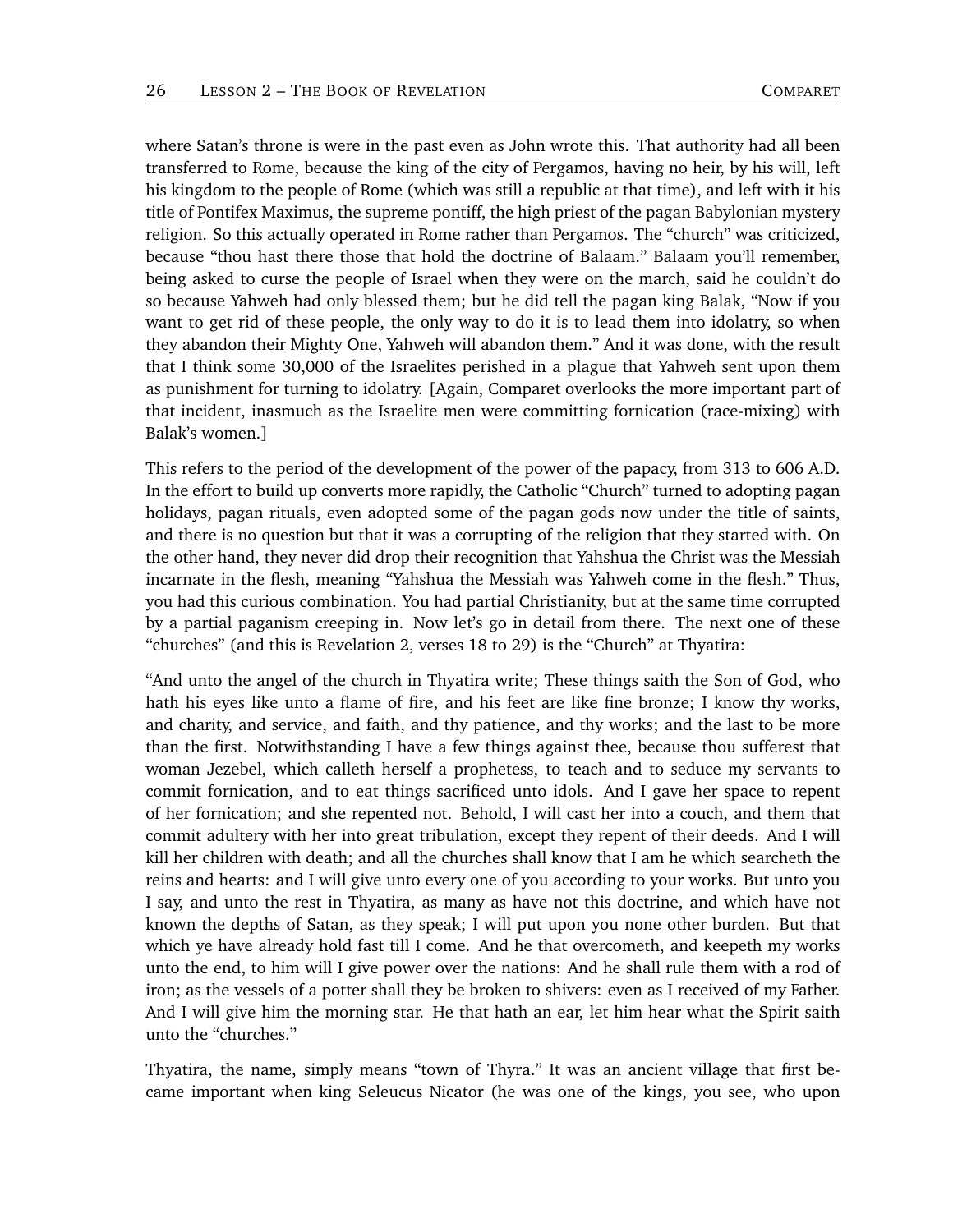the break-up of Alexander the Great's empire, [divided it among themselves], he seized the Syrian quarter of it) founded there a Macedonian colony between 301 and 281 B.C., and it became and remained through ancient times a rich and busy commercial city. In its religion it was called the holy city of the god Tyrimnos. That was a Libyan sun god, and pretty much identified with the Greek sun god Apollo. They also had a temple of Artemis, and the high priestess or prophetess of Artemis was the wife of the high priest Apollo Tyrimnos. They had developed to a great extent, something which, while common in a good many places, seems to have reached its height here, the matter of the pagan trade guilds. I think you all know how during the middle ages all the different merchants and craftsmen had their guilds. You'd have the gold-smith's guild, and the carpenter's guild, and the leather-worker's guild, and so on. They were mutual aid societies. They corresponded both to our modern Chamber of Commerce and our modern labor unions. In addition, these ancient trade guilds were a social order, something on the order of our modern clubs like Kiwanis and Rotary club and that sort of thing, which carried out works of charity and did quite a bit of good.<sup>[2](#page-26-0)</sup>

On the other hand, they were definitely pagan in their origin and composition. Their members were pagan. At their meetings, it was quite common that they would have a banquet. The people ate reclining on couches Roman fashion [which was also the Greek fashion, and the manner of eating evident in the New Testament Greek]. And Roman fashion, also, by the end of the banquet, they'd had enough wine that it was apt to turn into quite a lively occasion, to the detriment of good morals. We have found in the ruins of Thyatira some rather extensive inscriptions dealing with this. Which give us a pretty good picture of that. At the time John was writing, it would appear that the "church" at Thyatira was divided on the question, whether their members could retain their old memberships in these pagan trade guilds or not. And there was evidently someone there at Thyatira, a prophetess, who was preaching that you could, as long as you remembered you were a Christian, and you went to church on the Sabbath, it didn't matter if you attended these pagan meetings. But the food served there was likely to be meat that had been offered in sacrifice to these idols, and of course it led to much immorality by the time they got fairly well drunk by the end of the event.

Probably Jezebel was not her actual name, but was used as an epithet. You'll remember the very wicked queen Jezebel, wife of king Ahab of Israel, who brought in the 450 priests of Baal and led the kingdom of Israel into idolatry. The idea of there being prophetesses, as well as prophets, is nothing startling – the Old Testament mentions several: Miriam, Deborah, Huldah; and in the New Testament: Luke 2, verses 36 to 38, it speaks of "Anna, a prophetess, the daughter of Phanuel, of the tribe of Asher." There is also mention of prophetesses in Acts

<span id="page-26-0"></span><sup>&</sup>lt;sup>2</sup> While Comparet does quite well in many areas, I haven't the slightest idea of the source where he got the information that the name "Thyatira" (*Thuáteira*) simply means "town of Thyra." Although *thyra* means "door" it is not related to thua in the name here. Surely this connection would be mentioned by commentators and lexicographers, if it were true. In Greek, *thua*- is a prefix form of *thuos*, or "sacrifice." The word *teira* may be from the noun *teiros* "found only in the plural [*teirea*], the *heavenly constellations, signs*." (Liddell & Scott), or it may be from the verb *teirô*, which means "*to rub hard, ... to wear away, wear out, distress*" (L&S). So in Greek, *thuáteira* may mean "heavenly sacrifice", or perhaps "distressed sacrifice" or "sacrifice of distress" or something similar. *Strong's* simply lists the word as being "of uncertain derivation" (2363), not venturing a meaning, and neither does Thayer. W.R.F.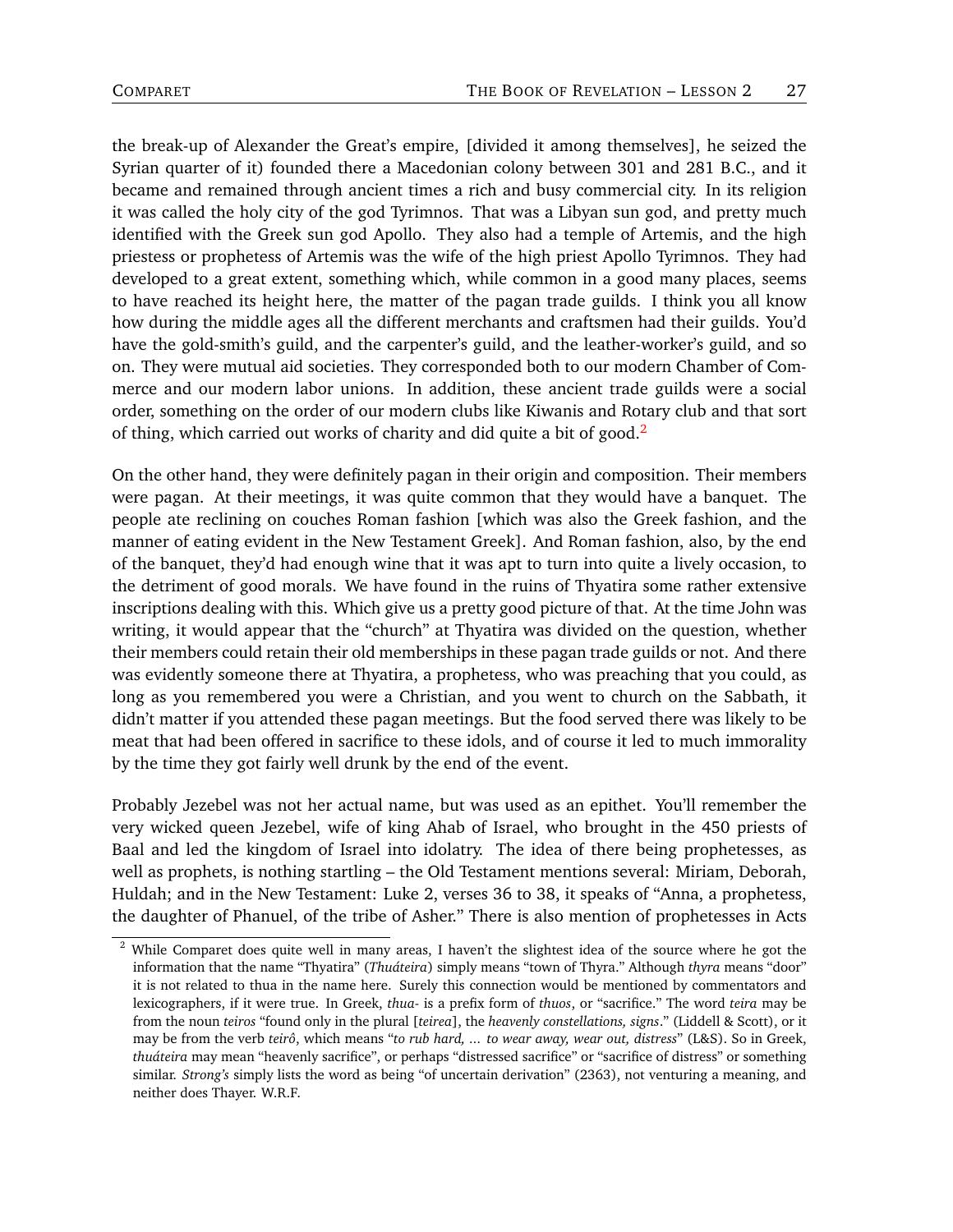21, verses 8 and 9. Thus, the prophetic office was not limited simply to men. The period represented in "Church" history by this would be from, say, 604 A.D. to the death of Pope Gregory the 1<sup>st</sup>. By that time he had developed and crystallized the power of the Pope to about as high a degree as it got, and it would carry, from that time up until what we can call the starting date of the Protestant reformation, 1517 A.D. During this period you had many pagan and unscriptural doctrines carried into the "church" doctrine; the adoption of pagan holidays and pagan ceremonies, the worship of the Virgin Mary, in order to bring into the "church" the people who were accustomed to worshipping Semiramis, the wife of Nimrod, under the title of goddess Ishtar, queen of heaven. Yahshua the Christ was reduced from the mature Yahshua the Messiah, who was the savior of his people, to just a baby carried in the arms of Mary. You go into any Catholic "church" today and you'll see a statue there of Mary carrying the infant Yahshua in her arms, which naturally is reducing to the minimum any status that you can give to Him. The worship of saints as mediators between God and man, and that sort of thing, was another thing introduced at that time.

You had a period, running up to 313, when the Christian "Church" suffered terrific persecutions from the pagan Roman Empire. Then suddenly all that ceased, because with the issuance of Constantine's "Edict of Toleration", all persecution stopped, and about 30 years later he followed it up with an edict making Christianity the official religion of the Roman Empire. How come the sudden change? Here you had three centuries in which, in spite of their prayers for help, they were martyred by the hundreds. And now suddenly they escaped all this. Well, some self admittedly bright person came up with the statement: "Here are all these martyrs who were murdered for their faith, and by reason of their loyalty they undoubtedly have higher standings with God, and so they're up there in heaven praying for us, and their prayers have now finally brought about what our prayers couldn't, that God rescued us from persecution." Therefore, if there is anything else you want, if the saints up there are the ones who have influence which you can't have, why not pray to "saint who's-it" for whatever you want.

Now that was definitely unscriptural, but remember by this time the Catholic "Church" had already reduced the Scriptures to a very low point. They said that tradition was of at least equal weight with the Scripture, and in fact, where there was any contradiction between whatever tradition they had established and Scripture, the Scripture lost out. If they had read the Bible, they could not have stumbled into this error.  $1<sup>st</sup>$  Timothy 2, verse 5: "For Yahweh is One, and one mediator of Yahweh and men: a man Yahshua Christ" (WFT). Again, John 14, verse 6: "Yahshua saith unto him, I am the way, the truth, and the life: no man cometh unto the Father, but by me." Not by "saint what's-his-name." And two of the Gospels, Matthew 15, verse 9, and Mark 7, verse 7, quoting Isaiah 29:13 [from the *Septuagint*] (when he was rebuking the "Jews" for their apostasy, the Pharisee religion placed tradition on the same footing as Scripture. In other words, they took the identical position that the Catholic "Church" took later. They said the Talmud, which was called the "traditions of the elders" in Yahshua the Christ's time, is entitled to as much weight as anything the prophets have written.) So, Yahshua quoted to them the terrible words out of Isaiah, "But in vain they do worship me, teaching for their doctrines the commandments of men."

From Babylon on into Rome you had a well organized and very popular pagan religion wor-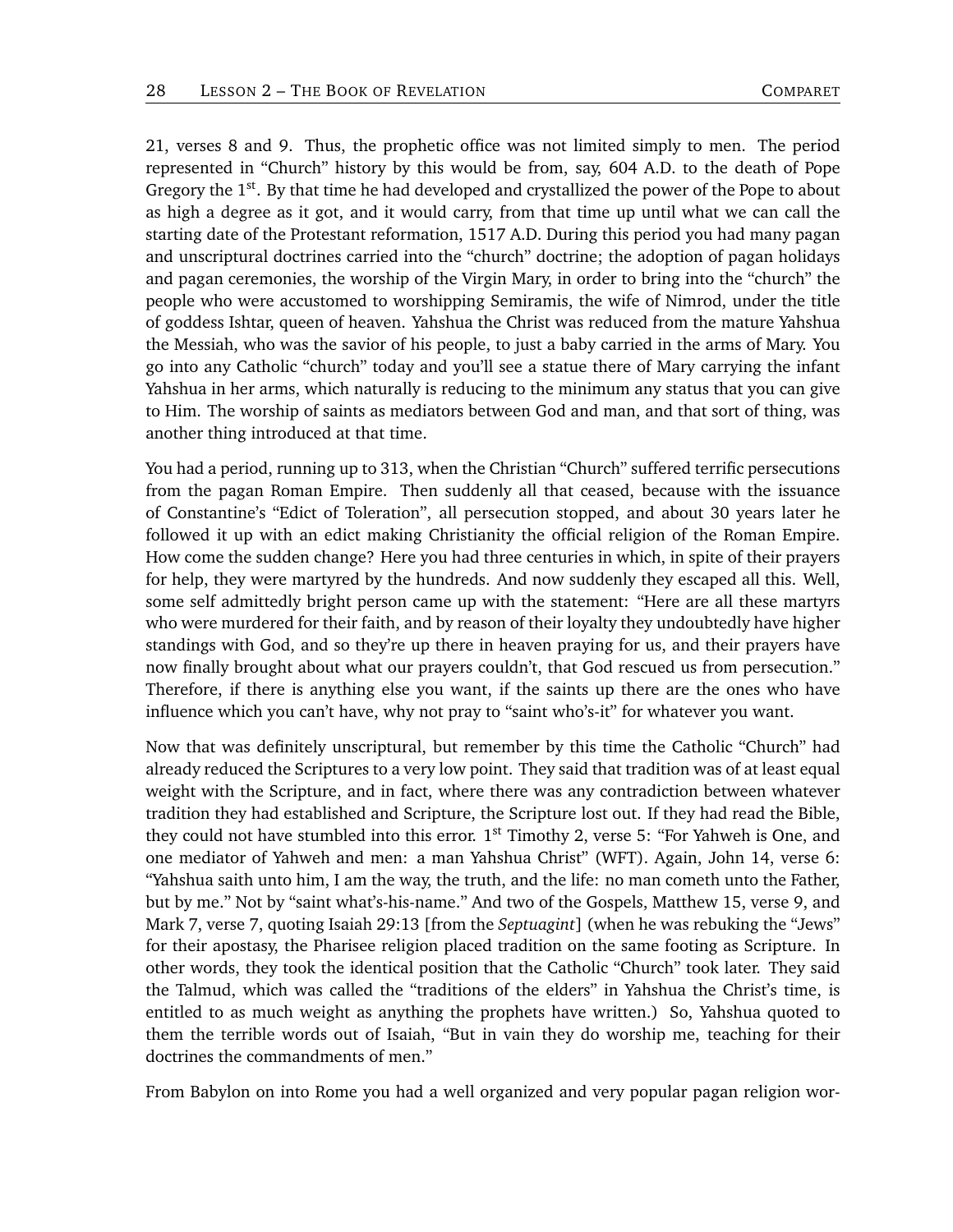shipping the Queen of Heaven, which, as I say, was Semiramis, the wife of Nimrod, deified as Ishtar. And that was something that had gotten the people of Israel in trouble before. It's inexcusable that a repetition of it should come about, when all they'd need to do would be to read the Book of Jeremiah. You will remember, the deportation of the southern kingdom of Judah was in two stages! They were first captured by Nebuchadnezzar in 606 B.C., and the leading citizens, those who were likely to be leaders in revolt, were all deported to Babylon, but not the bulk of the population. Then, after about 20 years, revolt came again because Egypt promised them help, which Egypt wasn't able to deliver. Egypt had become a mulatto nation by that time. Jeremiah warned them not to revolt, but they did. They were again captured, nearly all the population deported, – some of them were left behind, enough to keep the vineyards and orchards from going back to jungle, and Jeremiah was left among them.<sup>[3](#page-28-0)</sup>

Then, when one of the Jews murdered the man whom Nebuchadnezzar had appointed as the governor over them, the rest fled to Egypt, taking Jeremiah along with them. And in Jeremiah 7, verse 18, and Jeremiah 44, verses 25 to 27, he is rebuking them for apostasy and paganism

And while this myth is surely far-fetched, it must have been extant in some form in Assyria, for Jonah – whose name means "dove" in Hebrew – emerged from a fish in Nineveh and was given full credibility there! Yet the point of relating this is to show that, in the Greek mind, Aphrodite and Semiramis are definitely two distinct people, the one a goddess, and the other a mortal woman who became a queen and went on with her husband to build an empire, as described by Diodorus Siculus and discussed by Strabo. On the other hand, Ishtar, or Astartê, is equated to Aphrodite by the Greeks (compare 1 Sam. 31:10 with Josephus' *Antiquities* 6:14:8 [6:374], and note that Herodotus called the temple Astartê, or Ashtaroth, at Ashkelon, the temple of "celestial Aphrodite"). Ishtar was never the wife of Ninus in Babylonian or Assyrian mythology, but was rather, as queen of heaven, the wife of Bel or Baal. Semiramis could not have been assigned this role, and Ninus, Semiramis and Bel are even mentioned together by Diodorus (i.e. 2.8.8). More can be said concerning this, yet it should be evident that Comparet was incorrect in identifying Semiramis with Ishtar. W.R.F.

<span id="page-28-0"></span><sup>&</sup>lt;sup>3</sup> To the Greeks, Semiramis was the wife of Ninus, the founder of Nineveh, and founded and ruled Babylon after Ninus' death. Strabo called them "Syrians", as the geographer always has the Assyrians confused with the Syrians (2.1.31, 11.13.5). Diodorus Siculus says of Semiramis: "Now there is in Syria a city known as Ascalon, and not far from it a large and deep lake, full of fish. On its shore is a precinct of a famous goddess whom the Syrians call Derceto; and this goddess has the head of a woman but all the rest of her body is that of a fish, the reason being something like this. The story as given by the most learned of the inhabitants of the region is as follows: Aphrodite, being offended with this goddess, inspired in her a violent passion for a certain handsome youth among her votaries; and Derceto gave herself to the Syrian and bore a daughter, but then, filled with shame of her sinful deed, she killed the youth and exposed the child in a rocky desert region, while as for herself, from shame and grief she threw herself into the lake and was changed as to the form of her body into a fish; and it is for this reason that the Syrians to this day abstain from this animal and honour their fish as gods. But about the region where the babe was exposed a great multitude of doves had their nests, and by them the child was nurtured in an astounding and miraculous manner; for some of the doves kept the body of the babe warm on all sides by covering it with their wings, while others, when they observed that the cowherds and the other keepers were absent from the nearby steadings, brought milk therefrom in their beaks and fed the babe by putting it drop by drop between its lips. And when the child was a year old and in need of more solid nourishment, the doves, pecking off bits from the cheeses, supplied it with sufficient nourishment. Now when the keepers returned and saw that the cheeses had been nibbled about the edges, they were astonished at the strange happening; they accordingly kept a look-out, and on discovering the cause found the infant, which was of surprising beauty. At once, then bringing it to their steadings they turned it over to the keeper of the royal herds, whose name was Simmas; and Simmas, being childless gave every care to the rearing of the girl, as his own daughter, and called her Semiramis, a name slightly altered from the word which, in the language of the Syrians, means "doves", birds which since that time all the inhabitants of Syria have continued to honour as goddesses" (2.4.4).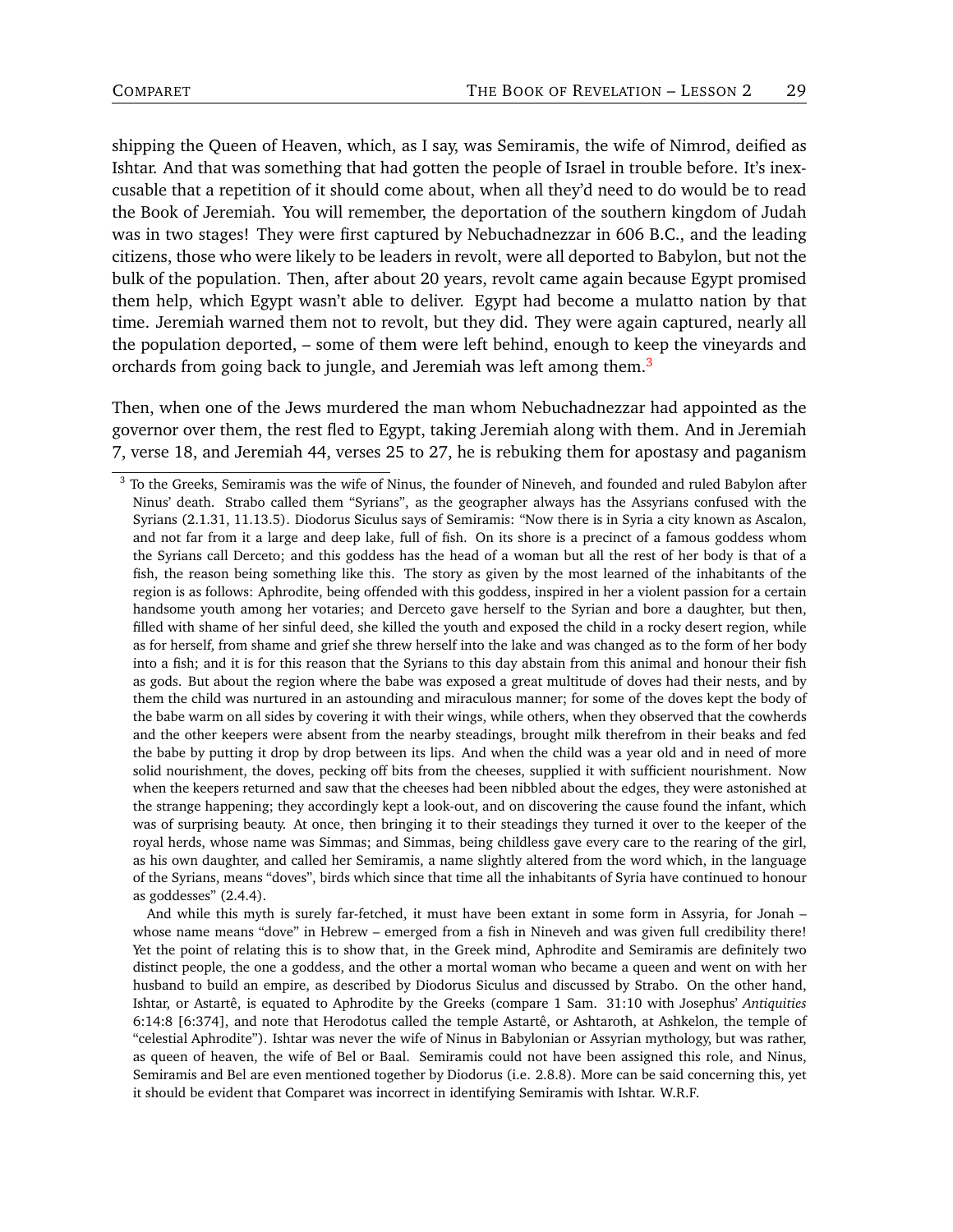– that they had adopted the Babylonian worship of the Queen of Heaven. He says: "The children gather wood, and the fathers kindle the fire, and the women knead their dough, to make cakes to the queen of heaven, and to pour out drink offerings unto other gods, that they may provoke me to anger." Now, that wasn't just Jeremiah's words. He was quoting this as "thus saith Yahweh." Again: "Thus saith Yahweh of hosts, the Elohim of Israel, saying; Ye and your wives have both spoken with your mouths, and fulfilled with your hand, saying, We will surely perform our vows that we have vowed, to burn incense to the queen of heaven, and to pour out drink offerings unto her: ye will surely accomplish your vows, and surely perform your vows. Therefore hear ye the word of Yahweh, all Judah that dwell in the land of Egypt; Behold, I have sworn by my great name, saith Yahweh, that my name shall no more be named in the mouth of any man of Judah in all the land of Egypt, saying ... Behold, I will watch over them for evil, and not for good: and all the men of Judah that are in the land of Egypt shall be consumed by the sword and by the famine, until there be an end of them."

Well, you'll remember in the message to this "church" here at Thyatira, Yahshua said that time had been given to this false prophetess to repent, but she didn't, and therefore the penalty was coming upon her. Now, the things that I have mentioned here were not limited to the Roman Catholic "Church" in the west. You'll remember that before the papacy became fully established in power in Rome, the popes attempted to extend their authority over the Eastern, or the Greek Orthodox "Church", which was the "church" in Greece and Asia Minor. But they wouldn't accept his authority. Although they maintained a separate "church", they adopted all these same doctrines. The Greek "churches" were like pagan temples filled with the idols of all the different saints to whom the people were encouraged to pray, and that is the thing which brought down upon the Eastern or Greek "Church" the great Mohammedan raids. Mohammed said "This is plain idolatry and I am going to stamp it out." Thus, they underwent a terrific scourge from the Saracen Mohammedans at a later time because of the same thing. Hence, both "churches" had done the same thing; they had not repented of their having altered their doctrines into paganism, and therefore they must eventually meet their judgment. What that judgment would be is prophesied later in the book, and when we get to that we'll also show how it was fulfilled in history. The next of these "churches", Revelation 3, verses 1 to 6, is the "church" at Sardis:

"And unto the angel of the church in Sardis write; These things saith he that hath the seven Spirits of Yahweh, and the seven stars; I know thy works, that thou hast a name that thou livest, and art dead. Be watchful, and strengthen the things which remain, that are ready to die: for I have not found thy works perfect before God. Remember therefore how thou hast received and heard, and hold fast, and repent. If therefore thou shalt not watch, I will come on thee as a thief, and thou shalt not know what hour I will come upon thee. Thou hast a few names even in Sardis which have not defiled their garments; and they shall walk with me in white: for they are worthy. He that overcometh, the same shall be clothed in white raiment; and I will not blot out his name out of the book of life, but I will confess his name before my Father, and before his angels. He that hath an ear, let him hear what the Spirit saith unto the churches."

This town of Sardis was founded beyond the dawn of history. It was already there when the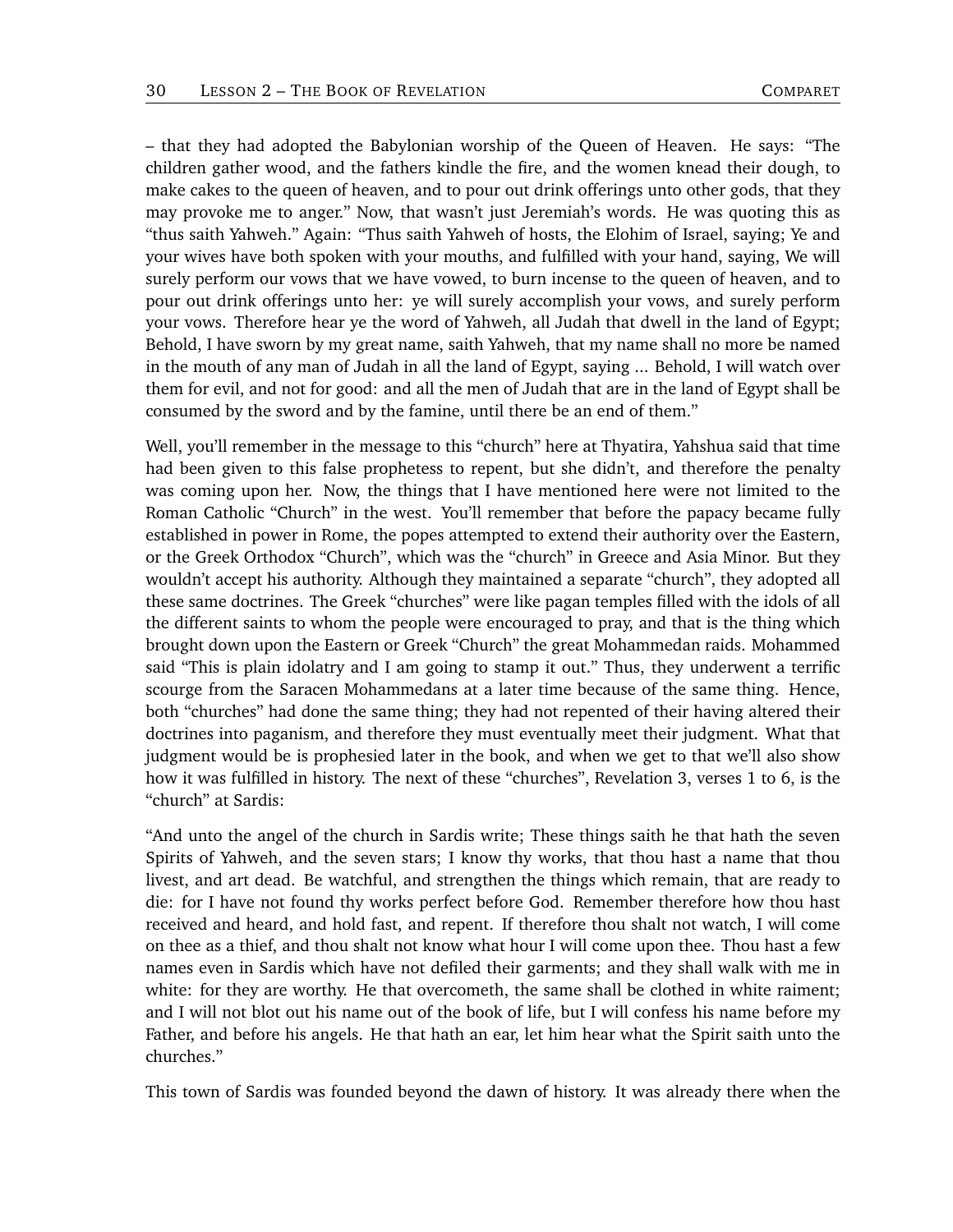first records of any kind pertaining to it can be found. It was located on fertile plain at a point where it commanded the great east-west trade route. It was also a manufacturing center; very wealthy, and was probably the first city in the world to coin money. You notice that in the Old Testament, when it comes to paying for something, they mention how the money was weighed out in gold or silver ingots. They knew how much an ounce of gold was worth, but they didn't know whether this particular ingot held an ounce, or more, or less, or what. Thus, it was weighed and was valued according to weight. But the city of Sardis produced the earliest coinage of a definite value that we can find.[4](#page-30-0)

That reference, to being on the watch or they would be taken by surprise, was something that all the people knew about. Close to the city was a fortified hill, their acropolis or fortification to which they could retreat in the case of siege. On three sides of this hill it rose in sheer vertical cliffs, up to a height of about 1500 feet. No possibility of attack. One side only, where there was a gentle approach, had to be guarded. With ordinary care and watchfulness, it was absolutely impregnable; and yet twice it was captured by surprise because they got overconfident and literally went to sleep on the job. Cyrus, in 549 B.C., and Antiochus the Great, 218 B.C., captured the fortress there. Hence, this was a well known thing which was used as an illustration that, "if you do not remain alert, looking for the things I've warned you about, you're going to be taken by surprise at my coming."

The historical period that this refers to is the period during the development of the Protestant Reformation beginning, say, 1517. It's hard to fix the latter end of it. A number of writers have suggested about 1740, perhaps, could be taken as the end of this period. During the middle ages, all institutions, political and religious alike, suffered corruption. Morals, in general, were at an all-time low, along with general bribery and corruption. This was the state of society, and the "church" did not avoid the common fate of the whole people. There were, for the last couple of hundred years before the Protestant Reformation, people in the Catholic "Church" who saw that things were not right. They were trying to reform the "church", to keep what was Christian and good, and to rid it of what things that were pagan, and what things that showed plain corruption on the part of the "church" hierarchy. But they were never numerous enough to accomplish anything. You notice the sarcastic reference "thou hast a few names even in Sardis who have not defiled their garments." Thus, the situation was reaching a pretty bad state.

<span id="page-30-0"></span><sup>4</sup> Sardis, the capital of the Lydians in Anatolia, was never mentioned by Homer, who was believed by the ancients to have mentioned practically every place known to man in the period which he wrote about, but especially those so near to Troy as Sardis was. The Lydians are listed in the Iliad with those who came to the defense of the Trojans, in Book 2 after line 1030: those about Lake Gygaiê, Mount Tmolos (which Sardis lied near), Hydê, Hyllos (a stream) and Hermos (a river), but no mention of Sardis, nor of other Lydian cities such as Thyatira and Smyrna. Strabo says of Homer's account: "But there is no Hydê to be found in the country of the Lydians", and goes on further to explain "Some call Sardeis Hydê, while others call its acropolis Hydê." My point is that, while Sardis may have been on the site of some much more ancient city, a city named "Sardis" is not found in the earlier Greek records (though of course it is known to Herodotus), and I cannot imagine by what authority Comparet states: "The town of Sardis was founded beyond the dawn of history", since I find this not to be so. W.R.F.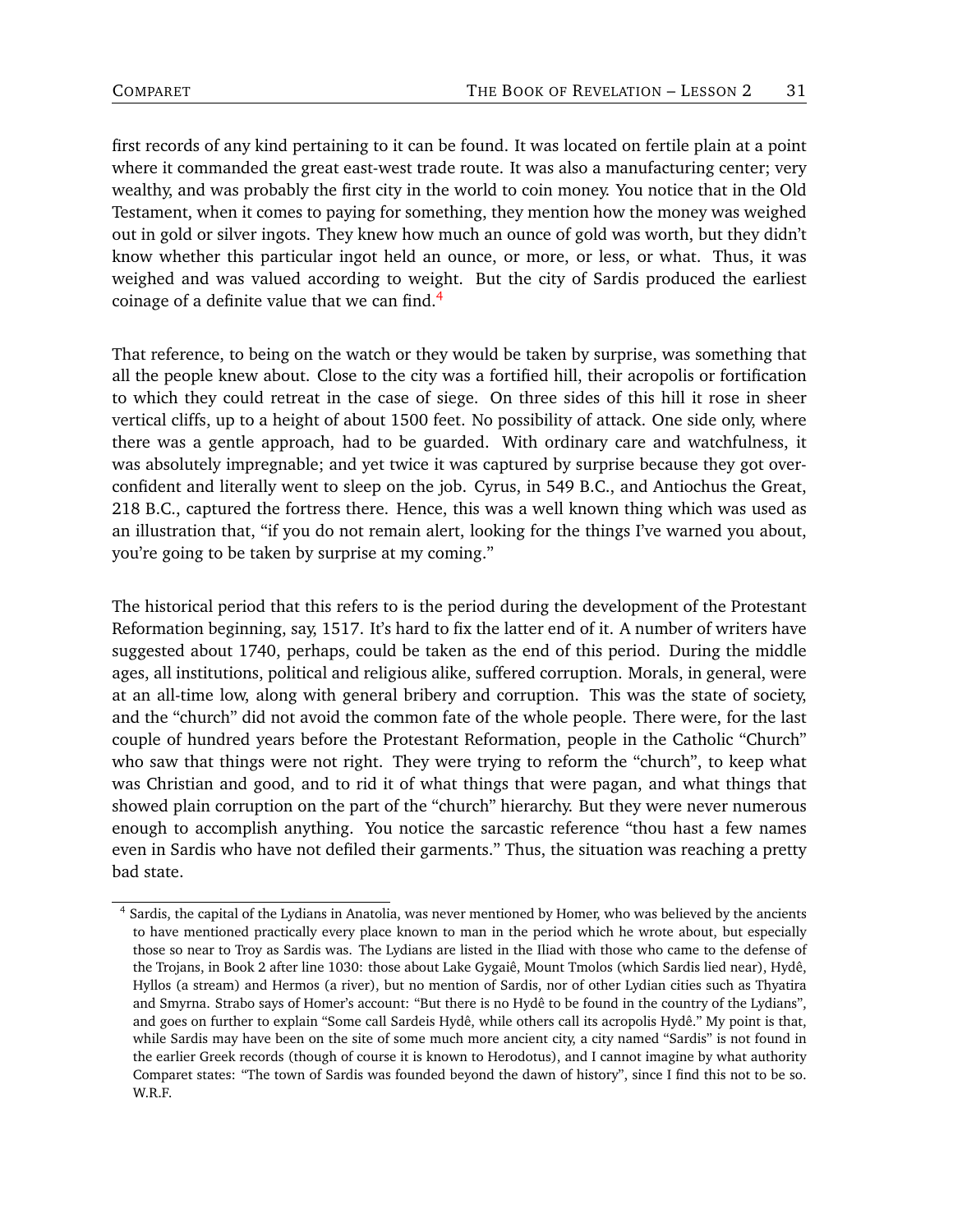The first glimmer of the Reformation did not come with Martin Luther; it really began in England with John Wycliffe. He lived from 1320 to 1384. He taught philosophy at the University of Oxford most of the time. The way the Reformation got its start in England was not anything to crow about either, because it was not with a demand for religious reform. It was a political and financial thing, and while it served the purpose of King Henry the  $8<sup>th</sup>$ , it really accomplished nothing as to anything in their religion that needed touching up. The Pope was demanding all these larger and larger tributes from the "churches" in England. By this time the English "church" owned probably half or more of the land of England. Therefore, they collected the rents from all the people living on that land, in addition to collecting the tithe from all the people who lived on that land and, well, all who lived on the other lands for that matter. And additionally, all the extra money that they brought in through indulgences. It was just bleeding England white financially, and it wasn't leaving the people enough money to pay the amount of taxes that the king needed to keep himself and his nobles on one long, drunken debauch all year long. Hence, you had a financial rivalry there.

Wycliffe defended the king against the Pope's demands for excessive tribute in the bitter discussions that went on between the king and parliament, on one hand, and the "church", on the other, from 1374 to 1378. In 1378 he translated the Bible into English, and he and his scholars saw that the accepted doctrines not only could not find any support in the Bible, but the accepted doctrines were squarely contrary to the Bible. Wycliffe was evidently a man of tremendous personality as well as a very brilliant mind, and he inspired his students with tremendous enthusiasm. So he started sending them out over the country as poor preachers. The "church" was maintaining itself in high financial glory and making excessive demands for money. Wycliffe's men were content if they just got enough to eat, as they went out carrying the message of the Gospel to people and proving to them with the Bible in English, the people's own language, that they didn't need to pay these excessive sums of money to the "church" to buy salvation, because it couldn't be bought. It had been given to them freely by the sacrifice of Yahshua the Christ upon the cross. Thus, he was really stirring up some opposition. He taught the direct relationship between man and Yahshua, without the need of priests as intermediaries. He taught that the Bible was supreme over any man-made doctrine. He denounced the pilgrimages.

You see, the Catholic "Church" had developed a doctrine that Christ died in vain and He wasn't able to get you your salvation. You'd committed a sin, so you'd recognize that Yahshua the Christ died to be your Savior. But that didn't do it. You had to do penances or else spend some considerable time burning in the flames of purgatory, maybe a thousand years or two, to pay the penalty of your sins because Yahshua the Christ hadn't been able to do it. Now of course, for a fee the "church" could get you out of it. One of the things you could do for a penance – oh – you could wear an itchy, scratchy hair shirt, or you could go on a pilgrimage to Rome, or you could go without eating meat on a Tuesday or something of that sort, or you could buy from the "church" an indulgence. Now your beloved mother; you thought so much of her, but of course at the time of her death, not enough had been paid to get her out of purgatory. So she was screaming and burning in horrible agony in the flames of purgatory, but you were told, "for a sufficient sum you can buy an indulgence which will get her out of purgatory, not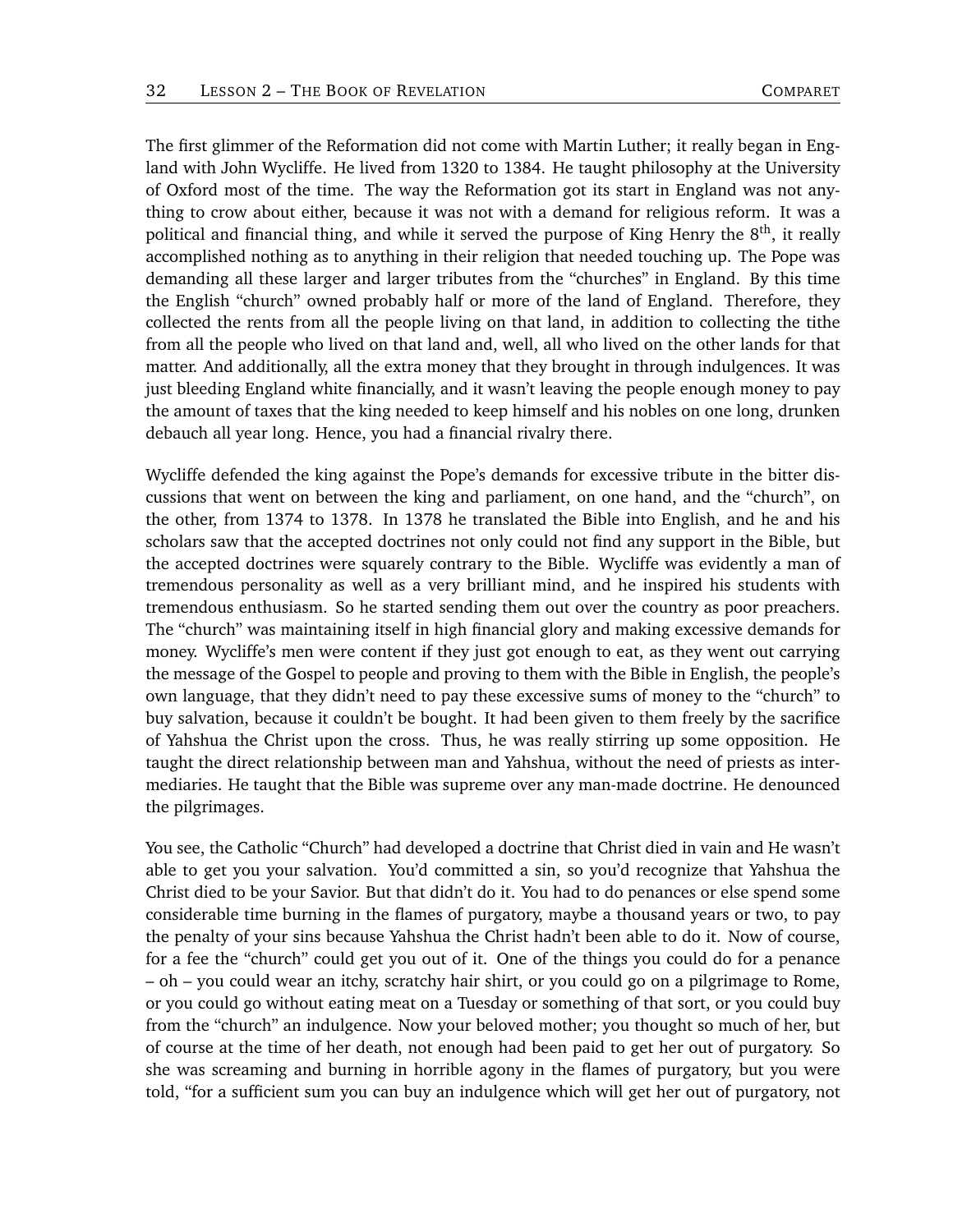a thousand years from now, but it'll save a hundred years of torture. Later you can come back and get her out another hundred years earlier", and so on.

These things were going on during that period, because, remember, you had in the congregations ignorant people who knew nothing else. This is all that had ever been taught to them. The Bible in their own language didn't exist. Most of them couldn't have read it anyway. Only the few well-educated scholars could. But there was no available Bible in their language, and therefore, in all good faith, they were taking what their priests were telling them was the religion. It had reached a terrible state. Wycliffe was often accused of heresy – he was condemned for it and expelled from Oxford in 1382. But his teachings and his translation of the Bible into the common language of the country really got the Reformation started. He didn't yet accomplish it in his own country, but he planted the seed, because his writings soon spread to the continent of Europe and they influenced John Huss in Bohemia, and Martin Luther.

In 1403 A.D., Wycliffe's work was translated by Huss into Bohemian. In 1408, Huss was suspended as a Catholic priest. In 1410, he was excommunicated as a heretic. In 1414, the "church" summoned him to appear at a general council at the city of Constance, where he must either recant his teachings or show that he hadn't taught anything that was wrong, otherwise he would be condemned for heresy. He was given a very specific promise of safe conduct, there and to return. What was done was the thing that was done in many, many cases. We have not on record one case where the hierarchy of the Catholic "Church" ever kept their word on a promise of this sort. He attended in good faith, relying on the safe conduct. They immediately seized him, arrested him, imprisoned him, tried him for heresy and burned him at the stake.

Well he had, by this time, a great deal of influence. He had been preaching in Bohemia, and this act of treacherous murder aroused Bohemia to a fury. It led to the Hussite wars. Four hundred and fifty Bohemian noblemen, led by king Wenceslaus of Bohemia, defied the Pope. When the Pope called upon the emperor of the Holy Roman Empire to send his troops and massacre the Bohemians, they stood up to them. Pope Martin the  $5<sup>th</sup>$ , in 1420, proclaimed a holy crusade against Bohemia to massacre the population of Bohemia as heretics. He proclaimed another crusade in 1426, a third in 1427, and a fourth in 1431. They were all defeated by the Bohemians. But these Bohemians, or as we would call them today, Czechs, were truly our people, never able to agree on anything. You know how it is today, we are many groups. We all agree on one point and from there we diverge, because some other group has some other point, and unless we accept "that" they want nothing to do with us. So the Bohemians split into two groups and they fought among themselves till their power was so badly wrecked that they finally got off with a compromise agreement with the Catholic "Church" – that they could keep control of their own "churches" in Bohemia.

In the matter of serving the Communion (the "Lord's" Supper), they were allowed to depart from the Catholic custom. You remember, Yahshua the Christ himself instituted the sacrament of the Last Supper. He gave them bread which He said represented His body, broken for them, and wine which represented His blood, shed to save them. You know the number of places in the Bible where it says, "it is by the shedding of blood of Yahshua the Christ, by His blood we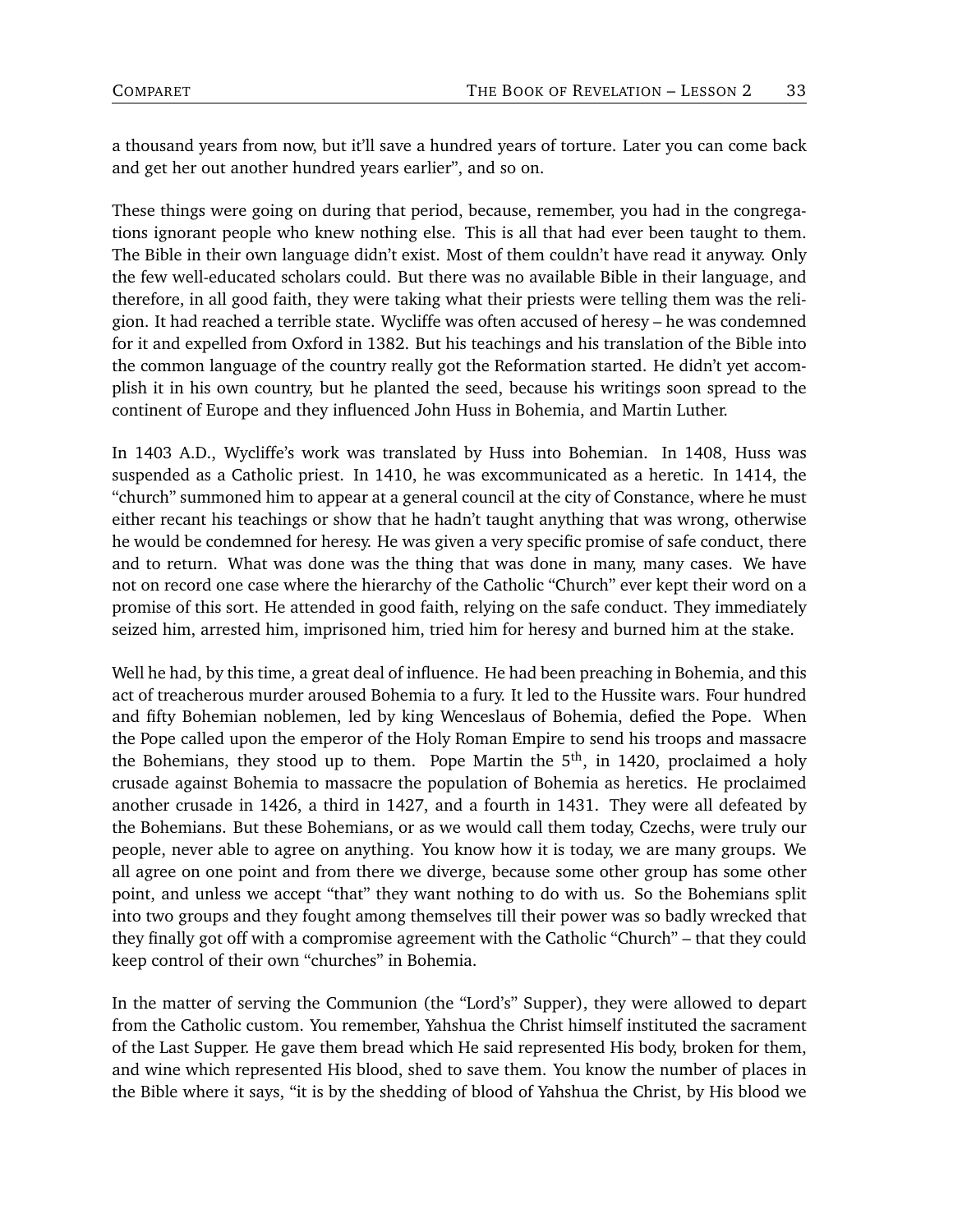are saved, not otherwise." Yet in the Catholic "Church" (and it is true to this day), they won't let you get the benefit of the blood. When you partake of Communion in a Catholic "Church", they give you a little wafer of bread, that's true, but only the priest gets to taste the wine. Only he is going to get the benefit of the blood of Christ, and his congregation are denied it. So that was denounced by the Bohemians. They got the right to let the congregation have the wine as well as the bread at the Communion.<sup>[5](#page-33-0)</sup>

Martin Luther was a Catholic priest. He is the man who actually got the Reformation going as a really effective movement. The others had been sowing the seed, but he was really getting a crop now that could be reaped. He was ordained a Catholic priest in 1507, became a lecturer at the University of Wittenberg. He was a pretty good language scholar and he was not content merely with being told what was official doctrine. He read the Bible of course, in the Latin of the Vulgate, which was the official Bible of the Catholic "Church." And even there he discovered that it said "the just shall live by his faith" – not by indulgences, not by pilgrimages to Rome, not by the worship of "Saint who's-it", but by his faith. Hence, it jolted him to see how far the customs of the "church" and their doctrines strayed from actual Scripture. Thus, he went into the whole thing, and in fact he translated the entire Bible into German. In 1517, things came to a head. The Pope had sent traveling through Germany a Dominican monk named Tetzel whose job it was to sell indulgences to raise a vast sum of money for the repair of the "Church" of Saint Peter in Rome. It was an out and out sale. Tetzel had reduced to verse one of which read: "The money rattles in the box, the soul from purgatory flies. Aren't you willing to give the "church" so much money so that your mother will escape thousands of years she is going to have to burn in purgatory otherwise? You give us something for the 'church', and for that good act you get an indulgence that gets her out a whole hundred years earlier." Well, that was more than Martin Luther could stomach, so on the door of the "church" at Wittenberg he nailed up papers stating 95 theses that he was prepared to debate with any comer. He picked out all these things that were corrupt in "church" doctrine and practice, and stated that they were unscriptural. They were, in fact, contrary to Scripture, and he was prepared to debate that with anybody. That was the point where the Reformation really got underway.

Martin Luther did not intend to start a separate Protestant "church". He was a Catholic priest,

<span id="page-33-0"></span><sup>5</sup> Within the paradigm of the Catholic "Church", the statement here concerning the withholding of the wine from the congregation is legitimate; however, the entire paradigm is wrong! Comparet is wrong for calling Communion a "sacrament" because there are no "sacraments" in the New Testament! "Sacraments" were identified and then organized by the Nicolaitans! The *American Heritage College Dictionary*, under "sacramentalism" reads: "The doctrine that observance of the sacraments is necessary for salvation and that such participation can confer grace." And, of course, in the "church" only the professional priesthood can confer this grace, because only they can perform "sacraments", which are rituals! In truth, sacraments are sacrilege, because "grace" comes from Yahweh, and it is given to the children of Israel **freely**!

Yahshua Christ performed what is called "Communion" in a nondescript house, in a nondescript room, around a nondescript table with His companions, and (not considering Judas Iscariot, the devil who was present, so that a greater purpose might be fulfilled) all of His companions were Israelites and were of His body and of His blood. That is the essence of "Communion", which is from the Greek word meaning "the sharing of things in common" with our brethren – who are the body and blood of Christ – and which we should do in His name each time we partake of such things. It is quite clear, unless one is of His body and is of His blood, one is "unworthy" to partake; and "Communion" should normally only be performed in the presence of one's genetic brethren! (Ephesians 5:30). W.R.F.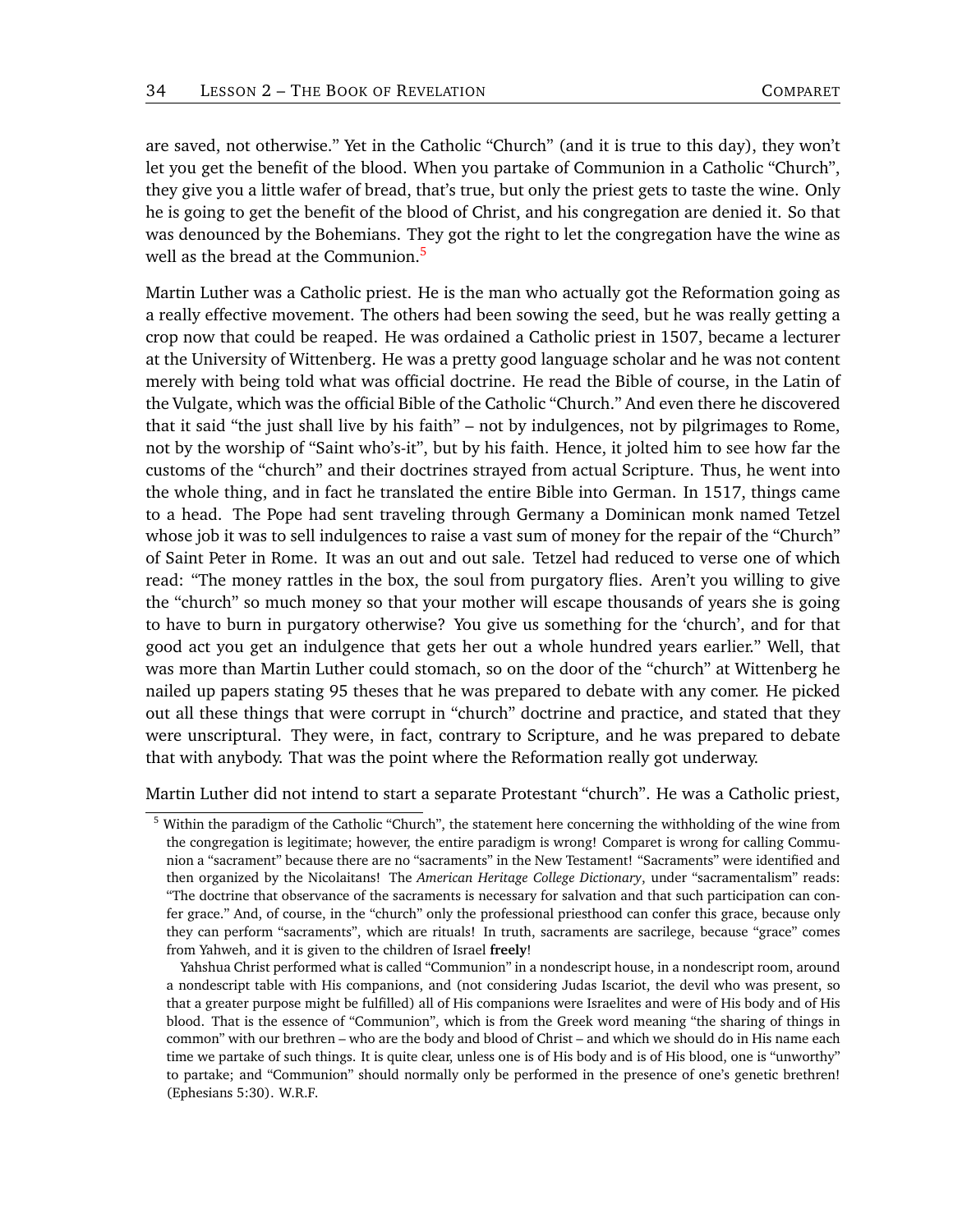and all he wanted was to clean up the things in his own "church" that he found shouldn't be there. He intended to save all that part which was good, and he had no intention of cutting himself off from it. Well, there was all the usual "church" strategy. He was excommunicated. He was summoned to attend a great gathering, a diet at the city of Worms. He was outlawed, with any man encouraged to kill him with no penalty. But he went there. He was given the safe conduct promise: he could go and return to his own home. But there was intention to treacherously capture him and murder him. But by this time his doctrines had spread to some pretty influential places. He came there – he refused to recant – he defended his doctrines, showed where they were sound according to the Bible, and he just planted himself. He said "Here I stand, God helping me, I can do no other." He wouldn't yield one inch. Prince Frederick of Saxony knew of the plot to arrest and murder him, so he had some of his troops kidnap Martin Luther and rush him out to safety, and for a bit over a year he hid Luther in his own castle where Luther continued his writings. Finally, after a bit more than a year, it was safe to let Luther out again. Lutheranism spread very rapidly through Germany and Scandinavia from then on. Now the "church", having refused to clean up any of this thing – the people who saw that these things were contrary to the Bible had no choice left to them but to leave the "church" and organize their own "church" which would not have these doctrinal errors. As I say, that is not what Martin Luther started out trying to do. He wanted the "church" to clean up its own mistakes and to keep all its people, but it was so not to be.

In France – Protestantism filtered into France – oh, by 1520 to 1523 A.D., largely through Wycliffe's writings, although Martin Luther's also became very well known there, which spread rapidly. By 1561, over two thousand "churches" in France sent representatives to a great synod, or gathering of representatives of the Protestant "churches" there. And it was, by the way, in France that the name Protestant was coined. At one of their bitter controversies with the Catholic "Church" hierarchy they were promised that they might conduct their own worship without any interference, and this was official – the official resolution settling the matter. A matter of just a few weeks later the "church" declared that promise was void – they weren't going to stand by it. And the Huguenots, the French Protestants, protested against that breach of faith, and from that they got their name as "Protestants."

The conditions in France were peculiarly bad. You had two families constantly conducting civil wars for the crown. At that time, the House of Valois included the king on the throne, and since a large part of the population of France, probably 30 to 40 percent, seemed to be Protestant, they wanted the support of the Protestant Huguenots because the rival family, the Guise family, were very strong Catholics and had the support of the Pope. Thus, in the civil war, the Valois family were constantly seeking the support of the Protestants and promising, as a reward, that they would be permitted to worship undisturbed. That is all the Huguenots asked. As fast as the king got past the crisis through the military help of the Huguenots and found things steady again, he would then go back on his promise. Well there were some eight of these different civil wars in which the Huguenots participated under promise of being allowed to worship in peace, each one repudiated.

In 1570, King Charles the  $9<sup>th</sup>$  signed an official treaty granting toleration to the Huguenots. He was married to a daughter of Catherine de Medici. You remember, there were two Italian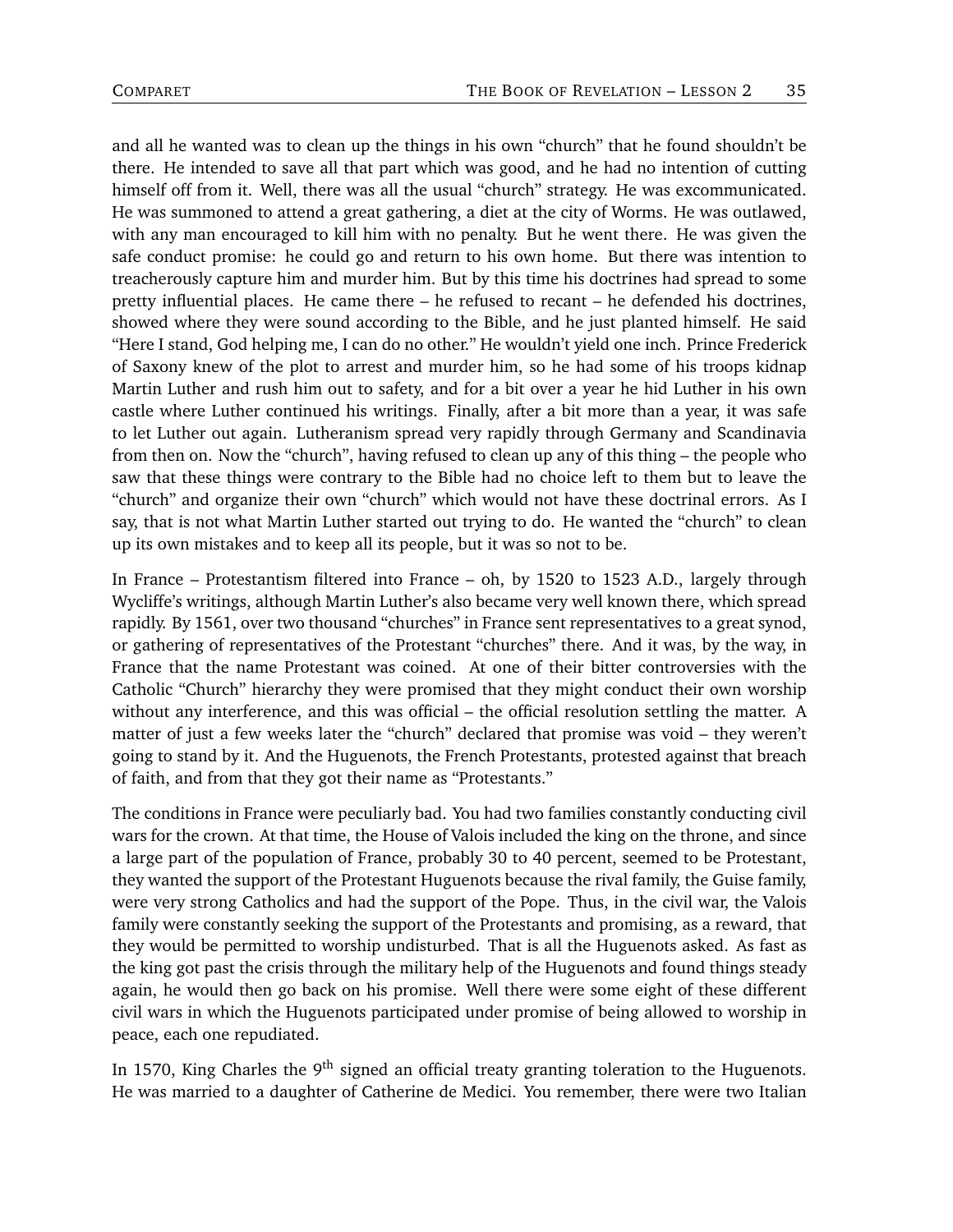Jewish families who furnished Popes. One was the de Medicis and the other the Borgias, and they were both infamous. You remember both families as being assassins, murdering by poison. The de Medicis were also, as is consistent with their race, money lenders, usurers. The pawnbroker's emblem of the three golden balls was the coat of arms of the de Medici family. Well, Catherine de Medici, of course was very much on the side of the Catholics because she wanted more de Medicis to become Popes, in time she was the mother and queen of France. Catherine de Medici and the king plotted a treacherous massacre of the Protestants. On the evening before Saint Bartholomew's Day, August 4, 1572, the word had been sent out – the king sent out to his army, and through the "churches" the priests had sent word to all the members of the Catholic "churches" that that night there was to be a wholesale massacre, an attempt to entirely exterminate all the Protestants of France. My own ancestors [that is the ancestors of Bertrand L. Comparet] were among the survivors of that, or I wouldn't be here.

Suddenly, without warning, around midnight the "church" bells started tolling, and then – the members of the Catholic congregation, as I say, are not personally blameworthy to the extent of the "church" hierarchy, because these people never had been told anything different. They were told that the most praiseworthy thing they could do for their "church" was to go out and murder a heretic – man, woman or child – and they were officially promised indulgences for their sins. If you murdered a heretic child, age four, you could go out and commit a few rapes, or that sort of thing, and you had the pardon of the "church" granted in advance. Hence, you had these people in a frenzy, all stirred up, and there were some of the king's troops participating, they burst into the houses of the Protestants, caught the people in their houses just starting up out of sleep, and they murdered men, women and children indiscriminately. Any house they got into, no person was left alive. It was a frightful slaughter. The Pope issued a medal commemorating the massacre of Saint Bartholomew's eve as a great triumph for the "church."

While these civil wars were still going on, the Valois family failed to produce an heir to the throne, and the Navarre family became the ones contesting the throne with the Guise family, and by Huguenot help in eight of these civil wars, Henry of Navarre gained the throne of France. He issued the edict of Nantes, which gave Huguenots complete religious freedom. However, he changed his own religion. He had claimed to be Protestant up to that time, and he changed his religion to Catholicism so he wouldn't have friction with the opposing faction. And then, October, 1685, treacherously without warning, he revoked this edict and sent his troops out to murder the Huguenots. This completed the slaughter of considerably over half of all the Huguenots in France, and such as survived fled into other countries. For a long time, you might say up until the French Revolution, Catholicism was supreme in France, and the Reformation had no further foothold.

In England, the Reformation came about, as I said, as a financial and political matter. King Henry the  $8<sup>th</sup>$  was greatly disturbed at the amount of money that the "church" in England was collecting from its people and sending to the Pope as tribute. Also, he was married to Catherine of Aragon of the Spanish royal family and she had borne him four daughters, but no sons, and he could see where on his death there would be civil war to take over the throne and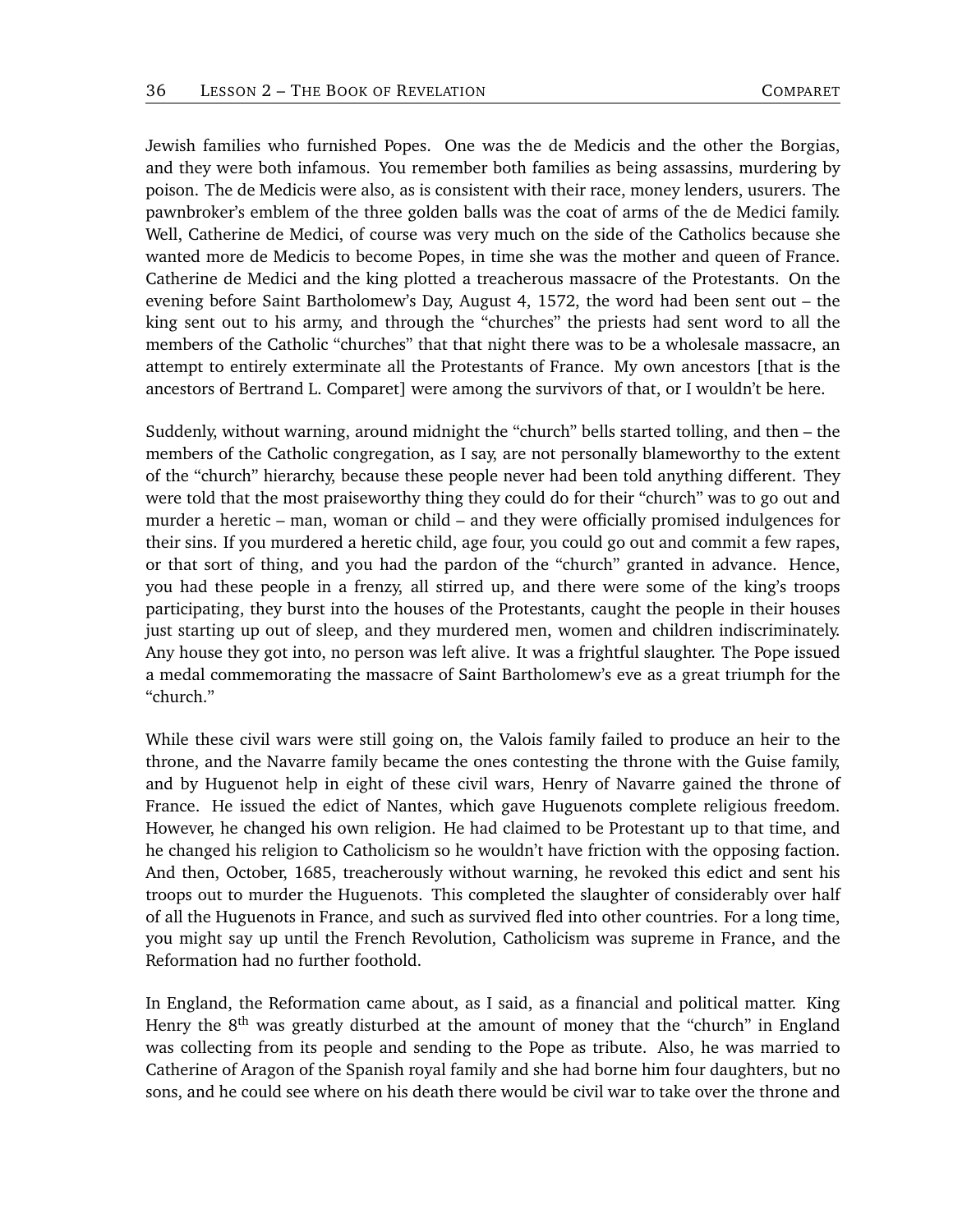his family was going to be left out in the cold. He wanted to divorce Catherine of Aragon and marry another queen and see if he couldn't get a son to succeed him on the throne. As a matter of fact, he went through that process six times, all told. Well, the Pope would not grant him a divorce, so they were completely at loggerheads. Henry married Anne Boleyn after he had the Archbishop of Canterbury grant him a divorce from Catherine of Aragon – that was 1533. The Pope excommunicated Henry the 8<sup>th</sup>, and Henry in reply had Parliament pass a law appointing the king the supreme head of the "church" in England. Also, laws cutting off all revenue from England going to the Pope. Now, that was the beginning of the Protestant Reformation in England, and you'll note there isn't a bit of religious principal involved at all in it. Henry the 8<sup>th</sup> had everything he wanted. He got Parliament to pass laws making it heresy, punishable by death, to dispute any of the major doctrines of the Catholic "Church." And, as a matter of fact, Henry the 8<sup>th</sup> had a number of Lutherans burned at the stake. Now, we Protestants are proud of the fact that our Protestant religion began as matter of principal on religion, but not in England. That was Martin Luther, and not Henry the  $8<sup>th</sup>$ .

Upon his death he did get a son by one of the other queens, and Edward the  $6<sup>th</sup>$ , his son, on the death of Henry in 1547, had these laws against Protestantism repealed, and laws favorable to the Protestant worship passed. On his death in 1553, Bloody Mary came to the throne. She was the daughter of Henry the  $8<sup>th</sup>$  by Catherine of Aragon. Very strong in her Catholic faith herself, she married king Phillip of Spain, which also pushed the thing farther because the Spaniards particularly were all for murdering all heretics. She became Queen of England. She conducted terrific persecutions against the Protestants, burning large numbers of them at the stake, and a great many more of them fled to the continent of Europe for their lives. For that persecution she was called "Bloody Mary." Now over in Ireland – it's kind of hard for us to understand the bitter battles going on between the Irish Protestants and the Irish Catholics, because here in America we haven't had religious persecution like that. But, if you remember that some of your ancestors were burned at the stake for their religious views, and if you remember the succeeding popes since then have also declared officially, "It is the policy of the 'church' to use violence whenever it seems appropriate", then you aren't too keen about seeing the Catholic hierarchy regaining political power again, as perhaps the next step will be going back to burning so-called heretics at the stake.

The Irish have had a bad time of it. No country ever suffered under worse misrule than the Irish under their English conquerors. And the fact that the hated English, with their bad behavior, were also trying to destroy the Catholic "Church" in Ireland and set up a Protestant "church", did nothing to give the Protestant "church" any better standing in the eyes of the Irish. It was just part of the oppression against them, and that is why you note that the Southern Irish are perhaps the most strongly Catholic people in the world today, and the Protestants are among those in the Northern counties who are actually Scottish settlers there rather than originally Irish. Queen Elizabeth the  $1<sup>st</sup>$  came to the throne in 1558 and she immediately restored Protestantism. Having a Protestant majority in Parliament, she got through laws which established the present "Church" of England. So basically, that is what was happening during this period.

You had the few people within the Catholic "Church" trying in vain to bring about reform. You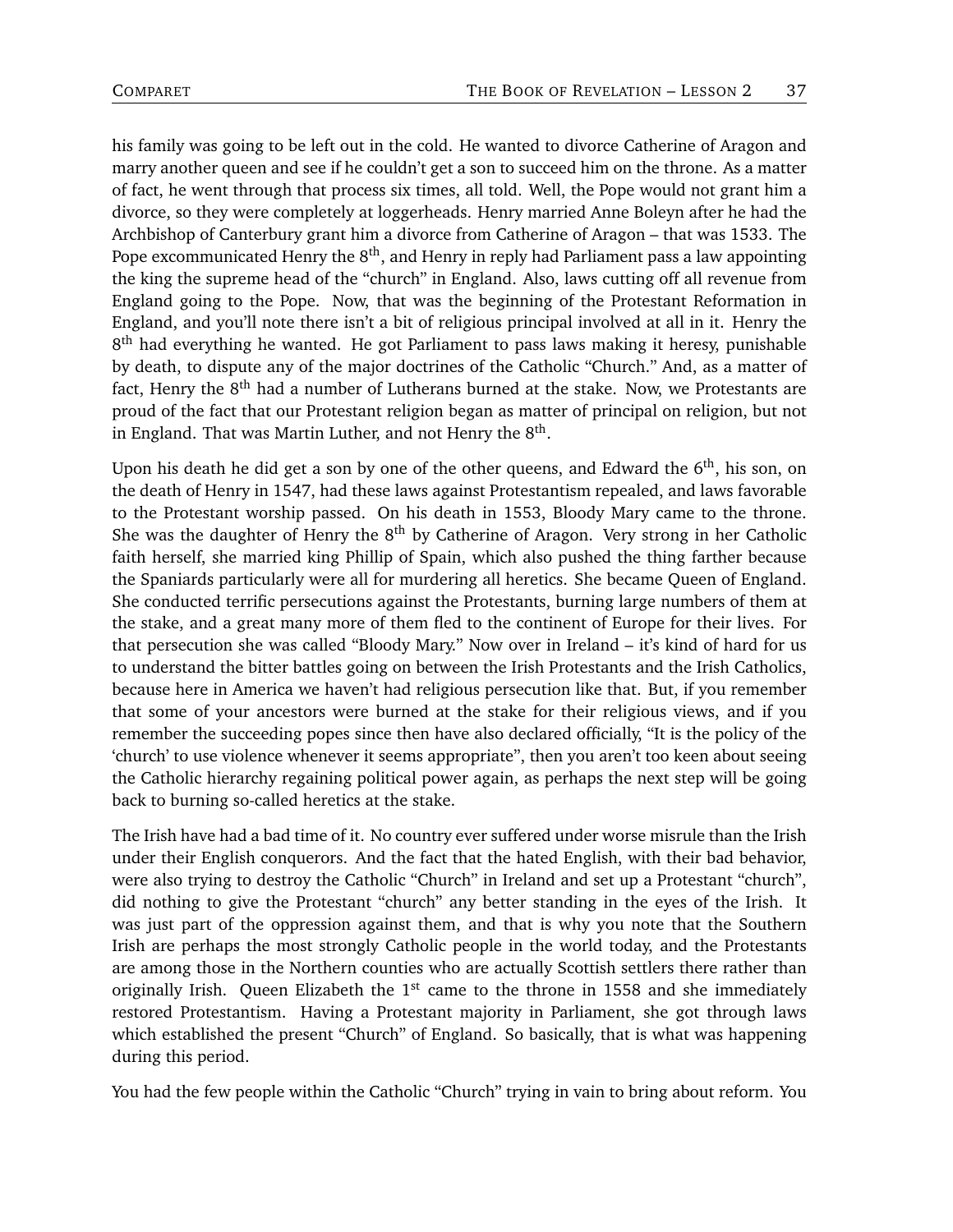had the hierarchy holding the power in the "church", not budging an inch on it until finally all those who wanted to clean up the mess were compelled to leave. Now we are sometimes told that the Catholic "Church" cleaned things up after that with their counter-reformation. It might be interesting to know what this consisted of. With the loss of millions of people going over to Protestantism, the reaction of the Catholic hierarchy was entirely one of fear and rage. They summoned the council at Trent in 1545 to settle all these disputes of doctrine. The council continued meeting, with intermissions, from 1545 until 1563. All these points that had been disputed were brought up and they didn't yield in any of them; they reaffirmed them. So-called "Sacred" tradition was as authoritative as the Bible, and nothing that was traditional with the "church" could be questioned on the grounds that the Bible was contrary to it. All the books in the Vulgate, the Latin translation of the Bible, were canonical, and the Vulgate itself was authoritative. The worship of saints, the doctrine of purgatory, which is contrary to the Bible, the sale of indulgences, all these were affirmed. The Lutheran doctrine, that salvation is obtained not by payment of money to the "church" but by faith in Yahshua the Christ, was condemned as heretical. And finally, the official resolution, "all heretics were to be exterminated." Well, during the period from the solidification of the power in the papacy in 604 A.D. down to the point where the Protestants finally broke away from them, the estimates of the number of people murdered by the Catholic "Church" (about 900 years in there) has varied from as low as 40 million people to as high as 60 million people. There were no official records kept of just how many were killed each time; one must simply have to judge by the writings of the historians of that period, making the best estimate one can. If you assume that these estimates were all too high, and there were never more than 30 million people, that low is at least 20 or 30 times more than all the massacres of Christians by all the other pagans in all history. Not only the pagan Roman Empire, but those who were massacred by the Saracens and the Turks in the Eastern "Church." So the most frightful persecution of Christianity that ever occurred in history was that which went on under the papacy in this period.

As I say, I don't want you to assume that this is a condemnation of the **people** in their congregations who had no authority to do anything, who, if they ventured to ask questions of this, were told "You are on your way to hell for heresy if you don't give this up." And, all they knew was what they had been taught from infancy; that the priests had the authority to send them to hell if they so chose. So they went along ignorant, terrified. But upon the shoulders of the hierarchy, the priests and the bishops and cardinals, and all who knew better, rests the most terrible responsibility that any man will ever face on judgment day. You notice that in this message to the "church" at Sardis, Yahshua the Christ, speaking of Himself at the start: "These things saith he that hath the seven Spirits of Yahweh, and the seven stars ..." In other words, "I am the One who has the authority to determine what is true; and not any man, priest or Pope though he be."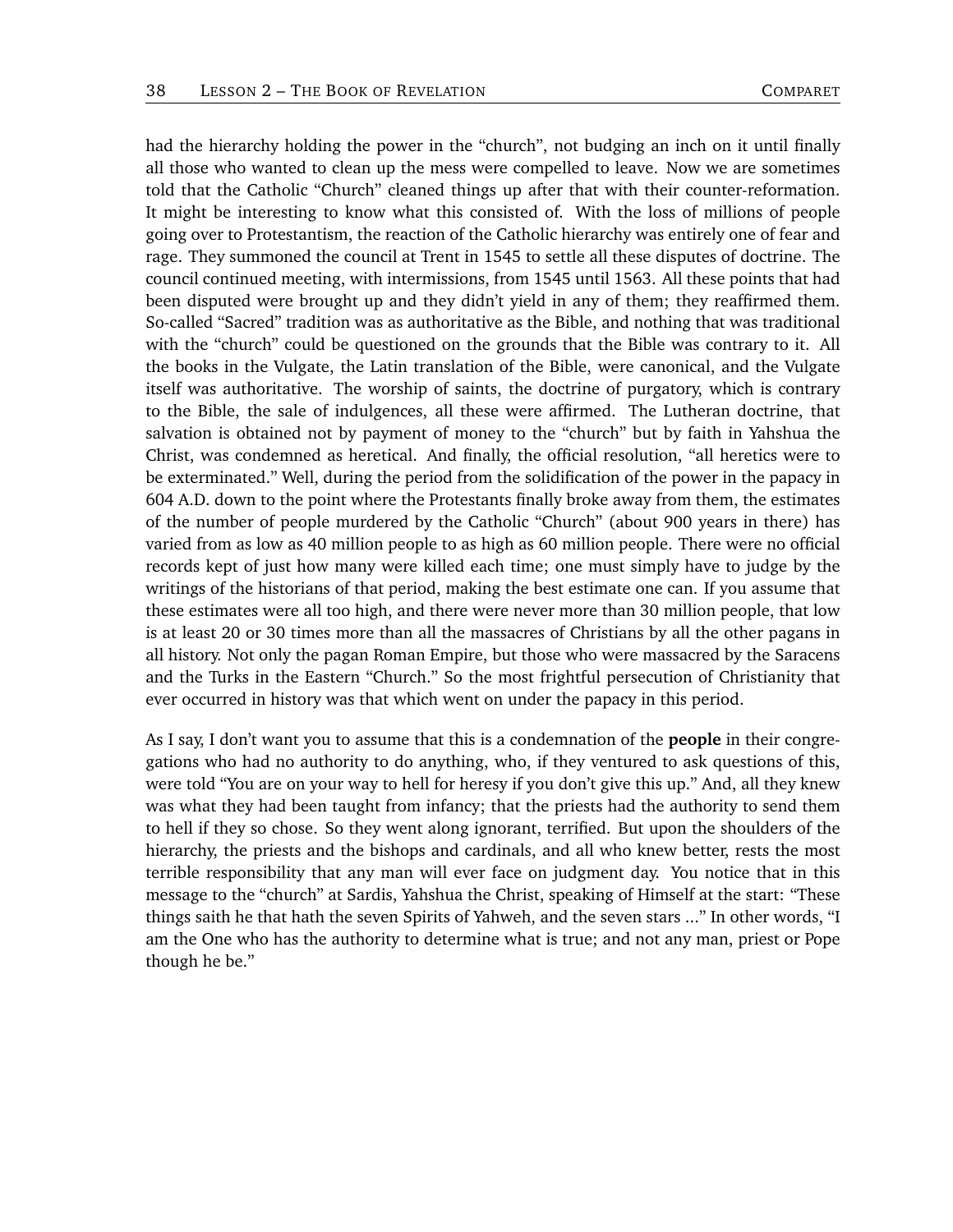

Well, we've been studying the Book of Revelation. We had gotten through the first five of the seven "churches" to which the messages were sent. The sixth in this list is the "church" at Philadelphia; this is Revelation 3, verses 7 to 13: "And to the angel of the church in Philadelphia write; These things saith he that is holy, he that is true, he that hath the key of David, he that openeth, and no man shutteth; and shutteth, and no man openeth; I know thy works: behold, I have set before thee an open door, and no man can shut it: for thou hast a little strength, and hast kept my word, and hast not denied my name. Behold, I will make them of the synagogue of Satan, which say they are Jews, and are not, but do lie; behold, I will make them to come and worship before thy feet, and to know that I have loved thee. Because thou hast kept the word of my patience, I also will keep thee from the hour of testing, which shall come upon all the world, to try them that dwell upon the earth. Behold, I come quickly: hold that fast which thou hast, that no man take thy crown. Him that overcometh will I make a pillar in the temple of my God, and he shall go no more out: and I will write upon him the name of my God, and the name of the city of my God, which is new Jerusalem, which cometh down out of heaven from my God: and I will write upon him my new name. He that hath an ear, let him hear what the Spirit saith unto the churches."

This ancient city of Philadelphia was founded by king Attalus the  $2<sup>nd</sup>$  of Pergamos at a natural gateway of the trade route between Pergamos and the East. It was situated at the edge of quite an active volcanic region, so that earthquakes there were so common that the historian Strabo wondered why anybody would live there. Something like Japan, where they get one or more earthquakes everyday. The city was called "little Athens" because of its paganism and many pagan temples. Hence, Yahshua said, "He that overcomes, I will make him a pillar in the temple of my God." It was under siege many times by Byzantines, Crusaders, barbarians and Turks, and was the last city of Asia Minor to be captured by the Turks after an eight year siege in 1390 A.D. The name means "brotherly love." The time period covered by this overlaps the period of the "church" at Thyatira because this Philadelphia "church" represents the developing Protestantism. You could probably assign as dates for it, [1](#page-38-0)550 to say 1850 A.D.<sup>1</sup>

The Reformation was fully established in England in 1558. The Huguenots had started in France by 1550; became quite a large movement there by 1561. The Reformation was established in Scotland in the 1560s. In Germany and Scandinavia, Martin Luther died in 1546, leaving a very vigorous Protestant "Church" movement under way. Thus these people, these

<span id="page-38-0"></span> $1$  The index to the Loeb Library Strabo lists two Philadelphias in Anatolia, one in Mysia and one in Lydia, which upon actually examining the text must be one and the same place, which Strabo mentions twice. W.R.F.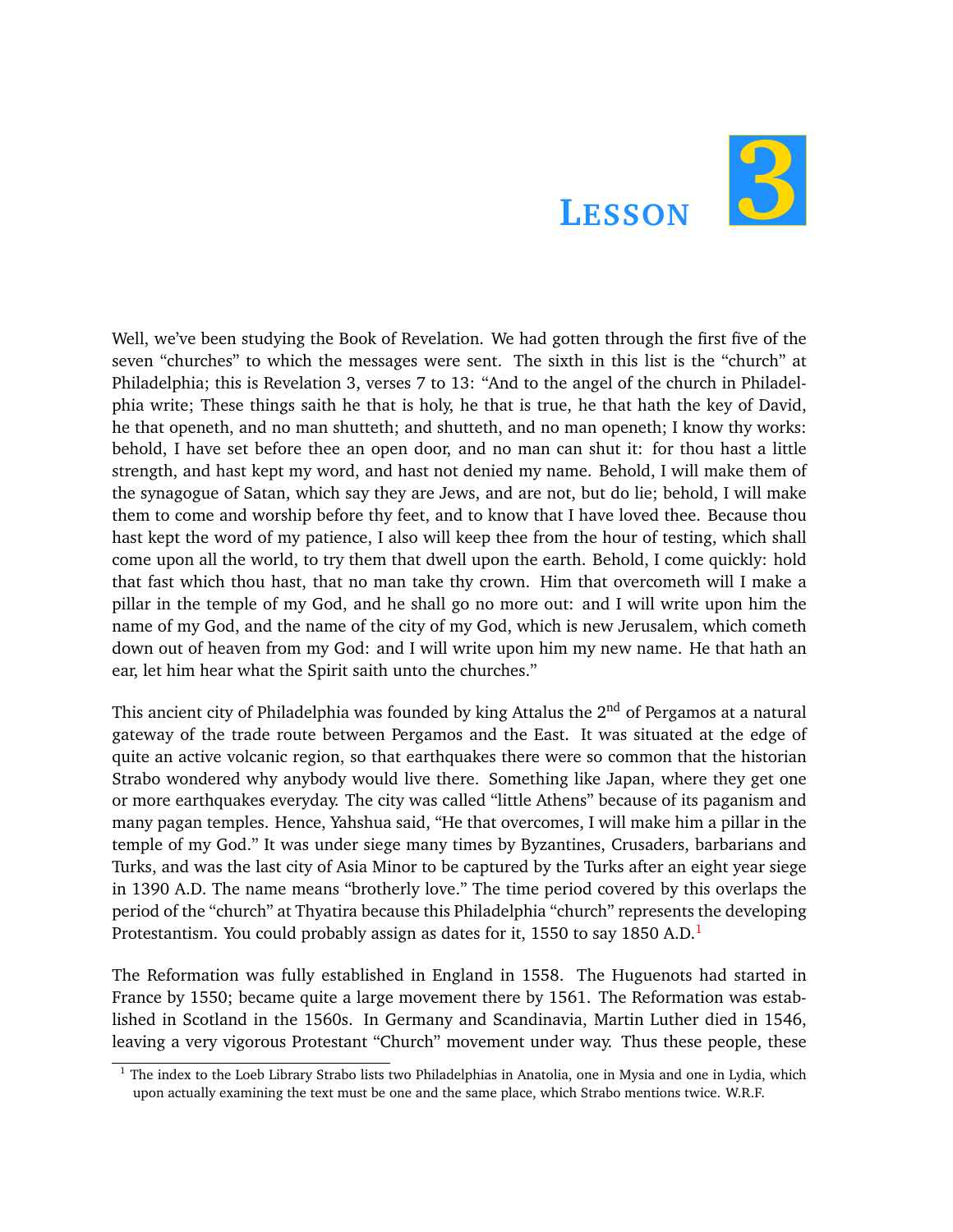early Protestants, had followed the advice of Revelation 18, verse 4: "Come out of her, my people, that ye be not partakers of her sins, and that ye receive not of her plagues." Of the seven "churches" listed representing seven different ages in the development of the Christian "Church", only two were not criticized; Smyrna, the congregation in the period of pagan persecution, and Philadelphia. Hence, this period of the "church" at Philadelphia covers the expansion of Protestantism in the Israel nations. Also, the vast missionary work that they soon began and which extended in force up till World War I, He says, "... I have set before thee an open door, and no man can shut it  $\ldots$ <sup>[2,](#page-39-0)[3](#page-39-1)</sup>

In Revelation 10, verses 1 to 11, John sees the vision of an angel, a mighty angel holding a little open book in his hand, the Bible, published in the ordinary languages of the different countries so that it could be read by the people, and that open book had become an open door. He said: "... I also will keep thee from the hour of testing, which shall come upon all the world ..." As long as the "Church" kept the spirit of the rise of Protestantism, the conditions

" <sup>16</sup>And I will bring the blind by a way that they knew not; I will lead them in paths that they have not known: I will make darkness light before them, and crooked things straight. These things will I do unto them, and not forsake them. <sup>17</sup>They shall be turned back, they shall be greatly ashamed, that trust in graven images, that say to the molten images, Ye are our gods. <sup>18</sup>Hear, ye deaf; and look, ye blind, that ye may see. <sup>19</sup>Who is blind, but my servant? or deaf, as my messenger that I sent? who is blind as he that is perfect, and blind as YAHWEH'S servant?<sup>20</sup> Seeing many things, but thou observest not; opening the ears, but he heareth not."

Yes, the move from Catholicism to Protestantism only partially opened true Israel's eyes, and John in the Book of Revelation prophesied of that process, and Comparet does quite well in identifying the terrible transition that took place (though truly the Reformation does not represent the fall of Babylon at Rev. 18:2). It appears, though, we have more painful events yet ahead of us! Thus, "Protestantism" is not the final answer. To see that, all we have to do is observe what the "Protestant churches" have become today! Protestantism, in some ways, is merely warmed over Catholicism. C.A.E.

 $\triangleright$  back to note [4 on the next page](#page-40-0)

<span id="page-39-1"></span>3 Long before "missionary work" began, Jeremiah 31:34 and Ezek. 37:26-28 should have been manifest to the "church", which ignored these things. Comparet's pride along the lines of "missionary work" befuddles me, for it is this idea that is the reason for all of our troubles! Where did Comparet suppose that we were told to "convert" the other races? W.R.F.

Comment by Clifton A. Emahiser: I must fully agree with William Finck on this statement. It only proves that as well as Comparet did in many areas, he was a long way from being perfect, and it is justified to point out his misjudgments. So it appears that Comparet's works are tinged with a bit of odious universalism. One should really check out William Finck's Scripture references at Jeremiah 31:34 and Ezek. 37:26-28, for the proclamation we hear from "church" pulpits that "we should know the Lord" will no longer be taught, as it was never true in the first place. Also take special notice of Ezek: 37:28: "And the heathen shall know that I Yahweh do sanctify (set apart) Israel, when my sanctuary [set-apart place] shall be in the midst of them for evermore." As you can plainly see, there is no place for the other races among us! C.A.E.

**DDD** back to note [15 on page 107](#page-106-0)

<span id="page-39-0"></span> $^2$  I would not correlate the separation of protestants from the "Catholic Church" with Rev. 18:4. First, the protestants **did** suffer much by the "church" because of the withdrawal. Second, Babylon did not fall with the Reformation, as it does at Rev. 18 (vs. 2). Third, the "protestant" churches have turned out not much better than the "catholic", for they have "strained out" the gnats (most of the idols, some rituals & other practices) and swallowed camels ("missionary" work, universalism, humanism etc.)!!! W.R.F.

Comment by Clifton A. Emahiser: All this is very true, but because of Israel's seven times punishment (360 x 7 = 2520 years), Yahweh has been bringing Israel through a process in that punishment. Therefore, the switch from Catholicism to Protestantism is but one step in that process to bring true Israel back in good standing with Yahweh once more, and it has been brutal as the prophets had warned. Isaiah 42:16-20 illustrates part of that process: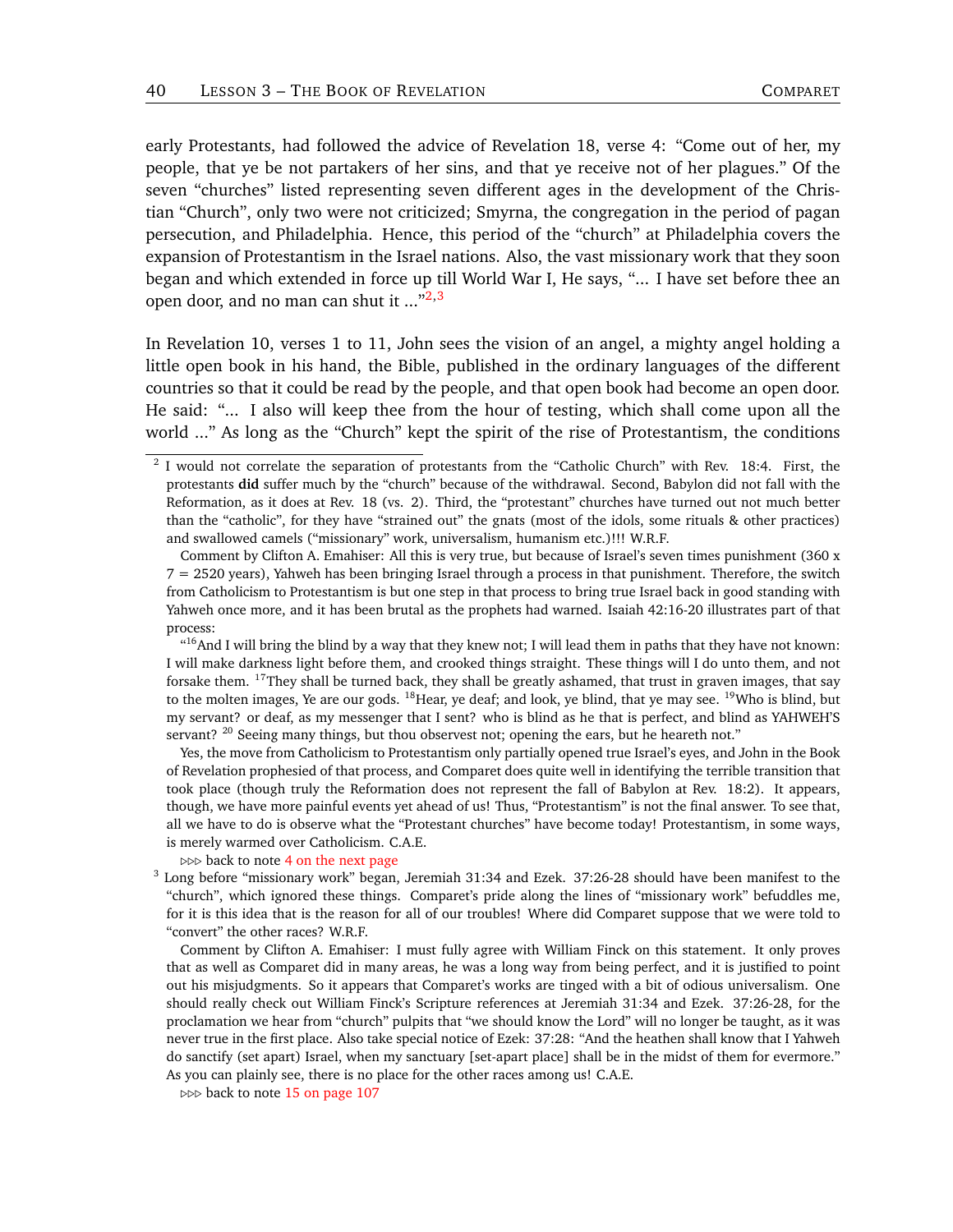which exist today, testing to see whether anything is fit to remain that could ride out the storm. But while the Spirit of Yahshua is in them, they'll have the power to put down all these other things. $4,5$  $4,5$ 

Seventh and last, the message to the "Church" of Laodicea which represents the "Christian Church" of our own time. Modernism took its rise in the last half of the eighteen hundreds, so you could date the beginning of this period possibly 1850, and we're still in it.

[Revelation 3:14-22]: "And unto the angel of the church of the Laodiceans write; These things saith the Amen, the faithful and true witness, the beginning of the creation of Yahweh; I know thy works, that thou art neither cold nor hot: I would thou wert cold or hot. So then because thou art lukewarm, and neither cold nor hot, I will vomit thee out of my mouth. Because thou sayest, I am rich, and increased with goods, and have need of nothing; and knowest not that thou art wretched, and miserable, and poor, and blind, and naked: I counsel thee to buy of me gold tried in the fire, that thou mayest be rich; and white raiment, that thou mayest be clothed, and that the shame of thy nakedness do not appear; and anoint thine eyes with eyesalve, that thou mayest see. As many as I love, I rebuke and chasten: be zealous therefore, and repent. Behold, I stand at the door, and knock: if any man hear my voice, and open the door, I will come in to him, and will sup with him, and he with me. To him that overcometh will I grant to sit with me in my throne, even as I also overcame, and am set down with my Father in his throne. He that hath an ear, let him hear what the Spirit saith unto the churches."

The city of Laodicea was founded between 261 and 246 B.C., eleven miles from the city of Colossae. You remember Paul wrote an epistle to the Colossians. The sight of Laodicea is now entirely deserted. Very few ruins remain, and none of those of imposing size. It was a small city until after the Roman period began; then it rapidly became great and rich, becoming a center of banking and financial transactions. Destroyed by an earthquake in the year 60 A.D., the Roman emperor offered them financial help to rebuild, and they said "we don't need it, we've got plenty of money of our own." It was renowned for the beautiful glossy black wool of their sheep, and garments woven of this. They also manufactured a medicine reputedly good for the eyes. Well, of this period – the period of modernism – Paul, in  $2<sup>nd</sup>$  Timothy 3, verses 1 to 5 said<sup>[6](#page-40-2)</sup>:

**DDD** back to note [7 on page 43](#page-42-0)

<span id="page-40-0"></span><sup>&</sup>lt;sup>4</sup> See notes [2 on the preceding page](#page-39-0) and [2 on page 7](#page-6-0)

<span id="page-40-1"></span><sup>5</sup> Here Comparet appears to use the word "church" correctly: the body of Israelites who believe in Yahshua Christ: whether or not they are organized or assembled. As for the "rise of Protestantism", all of these "protestants" were targeted and persecuted by the enemy (who had taken over the "Catholic Church"), and that persecution continued when the protestants' "churches" were also taken over by the enemy. There was no true "gain" in Protestantism that endured, but much turmoil and death as it was created. [See note [2 on page 7](#page-6-0) and note [2](#page-39-0) [on the facing page.](#page-39-0)] W.R.F.

Is the word "Church" also correctly used here? It seems to be. It is unfortunate that Comparet made no distinction, such as using "church" when referring to an organized entity with a professional priesthood (Catholic or Protestant), and then using the words "ekklesia" or "assembly" when referring to the body of His people Israel who are in the world and keep the faith. W.R.F.

<span id="page-40-2"></span><sup>&</sup>lt;sup>6</sup> Strabo mentions the black wool of Laodicea (12.8.16), and also says that after an earlier earthquake – at least 100 years before that mentioned by Comparet here – "[Julius Caesar] also restored the city of the Laodiceians" in his own time. Then, like now, men tempted fate, insisting on living in hazardous areas. W.R.F.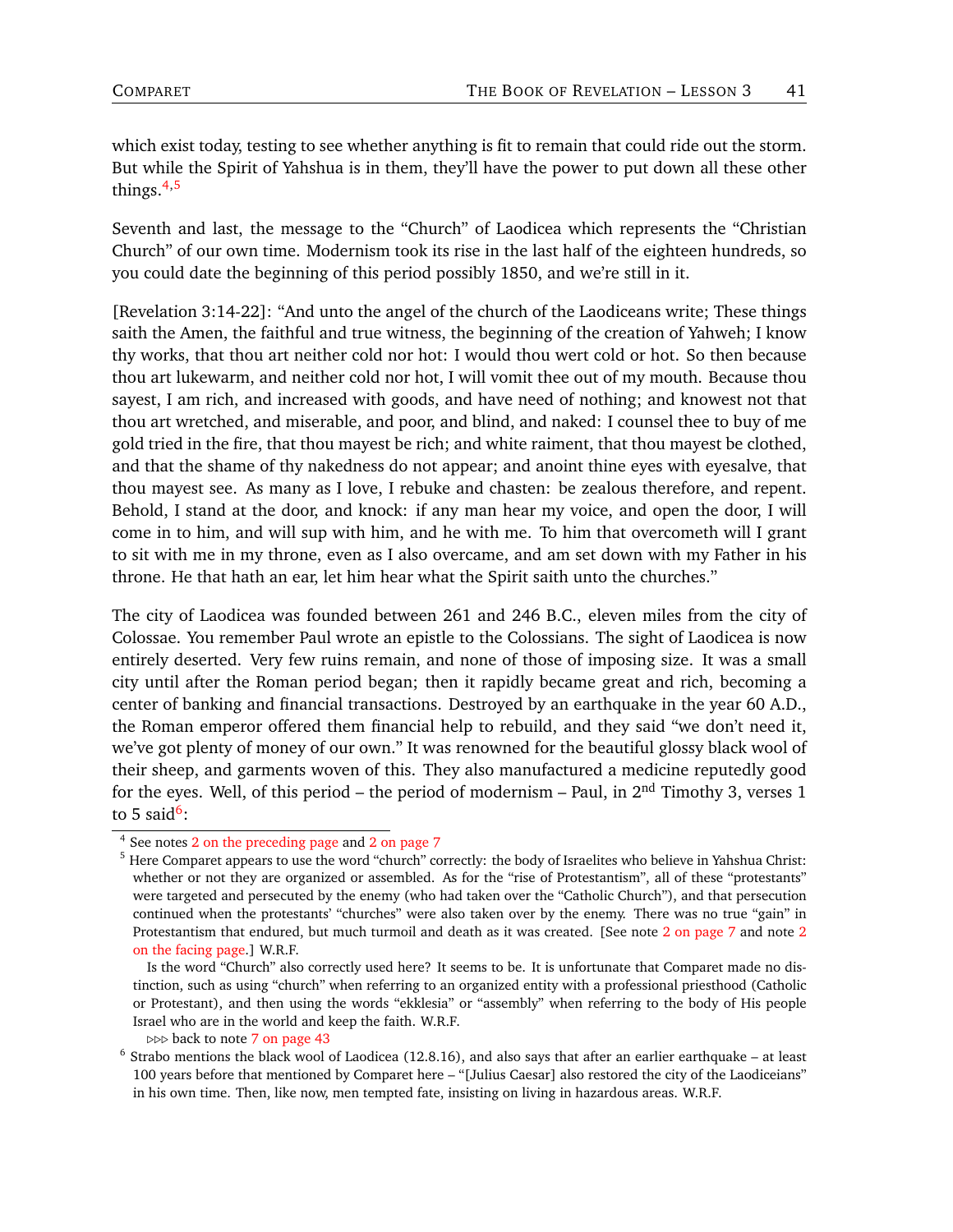"This know also, that in the last days perilous times shall come. For men shall be lovers of their own selves, covetous, boasters, proud, blasphemers, disobedient to parents, unthankful, unholy, Without natural affection, trucebreakers, false accusers, incontinent, fierce, despisers of those that are good, Traitors, heady, high-minded, lovers of pleasures more than lovers of Yahweh; Having a form of godliness, but denying the power thereof: from such turn away." And he certainly described the so-called "church" of our day. How often have you heard the passage quoted: "Behold I stand at the door and knock", followed by the remark "how wonderful that is?" To the contrary, it's probably the most tragic thing in the Bible! Yahshua the Christ locked out of his congregations, saying, "I'm standing on the outside knocking. Will anybody let me in?", and finding very few takers. Well today's "churches" consider themselves rich. They have big congregations, huge buildings, great publishing houses turning out all sorts of heretical and blasphemous works. Lots of ministers with D.D. degrees; but no knowledge of Yahshua the Christ or Yahweh Elohim. They have a large influence upon the portion of the public that calls itself "Christian" without knowing what Christianity is. So they say "we are rich and increased with goods and have need of nothing." Yet they're poor in the sight of Yahweh, blind to all truth, lacking the white robes of righteousness, naked. Therefore the ultimate fate, "I will vomit thee out of my mouth." The expression not merely of rejection, but of utter disgust. Thus, in this message to the seven "churches", you have a true written history of the seven stages of development of the Christian "Church", from the crucifixion and resurrection down to the second coming of Yahshua the Christ.

Going on now to the fourth chapter, there's a complete change of scene and subject matter. Revelation 4, verses 1 to 7: "After this I looked, and, behold, a door was opened in heaven: and the first voice which I heard was as it were of a trumpet talking with me; which said, Come up hither, and I will shew thee things which must be hereafter. And immediately I was in the spirit: and, behold, a throne was set in heaven, and one sat on the throne. And he that sat was to look upon like a jasper and a sardine stone: and there was a rainbow round about the throne, in sight like unto an emerald. And round about the throne were four and twenty seats: and upon the seats I saw four and twenty elders sitting, clothed in white raiment; and they had on their heads crowns of gold. And out of the throne proceeded lightnings and thunderings and voices: and there were seven lamps of fire burning before the throne, which are the seven Spirits of Yahweh. And before the throne there was a sea of glass like unto crystal: and in the midst of the throne, and round about the throne, were four living ones (your *King James Version* says 'beasts'; that's the Greek word zôon and means 'living creatures', an all inclusive word for anything that has life from a microbe to an elephant) – four living ones, full of eyes before and behind. And the first living one was like a lion, and the second living one was like a young bullock, and the third living one had a face as a man, and the fourth living one was like a flying eagle."

Up to this point, the prophesy of the Book of Revelation had been concerning the "Church." Now you turn to prophesy of general world history, from John's time on to the end. Now of the one that sat upon the throne, it said "like a sardius stone and a jasper." The sardius is the blood red carnelian. Jasper is a form of quartz, which may be of many different colors. These are the first and the last of the twelve stones in the high priests' breast plate; see Exodus 28,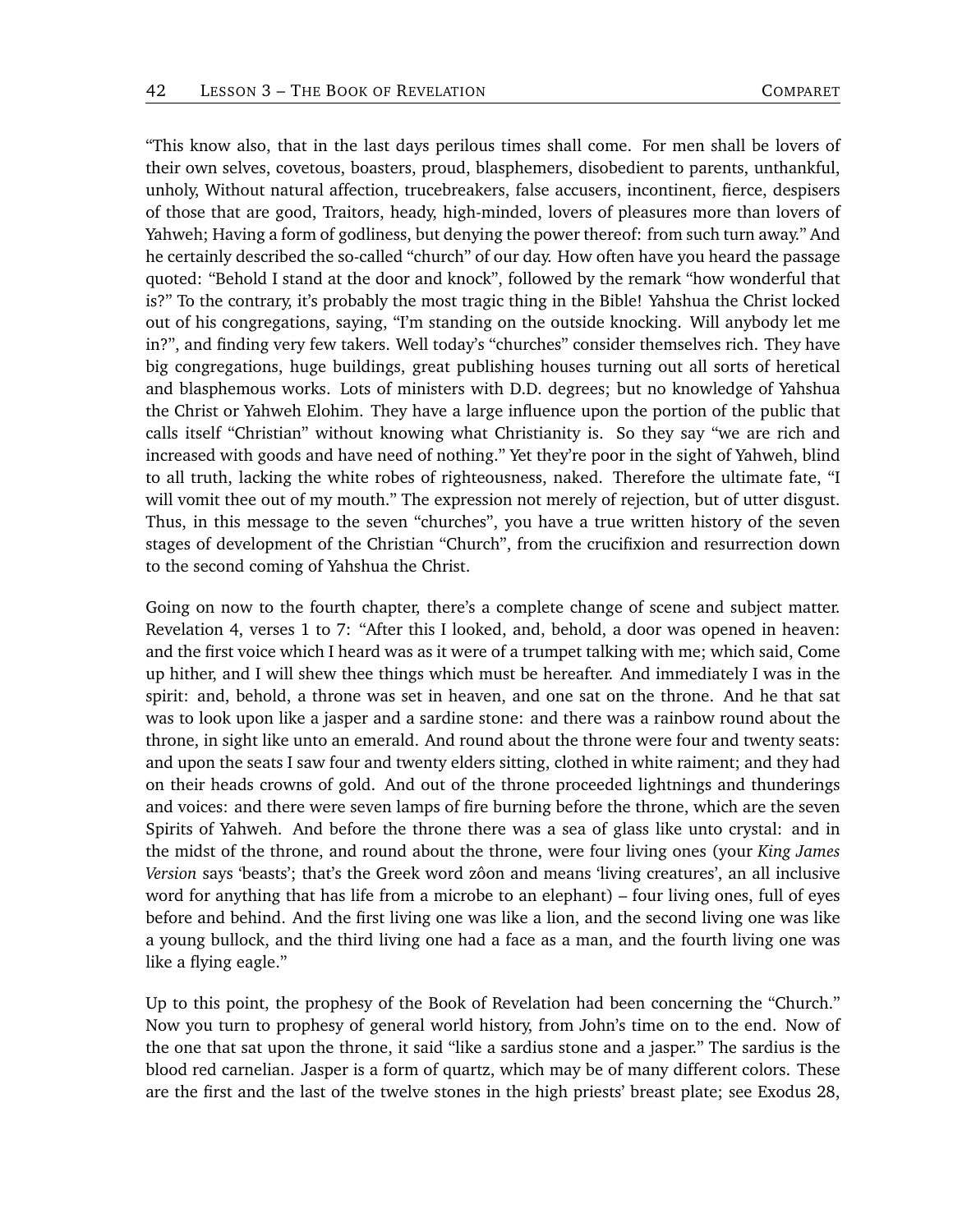verses 15 to 21. Yahweh, being Yahshua the Christ, always emphasized "I am the first, and I am the last", and here it is kept consistent in the symbolism. In the first chapter of Ezekiel, the prophet Ezekiel saw Yahweh sitting on his throne, surrounded by a radiant glory like a rainbow. So also John saw it here. But you notice that, whereas Yahweh dwells in the light that no man can approach unto, for the purpose of giving such a vision to his prophet He tones that light down. He even makes it green that is the easiest on the eyes of all colors. Always thoughtful. In Ezekiel's vision, Yahweh's throne was supported by four living creatures. Now in Ezekiel's vision, the symbolism was doubled. Each one of these four living creatures had four faces – the front, the back, and each side of his head – and they were the faces of a man, a lion, an ox and an eagle. So the symbolism definitely is the same. And what is that symbolism? During all the years of the Exodus, when the tribes of Israel made their camp at night, they made their camp in the form of a hollow square, three tribes on each side. In the center were the Levites with the Ark of the Covenant. Of the three tribes on each side of that square, one was the leader in command of that group of three. That leading tribe flew its banner, showing where the command post was on that side of the square.<sup>[7,](#page-42-0)[8](#page-42-1)</sup>

On one side, the leading tribe was Judah, and its banner was a lion. Another side; the leading tribe was Ephraim, whose banner was the bull or ox. The third side, the leading tribe was Reuben, whose banner was a man. And on the fourth side, the leading tribe was Dan, whose banner was the flying eagle. So where would you expect Yahweh's throne to be anyway; but in the middle of the encampment of His people? Remember, He said "you only have I known of all the families of the earth." True, He has to give us a spanking once in a while for our misdeeds, but nevertheless, we are His people, and He has promised that He would be with us. These 24 elders – that word presbyter, elder, is a title of respect and authority, and not necessarily of age – there were 24 of them; twice 12. Who might they be? We're not told specifically, but we can pretty well judge it. Logically; the 12 patriarchs. Each would be presiding over the tribe of his descendants, which would account for 12 of them. For the others, the 12 Apostles were told by Yahshua the Christ – this is Matthew 19, verse 28, in the regeneration, when the son of man shall sit on the throne of his glory, "ye also shall sit upon 12 thrones judging the 12 tribes of Israel." Therefore, it's a pretty logical assumption that in that we know the 24 elders. Then, Revelation 5, verses 1 to 3, John says:

"And I saw in the right hand of him that sat on the throne a scroll" – your *King James Version* says 'book'; but it's a mistranslation, naturally. The Greek word biblíon means a little scroll. A book with pages laid together flat and bound along one edge, the name of that is codex.<sup>[9](#page-42-2)</sup> This was a scroll, and a book couldn't fit the description at all, but a scroll does – "I saw in the right

<span id="page-42-0"></span> $7$  See note [5 on page 41](#page-40-1)

<span id="page-42-1"></span><sup>&</sup>lt;sup>8</sup> That green light is "the easiest on the eyes of all colors" is apparent, but is such a statement relevant here? John said that he saw this vision "in the spirit" (Rev. 4:2), and we shouldn't assume that Spirit has the same physical limitations which this body has. W.R.F.]

<span id="page-42-2"></span><sup>9</sup> "Codex" is **not** a Greek word. While John is surely describing a scroll, *biblion*, the diminutive of biblos, "A paper scroll, letter", the *biblos* was a book, with leaves and bound at one end. Grammatically a "biblion" **could** be a "little book", but apparently this is not how the Greeks used the word. The making of bound books is described – though not in minute detail – in the *Greek Anthologies*, as I recollect. W.R.F.

**DDD** back to note [6 on page 98](#page-97-0)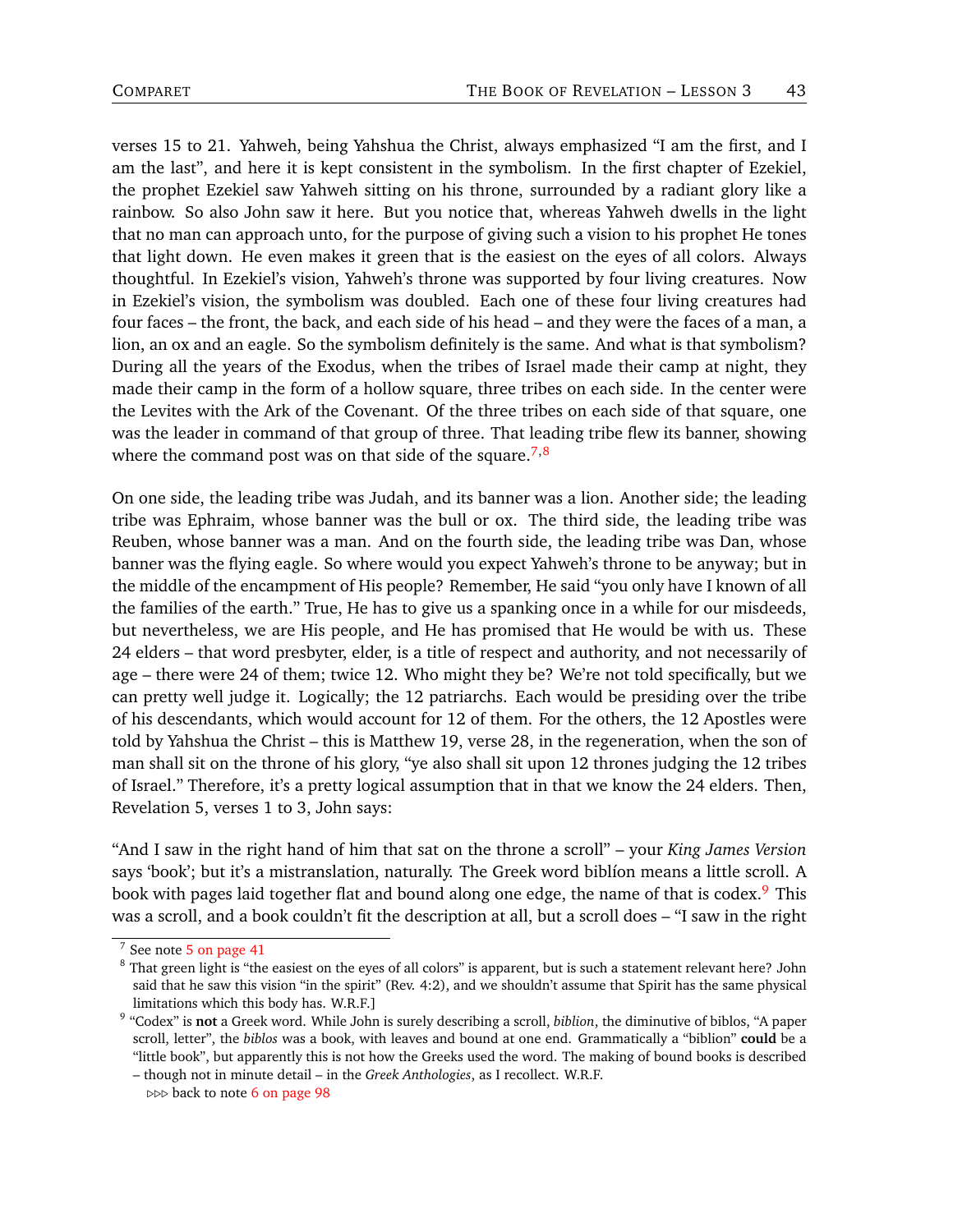hand of him that sat upon the throne a scroll, written within and on the backside, sealed with seven seals." [Comparet demonstrating]: rolled up like this, and sealed. Just peel off the seal so you could open it up to read what was inside. "And I saw a strong angel proclaiming with a loud voice, Who is worthy to open the book, and to loose the seals thereof? And no man in heaven, nor in earth, neither under the earth, was able to open the book, neither to look thereon."

Thus, John knew that this indicated some tremendously important knowledge – and how were you going to find out – no one being worthy to open it? So, he said he wept much because no one could open it. So he was told "weep not because the lion of the tribe of Judah has prevailed to open the seals." And he says "I beheld, and lo, in the midst of the throne and of the four living ones, and in the midst of the elders, stood a Lamb as it had been slain, having seven horns and seven eyes, which are the seven Spirits of Yahweh sent forth into all the earth. And he came and took the scroll out of the right hand of him that sat upon the throne." Well, Yahshua the Christ, of course, was of the tribe of Judah, the kingly tribe. As a matter of fact, when he lived in Jerusalem – if you disregard entirely his natural claim to the throne as being Yahweh in human form, and consider Him as merely a man – He was the legitimate heir to the throne of the Kingdom of Judah because Herod had killed every other person who stood nearer in the line of descent, so that here was the surviving legitimate heir. Remember how, when He came into the city the people all greeted Him as son of David? So the lion of the Tribe of Judah, and then the Lamb, as we know – He was the Lamb of Yahweh, as the apostle John told us: "Having seven eyes which are the seven Spirits of Yahweh." Remember that in the message to the seven "churches", to the "church" in Sardis Yahshua the Christ said: "These things saith he that hath the seven Spirits of Yahweh, and the seven stars." Thus we read that the Lamb opens these seven seals, one after another.

Now we're never told what was written in words on this scroll, either inside or outside, but it is at the opening of each scroll that we see action, a little drama portraying some great historical event or process. The first seal which He opened – this is Revelation 6, verses 1 and 2, and symbolizes a period from 31 B.C. to 180 A.D.: "And I saw when the Lamb opened one of the seals, and I heard, as it were the noise of thunder, one of the four living creatures saying, Come and see. And I saw, and behold a white horse: and he that sat on him had a bow; and a crown was given unto him: and he went forth conquering, and to conquer." Thus, the rider of this horse had a crown, and he symbolized the Roman Empire in the period of conquest and expansion of the empire. He rode on a white horse – the Roman Emperors always rode a white horse in their public appearance. And conquering – Roman generals in their triumphal parades practically always rode a white horse. Now he was given a bow. That is a weapon which strikes at a distance. In other words, the fighting was not to be in Rome. The fighting was to be at a distance from Rome. The beginning of Rome as an empire is often dated from the battle of Actium in 31 B.C. You remember that after the death of Julius Caesar, Rome, having no king, had a triumvirate of three generals who divided power among themselves. There was Pompey and Augustus Caesar and Mark Antony. Pompey got himself killed off, and that left the power between Augustus Caesar and Mark Antony.<sup>[10](#page-43-0)</sup>

<span id="page-43-0"></span> $10$  Lepidus, who died five years before Actium in 36 B.C., was the third member of the triumvirate with Octavius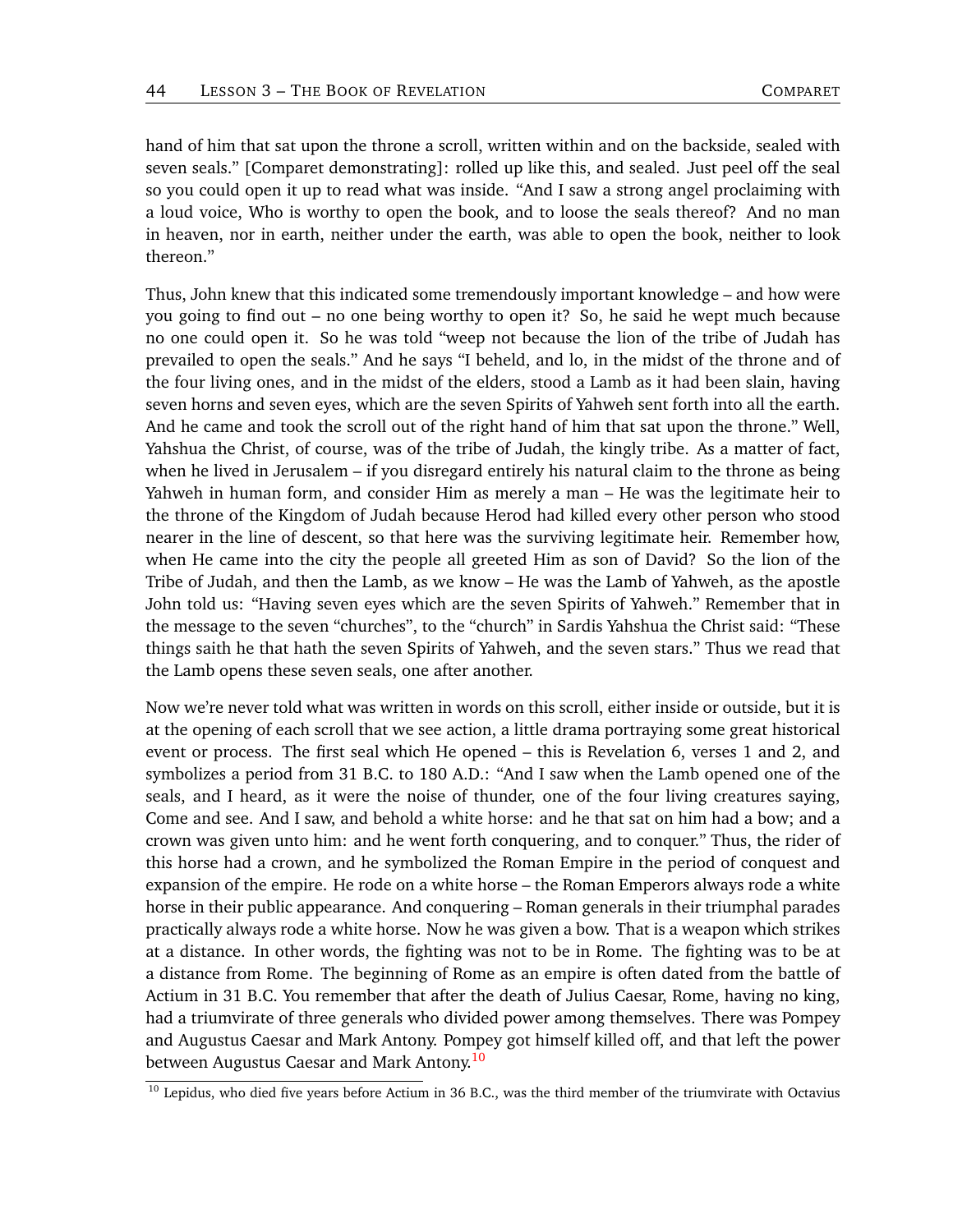The east had been assigned to Antony, and he went down to Egypt and fell for Cleopatra. He was leading the Egyptian navy in a battle with the Roman navy, and when it looked as though the fighting was going to begin, the barge that Cleopatra was on turned around and fled back to port. She got out of there! When Antony saw her barge go, he didn't stay there to direct the fleet. He turned and fled, also pursuing Cleopatra. The Egyptian fleet was thoroughly defeated and sunk by the Roman fleet. With the Roman legions about to take the capital of Egypt, you remember, Cleopatra and Antony committed suicide. That left Augustus Caesar in complete command of the Roman Empire and he became its first crowned emperor.

At the time John wrote this, the expansion of the empire was going on. During this period, up to 180 A.D., at home in the city of Rome, there was a period of peace and tranquillity and prosperity, the prosperity being based upon what they could loot from the other nations they conquered. The Roman armies were always marching farther out, conquering nations farther and farther away. Augustus began the golden age of Rome. He suppressed corruption and gave them an able administration. Of course, true to the Roman nature, the Roman administration at all times was a hard and brutal one. But, at times it was relatively honest. His lasted until 14 A.D. Tiberius, who ruled from 14 to 37 A.D., was also an able ruler, but he ruled definitely by military power. It was not a matter of trying to be a politician and getting along with anybody; he ruled by the might of the army. He was followed by the insane Caligula, who ruled from 37 to 41 A.D. Rome was a circus of horrors, of course, under Caligula. Caligula, you remember, said he wished that all the world had just one neck between them so he could lop it off with his sword.

He was followed by Claudius, who ruled 41 to 54 A.D. and continued administrative reforms trying to give a reasonably efficient regime. Then Nero, 54 to 68 A.D. – Nero was another one with a very strong touch of insanity. At the very start of his reign, for a short time he ruled well under the guidance of the philosopher Seneca. But his growing insanity made the latter part of his reign horrible. The next six emperors in a row were of little consequence, finally ending with a reign of terror under Domitian, 81 to 96 A.D. It was in the reign of Domitian that John wrote Revelation, when he was in exile on the island of Patmos. He was followed by what were called the five good emperors; Nerva, Trajan, Hadrian, Antoninus Pius and Marcus Aurelius. Their rule, running from 96 to 180 A.D., saw peace at home and reasonably good rule, considering what ancient empires were. $11,12,13$  $11,12,13$  $11,12,13$ 

Hence, the symbolism of this event, the crowned rider on the white horse armed with a bow, going out conquering and to continue his conquest, that was borne out by history. Then the second seal, Revelation 6, verses 3 and 4 (this covered from 180 to 312 A.D.): "And when he

<sup>(</sup>Augustus) and Antony. Pompey was defeated and died, as did his sons, in the earlier Civil War in the days of Julius Caesar. W.R.F.

<span id="page-44-0"></span> $^{11}$  See note [1 on page 5](#page-4-0)  $\,$ 

<span id="page-44-1"></span> $12$  There were only five, not six, emperors between Nero and Domitian: Galba, Otho, Vitellius (totaling about 15 months in 68-69 A.D.), Vespasian and Titus. I would not consider these last two to be "of little consequence." W.R.F.

<span id="page-44-2"></span> $^{13}$  Even according to Comparet, Christians were persecuted under Trajan, Hadrian and Marcus Aurelius. Is it meet to consider these "good" emperors? W.R.F.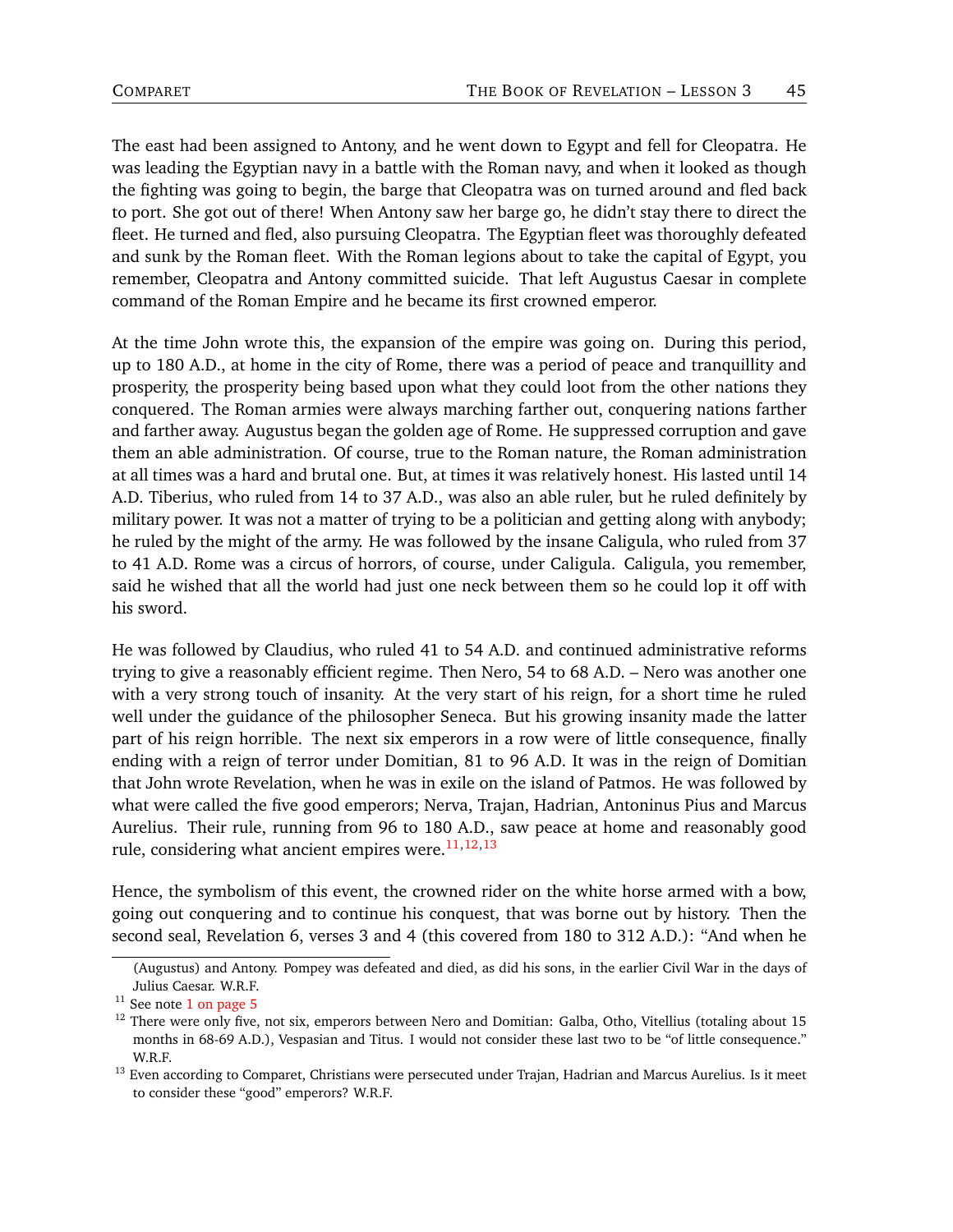had opened the second seal, I heard the second living creature say, Come and see. And there went out another horse that was red: and power was given to him that sat thereon to take peace from the earth, and that they should kill one another: and there was given unto him a great sword."

Now, you notice the complete change here. This is not a war of conquest with the bow to strike enemies at a distance. With a sword you can only hit a man who is substantially within arm's reach. This was fighting at home, "To take peace from the earth." Now the prophetic world means no more than the area occupied by the empires of the Babylonian succession of empires. For example, Luke 2, verse 1: "And it came to pass in those days, that there went out a decree from Caesar Augustus, that all the world should be taxed."

The word translated "world" there is the Greek word oikouméne, literally "inhabited world", and with an additional connotation of "civilized." Now quite obviously, Caesar Augustus couldn't order the taxing of China, or the Incan Empire in Peru, or any of those things. The world of Bible prophesy is the nations surrounding the Mediterranean Sea and extending eastward into western Asia. In other words, "take peace from the Roman world, and that they should kill one another"; internal warfare. This period began with the reign of the emperor Commodus, 180 to 192 A.D. He's one of the bloodiest and most licentious tyrants in history. The next two years, 192-193, saw two emperors reign with nothing accomplished for either of them, then followed by Septimius Severus, who reigned from 193 to 211. Caracalla, 211 to 217 A.D., was noted for extreme brutality. Elagabalus, 218 to 222 A.D., noted only for his debauchery. Alexander Severus, 222 to 235, a tolerably mediocre ruler. Then there was a period of chaos. There were thirteen emperors in the next 33 years, each of them put in office by military force by the Roman armies that decided they'd make him, their general, the emperor, nearly all of them assassinated by soldiers in order that they could replace him with someone else. Claudius II, who ruled 268 to 270, then Aurelian, 270 to 275, not so much of an administrator, but he was an able general who held back for a time the encroachment of the so- called barbarians, the people of the Scythian Israel tribes who were moving into the Roman Empire.<sup>[14,](#page-45-0)[15,](#page-45-1)[16](#page-45-2)</sup>

In the next nine years, 275 to 284, there were six completely unimportant emperors. Then Diocletian, 284 to 305 A.D., was an able administrator, made many reforms but with a huge increase in bureaucracy and expense to the tax payer. And also the last terrible persecution of Christians came under Diocletian. Diocletian abdicated in 305 A.D., leaving total chaos, civil war, multiple civil wars because every military leader who could get much of an army to back him was trying to seize the throne. This lasted from 305 to 312/313 when Constantine, through military power, took the throne. You remember, in 312 A.D. he issued his proclamation

<span id="page-45-0"></span><sup>&</sup>lt;sup>14</sup> Some details differ in this list of emperors from the information which I have, but nothing of great significance. W.R.F.

<span id="page-45-1"></span><sup>15</sup> 13 emperors in 33 years **between** A. Severus and Claudius II were as follows: 1.- Maximus I; 2.- Gordianus I; 3.- Gordianus II; 4.- Pupienus; 5.- Balbinus; 6.- Gordianus III; 7.- Philippus; 8.- Decius; 9.- Gallus; 10.- Volusianus; 11.- Aemilianus; 12.- Valerianus; 13.- Gallienus.

Note: 2&3 and 4&5 and 9&10 all ruled together as did 12&13 for a time. W.R.F. **DDD** back to note [3 on page 50](#page-49-0)

<span id="page-45-2"></span><sup>&</sup>lt;sup>16</sup> Quintillus, who was emperor for part of 270 A.D., just before Aurelian, is missing here. W.R.F.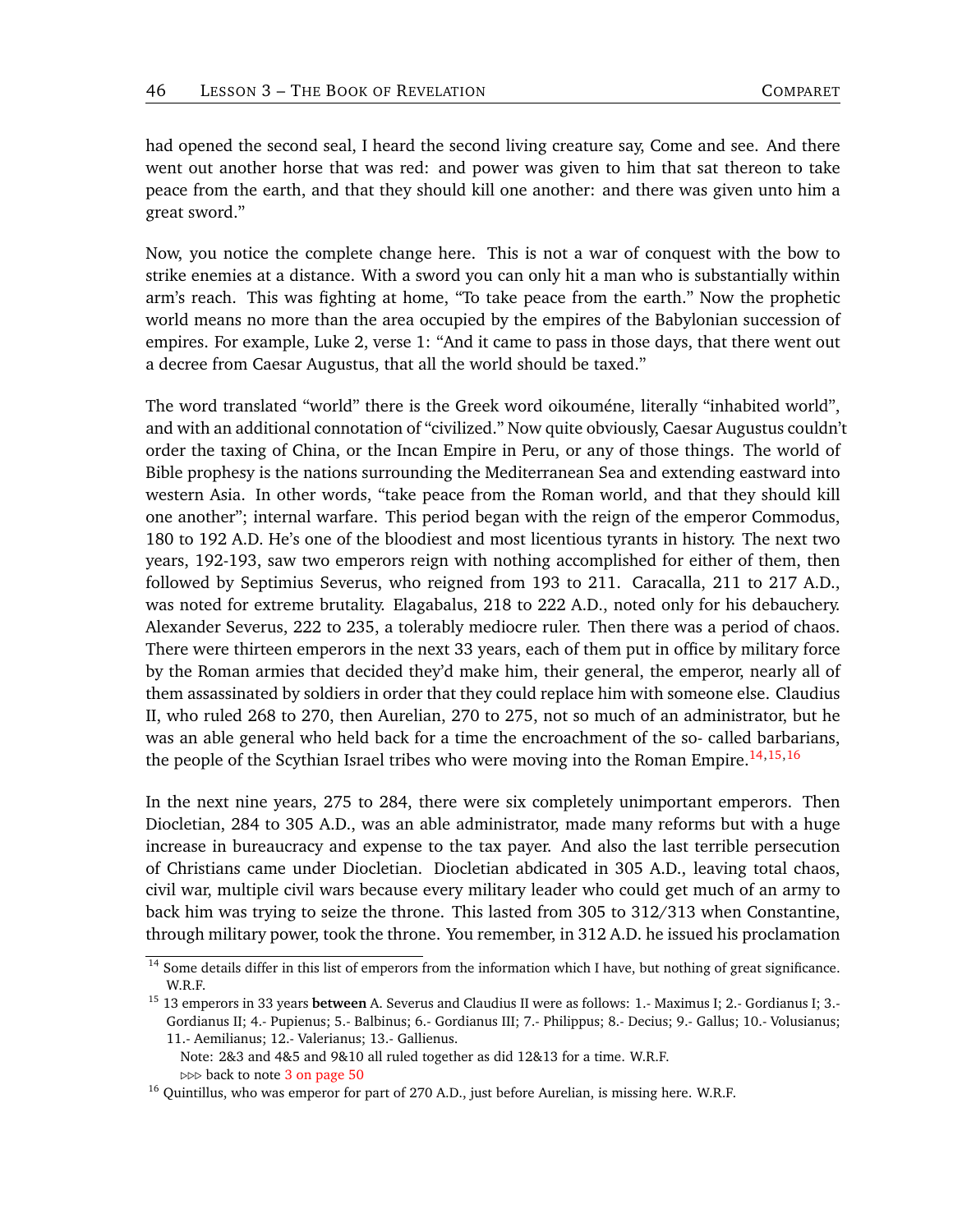of toleration for the Christian "Church." Thus, the total period of this second seal, when you had civil war in Rome, was 180 to 312 A.D. Then we come to the third seal, covering 212 to 400 A.D., Revelation 6, verses 5 and 6: "And when he had opened the third seal, I heard the third living creature say, Come and see. And I beheld, and lo a black horse; and he that sat on him had a pair of balances in his hand. And I heard a voice in the midst of the four living creatures say, A measure of wheat for a denarius, and three measures of barley for a denarius; and see thou hurt not the oil and the wine." [See note  $14$  on the facing page]<sup>[17](#page-46-0)</sup>

Your *King James Version*, with one of its most ridiculous mistranslations, says "a measure of wheat for a penny." But it's the Roman coin, the denarius. Now you note that the rider on this horse had no crown and no weapons, so he was not an emperor. This measure, a choínikos, was equal to just a trifle over a quart. The denarius, the coin, with which you could buy a quart of wheat, equaled possibly 22 to 24 cents in today's money. It was a day's wage for a common laborer. You remember, in one of Yahshua the Christ's parables He told about the farmer who employed workmen by the day and promised each one his penny (your *King James Version* says), but it is rather a denarius. And even those hired for the last hour got the same denarius wage. It was the common wage of a laborer. Now that phrase "and see thou hurt not the oil and the wine" doesn't make good sense, does it? And whenever you run into that, you know you have a problem of mistranslation again. It's also translatable "see that thou be not unjust regarding the oil and the wine." Now that will begin to make sense, once we know what they are talking about.

The black horse, of course, symbolized depression and gloom. The balanced scale that the rider carried was a common Roman symbol for two things; one, justice, and the other commerce. You remember, that while coined money had come into pretty general use, it was by no means universal. Not only did they, with the scale, weigh out the weight of many commodities to be sold, but also a good deal of the purchasing was done with bars of gold or silver bullion which had to be weighed to find out the weight from which you could calculate the worth. Taxes of the Roman Empire could be paid either in money or in an equal value of produce, such as wheat, oil and wine. You had to be able to value the produce properly in terms of money so that the tax collectors would not unjustly collect too much for their own graft. Thus, here was a definite denarius for a quart of wheat or for 3 quarts of barley, and with apparently some fluctuation in value of the oil and the wine, but to be fair and just in collecting taxes in oil and wine.

In 212 A.D. the emperor Caracalla, in what looked like on the surface a move of generosity, conferred Roman citizenship on all free men living in the Roman Empire. Well, anytime you are told that any act of truth and generosity was practiced by one of the Roman emperors, don't believe it. Of course, all people living in Rome paid a tax, but there was an additional tax collected from those who were Roman citizens. Up until that time, Roman citizenship was a jealously guarded privilege. You remember when Paul was arrested on one occasion, the centurion in charge of the soldiers had ordered that he be flogged. They beat him to make him tell what he had done, that he might confess to something. Paul said "Are you going

<span id="page-46-0"></span> $17$  Officially, Diocletian was co-emperor with Maximianus. W.R.F.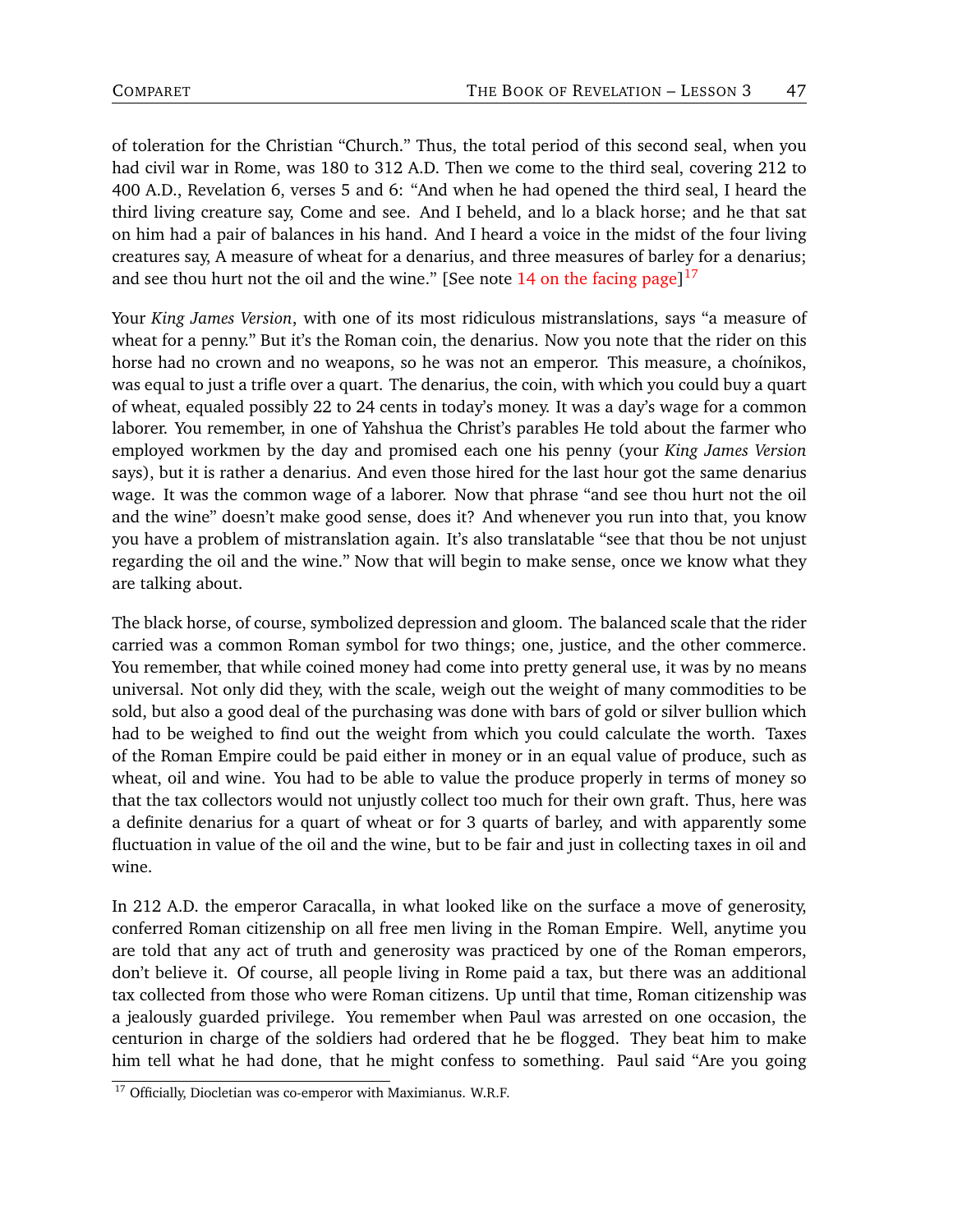to flog a Roman citizen before he's been tried and condemned?" That got the centurion quite alarmed, as he would have been in difficulty had he done that because, while Rome was brutal, nevertheless she had her rules, and one of her own soldiers or officers who broke those rules were to be treated with equal brutality. So the centurion said, "I'm a Roman citizen too, but it cost me a great sum of money to buy Roman citizenship." Paul answered "I was born a citizen." Well, Caracalla then made all free men in the Roman Empire citizens in order to make more people pay more taxes.

From the death of Constantine in 337 A.D. there was a period of civil war until 351, when finally one emperor got control again and the empire was split in two. The easterly half governed from Constantinople, later Istanbul, and the western half, governed in the city of Rome – that was 379 A.D. Well, the Roman taxes had always been heavy. You remember how bitter the people were in Judea about having to pay taxes to Rome, and how they hated the tax collectors, the publicans? Shortly after this, from about 395 or so, the combination of excessive taxes and the barbarian invasions that were biting deep into the empire ruined first the provinces, the outlying provinces of Rome, and finally Rome itself. Rome was no longer able to defend the provinces, so the so-called barbarians, who were the people of Israel having gotten around the east end of the Black Sea, began moving up into the Danube valley and westwardly, heading for the head of the Adriatic Sea and the Italian peninsula itself.<sup>18[,19](#page-47-1)</sup>

One after another was lost to Rome as the so-called barbarians, the Israelites, took them over. With a smaller base from which to draw taxes, the Italian peninsula, of course, was taxed even more heavily. The burden of taxes was so great that it wasn't much use trying to farm. You remember that you had steps in the downfall of Rome? First the burden of taxes was so great that the little individual peasant farmers had to give up and quit. They came to the city to become a land-less city rabble which was the eventual downfall of Rome. Their lands were taken over by some of the big wealthy people who, just as you have today, combined them into enormous farms, but the burden of taxation became so great that even they were not able to keep operating, and they abandoned them. Hence, even in Italy you had great areas formerly farmed and productive, now abandoned and going back to weeds.

The power of the empire was breaking down after the time of Constantine; meantime, the power of the "church" was gradually building up from the time that Constantine made it the state religion. Starting, you might say, from 212 A.D. as a definable date when citizenship was conferred as a burden upon all the free men, you had going on to about 400 A.D., this period of increasingly hard times and increasingly heavy taxation bringing about financial ruin. There is, of course, an awful lot more to the book we're going to have to take up later. I haven't completed my studies to my own satisfaction on the rest of it, and I don't intend to go off the deep end about this particular book, I can assure you. I don't on any of them, especially this one. We'll go on with the opening of the rest of these seals in the next meeting.

<span id="page-47-0"></span><sup>&</sup>lt;sup>18</sup> The Roman empire was split east/west 364 A.D. W.R.F.

<span id="page-47-1"></span><sup>&</sup>lt;sup>19</sup> Many Scythian-Israelites had long been, and all along been, expanding west, the Germans always pressuring Gaul and often succeeding. W.R.F.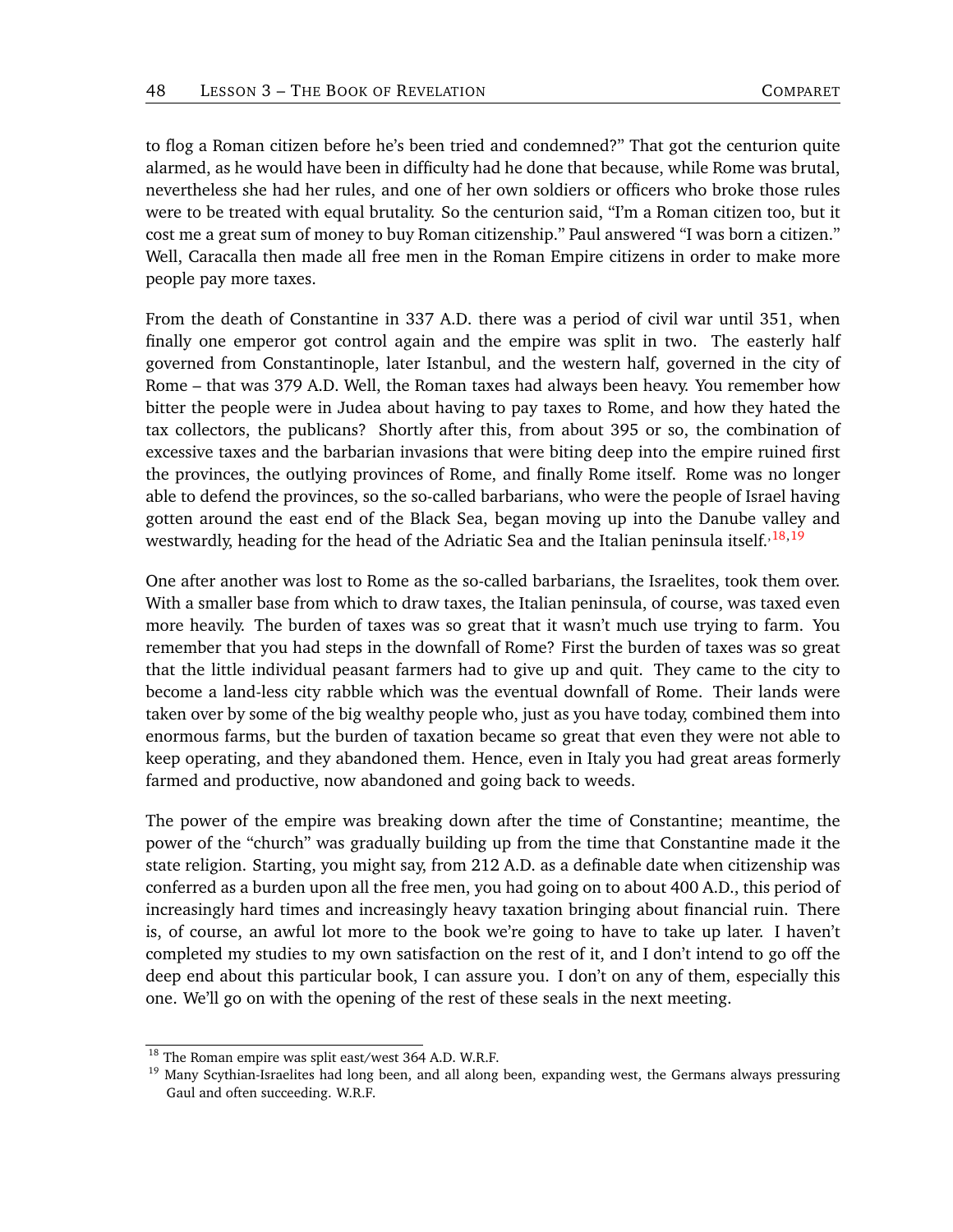

We've been working the last few months on the Book of Revelation. That's a big subject, and we're going to go through a good many more months before we finish it all. We had gotten into the matter of the opening of the seven seals. We saw that at the opening of the first seal, John had a vision of a white horse. The man who rode upon the horse wore a crown. He was given a bow and went out conquering, and continued conquering, symbolic of the Roman Empire in its period of expansion. We saw that was fulfilled exactly in the history of the Roman Empire, covering the period from 31 B.C. to 180 A.D. Then, the second seal was opened and John said, when he had opened the second seal: "I heard the second living creature say, come and see, And there went out another horse that was red: and power was given to him that sat thereon to take peace from the earth, and that they should kill one another: and there was given unto him a great sword."<sup>[1](#page-48-0)</sup>

You notice the first rider on the white horse, this was symbolic of the Roman Empire because it was, you might say, a matter of uniform. The emperor, in all his processions, always rode a white horse, and the conquering Roman generals in their triumphal processions always rode on white horses. During this first period the rider had a bow, a weapon which strikes at a long distance away. Rome had peace and prosperity at home, while the warfare was on her borders as she expanded by conquest of other nations. But now this second one – this rider was given a sword, a weapon with which you can strike just at arms length. "And power was given him to take peace from the earth, and that they should kill one another." Hence, this obviously symbolizes civil warfare at home. And so it was.

You had a period in Rome, from 180 A.D. to 312 A.D., where much of the time you didn't have an orderly, legitimate succession of emperors coming to the throne by legitimate inheritance. There were a few of them, but more often the throne was seized by a military adventurer – whoever could get a sufficiently large part of the army to back him was the next emperor. And he didn't always wait for the preceding emperor to die. He sometimes saw to that little detail himself as part of his getting to the throne.

<span id="page-48-0"></span> $1$  There is no question that, after Actium in 31 B.C., Rome's form of government was permanently changed, that the "Republic" was gone, and that the empire would be ruled by a single man, after nearly 100 years of civil war (with Marius, Sulla, Crassus, Pompey and Caesar). However, Rome became an empire (by definition of the word) long before Actium. Before Actium, Rome had subjected Egypt, North Africa, Gaul, Spain, and much of the Near East. I would set the beginning of the period at about 201 B.C., at the end of the Punic Wars – or perhaps 264 B.C., at the **start** of the Punic Wars would be better! After Actium, in 31 B.C., Rome made few small territorial gains – offhand, I recall the conquests of Britain and Dacia and the securing of the eastern frontier with (or from) the Parthians, and little else. So by Actium, the "white horse" period seems to be waning, and the "red horse" period already begun! W.R.F.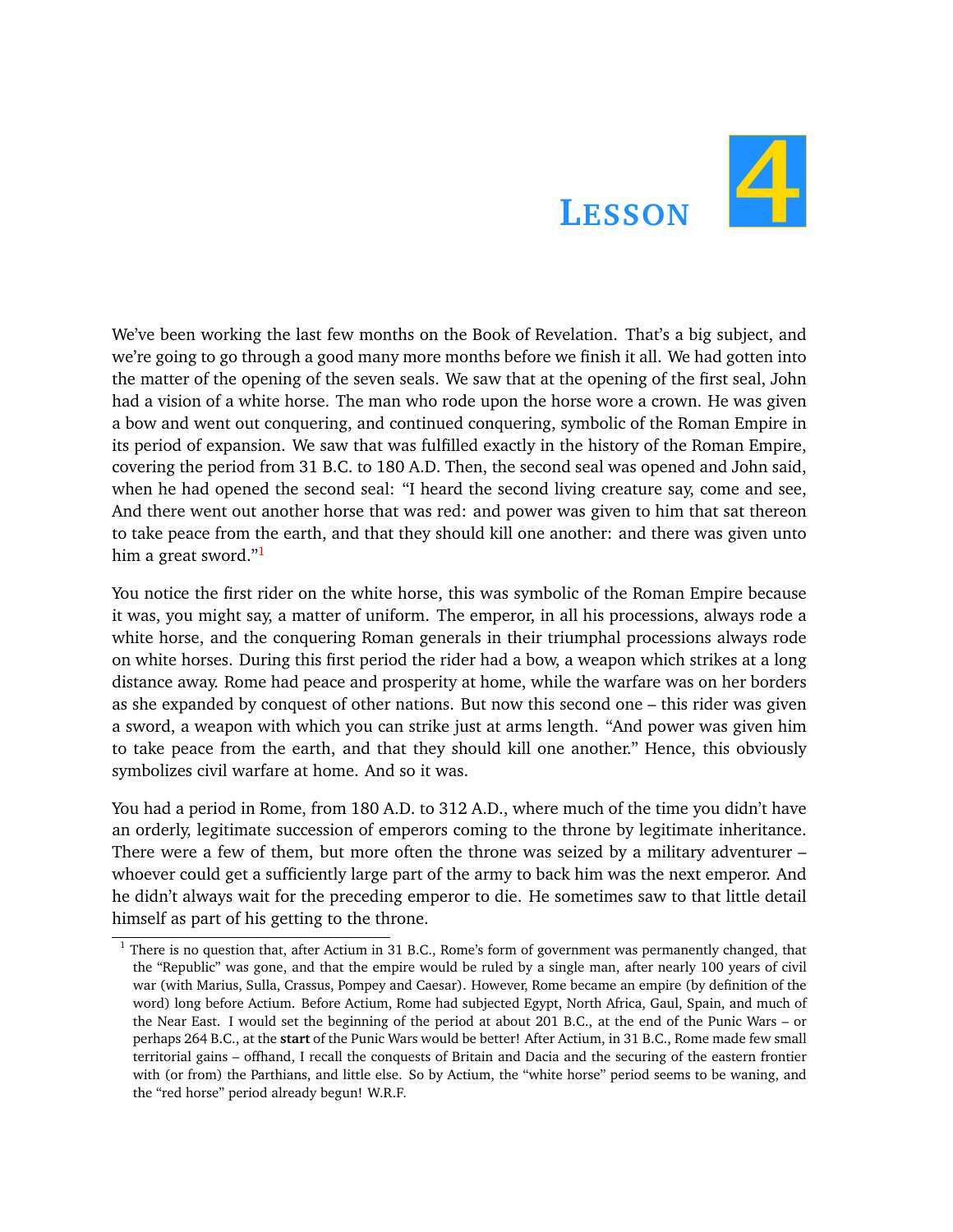So, you had a group of, generally, thoroughly bad emperors in that period. Commodus was one of the bloodiest and most licentious tyrants in history. Two emperors in the period 192- 193; Septimius Severus, 193 to 211 A.D.; Caracalla, 212 to 217, (noted for his brutality); Elagabalus, 218 to 222, who was only noted for his debauchery; Alexander Severus, 222 to 235, a barely able ruler; and then utter chaos. Twelve emperors in the next 33 years, all of them put in office by armies, nearly all of them assassinated by soldiers to make room for some new emperor. And finally, the last of these emperors, Diocletian, from 284 to 305 A.D. Diocletian was a fairly able administrator and he did make some reform, but at the cost of building up an enormous, top-heavy bureaucracy, with of course, the attending enormous expenses, and increasing an already crushing burden of taxation. And finally, Diocletian abdicated in 305 A.D., leaving the empire to break down in total chaos, with the wild scramble of many military adventurers trying to get the throne. Constantine, who had been in charge of the forces in Britain – a very able soldier, a good administrator, very well liked by the army – Constantine got the necessary military backing and seized the throne in 312 to 313 A.D.<sup>[2,](#page-49-1)[3](#page-49-0)</sup>

Now the third seal was symbolic of another stage of the breakdown and dissolution of the Roman Empire. "And when he had opened the third seal, I heard the third living creature say: Come and see. And I beheld, and lo a black horse; and he that sat on him had a pair of balances in his hand. And I heard a voice in the midst of the four living creatures say, A measure of wheat for a denarius, and three measures of barley for a denarius; and see thou hurt not the oil and the wine."

Note that the rider on this horse had no crown. This was not an emperor. This measure of wheat; a choínix, was about one quart. The Roman coin, a denarius, worth about 24 cents in modern money, was a day's wage for a common laborer in those days. Thus, for a day's wages you could get a quart of wheat. Definitely hard times and inflation. That phrase "see that thou hurt not the oil and the wine", doesn't seem to make very much sense. An alternative translation of that is equally available. It reads: "see that thou be not unjust regarding the oil and the wine." Probably, under the circumstances here, this is the correct one. Now the black horse, of course, is symbolic of depression and gloom. The balance scale that the rider carried was a well known symbol in the Roman Empire for two things. One was justice; the claims of the opposing parties were weighed in the scales. And the other was a symbol for commerce because, of course, the things bought and sold were largely sold by weight, and while coined money was in use, its use was not exclusive and you still, in many instances, had to weigh out an ingot of gold or silver and determine the weight of it from which you could compute the money values.

Now the burden of taxation at this stage of the Roman Empire was frightful. Taxes could be paid, of course, in money, by those who had the money, and these were principally the people in the cities. Farmers then, as today, saw very little money. Theirs was a barter economy. A

<span id="page-49-1"></span> $^2$  Some details are wanting in the succession of emperors given here, i.e. Macrinus was omitted et al. W.R.F.

<span id="page-49-0"></span><sup>&</sup>lt;sup>3</sup> There were 13 emperors between Alexander Severus and Claudius II (see note [15 on page 46\)](#page-45-1), and eight more, forgotten here, between Claudius II and Domitian. There were 51 years and a total of 22 emperors **between** Alexander Severius and Domitian! W.R.F.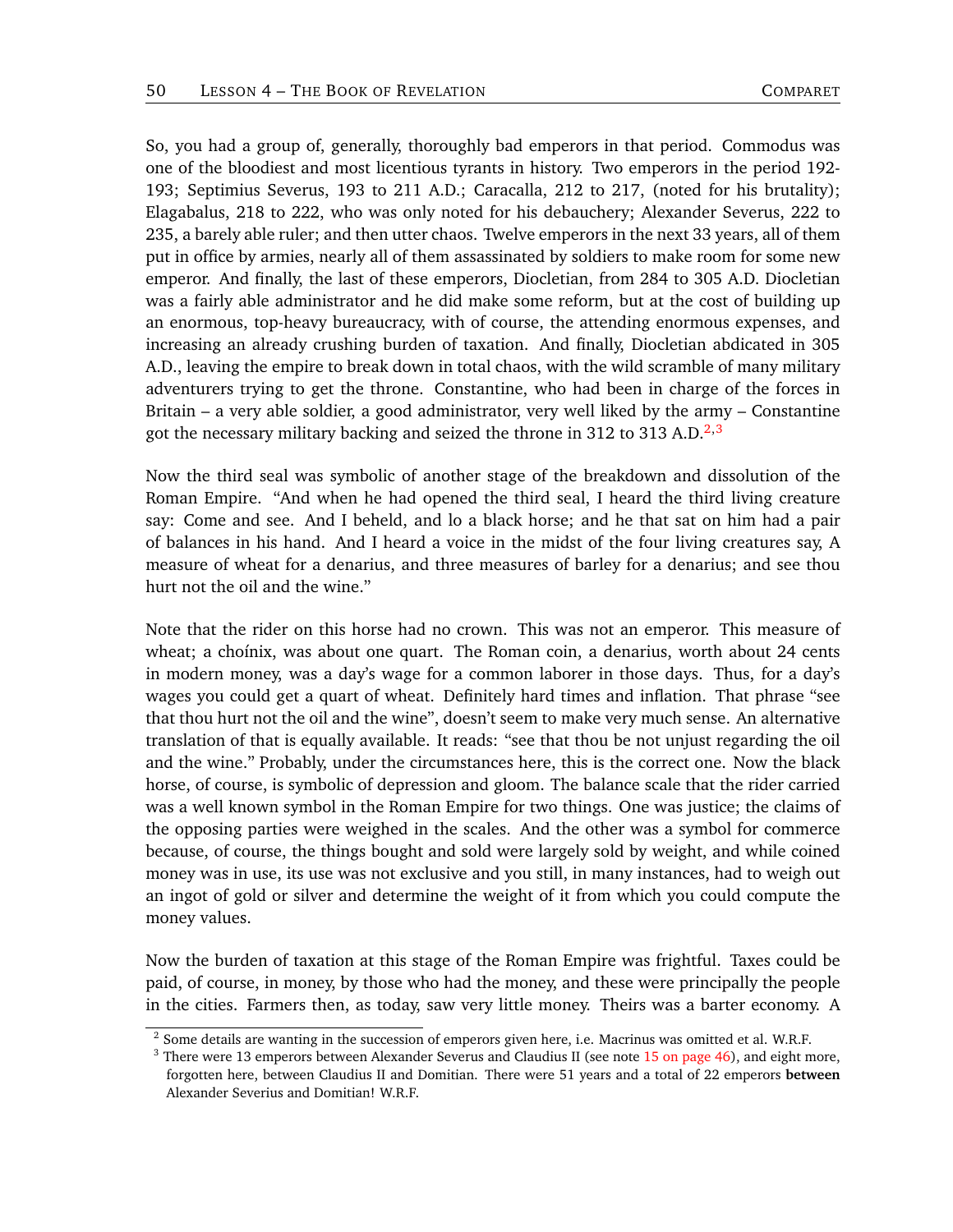farmer generally had to pay his taxes in kind, from his crops. A farmer was assessed a certain sum of money as his taxes for that year. Well, how were you to determine what amount of his crops would equal that? There had to be a set standard. So a choínix, a quart of wheat, would serve for a denarius of taxes. As to the oil and the wine? Apparently there was more fluctuation in value there, and this "see thou be not unjust regarding the oil and the wine" – which as I say is an equally available translation of the word – would seem to be a statement to the tax collectors: "Don't try to make an extra profit for your own pocket by valuing the oil and the wine too low." The period covered by this is, oh, 212 to 400 A.D. Roman taxation always was heavy and burdensome, but a Roman citizen, in addition to his extra privileges as a citizen, also carried some extra burden. There was a special tax assessed on Roman citizens, in addition to the tax which was assessed on mere non-citizen residents.

In the year 212 A.D., the emperor Caracalla extended Roman citizenship to all free men living in the Roman Empire. Now there is no record of any Roman emperor ever doing anything good as a favor to anybody, I believe, at least not on any large scale. And he was not trying to favor them with Roman citizenship. He was making a rather large group of men subject to the additional citizen's tax. During this period of civil wars the treasury, of course, was looted and had to be replenished as a rather constant thing. So, you really had problems. The burden of taxation was growing very heavy.

From the death of Constantine in 337 A.D., there was a period of civil wars up to 351 A.D., then a rather precarious balance of authority, and the empire was split in two in 379 A.D. You had the eastern portions of the Roman Empire ruled from Constantinople, and the western and African portions of it ruled from Rome. From about 395 to 400 A.D., the excessive taxes, and then the beginning of the so-called barbarian invasions, ruined first the outlying provinces, and finally Rome itself. The farmers gradually were being driven off the land. They couldn't raise the money to pay the excessive taxes. They gave up the farms and drifted to the cities to become part of the landless city rabble, supported on the public dole. You remember their cry, "give us bread and circuses." So vast areas of fertile farm lands were left waste out in the provinces, and meantime, through all this disintegration and decay, came the invasion of the so-called barbarian tribes. Hence the black horse of depression and trouble is a good [symbol of bad times.]

Now let's go on to the fourth seal. This is Revelation 6, verses 7 and 8: "And when he had opened the fourth seal, I heard the voice of the fourth living creature say, Come and see. And I looked, and behold a pale horse: and his name that sat on him was Death, and Hell followed with him. And power was given unto them over the fourth part of the earth, to kill with sword, and with hunger, and with death, and with the beasts of the earth." Most translations seem to use that word "pale" for this horse; actually it's the Greek word chlorós, which means greenish. Decaying flesh is apt to get a somewhat greenish tint, so it was symbolic here of death. The rider was death, and "hell" was the Greek word hádes, meaning the unseen world. Power was given them over the fourth part of the earth, to kill with the sword, with hunger and with death. Ferrar Fenton and Moffatt, for example, translate that word "death" as "plague" or "disease", because it's what the obvious meaning is here. "And with the beasts of the earth."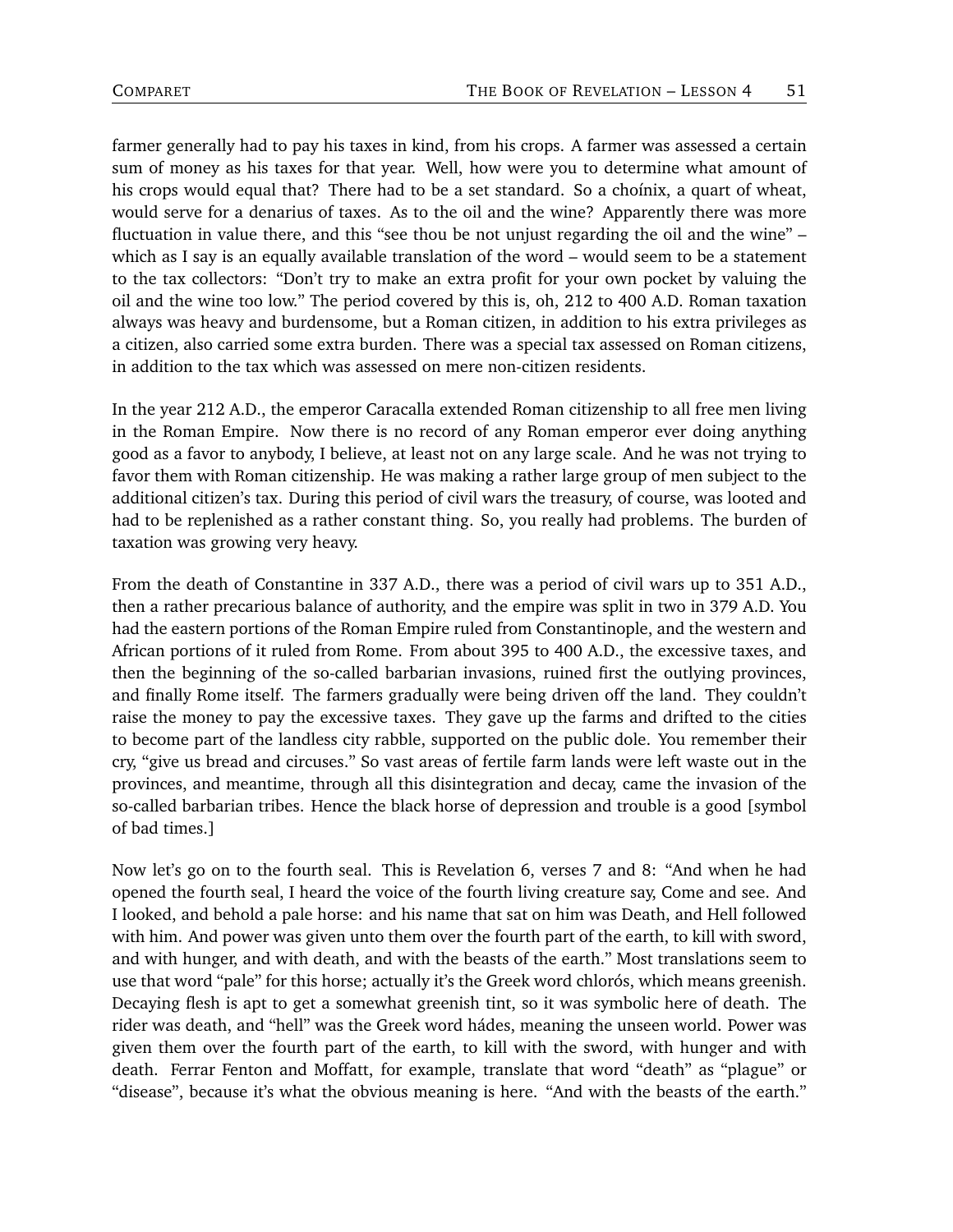The period covered by this was from about 250 to 300 A.D. This was reprobation coming on the Roman Empire for the conditions of the second and third seals. You know, it's characteristic of Yahweh's judgment that you always get the logical consequences of your own misdeeds. You could tell in advance what's going to happen to you if you didn't reform, because the punishment, if you got it, was going to be just what your own misdeeds built up.

So there had been a long period of civil wars; desolation by contending armies and by excessive taxation. During this period, from 250 to 300 A.D., there were still intermittent civil wars going on, rival contenders to the throne, and of course many killed that way. But the great invasions of the so-called barbarian tribes gave them warfare on a tremendous scale and did indeed kill great numbers. The combination of excessive taxes and ruthless warfare left great areas devastated and uncultivated, so famine was a logical consequence, and many places had it. These big abandoned areas led to the great increase in the number of wild animals. And the wolf, you know, right down into relatively modern times, has been quite a common predatory animal in Europe. Therefore, with great areas abandoned and left vacant, you had a tremendous increase in the wild beasts, the wolves who also took their toll.<sup>[4](#page-51-0)</sup>

Speaking of this period, the historian Gibbon, in his monumental work The Decline And Fall Of The Roman Empire says: "Plague raged without interruption in every province, every city, and almost every family in the Roman Empire. During this period, sometimes 5,000 persons died daily in Rome." Well, the barbarian invasions here covered especially the period from 235 to 284 A.D. The German tribes, we know were among our own ancestors, the Israelites who had come out of western Asia as the Scythians in their march into Europe. The German tribes began this invasion of the provinces. A group of three of them, collectively called the Franks, overran the entirety of Gaul, modern France, and then went down into Spain, and from the coast of Spain and France they seized ships and spread all over the Mediterranean shores. By this, however, they scattered their military forces so widely that they lost a good deal of their power.

Four other Germanic tribes, under the collective name of the Alemania, forced their way over the Alps and overran all northern Italy down to Ravenna, in 272 A.D. Remember, they had to fight their way, every inch of the way, in there. So this business of killing a fourth of the people with the sword was a considerable reality. The two Gothic tribes, the Visigoths and Ostrogoths, appeared on the lower Danube river along the Black Sea coast. From there they ravaged the coast of Asia Minor on the south side of the Black Sea and overran Greece and the

<span id="page-51-0"></span><sup>4</sup> I do not agree that the "barbarian" invasions of Rome should be connected to the "pale horse." The green (pale) horse represents the decay and sickness of the empire, no doubt, but the sword here seems to be an internal one; for the "barbarian" children of Israel are not "Death" and "Hell"! Comparet misses the true symbolism of "the beasts of the earth", much to my disappointment. For the "beasts" here are clearly the "clay" of Daniel 2:41-43, the "seed of enosh" with which at least a portion of the Romans mingled themselves. Surely these beasts caused the people of Rome much trouble in their time of famine (the "black horse" period), and it was they who historically bore the "sword" here! Comparet's comments concerning wolves – and surely four-legged wolves here – border on the incredulous, something I would expect rather from a modern "judeo-christian" minister. W.R.F.

**DDD** back to note [16 on page 60](#page-59-0)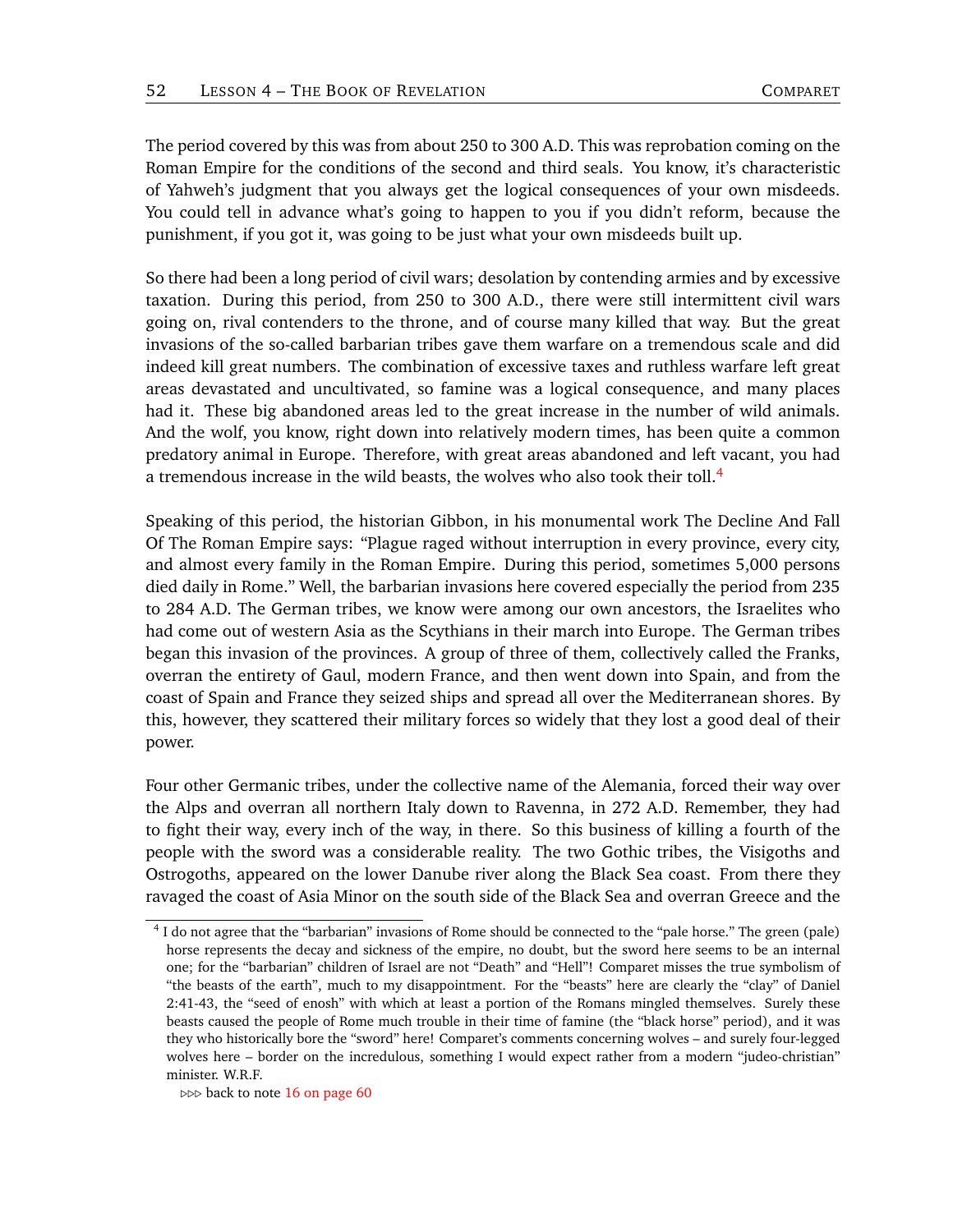islands of the Aegean Sea. Persia, meanwhile, was beginning to overrun the Roman provinces in Asia Minor. The Saracens were already starting to harass the borders of Egypt and Palestine. However, that the Persians and the Saracens are really a part of a latter stage, we'll deal with it in detail later. One historian has said of this period, "Throughout the empire, the country parts were infested by bands of brigands, and government hardly existed outside the walls of the cities."[5](#page-52-0)

Now the emperor Decius, an old school pagan Roman, felt the only salvation for Rome was a return to the stern discipline of ancient Rome. And since the Christians resisted his attempt to force paganism on them, he ferociously persecuted the Christians. The emperor Valerian, who ruled from 253 to 260 A.D., was incapable of defeating these invading so-called barbarian tribes, so you had the frontier provinces being overrun by the Franks and Goths. The emperor Aurelian, 270 to 275 A.D., defeated the Goths on the Danube river. But where the Roman Empire had gone beyond that, clear through Romania, he abandoned everything beyond the near bank of the Danube river, drew his troops back and fortified the westerly bank of the Danube, hoping that he could hold that. Also, he built new walls around the city of Rome because he expected it to be besieged by the Alemania, who had driven deep into Italy.

Some of the Roman emperors, during this period, did succeed in defeating some of the Gothic armies in individual battles, but while they could win an occasional battle, they could never win the war, and the Roman forces were successively driven back into Rome itself. The emperor Diocletian, who ruled from 284 to 305 A.D., ruled simply as a typical oriental tyrant – no pretense of respecting the ancient Roman constitution. He did get several military victories over the barbarians, but as I say, he abdicated in the year 305 A.D. and left everything open to chaos. A well written and thorough history, The History Of Nations, volume 4, pages 115 and 116, sums up conditions: "The system of imperial taxation was intensely oppressive. Peasants, though legally free, were in fact registered and bound to the soil in order to guard against any of them evading his share of taxes. The restrictions thus placed upon natural movements of population, produced in time of famine, pestilence, or war, the direst distress."

In the best of times the local officials could only escape ruin for themselves by grinding to the utmost the classes below them. Under this evil system, the wealth and population of the empire were fast sinking, while the luxury of the managers and the necessities of the government increased.

Gaul had suffered much from the incursion of the barbarians and from civil wars during the last half century, and this distress led to the insurrection of the Begandæ, or rustic banditi. For several years the country was overrun with troops of fanatic and furious marauders who

<span id="page-52-0"></span><sup>5</sup> While the taking of some Roman provinces by the Goths surely must have contributed to the famine of Rome, which relied heavily on grain from its provinces, the Goths are not the "pale horse", but I think they are rather the instruments of wrath described in the next, the  $6<sup>th</sup>$  seal. The Black & Pale horses weakened the empire, giving the Goths opportunity. That a strain of malaria hit Rome circa 450 A.D., evidence of at least part of this "pale horse", see *Archaeology Odyssey*, July-August 2001, page 12. W.R.F.

**DDD** back to note [16 on page 60](#page-59-0)

**DDD** back to note [14 on page 74](#page-73-0)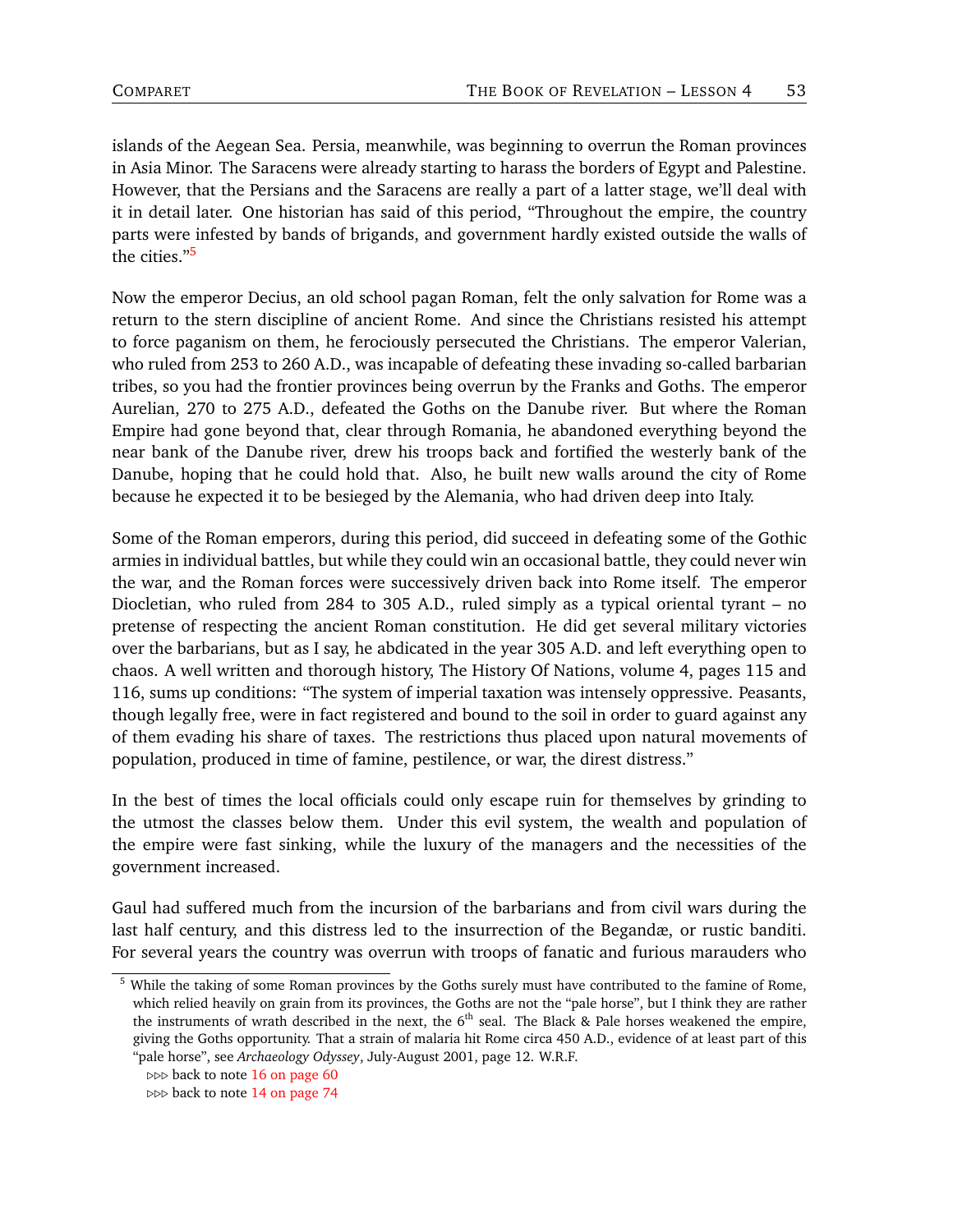attacked all property, and in the case of Autun, sacked and destroyed one of the chief centers of Gaulish civilization. The insurrection at length died out, but the imperial government failed to learn from it the urgent necessity of devising some less exhausting system of taxation. A bit later, in the same area, it was said of the Bourbon kings, "They could never learn anything and they could never forget anything – they always repeated the same old mistakes." And that is also the case with the Roman emperors.<sup>[6](#page-53-0)</sup>

Now, going on to the fifth seal – this is thrown in here as sort of a parenthesis – Revelation 6, verses 9 to 11: "And when he had opened the fifth seal, I saw under the altar the souls of them that were slain for the word of Yahweh, and for the testimony which they held: And they cried with a loud voice, saying, How long, O Yahweh, holy and true, dost thou not judge and avenge our blood on them that dwell on the earth? And white robes were given unto every one of them; and it was said unto them, that they should rest yet for a little season, until their fellow servants also and their brethren, that should be killed as they were, should be fulfilled."

In other words, as part of Yahweh's destiny, it had been determined that a certain length of time had to go on, that a certain number of people had to be given their opportunity to hear Christianity preached, to see if they had what it took to really absorb it and live up to it under conditions of terrific difficulty and oppression. So, those who had been previous martyrs were told "You rest. There is yet more to come, more martyrs; not until the number of them is complete will the end be." This perhaps referred to the last period of pagan persecution of Christians under Diocletian, from 293 to 303 A.D. This was the most severe persecution there had been since that under Nero, 64 to 68 A.D.

How far into the future this looks is a matter of opinion (maybe your guess is as good as mine). It certainly covered the frightful religious persecutions of the middle ages. I don't doubt it covered the frightful persecution of Christians under Communism in Russia and the satellite slave states she controls. Over 30 million Christians have been murdered on account of their religion. That came within our own lifetime. And what about persecution yet to come under the further spread of Communism? How much of this will we see in our own land when the traitors who are in high public office sell us out to Communism, as they are so diligently trying to do right now?<sup>[7](#page-53-1)</sup>

Next, going on to the sixth seal, Revelation chapter 6, verses 12 to 17: "And I beheld when he had opened the sixth seal, and, lo, there was a great earthquake; and the sun became black as sackcloth of hair, and the moon became as blood; And the stars of heaven fell unto the earth, even as a fig tree casteth her untimely figs, when she is shaken of a mighty wind. And the heaven departed as a scroll when it is rolled together; and every mountain and island were moved out of their places. And the kings of the earth, and the great men, and the rich men, and the chief captains, and the mighty men, and every bondman, and every free man, hid themselves in the dens and in the rocks of the mountains; And said to the mountains and

<span id="page-53-0"></span><sup>&</sup>lt;sup>6</sup> See note [12 on page 57](#page-56-0)

<span id="page-53-1"></span><sup>7</sup> The traitors who were, and still remain in high public office had already sold us to communism, even before these sermons were taped! W.R.F.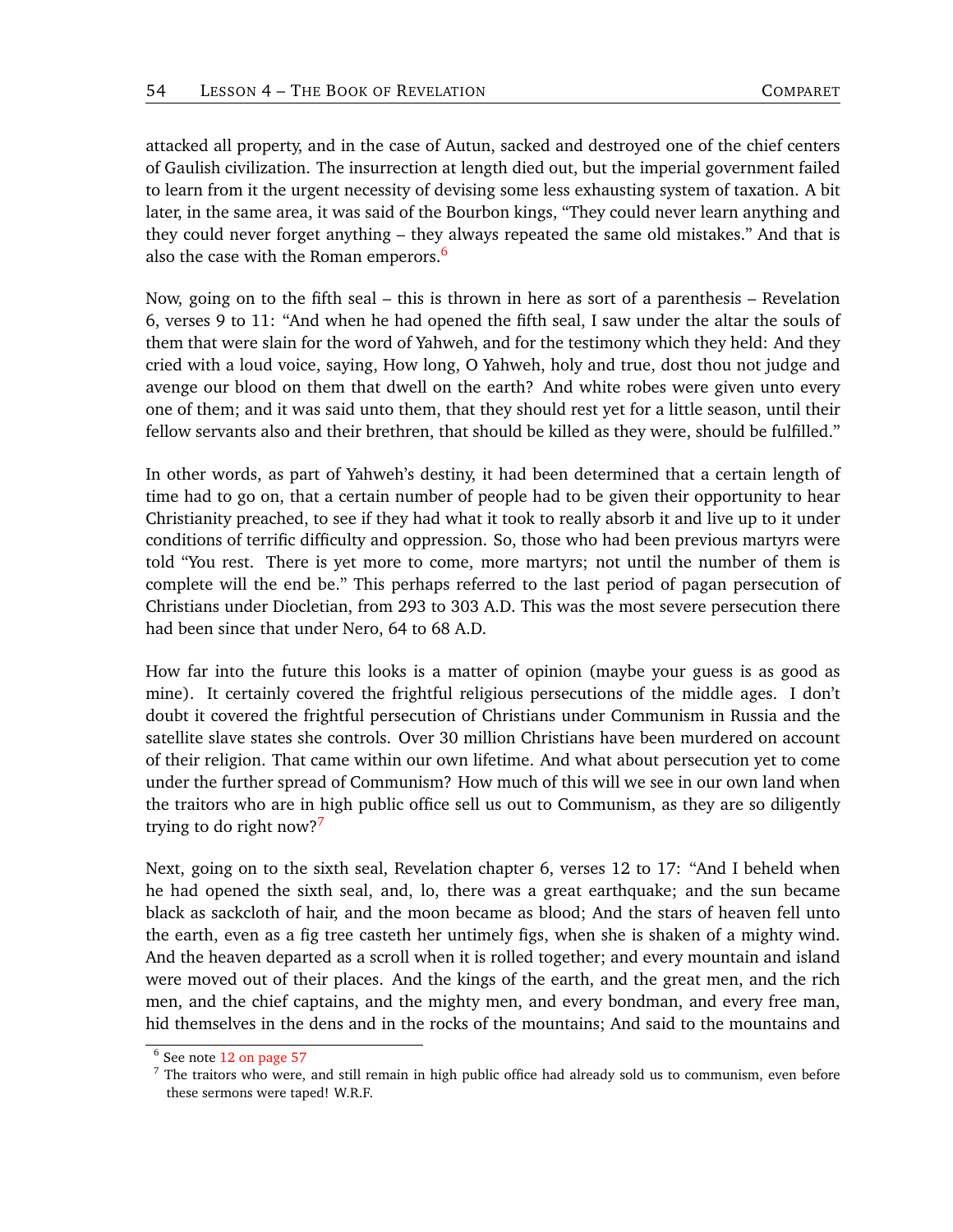rocks, Fall on us, and hide us from the face of him that sitteth on the throne, and from the wrath of the Lamb: For the great day of his wrath is come; and who shall be able to stand?"

This definitely depicts the final break-up of the old Roman imperial system. Remember that the Book of Revelation is entirely symbolic in form. When it talks about the stars of heaven falling to the earth, it doesn't mean that stars bigger than our whole solar system are going to fall on the earth. These aren't the literal stars of the universe. These heavens, as used here, are the background against which all this exists. The Roman Empire, ruling a vast area of other nations of subject peoples, was depicted as the sun. And the power of it was entirely destroyed; the sun, it says, "was darkened black", it gave no light. The moon dimmed to the color of blood." Sometimes you've seen the moon rise through the smoke of a forest or brush fire and seen it gleam almost blood red like that. Indeed, you had some of that in this period because you did have cities burned and looted in the warfare that went on. "The stars of heaven falling" – well those stars were the Roman nobles who were nearly all pagan. Paganism continued to exist side by side with a certain variety of "Christianity" for centuries. I say a certain variety of "Christianity" because only a part of them were real deeply sincere Christians, and a considerable part of them were, as you find in any age when it doesn't cost anything to be a "Christian", people who just go along for the ride. It's the fashionable thing to do, to go to "church," and you know, you meet somebody there who maybe you want to sell insurance to a little later, and so on. So, you had that type of person in the "church", as well as those who were deeply sincere Christians.<sup>[8](#page-54-0)</sup>

When Constantine was putting on his battle for the throne, one of the generals who opposed him, Licinius, was the last one who openly campaigned as a pagan. He tried to overthrow Constantine after Constantine had gotten the throne in 323 A.D. Constantine had campaigned openly as a Christian, and Licinius was the last one who made an issue of his paganism. Since it was generally believed in ancient Rome that her military successes came from her loyalty to her old pagan gods, for several generations after Constantine, whenever Rome was in military danger, there was a revival of paganism because, as I say, you had it existing side by side with Christianity. The first emperor to refuse the pagan title of Pontifex Maximus, the high priest of Jupiter, was the emperor Gratian in 375 A.D. Constantine, while he claimed to be Christian right to his dying day, bore the title of Pontifex Maximus, high priest of Jupiter. It was not until on his death bed that he was baptized and became formally a member of the Christian "Church". Constantine had established a new capital of the empire at Constantinople, and afterward very rarely visited Rome, and the emperors after him followed that. So the city of Rome itself, without being formally disavowed, particularly sank to the actual status of a mere

<span id="page-54-0"></span><sup>&</sup>lt;sup>8</sup> The Roman nobles cannot be both the "stars of heaven" of Rev. 6:13 and the "great men" and "chief captains", etc. of Rev. 6:15. While the sun and moon indeed represent the power and authority of the Roman empire – here being extinguished, the "stars of heaven" are the children of Israel (compare Judges 5:20), who were about to "fall unto the earth", or invade Roman territory (earth). "The heaven departed" may signify the failing of administration and order within the empire. That "every mountain and island" were moved is obvious. Rev. 6:15 shows the fear of the Roman upper-classes for the invaders – and many of them probably did flee into hiding, as this was the beginning of the end for Rome's empire. W.R.F.

**DDD** back to note [16 on page 60](#page-59-0)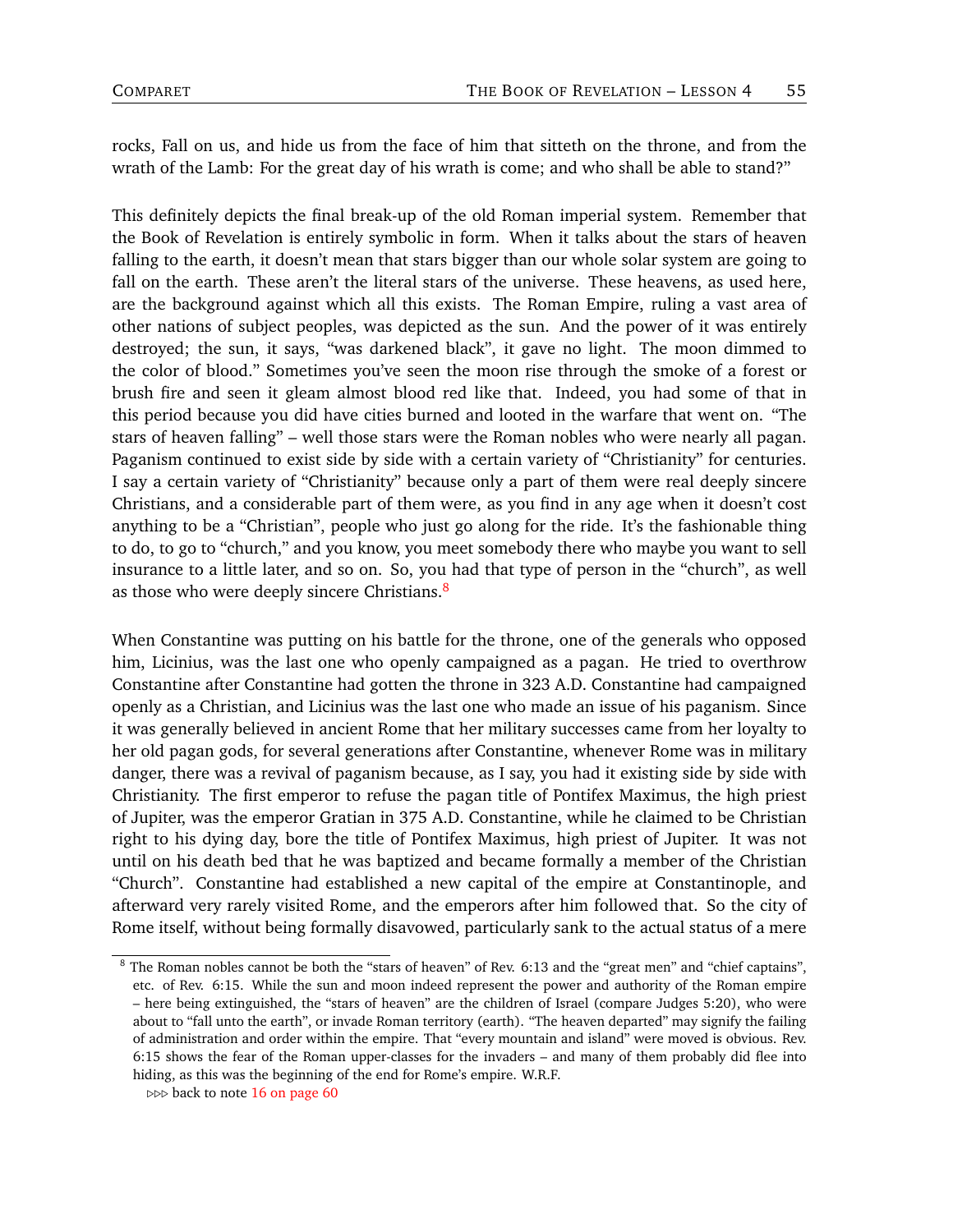## provincial capital like Alexandria.<sup>[9,](#page-55-0)[10](#page-55-1)</sup>

After the division of the empire in 379 A.D., you had one emperor ruling the eastern half of the Roman Empire from Constantinople and one ruling the European and North African parts. The Western Roman Empire rarely ruled from the city of Rome. Usually, the cities of Ravenna or Milan were the official capitals. Hence, you can see how the Roman sun had lost its light! Now the absence of the emperor from Rome left no one else to whom popular support could rally, except the "church." The growing power of the bishop of Rome as Pope of the "Church" dates from this period, because with other power vacated, somebody had to take over and keep order. In the History Of Nations, volume 4, page 131, it says: "In the absences of the emperors from Rome, the position of the bishop of that city had become one of no mean secular importance. It conferred wealth and splendor, attracted the devotion of women of the highest rank, and raised its fortunate holder to the pinnacle of fashion as well as luxury. Accordingly, it became the object of contentious rivalry and was sought for with all the artifice and violence which had formally disgraced the competition for the consulship. The Episcopal chair of Rome was now indeed a prize worth contending for by any ambitious man."

As I said, the emperor Gratian, 375 A.D., refused the pagan title of Pontifex Maximus. Gratian ordered the removal of the altar and the idol of the goddess of Victory from the senate house. Now all through Constantine's time, here in the house of the Roman Senate, stood this pagan idol of Victory with the altar. The senators made their sacrifices on this altar of Victory, which Constantine himself took part in periodically. But now Gratian was making a clean sweep of it. There was a bitter contest over that. Paganism was still strong enough to make quite a fight, but an unsuccessful one. Thus, with the pagan priests and nobility, "the stars fell to earth"; the Roman sun lost its power. The moon, possibly symbolic of the emperor himself, because remember, the western part of Rome, overrun now by invading so-called barbarian tribes, was losing its power and prestige rapidly. In fact, from the death of the emperor Gratian in 383 A.D., the military conqueror often disdained to take for himself the title of emperor. He would put some puppet in power as emperor while the conquering general himself, who exercised the real power, didn't bother taking the title. Some of them, for example, merely adopted the title "patrician." Well from this time on the breakdown of the whole Roman civilization was complete.

You find no example of men of greatness contending for power in there. You had little groups of treacherous, violent politicians contending for the power, trying to get what they could by violence; and what they couldn't by violence, to gain by treachery. It was a period of completely ignoble men. Only the invading Goths showed truthfulness, fidelity and good character. An allied association of these Germanic tribes, the Suevi, Alemania, Vandals, and Alans invaded

<span id="page-55-0"></span><sup>9</sup> Constantine and Licinius each held and ruled territory within the empire from 307-323 A.D. W.R.F.

<span id="page-55-1"></span><sup>&</sup>lt;sup>10</sup> As we have discussed elsewhere, it is evident that "Jupiter" is a contraction for "Iove, Pater", and that it is the equivalent of "Yahweh Father." Could it be that this was initially set up as a replacement for the high priest/temple model at Jerusalem by Israelite colonists in Italy, or first in Troy? And with good – albeit wayward – intentions? I surely believe so, and that "Pontifex Maximus" was a colonial continuation of such a model, is at least a possibility. W.R.F.

**DDD** back to note [6 on page 115](#page-114-0)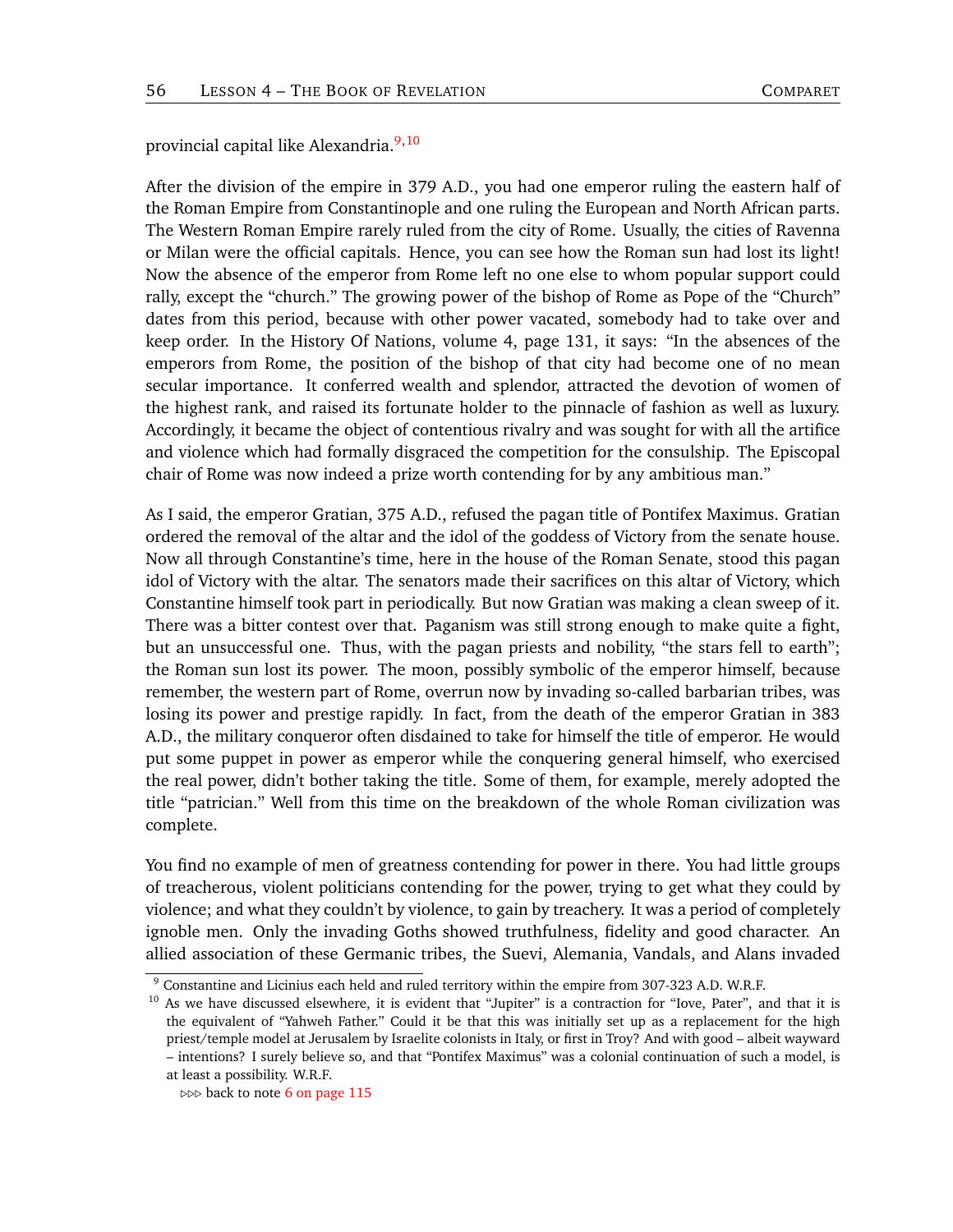Italy in 406 A.D. and got as far as the city of Florence before they were defeated and turned back. But they went on through Gaul into Spain, and those provinces were very quickly lost from the Roman Empire. Rome had no more control over either Gaul or Spain. The Visigoths, under Alaric, besieged Rome in 408 A.D. In fact, they got to the gates of the city and were finally bought off by an enormous ransom paid to them.

In 409 A.D., Alaric returned with his Visigoths and blockaded Rome, which surrendered. Alaric appointed, as emperor, one of his own officers, Attalus. In 410 A.D., Alaric returned, captured Rome and allowed his soldiers six days to pillage the city. Now it's worthy of note that the Christian "churches" were respected as places of sanctuary. He gave orders to all his men that no Christians were to be bothered or interfered with in any way. They couldn't be plundered or killed, and those who gathered for safety in the Christian "churches" were not molested in any way. Alaric then went on to plunder the rest of central and southern Italy. He then withdrew his forces, crossed through southern Gaul and into Spain and Portugal, and these Visigoths set up a kingdom in southern Gaul, and in Spain and Portugal. From then on – oh, allow them to, perhaps, 425 A.D. to get over there – from then on the Visigoths were the dominant people in Spain and Portugal, until 7[11](#page-56-1) A.D, when the Moorish conquest began.<sup>11</sup>

Most of the Christian Romans saw this series of terrific defeats and plundering as Yahweh's judgment on paganism. So the pagan temples were turned into Christian "churches", and the Catholic "Church" simply took over the existing paganism. They took over the old pagan temples and made them "churches." The idols in them were now said to be statues of Saint Peter or "Saint somebody else", and the congregations were welcomed into the Catholic "Church." You see, unfortunately, any institution or organization which must be administered by people is subject to their errors of judgment, and this was a terrific one because it didn't Christianize the pagans. It just paganized the Christians.

The invasions of the so-called barbarian tribes continued heavier and heavier. Who the Romans called Attalus was, of course, a German named Adolf, successor to Alaric as chief of the Visigoths, who led the Visigoths out of Italy and into Spain and southern Gaul. Even after they settled there, they themselves were overrun by an enormous horde of Suevi, Alans, Vandals and Burgundians who largely went on to the south of Spain. Now, you know of course, there is in Spain a province which we call Andalusia, but the name of it originally was Vandalusia because that is where the tribe of Vandals settled. When they overran Italy and Rome, they showed no respect for the Roman pomp and splendor. Pagan Rome was receiving its judgment at the hands of Yahweh, and it was getting a thorough judgment. As pagan Rome had overrun nation after nation with terrific brutality, so pagan Rome was getting a taste of the same thing. And, from then until today, they have made "vandal" a name for somebody busting things up. But the Romans got it back themselves as a well earned judgment.<sup>[12](#page-56-0)</sup>

<span id="page-56-1"></span><sup>&</sup>lt;sup>11</sup> If a Goth, "Attalus", ruled over Rome from 409, why did Alaric have to again conquer Rome in 410? Comparet draws a very incomplete picture here. W.R.F.

<span id="page-56-0"></span><sup>12</sup> The learned Sharon Turner, in his *History of the Anglo-Saxons*, calls the Burgundians "Bagaudae", as Comparet apparently also often has called them. On page 131 of his first volume, in chapter 8 of Book II, Turner gives in a note several versions of the word in other dialects, which mean "warlike" in Irish, "fighting" in Erse, and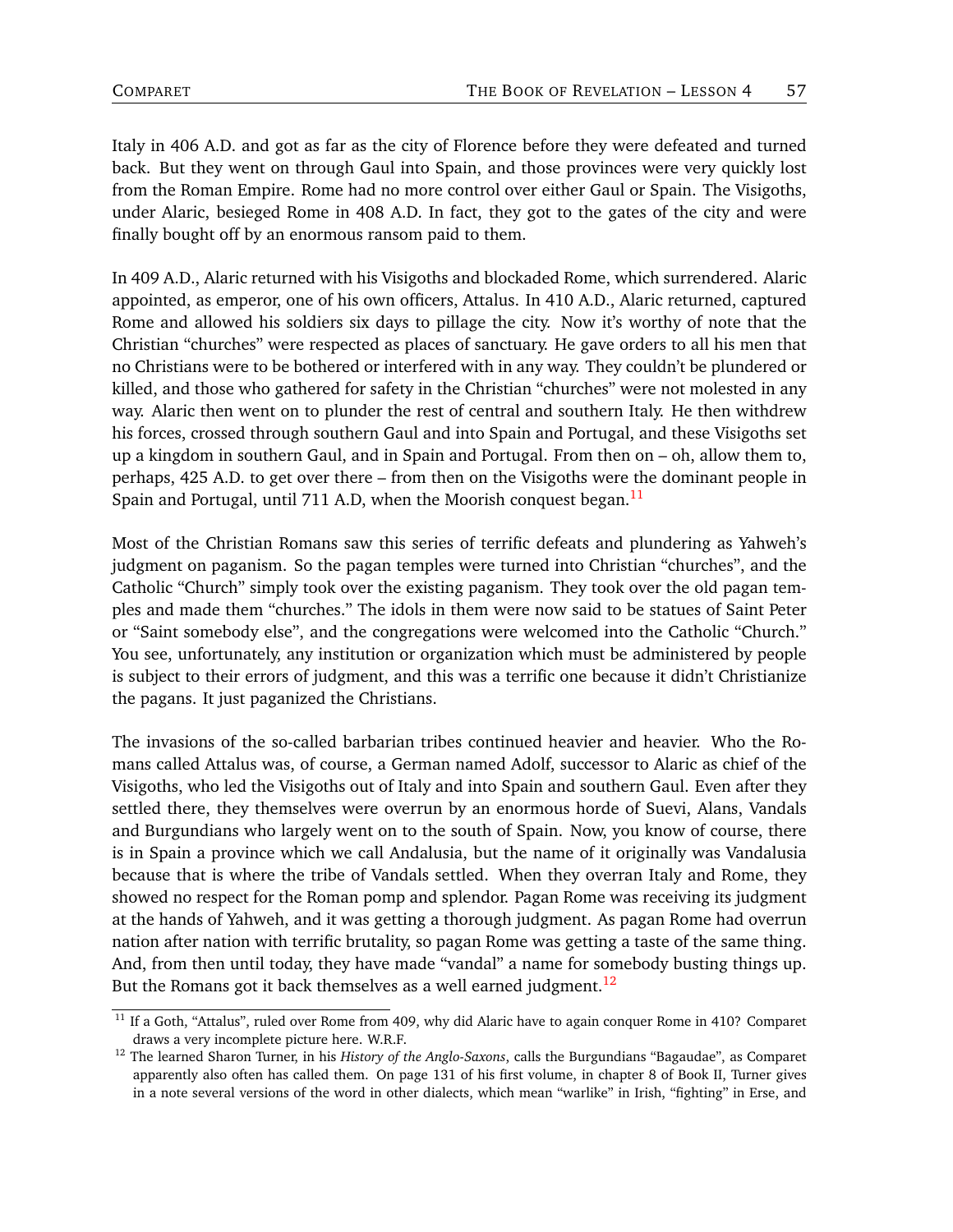The Roman legions had been withdrawn from Britain in the year 408 A.D. The last Roman troops were taken home in the vain hope of saving Rome. But you remember, in 409 and 410 it was taken by the Visigoths. Now the Vandals, after going through this Visigothic kingdom down to the south of Spain under their leader Genseric, crossed over into Africa in 429 A.D. In the year 434, the emperor Valentinian formally ceded the province of Africa – that's all of North Africa except Egypt – to Genseric. So here, in the break-up of it, you had the European provinces overrun, till Rome couldn't even hold Italy. She had lost Gaul, she had lost Spain and she had lost North Africa. Genseric built an enormous navy at the sea ports on the north coast of Africa, conquered many Mediterranean islands, and harassed the coast of Italy and Greece.

A little after this there appeared a new scourge, the Huns, under Attila. These were a Mongolian people, horsemen. Attila called himself "the scourge of God." And he was interested not merely in conquest and loot, but in utter cruelty, murder and desolation. It was his own boast that "the grass never grows again where my horses' hooves have trod." He ravaged Thrace and Illyria, attacked tribes as far up as the Elbe river on the shores of the Baltic Sea, and attacked the Visigoths in Gaul, where the Visigoths finally defeated the Huns with heavy slaughter near Chalons in France on the Marne river in 451 A.D. So Attila retreated then; pulled back. In 452 he invaded Italy. He was persuaded by Pope Leo the Great to spare the city of Rome on condition of being paid an enormous tribute bribe from the emperor Valentinian. Hence he led his troops back to the river Danube, and died there.<sup>[13](#page-57-0)</sup>

I suspect that Comparet is correct in identifying the "star" of Rev. 8:10-11 with Attila, and will accept that for my purposes here. If so, then the "hail and fire" of Rev. 8:7 and the "great mountain" of Rev. 8:8 (note Dan. 2:45) must be the Germanic tribes – Goths and Vandals – who invaded the empire just before Attila did. If this is so, do the "bitter waters" indicate a mixed-blood people? Does the "star fallen from heaven" represent a "fallen angel" – that Attila was a descendant – at least, in part – of the serpents? This same symbol is used of the "angel" who released the Arab mixed-blooded hordes at Rev. 9:1. W.R.F.

**DOD** back to note [12 on page 91](#page-90-0)

There may be some who, when they read this William Finck's critical note and notes [4 on page 67](#page-66-0) & [12 on](#page-72-0) [page 73](#page-72-0) pertaining to Attila, may think they see a conflict in what Finck is saying. But if one can grasp the

<sup>&</sup>quot;rebel" in Hebrew. Turner's source must be referring to a word related to those found at *Strong's* Hebrew #'s 898, 899, 900 and 901. Turner calls the Burgundians "Affiliated Robbers"! W.R.F.

**DOD** back to note [6 on page 54](#page-53-0)

<span id="page-57-0"></span>**DDD** back to note [13 on page 74](#page-73-1)

<sup>13</sup> Was Attila the Hun a "Mongol" (chinaman)? *The Barnes Review* once ran an article, in a very early edition, that presented evidence that Attila was a blond of Aryan stock, as were his "Huns." The Niebelungenlied is a Germanic poem of which most parts date to the  $5<sup>th</sup>$  century A.D. The main characters of the poem were Burgundian nobles, whose kingdom had its capital at Worms in the Rhineland (and which is near my own Finck ancestral village). A Burgundian princess, Kriemhild, was married to Siegfried, a prince from the Netherlands who later died. After Siegfried's death, the princess was remarried to Etzel, the king of the Huns, who in the poem was depicted as a just, civilized man deserving of much respect. "Etzel" is the Rhenish name for Attila. While the Niebelungenlied is laced with historical anachronisms, mostly due to the later additions to the tale by medieval monks and its historical value is thereby questionable, it does depict an Attila far different from that drawn by his biggest detractors: the "church" of Rome, and drawn by people with nothing to gain in his misrepresentation. Contrary evidence supporting Comparet's assessment here shall be discussed in later notes. See also note [14 on the facing page,](#page-58-0) [15 on the next page.](#page-58-1) W.R.F.

 $\triangleright$  back to note [16 on page 60](#page-59-0)

 $\triangleright$  back to note [4 on page 67](#page-66-0)

**DDD** back to note [7 on page 69](#page-68-0)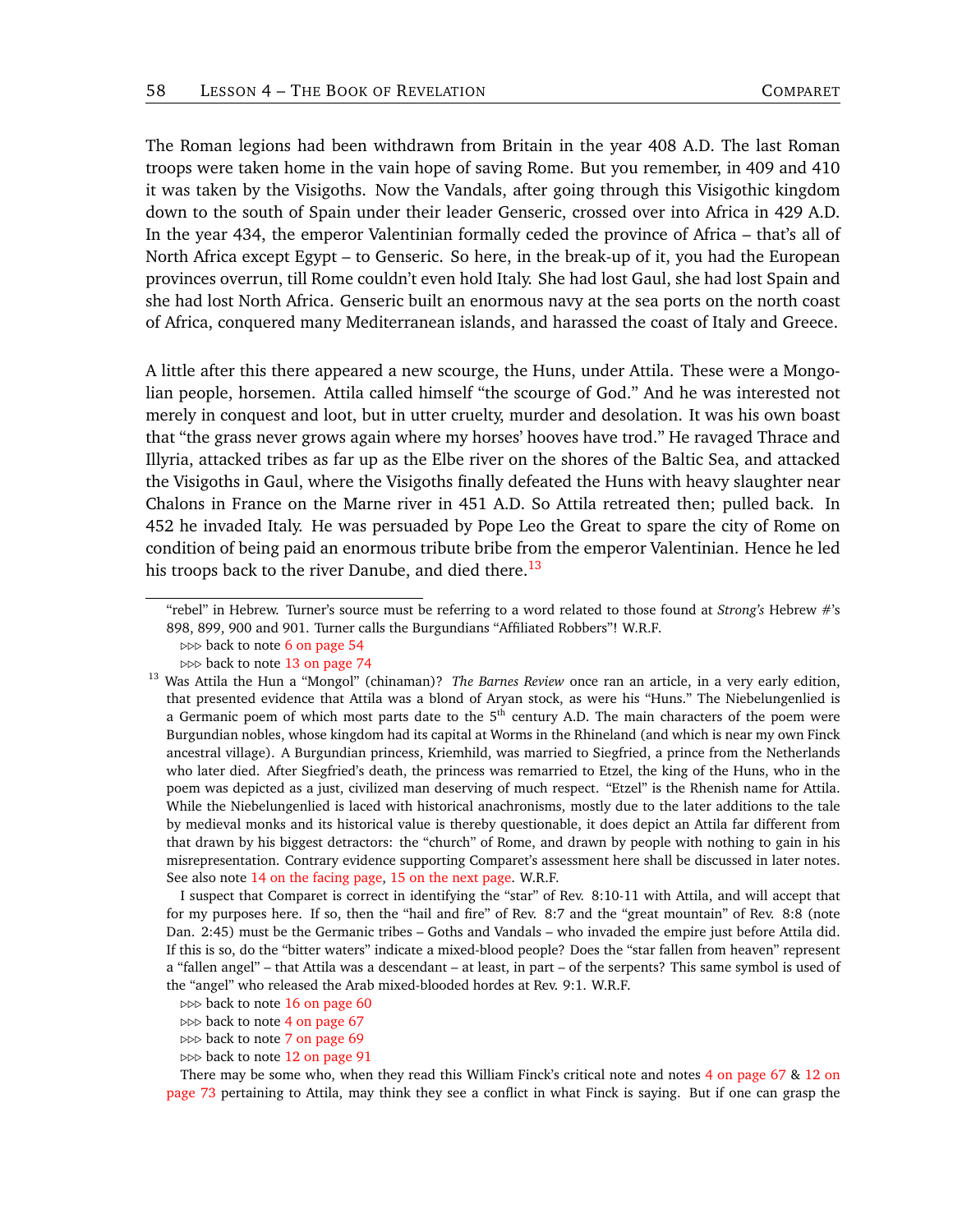That broke up the Hun invasion<sup>[14](#page-58-0)</sup>. All the various sub-chiefs under Attila were willing to be sub-chiefs under his leadership. But now that he was gone, every one of these sub-chiefs felt himself just as worthy as any other to take Attila's place as leader of the horde. But there was nobody who could hold it together and they retreated back into Mongolia.<sup>[15](#page-58-1)</sup>

In 455 A.D., a fleet of Vandal ships from the North African coast sailed up the Tiber river, captured the city of Rome and pillaged it for 14 days. They carried off all the treasure; all the gold and silver they could find. Now Rome had brought back to the city as trophies many great treasures. You'll remember that when they conquered the city of Jerusalem in A.D. 70, they looted the Temple there of all its gold and silver that came from ornaments, and so on. In the city of Rome, the Arch of Triumph set up by Titus showed, among the other carved panels on it, Roman soldiers carrying off the seven branched golden candlesticks from the temple at Jerusalem. Well, that was still held in Rome at 455 A.D., and the invading Vandals captured this golden candlestick and took it back to Africa with them. Storms sank some of their ships and some of the treasures were lost, but this one with the golden candlestick made it safely.

About a century later, the emperor Justinian, ruling the Eastern Empire, recovered this, and he had it replaced in Jerusalem. That's the last that is known of it. Nothing is known of its fate from then on.

Besides taking the city of Rome and looting it, the Vandals plundered all the more southerly Italian cities. Then the Germanic tribe of Suevi, under their leader Ricimer, captured and pillaged Rome again in 472 A.D. The last emperor of the western half of the Roman Empire, Romulus Augustulus, was deposed by Odoacer, the chief and leader of a group of Germanic tribes. So in 476 A.D., Romulus Augustulus was deposed and sent home. Odoacer didn't bother killing him. He just said "here, go home; you have no authority." Most historians agree, that is the definite end of the Empire of Rome.

**DOD** back to note [10 on page 73](#page-72-1)

context of his notes, there is no discord. Finck's purpose in all these mentioned notes is to present a balanced view of Attila, as opposed to Comparet's unbalanced opinion, since there are certainly two entirely different views of Attila's character to consider, and therefore, it may be quite difficult to determine the truth of his identity, ethnographically speaking. What it all boils down to is this; Finck is endeavoring to present both sides fairly, hesitating to leap into false conclusions. Finck believes that once the facts are placed before the reader, it then becomes the reader's responsibility to sort out the truth from the fiction. Above all, I would highly recommend that each reader seriously consider William Finck's note [4 on page 67](#page-66-0) concerning the term "wormwood." C.A.E.

<span id="page-58-0"></span><sup>&</sup>lt;sup>14</sup> Britannica under "Attila" claims the "decisive engagement" between the Goths and the Huns was the "Battle of the Catalaunian Plains, or, according to some authorities, of Maurica (both places are unidentified)." Yet the *American Heritage College Dictionary* says at Châlons-sur-Marne: "The Huns under Attila were defeated here in A.D. 451." W.R.F.

<span id="page-58-1"></span> $15$  I've never read – in what little I've read of the period – that the Huns "returned back into Mongolia." I suspect this may be a "cover" for the fact that there are no "mongolians" found in Hungary for us to identify as "Huns." W.R.F.

 $\triangleright$  back to note [4 on page 67](#page-66-0)

**DDD** back to note [12 on page 73](#page-72-0)

**DDD** back to note [11 on page 73](#page-72-2)

**DDD** back to note [12 on page 91](#page-90-0)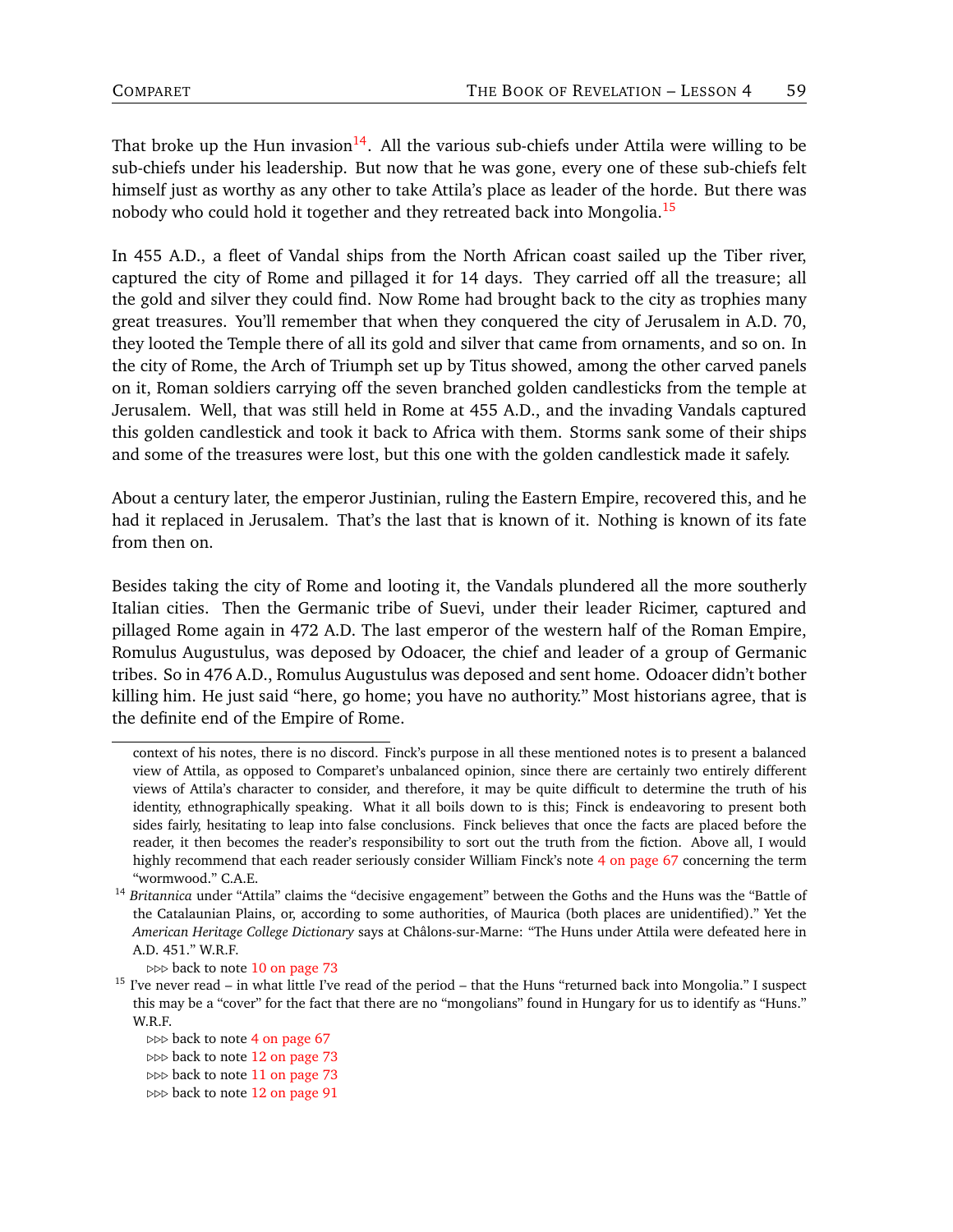Some of these invasions perhaps blend in to part of the invasions and destruction of the empire, which was symbolized by the next series of things under the seven trumpets. We've already covered the opening of the sixth seal. When the seventh seal is opened, instead of that bringing about by itself any particular incident like the earlier six, it is marked by divisions of seven different revelations, each coming at the time of the blowing of the trumpet. Now that is a big and complicated subject and there is no point in trying to get into it tonight because we couldn't do enough to be worth it in the time we have left. Therefore, I think this is a good place to break off on what we have been studying tonight. Now does anybody have any questions on it?<sup>[16](#page-59-0)</sup>

 $\overleftrightarrow{\alpha}$  [Question from the audience:] "The question of these so-called barbarians. Aren't they actually the old ancient Israelites?"

 $\bigstar$  [Answer:] They were. The Israelites had been deported into the area around the southerly end of the Caspian Sea, which came to be called Scythia. They extended, of course, not just around the southerly end, but up the western and eastern sides of the Caspian Sea. There, for a period of time, they grew great in number and tremendous in military strength. And then they began their long march into their European homeland going, some of them, around the easterly end of the Caspian Sea and across the base of the Crimean peninsula at the east end of the Black Sea, into the Danube valley. Others came up on the westerly side of the Caspian Sea and in the narrow mountainous region between that and the Black Sea, where the Caucasus mountains are. They came through there and moved on up into the areas of Europe. Because they came through the Caucasus mountains, the white race of Europe is often called Caucasian. But, the historians who recognize them as Caucasians ought to look a little farther and ask: "Where were they before they came through the Caucasus mountains?"

 $\overleftrightarrow{\alpha}$  "Who were the Alemania?, I know 'what's-his-name' there – Armstrong – says they are the ancient Assyrians."

 $\star$  No. The pagans and the atheists have not been any great burden to Christianity. Those who have harmed Christianity the most have been those who tried to consider themselves devout Christians out of their unlimited and total ignorance they scrambled everything up, trying to make it accord with what they think the Bible says. Now just as they try to say that the Turks are the Edomites, had they only bothered to read history, they couldn't have made that mistake, because you can't trace any more Edomites into Turkey than you can trace into Brooklyn, New York. [I think Comparet goofed by making a comparison to Brooklyn N.Y. where there are many Edomite-Jews.] And so, they have tried to say the Germans are the descendants of the old Assyrians.

 $\stackrel{\leftrightarrow}{\rtimes}$  "Could it possibly be the fact that after 70 A.D., when the Jews were driven out of Jerusalem – can they use that as a reason why the Edomite-Jews finally got up into Byzantium? Could that possibly be the reason?"

<span id="page-59-0"></span><sup>&</sup>lt;sup>16</sup> The invasions are all a part of the same chain of events – it's Comparet who is trying to divide them, artificially, between the sixth seal and the first four trumpets of the seventh seal. See notes [4 on page 52,](#page-51-0) [5 on page 53,](#page-52-0) [8](#page-54-0) [on page 55](#page-54-0) and [13 on page 58.](#page-57-0) W.R.F.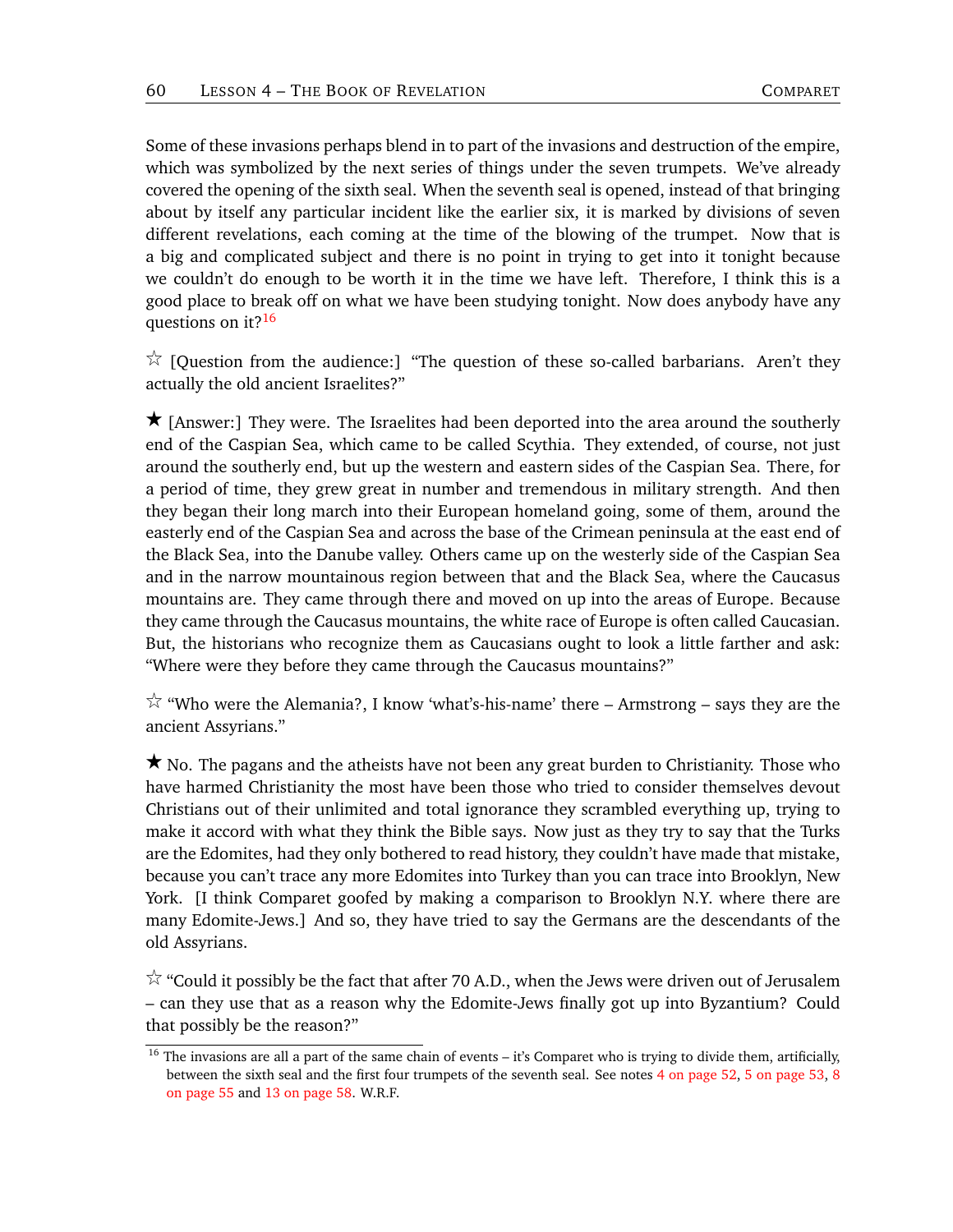$\star$  No. In their stupendous ignorance, they don't even recognize that the Jews, by and large, are the Edomites. They say, "Oh, those are the descendants of Judah." No descendant of Judah was ever a "Jew" by race, and not too many of them were Jews by religion. What happened upon the overthrow of the ancient Assyrian Empire, was that the survivors didn't dare stay around. Since they'd lost their military power, they didn't dare stay around where they were close to the other nations they had formerly so horribly mistreated. – They fled. – And they fled on into southwestern Russia, one of the areas of Georgia and the Ukraine. Now, on the palaces of the Assyrian kings, the walls of their palace rooms were decorated with very beautiful glazed tiles with painted designs fired into the glazing on them in which they showed – this was the work of their own best artists – they showed Assyrians in various activities. This isn't their enemies' caricature of them. This is the Assyrians' representation of themselves, and they were plain hooked-nosed kikes. Now you can't find that type in Germany except of those who are definitely identified as Jews.<sup>[17,](#page-60-0)[18](#page-60-1)</sup>

 $\overleftrightarrow{\times}$  [At this point there is a question from the audience about Britain.]

 $\bigstar$  Well, there are a number of good things that can be said about the British. Counterbalancing it, there are no people in human history who have been given to as much lying about their enemies as the British. Their propaganda has been their strong force to try to line up sympathy and alliances. Not too long after the end of World War I, the Englishman who had been in charge of English propaganda during the war wrote a book exposing how he himself had directed English propaganda with stories of German atrocities which were completely false – never happened at all. He made them up as pure fiction, but he knew it would help to get America into the war on the side of England against Germany.<sup>[19](#page-60-2)</sup>

He told of one instance, for example, where he put out a dispatch saying that, when the German troops went into some little village in Belgium, they tortured the priest of the "church" for some hours until he finally agreed to ring the "church" bell in celebration of the coming of the Germans. Now no such incident happened, and the man himself, in his own book, admits it was a complete lie. As you probably know, there are two distinct groups of people

<span id="page-60-0"></span> $17$  Diodorus Siculus reports that a "colony" of Assyrians were deported to Pontus – on the south shore of the Black Sea, by the Scythians. Surely many peoples found their way up through the Caucasus in later days – and most of the strangers there were eventually Judaized or Islamized – but I have never read of Assyrians fleeing up into Europe in the period Comparet is talking about! W.R.F.

<span id="page-60-1"></span><sup>&</sup>lt;sup>18</sup> Assyrian art distinctly shows two types of profile – the Adamic and the Hittite- Kenite, or "hooked-nosed" types. That there were Assyrians to repent – Adamites in Jonah 3:7- in the days of Jonah, shows that the Assyrians were **NOT** all "hooked-nosed kikes", and Comparet is not as well enlightened as he ought to be in his assessment here. Just like England and America, Assyria was an Adamic Nation waxed powerful, and so infiltrated and influenced by "hooked-nosed kikes" – the same old story over again! Scripture rightly verifies that they were undoubtedly mixed, as the Assyrian leadership's policy was to relocate various populations in order to promote further race-mixing; the same agenda as their mixed-blood descendants are promoting in all Israel lands today! No doubt, what the Assyrian-Adamites needed to repent of, was their race-mixing with those non-Assyrian-Hittite-Kenite-kikes! Comparet's failure to see these things is quite disappointing. W.R.F. **DDD** back to note [6 on page 183](#page-182-0)

<span id="page-60-2"></span><sup>&</sup>lt;sup>19</sup> The Balfour Declaration, and not German atrocities, got America into World War I. The atrocity stories only helped to manipulate public opinion in favor of the war – which would have been entered into regardless. W.R.F.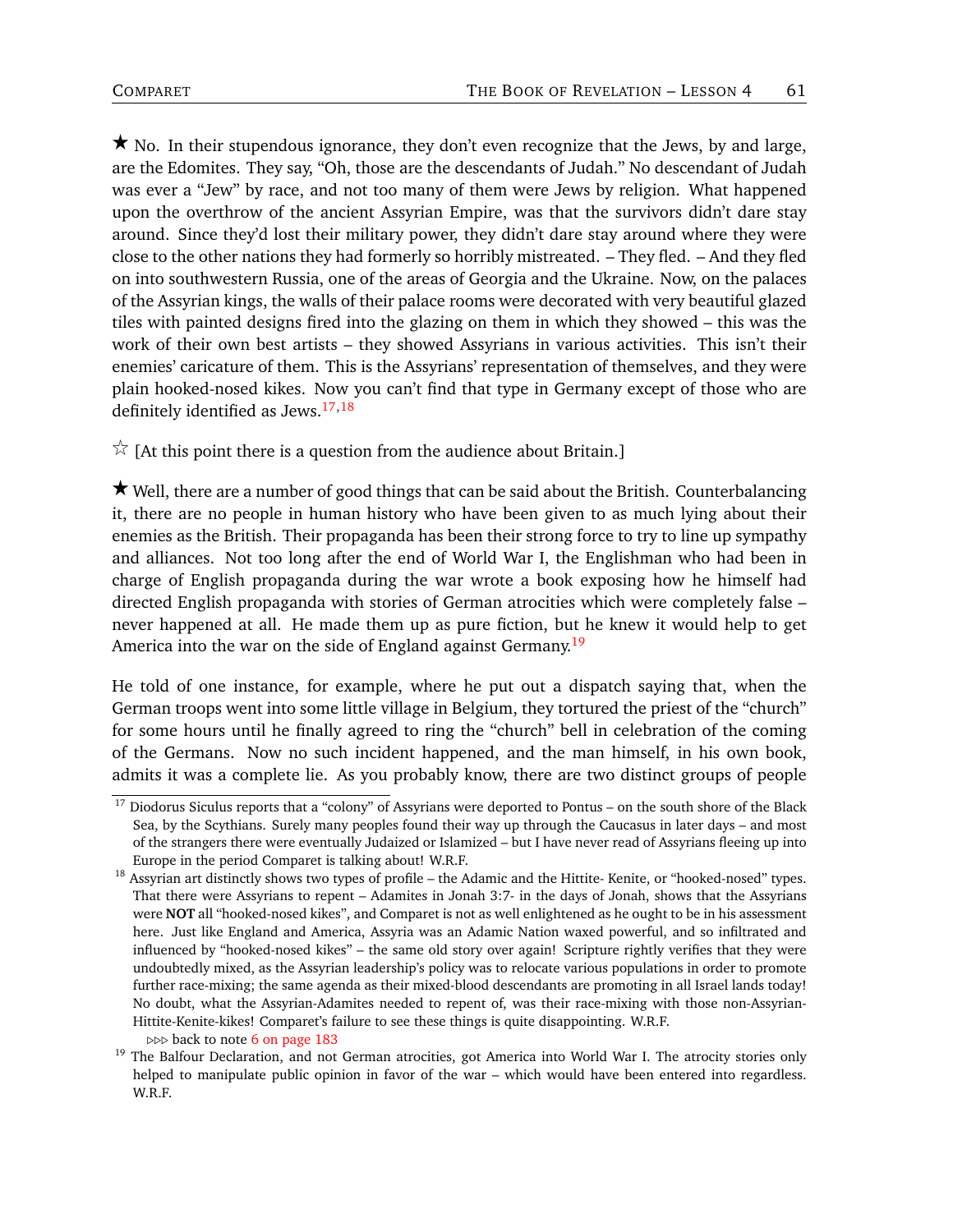in Belgium. There's the one group whose language and sympathies are French, and the other group whose race and sympathies are German. Now whenever German troops went into a village where the people were of the German racial stock and sympathies, they were treated with joy. And undoubtedly, in some of those the "church" bells were rung as a celebration. Now if the German soldiers had wanted to order the "church" bells rung, they wouldn't have waited several hours while the priest made up his mind under torture – they'd have rung it. Some German sergeant would have turned to a soldier and said, "go ring the bell." And it would have been done. So, he was making up all kinds of fictitious atrocities that never happened at all. There were no more atrocities committed by the German army than there were with the American army in either war. They applied the name Hun to the Germans as part of a propaganda effort to get the American people all steamed up, to get them into the war on the side of Britain.

 $\overleftrightarrow{\times}$  "Is there any residual Mongolian stock in the Prussians?"

 $\star$  No. Now East Prussia, you get to the point where there is a little overlapping of Slavic people. Our people are long headed, and there are among East Prussians some who have that typical bullet head of the Slavs. You'll remember old General Von Hindenburg, who, as I say, could take his collar off without unbuttoning it. That betrays a mixture of Slavic blood there.

 $\overleftrightarrow{\alpha}$  "You hear that Adenauer had Mongolian blood in him. I don't know whether it is true or not?"

 $\star$  Well, there have been, of course, among all modern nations, instances of some people who mixed with dark races, and it might be possible that in his family that had been done. But, it's in no way characteristic of Germany. [At this point, there continues some unintelligible conversation, and then the subject of the Book of Esther in the Bible comes up. [At this time Bertrand L. Comparet continues:] No, you find the Bible consistently, with a couple of exceptions, written by prophets and apostles of one racial and religious group only. Now I say a couple of exceptions. I spoke to you before concerning the Book of Esther; it is a complete fraud – It never belonged in the Bible at all. For the first 200 years of its existence, it was well known that it was simply a work of fiction. But you'll remember – it tells about the Jews murdering a lot of people and stealing their property. And whereas it had no standing among the Rabbis up until the fall of Jerusalem, after Jerusalem was taken and the Jews were driven out, most of them were driven up into Constantinople, then suddenly – oh, along in the neighborhood of 100 A.D. – the Rabbis began declaring that this was the holiest book of all, and that after all the prophets had been forgotten, that the Book of Esther and the law (the five books of the Pentateuch) would stand as the only remaining holy works. Now when the "church" came to choose what it would accept as the canonical books of the Old Testament, they sanctioned the Jewish accepted canon, and that was the books of the Old Testament. And by that time, the Jews said, "Sure, this is our holy book." It tells about Jews murdering people and stealing their property. And so the "church" took it over, but it doesn't belong in the Bible at all. $20$ 

<span id="page-61-0"></span> $20$  Adenauer was a flunky for Anglo-American interests, and probably a jew himself! W.R.F.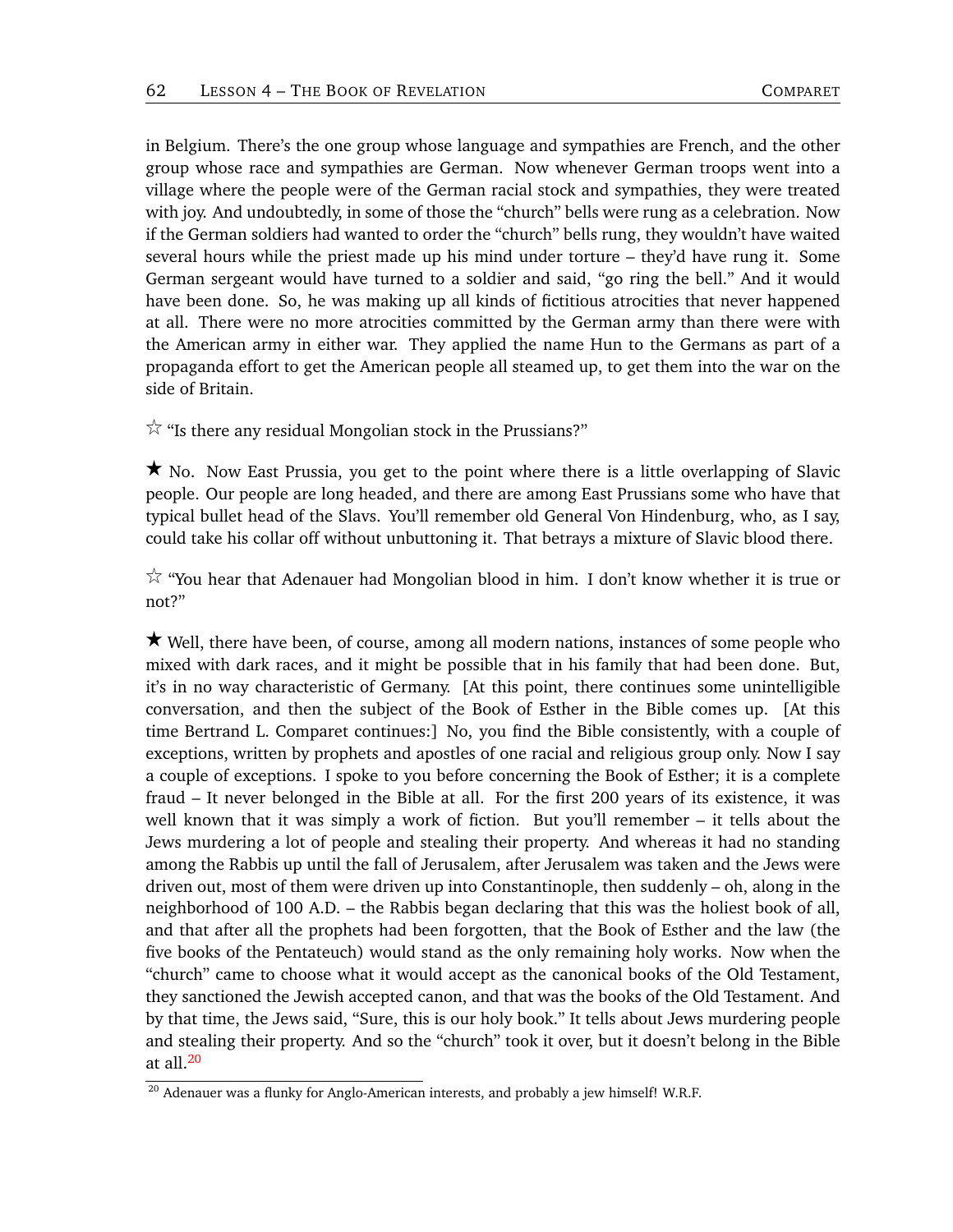The Song of Songs of Solomon is a beautiful book of ancient poetry, very true. A great deal of poetry has been written by a great many people, yet has no religious significance whatsoever. And that is true of Song of Songs of Solomon, which doesn't belong in there because there is no religious significance to it. $^{21}$  $^{21}$  $^{21}$ 

 $\stackrel{\leftrightarrow}{\rtimes}$  [Question from the audience concerning the proof of authentic inspired books of the Bible.]

 $\star$  The proof consists of their ability to prophesy many centuries into the future, and have their prophecies come true. That's the challenge that, in several books of the Old Testament, Yahweh hurls at the pagan gods. He said, "I foretell the future, and it comes to pass. Let's see you do it." Which, of course, none of them could. As they say, the proof of the pudding is in the eating thereof, and the proof of the Bible is in the fulfillment of its prophesies. The prophesies in the Bible were not, any of them, the easy sort of thing that most anybody could prophesy. Any one of us could prophesy that, in another ten years, the smog will be worse, our traffic problem will be still worse, more people will be getting killed in traffic accidents, and so on. That's the logical easy thing. But the Bible prophesies were all of the opposite type. In the light of the conditions existing at the time the prophet wrote these things, what he prophesied was so unlikely that the people just howled with laughter that anybody could be so silly as to prophesy such an unlikely thing.

<span id="page-62-0"></span><sup>&</sup>lt;sup>21</sup> While the Canticles (Song of Solomon, Song of Songs) has **no** "religious significance", what does that matter? The book would not have survived if it weren't part of "Scripture", and fortunately it **did** survive, because it is of great anthropological interest: it proves beyond doubt that Solomon and his wife were white people! Comparet should have spent as much time studying it as he spent criticizing it! W.R.F.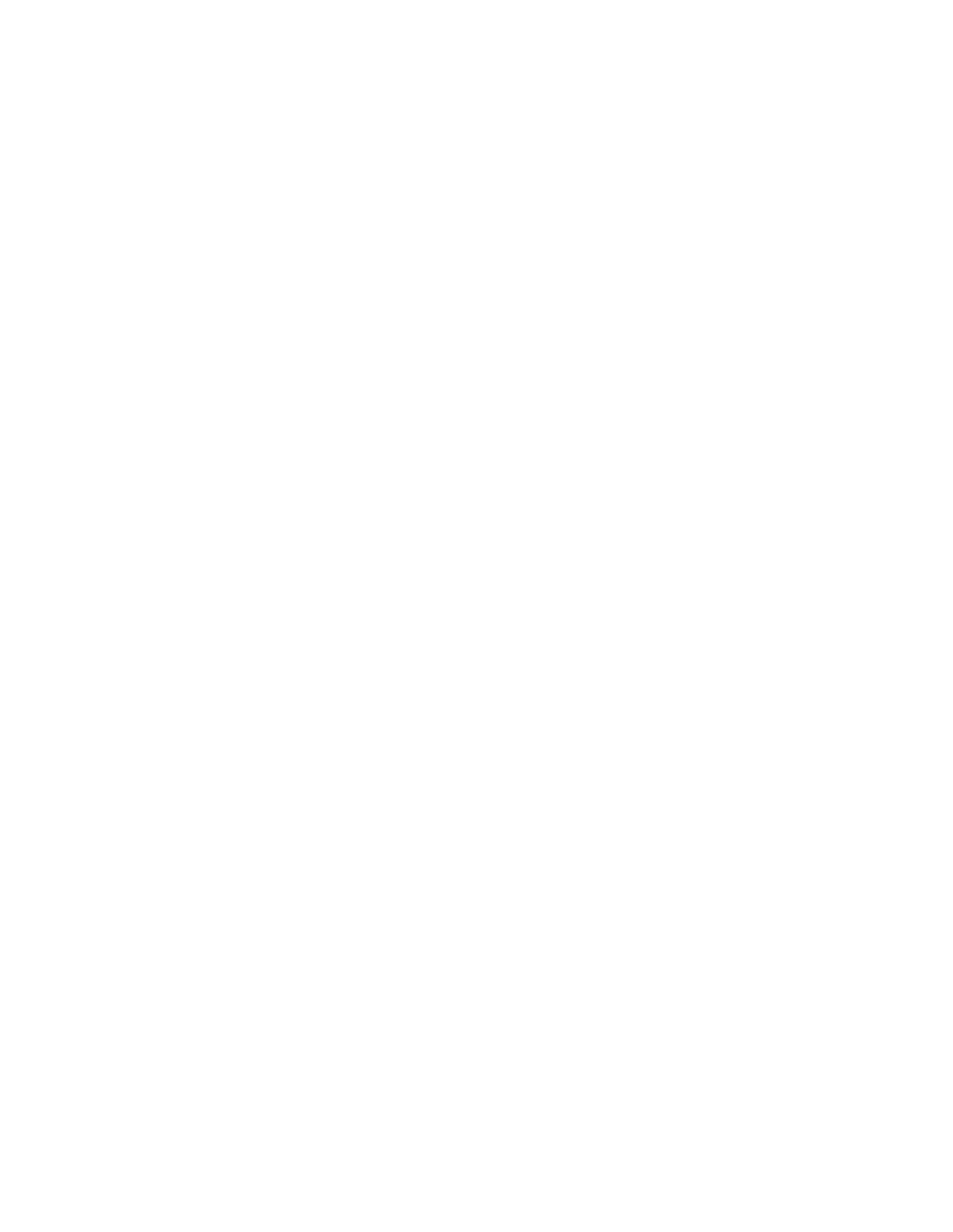

Well, we're still going in the Book of Revelation. And as you have seen, it is slow going because there is an awful lot in it. There are two thousand years of history in it. In fact, three thousand, as far as that goes, because it does cover the millennium. [At this point, your humble transcriber disagrees with Comparet, for the so-called "thousand years" (millennium) prophesied in Revelation is already past, but I shall not go into detail on that here, but only reproduce on paper what Comparet said on audio tape.] We had gotten into the matter of opening the seven seals. You remember the only one found worthy to open the seven seals was the Lamb slain in sacrifice, which obviously was symbolic of Yahshua the Christ Himself. And as He opened each of these seals, you didn't see what was read from the scroll; what was written on it. But an event took place which was symbolical of a great event or series of events in history, and we saw that these seals portrayed the final collapse of the Roman Empire – the fourth and last of the Babylonian succession of empires. We'd finally gotten down through the sixth seal.

Before we come to the seventh seal there is a little parenthesis thrown in there, because it doesn't portray any stage in the collapse of the Roman Empire like the first six seals had. In Revelation 7, verses 1 to 3, we are told that four angels, having power to hurt the earth, were holding back the four winds of heaven so they couldn't blow. They were told not to hurt the earth, the sea nor the trees till we have sealed the servants of our Elohim in their foreheads. Now if anybody thinks that Christianity is a new religion, that has discarded Israel, you should get your eyes opened immediately on this. This particular group, who are the servants of our Elohim, are Israel, as the book expressly says. The Bible has identified Israel, and ONLY Israel, as Yahweh's servants. Isaiah 41, verses 8 to 10: "But thou, Israel, art my servant, Jacob whom I have chosen, the seed of Abraham my friend. Thou whom I have taken from the ends of the earth, and called thee from the chief men thereof, and said unto thee, Thou art my servant; I have chosen thee, and not cast thee away. Fear thou not; for I am with thee: be not dismayed; for I am thy Elohim: I will strengthen thee; yea, I will help thee; yea, I will uphold thee with the right hand of my righteousness."<sup>[1](#page-64-0)</sup>

<span id="page-64-0"></span><sup>1</sup> The majority of the people of the *oikoumenê* – the Greco-Roman world, were either Adamic Japhethites, Shemites, and probably some descendants of Ham, and surely the Canaanites were present in many places, and the majority of all these were of the children of Israel who settled in these places as Danaans, Dorians, Trojans and Phoenicians. So the Roman empire, while made up of Israelites and other Adamites, was still to suffer the judgment of Yahweh for its sins (Rev. 6:17).

The first 6 seals have already been opened – and these all represented internal strife within the Greco-Roman empire. The  $7<sup>th</sup>$  seal will bring down the empire for good, and it is the children of Israel who are destined to do this thing (i.e. Daniel 2:44-45, 7:18). So just before the "barbarian" Israelites invade the empire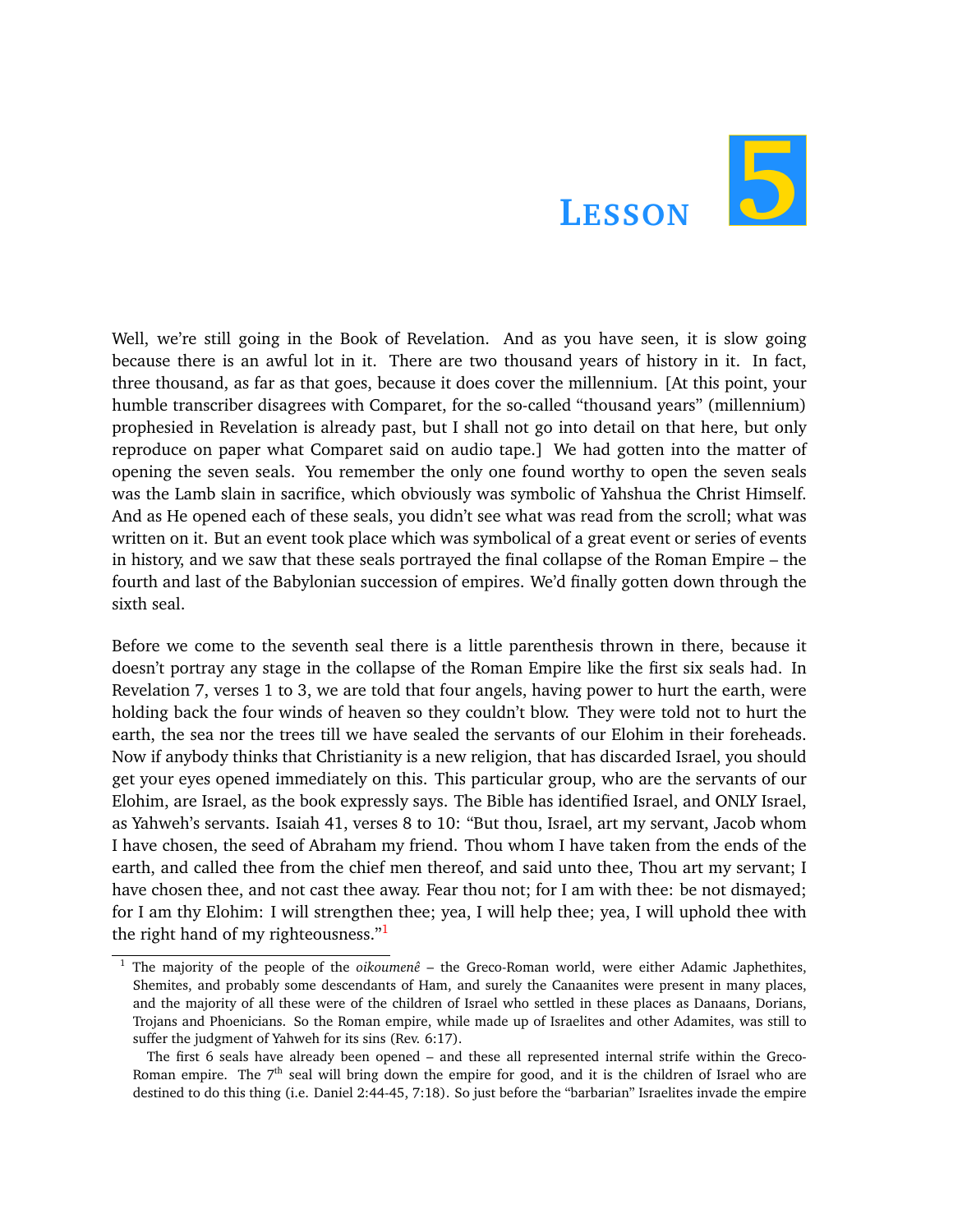And Isaiah 44, verses 21 and 22: "Remember these, O Jacob and Israel; for thou art my servant: I have formed thee; thou art my servant: O Israel, thou shalt not be forgotten of me. I have blotted out, as a thick cloud, thy transgressions, and, as a cloud, thy sins: return unto me; for I have redeemed thee." Now both of these passages were written after the ten-tribed northern nation of Israel had disappeared into the Assyrian captivity. Nobody can say Yahweh cast off the ten-tribed Israel, because here He makes it very clear; He has redeemed them, He has blotted out their sins, He is with them [including many of Judah and Benjamin deported by Assyria].<sup>[2](#page-65-0)</sup>

In the Book of Revelation, the servants of our Elohim who are sealed, are entirely of Israel. And Revelation 7, verse 4 says so: "And I heard the number of them which were sealed: and there were sealed an hundred and forty and four thousand of all the tribes of the children of Israel." Nothing about the Congolese cannibals, nothing about the Chinese, just the children of Israel. Now, verses 5 through 9 go on to enumerate the tribes; 12 thousand out of each tribe who were sealed. Here is something which some people have had considerable difficulty in understanding, that the number and names of the tribes don't come out the way you would expect. But we will see, when we look into it, that after all, there is no real inconsistency there. All the tribes are named except the tribes of Dan and of Ephraim – those are not mentioned. Now actually, of course, there were 13 tribes of Israel including the tribe of Levi, the priestly tribe; Levi, having had no territory of its own, were scattered through all the other 12.

Looking upon them as independent states, you might say each with its own territory, there would be only 12, and Levi not included. But here, they're not talking about land areas and government, but that out of each tribe were sealed a particular group of 12 thousand of each tribe. It doesn't list Dan or Ephraim, but it lists the tribe of Joseph. Well now, originally, of

The white robes (Rev. 6:11, 7:9), the quote of Psalm 3:8 (Rev. 7:9), the mention of the elders and the four "beasts" or "living creatures", symbolic of Israel (Rev. 7:11), all indicate that the great multitude here are only of Israel, and not even the other Adamic nations. Only men are counted here, because only men are ever counted in any census of Israel. Women are never counted in a census in Israel. Of course it can be safely inferred that there are women appropriate for all the men counted.

The idea that the 144,000 is some future "administrative staff" of the kingdom, or that these are select men from throughout our history is **silly**. Dead men don't need to be sealed! Yahweh rules in heaven! We need to make things "on earth as they are in heaven." These 144,000 must represent a historical entity, which I have discussed above. W.R.F.

**DOD** back to note [16 on page 75](#page-74-1)

<sup>(</sup>which also consists of many of their own brethren), 144,000 of these "barbarian" Israelites are "sealed" – a guarantee that they would suffer no harm through the coming battles and tribulations. That these are Israelites of the deportations, "barbarians", and not Greco-Romans who are spared, compare Isaiah 49 in general, but specifically Rev. 7:16 to Isaiah 49:10. As soon as the 144,000 are "sealed", the seventh seal is opened and the destruction of the Greco-Roman empire from the outside begins.

The "numberless multitude" are all of the other Israelites, aside from the 144,000, who did suffer through those tribulations but who "washed their robes and made them white", and Yahweh has promised to "dwell among" none other **but** Israel (i.e. Jer. 31:33), so "all nations" must here be limited to all of the Israelite nations (Greek, Roman, Phoenician, Germanic, etc.) of the *oikoumenê*, and none other.

 $\triangleright$  back to note [4 on the next page](#page-66-0)

**DOD** back to note [17 on page 75](#page-74-0)

<span id="page-65-0"></span><sup>&</sup>lt;sup>2</sup> Comparet makes the same tired old mainstream error made since the days of Ezra, to consider the Israelites deported by Assyria, "ten-tribed" when actually it was most of all twelve tribes! W.R.F.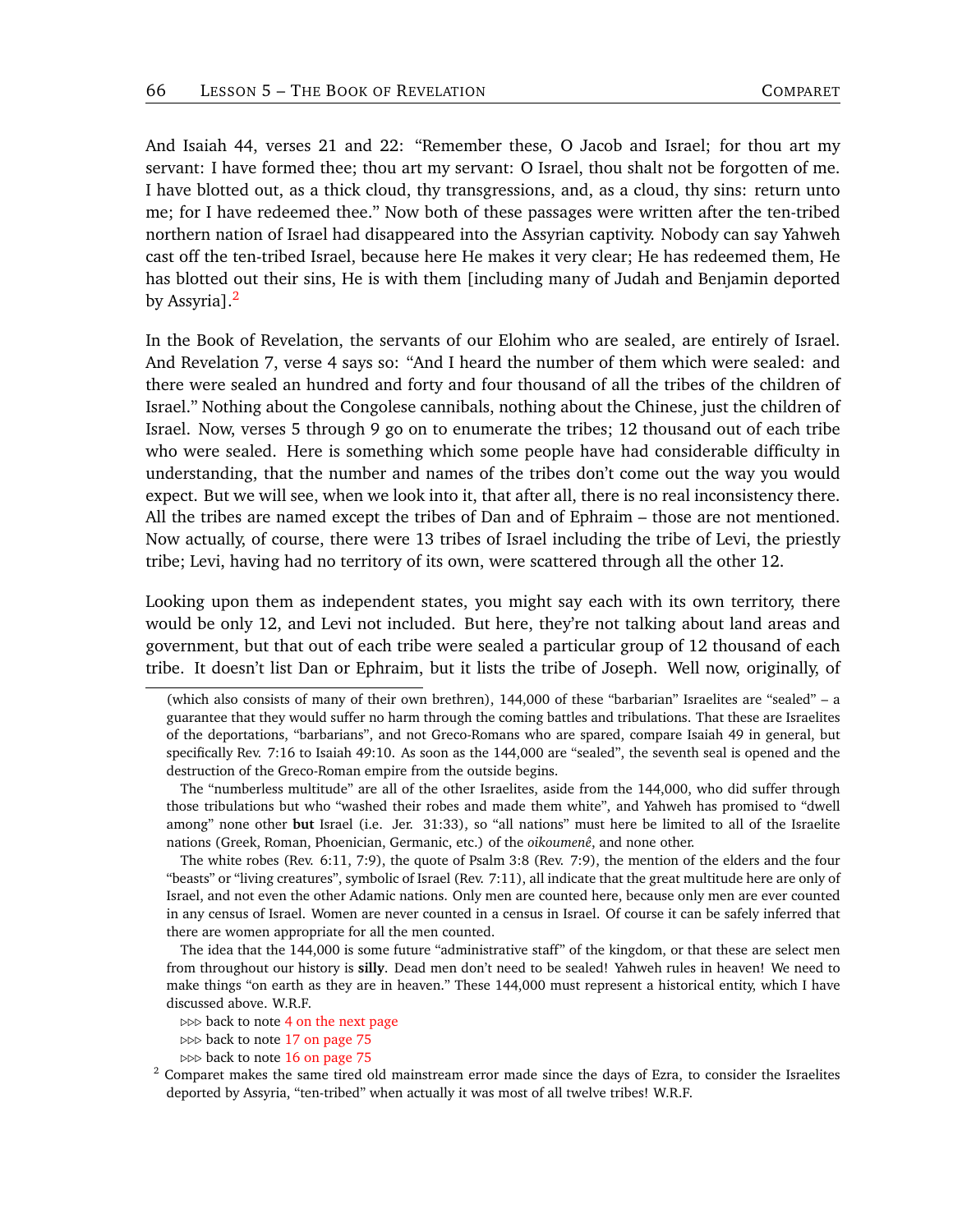course, Joseph was one of the tribes. But then on his death bed, old Israel himself split Joseph into the two tribes of Ephraim and Manasseh. The reason why Dan is not mentioned is cleary not that Yahweh had anything against Dan more than any of the other tribes. But all this phase of Revelation is dealing with the troubles and devastation that came upon the old Roman Empire, and by this time Dan was gone, completely outside it. Dan was in no more danger from these plagues than people on the American continent were, for Dan was already up on the shores of the Baltic Sea in territory that Rome had never controlled. Now as to Ephraim – the tribe of Manasseh is mentioned by name here as one of those from whom 12 thousand were sealed. Well, if you talk about the tribe of Joseph, who was left out of the tribe of Joseph except the tribe of Ephraim? Hence, actually, as it stands, Ephraim is really included in this. Dan, as I say, was clear out of the picture as far as danger was concerned.<sup>[3](#page-66-1)</sup>

I want to call your attention to one thing here. This chapter of Revelation speaks of two completely different and separate groups. First is the 144 thousand out of the 12 tribes of Israel who are sealed. Well now, you put your seal on something as a mark of ownership. These were the servants of Yahweh. Then it goes on, Revelation 7, verse 9: "After this I beheld, and, lo, a great multitude, which no man could number, of all nations, and kindreds, and people, and tongues, stood before the throne, and before the Lamb, clothed with white robes, and palms in their hands ..."[4](#page-66-0)

You remember, the four winds of heaven that were to bring disasters were held back until the

**DDD** back to note [18 on page 76](#page-75-0)

 $\triangleright$  back to note [5 on the following page](#page-67-0)

 $\triangleright\triangleright$  back to note [6 on the next page](#page-67-1)

Now if we identify the star "wormwood" as Attila, which surely seems to make sense considering the first two trumpets and the progression of encroachments upon the empire first by the Goths and Vandals, and if Attila was a "mongol", or rather – which I would think is more probable – led a mixed army of Japhethites and other Aryans – perhaps some of them Israelites – perhaps some of them mixed-race Tartars (very few such commanders of large, conquering & marauding armies have armies which are homogenous), or Turks or other aliens, then that would account for the "bitter waters" here which killed many men. The "bitter waters" are not literal waters, but perhaps mixed races of men – sort of like "bad figs" – which should not be "drunk"! [See notes [13 on page 58](#page-57-0) and [15 on page 59;](#page-58-1) and note [12 on page 73.](#page-72-0) W.R.F.

**DDD** back to note [13 on page 58](#page-57-0)

<span id="page-66-1"></span><sup>&</sup>lt;sup>3</sup> Dan was not sealed because Dan never was deported by the Assyrians. Dan was in Ireland before they were in Denmark, and I doubt if they ever crossed northern Europe by land, but probably attained it by sea. The rivers of eastern Europe may have acquired their names from the earlier Danaans who came to Greece from Egypt, who were also colonists and travelers (The Argonauts, The Odyssey, tales about Danaans!) The Greeks traveled and had settlements on many European rivers and on the Black Sea long before any Scythian appeared in those places. W.R.F.

<span id="page-66-0"></span><sup>4</sup> See note [1 on page 65.](#page-64-0) A great many "Israelite" nations were destroyed in the time of the seven trumpets, overrun in Europe by the Israelite "barbarians", but in the East, in Africa, and then the Balkans and southern Europe by the Arabs & Turks. These are the nations from whom came the great multitude who were not "sealed" (ensured survival to carry on our race here on earth) in Rev. chapter 7. Among these nations are: Parthia, Armenia, Iberia, Anatolia (Greeks & Kelts), Syria & Palestine (Greeks & Romans), Egypt & Cyrene (Greeks & Romans), Greece, southern Italy, Thrace, Macedonia, Illyria, Dalmatia, Carthage & Libya (Phoenicians & Romans & later Vandals), and Spain. All of these and others were Israelites or Israelite/Japhethite or Shemite nations overrun and destroyed during the seven- trumpet period! W.R.F.

 $\triangleright$  back to note [8 on page 71](#page-70-0)

**DDD** back to note [12 on page 91](#page-90-0)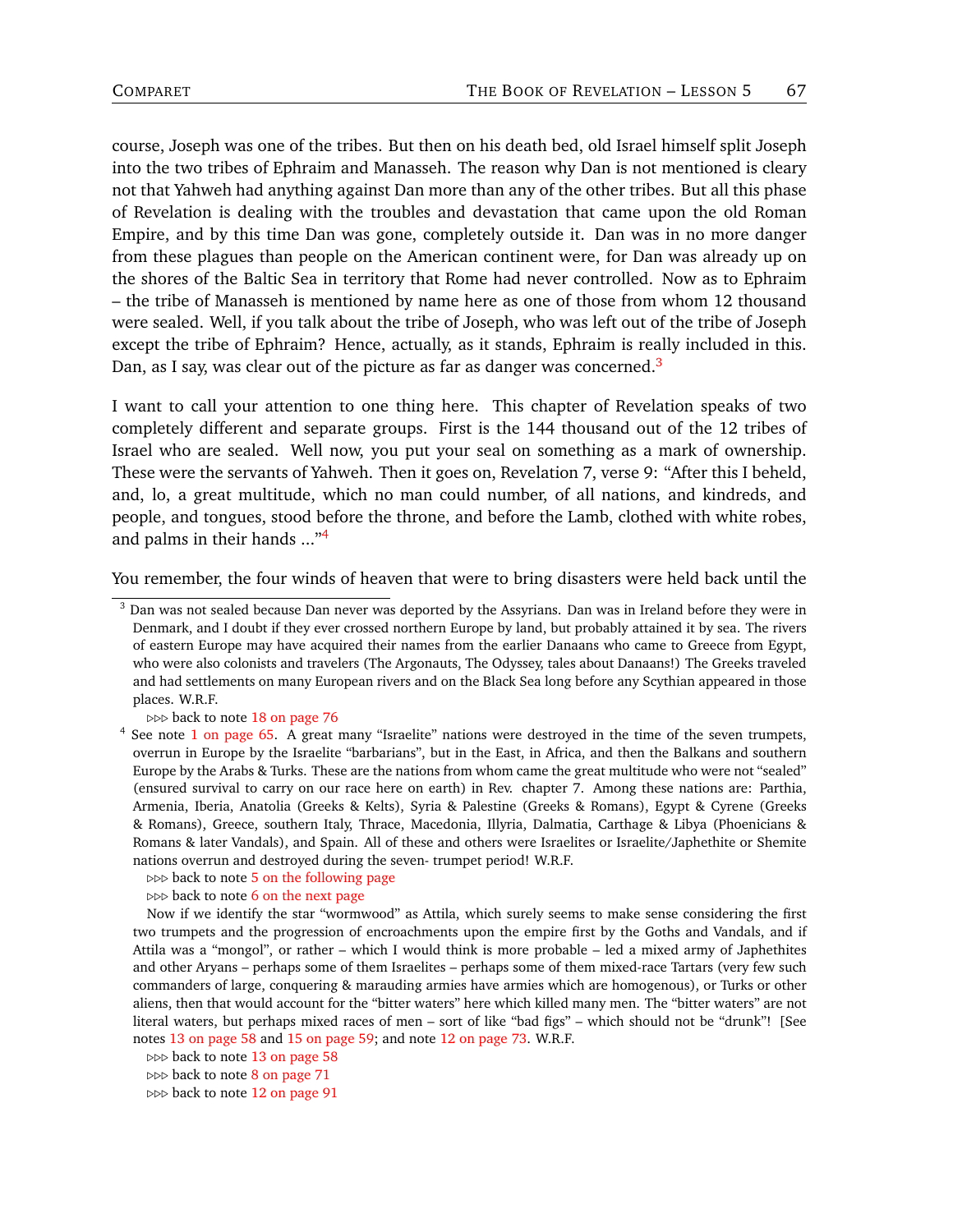servants of Yahweh were sealed, so they would be protected. In other words, they do not go through plagues. But, of these people in this great multitude out of all nations and kindreds and people and tongues, the remainder of chapter 7 speaks of these and says, "These are they which came out of the great tribulation, and have washed their robes and made them white in the blood of the Lamb." Therefore, they are before the throne of Yahweh and serve Him day and night in His temple, and He that sits on the throne shall dwell among them. That's particularly verses 14 and 15. Now, these have not been sealed to be protected from any plagues. These are people of this area of the Roman Empire who are going through these terrible judgments, and it will include those within the worldwide judgment that we are all about to enter. Not kept out of it, not saved from it, but they have gone through it without weakening in their faith. They have remained loyal. Thus, you can see how these are treated differently. In other words, people not of the Israel group have salvation opened to them. All that Christianity promises, in that way, is opened to them, but it still does not make them members of Israel with the particular job, and the pay for it, that is given to Israel.<sup>[5](#page-67-0)</sup>

[At this point, I am going to interrupt this message by Bertrand L. Comparet for a moment. Comparet has just unwittingly contradicted himself where he said, "Nothing about the Congolese cannibals, nothing about the Chinese, just the children of Israel." Now I have to agree with him on about everything he has to say in these series of messages, but I take exception and object to the remark that he just said concerning Revelation 7:9 as being about non-Israelite peoples. Yes, it would appear that the terms "all nations, and kindreds, and people, and tongues" would seem to include all of the people upon the earth. Again, it is a matter of translation that is the problem. Now these "all nations, and kindreds, and people, and tongues" are the many nations of Israel, and Israel only. Other than this, the only "nations" which could be included in resurrection would be the Genesis 10 nations descended only from the White sons of Noah; Ham, Shem and Japheth. That is not the context here. Revelation 7:9 just simply means dispersed Israel nations, or Israel people, with different customs and manners and languages. *The Bible Knowledge Commentary* by J. F. Walvoord: "This is the same group mentioned in 6:9, but here they were **wearing white robes** and **holding palm branches**, apparently signifying righteous triumph." And as Comparet implied in his Lesson #3, the "souls under the altar" were Israelites. End of transcriber's comment.]

So that takes up the little parenthetical seventh chapter of Revelation. When we have gone into eight, we get back into the historical preview here. Revelation 8:1-4: "And when he had opened the seventh seal, there was silence in heaven about the space of half an hour. And I saw the seven angels which stood before Yahweh; and to them were given seven trumpets. And another angel came and stood at the altar, having a golden censer; and there was given unto him much incense, that he should offer it with the prayers of all saints upon the golden altar which was before the throne. And the smoke of the incense, which came with the prayers of the saints, ascended up before Yahweh out of the angel's hand."[6](#page-67-1)

In the tabernacle in the wilderness, and in the temple in Jerusalem, you had, out in the court

<span id="page-67-0"></span><sup>&</sup>lt;sup>5</sup> See note [4 on the preceding page](#page-66-0)

<span id="page-67-1"></span> $<sup>6</sup>$  Again see note [4 on the previous page](#page-66-0)</sup>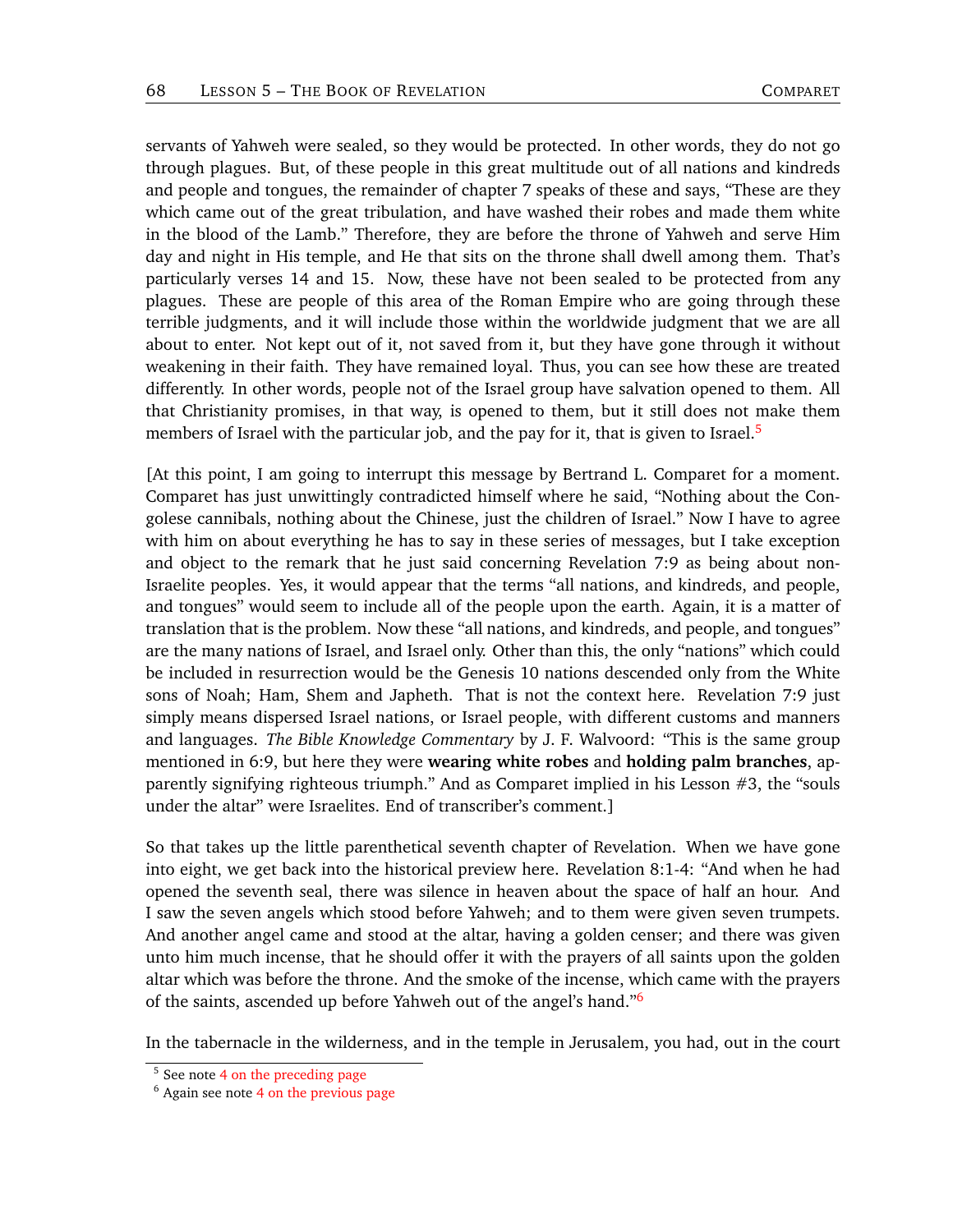of the Temple, the bronze altar (your *King James Version* says brass, but that's a different alloy, it was bronze), the bronze altar on which the sacrifices were burned. But then, in the Holy of Holies there was the golden altar upon which incense – not sacrifices, but incense – was burned. Thus, you have here the same thing, the golden altar which was before the throne. Again, pure Israel symbolism right straight through. So when the seventh seal was opened, nothing in and of itself happened. It's getting into a pretty solemn situation and there is silent consideration of this thing for about half an hour before any of these things start to happen. Then you see the seven angels, each given his trumpet, and this other angel who is offering up incense and the prayers of the saints. Then it goes on: "And the angel took the censer, and filled it with fire of the altar, and cast it into the earth: and there were voices, and thunderings, and lightnings, and an earthquake."

This is the start of something even more serious in the way of trouble than what you had out of the first six seals. This is leading up to something big. The voices and thunderings and lightnings, of course, are the battle against what's coming, and the earthquake, a great shake up of earthly institutions. Revelation 8:6: "And the seven angels which had the seven trumpets prepared themselves to sound." So you see, you're going now from the mere opening of a seal to the seven new stages, each of which is brought on by the blowing of a trumpet. Revelation 8, verse 7: "The first angel sounded, and there followed hail and fire mingled with blood, and they were cast upon the earth: and the third part of trees was burnt up, and all green grass was burnt up." You remember that among the plagues brought upon Egypt when Moses was trying to do a little salesmanship job with Pharaoh, it included hail mingled with fire and it was destructive. It destroyed the crops of the Egyptians. Hence, here you have again one of Yahweh's plagues coming upon the "ungodly." What does "the third part of the trees burnt up and all green grass burnt up" mean? Now the fall of the Roman Empire was in thirds – separate historical periods occupying separate thirds of the empire. The western third took in west Germany, Gaul, Italy, Spain and Carthage in North Africa. The southeastern third took in North Africa, generally Egypt, Palestine and Syria. And the northeastern third took in Asia Minor and the Balkans. Therefore, these three thirds of the Roman Empire were dealt with separately.

Of course, the start of the empire was with the city of Rome, and naturally it came to its judgment before the easterly part, with its capital at Constantinople, it got its judgment. First, the Franks, who were a mixture of seven Germanic tribes of Israel, overran all of Gaul and then Spain. In Spain they seized ships in the ports and spread all over the Mediterranean shores, scattering their power in little colonies here and there, too small to do anything substantial. They only kept their power closely organized really in Gaul (France). Nevertheless, while they didn't become a force in the Mediterranean itself, they did emphasize the weakening of the Roman fleets which were unable to stop it. Then, the German tribe of the Alemania overran northern Italy in 272 A.D. Another group of Germanic tribes, the Suevi, the Alemania, the Vandals and the Alans invaded northern Italy as far down as Florence in 406 A.D. Then they retreated back to Gaul and into Spain. The Alans were the first to be driven westward before the invasion of the Huns.<sup>[7](#page-68-0)</sup>

<span id="page-68-0"></span> $<sup>7</sup>$  See note [13 on page 58](#page-57-0)</sup>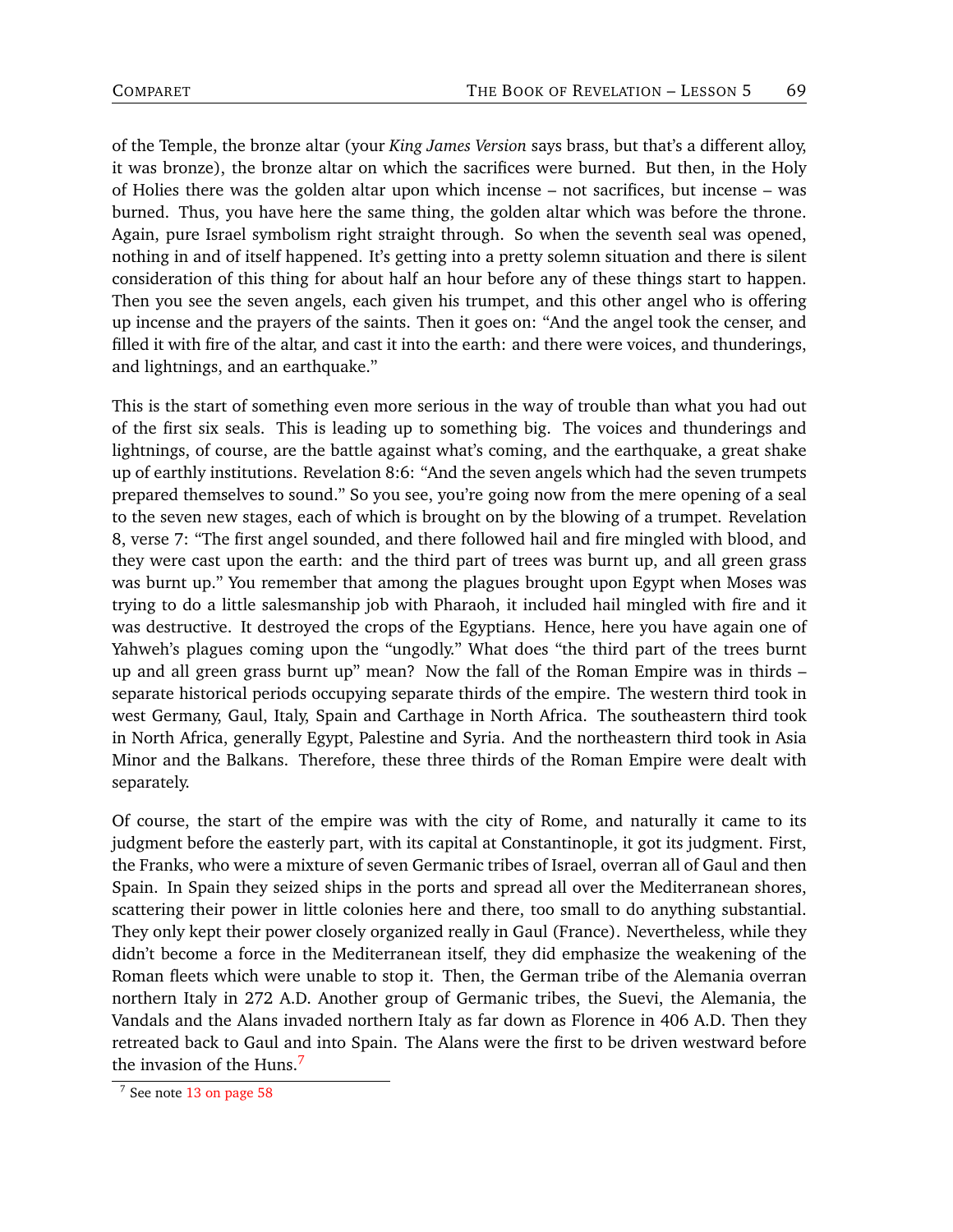Thus you can see here, the Alans, coming ahead of any of the others, were moving into the Roman Empire. Some of the Visigoths under Alaric besieged Rome in 408 and were bought off with a big ransom. They took it in 409, and it was of so little consequence that Alaric, instead of calling himself emperor, now merely appointed one of his officers emperor. Then in 410 Alaric captured it again and allowed his troops six days to plunder in the city. Now if you think the things happening to Rome were rough on it, they were. But remember how many cities Rome had plundered and looted in the past centuries. Chickens come home to roost, and Rome was reaping a fair harvest of the crops she had sowed. The successor of Alaric, Adolph, led the Visigoths out to south Gaul and into Spain, where they set up the Visigothic Kingdom. That was the dominant one in Spain until they were overcome by the Moorish invasion in 711 A.D. The Suevi, the Alans, the Vandals and the Burgundians moved on out again, crossed through Spain, and settled in southern Spain. From there the Vandals, under Genseric, crossed to Africa, or specifically to Carthage in 429, and immediately commenced building themselves a powerful fleet.

Rome couldn't do a thing about it, and five years later, 434 A.D., the emperor formally ceded North Africa to the Vandals, and there Genseric built up an enormous navy. Well, he just took over the whole Mediterranean Sea, was what he did. He harassed even the coasts of Italy and Greece. In 455 A.D., a Vandal fleet sailed up the Tiber river, captured and pillaged Rome, with fourteen days of looting. The Suevi, under their king Ricimer, also pillaged Rome in 472 A.D., and the last emperor of the western Roman Empire was deposed in 476 A.D. After that there never was an emperor in Italy anywhere. You'll now remember this says "the third part of the trees and the green grass was burnt up." Now these Israel tribes had an awful lot to avenge, and they did it thoroughly. They really devastated the land when they went through. That was one of the bitter complaints of the conquered about them, that in the course of the siege they cut down trees and all that kind of thing. Well, they left a fairly devastated land when they were through, but that was their job. Who was supposed to break the Babylonian succession of kingdoms? Who else but Israel? Jeremiah 51, verses 20 and 21 gives it: "Thou art my battle axe and weapons of war: for with thee will I break in pieces the nations, and with thee will I destroy kingdoms; And with thee will I break in pieces the horse and his rider; and with thee will I break in pieces the chariot and his rider." Nations, powerful armies, all this would not stand against them. [Check also Daniel 2:44, which might even be better in describing these events.]

So, in a third part of the empire you had this devastation and the destruction of the western part of the Roman Empire. Then we come to the second trumpet, Revelation 8, verses 8 and 9: "And the second angel sounded, and as it were a great mountain burning with fire was cast into the sea: and the third part of the sea became blood; And the third part of the creatures which were in the sea, and had life, died; and the third part of the ships were destroyed."

Now here again, you remember that one of the plagues visited upon Egypt was that the water of the river Nile and the water in the wells and cisterns turned to blood. Hence, here you can see consistent Israel symbolism going on in the last book of the Bible, the same as the second book [Exodus] of the Bible. Well, the Vandals, under Genseric, really took over the sea. You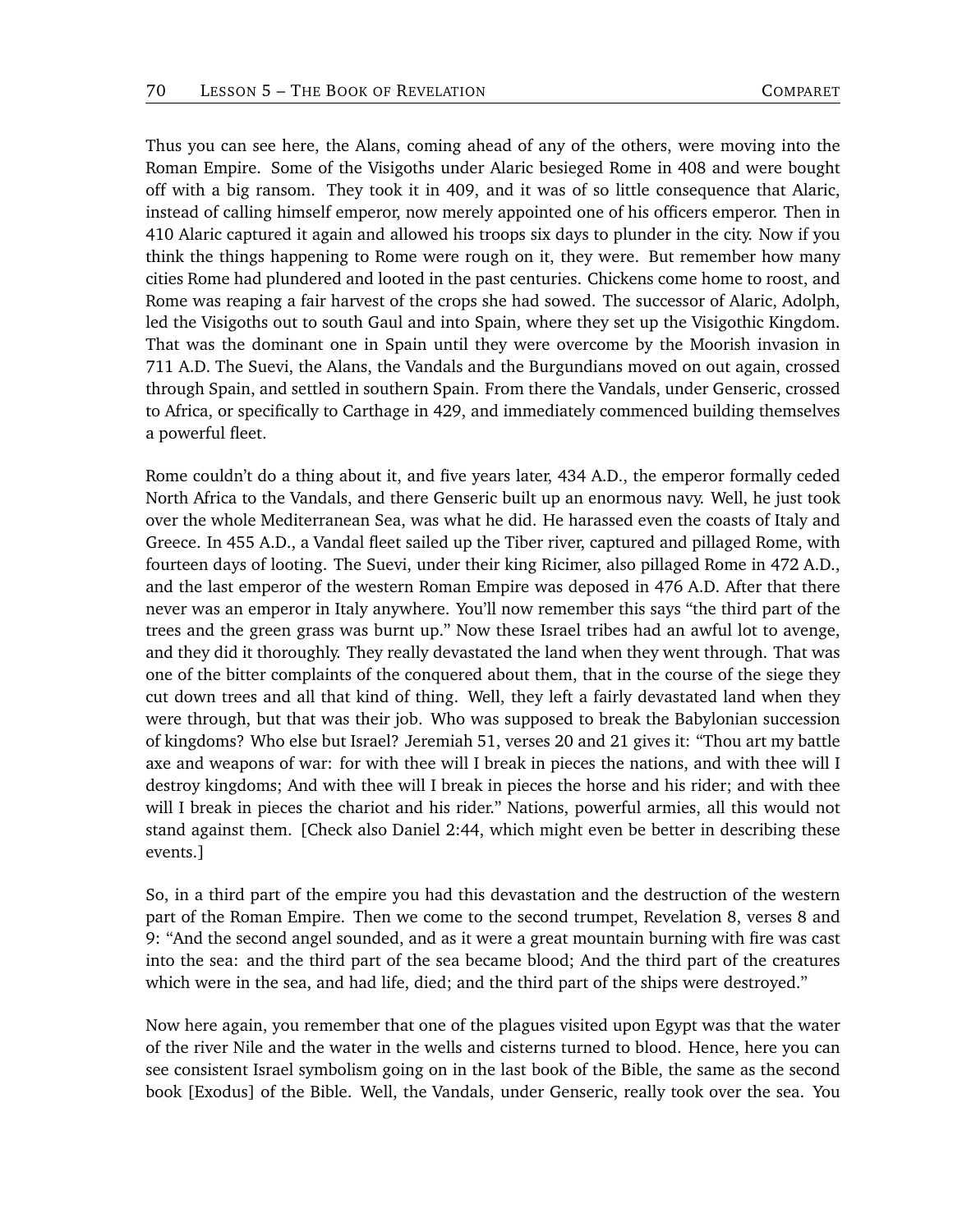may be sure of that. They destroyed the western Roman navy. They laid waste the peninsula of Greece and Dalmatia, which is the eastern shore of the Adriatic Sea. They even threatened Constantinople. Genseric went there and threatened to besiege Constantinople – oh, he didn't make any very serious attempt at a siege, and it wouldn't have done much good if he had, because he didn't know siege warfare. But anyway, the emperor Zeno, in Constantinople, had to make a treaty of peace with him, respecting his authority over most of the Mediterranean Sea – this was in 476 A.D. Therefore, the third part of the sea became blood, the third part of the ships were destroyed. Constantinople maintained a big and important navy, but they just about had to keep it in port to keep it from being destroyed.

Then you come to the third trumpet, Revelation 8, verses 10 and 11: "And the third angel sounded, and there fell a great star from heaven, burning as it were a lamp, and it fell upon the third part of the rivers, and upon the fountains of waters (that is the headwaters of rivers): And the name of the star is called Wormwood (as your *King James Version* says, it's the word apsínthon): and the third part of the waters became wormwood; and many men died of the waters, because they were made bitter." From a plant called "wormwood" they get a highly poisonous substance called absinthe, and a drink is made of this absinthe. It acts somewhat like LSD and produces all sorts of wild hallucinations, and like LSD, if you use too much of it, it does very serious and permanent brain damage. Well, what is this which took over a third part of the rivers and the fountain of waters? The Huns occupied the valleys of the Danube, the Rhine and the Po. About 200 B.C., the Huns who were nomads – Mongol nomads – these Mongol nomads on the Steppes of central Asia overran the Chinese Empire, and for a time held it and ruled it. But it was too soft living, and their power weakened in the next century and it became evident that they weren't going to be able to hold the Chinese Empire in subjection, so they migrated on to the Steppes near the Caspian Sea.<sup>[8](#page-70-0)</sup>

After settling there a while, they were too numerous for that area to take care of their flocks and herds, so they separated. One group went southward through Scythia, which had previously been vacated by the Israel tribes. Now one thing may puzzle you a bit, if you read the works of various historians, written over a period of many centuries, you don't stop to realize that changes take place in the course of centuries. There are a few of the later historians who talk about the Scythians as a very low type of Mongol people, but it was the Huns who were in Scythia long after all the Israel tribes had migrated out into Europe. Hence, [it seems to be] a case of a mix-up [on the part of the historians] as to what the Scythians were like during the period of the Israelite occupation of Scythia [and the later Mongols occupying that same area], for [the Israelites] were white men like ourselves. These Huns didn't get in there until all the Israel people were gone.<sup>[9](#page-70-1)</sup>

<span id="page-70-0"></span><sup>&</sup>lt;sup>8</sup> See note [4 on page 67](#page-66-0)

<span id="page-70-1"></span><sup>&</sup>lt;sup>9</sup> We have no idea of half of the things that went on in far eastern Europe and western Asia through most of history, because most of it is barely or was never recorded. The mongol states of Asia were all "islamized", but these are all east of the Caspian Sea. Mongols under Genghis Khan captured much of the Ukraine and southern Russia – and held that land for over two centuries, but it wasn't until after the first millennium. Comparet should have qualified his statement concerning "later historians", i.e. How much later? Later than whom? W.R.F.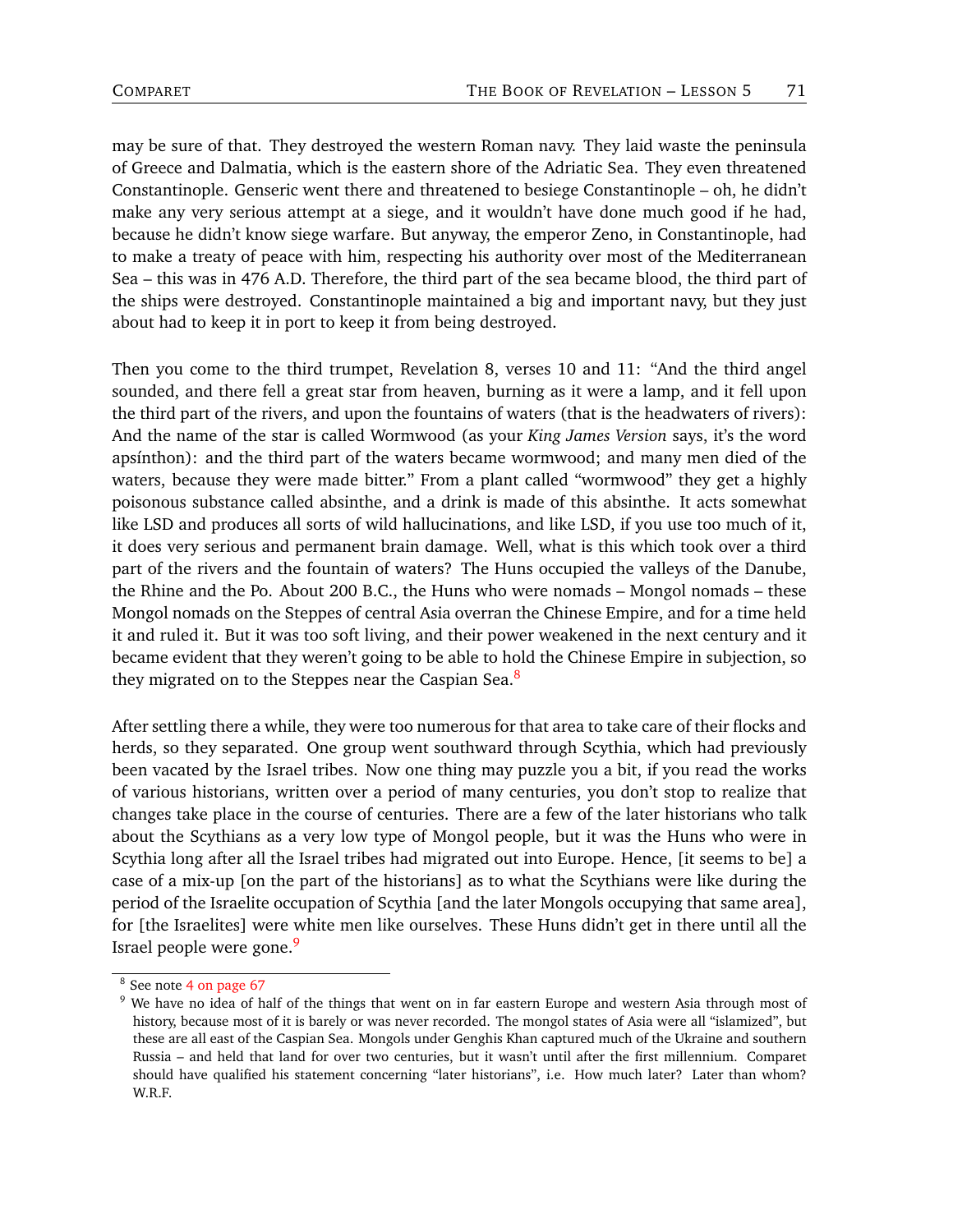Well, the other group [of Huns] went on to the basin of the Volga river and settled there for a considerable time. In the later three hundreds A.D. they drove out the tribe of the Alans who had lived between the Volga and Don rivers. And you remember, that in the four hundreds you had the Alans invading Italy, along with several of the other Germanic tribes. Thus they took over the space the Alans [had occupied], between the Volga and Don rivers. Then they pushed on west, later, driving the Ostrogoths and Visigoths westward before them to the Danube river, and you first pick up the Goths entering the Roman Empire when they moved in and took over most of the Danube valley. Rome tried in vain to hold it, but the Roman armies were just smashed. And so, Rome ceded to the Visigoths quite a territory in the Danube valley on condition they would stay there and give up their warfare. They made it part of the treaty that the Goths were to lay down their arms. So, of course, any time a people is disarmed invariably, the same thing happens. The Romans didn't respect their word at all. They badly mistreated the Goths, and of course, in those days, it didn't take much of a forge to produce weapons of war. You didn't need a big hundred and fifty million-dollar factory to turn them out. Any blacksmith with a bit of iron and an anvil could turn out as good a sword as the next fellow had. Thus you find the Goths, then, pushed forward by the Huns behind them, moving on into the home of the Roman Empire in the early 400s.

The Huns kept moving in and spreading out. By 432 A.D. they were collecting a large annual tribute from Rome as a bribe to keep them from coming further west. When Attila came to power in 444 A.D., he spread out to the southward. He devastated an area from the Black Sea to the Mediterranean. He defeated the Byzantine emperor, Theodosius the  $2<sup>nd</sup>$ , in three terrific, desperate battles. He even besieged Constantinople, but he wasn't trained in siege warfare and he had none of the weapons necessary for besieging a walled city, so he finally had to abandon the siege. Theodosius, however, ceded to him a large amount of territory south of the Danube river, which put it on the southwestern side, and Theodosius also paid a large annual tribute to the Huns to keep them from coming back to Constantinople. Then in 451 A.D., in an alliance with Genseric, the king of the Vandals, he resumed his march westward. He invaded Gaul. Remember, in those days you didn't have so much of a national identity as we understand it today. It wasn't a nation, it was a kingdom. It was ruled by a king and it did what the king wanted to do. If the king decided to make war against some of their blood relatives, he led his nation out to war against them. Now here, Genseric had led his Vandals out of Gaul through Spain into Africa, and he knew that some of his fellow Germanic tribes were there. But that didn't matter. He was out for loot. As long as he could reward his warriors with the loot of conquered places, he kept the army loyal to him.

They invaded Gaul and got as far as Chalons in France, where the Romans were assisted at this time by the Visigoths, and the Visigoth king Theodoric the  $1<sup>st</sup>$ . The combined Roman and Visigoth force engaged in probably the most terrific battle in all history. Historians of that day say that over 200 thousand Huns were killed in that battle. Now I'll admit that that was probably an exaggerated estimate, but even so, it ranks as one of the greatest, if not the greatest of all the battles of ancient history. So in 451 they were turned back, and the Visigoth and Roman forces pursued them back to the Rhine river. They had not only a good deal of the area of the Rhine, but of course they occupied all the way south, up to the headwaters of the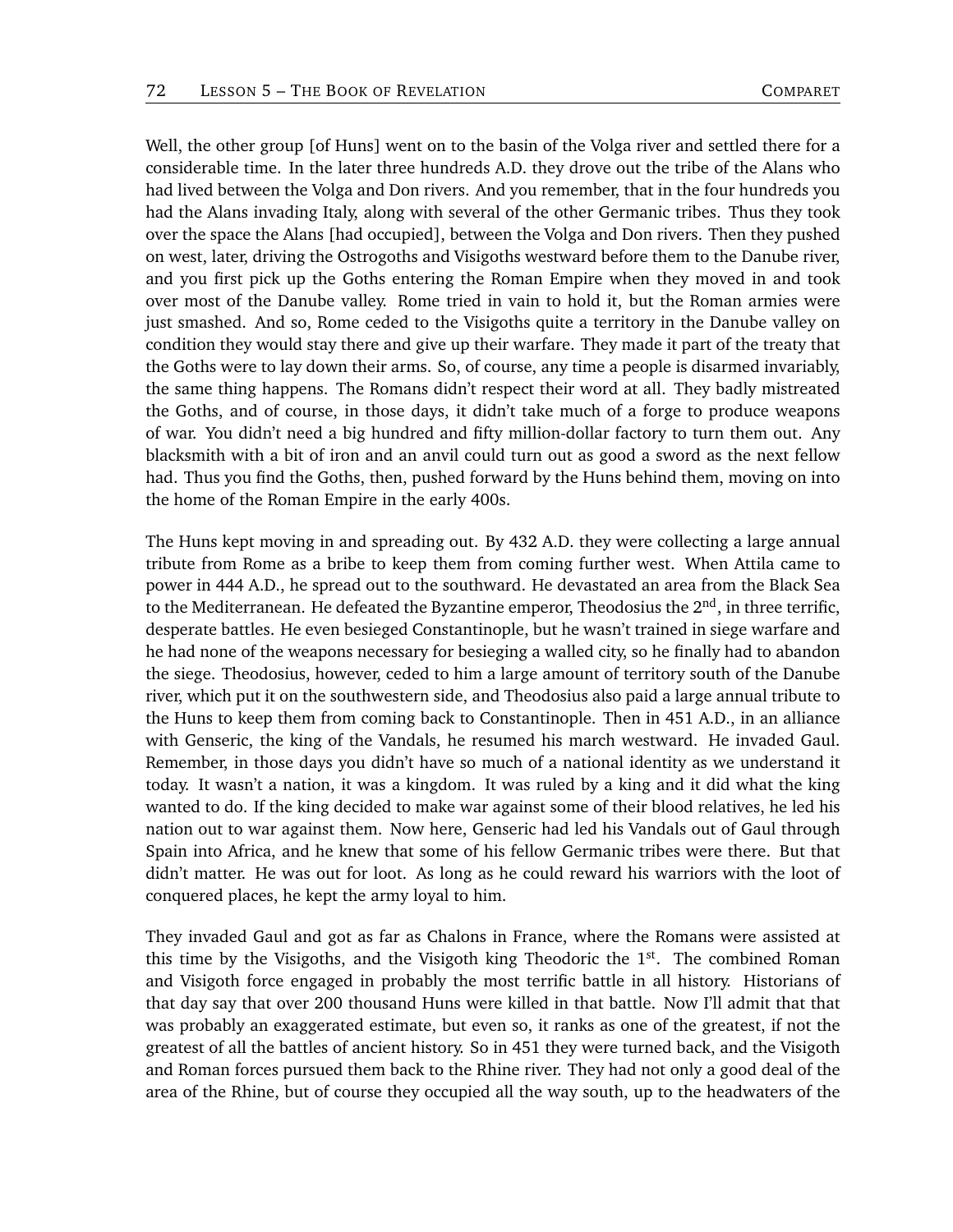Rhine, up near Switzerland. In the mountains that have their start up in that region, you come into the headwaters of the Danube, and then, as they poured down into Italy, you come to the river Po. The river Po has its headwaters in the great mountain ridge that runs north-south, down Italy, and it flows in a generally easterly direction until it empties into the Adriatic sea. So here, these three great rivers, with their sub-waters, the fountains of water, were covered by this terrible blight of the Hun invasion. A blight it was. It was Attila's boast that "the grass never grew again where his horses' hooves have trod." And that's about what he did to the land that he went through – total devastation – senseless. They didn't know whether they wanted to stay and keep the land or whether they wanted to move on, so they devastated it until it was in such a condition that there was no point in their trying to stay there.<sup>[10](#page-72-0)</sup>

Well, in 452 Attila invaded Italy and advanced on the city of Rome. But before he got there, the Romans sent a deputation out to meet him. The emperor offered an enormous tribute bribe to spare the city, and Pope Leo the  $1<sup>st</sup>$  went along as part of the embassy. His diplomatic efforts are credited with probably being the persuasive thing that caused Attila to turn back. Anyway, Rome was spared from being occupied by the Huns. But the next year, 453, Attila died while he was preparing another attack on Rome, and the death of Attila broke up the Hun invasion. He was the one chieftain who could hold them all together. When he was gone, the other chiefs who were willing to serve under him were not willing that one of their own numbers should rise to a position of supremacy. Each one said, "well, I'm as important as he is. I should be the leader", with the result, nobody was able to be a leader, and the Huns finally moved back into the Steppes of Central Asia. Not all of them, though. Some of them enlisted in the Roman army. Remember, by this time Rome was entirely unable to maintain an effective army made up of Roman citizens, and she was hiring mercenary soldiers, mostly from the various Germanic tribes. But when some of the Huns were willing to enlist in the Roman forces, they were taken in.<sup>[11](#page-72-1)</sup>

Thus, the third part of the rivers and the third part of the fountains of waters were occupied, and if ever an invasion was a bitter thing, this was it. The loss of life was extremely heavy. Many men died of the waters because they were made bitter. Now we go on to the fourth trumpet, Revelation 8, verse 12: "And the fourth angel sounded, and the third part of the sun was smitten, and the third part of the moon, and the third part of the stars; so as the third part of them was darkened, and the day shone not for a third part of it, and the night likewise." $12$ 

This pictures the extinguishment of all the power and glory of the western Roman Empire within one century. In 379 A.D. the empire was first split into eastern and western portions. The western ruled from Rome and the eastern from Constantinople. Theodosius the Great ruled both halves from Constantinople between 392 and 395 A.D., but, thereafter there were always the two separate portions of the Roman Empire. From about 400 A.D. the provinces

<span id="page-72-0"></span> $\overline{10}$  See note [14 on page 59](#page-58-0)

<span id="page-72-1"></span> $11$  See note [15 on page 59](#page-58-1)

<span id="page-72-2"></span> $12$  Like "beasts of the earth" (see note [15 on page 59\)](#page-58-1), Comparet here implies that the term "bitter waters" should be taken literally, an interpretation found to be quite wanting, or deficient, and also disappointing. W.R.F. (Back to note [13 on page 58\)](#page-57-0)

**DDD** back to note [4 on page 67](#page-66-0)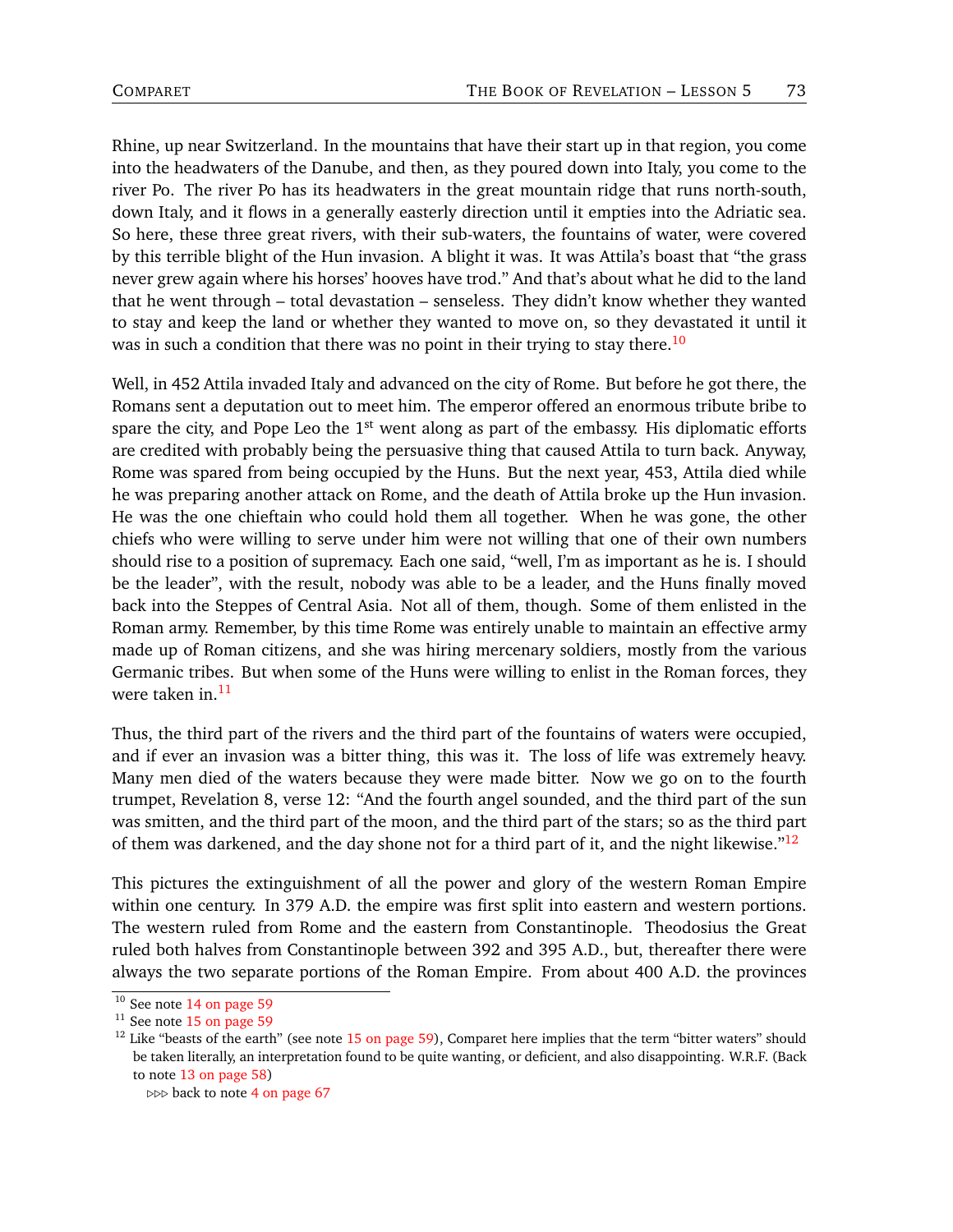simply disintegrated into chaos and anarchy from the combination of the excessive taxation from Rome and the barbarian invasions. In History Of Nations, volume 4, page 116, it says of the condition during this period: "Gaul had suffered much from the incursions of the barbarians and from civil wars during the last half century. And this distress led to the insurrection of the Burgundians, or rustic banditi."<sup>[13](#page-73-0)</sup>

For several years the country was overrun with troops of famished and furious marauders who attacked all property, and in the case of Autun, sacked and destroyed one of the chief centers of Gaulish civilization. The insurrection at length died out, but the imperial government failed to learn from it the urgent necessity of devising some less exhaustive system of taxation. It has been the history of all important nations that they were not truly conquered by force from without. They collapsed from internal rottenness to the point where it wasn't too big a job to invade and conquer them from without. For a good century, in the provinces, there was very little law or authority existing outside of the walled cities themselves. The power of Rome was shrinking from the great boundaries of the empire, to just in and near the city of Rome. Out in the provinces, such power as did exist became simply that of these Germanic tribes who occupied the provinces. Odoacer, a chief of an alliance of tribes, had deposed the last Roman emperor of the west, Romulus Augustulus, in A.D. 476. Instead of claiming the title of emperor for himself, he was acclaimed king of Italy by his soldiers, and that title he took. Consequently, there is the final, total end of the western portion of the Roman Empire. This northwestern third of it had reached extinction. Thus, a third of the sun (the empire itself) was darkened, a third of the moon (the ruling power, the emperor) was lost, a third of the stars (the important people, the princes and generals and those in authority) had lost that authority.<sup>[14](#page-73-1)</sup>

Now there remained roughly two-thirds, in area, of the empire still under the control, nominally at least, subordinate to Constantinople. But here, one third, as it points out, had simply reached total destruction. [This western part of] the empire completely ceased to be in that period. Thus, you can see that the symbolism of it portrays accurately what actually happened. Now in the Old Testament, very little of prophesy was given in that form. Mostly it was a plain statement of what was going to happen. Here the prophesy is given in symbolic form, but as you can see that symbolism was accurate – it was true prophesy. Does anybody have any questions?<sup>[15](#page-73-2)</sup>

 $\overleftrightarrow{\kappa}$  "This question of a 144,000, does that refer to those that are to rise up when Christ is to return, when He comes with a shout and the voice of a trumpet?"

 $\bigstar$  Yes, evidently so. Now whether 144,000 should be taken as a literal number or not is open to question. There's nothing else in the Book of Revelation that is to be taken literally, and so this 12,000 in each of 12 tribes makes 144,000. 12 multiplied by a thousand multiplied by 12 again to emphasize the 12 symbolism, which extends through the tribes of Israel. However,

<span id="page-73-0"></span><sup>&</sup>lt;sup>13</sup> See note [12 on page 57](#page-56-0)

<span id="page-73-1"></span><sup>&</sup>lt;sup>14</sup> See note [5 on page 53](#page-52-0)

<span id="page-73-2"></span><sup>&</sup>lt;sup>15</sup> Whenever it would reveal the identity of true Israel if literal language were used, the Old Testament prophets instead used symbols. Ezekiel 17 is an example of this. There is much prophecy with symbolism in the Old Testament, but enough using literal language to enable one to piece together the truth! W.R.F.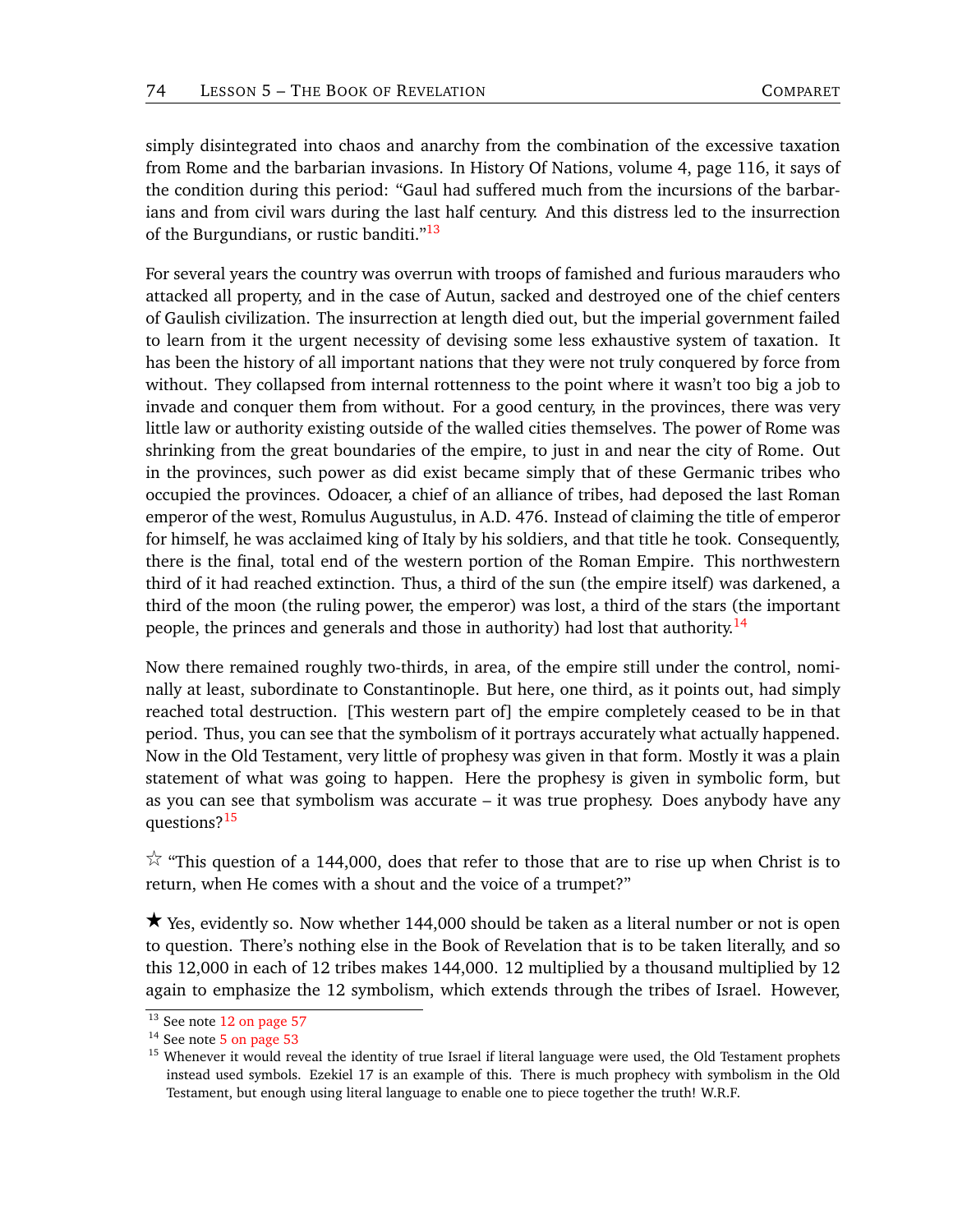if it is to be taken literally, which could be, consider that the people who are to rule in the millennium under the Kingship of Yahshua the Christ, these who will be the administrative staff, are going to have powers such as no tyrant or dictator in all history ever had. Because they won't be limited to sending out some soldiers to compel what they say to be done, they'll have control over the forces of nature even. You remember the prophet Elijah, saying to Ahab, "There will be no rain in Israel these next three years, except when I give the word." And he made good. He brought the nation to its knees through famine. Now, power of that sort cannot be trusted to people who are arrogant by nature and want to throw their weight around and "show how terrible and important I am." On the other hand, that power is given because, at times, it has to be used drastically. And, if you put it into the hands of some timid Casper milk-toast, you have accomplished nothing at all. There are plenty of people who wouldn't abuse that power. Some simply wouldn't have the moral courage to use it at all and would be totally unfit, or morally unfit, to have that power entrusted to them. They'd be every bit as bad as the arrogant who would abuse it because they'd produce equal trouble. Now, starting with Adam and coming down to our own day, if you can find 144,000 thousand men out of all who lived in that time who are fit to be trusted with that sort of power, I'd say you are doing quite well.[16,](#page-74-0)[17](#page-74-1)

 $\stackrel{\scriptstyle\leftrightarrow}{\scriptstyle\times}$  "You were saying some denominations like Jehovah's Witnesses, they're saying the 144,000 are the ones that are to be brought up to heaven to rule the kingdom on earth from heaven."

 $\star$  Well, the Jehovah's Witnesses started out by saying that, of course, the 144,000 were entirely members of the Jehovah's Witnesses Kingdom Church. Then, after a while, their own numbers exceeded 144,000 and they had the embarrassing concession that a great many thousands of their people weren't fit.

 $\stackrel{\leftrightarrow}{\rtimes}$  "It also excludes women because it is perfectly plain that these are male virgins, and if there are any Jehovah's Witnesses who are women, they'll be left out altogether."

 $\overleftrightarrow{\times}$  [another] "I don't think so, because I know a woman who is supposed to be one of those 144,000."

 $\overleftrightarrow{\times}$  [another] "Unless she expects to become a male virgin."

[At this time there is a round of laughter.]

 $\bigstar$  Well, I don't think there is any reason to believe they are two separate groups. That theory, it seems to me, if you are going to apply it, and say every time you come to another mention of the same number, or the same size, or people doing the same thing or something, it's always a different one, it becomes destructive. You take this blasphemous thing called the Bible In The Hands Of Its Creators by the Jew Rabbi Moses Giborie [or something that sounds like that] (who by the way is living in Tel Aviv at present). He uses the typical Talmudic Rabbinical

<span id="page-74-0"></span> $16$  See note [1 on page 65](#page-64-0)

<span id="page-74-1"></span> $17$  See end of note [1 on page 65.](#page-64-0) Comparet has no basis for connecting the 144,000 to some "administrative staff" in some "millennium", at least not anywhere in Scripture! W.R.F.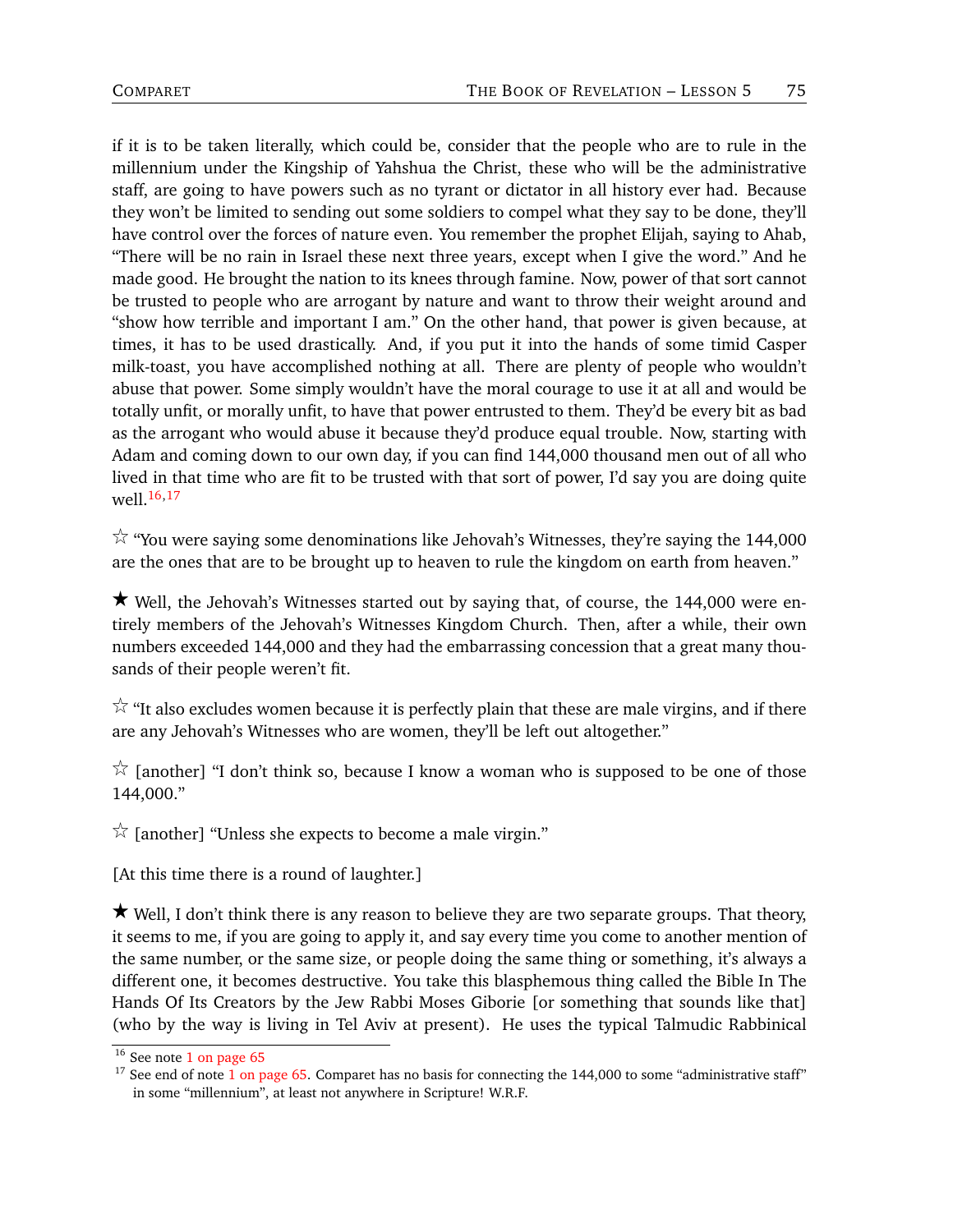analysis of the Bible. He tries to prove that there are a practically infinite number of Yahwehs, or as he calls it "Jehovahs", each of whom is a one and only God, because the way he analyzes it, every time the name is used it always is a different one. You notice how often in the Old Testament, especially in the books of Moses where the law is being given, Yahweh keeps emphasizing these commandments, "thou shalt do this", or "thou shalt not do that", I Am Yahweh thy Elohim. So two verses on, where He says the same thing again, Moses Giborie says "Well, you see, the two couldn't be the same person, so it has to be the next in succession of these Yahweh Gods." So, there is almost an infinite number of them, according to him. Well now, actually, if you accept the validity of that kind of reasoning, to get these two different groups of 144,000, you really haven't much grounds for criticizing Moses Giborie, because he is using the same line of reasoning.

 $\overleftrightarrow{\alpha}$  [At this time there is a question from the audience about the names of the various Israel people after they settled in their new homes in Europe.]

 $\bigstar$  Well, remember that in their march from Scythia – in fact, in Scythia we had no adequate indication that they really preserved their separate tribal identity. They very probably were somewhat mixed-up [by tribe]. The tribe of Dan undoubtedly left by sea, because it wasn't too hard a job to move on to the Black Sea, and from there in ships go on out into the Mediterranean and around the coasts of Europe to Denmark. Probably some of them did not go that way and went overland. You'll notice that there are a number of place names, particularly in the Slavic languages because they are mostly in the area that later was overrun and settled by the Slavs. They include Dan as part of a name like Danube, and so on, and there's been speculation the name came from the fact that it was people of the Tribe of Dan who named it. There isn't clear conclusive proof of the overland march of the Tribe of Dan, but certainly when they did get to what we call Denmark, which they called Dansmark, they still had the name, and evidently knew who they were. But the rest of them, coming around the north shore of the Mediterranean then up the Danube valley on into Germany, very probably were pretty badly mixed-up [not knowing their tribe]. Now they would break into smaller sub-tribes, unquestionably, because there had to be leadership in government. But they were unable to, I would say, organize on a great scale that would account for an entire tribe like Manasseh or Ephraim or something of that sort. These were undoubtedly smaller groups, so that you have of these various Germanic sub-tribes. You'll find they add up to more than the number of the tribes of Israel because they were sub-tribes rather than complete tribes.<sup>[18](#page-75-0)</sup>

 $\overleftrightarrow{\mathbf{x}}$  "Well, Frederick Haberman, in his book *Tracing Our White Ancestors*, who mentions that great numbers of Israelites left Palestine even before the Assyrian captivity and deportation, and also even before the Exodus, some of them migrated."

 $\bigstar$  Oh yes, you had some of them that left Egypt before the Exodus. They moved on up the eastern shore of the Mediterranean and they founded the city of Troy, and another city that I

<span id="page-75-0"></span><sup>&</sup>lt;sup>18</sup> See note [3 on page 67](#page-66-1)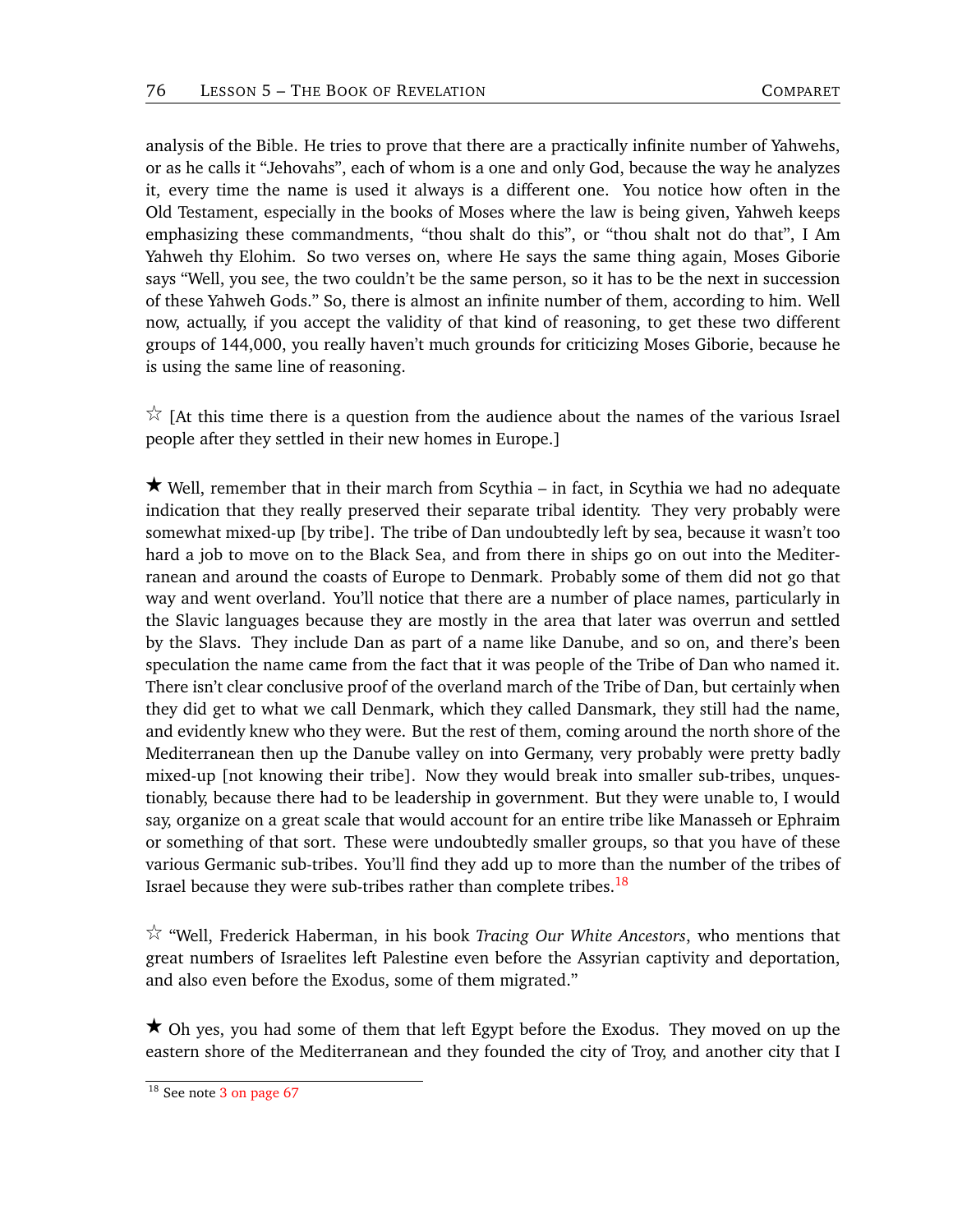can't recall just now. So they did get out ahead of the general exodus of the rest of the tribes on several occasions.<sup>[19](#page-76-0)</sup>

 $\stackrel{\leftrightarrow}{\rtimes}$  "Was there a tribe of Greeks that were called Danoi?"

 $\bigstar$  Yes, the Danoi. Incidentally, their coming there was the civilization to Greece. What few inhabitants they had were evidently of a rather uncivilized sort, until suddenly Greek culture appears with the Danoi and a full blown civilization. The Greek story of these Danoi is that they had come from Egypt. Now the timing of it would be just shortly before the Exodus. (Miletus is the name of that city they founded in Asia Minor, I was trying to think of.)<sup>[20](#page-76-1)</sup>

 $\overleftrightarrow{\times}$  [At this time there is a comment from the audience about these people being blue eyed, blond people.]

 $\star$  Yes, undoubtedly they were our people, because Miletus founded a fair sized empire of its own. They occupied a large portion of Spain, and Milesian mercenary troops were hired by Egypt as border guards. Miletus had its own gold coinage with the lion of Judah stamped on it, by the way. And from Spain the Milesians moved on into Ireland, which they conquered. And, the Milesians were the ruling people in Ireland up until the conquest by the Norman English. Let's see, that was around, oh, a little before or a little after 1,200 A.D. The Irish today, whose names begin with "Mac" or with "O", are descendants of the Milesians. That's where those names came from.

 $\stackrel{\leftrightarrow}{\rtimes}$  [At this time there is some comment from the audience as to someone's argument against the British being Israelites, in particular being of the tribes of Ephraim and Manasseh.]

 $\bigstar$  It never occurred to him that there might have been both Ephraim and Manasseh in the British Isles together for a while. $^{21}$  $^{21}$  $^{21}$ 

<span id="page-76-0"></span> $\frac{19}{19}$  It is evident, even in Diodorus Siculus, that many Hebrews left Egypt for "Greece and certain other regions" (40.3.2), and in the tales of the Danaans (Danae) told by so many Greek poets. Yet the Greeks did not consider the inhabitants of Greece before the Danoi – the Pelasgians, Ionians, etc. – to be "uncivilized", but described them as civilized and much like themselves, though it is the Phoenicians who were credited with bringing many arts and letters to Greece. W.R.F.]

<span id="page-76-1"></span><sup>&</sup>lt;sup>20</sup> While Strabo tells us that Neleus, the father of Nestor of Pylos, founded Miletus (14.1.3), and Nestor was a Danaan – one of the warriors who fought at Troy (see Homer's *Iliad*) – the *Iliad* has Miletus under the control of the Carians, and the men of Miletus as fighting in aid of the Trojans, which is quite a contrary set of circumstances to that presented by Strabo. The Milesians did have colonies in Spain, and also had invaded Ireland, – but by accounts I've read are reckoned as a different people, other than the Tuatha de Danaan, who arrived in Ireland before the Milesians. There are a whole list of cities founded by Israelites who left Egypt, and by Israelites who left before the Assyrian deportations, besides just Troy and Miletus, and Troy was not founded by Danaans! Comparet has over-generalized this discussion. W.R.F.

<span id="page-76-2"></span><sup>&</sup>lt;sup>21</sup> Something has occurred to me concerning Manasseh that I could probably never "prove", of course, but may become evident to you also. The original settlers, by which I mean pre-Revolution Europeans, of America were as much German in New England and Pennsylvania as they were English. In Palestine, Manasseh remained half on the far side of the Jordan, and half crossed the Jordan into the "promised land" of Canaan. Could it be that when England was settled, half of Manasseh stayed in Germany? And so, 1200 years later – if we are to read "America" onto Genesis 48:19 – our original colonists were drawn primarily from England and Germany. W.R.F.

Comment by Clifton A. Emahiser: It is also interesting to note that America is divided by a major river as Jordan divided Manasseh in Palestine.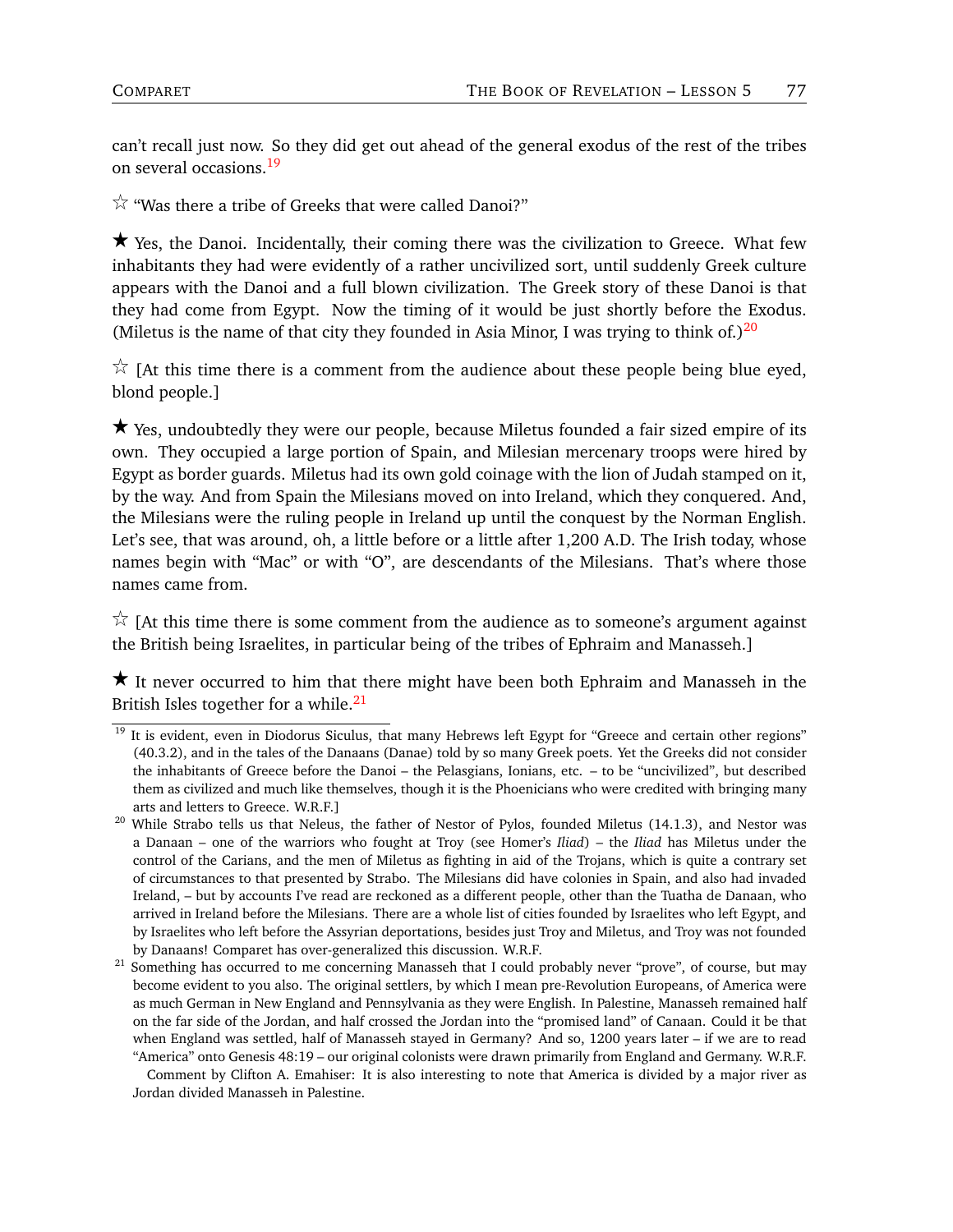$\stackrel{\leftrightarrow}{\rtimes}$  [At this time there is some more comment from the same person in the audience. The sound reproduction on the tape is so bad that it is not possible to understand the question, but here is the answer:]

8 Well, all I know is, I've heard Dr. Swift say that. I wasn't present at the time, but I've heard him say that.

 $\overleftrightarrow{\times}$  "Now you can get these National Geographic magazines. They're a wealth of information if you know what you are looking for." [Then this person speaks of something in Pompeii, Italy, and how it shows a ruling class, and how this ruling class is a fair skinned and blue-eyed Caucasian people. He also refers to the Grecian ruling class.]

 $\bigstar$  Yes, you found in almost any of the empires of that day, two layers to the cake. You had a ruling class and you had the general peasant type who were ruled by them, and they were often distinctly of a different race. $^{22}$  $^{22}$  $^{22}$ 

<span id="page-77-0"></span><sup>&</sup>lt;sup>22</sup> It is not true of the ancient nations, that a "fair-skinned and blue-eyed" ruling class ruled over lower classes of an alien race. This is not the normal progression of the nation. Rather, as an ancient nation waxed strong and became an empire, conquered alien peoples were eventually freed, given citizenship, and gained an equal status with the lower classes of the nation's original citizens. This happened in America after the Civil War. Eventually, these former slaves would increase in stature – and this is what is seen in late Roman art such as that of Pompeii, and also in Egypt. This has been happening in America since perhaps the mid- 1950's. Nations rely upon ethnic nationalism for survival. Empires consider ethnic nationalism anathema. The process evident in America is the **same** process which happened in all former White nations–turned–empires, to varying degrees. W.R.F.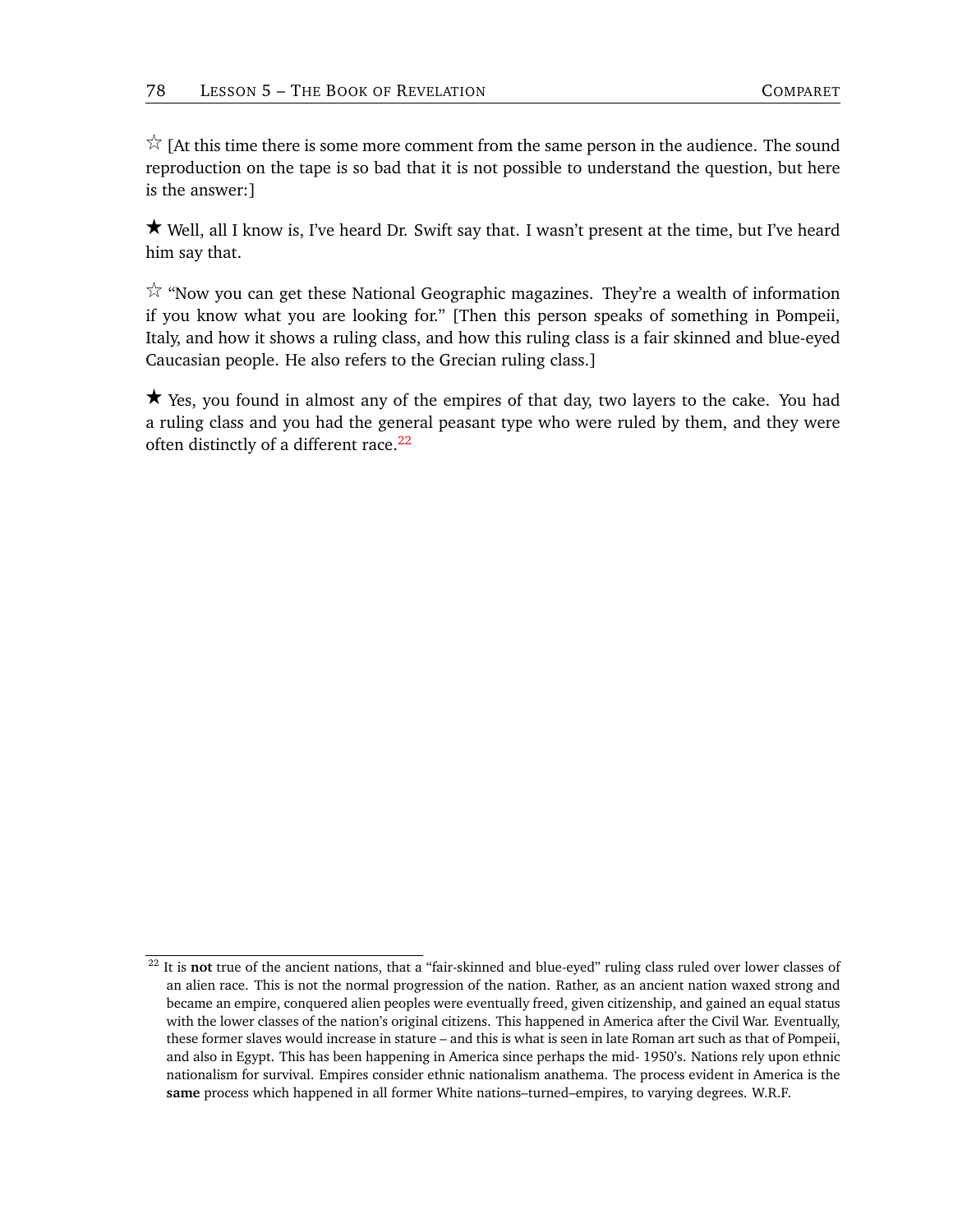

We've been studying the Book of Revelation and we had gotten through the first four of the seven trumpets. The fourth trumpet, you remember, and the things that were given in symbols following the blowing of that trumpet, signified the extinguishment of the power and glory of the empire of Rome, at least the western part of it, the real Roman Empire. Then immediately after this, in Revelation 8, verse 13, it says: "And I beheld, and heard an angel flying through the midst of heaven, saying with a loud voice, Woe, woe, woe, to the inhabiters of the earth by reason of the other voices of the trumpet of the three angels, which are yet to sound!" Hence, for the events that were prophesied under the symbolism among these first four trumpets were things which were disastrous, yet apparently something even worse was yet to come with the next three.

With Revelation chapter 9, verses 1 to 12, we come to the fifth trumpet, or the first of these three woes: "And the fifth angel sounded, and I saw a star fall from heaven unto the earth: and to him was given the key of the bottomless pit. And he opened the bottomless pit; and there arose a smoke out of the pit, as the smoke of a great furnace; and the sun and the air were darkened by reason of the smoke of the pit. And there came out of the smoke locusts upon the earth: and unto them was given power, as the scorpions of the earth have power. And it was commanded them that they should not hurt the grass of the earth, neither any green thing, neither any tree; but only those men which have not the seal of God in their foreheads. And to them it was given that they should not kill them, but that they should be tormented five months: and their torment was as the torment of a scorpion, when he striketh a man. And in those days shall men seek death, and shall not find it; and shall desire to die, and death shall flee from them. And the shapes of the locusts were like unto horses prepared unto battle; and on their heads were as it were crowns like gold, and their faces were as the faces of men. And they had hair as the hair of women, and their teeth were as the teeth of lions. And they had breastplates, as it were breastplates of iron; and the sound of their wings was as the sound of chariots of many horses running to battle. And they had tails like unto scorpions, and there were stings in their tails: and their power was to hurt men five months. And they had a king over them, which is the angel of the bottomless pit, whose name in the Hebrew tongue is Abaddon, but in the Greek tongue hath his name Apollyon. One woe is past; and, behold, there come two woes more hereafter."

Obviously, none of this can be taken literally. Thus, the question is: What does the symbolism here represent? That star falling to earth was evidently a rebellious angel. Compare this, for example, with Revelation 12, verses 3 and 4, where John said he saw "A great red dragon in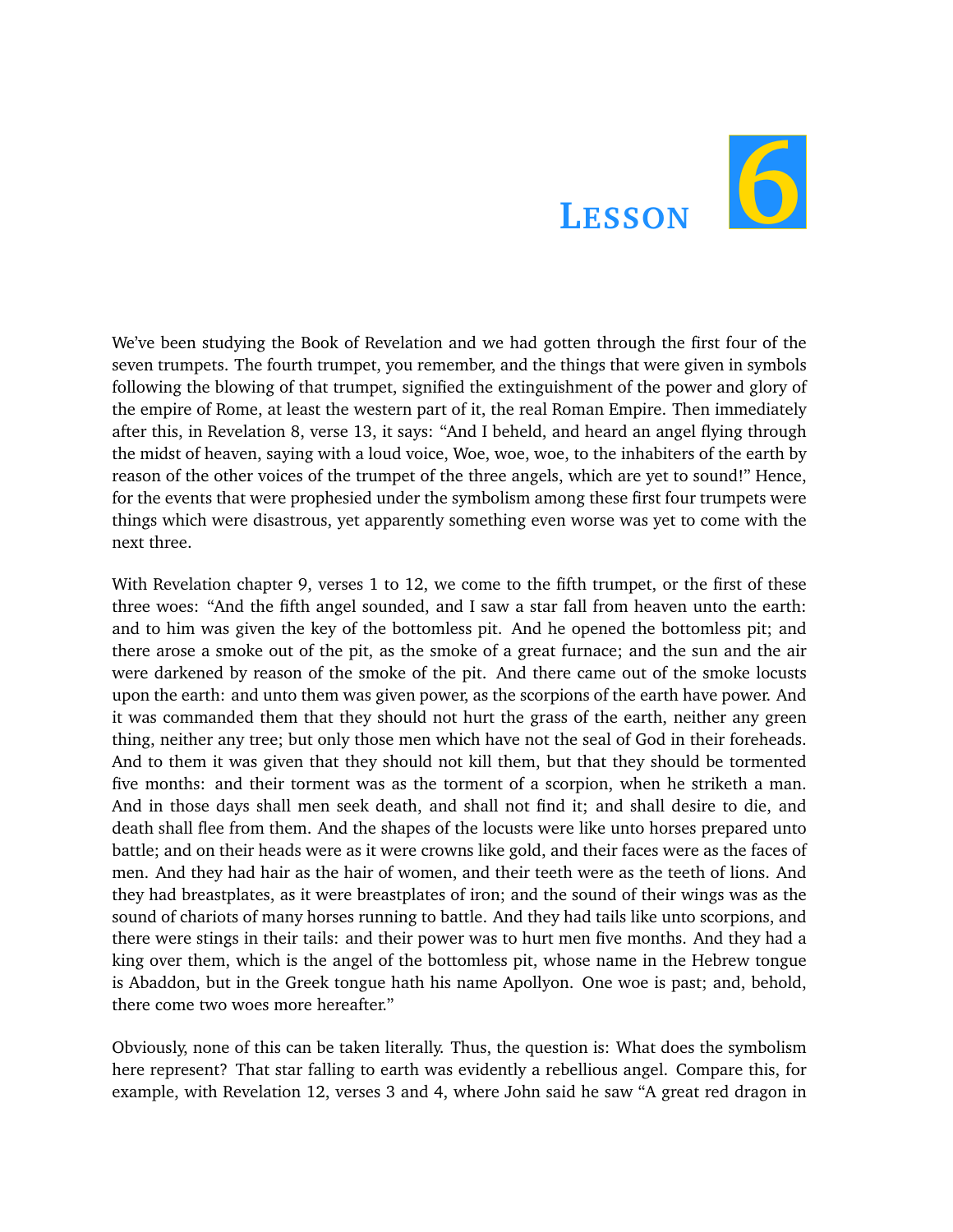heaven, and his tail drew the third part of the stars of heaven and did cast them to the earth." In other words, Satan in his rebellion got exactly a third of the angels to follow him. And, they were driven out of heaven and cast to earth. Then with the same symbolism here, it is evident that this was one of the rebellious angels that was doing this. So he opened the pit of the abyss, and smoke pours out and darkens the sun and the air. We saw previously, when we were dealing with the seals, that when one of those seals was opened, the sun and the moon and the stars were darkened a third of the time. Of course, the sun there represented the glory and power of imperial Rome. Now the western part of the Roman Empire has already had its complete collapse and destruction under the things told in the first four trumpets. $<sup>1</sup>$  $<sup>1</sup>$  $<sup>1</sup>$ </sup>

Therefore, what we are coming to here is obviously the remainder of the old Roman Empire. We saw that the northwesterly third of the empire, taking in all the European parts of it west of the Balkan nations had been taken over by the tribes of Israel – the former Scythian tribes as they moved in. Thus, there was lost now a southerly third, North Africa, and then an easterly third, taking in Palestine, Syria and the Balkan countries. Hence, it's evident that this remainder of the Roman Empire is being dealt with here. The easterly portion of the Roman Empire, with its capital at Constantinople, while it had the name "Roman" – basically there weren't too many Romans there – it was Greek. You remember that the Greek cities had expanded in colonies into Asia Minor and had almost established an empire of their own there before Rome conquered it and took it away from them. And you remember that the influence of Greek civilization was one that was practically undisturbed by the Roman conquest. As somebody said, the so-called Roman culture was merely Greek culture told in the Latin language. Hence, the main forces of the eastern Empire were the remains of the ancient Greek power, even though they still claimed the Roman name. $<sup>2</sup>$  $<sup>2</sup>$  $<sup>2</sup>$ </sup>

Before the Roman conquest of them, the Greeks were a very warlike people. In fact, they were too warlike to use any common sense at all. We've mentioned how the Arabs were a very impractical sort of people because they would much rather cut each others' throats than unite for their common defense against any enemy. But at least Mohammed was able to unite the Arabs by religion, and nobody ever united the Greeks. The fall of the ancient Greek civilization came about directly and exclusively from the fact that the only thing they wanted to do (these different Greek cities), because each city was a little independent nation of its own, they were constantly trying to conquer each other, partly through jealousy of any commerce that the other might be cutting in on; partly from the fact that the strongest passion known to humanity in those days was the desire to conquer and rule one's neighbor. So they were constantly fighting, and whichever Greek city was getting the worst of it would then ask the Persians, or the Macedonians, or the Romans to come in and help them. These other nations, of course, soon saw the point. What reason was there to spend their money and their lives conquering Greeks for the benefit of another Greek city? If they conquered it, they might just as well conquer it for their own purposes.<sup>[3](#page-79-2)</sup>

<span id="page-79-0"></span><sup>1</sup> The stars falling from heaven at Revelation 8:10 and 9:1 do not necessarily represent an **immediate** "rebellious" or fallen "angel", but perhaps descendants of one. Jude calls these "wandering stars." W.R.F.

<span id="page-79-1"></span><sup>2</sup> Romans actually had made colonies throughout the empire, and the inhabitants of most Greek cities included a good many Romans. W.R.F.

<span id="page-79-2"></span><sup>&</sup>lt;sup>3</sup> Although they were all considered "Greek", the many Hellenic wars were, under the surface, simply due to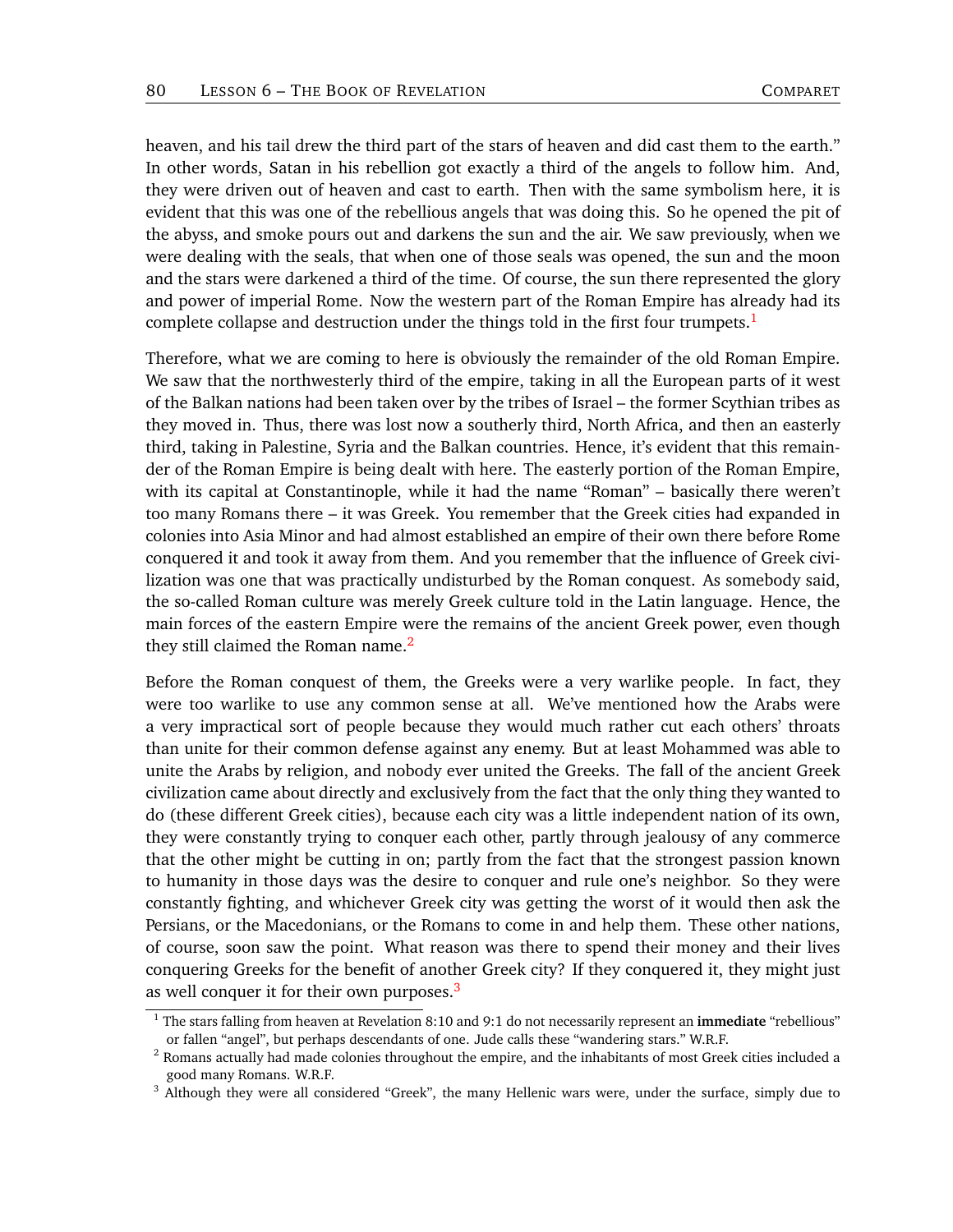The Greeks did succeed in beating off the Persians, although Persia made a number of attempts to conquer Greece, and the Greeks briefly lost their cities on the mainland of Asia Minor from time to time during those Persian invasions ("briefly lost their cities" because the Greeks would gain them back again). But the conquest of Greece under Philip of Macedon, the father of Alexander the Great, was brought about exclusively by the fact that these fools in their stubborn, bitter warfare with each other kept calling on Philip of Macedon to come in and help one city or the other, until he finally saw that if he was going to be busy during all the years, sending an expedition in every two or three years to rescue some Greek city, he might as well take it once and for all and impose on them the peace and order that they were incapable of thinking out for themselves.

Of course, after Alexander's empire fell apart, after his death, the Greek, Asia Minor and Syrian portions of it fell to one of his generals.<sup>[4](#page-80-0)</sup> But of course, the Macedonian-Greek dynasty was finally overthrown by the Romans, who took it over. With the power of the western part of the Roman Empire gone, you had here in Constantinople the continued empire, and an extensive one it was, too; because they had control over Egypt, Palestine, Syria, Asia Minor and the Balkan countries. But you had it actually run by Greeks, and in spite of the Roman name, the Latin peoples among them were relatively few. Now, what was this plague of locusts that came out of the pit from that stove and out of the smoke? Well, it's worthy of note that practically all the great plagues of locusts that bothered the ancient world from time to time actually came out of Arabia. That was where these great masses of locusts bred, to the point where finally some instinct told them the scant vegetation of the desert couldn't support them and they had to migrate, and they went sometimes into Palestine – sometimes across the Red Sea into Egypt. So here, these are locusts like scorpions, and of course the scorpion is a desert dweller and Arabia is full of them. Hence that gives you a tip – look to Arabia.

It was then out of Arabia that a tremendous movement came. Mohammed was born in 570 A.D. and lived to 632. He was born to a fairly important family, part of the aristocracy of his city, but one that didn't have any great amount of wealth. When his father died, his uncle, who took over his guardianship, taught him to be a, well, a camel driver isn't quite the word – it suggests merely somebody handling an individual camel. But he was really a leader of camel caravans, you might say. He went to work for a wealthy widow who owned a number of camel caravans, and finally married her. He was a thoughtful man. He saw that the Arabs, at that time, had a pagan, polytheistic religion worshipping devils whom they called "gins", and worshipping the forces of nature and that sort of thing. He saw that the so-called "Christianity" of the region – remember, this wasn't under control of the Roman Catholic "Church", it was under control of the Greek Orthodox "Church", which had all these faults of the Roman Catholic "Church"

the fact that the different Greek tribes, whose customs and dialects set them apart from the others, constantly contended for hegemony. While by appearance the Greek wars were Sparta vs. Athens, or the oligarchists vs. the democrats, they were truly only Dorians vs. Ionians. Greece was never a "nation", and the Danaans – although severely reduced in earlier wars – also had a part in such struggles. While each Greek city was sort of an independent nation, **usually** those cities remained aligned with others of the same tribe, such as Sparta, Corinth and Syracuse. W.R.F.

<span id="page-80-0"></span><sup>&</sup>lt;sup>4</sup> A more correct version of this statement may read: ... after his death, the Greek and Asia Minor, the Syrian, and the Egyptian portions of it each fell to one of his generals. W.R.F.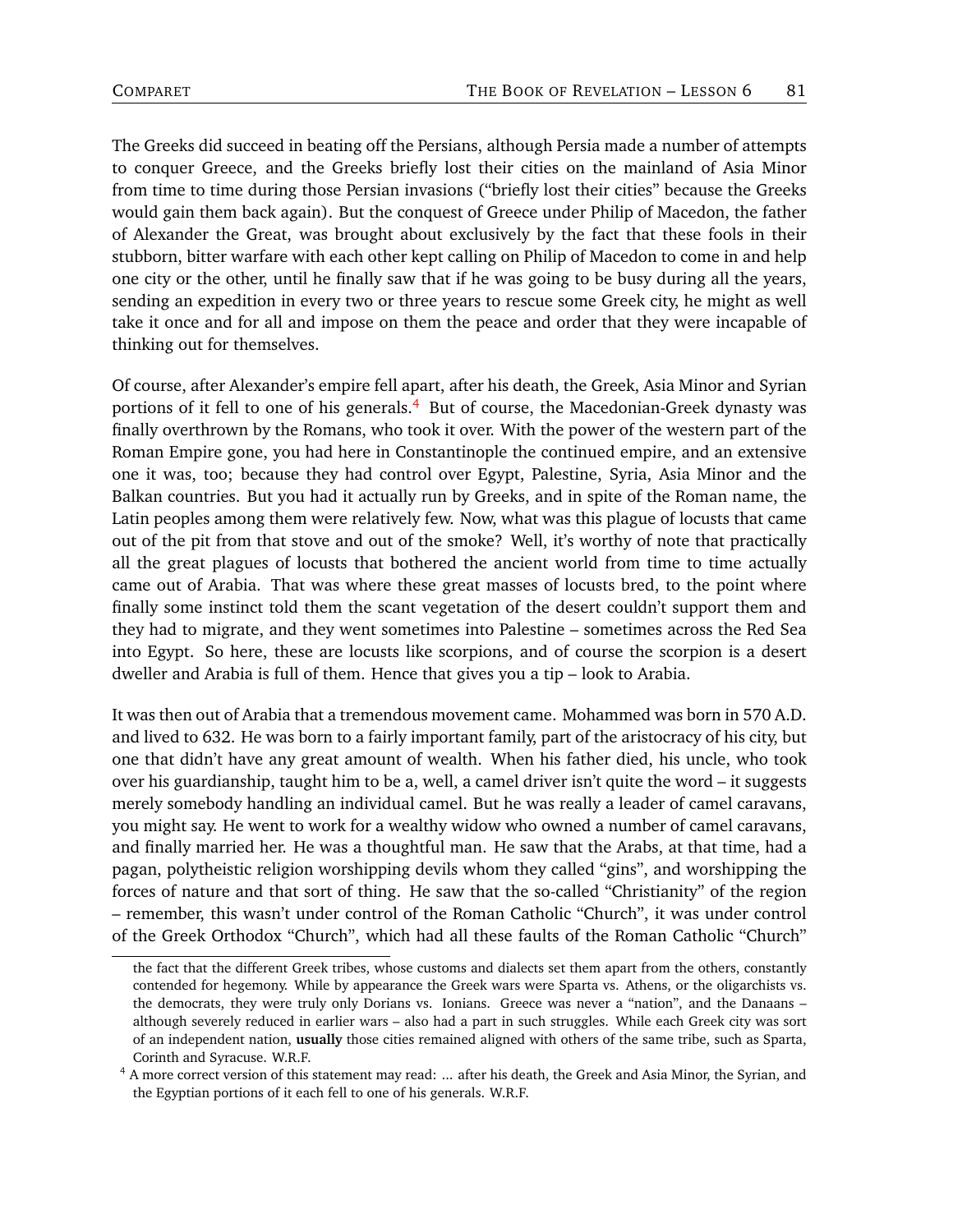except that they didn't worship the Pope. They had their own separate head, the patriarch of the Greek Orthodox "Church". But as far as the faults of Catholicism were concerned, they had them all. And the Greek Catholic "churches" were simply idol temples. They were filled with statues of saints which were worshipped just as the Roman Catholic "churches'" were. Mohammed saw that this was really equal corruption, whether you openly called it paganism or a corrupted form of Christianity.

He finally had a series of visions when he was in a cave or pit, an underground cave in the mountain where he received these visions. And for some time Mohammed himself was doubtful whether these were really from the angel Gabriel, as he was told they were, or whether they were satanically inspired, from the fact he got them in this pit. But, at any rate, he got these repeated visions which gave him a new religion to propagate, and told him that his duty was to go out and convert all the unbelievers to this religion. Now, Mohammedanism has many good things about it – that much can be said for it. It did a great deal to bring a degree of civilization among the peoples who took it up, which they had never had before. They recognize the prophets of the Old Testament and say that they were all prophets inspired by "God." They recognized also "Jesus" Christ to the extent of saying that He also was a great prophet. They do not recognize Him as we do, as the Savior and Redeemer. They recognize the apostles of the New Testament as being also prophets. But they say the last and greatest of the prophets was Mohammed. Well, that might not be too bad if it weren't for this thing which shows the basic satanic inspiration from it that he had appropriately received in the pit. They deny that Yahshua the Christ died to pay the penalty of our [Israelite] sins and bring us [Israelites] salvation.<sup>[5](#page-81-0)</sup>

Mohammed said that "God" loved "Jesus" so much that He wouldn't allow Him to die on the cross, that He sneaked Him away and put some other fellow in His place to die there. Well, of course, the essence of Christianity is the atonement made by Yahshua the Christ paying the penalty of our sins, yet that is completely denied by Mohammedanism. Whereas the Arabs were a very barbarous people to begin with, Mohammedanism did bring them, as I say, a pretty good degree of civilization for its day. He taught them a certain degree of kindness and mercy, which they had not been inclined to show before, and it taught them honesty and fair dealings toward each other. The principal occupation of the Arabs, up to that time, seems to have been blood feuds between the different petty tribes. There were a great multitude of these petty tribes, and like always, if four hundred years ago some member of another tribe had killed some member of your tribe, then of course in revenge, your tribe would finally kill some member of that tribe, and then in revenge for that, they killed a member of your tribe, such had gone on for several centuries and was expected to go on for the next ten thousand years, at least, before they got enough sense to break it off. Mohammed commanded them to give up these blood feuds, that as long as both tribes were Mohammedans, they had to remain

<span id="page-81-0"></span><sup>&</sup>lt;sup>5</sup> Comparet fails here to recognize Mohammedanism's hypocrisy. Islam "recognizes" most of the Bible while ignoring the greater parts of what it claims to recognize. Yet the even greater matter is this: who should care about the "religion" which non-Adamites profess? I'd rather it NOT be Christian. I'd rather they didn't claim to "recognize" the Bible! And it's no great sin that Mohammedans deny Yahshua Christ – they're expected to do so! For most Arabs, too, carry the genes of Cain. W.R.F.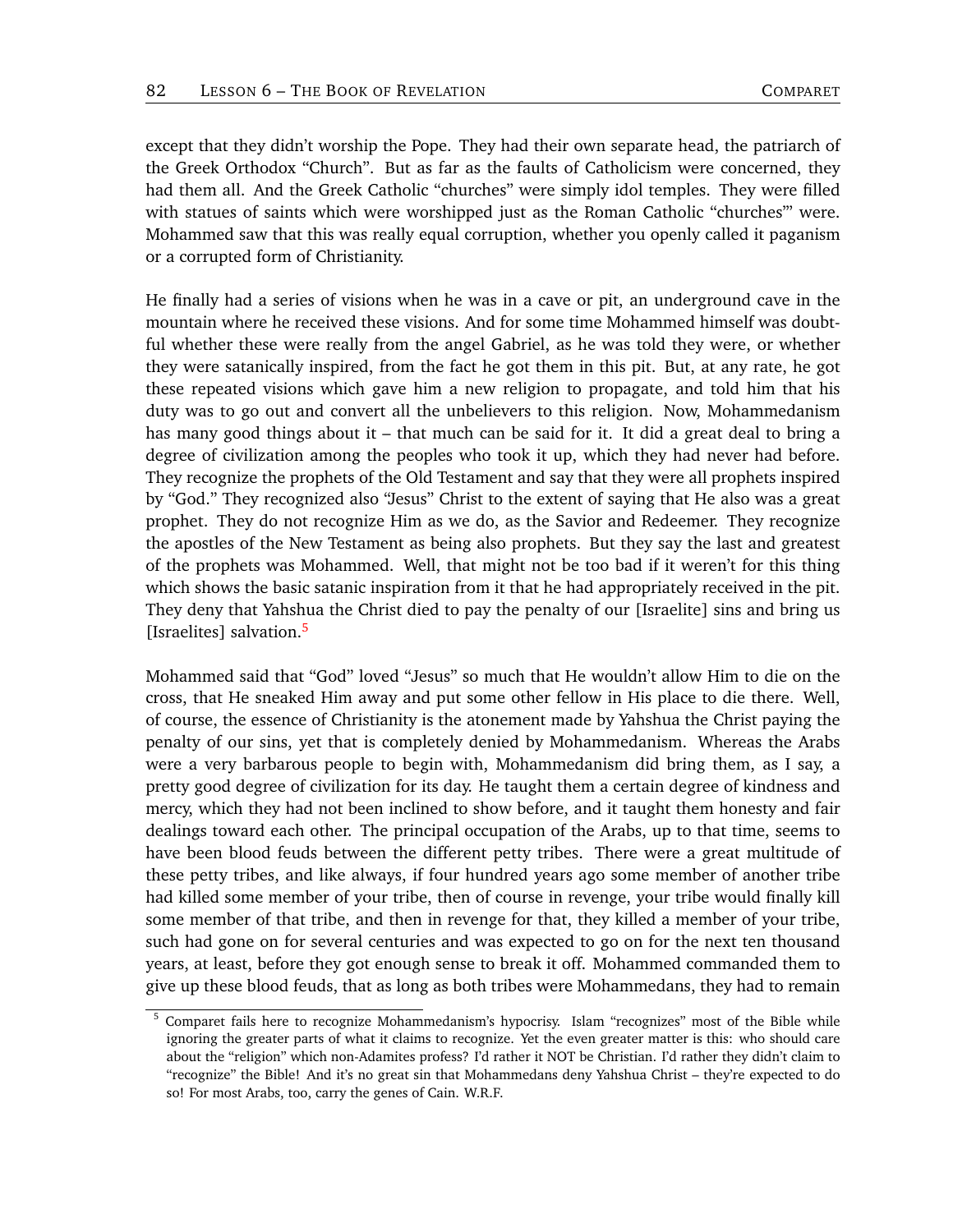at peace with one another. It was wrong to shed the blood of a fellow Mohammedan, unless of course he attacked you and you had to act in self defense. Arabs being as they are, this teaching was followed to a somewhat limited degree, but at least he was able to weld them into a united force. As long as they were able to keep on conquering cities and sharing in the plunder, they were able to keep their forces united for that purpose instead of fighting among themselves.<sup>[6](#page-82-0)</sup>

In 622 A.D., Mohammed had, for the last ten years, been openly preaching his new religion. Mohammed was driven out of his home town of Mecca and had to flee for his life. Mecca had been a pilgrimage center of pagan religion. They came there to worship a black stone, the Kaaba, a big piece of probably volcanic obsidian. The story was that it had fallen from heaven and was a sacred object. These pagans had to make their pilgrimage to it periodically, and that, of course, was a source of good income to the city of Mecca. When Mohammed began preaching that this was all paganism and should be done away with, well, you know what happens when you start interfering with a profitable business. They organized, ready to kill him, and drove him out. He had to flee for his life. So while he started his public preaching in 612 A.D., it was 622 A.D. when he fled for his life that is taken as the official beginning of Mohammedanism. That's the year "one" of the Mohammedan calendar. The next ten years saw a tremendously rapid spread of Mohammedanism, and he acquired a definite leadership over the Arabs and united them to an amazing degree. Of course, this was done city by city.

Mohammed received periodic inspirations from which he sometimes had to amend his earlier inspirations, but they often had a pretty practical tone. Since he had gotten nowhere by preaching, his inspirations taught him that converts were to be made by the sword. You were offered a choice; you could become a Mohammedan or you could have your throat cut. Not surprisingly, a good many people became Mohammedans. Then they would all organize and go capture the next town and make Mohammedans of its population. That town would then throw in their army, their male population of military age, so you had a still bigger army to go out and capture another city, and so on. It just spread like compound interest.

The death of Mohammed in 632 A.D. didn't check the advance of it at all. For quite a long time his successors were mainly of considerable ability and they really spread it. Between 633 and 636 A.D., the Arabs took Bosra, 75 miles inland from the Persian Gulf, and Damascus, way up into northern Syria, showing how far and fast their power was spreading. At the battle of the river Yermuk (or Jermuk), as they were working up into Syria, a Roman (that is Greek) army of 80,000 professional soldiers plus 60,000 Christian Arabs (that's 140,000 men) were totally routed, and most of them killed by the Arabs. Thereafter, no Roman army dared to appear on the field against them. In 637 A.D., the caliph Omar took the city of Jerusalem and gave orders that a Mosque be built on the site of Solomon's Temple. In 638 A.D., the emperor Heraclius [of the eastern empire] simply abandoned all Syria and Palestine to the Arabs.

<span id="page-82-0"></span><sup>6</sup> Although "blood feuds" have existed often even within our own race, any "degree of civilization" brought to the dark races by Mohammedanism is only by compulsion, for they are forced to do certain things at certain times and are under a threat of punishment unless they act in a certain way. The rule of any law would do this, yet Islam offers the Arabs the fulfillment of every lustful desire not in this life, but in the next! W.R.F.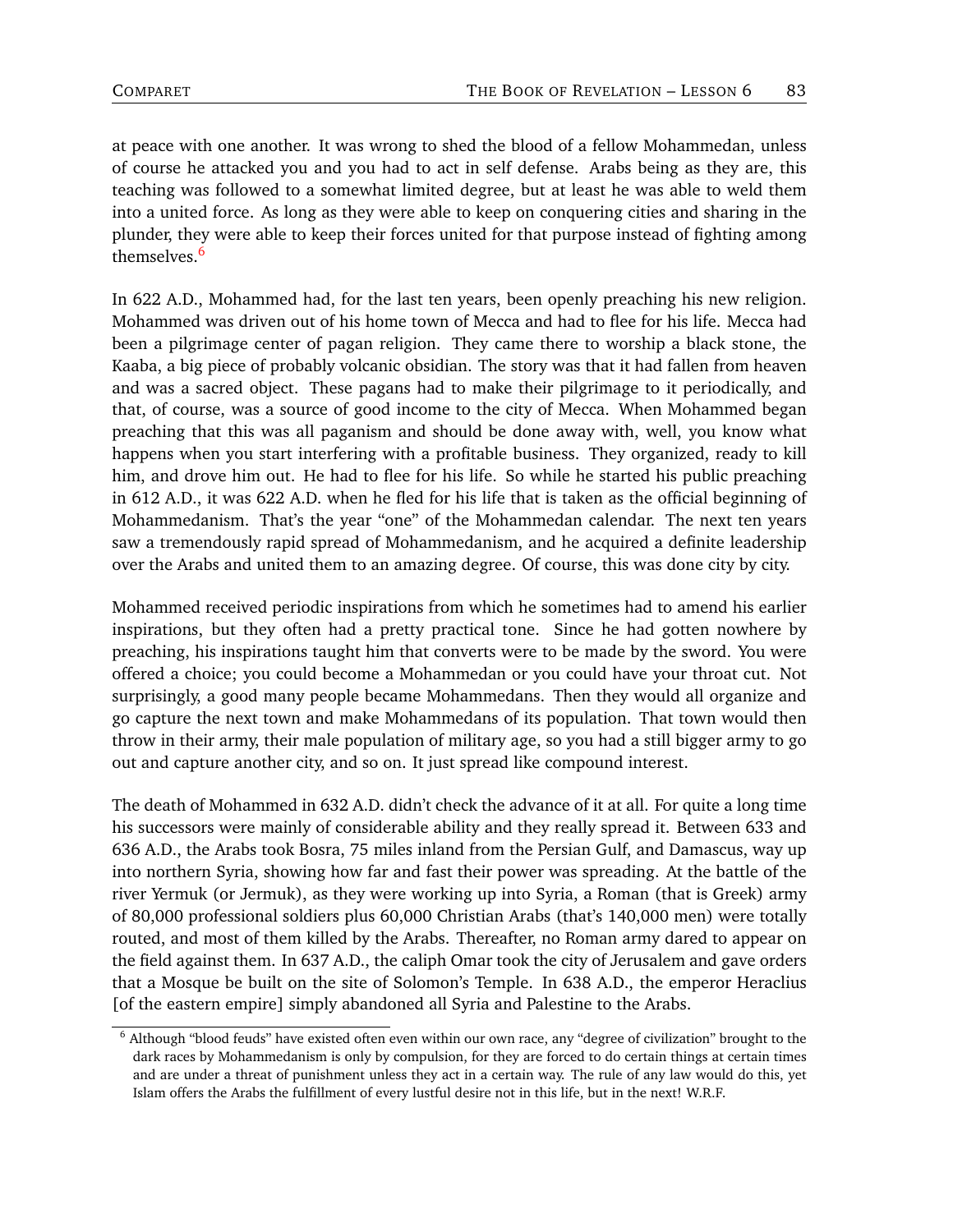By 639 to 641 the Arabs had conquered Egypt. With very few exceptions, the emperors of both the western Roman Empire and the eastern Roman Empire were stupid and incompetent fools. Once in a while you had a man of considerable governing ability or considerable military ability, but they were rare. Egypt was of extreme importance to the eastern Roman Empire because it was the granary of the empire. Grain raised in Egypt was a very substantial part of the food supply of Constantinople and the regions around there. The Greek troops they had holding Egypt were beaten and driven back by the Arabs in battle after battle till they finally retreated to the city of Alexandria, where they were besieged by the Arabs. They sent, of course, repeated requests for help, additional military support, and for food to just keep them alive. The stupid emperor sent them nothing. Here was a place, which his own city depended upon for part of its food supply, being lost. Yet he hadn't enough brains to do anything to help his garrison there.

Thus, the last resistance to the Arab ceased and Egypt was totally in the hostile hands of the Arabs. The Arabs were never much for trading – fighting was more fun, and as long as you could steal whatever your conquered enemy had, fighting was just as profitable as trading. They weren't interested in setting up a trade in grain with the empire. Therefore, the emperor had to do something to try to recapture Egypt, having by his own stupidity let it slip out of his hands without any attempt to keep it.

In the next four years he sent two expeditions down there, and both of them were soundly defeated by the Arabs. Hence, Egypt was lost to the empire. You remember they'd already taken Palestine, Syria and Arabia. Remember now, Mohammed started spreading his religion by the sword in 622. By 640 to 655, the Arabs had reached the shores of the Black Sea east of Constantinople, having taken the easterly portion of Asia Minor. They also had gotten as far as the headwaters of the Euphrates and Tigris rivers up in Armenia. On the coast of Phoenicia, the Arabs raised a navy of 1,700 ships, and the emperor's fleet fled to the shelter of the harbor of Constantinople and didn't dare show their faces outside of it. In 658, and again in 717, the Arabs were at the walls of Constantinople. But they were not trained in siege warfare and they didn't have the equipment for it. After prowling around briefly and finding these high walls were a complete barrier to them, they gave up these very brief sieges.

In 647 the first Arab expedition that crossed North Africa defeated a large Roman army of 120,000 men. Then some epidemic disease broke out among the Arabs and forced their retreat back to Egypt. But in the meantime they had levied an enormous tribute payment from the towns of North Africa. These Africans – remember now, all these cities were part of the empire, and entitled to look to the empire for protection in return for the taxes they'd paid. So these North African cities, impoverished by the heavy tribute payment extracted from them, appealed to the emperor for some help. What did he do? He levied a fine on them equal to the amount they had paid as tribute to the Arabs. As I say, you could have searched the earth in vain to find anybody as indubitably stupid as nearly any of the Roman emperors, whether of the west or of the east.<sup>[7](#page-83-0)</sup>

<span id="page-83-0"></span> $7$  Comparet left North Africa in the hands of the Vandals with the fall of Rome. In between that sermon and this, he took no occasion to mention that North Africa, Italy and Spain in part, were recovered by the eastern empire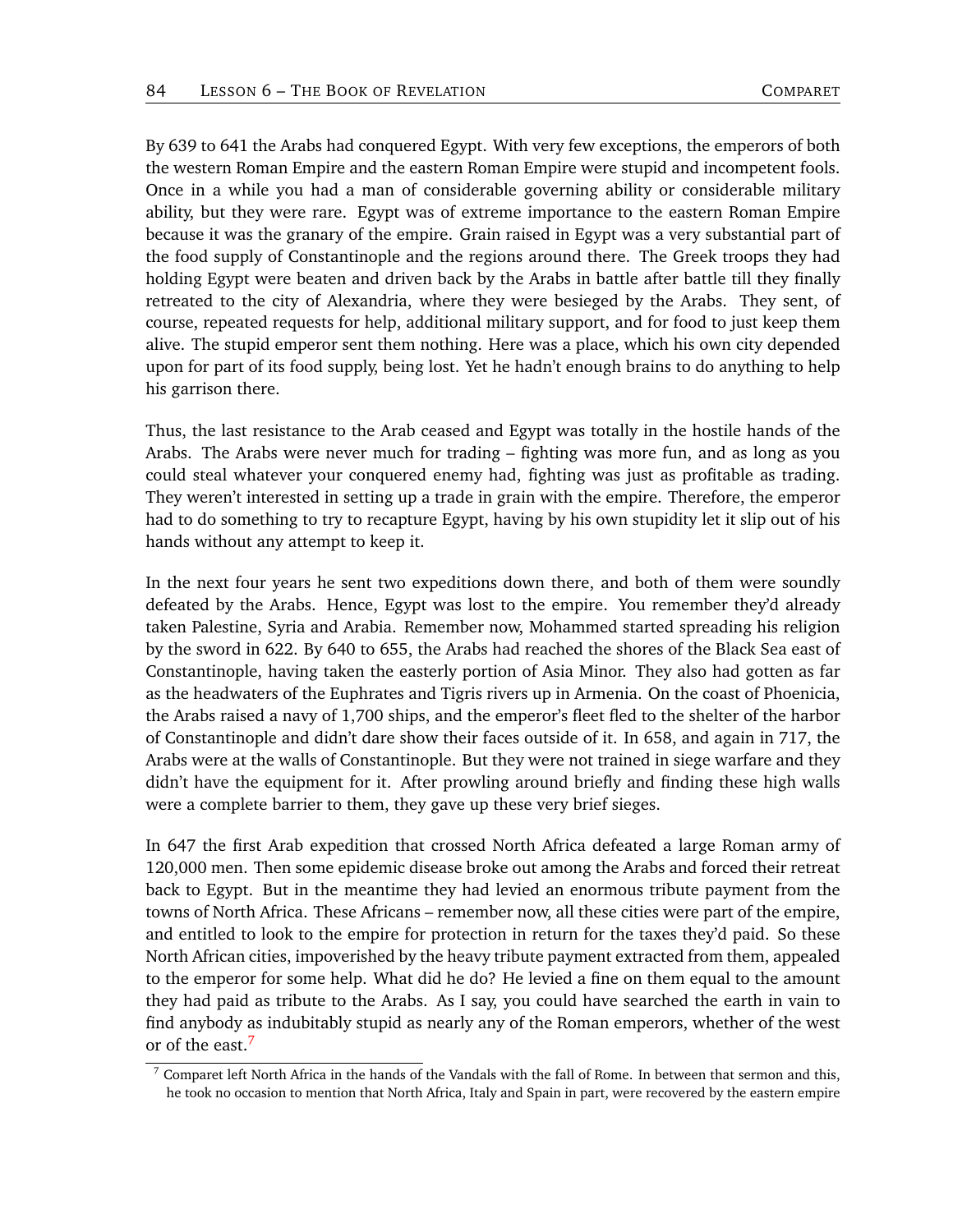Of course you know what happened – that was the last straw. The people of northern Africa invited the Arabs to come in and give them some semblance of a reasonable government. Upon that, the Arabs did return; took over all north Africa and no so-called Roman army could ever set foot in it again. In 711, of course, you had the Saracen invasion of Spain, which they conquered and held until the 1400s. That isn't as far as they reached in Europe, however, because in 732 they invaded Gaul (that is modern France) and overran more than half of it before Charles Martel finally defeated them at Tours and they fled back into Spain. After that they never tried to go north of the Pyrenees mountains. Hence, the whole southeasterly third of the Roman Empire had been lost to the Saracens. They had had all the African and Asian territories of the eastern Roman Empire.

The so-called eastern Roman Empire, at that time, had only a very small district around Constantinople – all the rest was in Arab hands. Then a new dynasty came to power among the Arabs and they moved the capital of the Arab empire, which had been at Damascus in Syria. They moved it east to Baghdad in 762, and in the 800s and 900s this Saracen empire simply fell apart – broke up into a multitude of petty kingdoms.

You'll remember some peculiar things that were mentioned here – it was commanded them that they should not hurt the grass of the earth, neither any trees. Now you'll remember at Revelation 8, verse 7, we noted that the Germanic tribes, when they invaded Italy, caused tremendous devastation. They really broke things up – chopped down trees – burnt cities and a lot of that sort of thing. But now the Mohammedans were very definitely commanded, in the Koran, that they were not to try and make a devastated, worthless land. They were to try and conquer it, turn the inhabitants into Mohammedans, and then they wanted these Mohammedan inhabitants to be a prosperous people. Therefore, they would do nothing to destroy trees and crops. That they followed.

It says: "They should hurt only those men which have not the seal of Yahweh in their forehead." Interestingly, Mohammed gave orders to his men and the caliphs who succeeded him to follow the same policy. They were out to destroy a corrupt "church." Therefore, Mohammed said that those who were living in monasteries, those who felt they could best serve their "God" by retiring to a poor and humble and hard working life in monasteries were not to be disturbed, but that the priests in these wealthy city "churches" were to be simply killed without any question of converting them, and he said, "Just split their skulls." Thus, wherever Mohammedans conquered a city, they offered the people three choices: be converted to Mohammedanism, in which case they would be received as brothers and equals; if they were not willing to give up their religion, they were allowed to continue their more or less Christian worship upon paying a heavy tribute tax and recognize the fact that they were a defeated and conquered people; if they wouldn't do either one, they were killed.

Lacking in ethical obligation, a totally corrupt "church" inspired very few martyrs. Instead of holding out, practically all of them paid the tribute tax. Some accepted Mohammedanism. The

<sup>(523-529)</sup> during the time of Justinian I, and so back under the auspices of Rome – actually Byzantium – at this time, thus, fulfilling Daniel 7:24-25. Mohammed lived shortly later, 570-632. W.R.F.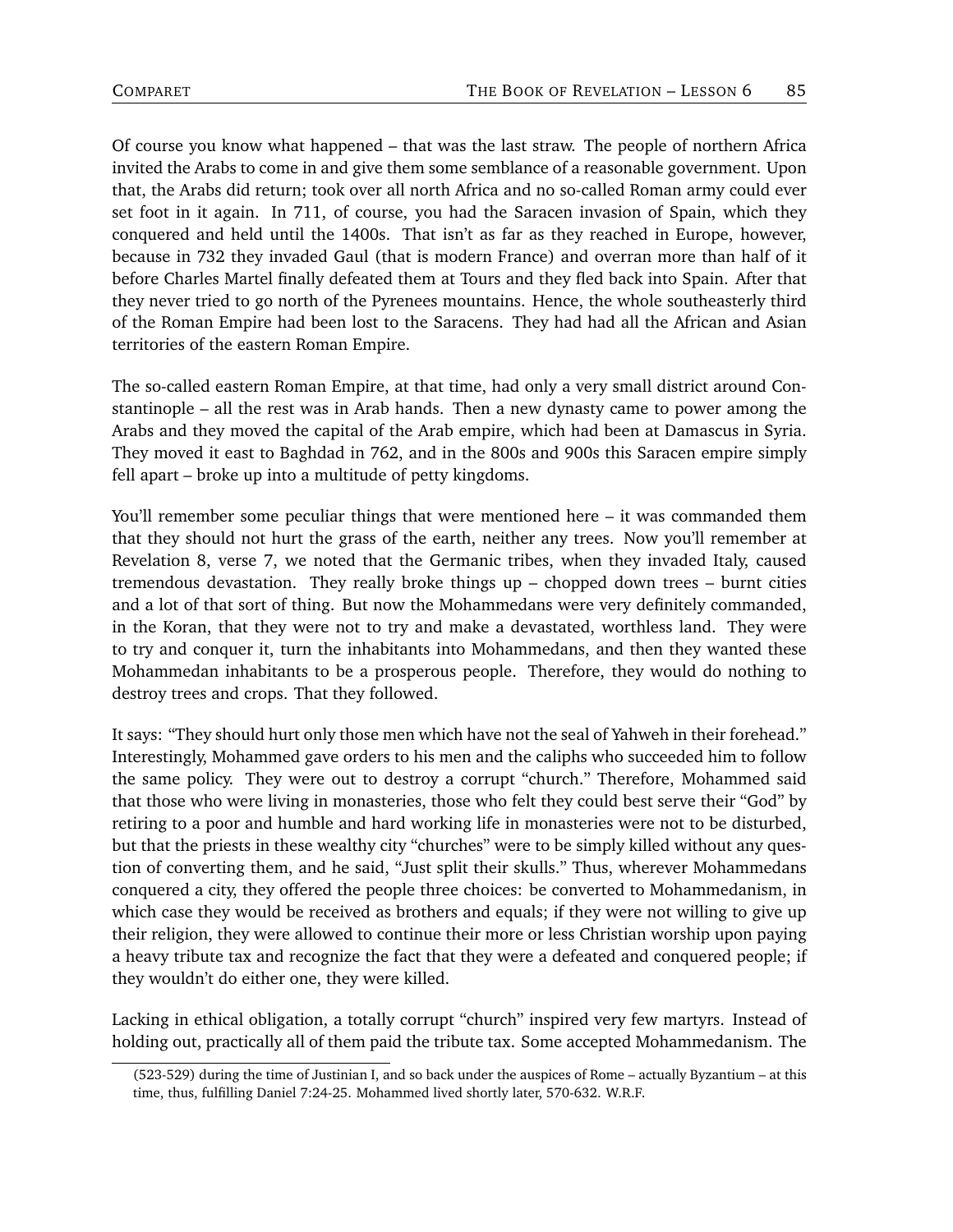rest paid the tribute tax. As it said, they kind of wished for strength of character to fight to the death as martyrs, but they didn't; "death fled from them." Thus, the great bulk of them paid the tribute tax to the Arabs and got along that way. Its said of these locusts that came out of the smoke ... (Have you ever, by the way, taken a good look at a grasshopper, or a picture of a grasshopper, and noticed that their heads do have a surprisingly horse-head look to them?) ... its said "on their heads were crowns" not of gold, but crowns like gold. A yellow turban was a very common article of clothing among these Arab warriors, so the yellow made these turbans look, at a little distance, like gold.<sup>[8](#page-85-0)</sup>

They had hair like the hair of women, and many of these Arabs did let their hair grow long. And He said "they had ... breastplates of iron." The Greeks apparently originated the systematic use of heavy breast and back plates of iron, but the Arabs invented a new type of armor. Now a man in the Grecian armor was like a crab in his shell, and he was just about as clumsy too, weighted down with that. On horseback, it could be a considerable burden and interference. So the Arabs invented chain armor, a perfectly flexible jacket of chain links. You take it off and drop it on the ground and it would just slump like so much wet fish net. But when put on, just the same, these iron chain links prevented a sword or a spear point or an arrow point from penetrating enough to do any damage. So the Arabs were largely armored with this chain armor.

Then it said they "had power to hurt men five months." Of course you know the Biblical prophetic scale of a year for a day, and that a prophetic month of thirty days equaled thirty years. Therefore, five months would be 150 years. Well, in 612 A.D. Mohammed first proclaimed his mission to convert all the infidels. So for the ten years, from then until 622, he was trying to make converts by preaching, and he did make some 40 converts before he was driven out of Mecca. But in 612 A.D. he started preaching Mohammedanism. Exactly 150 years later, in 762, the new capital of the Saracen Empire was established in Baghdad, and no further attempts were made to spread their power westward. But the Arabs didn't all pack up and go home – they stayed in Egypt and North Africa, Palestine and Syria. It is important, therefore, to comprehend that the aggressive spread of their power lasted exactly the prophetic five months, or 150 years.

Remember now, this was written by John not later than 96 A.D., and you'll note the surprising accuracy in these many points of this prophesy. The events that were pictured on the blowing of the fifth trumpet made up the first of these three woes. Then you come to the second woe which is described in Revelation 9, verses 13 to 21: "And the sixth angel sounded, and I heard a voice from the four horns of the golden altar which is before Yahweh, Saying to the sixth angel which had the trumpet, Loose the four angels which are bound in the great river Euphrates. And the four angels were loosed, which were prepared for an hour, and a day, and a month, and a year, for to slay the third part of men. And the number of the army of the horsemen

<span id="page-85-0"></span><sup>&</sup>lt;sup>8</sup> Comparet's aside here concerning grasshopper heads seems questionable, at best. John never said that the heads of the locusts were like horse's heads. John wrote "And the shapes of the locusts were like unto horses prepared unto battle." The use of the "locust" metaphor only likens the Arab battle-hordes to a swarm. John is seeing symbols, not realities, although the symbols represent real things! W.R.F.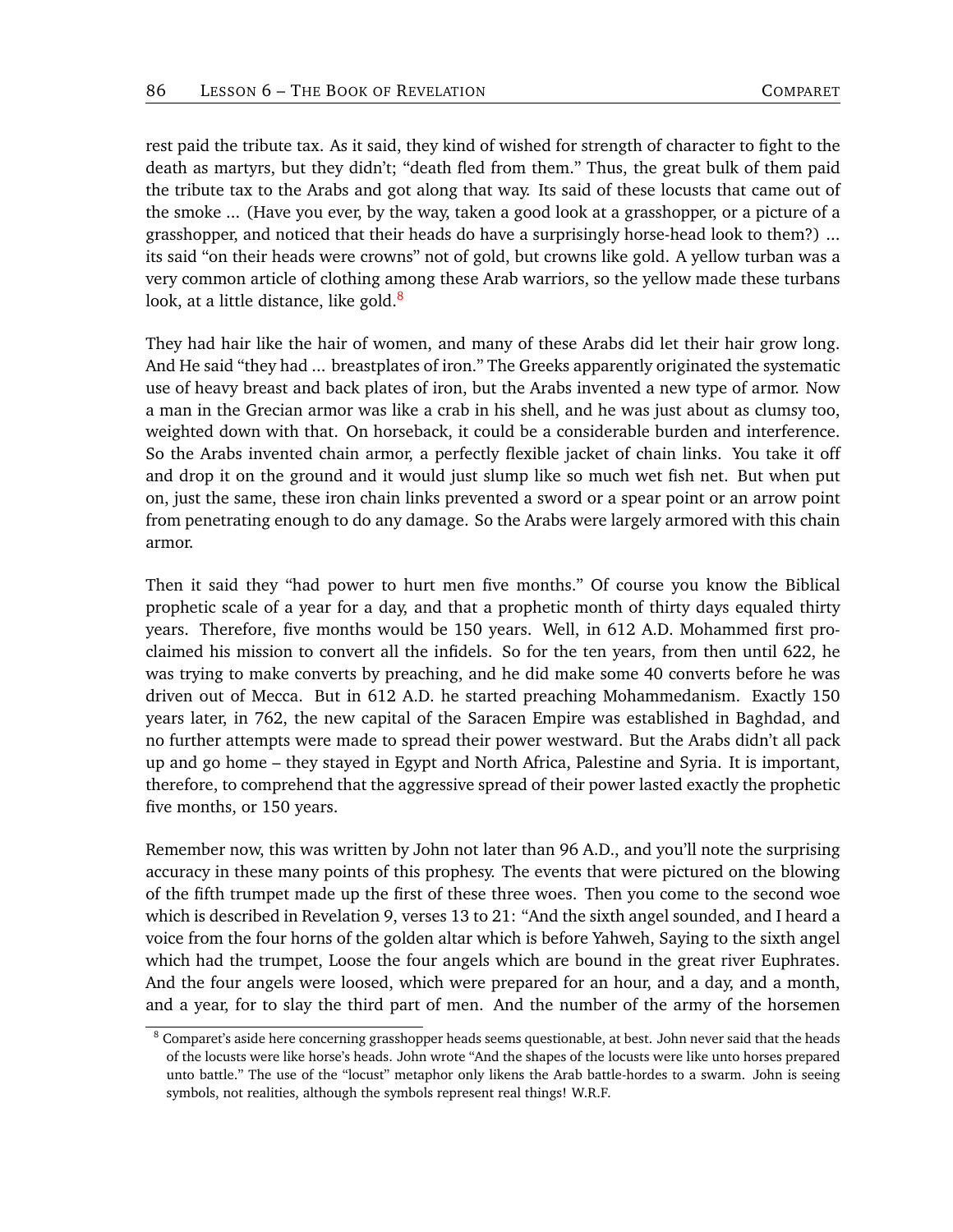were two hundred million: and I heard the number of them. And thus I saw the horses in the vision, and them that sat on them, having breastplates of fire, and of jacinth, and brimstone: and the heads of the horses were as the heads of lions; and out of their mouths issued fire and smoke and brimstone (brimstone is the old name for sulfur). By these three was the third part of men killed, by the fire, and by the smoke, and by the brimstone which issued out of their mouths. For their power is in their mouth, and in their tails: for their tails were like unto serpents, and had heads, and with them they do hurt. And the rest of the men which were not killed by these plagues yet repented not of the works of their hands, that they should not worship devils, and idols of gold, and silver, and brass, and stone, and of wood: which neither can see, nor hear, nor walk: Neither repented they of their murders, nor of their sorceries, nor of their fornication, nor of their thefts."

This second woe was the Turkish invasion. During the 11<sup>th</sup> century, the first portion of the Turks – the Seljuk Turks appeared. They settled near the Aral Sea by the east end of the Mediterranean Sea. There they were converted to Mohammedanism. In 1062 they crossed the Euphrates River, moving into the old territory of the eastern Roman Empire. They covered Mesopotamia, Armenia, western Turkestan, Persia and parts of Asia Minor and Syria. Then about 1100 A.D. they broke up into many small kingdoms. While they were taking the outlying provinces of the empire, the Seljuk Turks did not get near enough to Constantinople to threaten them. A couple of centuries later came the other, the Osmánlí Turks. You read about them in your history books under the name "Ottoman Turks." The dynastic founder of this nation was Osman (or Ozman). Apparently somebody who lisps began calling it Othman. There was an earlier character named Othman, and I suppose they got the name mixed-up. Then, with that satanic perversity of all ancient and medieval historians and travelers who wrote about their stuff, they weren't satisfied calling it Othman, they called it Ottoman. No Turk would answer to that name. They have always said they were the Osmánlí people.<sup>[9](#page-86-0)</sup>

About 1250 A.D. the Ozman Turks appeared near the headwaters of the Euphrates river, migrating westward. They settled in the lands of the Seljuk Turk sultan Aladdin, became a vassal and joined his armed forces and adopted his banner, the crescent. Then in 1288 Ozman began to conquer the eastern Asia Minor lands of the empire. It was rich in wheat, and he found it easy enough to take over. By 1301 he'd taken a large area, clear to the Black Sea. Ozman died in 1326, but his successors continued their expansion. [That Comparet is correct concerning

<span id="page-86-0"></span><sup>&</sup>lt;sup>9</sup> All through the ages writers of various cultures, from the Hebrews to the Greek to our own, have named things or changed names to accommodate their native language and tongue. While I'm not saying that such is **right**, I would hardly consider it a "satanic perversity", and I would chide Comparet for calling it such!

<sup>&</sup>quot;And Jacob took a stone, and set it up for a pillar. And Jacob said unto his brethren, Gather stones; and they took stones, and made an heap: and they did eat there upon the heap. And Laban called it Jegar-sahadutha: but Jacob called it Galeed." (Gen. 31:45-47). Was Jacob wrong for renaming the pillar? Was that a satanically perverse act?

Were the English colonists "satanically perverse" for calling the Deutsche colonists "Dutch"? How many people would recognize Svensk for Sweden, or Helvetii for Swiss? Having heard Turks talk, I can understand how "Ozman" could become "Ottoman" quite easily. Yet Comparet unwittingly makes himself part of the same satanic conspiracy – for he calls Makedonia "Macedon", Alexandros "Alexander" and Hellenê "Greece", a Roman word that the Greeks never used. Who should care what the Turks call themselves? W.R.F.

**DDD** back to note [11 on page 89](#page-88-0)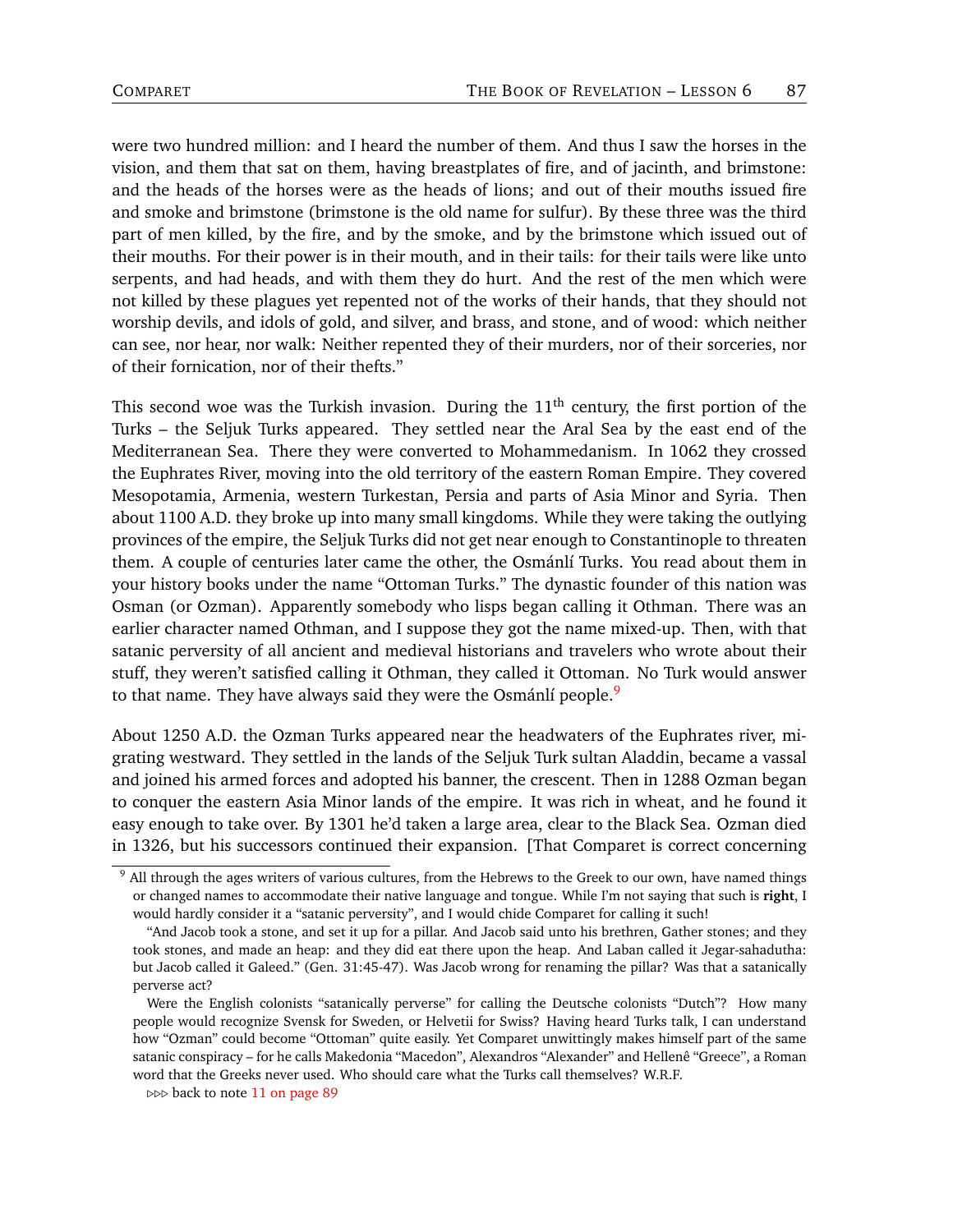the corruption of the name "Ozman" (Osman) can be verified from The History Of The Decline And Fall Of The Roman Empire by Edward Gibbon, volume 6, page 335. C.A.E.]

The Turks, even more so than the Romans, were the soldiers par excellence – they really made a science of warfare. They quickly developed a strategy that worked. Like the Arabs, they were nomadic horsemen. They relied principally upon cavalry. Warfare before that time had consisted of the main bodies of the two armies rushing against each other and sticking each other with spears and chopping at each other with swords, and they got to it as directly and expeditiously as possible. Sometimes a smaller but better trained and disciplined force routed a large one. The Turks had a bright idea – they had their best trained and best equipped troops kept as a reserve, back at the rear. In the front they put their light armed irregular cavalry, people who were not primarily soldiers but simply had gotten into the army for the hope of sharing in the loot if there was victory. These were not well disciplined, not well trained, not very effective, and if they all got killed the army didn't lose anything significant.

Thus, they were put out in front and sent out to attack the enemy. Of course, they were beaten off quickly, but they kept coming back again closing ranks with the enemy. The enemy cavalry would charge them and drive them into head long flight, and that was repeated several times. The enemy cavalry always drove them off without any particular difficulty, but they tired themselves out in doing so. Then, when the horses and men were tired, these irregular cavalry Turks would run off to the side and the main cavalry body of the Turks, rested and fresh, would make a furious charge against the enemy who were too tired now to keep up the battle. And this strategy brought the Turks victory after victory after victory. For a period of three centuries, they hardly ever lost a major battle. Another thing they developed, from about 1330 A.D., was that they kept a standing army. Up to that time, in all kingdoms when wars came, all the able bodied men of military age were subject to being drafted into the armed forces, but they were made up principally of farmers, merchants or workmen. Therefore they didn't have very much practice at military arts and they weren't especially skilled at it. But the Turks, from about 1330 on, raised a considerable sized army of professional soldiers. This was their whole job, they were paid regular salaries for this and they wasted no time doing anything else. Thus they were constantly in training, practicing warfare. Because they were well armed, they were, of course, tremendously effective, and it was very difficult for untrained forces to stand up to them. This was a full century before the first use of a professional standing army appeared in Europe.<sup>[10](#page-87-0)</sup>

You can't say much for the Turkish morals, or kindness, or anything of that sort, but you do have to give them credit for being effective soldiers. Incidentally, during the Korean war the Turks sent a small contingency of soldiers over there to help us, and they were probably the

<span id="page-87-0"></span><sup>&</sup>lt;sup>10</sup> The Saxon Kings maintained thegns (or thanes), who served as a "professional" soldiery, many centuries before the Turks were heard of in Europe. The Romans always maintained core legions of professional soldiers who were granted lands and pensions at the ends of their careers. The Greeks also maintained a professional soldiery, and like Rome and the Saxon states, conscription from the general population in times of war. None of this is different from our own history, and even with us, a large professional army as we have now was not a part of the original design of our own government. Comparet is far off the mark here in claiming that the Turks had a standing army "a full century before the first use of a professional standing army appeared in Europe." W.R.F.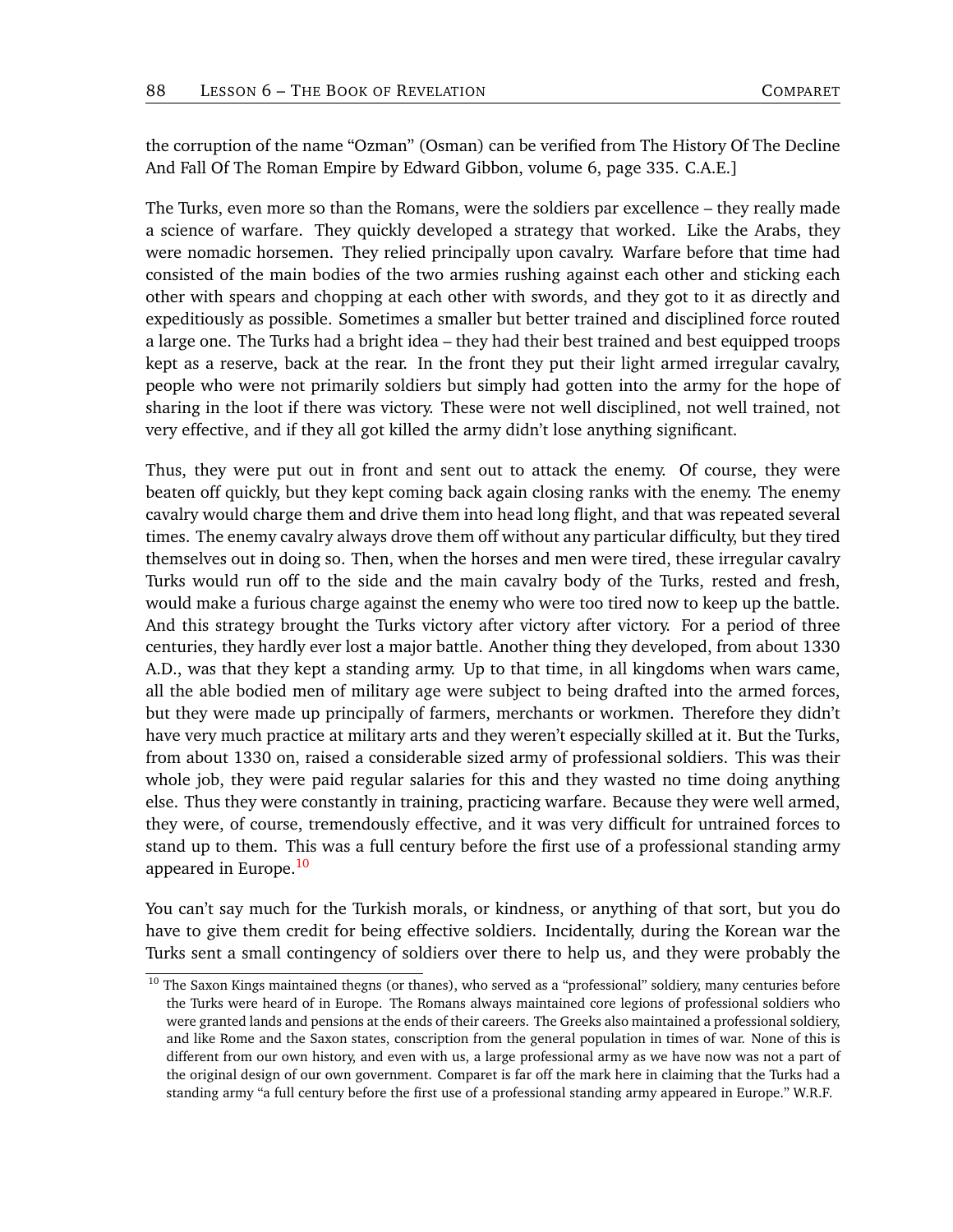most effective troops on our side. You notice how Russia shoots down our airplanes and steals our navy ships and so on? They didn't fire a shot at the Turks, for the Turks would shoot back.

Another thing developed at this time, peculiar to the Turks. You've heard of these troops under the name of "Janizaries." Of course, the name in Turkish was Yani Cheri, meaning "new troops." But, as I say, there is that satanic disposition to always change and garble things till they're unrecognizable. The Turks had conquered quite a number of Christian towns and they were wondering what to do. If they let them alone, they might bring rebellion against their rule. Hence, by way of both strengthening the Turkish forces and weakening the conquered, they took a thousand, at least, each year, of Christian children, the very cream of the boys of 8 to 12 years old. They were taken by force from their parents, converted to Mohammedanism, and right from the start put under military training – strict discipline – learning to undergo hardship, they became tough and hardy. While it was rough going and strict discipline, on the other hand the pay was good and promotion came quickly to one who really put his mind to it and showed the makings of a good soldier. Thus they relied upon these Janizaries as among their picked troops. Of course, they didn't see they were doing anything wrong in that. They said, well you know how today we say "its our missionary duty to convert the heathen to Christianity." They said "Its our duty to convert all unbelievers to Mohammedanism." They considered they were doing the kids a favor. The time that the use of these Janizary troops were continued was some three centuries. It's been estimated that a full half-million Christian children were thus kidnapped and made into Turkish soldiers.<sup>[11](#page-88-0)</sup>

The Arabs had moved out to conquer lands primarily for the purpose of converting the conquered to Mohammedanism. They, of course, followed the custom of all armies in doing a certain amount of looting when they captured a place. And that isn't entirely ancient – talk to anybody who was in the American army that invaded Germany and see the cameras and binoculars and such things that he stole from the inhabitants while he was there. Hence, these aren't customs of the ancient past alone. Now the Turks, while they were Mohammedans, were not primarily interested in the spread of the Mohammedan religion. They were primarily interested in conquering and ruling these other lands. They wanted to be the masters, supporting themselves simply by fighting and on the tribute taxes that they could collect. The Arabs, by their tremendously effective armed forces, did succeed in spreading their dominion, but they did very little about organizing it into an effective kingdom.

The Turks, on the other hand, instead of trying to see how fast they could spread out, they would move on 50 to 100 miles, taking that much new territory, and then for 20 or 30 years they'd stop there while they completed the consolidation of their conquest and got it thoroughly organized, and made sure everybody knew just who was boss now in these conquered lands. They were out to rule. In 1356 the Turks gained their first foothold on the European side, landing first at Galipoli. The main portion of the city of Constantinople is on the European side. The portion on the Turkish side is called Scutari. Asia Minor was pretty largely

<span id="page-88-0"></span> $11$  Comparet again shows a tendency to support the ideas of organized religions, in making favorable comparisons to "missionary duty." W.R.F. (See note [9 on page 87\)](#page-86-0)

**DDD** back to note [15 on page 107](#page-106-0)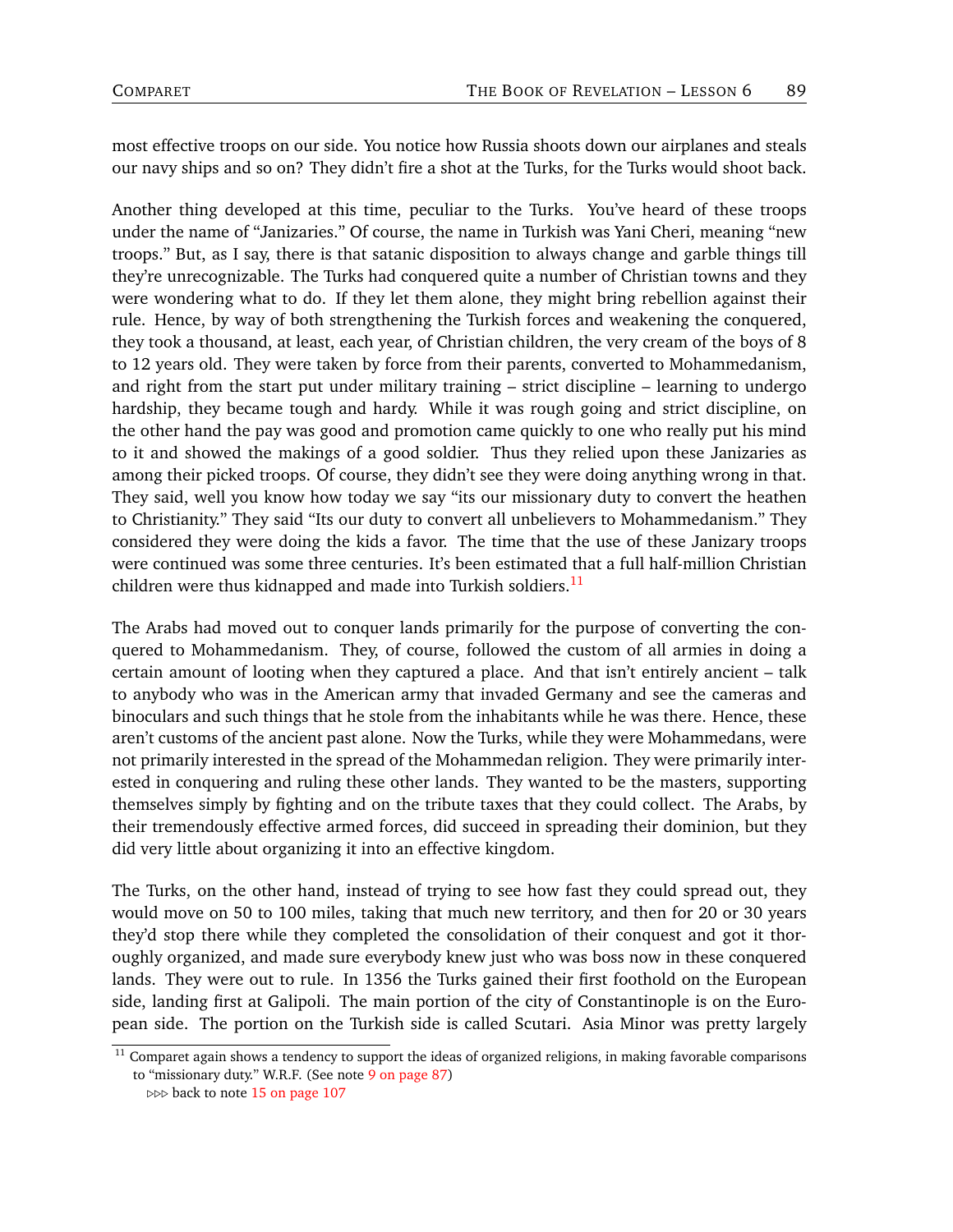in the hands of the Turks, and now they had moved over on to the European side. In 1361 they captured the quite important city of Adrianople, and that finally brought some alarm in Constantinople. As far as regaining their provinces from the Turks was concerned, they never gave it a thought. They knew it was hopeless. They couldn't regain them from the Arabs, as far as that goes. They were a beaten people, contented to live within their city of Constantinople, just hoping they'd be left to peace as in their former empire.

Thus, from 1361, when the Turks captured Adrianople, the emperors at Constantinople lived in utter dread of the Turks and were always very conciliatory in trying to enter into treaties with the Turks, by which they could guarantee that the Turks wouldn't tax Constantinople. You remember there had been a split a thousand years earlier than this, between the Roman Catholic "Church" and the Greek Orthodox "Church." Nevertheless, Constantinople, while it was the seat of the Greek Orthodox "Church", had lost their outlying empire. They were in danger of losing the city they had left, and they didn't have enough military strength to defend themselves effectively. They couldn't hope for rescue by any Asiatic power. The only hope was from the Christian nations of Europe. The period of the Crusades was past. Christian nations had spent a great deal of money and lost a great many lives in the Crusades. They were not in the mood to renew it, particularly because all these European Christian nations were in a period of general internal disorder about this time. The one factor that might help to induce the European nations to go on a new Crusade and send some forces to defend Constantinople would be if the Pope could stir them up to do it.

Thus, the emperor kept intriguing, trying to gain the support of the Pope. He became very subservient to the Pope, where before there'd been no love lost at all. By this, as it became known, the emperor lost the support of the Greek portion of his population who were very much attached to their "church", corrupt as it was, and in fact the patriarch of the Greek Orthodox "Church" at this time said, "I would rather see the Turks in Constantinople than to see the Pope's power restored here." So they were really in a rather bad way. The Turks, meantime, were vigorously pushing their conquest on into the Balkan countries. In 1389 they absorbed Bulgaria – they brought their frontier to the Danube – Serbia became a vassal state. They hadn't put in Turkish governors, but the king of Serbia had to swear allegiance to them in that he would raise an army and fight with them (that is on the Turkish side) in time of war. As a matter of fact, the rest of his life he did so, and furnished them with very effective troops.

In 1394 they finally managed to get together a very minor sort of a crusade. About 12 thousand knights, some eight thousand of them from France, and the remainder from Germany and Hungary, marched down to the Danube to fight the Turks and drive them back out of Europe. Well, war was definitely a business with the Turks and they were thoroughly business like. But these knights were vain, arrogant, boastful and stupid. They said "Why, these Turks are no match for us." One of them boasted that "if the sky fell, we'd hold it up on the points of our lances." Thus, when they got to the point where it was probably only going to be a day or two's march to make contact with the Turkish forces, they stopped in what seemed like a favorable place to meet the Turks, there beside the Danube. Instead of making proper preparations, fortifying the place and all that, they just spent their time in riotous drinking and carousing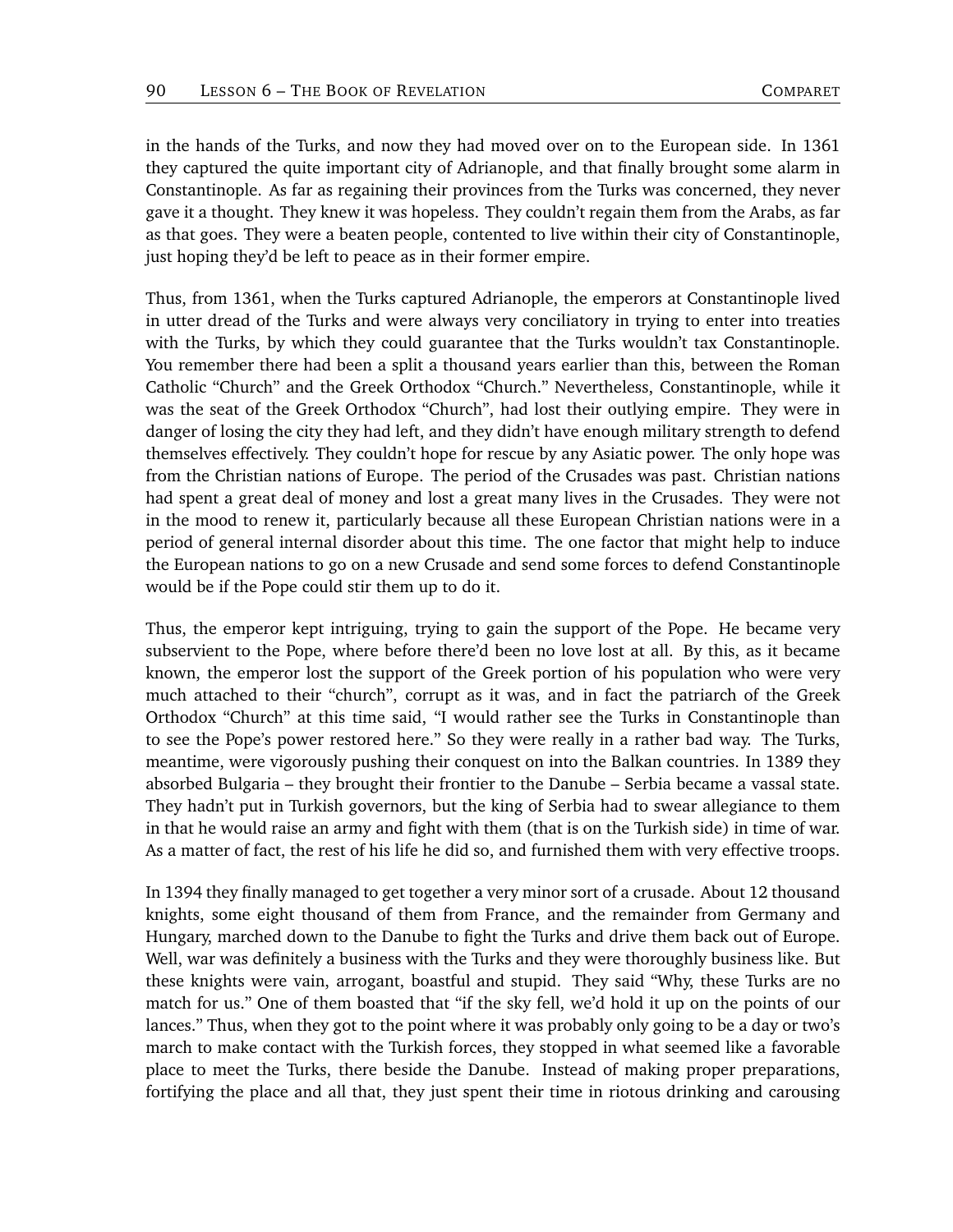until suddenly they were roused by scouts coming back with the word that the Turks were just over the hill in the next valley – the whole Turkish army coming. They formed up in lines for battle. The king of Hungary was a sensible man and he wanted to do this in a reasonable and sensible way. But these French knights were so vain and boastful and arrogant, they weren't about to be told how they were going to fight. They wanted to go out and just mop up these Turks like that. Then, these eight thousand French knights attacked the Turkish army of 40 thousand. The Turks were drawn up in their typical way. On the far side of the hill, over in the next valley, was the main body of the Turks. Out in front of that they put this light irregular cavalry. Then these French knights charged them and they had a grand time defeating and driving them into flight. They got themselves thoroughly tired and their horses tired out. They chased the retreating Turkish light cavalry up over the hill, and just beyond them lay the main body of the Turkish army. The Turkish forces had been drawn in more or less of a crescent form. Immediately, these two wings rushed out, attacking the French on the flanks and closing in back of them so they couldn't retreat. Practically all of the French knights were either killed on the field of battle or captured. The prisoners were practically all massacred the next day by the Turks. They paid dearly for their stupidity. By that defeat, the total destruction of the eight-thousand-man contingency out of a force of only twelve thousand to begin with, sent the rest of them back in panic flight. Thus, that attempt to drive the Turks out of Europe failed miserably.

The Turks moved on and occupied Greece and southern Hungary. Remember what they had taken of the old Roman Empire – taken then and a bit later took? They had Romania, Bulgaria, Serbia, and they eventually penetrated into Austria, to the point where they besieged the city of Vienna, and eventually, after some 25 years of fighting, they took Albania, on the Dalmatian coast. Of course, south from that they had Macedonia and Greece. Thus, as you can see, the Turks had taken every inch of the remaining eastern Roman Empire except the small area containing the city of Constantinople, and a few miles outside of it. Then the Turks moved up to besiege Constantinople, and they were bought off by payment of a large annual tribute. The emperor turned one "church" into a mosque. That was part of the terms the Turks required of him. After getting their first year's tribute payment, the Turks went back and started to besiege it again, and at that time the Turks suddenly found their hands full with another thing. They had to give up any attempt to go after Constantinople.

You had the great invasion of Tamerlane. He was a Mongol, the head of a vast group of nomadic Mongol horseman. In other words, the same sort of thing you had a thousand years earlier under the Huns – Attila the Hun. His name was called Timur Lenh, "Timour" meaning iron; Lenh meaning "the lane." Hence, "Tamer-lane" was a corruption of Timur Lenh by the Europeans who wrote about him. His capital was in Samarkand, and he was quite ambitious. He declared he was going to be ruler of the entire inhabited earth, and he set out to do it. He got a surprising amount of it too. In his  $36<sup>th</sup>$  year of reign he conquered all the area from the great wall of China to the center of Russia, and southeast of that to the sources of the Ganges river in India, westward to the Mediterranean and the river Nile. That's quite a large accomplishment for that brief a time $^{12}$  $^{12}$  $^{12}$ .

<span id="page-90-0"></span> $12$  See notes [13 on page 58,](#page-57-0) [13 on page 58](#page-57-0) & [15 on page 59](#page-58-1) and note [4 on page 67](#page-66-0)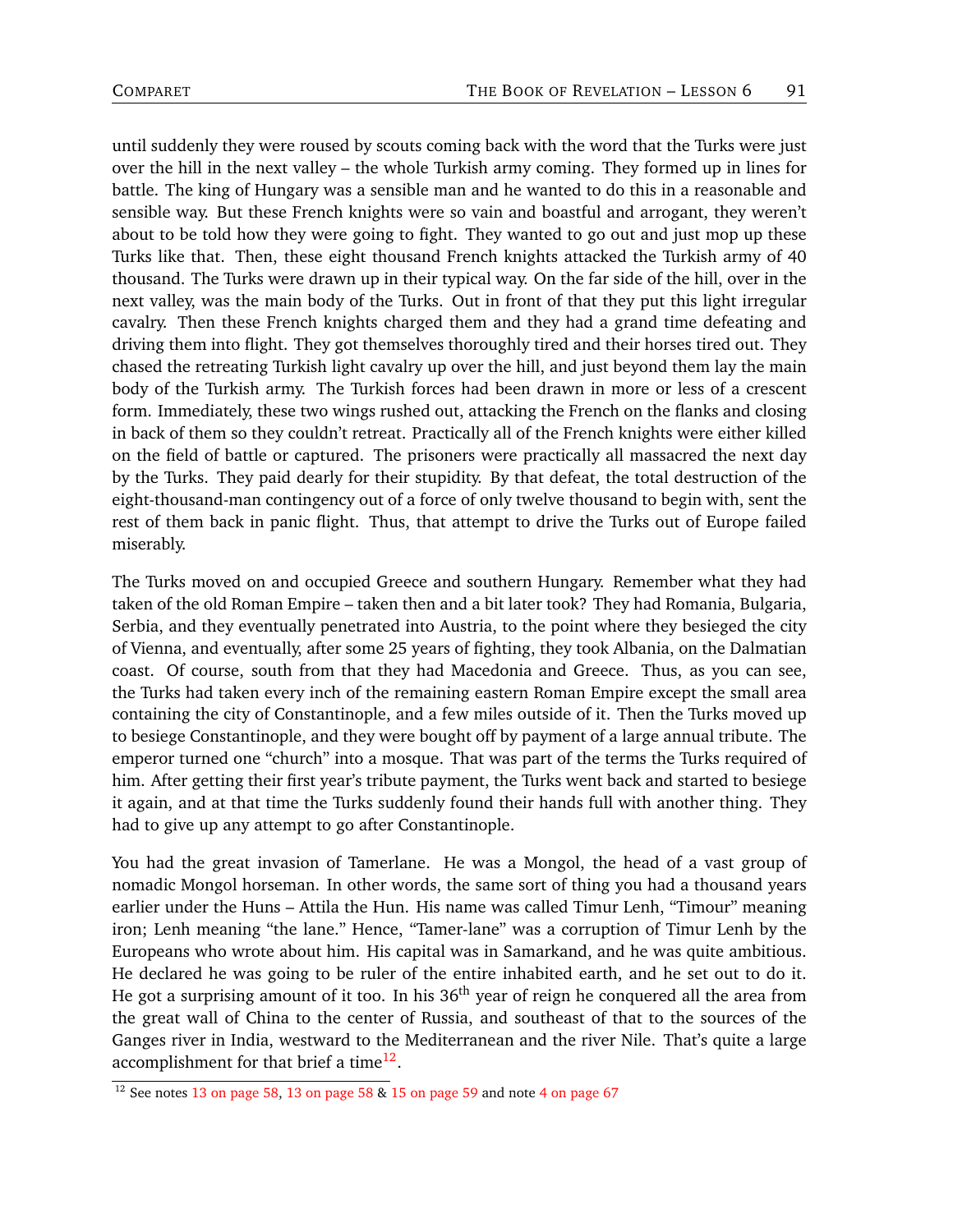Like all the Mongols, he was extremely cruel. Historians have said that he caused more misery and killed more people than any one person that ever lived in all history. When he captured a city, he generally massacred most or all the population. He used to chop off heads and pile these heads up into a huge pyramid outside the city walls. When he began invading the Turkish kingdom, they really had trouble on their hands. I've mentioned how stupid the Roman emperors were, but some of these Turkish sultans were as bad. Sultan Báyezíd, who led his Turkish army of some hundred and twenty thousand men out in 1402 to meet Tamerlane, and Tamerlane had an army of – well, you can conservatively say a half million men. Some of the ancient historians called it as much as eight hundred thousand, but it's an exaggeration because the land couldn't have supported them. It couldn't have furnished the food and other supplies. But probably it was a half-a-million men.<sup>[13](#page-91-0)</sup>

These Turks, remember now, for three centuries had been winning substantially every battle they fought. They were conceited and arrogant. Sultan Báyezíd was very much of a hunter. The way he liked to hunt was to take some of his troops out and have them form a great circle around an area containing game. He would go into the middle of it and his troops would march through this area toward the center, driving the game before him, until finally, as the animals were driven up to where he was, the sultan could shoot them with bow and arrow. So he brought his forces out to where he was on one side of the valley and the Mongol forces were on the other side, a few miles apart. There was a small stream that ran into the valley from the side where the Turks were. With that, to furnish them water he set up his camp there, deposited all his supplies of food and whatever other supplies they had. Then to show his contempt for the Mongols across the way, he led his army out into the hills beyond the valley and spent the better part of the day hunting. Tiring out his men, of course, the way they had to go beat the bushes to drive out the game. When he came back to his camp with his tired out thirsty army, the Mongols had taken his camp and all his food supply. They held the only water supply for his thirsty troops. Worn out, thirsty, hungry, his Turkish army had to give battle to the Mongols, and of course they were practically exterminated by the Mongols.

Well, Tamerlane decided this didn't offer enough prospects of worthwhile conquest for him. As I say, he'd already carried his forces clear through to the Mediterranean coast, and the sultan down in Egypt having insulted him, he sent forces down there to defeat the Egyptians. When Tamerlane came back to the East, he was going to conquer China. He already had everything north of the great wall and he was going to take the rest of it. Instead, he died in 1405. If it hadn't been for that, not only all western Asia, but quite possibly Europe as well would have been under the Mongol rule.

In 1442 to 1444 the Serbians, Hungarians, Albanians and Poles got together a considerable army and almost drove the Turks out of Europe, but were finally defeated. The Turkish grip

<span id="page-91-0"></span><sup>&</sup>lt;sup>13</sup> I do not see the basis for Comparet's logic that "the land couldn't have supported" an army of 800,000 men "but it was probably a half a million men." Why, without other evidence, should we question the historian's records? The Persian army of Xerxes which invaded Greece was purported to be over 2 million men. including support personal. It is logistics and discipline which support an army in the field, not simply just "the land." And the land in question – Mesopotamia and Anatolia – supported populations of several millions of people throughout ancient history. W.R.F.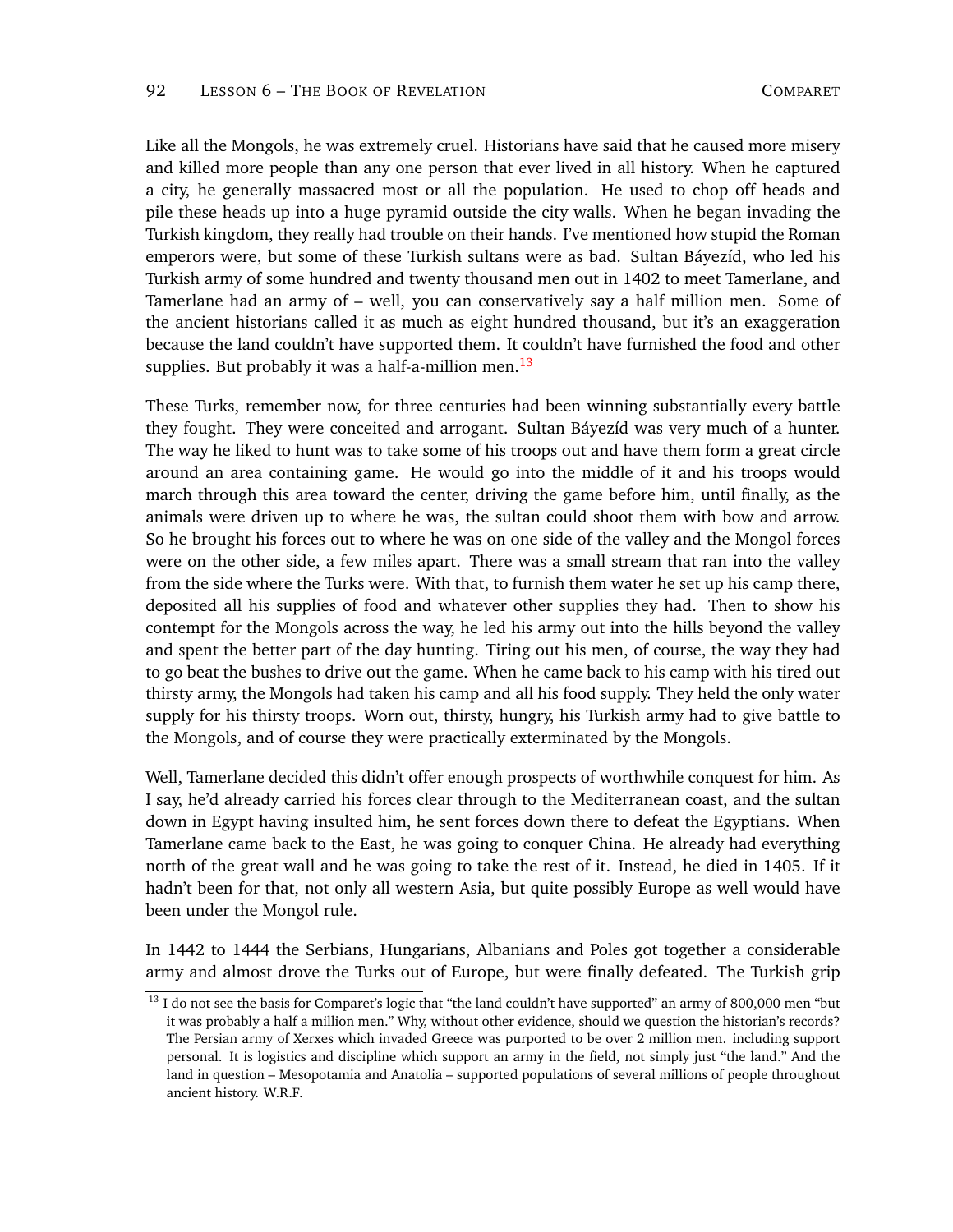on Europe was complete; that is the Balkan part of Europe. In 1453 the Turks besieged Constantinople. And this was the first large-scale and effective use of heavy artillery to batter down city walls in all history. Constantinople had been practically impregnable with those great high stone walls. Of course, the Greeks and Romans had the ballista, a sort of catapult with which to throw big stones, but those were useless against heavy stone walls like that. You could throw them over the wall, hoping to hit somebody inside the city, but you couldn't batter down walls. But the Turks had big cannon and they fired these heavy cannon balls which smashed the stone of the walls, till finally they could crumble a wall clear down to the ground.

I brought with me here a little book, *Marvels of Prophesy*, by Howard Rand, because I want you to see the illustration on the front of it. It is one of these old Turkish cannon. It's in the form of an animal. It sits on its haunches, head up, four legs on the ground and the mouth of the thing is, of course, the muzzle of the cannon. Now, as you see it here, a tampon, a plug, is inserted in the mouth of it so that rain water won't collect in the thing and rust it out. But I want you to look at this and see what this thing looks like, and then you're going to understand some of these things that John was talking about here. "The heads of the horses were as the heads of lions." You notice that this cannon thing is in the form of what's recognizably intended to be a lion.

"And out of their mouths issued fire and smoke and brimstone." That is sulfur. Well now, black powder was the only explosive they had in those days – common black gun powder. And black gun powder is a mixture of potassium nitrate, powdered charcoal and sulfur. Hence, smoke and brimstone, or sulfur, was spouted out of the mouths of these cannon when they were fired. "By these three was the third part of men killed, by the fire and by the smoke and by the brimstone which issued out of their mouths." The Turks were the first ones, as I say, who learned to make effective use of artillery, and they went in for it in a big scale. They not only had these great heavy siege guns with which to batter down the walls, but they also developed a use of smaller, easily moved field guns which were used in warfare on the battle field.

You see, if you stuff a few pounds of pebbles and cobblestones, and so on, in one of those cannon, and fire it, you get what is in effect a gigantic shotgun. It just sweeps a terrific swath through enemy troops out in front. And the Turks, as I say, being the professional soldiers par excellence, they had learned to do this, and with their cannon, they inflicted quite a number of terrible defeats on the opposing Christian armies. By battering the walls of Constantinople, the siege lasted some seven weeks.

They opened a great breach in the walls through which the Turkish army was able to drive into the city. They tremendously out-numbered the defending forces. The emperor had probably 10 to 12 thousand good, well-trained, professional soldiers. And of course, for the rest, everybody who could handle a sword or a spear was there trying to defend his life, but they were not trained as effective forces. The Turks lost heavily, but they were able to force their way through the breach in the wall and take Constantinople. Hence the last trace of the Roman Empire disappeared with the fall of Constantinople in 1453 A.D. Now, note something about the time: You remember these angels who were bound in the river Euphrates, and we pick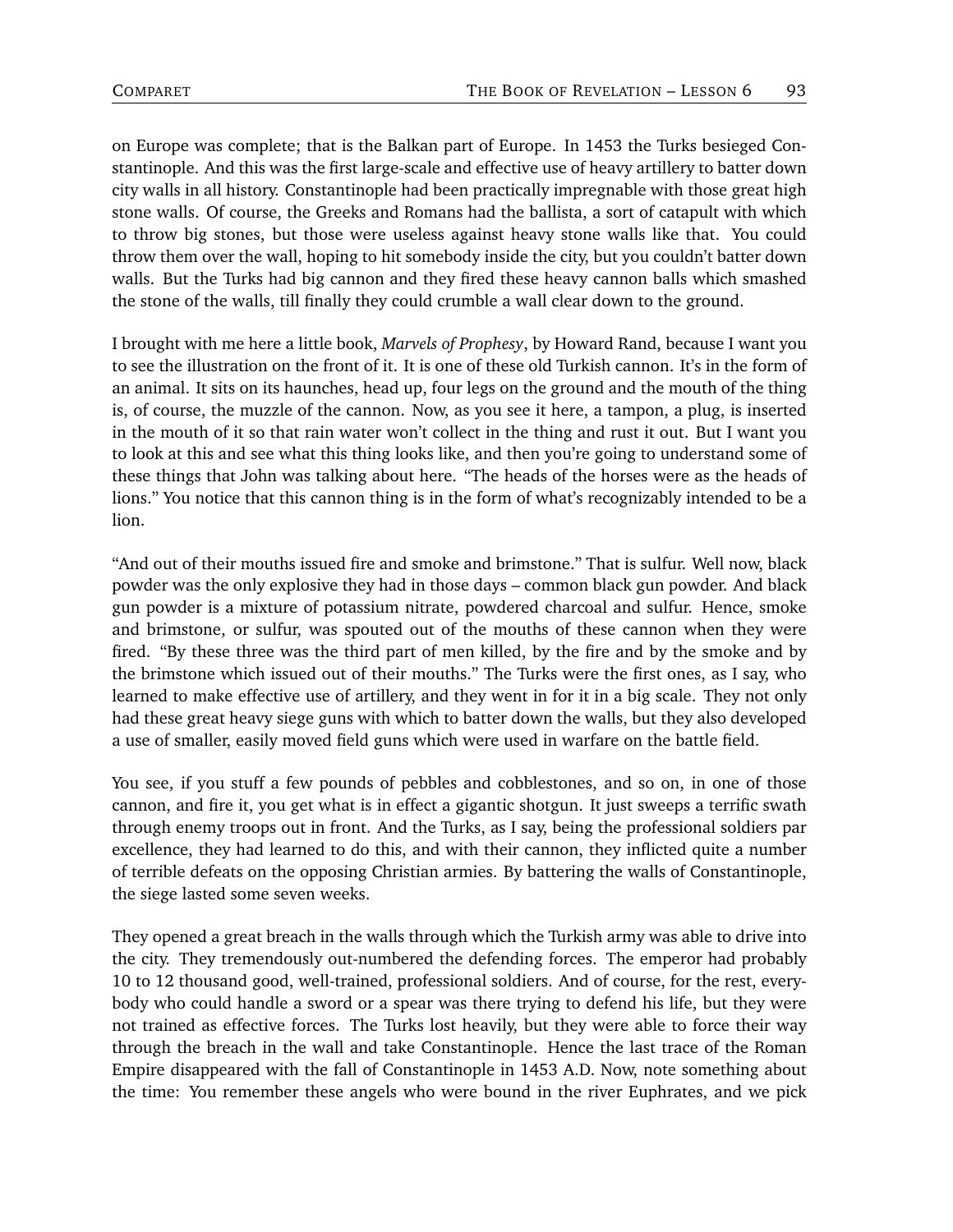up the movement of both of the Turkish forces around the headwaters of the Euphrates. They were prepared for an hour and a day and a month and a year. Well, on the prophetic scale, a year, 360 days, that would be 360 years. A month, 30 days, that would be 30 years. 360 and 30, that's 390. A day makes it 391. And the hour would be a fraction of a year. Therefore, 391 years was the time that John gave for the duration of the aggressive phase of this Turkish woe. All right. In the year 1062 the Seljuk Turks, the first wave of the Turkish invasion, crossed the Euphrates river, moving westwardly into Syria and Asia Minor. Add 391 years to that and you get 1453, which is the date of the fall of Constantinople and the final extinguishment of the last trace of the Roman Empire. Thus, not only the nature of what was to happen, but the exact duration of it had been prophesied by John, writing somewhere between 94 and 96 A.D.

The Book of Revelation is not easy to understand. It's all in symbols. If you won't study the Bible enough to learn what the symbols mean, you can't make heads nor tails of it. The average bartender knows pretty nearly as much about the Bible as the average preacher. The preacher can spot him about fifty verses, that is all. That's why you find very few preachers venturing to talk about the Book of Revelation. They say, "Oh, its a sealed book." But you remember John was told, "Seal not the words of the prophesy of this book for the time is at hand." But when you dig into this enough to know what its talking about, the inspiration of it becomes unmistakable. This sort of thing simply could not have been written from any source except divine inspiration.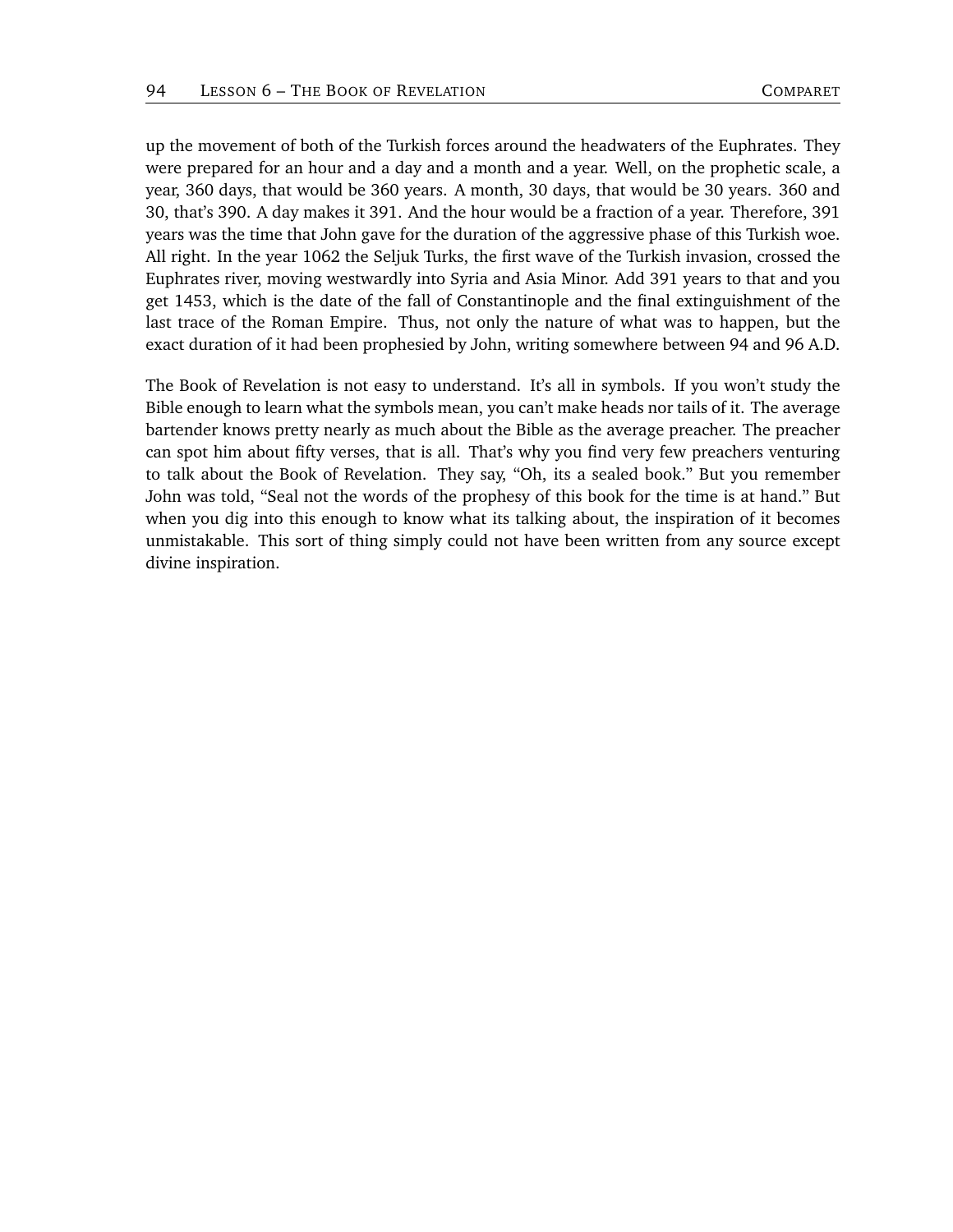

We are continuing our study of the Book of Revelation and we have covered the first two of the three woes. You'll remember that the Saracen invasion was the first woe. Just previous to the Saracen invasion you had the breakup of the western third of the Roman Empire – the European portion of it. Then, with the first woe, the Saracen invasion, you had another third of the empire taken – all of North Africa, Egypt, Palestine, Syria, into Mesopotamia and a good deal of Asia Minor. But we saw that it developed exactly the way the Book of Revelation had prophesied. The western part of the Roman Empire had undergone complete collapse, and every part of its so-called civilization had crumbled into ruin. The Catholic "Church", of course, remained and began gaining strength because, with the empire gone there was no authority left – nothing to bring order out of chaos except the influence of the "Church." Hence, the Pope soon moved into that power vacuum for all practical purposes – the place formally occupied by the emperor in ruling the northwesterly third of the original Roman Empire. Despite all the things that happened to show Yahweh's disapproval of Roman Catholicism – all the same faults remained in the eastern "church", the Greek Orthodox "Church." As a matter of fact, the only substantial differences between them are two:  $(1<sup>st</sup>)$  that the eastern "church" doesn't recognize the bishop of Rome as head of their "church", and  $(2<sup>nd</sup>)$  they allow their priests to marry. And a  $(3<sup>rd</sup>)$ : they don't use Latin as the only official language of the "church." But aside from those, you had the same idolatry; the same worship of the images of the saints and all that. Throughout North Africa, Egypt, Palestine, Syria, parts of Asia Minor, that dominance was being pretty largely broken up and stamped out by the Saracen invasion; because the Saracen Arabs were out, not primarily as looters – although that's always been a large part of Arab ideals – and not primarily seeking more territory to govern, but primarily out to spread their new religion, Mohammedanism. The whole origin of Mohammedanism was a protest against the total corruption of what had originally been Christianity and had ceased to be, but still masqueraded under the Christian name.<sup>[1](#page-94-0)</sup>

I can not accept that "the whole origin of Mohammedanism was a protest against the total corruption of what had originally been Christianity." Firstly, it is apparent that no one was attempting to "Christianize" the

<span id="page-94-0"></span><sup>&</sup>lt;sup>1</sup> Nothing has happened yet – even to this very day – that can be pointed to as a judgment by Yahweh against Roman Catholicism. And the Catholic "Church", while comprised mostly of beasts, still has many of the children of Israel among its congregants. During the Reformation it was not the Catholic "church" being judged – even though the Catholic "church" lost much of its power, authority and luster – but rather the Catholic "church" was the vehicle used as a scourge against the people of Yahweh, much like the ancient Philistines were used! Those who broke away from the Catholic "church" during the Reformation, while many of them were eventually successful, still suffered greatly on account of their breaking away. The destruction caused in parts of Germany (primarily the Rhineland) during the Catholic "church's" 30 Years' War there was actually even a catalyst for the emigration of many Germans to New York, circa 1708. W.R.F.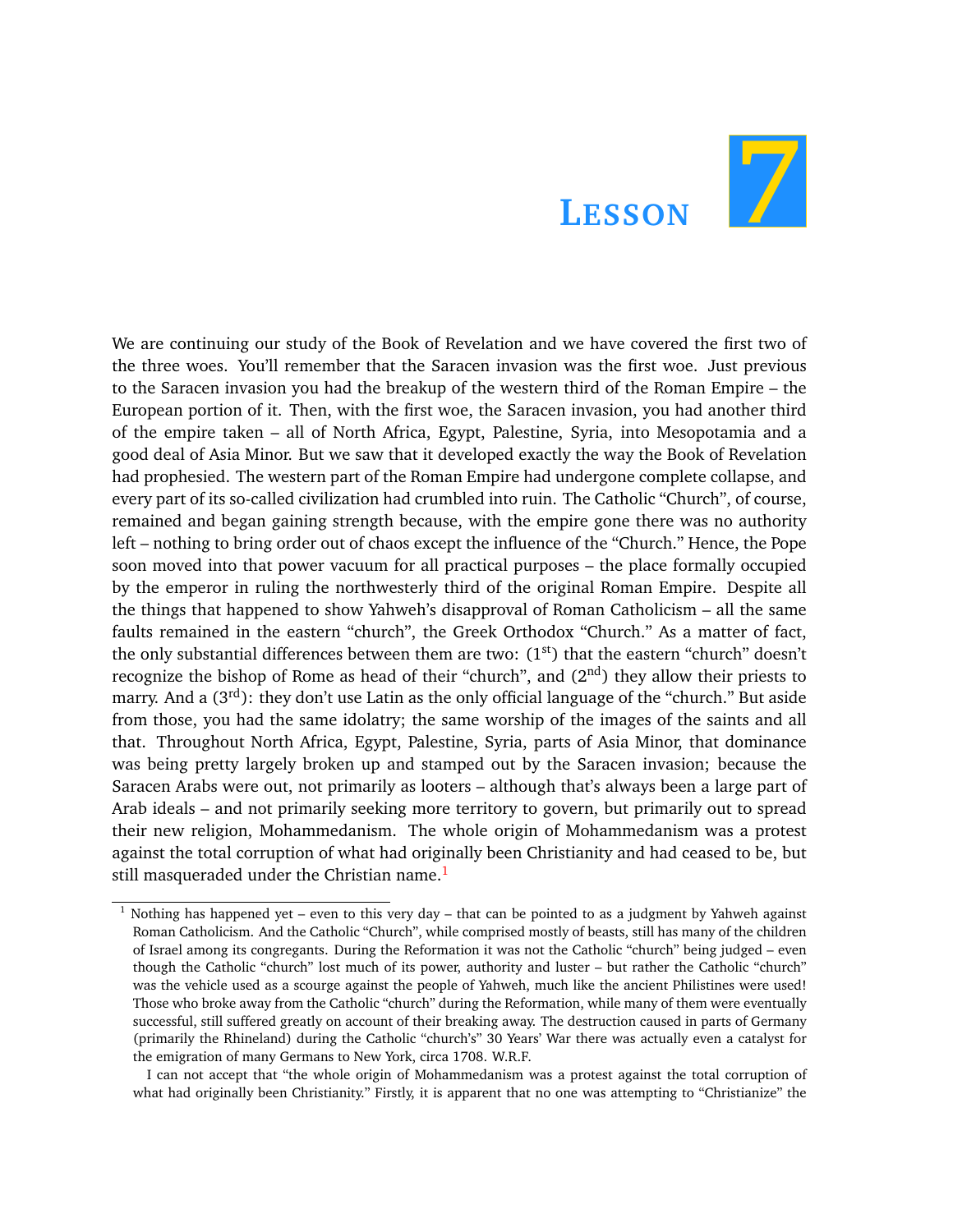Then the second woe was the Turkish invasion. The Turks took over what the Arabs had conquered, and in addition they took all the rest of Asia Minor. Then they moved into the Balkans and took over the southeastern European nations which had been formerly a part of the Roman Empire, and finally took Constantinople itself, the last vestige of the old eastern Roman Empire, in the year 1453. The Turks, while they were Mohammedans, were primarily out for plunder and power. They incidentally brought Mohammedanism along with them, but they were out to steal and to rule. That was their only object.

With that, you get through chapter 9 of the Book of Revelation. When you get into chapter 10, there's a sudden change in the subject. The Book of Revelation deals with a number of great historical processes that were going on, more or less overlapping, with the one exception of the ending of persecution of Christianity by pagan Rome with the Edict of Toleration by Constantine in 313 A.D. You can say that no part of this was simply an event taking place in a single day.<sup>[2](#page-95-0)</sup> Each was an historical process that got its start while the one before it was gradually fading out, and in turn the next one was gradually beginning. It's at least a three ring circus and you have to stop once in a while and look at what has been going on in one of the other rings. So that's what we're doing here when this parenthetical thing is thrown in with the beginning of Revelation chapter 10, at verse 1.

John says: "And I saw another mighty angel come down from heaven, clothed with a cloud, (Your *King James Version* says, 'A rainbow was upon his head', and in the Greek it says 'the rainbow', which evidently is a bit more important.) And his face was as it were the sun, and his feet as pillars of fire." John had seen and talked with a number of angels, but he characterizes this one as especially powerful and important. The details he tells about him give a number of clues to indicate that this angel most probably was Yahshua the Christ Himself. "He was clothed with a cloud." That is not generally a characteristic of angels as we see them in the Bible, but the appearance of Yahweh Himself has been marked by that. You remember, when He descended upon Mount Sinai, He came enveloped in a cloud with storm and thunder and lightning. When He led the Israelites in their Exodus, again He was enveloped in this pillar of cloud. When He came personally into the tabernacle in the wilderness, the cloud pillar descended upon and filled the tabernacle. When Solomon dedicated the Temple and the presence of Yahweh came into the Temple at that time, it was filled with the cloud again, and the glory of Yahweh. Thus, this is something that indicates more than just an angel. Now, "the rainbow upon His head" – rainbow, of course, was a symbol and promise of divine mercy. You remember that after the flood Yahweh said, "When you see my rainbow in the sky, this is a token to you that I will never again destroy the world with a flood."<sup>[3](#page-95-1)</sup>

Arabs in the first place. Secondly, Mohammed came from a background which naturally despised everything Christian, being at least in part, a Jew himself. Thirdly – and Comparet had mentioned this himself – the Arab world was engaging in all kinds of pagan idolatry, their own, plus the Egyptian, plus the Greco-Roman and so on. This is natural to people of mixed heritages, and it was basically this mixed pagan idolatry which was Mohammedanism's first target. See Comparet's own remarks in Sermon #6, on pages 3-4, for his own discussion of this very thing. W.R.F.

<span id="page-95-0"></span><sup>&</sup>lt;sup>2</sup> Although an edict can be signed in a day, obviously the political circumstances leading up to and allowing the signing of such an edict – and especially Constantine's Edict of Toleration – took much longer than a day. It is quite difficult to understand why Comparet made such a distinction here. W.R.F.

<span id="page-95-1"></span><sup>3</sup> The *King James Version* says "A rainbow" only because many of the manuscripts which comprise the Majority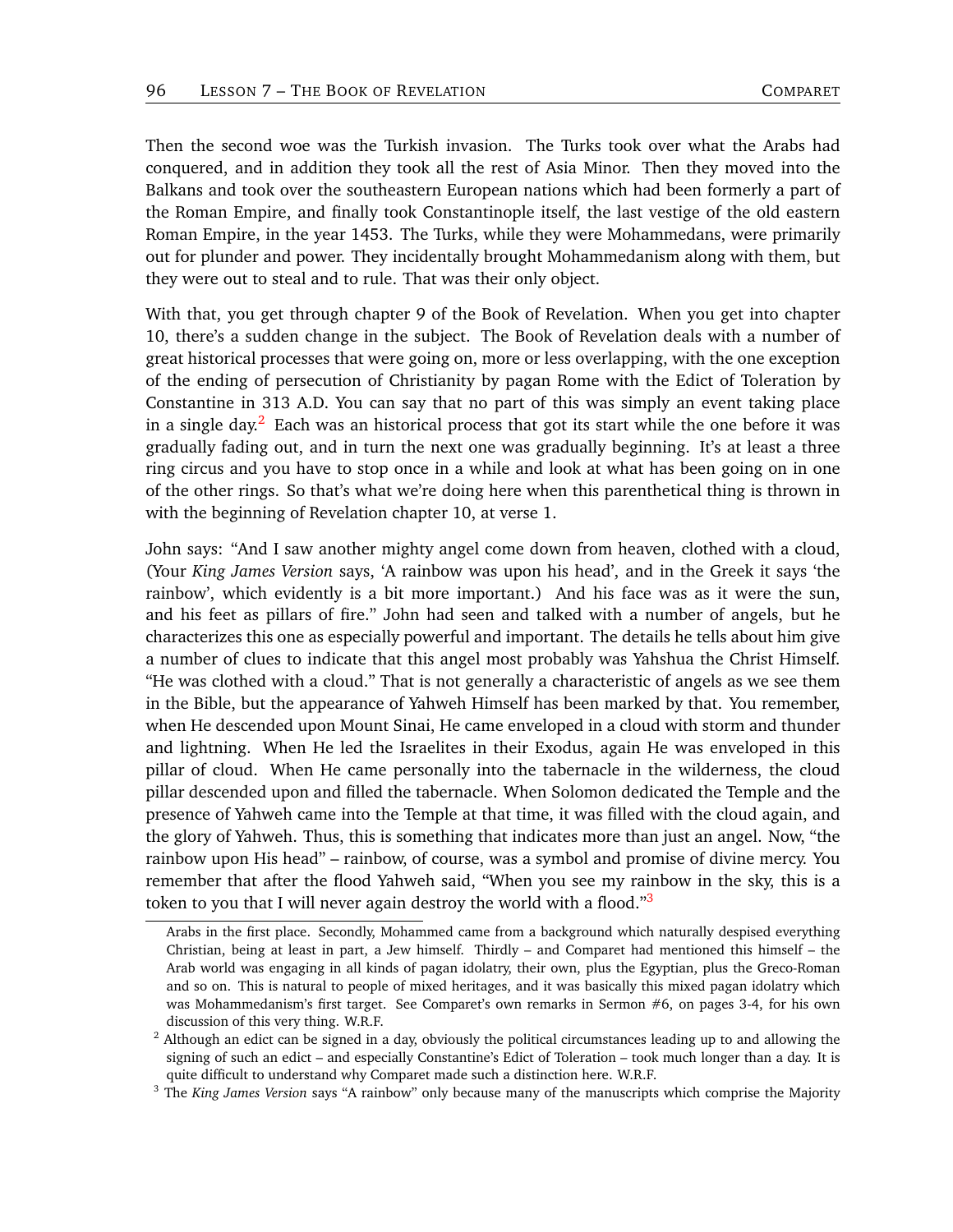In Revelation 4, verses 1 to 3, where John receives a vision of the throne of Yahweh in heaven, there was a rainbow around it. Again, when Ezekiel was given a glimpse of the throne of Yahweh, Ezekiel 1, verse 28, he comments upon the rainbow being seen there. Then John said "His face was as it were the sun." Well, at the transfiguration, you remember, Yahshua the Christ took two of the disciples with him up onto a mountain and allowed His divine nature to become more visible there, when Moses and Elijah came to talk with Him. It mentions then that "His face shone brightly as the sun." Again, in the first chapter of Revelation, where John got his vision of Yahshua the Christ standing among the seven lamp stands, he comments that "His face was as the sun in brightness, and his feet like pillars of fire."

As seen by Ezekiel in Ezekiel 1, verses 26 and 27, he mentions he got his vision of Yahweh as shining like fire. John, in Revelation 1, verse 15, mentioned how the feet of Yahshua the Christ "shone with light", and he mentions them as being like "the glow of molten bronze." You know how iron glows white-hot long before it melts, and even bronze, which melts at a lower temperature, would be glowing white-hot when molten. The importance of what this particular angel does is again further confirmation that this was Yahshua the Christ Himself. Then Revelation 10, verse 2, John says: "... he had in his hand a little book (and your *King James Version* just says 'open', but the exact Greek is 'a little book having been opened', implying that it was formerly closed and had been opened): and he set his right foot upon the sea and his left foot on the earth." Well, we've run into the opening of a book or scroll, of course, earlier than this. In the  $5<sup>th</sup>$  chapter of Revelation we have Yahshua the Christ, the Lamb of Yahweh, being the only one found worthy to open the scroll that was sealed shut with the seven seals. You'll remember that He didn't tell the writing on that scroll. As each seal was opened there was an historical event that took place which showed the significance of it.<sup>[4](#page-96-0)</sup>

Now, it having been opened – and by the way, while your *King James Version* uses the term book, the actual Greek here is biblíon, a little scroll, which is the same as it was in the fifth chapter where you had the scroll sealed with the seven seals. A book of pages bound together along one edge would have been called a codex. That came into general use much later than this. It was still a rarity, even in John's time. Hence, he had this book, or scroll, having been opened, and now he sets his right foot on the sea and his left foot on the land. The Bible, of course, was strictly a closed book under the Catholic "Church." They were bitterly opposed to anyone but the priesthood ever getting a glimpse into the Bible, and they greatly discouraged it on the part of the priesthood, for that matter. The Vatican determined what "church" doctrine was, and as long as you'd been told by the Pope what the doctrine was, what need was there for you to look in the Bible to see whether it was there or not? You were supposed to believe that the Pope was the successor to Yahshua. Thus, they had kept it closed. In the first place, it was only in Latin, which the common people didn't understand, and if they got a chance to look at one it therefore wouldn't mean anything to them. Secondly, no copies were available except these great, bulky manuscript volumes in the monasteries and "churches", and those were not

Text are wanting the Article, though many others contain it. The better and older manuscripts, the great uncials, contain the Article. W.R.F.

<span id="page-96-0"></span><sup>4</sup> The verb "to open" in Rev. 10:2 is an Aorist Participle and may be rendered either "having been opened" or "being opened." W.R.F.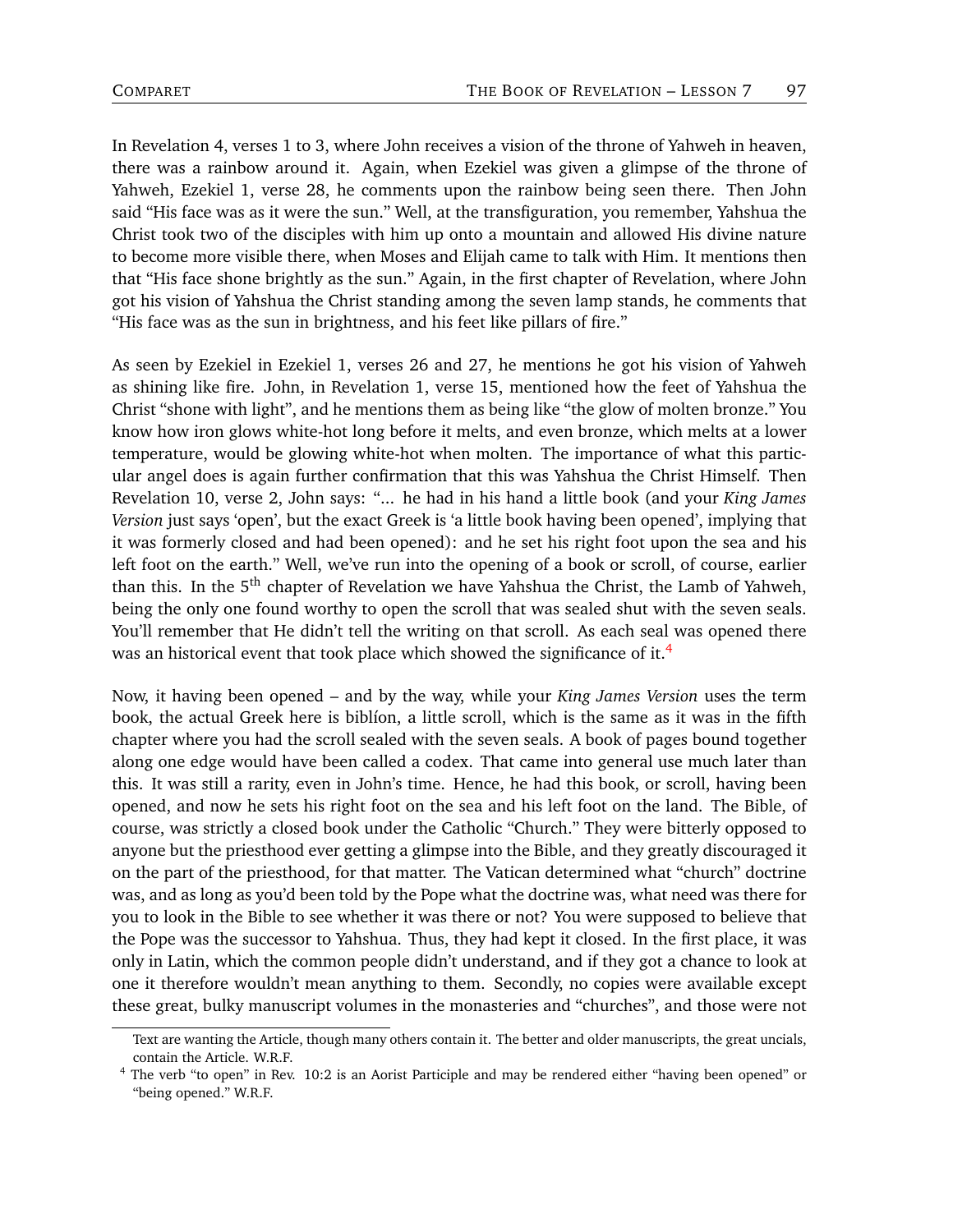made available to anybody but the priests and the monks. The Bible was very effectively kept out of the hands of the people, and deliberately, because the hierarchy of the Catholic "Church" had from the beginning been conscious of the falsity and evil of their doctrines. They didn't want it exposed, and it certainly would have been exposed had anybody been able to get a look at the Bible. $5,6$  $5,6$ 

The opening of the Bible to the people was the direct cause of the Protestant Reformation. Up to this time you had only one Christian "Church" in all of western Europe – at least it called itself Christian – that was the Roman Catholic "Church." With murder, it stamped out any attempt to worship other than under those forms in its own "churches." You had the same thing, in substance, with the Greek Orthodox "Church" in the eastern half of the Roman Empire. Well, the Catholic "Church" had reserved to themselves the possession of the only Latin translations, all based, of course, on Jerome's Vulgate. In addition to these, there were scattered around some of the Greek manuscripts, but there were almost none of those in western Europe. They had remained where the civilization was Greek and where the language was generally Greek, in the eastern half of the Roman Empire. Although universities had been growing up before this time, Greek was practically an unknown language in western Europe, even in the universities. After all the rest of the eastern part of the empire had fallen to the Turks and it was evident they were going to take Constantinople, and from a few years before 1453 up to a few years after, there was a great flight from Constantinople of many of the Greek scholars, who took with them their Greek manuscripts. They fled someplace to get out of the path of these barbarous Turks, so they went to western Europe. Of course, they went to the various universities.[7](#page-97-2)

The university at Paris had been established sometime in the early 10 hundreds, and there were two or three other good universities, besides several other smaller ones by that time. These scholars, with their knowledge of the Greek language and their Greek manuscripts, showed up at these universities. Greek then became a known language among the well educated scholars in western Europe. From about, say, 1458 and after, you had the teaching of the Greek language in the universities and it became more common. In all these universities there were some of the Greek manuscripts, including the *Septuagint* of the Old Testament and the Greek manuscripts of the New Testament available for study.

Note the importance of a series of dates and the events that happened on them. In 1454, you had the invention of printing in Germany. In 1476, William Caxton introduced printing into England. In 1516, Erasmus published his printed Greek New Testament, which probably was a substantial factor in the enlightenment of Martin Luther. In 1518, Zwingli printed the first Swiss New Testament. In 1522, Luther put out his New Testament in German, and in the

<span id="page-97-0"></span><sup>&</sup>lt;sup>5</sup> In the medieval "church", where a parish even had a Bible, it belonged to the bishop. There was even an early Bible version called the "*Bishop's Bible*." Priests did not normally have access to a Bible. W.R.F.

<span id="page-97-1"></span><sup>&</sup>lt;sup>6</sup> See note [9 on page 43](#page-42-0)

<span id="page-97-2"></span> $^7$  If at the time of the Reformation Greek was little-known in Europe (outside of Turkish-controlled Greece), it is only because Latin had supplanted Greek as the common language of scholars in the Middle Ages, but not in Ireland, where the Keltic church monasteries maintained Greek copies not only of Scripture, but also of many of the Classics. W.R.F.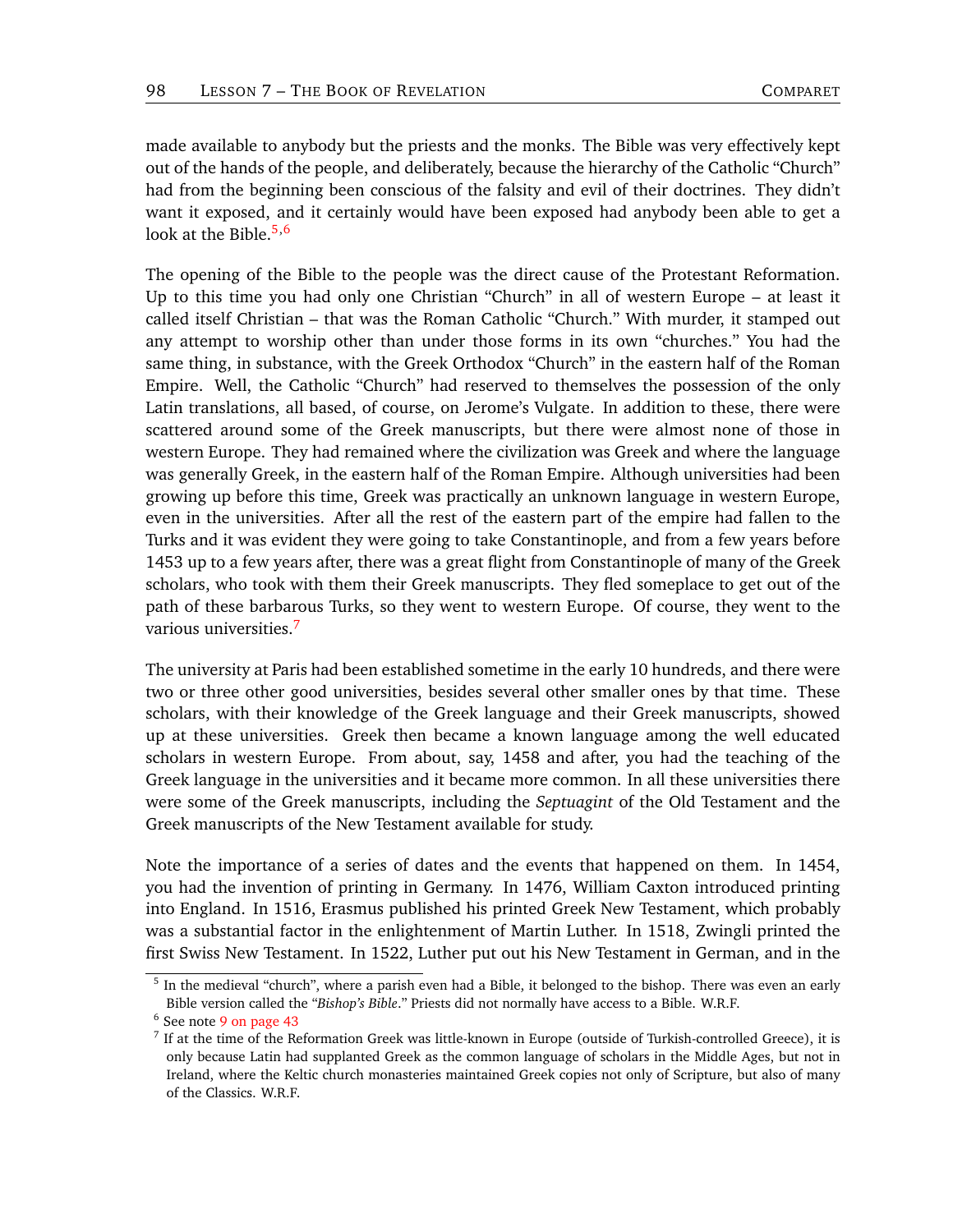next ten years that went into 57 editions. You can see how hungry the people were for the Word of Yahweh. [In 1525, Tyndale was driven from Cologne when his translation was partly printed, whereupon he fled to Worms where he published his first edition, without his name, in 1526. It was widely distributed in England before the authorities discovered and burned it. In 1534, Tyndale printed a revised edition of his New Testament which later formed the basis for the Authorized Version.] The same year (1526), the Bible was printed in Sweden. In 1535, Coverdale published the complete Bible in English. In 1537 you had the complete Bible published in Denmark, in their language. In England, you had Matthew's Bible in English. In 1539, under royal approval and command, the Great Bible, as they called it, was printed under the supervision of Coverdale, and by royal command a copy placed in every "church" in England for the use of the parishioners. Now this was a large book and it was kept chained to the pulpit so that you didn't have somebody taking it home for a few years of private study by himself – this was for the congregation in general.

Hence, the open book was available to be read by Yahweh's people – and you notice, the only places where this spread were the Israel lands – the British Isles, the territories of what is now Germany, Austria and the Scandinavian nations. It was stamped out, of course, by fire and sword in all the non-Israel lands that were ruled by the Catholic "Church." So, just as Yahshua the Christ is the one who gave John this revelation of all the history to come, it was Yahshua the Christ who caused the open book to be available, which was the means of carrying into effect the things that were to come. $8$ 

Then, in Revelation 10, verses 3 and 4, John goes on: "And [he] (that's the angel) cried with a loud voice, as when a lion roareth: and when he had cried, seven thunders uttered their voices. And when the seven thunders had uttered their voices, I was about to write: and I heard a voice from heaven saying unto me, Seal up those things which the seven thunders uttered, and write them not."

Again, this loud voice like the roaring of a lion is another confirmation that this was the lion of the tribe of Judah. You remember, Revelation 5, verse 5-b, calls Him both the Lamb of Yahweh and the Lion of the tribe of Judah. Thus, "He holds forth the open book and shouts triumphantly like a lion's roar." By opening the seven-sealed scroll, He is proceeding with the process of redemption, because we are told in that 5<sup>th</sup> chapter of Revelation that He had "redeemed us." Presenting the Book after it was opened, He's carrying into effect the results of that redemption.<sup>[9](#page-98-1)</sup>

<span id="page-98-0"></span><sup>8</sup> I would not draw the lines of Protestantism around the children of Israel. It is not at all accurate to state that Sweden and France, both of which fought on the Catholic side of the Thirty Years' War against German Protestantism, are "non-Israel lands", or southern Ireland, still Catholic today, or Bavaria and Baden-Wurttemberg, where the number of Catholics equal or outnumber Protestants. Even today the Catholic "church" contains many Israelites! While the Czech, Jan Huss, was an early reformer, being a Czech he was most probably a Slav, and therefore a Japhethite – and not an Israelite, yet even he was burned at the stake by the "church." W.R.F. **DDD** back to note [10 on page 101](#page-100-0)

<span id="page-98-1"></span> $9$  The redemption of the children of Israel occurred on the cross at Calvary when Yahshua Christ was crucified. The results of that redemption will not be evident until the Second Coming of Christ, i.e. Romans 8:11, 23 and 1 Cor. 15:51-52. While Britain was spared the onslaught of the Spanish Armada, many British Protestants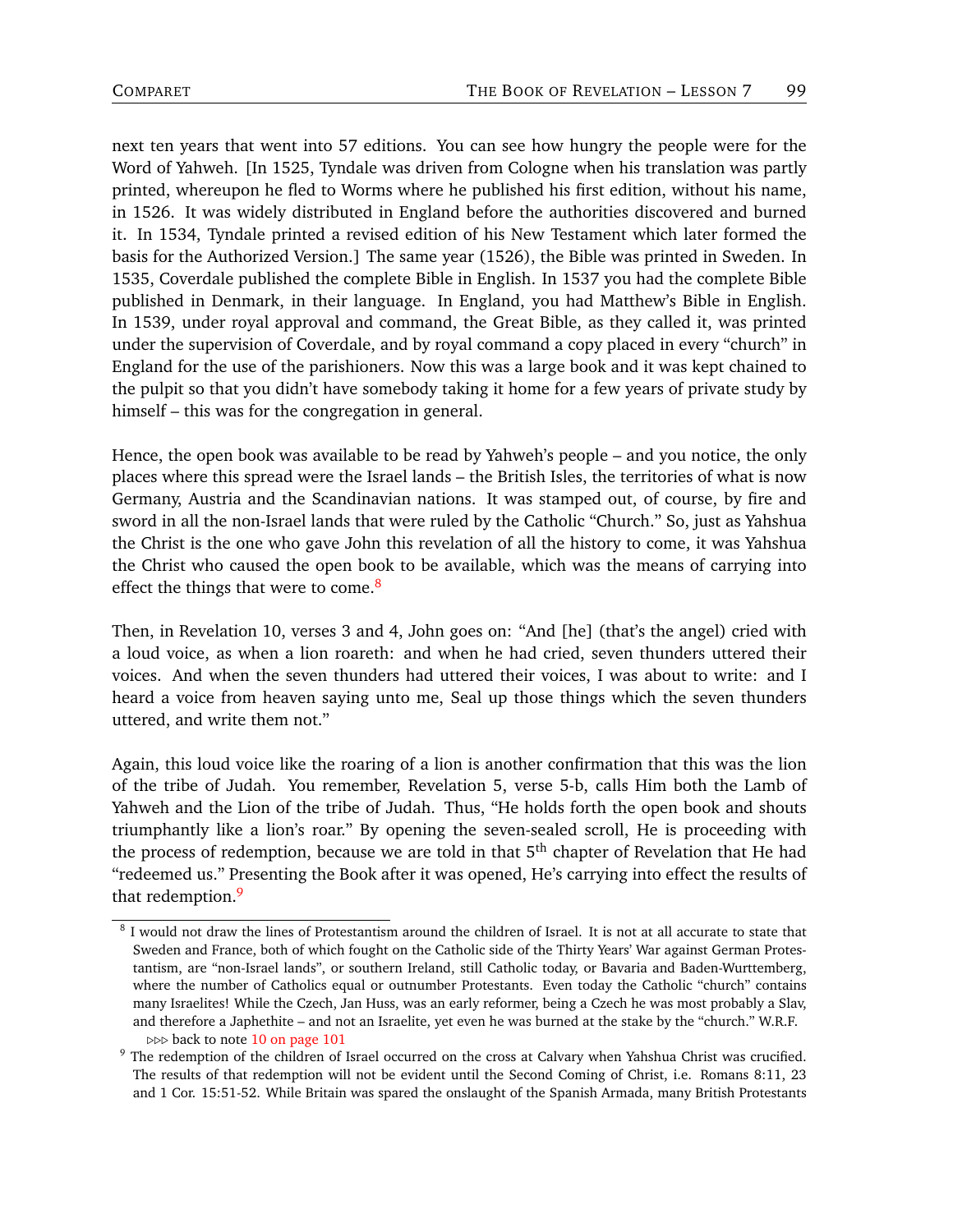Now about those seven thunders which were not to be written down. There have been two different interpretations of that and no conclusive evidence to support one rather than the other, so you can take your choice. Some have said "thunder and lightning normally accompany the presence of Yahweh." In the Exodus, when Yahweh came down on the top of Mount Sinai, there were the terrible peals of thunder and flashes of lightning. In Revelation 4, verse 5, where John was given a vision of Yahweh seated on His throne in heaven, there were also lightning flashing and terrible peals of thunder coming out from the throne. Therefore, some have said these accompanying divine revelations here were the thunders from the throne of Yahshua, and John was told not to write them because this was not yet the time to reveal what they said because it would be premature to do so. Anyway, it's a possibility, and thus arguable.

Remember, most books on Revelation have been written by people who could see no evil in anything but the Catholic "Church." The Catholic "Church" was to blame for the fall of Adam, and Noah's flood, and the slavery in Egypt and everything else, besides all the things happening afterward. While there's plenty to blame the Catholic "Church" for, on the other hand, the Catholic "Church" is a symptom rather than the disease, and it was the same people who were now corrupting the Protestant "churches" as had corrupted the Catholic "Church." They said this: "The Pope was very fond of issuing proclamations, claiming to speak with the voice of 'God'," and ordering this and that or preventing this and that, forbidding it. Many writers have spoken of these proclamations as "the thunders of the Vatican." Hence, [they claim] this represented the various efforts of the Pope to condemn the reading of the Bible by the common people, [and according to their theory] therefore being falsehoods, they were not to be written down. Then they say, by way of contrast, noting that in Revelation 21, verse 5, John was told this: '... Write: for these words are true and faithful', since if you're told 'don't write this, but write something else', it may well be an indication that these are not true. On the other hand, supporting the first view, that he was told not to write them because it would be premature to reveal what they said, compare Daniel 12, verses 4 and 9, where Daniel was told, "shut up the words and seal the book even unto the time of the end." Now the things Daniel was told were direct revelations through an angel, and they were true, but the explanation was not to be given prematurely. Well, you can argue either theory very plausibly. So take your choice, and in any event John didn't write what the seven thunders said. John didn't just say he saw this mighty angel, but he mentioned particularly the angel, evidently facing south toward where John was: "he set his right foot upon the sea and his left foot upon the earth." Now going up and standing on something is certainly a way of, and a symbol of, taking possession of it, isn't it? The Angel here was taking over command and barring any further advance by the satanic forces that were trying to stamp out what he was doing.

Thus "he put his right foot upon the sea." In 1588 you had the Spanish armada sent to conquer England expressly because England was Protestant, and at the urgings of the Pope, the king of

still had suffered under the reign of Bloody Mary. The 30 Years' War in Germany lasted until 1648. While Protestantism survived, it was not without a long struggle. Comparet ignores much of this, drawing a picture of sudden freedom from Catholicism for the Protestants with statements such as "He [the angel] stopped it then and there." The process was a bit more complicated than that. W.R.F.

**DDD** back to note [10 on the next page](#page-100-0)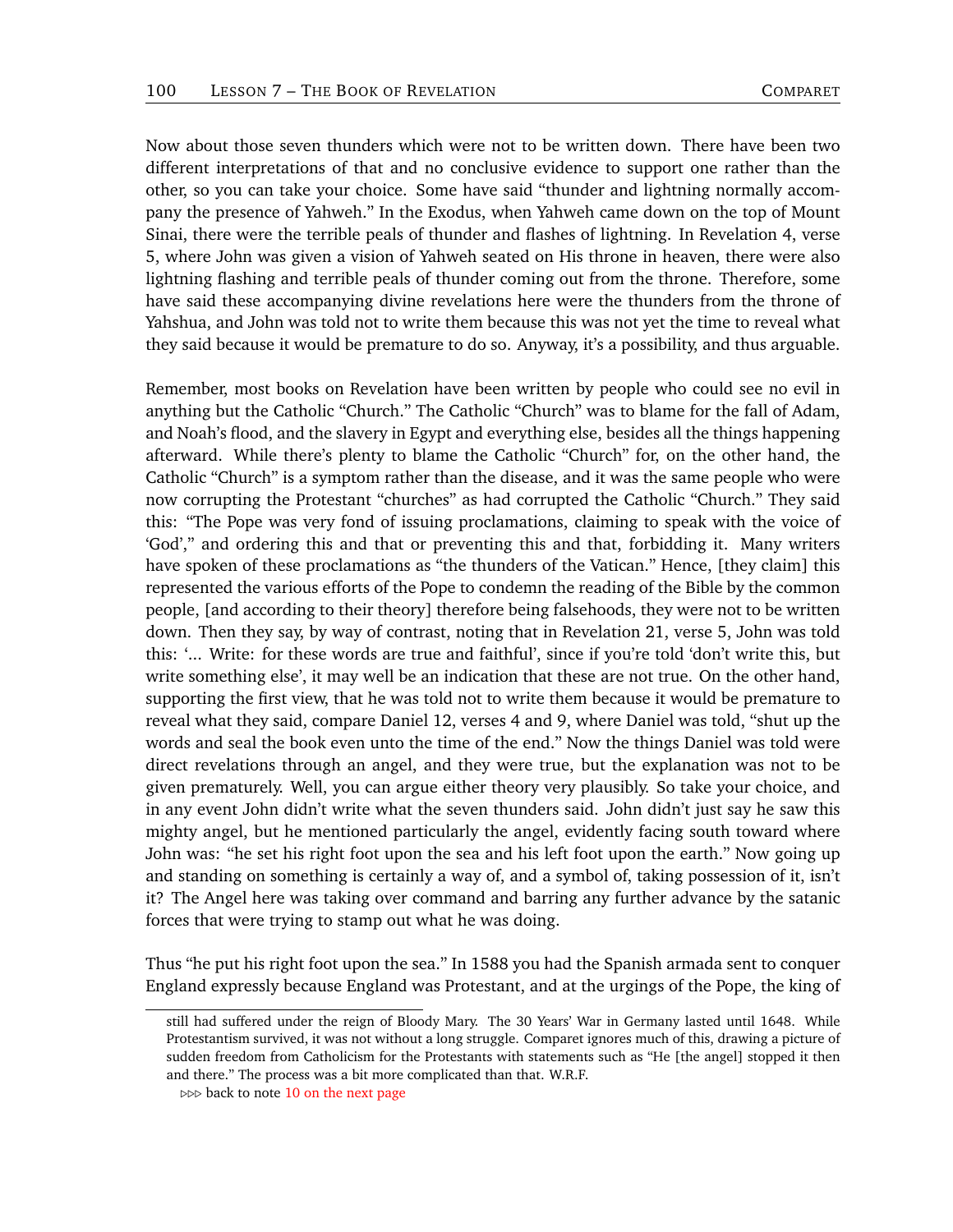Spain got this enormous fleet together to go and conquer England – murder all the Protestants and compel the kingdom to become Catholic. Well, what happened to it? The Spanish armada had a hundred and twenty-nine ships – sixty five of them being huge ships of over seven hundred tons. They had 8,000 sailors and 19,000 soldiers aboard. The English had a total navy with which to resist this of only 80 ships, and out of the 80 only 30 of them were what they called "ships of the line", big enough and with enough guns to really take part in battle with some chance of accomplishing something. Well, the English sailed out bravely enough – you remember Sir Francis Drake was in his home town of Plymouth, bowling at the time the word came that this enormous fleet had been sighted out in the English Channel, and that he better go out and do something. He said "Well, all in due time," So he finished his game of bowling, then went aboard his ship and started out to battle the Spanish fleet. The English fought bravely and they did sink or damage several of the Spanish ships. Mostly what they did was to drive the Spanish fleet into the port of Calais across the channel, in France, where the Spanish wanted to reorganize.

By the time the Spanish started out again, a terrific storm had come up. The Spanish fleet could not turn back to land on the southerly coast of England because they could make no headway into that storm. All they could do was go north in the channel, and they didn't dare approach the coast there because they would have been wrecked. They could only hope to go up around the coast of Scotland and come down on the westerly side. In the process  $2/3<sup>rd</sup>$  of their ships were destroyed. Fifty-four out of this original hundred and twenty-nine ships were all that avoided sinking. It's an interesting thing to note that Queen Elizabeth had a medal struck to commemorate this. On this, she took a phrase from the song of Moses after they had successfully passed through the Red Sea. In Exodus 15, verse 10, in the song of Moses, he said: "Thou didst blow with thy wind, [and] the sea covered them: they sank as lead in the mighty waters." That was speaking of the crossing of the Red Sea and the destruction of the pursuing Egyptians. Thus, on this medal there was the inscription, "Thou didst blow with thy wind and they were scattered." The name of Yahweh, in Hebrew letters, also appeared on this medal. Do you need any other indication that this was truly an Israel people celebrating their deliverance?

You know, of course, how the Pope endeavored to stamp out Protestantism by land. He commanded all the kings to use their armies to kill all the heretics, and he was only able to get it done in the non-Israel lands, because the kings and nobility of what later became Austria and Germany, and up into Scandinavia, refused to have anything to do with it. Practically all of them adopted Protestantism themselves and they protected the Protestants. Hence, the advance of the forces of antichrist, under the Pope, was definitely halted as the angel planted his feet on the sea and the land. He stopped it then and there. Then John goes on in Revelation 10, verses 5 and 6: "And the angel which I saw stand upon the sea and upon the earth lifted up his hand to heaven, And sware by him that liveth for ever and ever, who created heaven, and the things that therein are, and the earth, and the things that therein are, and the sea, and the things which are therein, (and your *King James Version* goes on to say that 'there should be time no longer')."<sup>[10](#page-100-0)</sup>

<span id="page-100-0"></span> $10$  See notes [8 on page 99](#page-98-0) and [9 on page 99](#page-98-1)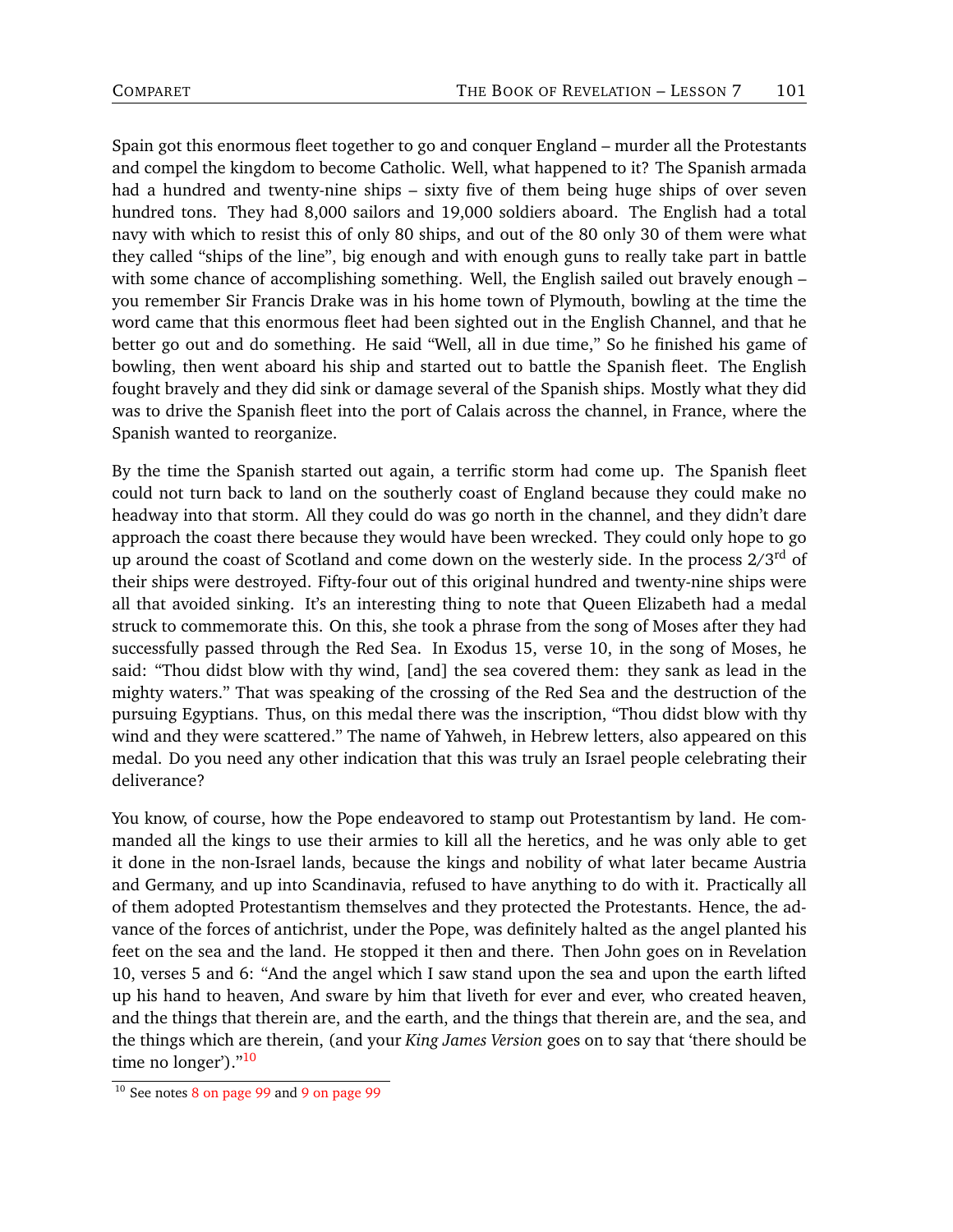This is a good example, here, of how much wishful thinking is substituted for translation. Whatever the "church" hierarchy has determined to be its doctrine, if the Bible doesn't say it, that's too bad for the Bible – alter the Bible till it does say it. Some of the best modern translations that we're accustomed to rely upon most of the time make the same blunder. I looked up a few of them here. Smith and Goodspeed, "... there should be no more delay..."; Rotherham, who ordinarily is scrupulously accurate, "delay no longer shall there be"; Ferrar Fenton, again ordinarily a stickler for accuracy, "... that time should no longer intervene..."; Moffatt, that "...There shall be no more delay..."; Weymouth, "... There shall be no further delay..."; and the recently published *New Jerusalem Bible*, "The time of waiting is over..." Some other writers have said of this same phrase, that it could be translated, "there shall be one more time." They ought to make up their minds whether "time no more" or "one more time", you would think. They have argued, "well, 'a time', as a prophetic expression in the Bible, is 360 years, so 'one more time', what would it indicate?" For example, from the Spanish armada's destruction, 1588, plus 360 more years would bring us to 1948, and by 1948 all the illusions that anybody had about World War II were dispelled. We saw that all we had done was to break down European civilization to pave the way for Russia. Some of them say "there shall be no more time" or "no more delay." Others, "one more time."<sup>[11](#page-101-0)</sup>

The actual Greek, word-for-word, and not even changing their word order phrasing it: "because time not yet shall be." *Young's Literal Translation*, putting it into the easier understood

Comment by Clifton A. Emahiser: I have to admit that when I obtained Comparet's 14 audio tape series on the Book Of Revelation about a decade and a half ago, I too was persuaded by Comparet that the passage in question meant "one more time." I am thankful to William Finck for advising me that the Greek simply does not support that rendering, as at the time I was about to quote Comparet on that theme. On the other hand, if we set aside the Greek and all other aspects concerning the incident of the Spanish Armada, one must admit that it was a major mile-marker in English history. When a prophetic "time" is used in Scripture, it alludes to a period of 360 years. For instance, "a time, times and a half time" is sometimes stated as 42 months or 1260 days meaning 1260 years. As many are aware, the tribes of Israel were to be punished seven times, or 2520 years. As all the tribes did not go into captivity at the same time, the end of the seven times punishment of the tribes did not end at the same time.

A prophetic "time" is applied to several different unrelated prophecies at different periods. Therefore, there might be a possibility of a 360 year "time" period from the time of the Spanish Armada in 1588 to 1948 A.D., but unrelated to Rev. 10:6. But one might well ask, "What important event happened to Great Britain in 1948?" Answer: It was the year that the prophecy at Ezek. 11:15 was fulfilled when the Zionists "Jews" said to Britain, "Get you far from Yahweh: unto us is this land (Palestine) given in possession." It was also the year that the "Jewish" prince Charles was born, the devil standing as next in line to David's throne. C.A.E.

<span id="page-101-0"></span> $11$  Here Comparet gives several well-known Bible versions' renderings of the last clause of Revelation 10:6, all of which are similar in meaning. Then he states that "some other writers", whom he leaves unidentified, "have said of this phrase, that it could be translated, 'there shall be one more time'," and leaves the reader with the impression that this rendering by these "other writers" is of equal validity with the known writers he had quoted. Who are these "other writers", that we may compare their work and test its validity?

In truth, there is NO WAY that *hoti chronos ouketi estai* could ever mean "there shall be one more time", a rendering which adds "one" to the text and ignores the negative *ouk. Chronos*, literally "time", is also "delay", and just as properly here. The Greeks had a couple of verbs derived from *chronos* which meant "to delay" or "to waste time" (*chronizô, chronotribeô*), and at *chronos*, IV., Liddell and Scott have: "*delay, loss, of time*." Since in context, "time" makes no sense here, "delay" would be a proper translation, and Rotherham, Smith & Goodspeed, and Moffatt have all translated the clause quite well. Comparet's conjectural construction determining the year 1948 as some sort of landmark year is vanity, built upon error, and he did better in the following paragraph, for the clause in question here is an introduction to the text at verse 10:7. W.R.F.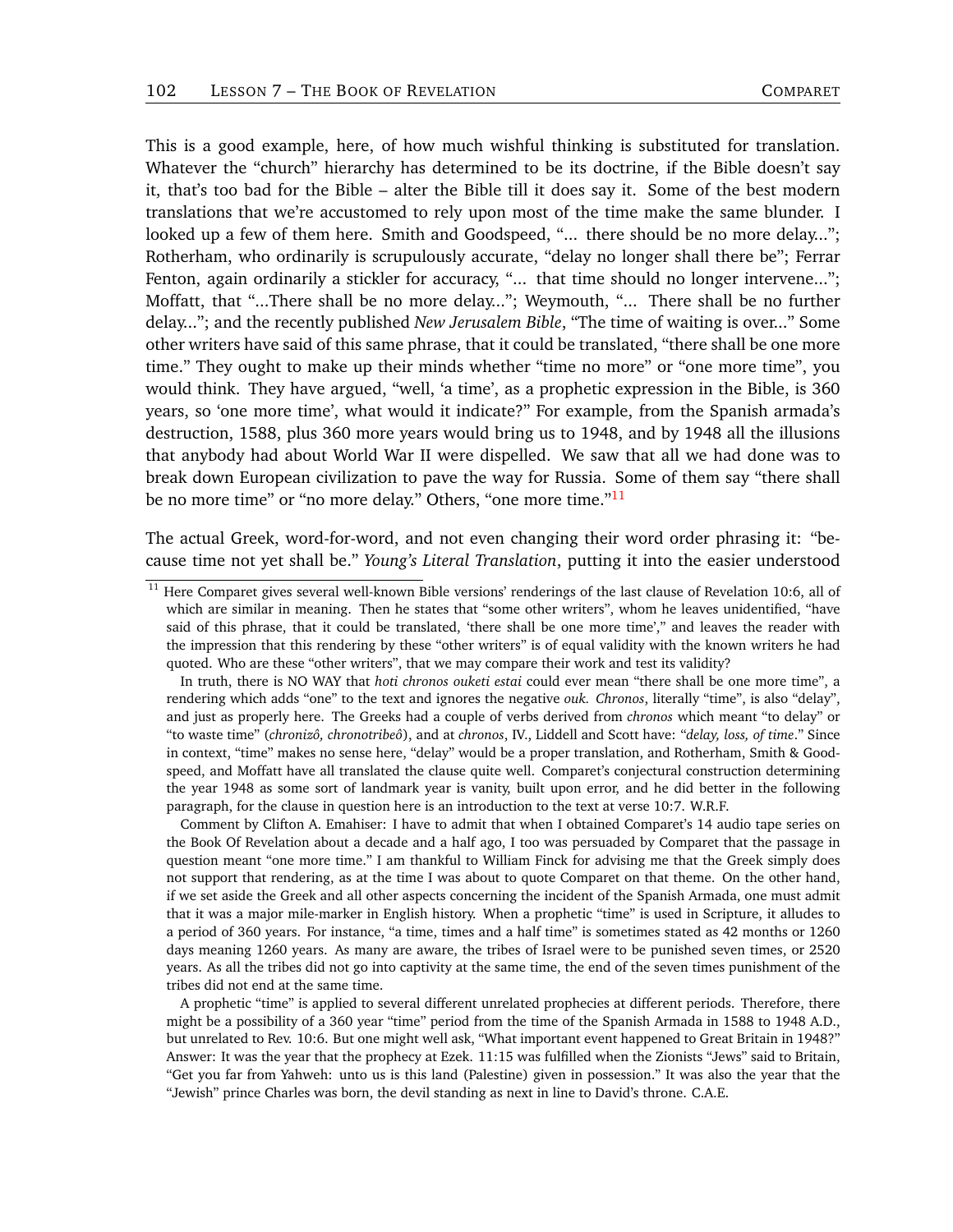English word order, is "that time shall not be yet." That's the actual, literal Greek. How can you make anything out of the expression "the time shall not yet be", that "there shall be no more time"? In other words, your King James Bible is the least trustworthy thing on the subject of religion that you can read because it always has to be under suspicion. I don't mean it's always wrong, and you'll notice that I quote from it a great deal after first checking up to find whether this is a place where it is right. But, it does have to be always under suspicion because there are so many of these errors in it. So, the angel swore that the time shall not yet be, and that fits in with the next verse, Revelation 10:7: "But in the days of the voice of the seventh angel, when he shall begin to sound, the mystery of Yahweh should be finished, as he hath declared to his servants the prophets." You remember, you had these seven angels, each given a trumpet, and each in turn to sound a blast on his trumpet. We had been through the first six of these angels and we saw that as each trumpet blast sounded, it signaled an historical event which took place the way the Bible described it here.

You have this parenthetical thing thrown in here, in-between, before you get to the seventh trumpet and before you get to the third of the three woes. When the seventh trumpet sounds, it says the mystery of Yahweh would be finished. Now you have to avoid getting too impatient to see all these things happen at once; because remember, that every one of these things had not been instantaneous events of one day. They had been processes which consumed, at the minimum, decades, and generally centuries to complete. Since it is presumably consistent with what had gone on before, you can expect this seventh trumpet to be a process covering a considerable period of time. We won't get to that until after. There's still another one of these parenthetical things thrown in here, beside the one we are working on now. Then at Revelation 10, verses 8 to 10, John goes on: "And the voice which I heard from heaven spake unto me again, and said, Go and take the little book which is open in the hand of the angel which standeth upon the sea and upon the earth. And I went unto the angel, and said unto him, Give me the little book. And he said unto me, Take it, and eat it up; and it shall make thy belly bitter, but it shall be in thy mouth sweet as honey. And I took the little book out of the angel's hand, and ate it up; and it was in my mouth sweet as honey: and as soon as I had eaten it, my belly was bitter."

You're constantly running into sermons and articles by various ministers (if they ever get into the Book of Revelation at all) in which they show they haven't the slightest understanding of this symbolism. It's for the very good reason that the symbolism is practically never new. It had been introduced earlier in the Bible, and they haven't read the Bible, so when they come to the last use of that symbolism in the Book of Revelation, they don't know what it's talking about.

This matter of taking this book, which obviously was the Bible, "to eat it and it would be sweet as honey in his mouth." You have several previous uses of that in the Bible, and we'll touch on two of them here now. You remember that, as is always the case with organized, institutionalized religion, the worship in the Temple at Jerusalem had degenerated into total paganism. All the worship of Yahweh had ceased and there were pagan altars set up within the Temple courts, and everything was going to pot. And then you had the last good king, you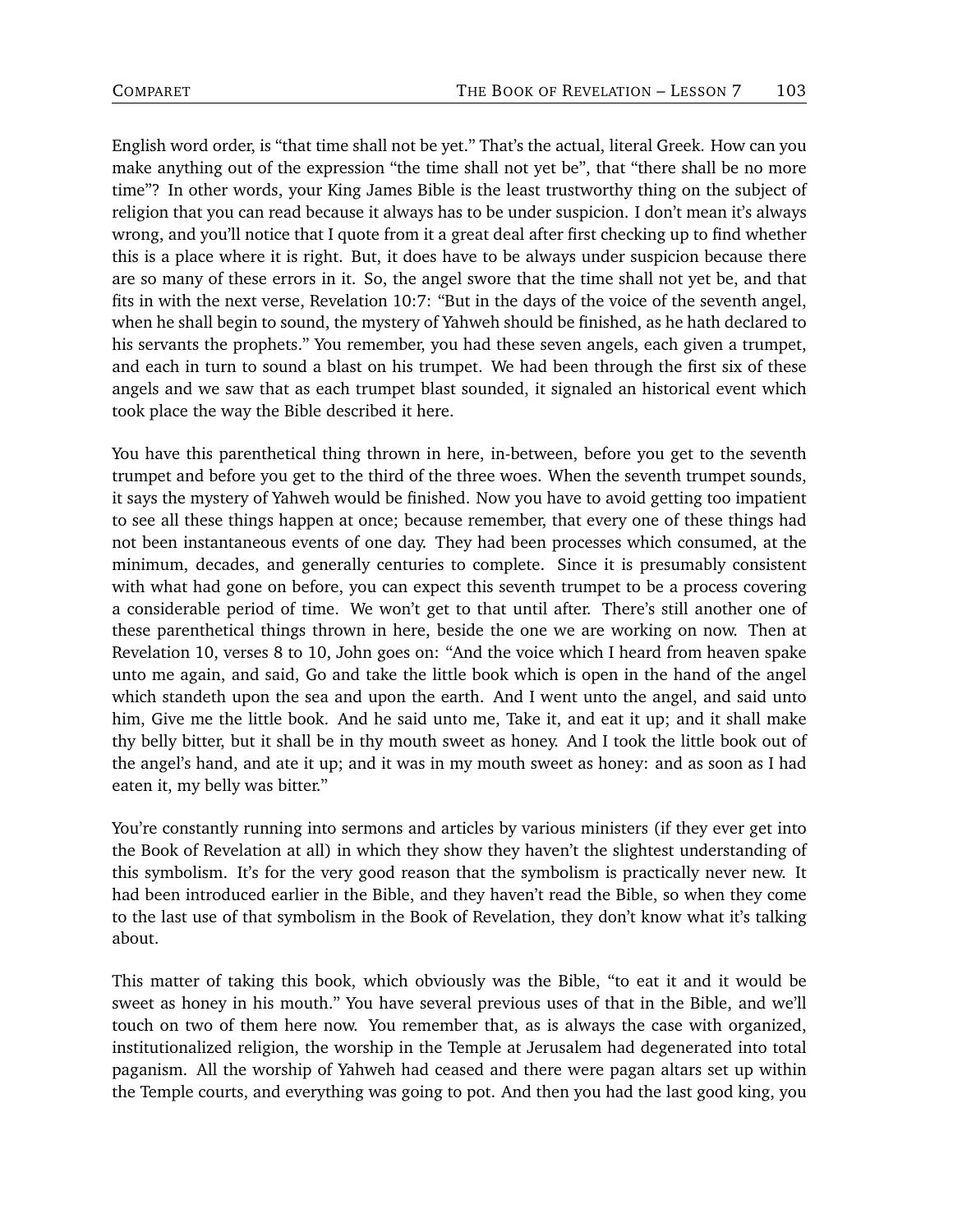might almost say the only good king except David, Josiah, who ordered the Temple cleaned up and the accumulating rubbish thrown out of it. When that was done, under some of the rubbish piled there, they found a scroll of the Law. It mentions that in particular, although probably it was the Old Testament as far as it had been written at that time.

This was brought out and read, and of course it produced consternation immediately because of the way it so bitterly condemned the things they'd been doing and said this was leading to the wrath of Yahweh as punishment for it. They took it to the king and when he read it, he was just appalled. Remember now, he had the responsibility for this nation, and he wondered, was it too late to avoid the wrath of Yahweh? Therefore, he began a reform. He ordered the pagan idols and altars and that sort of thing taken out of the Temple and the idols on the high places destroyed, and a resumption of the worship of Yahweh according to the Old Testament.

The prophet Jeremiah, speaking of that incident – the finding of this scroll and the recovery of what had been completely lost – spoke of the words of Yahweh saying (Jeremiah 15, verse 16): "Thy words were found, and I did eat them; and thy word was unto me the joy and rejoicing of mine heart: for I am called by thy name, O Yahweh Elohim of hosts." He was, his name yir-mem-yaw, Yah shall arise, and as you know, Yah is a shortened form of Yahweh. Now he doesn't mean, of course, that he sat down and gnawed on some old dry parchment. He said, I ate them – when you eat food, it's assimilated into your body and becomes part of you – every cell in your body gains and is nourished by a portion of that food you've eaten. He was using that simile there – I studied your words until they became a part of me. Well, you find a similar expression in the early part of Ezekiel. Ezekiel 2, verse 8 to Ezekiel 3, verse 3. You remember, at the beginning of his ministry Ezekiel was given a vision of Yahweh coming down to earth, and he was told: "But thou, son of man, hear what I say unto thee; Be not thou rebellious like that rebellious house: open thy mouth, and eat that I give thee. And when I looked, behold, an hand was sent unto me; and, lo, a roll of a book was therein; And he spread it before me; and it was written within and without: and there was written therein lamentations, and mourning, and woe. Moreover he said unto me, Son of man, eat that thou findest; eat this roll, and go speak unto the house of Israel. So I opened my mouth, and he caused me to eat that roll. And he said unto me, Son of man, cause thy belly to eat, and fill thy bowels with this roll that I give thee. Then did I eat it; and it was in my mouth as honey for sweetness."

Thus, you've got the same symbolism used back here. This is filled within and without with, as he says, lamentations and mournings and woe, and yet when he ate it, Ezekiel says "It was in my mouth sweet as honey." Of course, what was all this but the process of purification, destroying out of Israel the elements that didn't belong there that were corrupting them? It was the only possible way to save the rest of the nation, and so while these came as what appeared at the time to be calamities, they were actually blessings. If you got a cancer, the thing to do is not preach at it, but cut it out, get rid of it. You can't tolerate a cancer because the cancer won't tolerate you. So, John had been told, "eat this scroll – in your mouth it will be sweet as honey, but it will make your belly bitter." Here was the discovery again, as in Jeremiah's time, of the long lost and suppressed Word of Yahweh. What could be sweeter? Yes, a tremendous thing. But after he has this digested and he begins to see what the consequences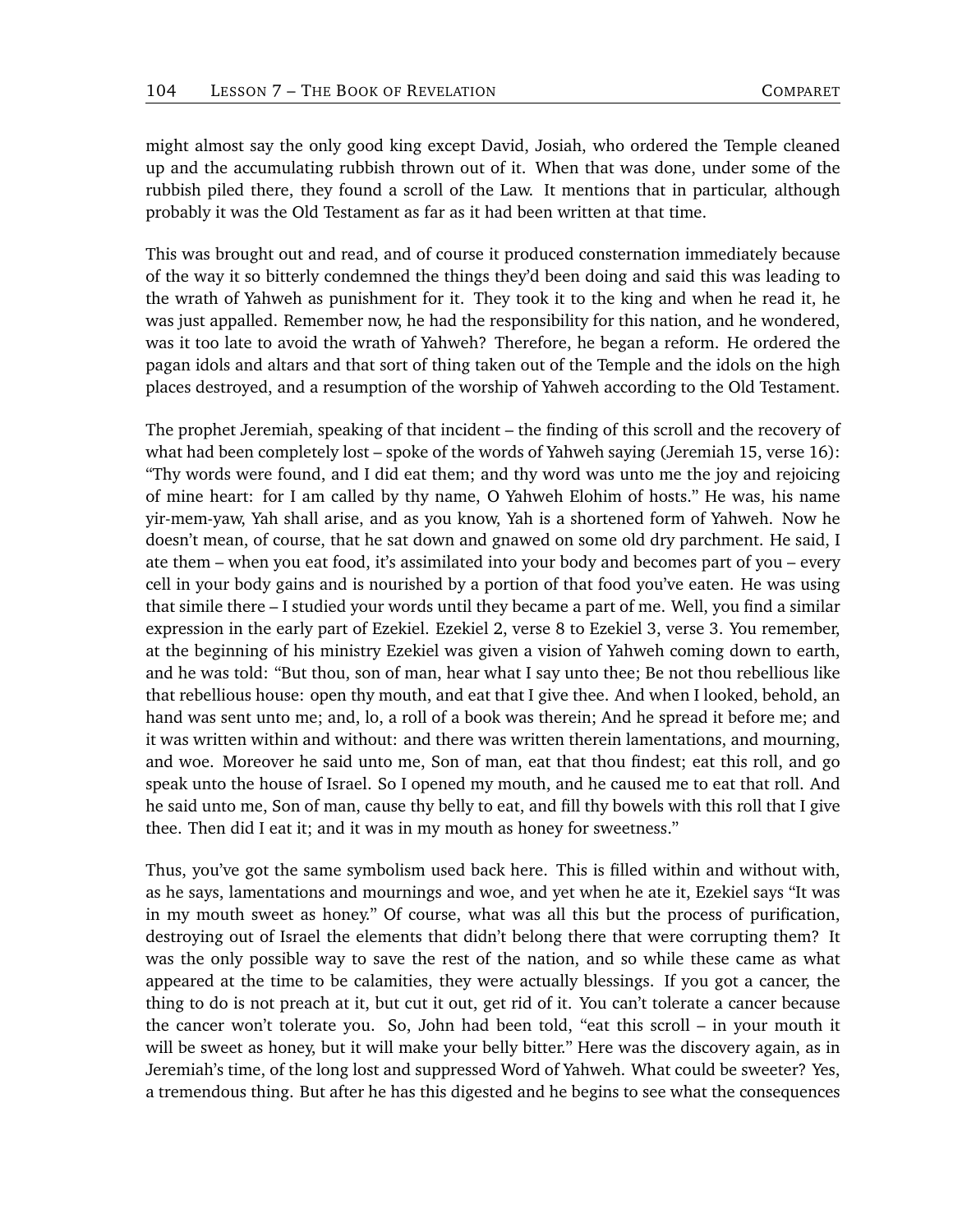of this will be, he will never retreat and surrender without a battle. Josiah saw clearly he had to conquer paganism by force, and that's what was ahead for him to accomplish.

It's perfectly true that certain periods of persecution of the Christians were bad. It's also true that Protestants were burned alive in Italy as late as 1866. That's later than the end of our Civil War. Hence, John was getting an understanding, "yes, here is the Word of Yahweh", after centuries when it had been suppressed. It's being made known to all of Yahweh's people. Wonderful! But at the same time, anything this powerful is going to meet the combined forces of evil doing their utmost to stamp it out, and there remained – well, papal persecution was greater from this time on than it had been before. All through the centuries there had been some people who had become aware of the corruptions of Roman Catholicism and protested against it. But all those corruptions had become part of the official doctrine of the "church", and when one protested against what was the official doctrine of the "church", one was a heretic. If one merely said "That's not the way to do it", and you continued pointing out the evil, the only way to silence you was to murder you.

All through these centuries they had been murdering individuals and small groups of people who had been protesting against the corruption of Roman Catholicism, but the great battles of Roman Catholicism against Protestantism were all then in the future. It's been estimated that the number of people murdered by the Catholic "Church" because they were Protestants, not because they were pagans (they didn't bother killing off pagans, they tried to convert them because paganism and Catholicism were perfectly compatible), converting them was an easy job. But how could you convert a Protestant when he saw the corruption of all that you had for a religion? The estimates vary because no exact statistics were kept, but it has been estimated that the Roman Catholic "Church" is responsible for the murder of anywhere from forty to sixty million people. And this, you see, is practically all future from that time, with the publication of the Bible in the common languages of the people it had become known.

While it was sweet in John's mouth to taste, the fact that this Book was the Word of Yahweh, by the time he got to digesting it he saw the awful persecutions that still lay ahead, it made his belly bitter. Then at Revelation 10, verse 11, he receives a new command: "And he (the angel) said unto me, Thou must prophesy again before many peoples, and nations, and tongues, and kings." This, you see, was commanding the Protestant reformation: "Here you have the book itself to base it upon, now go out and prophesy before many nations and kings." We really can go a verse or two over into the next chapter, 11, before we reach a breaking off point, because then we run into something that's a big subject and needs a lot more time to cover than we have available. And to be frank, I haven't finished my own studies on it. Therefore, we'll just quote the first couple of verses of Revelation, chapter 11. John said: "And there was given me a reed like unto a rod: and the angel stood, saying, Rise, and measure the temple of Yahweh, and the altar, and them that worship therein. But the court which is without the temple leave out ..." (Now the Greek is much more emphatic. The Greek says "cast out." Not merely an omission, but throw it away), "... the court which is without the temple, cast out, and measure it not, for it is given unto the nations (your *King James Version* says "Gentiles", of course), and the holy city shall they tread under foot forty and two months."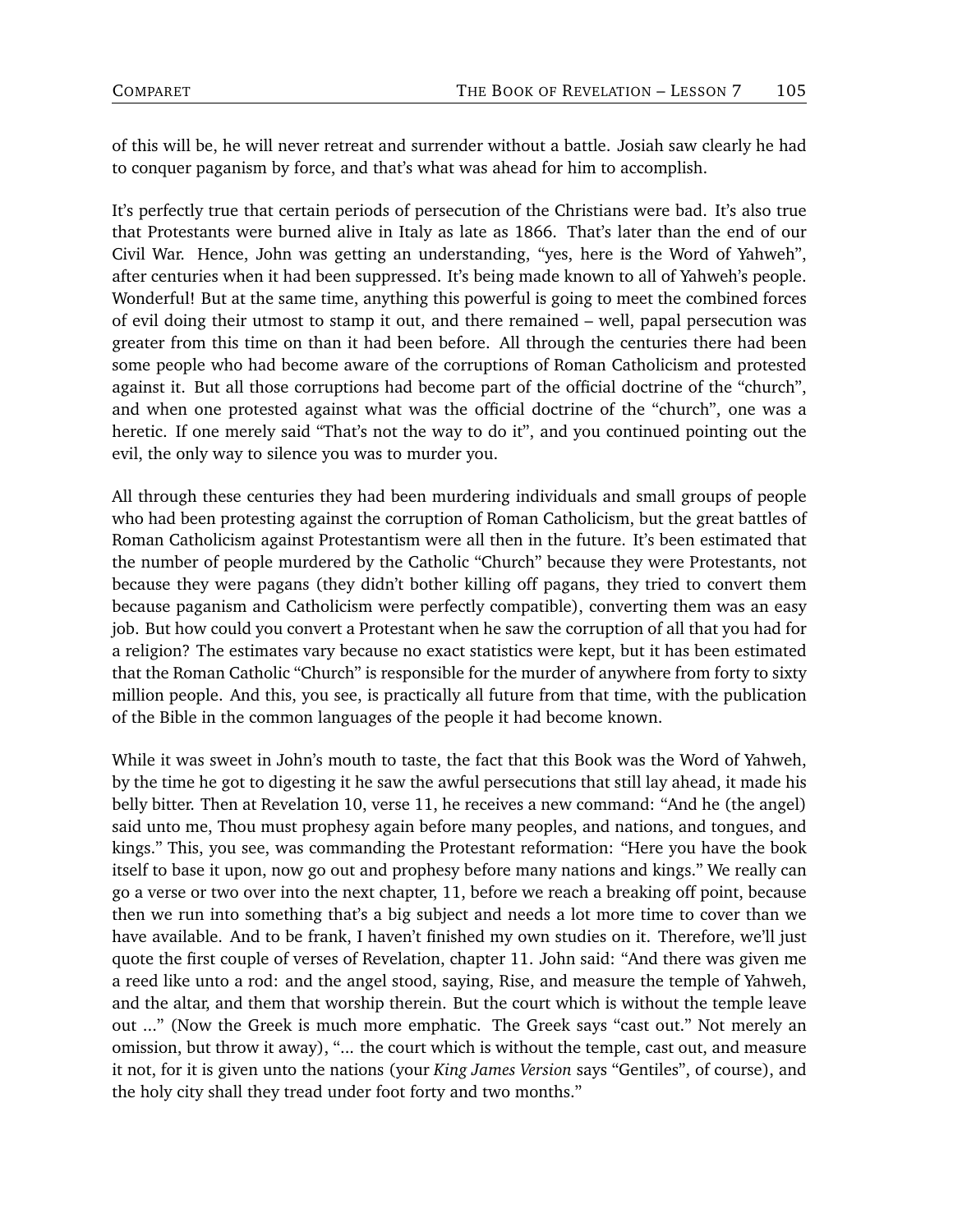We had just completed the transaction of the open Bible being put into circulation. John was only representative of the many great Christian leaders who were to carry on the work of the Reformation. They were (in spite of great risk to themselves and martyrdom in many cases) to carry on the work of spreading Yahweh's Word. What is Yahweh's Word to be spread for? To teach people to bring in, as far as they can, the Kingdom of Heaven by restoring what the Israel nations should be. Thus, he was told, "measure the temple of Yahweh, and the altar, and them that worship therein." Careful measurement of these things obviously has to do with building. You're to measure what serves as a pattern here, and from that you know the proportions of the structure that you are to make. The plan of the Temple – there was the Temple proper, which was divided into two rooms. You had the first room of the Temple, the Holy place. Here was contained the golden table of showbread and some of the other things, candlesticks and so on. Then, the veil divided that from the innermost chamber, the Holy of Holies, where there was the Ark and mercy seat, with a little altar of incense in front of it. At each end of the Ark stood these great figures, the two cherubs with their outstretched wings. This inner room was a cube, 30 feet on each side, and these angel figures; these cherubs, carved of wood and overlaid with gold with their wings spread out, the two wings covered the whole 30 foot width of the room. Each of these figures was 15 feet tall, with a total wing spread of 15 feet. Probably you've all seen drawings purporting to show what the inner chamber of the Holy of Holies looked like, where at each side of the Ark of the Covenant, the mercy seat, there was a little carved figure about 30 inches high. Instead, it was 15 feet high, according to the measurements given. So, in this innermost Holy of Holies no man could enter except the high priest, and he on only the one day of the year, the day of atonement, where he was enacting, in the ritual, the part of Yahshua the Christ presenting His Own blood as the sacrifice which atoned for the sins of all the [Israel] people.<sup>[12](#page-105-0)</sup>

Into the outer room of the Temple proper, all of the priests on duty there could come because it was their job to keep it cleaned up and to frequently change the bread on the table of showbread, and to keep the so-called candlestick (lamp stand it was), to keep it perpetually burning, always keeping it supplied with oil and so on. The Temple itself stood in a courtyard which contained, a little bit in front of the Temple, the altar of sacrifice. Off to one side was the huge bowl, the "bronze sea", as they called it, a water reservoir, and then they had a number of basins on wheeled carts which were used, apparently to wash the meat of the sacrifice before laying it on the altar to be burned. Into this court, the court of the altar of course, all the priests could come, and the indications are that in the earlier period, at least, the people of Israel could come in there to deliver their sacrifices to the priests to be offered on the altar.

A little later, and thought to be built during the time of Solomon, there was an outer court added. This was also a feature of Herod's Temple which was standing in Yahshua the Christ's

<span id="page-105-0"></span> $12$  It is not likely that cherubim were "angel figures", which probably came into the "church" via the winged Nike (the goddess of Victory) figures of the Greeks and Romans. There is archaeological evidence that the cherub is a winged sphinx, a creature originally depicted as having the head of a man, the wings of an eagle, the hind quarters of a bull, and the fore body of a lion: the very four symbols of Israel and the throne of Yahweh (Ezekiel 1, Revelation 4). See *Biblical Archaeology Review*, July-August, 2001, p. 44 and *Archaeology Odyssey*, September-October, 2004, p. 29. W.R.F.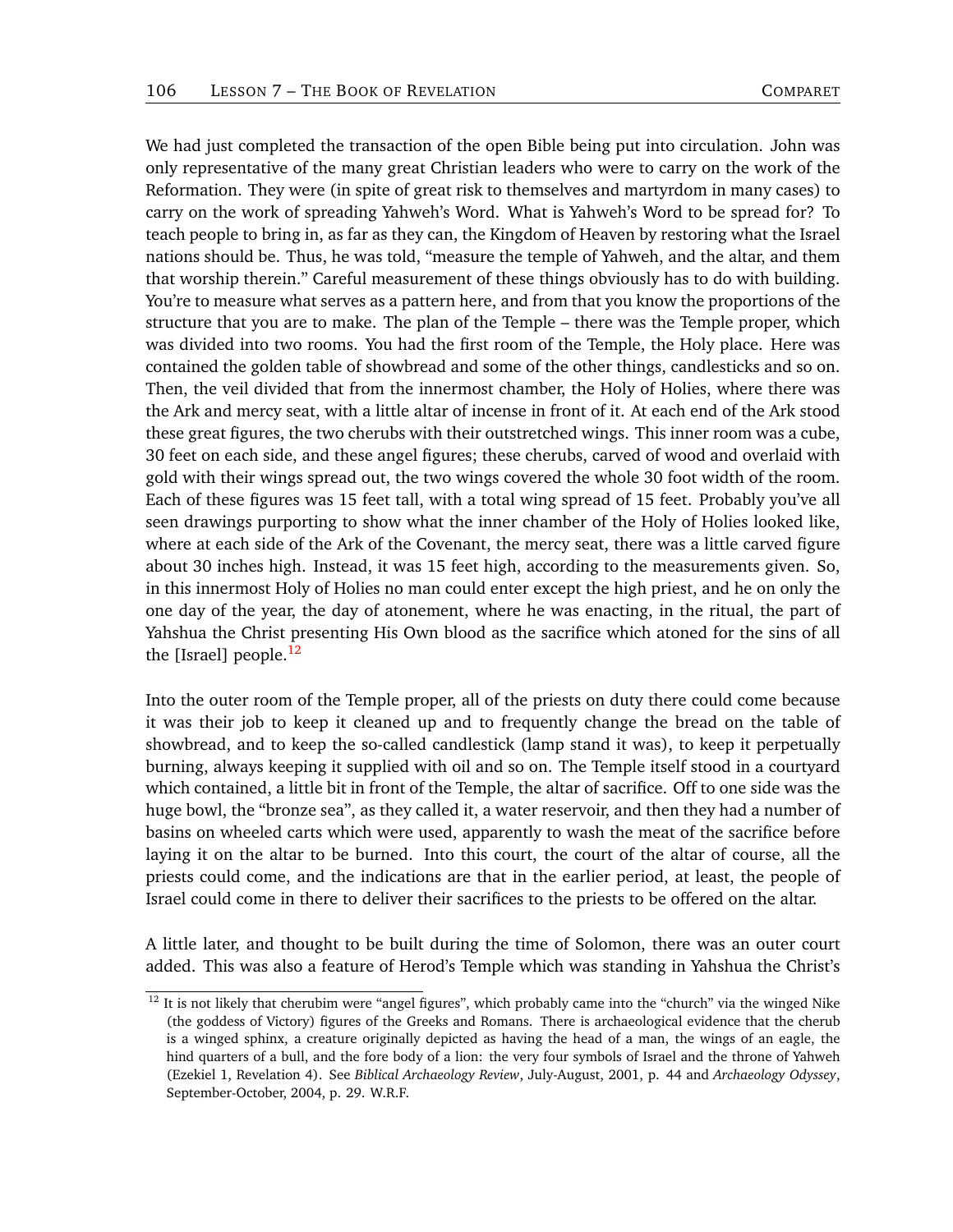day. Now you remember, Yahweh did not forbid the Gentiles to worship him. They were not part of His nation and they were not entitled to participate in the Passover ceremony. Nevertheless, if they understood that He was the one true Elohim and wished to worship Him as such, that certainly was to be encouraged. Thus, there was this outer courtyard, the socalled "court of the Gentiles", into which non-Israelites could enter for the purpose of worship, but they could not go into the inner court. $13,14$  $13,14$ 

Josephus gives some description of the Temple of Herod as it had stood slightly before his time, and on the walls and at the gates that led from this courtyard into the inner one there were signs in several different languages warning that the penalty for any non-Israelite going into the inner court was death. So now John is told "You go measure the temple and the altar and those that worship therein." This is only Israel that he's taking the measure of, and of course he's measuring them in the ideal state that the Bible portrays they should be in. This is the pattern on which the actual nation is to be constructed. But he said: "don't try to measure this court that's on the outside. That's given over to these non-Israel nations, so cast that out." This again emphasizes, here in the last book of the Bible, that the Temple was an Israel institution from its beginning to its end. The idea that "oh, we've got to go out and convert all these other people, especially the Jews, the children of Satan; we've got to bring them in and have fellowship and brotherhood with them and so on" – that is a complete perversion of the Scriptures.<sup>[15](#page-106-0)</sup>

Remember, Yahshua the Christ Himself, when He was out among the Jews, spoke only in parables which they couldn't understand. He explained this to His disciples afterward, as both Matthew and Mark record. He said "among them I speak only in parables – lest they should understand and be converted and their sins be forgiven them." He is trying earnestly to avoid making a convert of the Jew. Half an hour before my program on XEMO at night comes on, you have what is called The Christian Jew Hour. I never could believe in a Christian-Satanic hour – for a minute or second – as it is a contradiction in terms. Typical of the Jew, who claims to be converted – and he is always asking you: "What have you done for the Jews today?" Have you left in your pocket still a few dimes that they haven't yet stolen from you? Thus, Yahshua the

<span id="page-106-1"></span><sup>&</sup>lt;sup>13</sup> That there was an outer court in the Temple design is apparent at 1 Kings 7:9, 12, and see Ezek. 10:5 et al. W.R.F.

<span id="page-106-2"></span><sup>&</sup>lt;sup>14</sup> Your humble transcriber highly suggests that the "Gentiles" (usually translated "nations") would be the pure racial members from the White Genesis 10 nations, descended only from Ham, Shem and Japheth, and not the other races. C.A.E.

Clifton, your assertion concerning the nature of "Gentiles" here is absolutely correct – the term would not include the non-Adamic races! W.R.F.

<span id="page-106-0"></span> $15$  The inscriptions at the gates to the inner court of Herod's temple in Jerusalem – and I call it Herod's temple because he had made many changes and additions to the one built much earlier – have come down to us through history and archaeology. These inscriptions were in Greek (for which see *Biblical Archaeology Review*, July-August, 2003, page 36, for example), and I cannot find where Josephus mentioned inscriptions "in several different languages" (see *Antiquities* 15:11:5 [15:410-420]). W.R.F.

The statements of Comparet's which inform us "that [it] is a complete perversion of the Scriptures" that "we've got to go out and convert all these other people, especially the Jews", while certainly correct, are a striking contrast to some of his remarks concerning "missionary work" in his earlier sermons of this series. See notes [3 on page 40](#page-39-0) and [11 on page 89.](#page-88-0) W.R.F.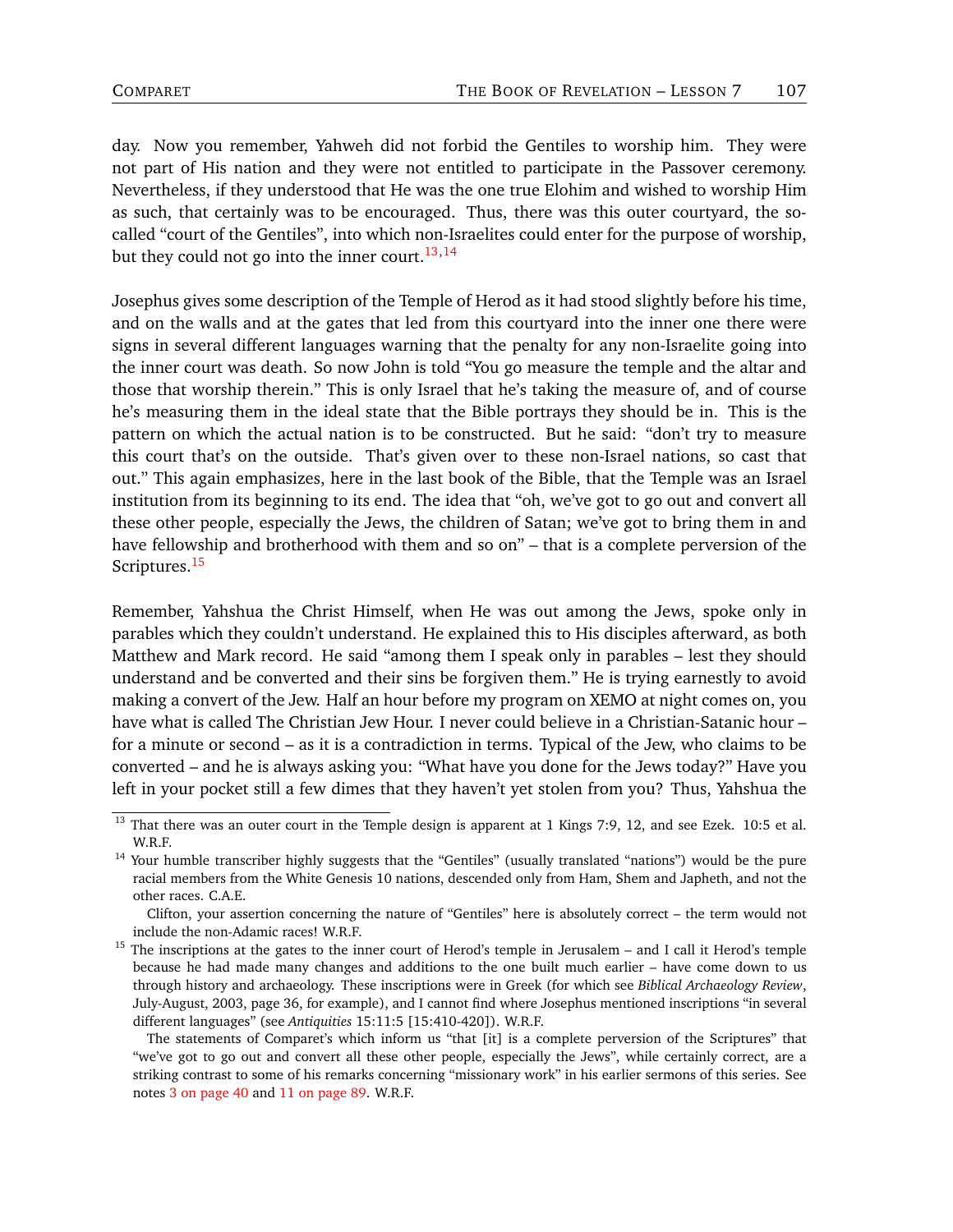Christ Himself wanted to avoid converting them, because after you've converted one of them, after you've got his past sins wiped out, what is he? Isn't the same nature that led him into his past sins going to lead him into the same sort in the future? He (Yahshua) wanted to avoid that. Therefore, the Bible, from beginning to end, is an Israel book. Just as, from beginning to end, it's a Christian book.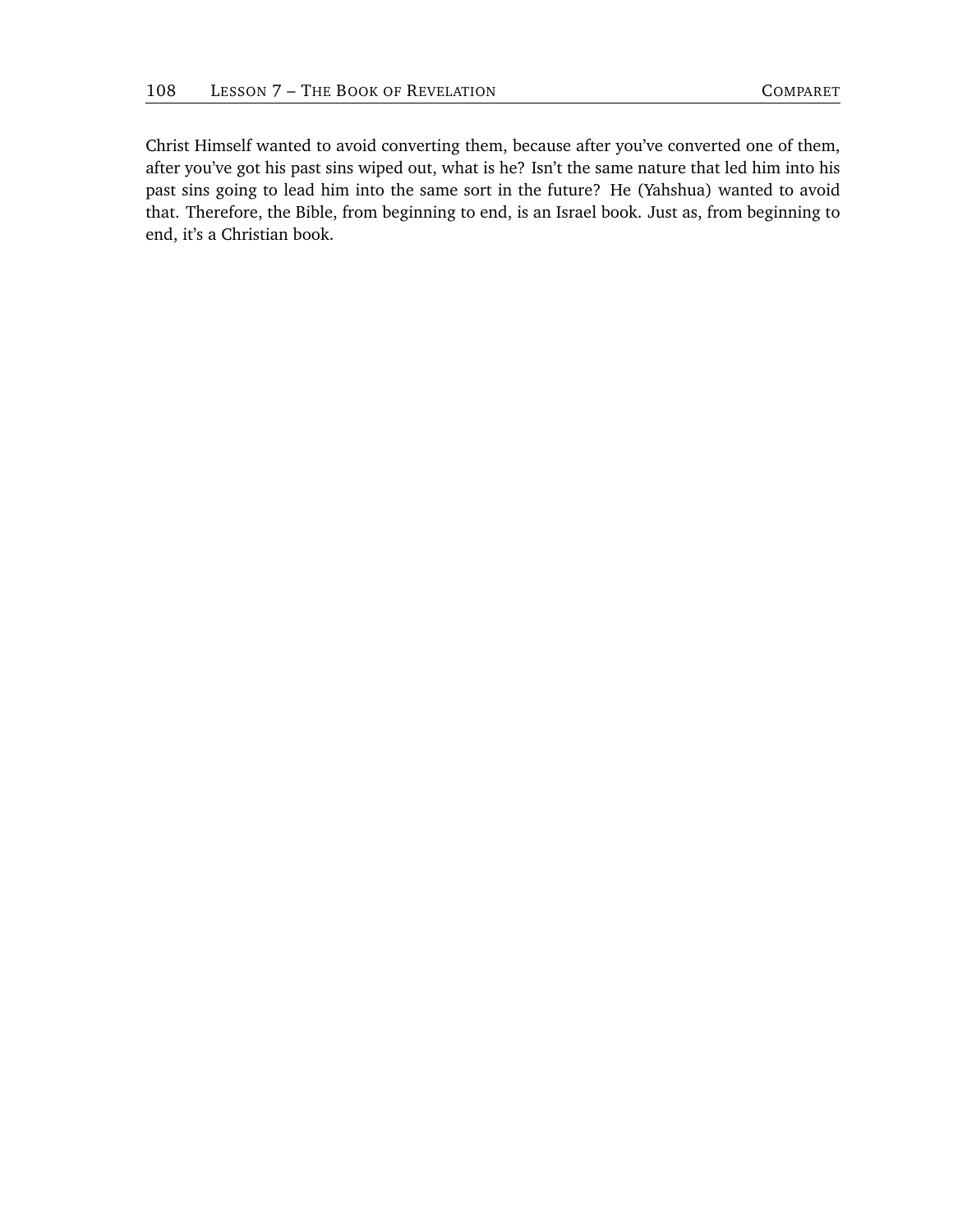

We've been going through the Book of Revelation and we got past the first two of the woes – that is, we've covered nine chapters of Revelation so far. We saw that the first woe was the Saracen invasion. What we had studied last was the matter of the first and second woes in the 9<sup>th</sup> chapter of Revelation. You remember, there it was saying "woe, woe, woe, to the inhabitors of the earth by reason" of these things that were going to happen. We saw that the first of these woes was the Saracen Arab invasion which conquered and destroyed, as a political entity, a third of the Roman Empire, that being the southern third – North Africa, Egypt, Palestine, and indeed a good deal of Syria. [In other words, the Arab conquest took the entire southern portion of the Roman Empire, from Spain to Parthia.] Then we saw the second of these woes was the Turkish invasion which destroyed the northeastern third of the Roman Empire. The northwestern third – Rome and the northern and western European provinces – had fallen long before that. The tenth chapter of the Book of Revelation was thrown in as a little parenthesis, calling attention to something else. John had the vision of the angel standing, one foot on the sea, the other on the land, and having in his hand an opened book. Not just open, but the Greek says "having been opened", implying it was previously closed, which obviously was the reference to the Bible which the Protestant movement had finally been able to get into print and available for "church" goers in general to read, and not just as a private monopoly for the priests.

Starting the eleventh chapter, a new thought is suddenly introduced here. Revelation chapter 11, verses 3 to 6: "And I will give power unto my two witnesses, and they shall prophesy a thousand two hundred and threescore days, clothed in sackcloth. These are the two olive trees, and the two candlesticks standing before the Sovereign of the earth. And if any man will hurt them, fire proceedeth out of their mouth, and devoureth their enemies: and if any man will hurt them, he must in this manner be killed. These have power to shut heaven, that it rain not in the days of their prophecy: and have power over waters to turn them to blood, and to smite the earth with every plague, as often as they desire."

Probably few things, even in the Book of Revelation, have been the source of so much argument and disagreement as the identity of the two witnesses. And yet, I think the Bible gives the key to it pretty clearly. A few years ago there was some odd crank, up in the San Francisco bay area, who used to write very solemn letters to Wesley Swift. He'd say "I am one of the two witnesses, and I think you are the other." Well, I can tell him he is mistaken. Now would you like to know that you will live to see the two witnesses, and what it says about them will come to pass? I'm going to be an old meanie and tell you "you can't do it" – no matter how long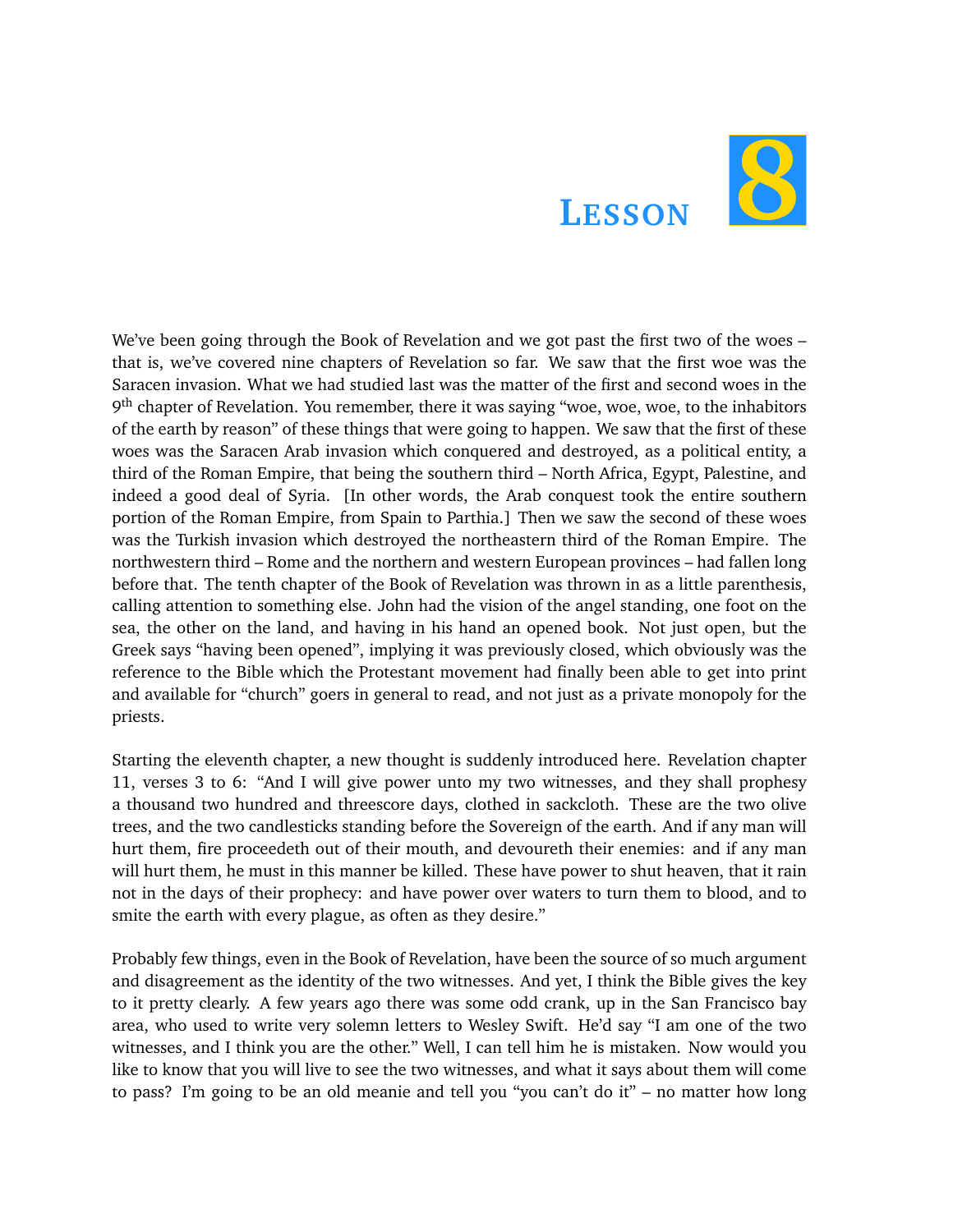you live. The reason being: you are already four and one-half centuries too late. It has already happened. Now let's start analyzing this and see what proof we have of this.

So how about these two witnesses – the two olive trees and the two candlesticks? Well, the first vision of this sort that appears in the Bible – and remember, the only key to any symbolic statement in the Bible – the only key to it is in the Bible itself. Never will you find, anywhere else, that key. History will tell you whether you properly understand it because you can be sure that Yahweh's prophesies actually come to pass. So let's look back to Zechariah 4, verses 1 to 14. I'm leaving out a few verses that are just repetitious and don't get to our particular point:

"And the angel that talked with me came again, and wakened me, as a man that is wakened out of his sleep, And said unto me, What seest thou? And I said, I have seen, and behold a candlestick all of gold, with a bowl upon the top of it, and his seven lamps thereon, and seven pipes to each of the lamps, which are upon the top thereof: And two olive trees by it, one upon the right side of the bowl, and the other upon the left side thereof." Thus, he asked the angel, and he says: "Then answered I, and said unto him, What are these two olive trees upon the right side of the candlestick and upon the left side thereof? ... Then said he, these are the two anointed ones that stand by the Sovereign of the whole earth."

Your *King James Version*, whether it's Old Testament or New, says candlestick, and uniformly, Old Testament or New, it's wrong. That's part of the 27,000 odd mistranslations you find in it. The word is lampstand. You may have seen pictures of the ancient lamps. They looked like a rather shallow, flat teapot. Through the hole in the top, the bowl could be filled with oil. In the spout there was a string wick which was lighted so that the flame burned at the tip of the spout. These were not candleholders in which you put wax candles, but they were lampstands which had either a flat surface on which a lamp could be set, or a socket into which a projection on the bottom of the lamp could be fitted. In either case, they were to hold lamps. You next run into this in the first chapter of the Book of Revelation. At John's first vision, he said that (this is Revelation 1, verses 12 and 13): "And having turned, I saw seven golden candlesticks; And in the midst of the seven candlesticks one like unto the Son of man..." In other words, his vision was of Yahshua the Christ, in all his glory, standing beside these seven lampstands, and he said, "having in his hand seven stars." Then in verse 20, Yahshua the Christ gives them the explanation: "The seven stars are the angels of the seven churches: and the seven candlesticks ... are the seven churches."

We went over this matter of the seven "churches" right at the beginning of this thing and we saw that these symbolized seven different periods in the history of the Christian "Church" – from the time of the resurrection of Yahshua the Christ on to our present day. Thus, these candlesticks or lampstands represent the Christian "Church", or actually, since we first pick up this symbolism in the Old Testament in Zechariah, it represents not only the Christian "Church", but it represents the Temple under the Old Testament. Remember, both the Old Testament Temple and the New Testament Christian "Church" each have passed through various periods of infiltration and corruption by the enemy in which they failed to carry out their light-giving purposes. But every once in a while, some good men got in, and they got back on the job. John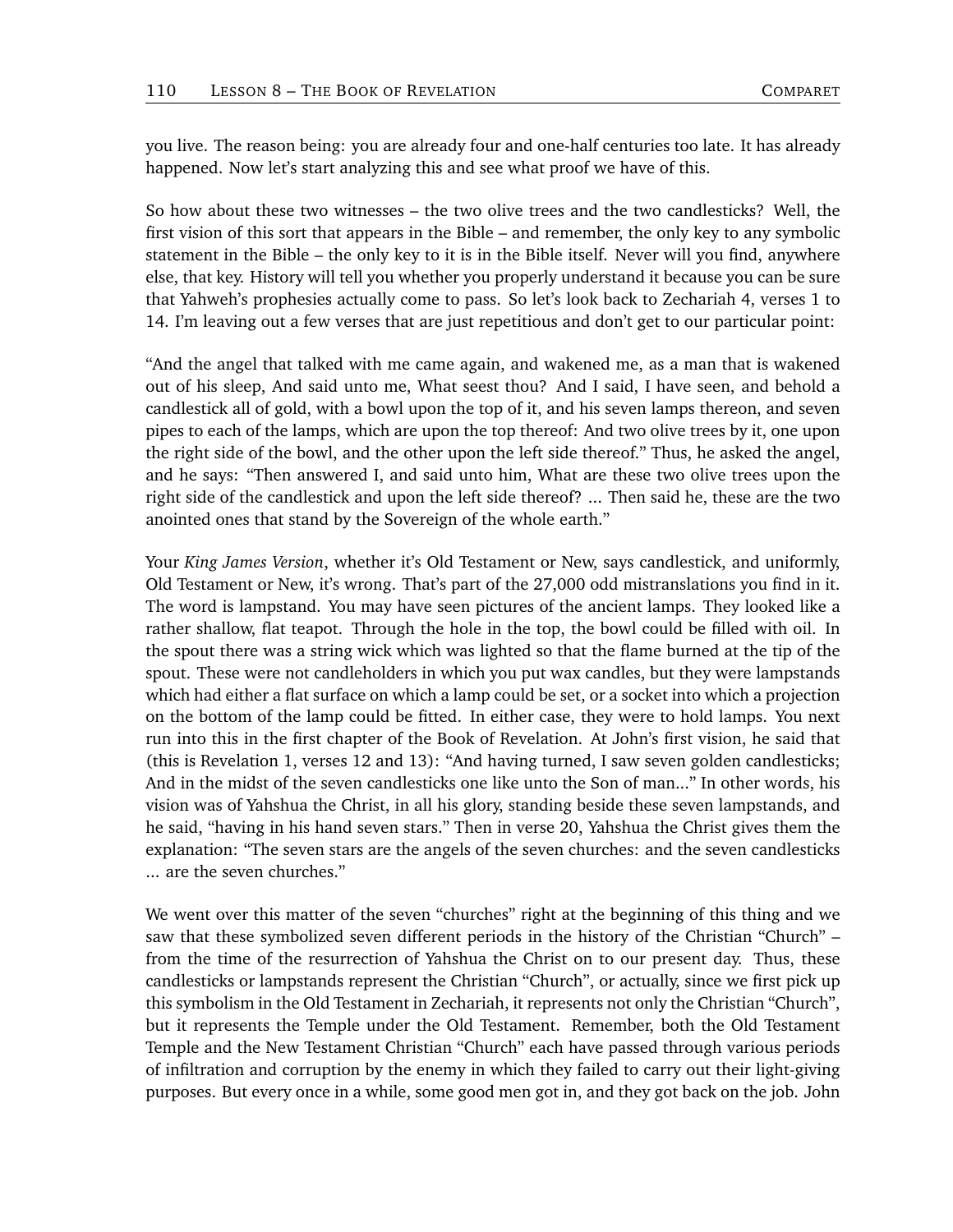was especially told that there were olive trees which were emptying out the olive oil through pipes into these lamps. Incidentally, it's worthy to note, Exodus 27, verse 20, and Leviticus 24, verse 2, that the only oil permitted to be used in the Temple for filling the lamps that were kept burning, (and especially the lamps that were never allowed to go out: always, in the Holy place, right in front of the veil that divided it from the innermost Holy of Holies, there always was a lamp burning), and the only oil permitted to be used was olive oil. Not that other oils wouldn't burn and give light, but remember, that the olive tree was symbolic of Yahweh's people, Israel.

We are told that the two witnesses are the olive trees and candlesticks. Who have been the great witnesses to the Word of Yahweh throughout all history? One class were the prophets of the Old Testament and the apostles in the New Testament. Those who were able, not merely to repeat other's teachings but to be able to say that "I myself have heard it" – thus saith Yahweh – their witness was written down in the Scriptures. But besides the occasional prophet who came along in the Old Testament, you had a considerable Levitical priesthood who did not personally receive new revelations of their own but were to study the writings of the prophets and to teach the people, so that under the Old Testament, just as under the New Testament, you have had as one witness the written testimony of those who were directly inspired. And you had the further testimony of those who had studied the Scriptures. In John 5, verse 39, Yahshua the Christ reminded the Pharisees of this. You see, in those days, just as in the present day, you had a lot of people who were one-verse Bible authorities. Somebody had called their attention to one or two verses and they thought they knew the Bible. Whoever can found a belief in anything using a single verse is grossly ignorant of the Bible, because it isn't all there in any one verse.

So, Yahshua the Christ said to these Pharisees, "search the scriptures because ye think that in them ye have eternal life, and these are they which are witnesses of me." At that time, the only Scripture they could study was the Old Testament. Then, in the first chapter of the Book of Acts, before Yahshua the Christ went back into heaven after His resurrection, He spoke to the people who were assembled. This included a lot more than the apostles who had furnished written Scripture in the Bible. He said: "Ye shall be witnesses unto me in Judea and throughout the world." Thus, you had the written witness and the spoken witness. Yahshua the Christ said "the seven candlesticks are the seven 'churches'," so you can be sure the symbolism will be the same when you come to the two candlesticks and the two olive trees. Lamps cannot burn and give their light without oil, so the olive trees of both the Old and New Testament furnish the oil. Remember, the Bible often uses oil as a symbol of the Spirit of Yahweh, from which comes all truth. The two olive trees furnish the oil so the lamp may give light. Now, we read some peculiar things about these two witnesses. Revelation 11, verse 3: "... and they shall prophesy" ... (and by the way, that word translated prophesy, both the Hebrew word in the Old Testament and the Greek word in the New Testament, means "to teach" – to foretell future events is not an essential part of the meaning of the word. It's true that some who taught did foretell, but prophet and prophesy, as used in the Bible, in general means "teach.") "... and they shall prophesy a thousand two hundred and threescore days, clothed in sackcloth."<sup>[1](#page-110-0)</sup>

<span id="page-110-0"></span> $1$  The correlation of the two witnesses of Revelation 11 to the written Scriptures and to the spoken testimony is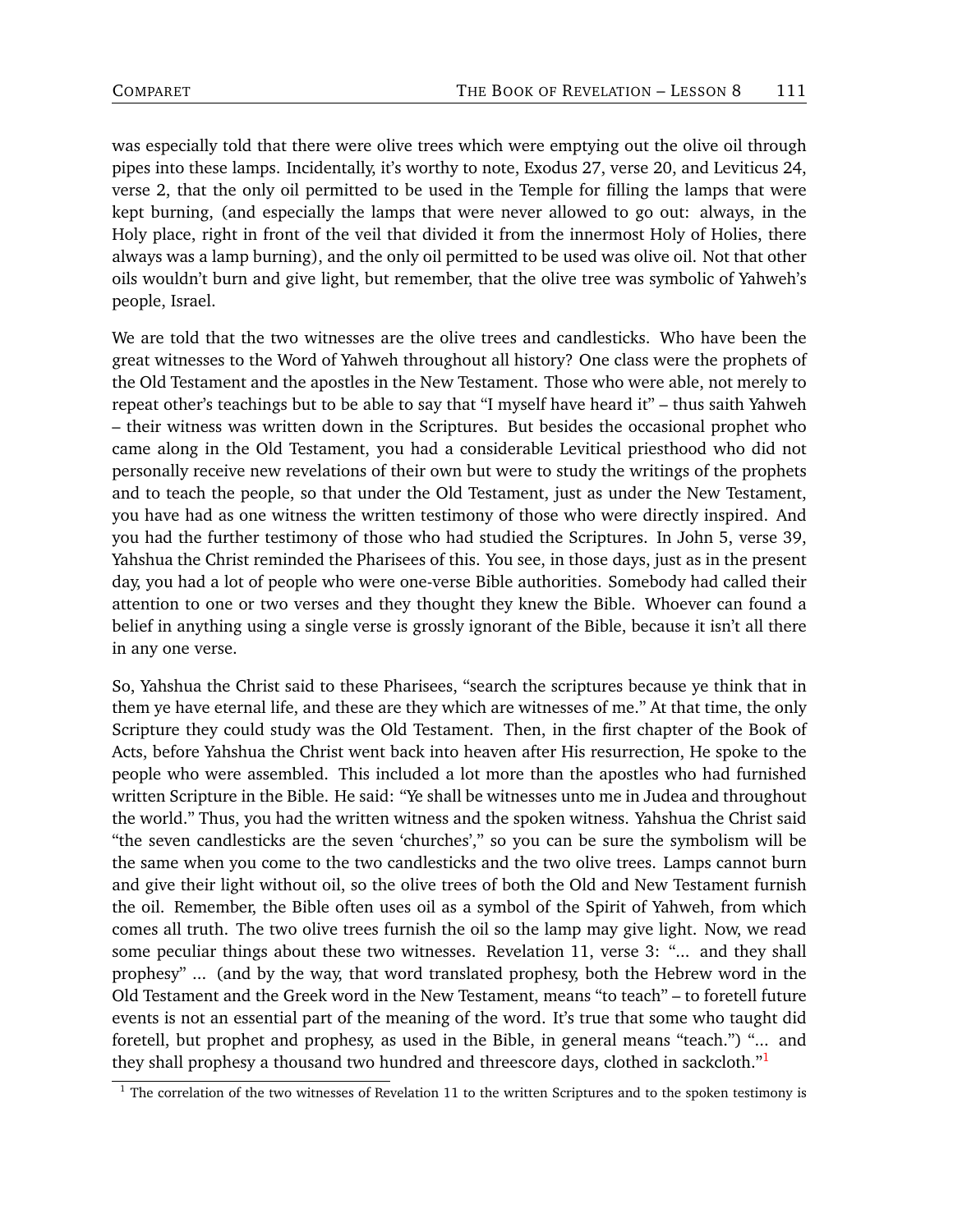Sackcloth was a symbol of calamity and of mourning. In those days they made a great show of mourning for the dead and so on, and instead of wearing their normal, reasonably fine cloth garments, they put on coarse sackcloth. At funerals they had hired mourners to wail and yowl and put on a great show. Because sackcloth was a symbol of grief, you note that in many places where the people's continued rascality was bringing down upon them punishment – a judgment from Yahweh – they were told to put on sackcloth by way of showing mourning and grief for the wickedness in which they had engaged. Hence, sackcloth here is a symbol of sorrow and persecution. We know from history, that from the establishment of the power of the papacy in the Catholic "Church", which as near as you can fix a precise time for it would be 606 A.D., that anybody who objected to the paganism that was being made more and more a part of Catholic doctrine and Catholic ritual suffered terrible persecution, usually in the form of murder, often by horrible torture, burning alive and that sort of thing. These people who were witnessing to the truth in the early days, when there was as yet no Protestant movement, were just those individual people who objected to the destruction of true Christianity and the substitution of paganism for it. They were undergoing persecution continually.

The Pope, you remember, finally got considerable territory. I guess he had fully a third of the whole peninsula of Italy under his control as a king – not a religious leader, but a monarch with ordinary earthly political powers – and in 1866 that power was broken. You remember that the Italian people finally rebelled. Who was their leader? Oh, I'll think of the name in a minute; but they threw off the shackles of the corrupt rule of the papacy. They took away the Pope's rule over all territory except a few hundred acres, the Vatican City, and from that time on he called himself "the prisoner of the Vatican." He wouldn't set foot on soil of which he was not an earthly king, and he could only pretend that within the Vatican. Thus, you can say the power of the papacy lasted from 606 A.D. to 1866 A.D. You'll note that is exactly 1260 years. With the prophetic scale, that a day in prophesy represents a year in time, for a period of 1260 years anyone who gave witness to the truth of Yahweh, as written in the Bible, was subject to

quite interesting, and Comparet makes a persuasive case for it; yet I am not convinced of it. The "two anointed ones" of Zechariah 4:14 are literally two "sons of oil", a different phrase from any other translated "anointed" in the A.V., as evident in *Strong's*, and the Greek of the *LXX* reads here, "sons of fatness" (metaphorically "sons of wealth"), which indicates to me that the two witnesses are people – or groups of people – and not inanimate objects, such as even the Scriptures are in written form. It occurs to me that the two witnesses are two olive trees: the House of Israel and the House of Judah. Revelation chapter 10 describes the (greater part of, at least) children of Israel in the Reformation, breaking away from the rule of the Catholic "Church", and so this may be correlated to the taking away of the Pope's dominion, described at Daniel 7, verse 26 – which will hopefully become evident later, and so Revelation 11:12 may be correlated to Daniel 7:27, for ever since the eclipse of Papal supremacy over Europe, for better or worse the Saxon peoples of England and America have had world hegemony (except that the children of Cain among us are another topic entirely). Comparet has done well to notice that Revelation chapter 11 is fulfilled by the time of the passing of the second woe – the woe of the Turkish aggression.

The two witnesses were to "prophesy a thousand two hundred and three score days", or 1260 years. By Comparet's own exposition, Scripture was not used by the Catholic "Church" at all before the Reformation, and so Scripture certainly couldn't have been prophesying during this period – except that I can identify one group of people who **were** prophesying (teaching) with Scripture during this period: The Celtic "Church" of Ireland and Scotland – which also brought Christianity to many in Britain and on the Continent, and which did fulfill a 1260-year period of time. I know not enough about the history of the middle ages to comment further than I have here. W.R.F.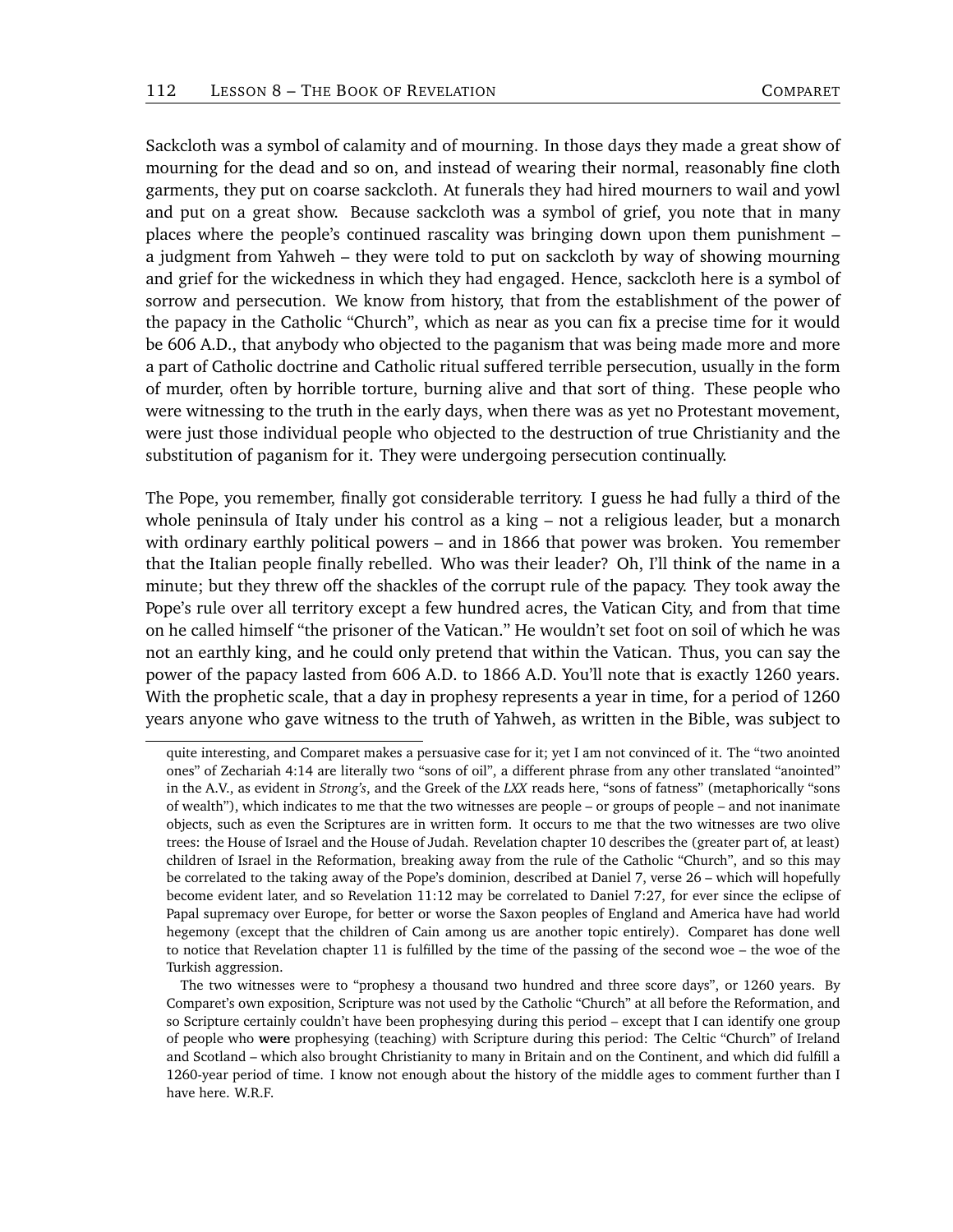persecution. If you don't think it was persecution, you might take note of the fact that in the year 1866 some Protestants were burned alive by the Catholic "Church" in the city of Barletta, Italy. Therefore, this isn't just something out of the dark ages. Remember, our own Civil War was all over by that time.

It says some other things about them which obviously are, again, symbolic rather than literal. Speaking of the two witnesses: "these have the power to shut the heaven that it rain not during the days of their prophesy." The only thing that permits life to exist on earth is the rain that enables vegetation to grow, without which all forms of animal life would also die of starvation. Whenever you get a prolonged drought you get a famine following it, so rain is the essence of continued life, and the Bible, in a number of places, uses rain as symbolic of the word of Yahweh. For example, Moses, at the end of his career when he was finally summing up to the people what had happened and what they should do, said this at Deuteronomy 32, verse 2: "My doctrine shall drop as the rain, my speech shall distil as the dew, as the small rain upon the tender herb, and as the showers upon the grass." Hosea 6, verse 3, is another example: "And let us know, let us follow on to know Yahweh: his going forth is sure as the morning; and he will come unto us as the rain, as the latter rain that watereth the earth." [Comparet failed to identify what translation he was using here.]

You'll find the New Testament consistently carries on the established symbolism of the Old Testament. In James 5, verse 7, he says: "Be patient therefore, brethren, unto the coming of the Prince. Behold, the husbandman waiteth for the precious fruit of the earth, and hath long patience for it, until he receive the early and latter rain." When Yahweh became sufficiently annoyed at His people's misconduct, He sometimes sent a drought, with the resulting famine as a punishment upon them. That's recorded several times in the Bible, and once, just to make sure that nobody missed the meaning of it, one of the greatest of the Old Testament prophets, Elijah, drives home the lesson firmly. He's talking to the wicked king Ahab of Israel. This is 1<sup>st</sup> Kings 17, verse 1: "And Elijah the Tishbite, who was of the sojourners of Gilead, said unto Ahab, As Yahweh Elohim of Israel liveth, before whom I stand, there shall not be dew nor rain these years, but according to my word." And the Bible records he made good on it. Here was Yahweh's great representative trying to turn the people back from idolatry, back to the worship of the one true God. They wouldn't listen to him, and Yahweh gave him the power to say, "There shall be no rain except when I give the word", and for three years there was practically no rain. He brought on a terrific famine bringing the nation to its knees, and made them finally ready to listen to what he had to say.

Now here were these witnesses, not yet an organized Protestant "Church" but a few people in each generation who were disturbed by seeing what they knew was paganism brought in to corrupt the "church", and trying to object and bring back the purity of Yahweh's Word. Yet the people wouldn't heed them – most everybody went along with the hierarchy of the Catholic "Church." The Catholic "Church", throughout all the centuries, has purposely kept its people ignorant of the Word of Yahweh, so that no one would be able to dare dispute what they say, because no one would know that what the priests taught was in any way inconsistent with what the Bible says. So, if they would not listen to the people who brought up these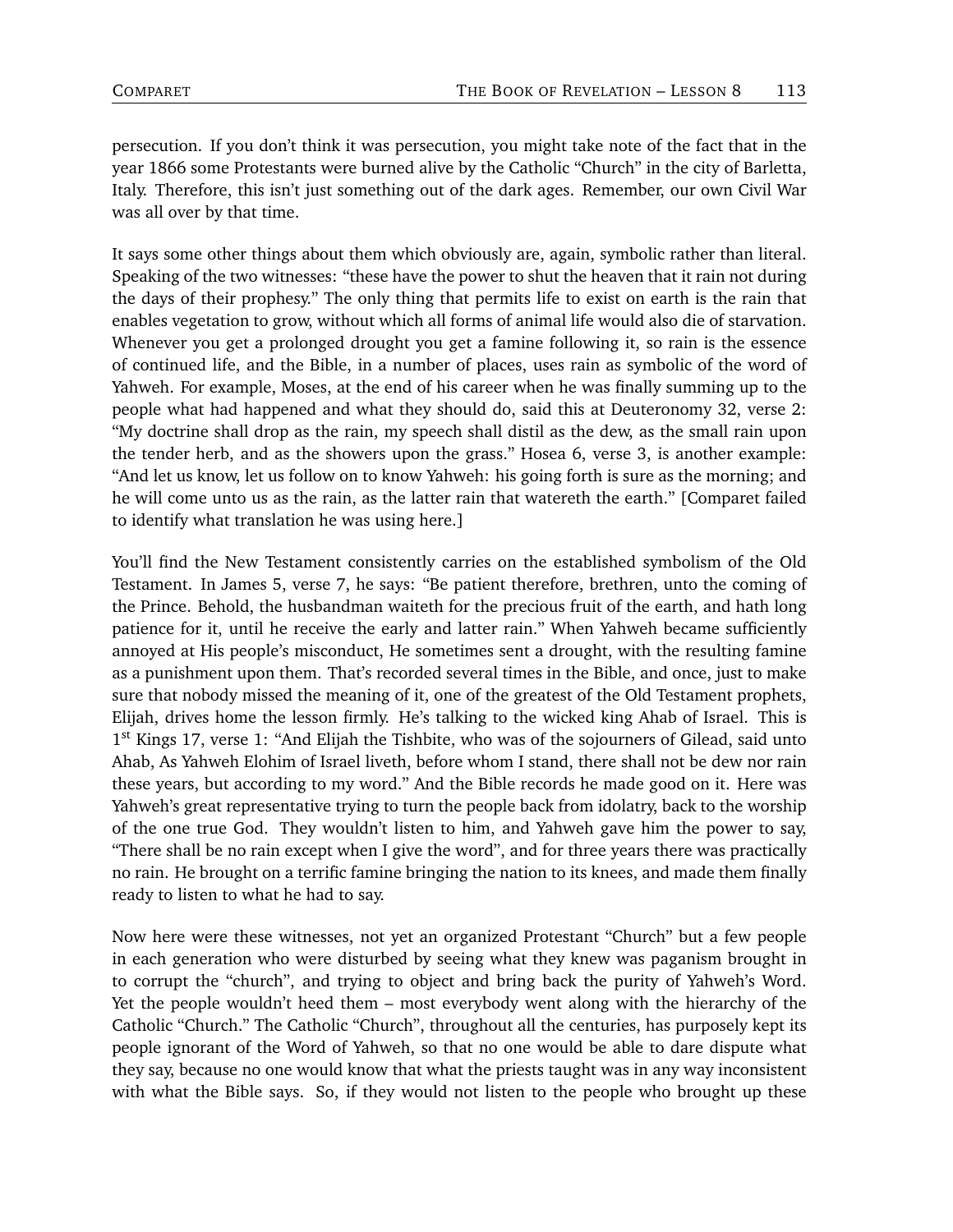inconsistencies, the rain, the Word of Yahweh was withheld from that nation. It says that "they shall have power over the waters to turn them into blood and to smite the earth with every plague as often as they desire", Revelation 11, verse 6. The Bible tells us that one of the plagues visited upon Egypt, when Moses was trying to persuade Pharaoh to let the people of Israel go, was that the waters of the Nile and the waters of their wells were literally turned into blood and became undrinkable. You notice where we were reading of the destruction of the Roman Empire, that several times the Bible used the symbolism of waters turned into blood. It spoke of "a great star falling upon the source of the waters, that they were turned into blood." You saw that that symbolized a period when the Huns seized the area that was the headwaters of the rivers Po, Danube and Rhine. They indeed turned those areas into rivers of blood all right, with frightful slaughter.<sup>[2](#page-113-0)</sup>

In another place [Rev. 8:7-8] it said that "a star fell into the sea and turned a third of the sea to blood." We saw that that spoke of the time when the so-called barbarians became a mighty sea power, from their North African possessions, and just swept the Roman navy off the sea. In fact, they even ravaged the coast of Greece and sailed up to Constantinople, and the emperor of the eastern part of the Roman Empire finally bought them off, recognizing their authority over the Mediterranean Sea. So turning the waters into blood is obviously here symbolic. Well, as time went on and there got to be more and more people who were objecting to the corruption that had taken over in the Catholic "Church", you found in Middle Europe a rising – not well organized – but nevertheless, a rising tide of Protestantism. You found that in southeastern France, Switzerland and northern Italy. So, up here in places which were the headwaters of the Po and the Rhine, and places along the Danube, the Bohemians, "Czechs" as we call them today, you had rising Protestant movements, and you had the Catholic "Church" trying to stamp it out with the most frightful massacres in which they murdered men, women and children alike. They didn't get away with it without some resistance, so there was terrific fighting going on here. In these principal river valleys of Europe you had the waters turned into blood – that is, terrific bloodshed along their course.<sup>[3](#page-113-1)</sup>

"And to smite the earth with plagues" – this came as a latter phase of it, but you will note that, beginning with the Communist revolution in France, which spread outward, and the Napoleonic wars following afterward, that the Catholic nations which had persecuted these Protestants found themselves undergoing the most frightful scourge of warfare. France, Spain, Italy, Austria, Poland, got themselves into some terrific periods of wars and revolutions. Practically everything in the Book of Revelation has been the source of puzzlement, argument and disagreement, because if you don't understand the symbolism, it doesn't make good sense.

The next part we come to, while seemingly hard to understand, yet we'll see that history fulfills it to the exact letter. Revelation 11, verses 7 to 13: "And when they shall have finished their testimony, the beast that comes up out of the abyss shall make war with them, and overcome

<span id="page-113-0"></span><sup>&</sup>lt;sup>2</sup> The waters became blood at Rev. 8:7-8, speaking of the Goths and Vandals. At 8:11, speaking of the Huns, the waters became wormwood, and not blood. W.R.F.

<span id="page-113-1"></span><sup>&</sup>lt;sup>3</sup> Here Comparet alludes to, but does not sufficiently cover, the 30 Years' War waged by the Catholics against Germany. W.R.F.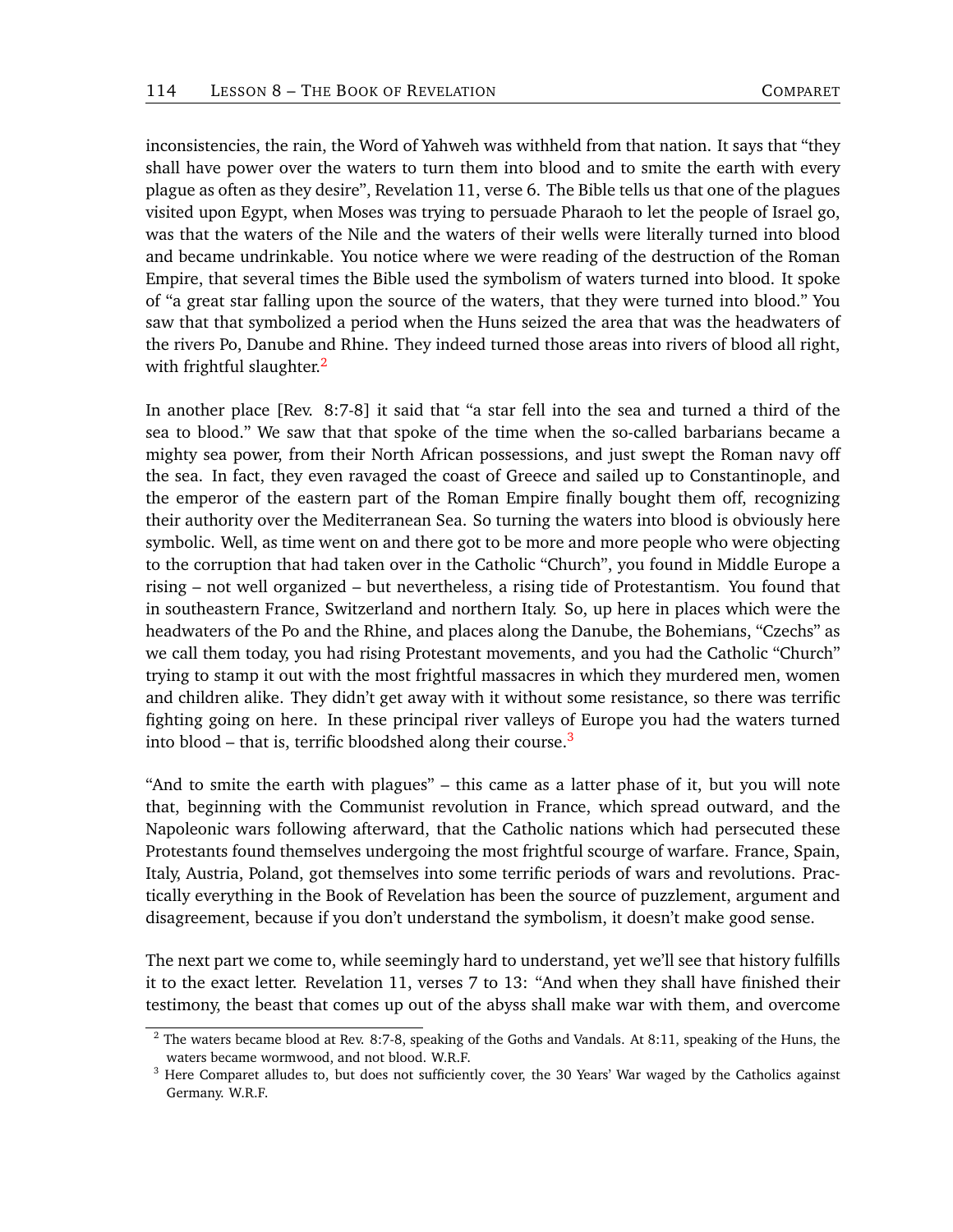them, and kill them." We are going to take up in more detail (as we get to later chapters) this matter of the beast that comes up out of the sea, but it will suffice to say right now that it represents a continuing system of religious, political and economic evil. The Babylonian succession of empires which have carried on the same set up: politically, they represented tyranny; economically, they represented greed, whereby some were enriched, but the great majority of the people impoverished; and religiously, you can trace right down to the same old paganism, the worship of Satan and his fallen angel followers. Some of you perhaps noticed a couple of months ago – oh, more than that; three or four months, I guess – in the newspapers, the fact that the Pope had expressed doubts about certain of the Catholic saints who were worshipped as such, including among them, I think, some forty of them whom he had toppled from their thrones. It included Bacchus – Bacchus, the pagan God of drunken debauchery. I gave you a talk once on how Bacchus became a Saint. The Pope did so with a lot of the other [so-called] "saints".<sup>[4](#page-114-0)</sup>

You can trace, behind much of Catholic doctrine and ritual; the old Babylonian religion. You can pick it up in the records of Babylon and you can follow it westward to the coastal settlements of the Greeks in Asia Minor. You can carry it on over through Greece and Rome, and you can follow it right down into the Catholic "Church." The Pope calls himself "Supreme Pontiff", or in Latin, as he uses it, "Pontifex Maximus." You'll remember, we saw that the supreme pontiff was the high priest of the pagan god Jupiter. We saw that the office of Pontifex Maximus was assumed by several of the Caesars in succession. Julius Caesar was one until finally, after nominal Christianity had been established in Rome, one of the emperors decided that it didn't seem correct for him, if he was a Christian, to be the high priest of the pagan god Jupiter. So he refused to accept the title, and shortly thereafter the Pope assumed the title of Pontifex Maximus, the high priest of Jupiter. Thus, this beast that came up out of the abyss represented the continuing power of this organization. Sure, the ancient city of Babylon was destroyed, but we saw that the Babylonian banking system was not interrupted for a minute.<sup>[5,](#page-114-1)[6](#page-114-2)</sup>

In fact, our whole banking system as it exists today in this country is organized exactly as it was in ancient Babylon. For centuries the nations of western Europe, and of course the United States, starting as a colony, have recognized a species of document called a bill of exchange. It started when merchants in widely separated cities were buying and selling. If you wanted to buy something in another city, but you also had sold goods in that same city to somebody else, you would draw up a document addressed to the man who owed you money for what he'd bought from you. After addressing it to this man, you wrote "pay to the order of John Doe so much money, and charge it to my account." Out of the ruins of ancient Babylon they have dug up clay tablets in which that is exactly the language used. This didn't originate with the merchants of medieval Europe. This was a going concern for 2,000 years, at least, in ancient Babylon before it ever came westward. Their political organization – you note how

<span id="page-114-0"></span><sup>4</sup> Revelation 11:7 may be correlated with Daniel 7:25, and also alludes to both Rev. 13:11 (13:11-18 describing the Papacy) and Rev. 20:7 (which has not yet transpired at this point – although the process leading to it has well begun). W.R.F.

<span id="page-114-1"></span> $5$  The beast of the abyss represents the people behind the power which is perpetually being organized throughout all of our institutions – not just the "Church", and its nature is political and religious as well as economic. W.R.F.

<span id="page-114-2"></span><sup>&</sup>lt;sup>6</sup> See note [10 on page 56](#page-55-0)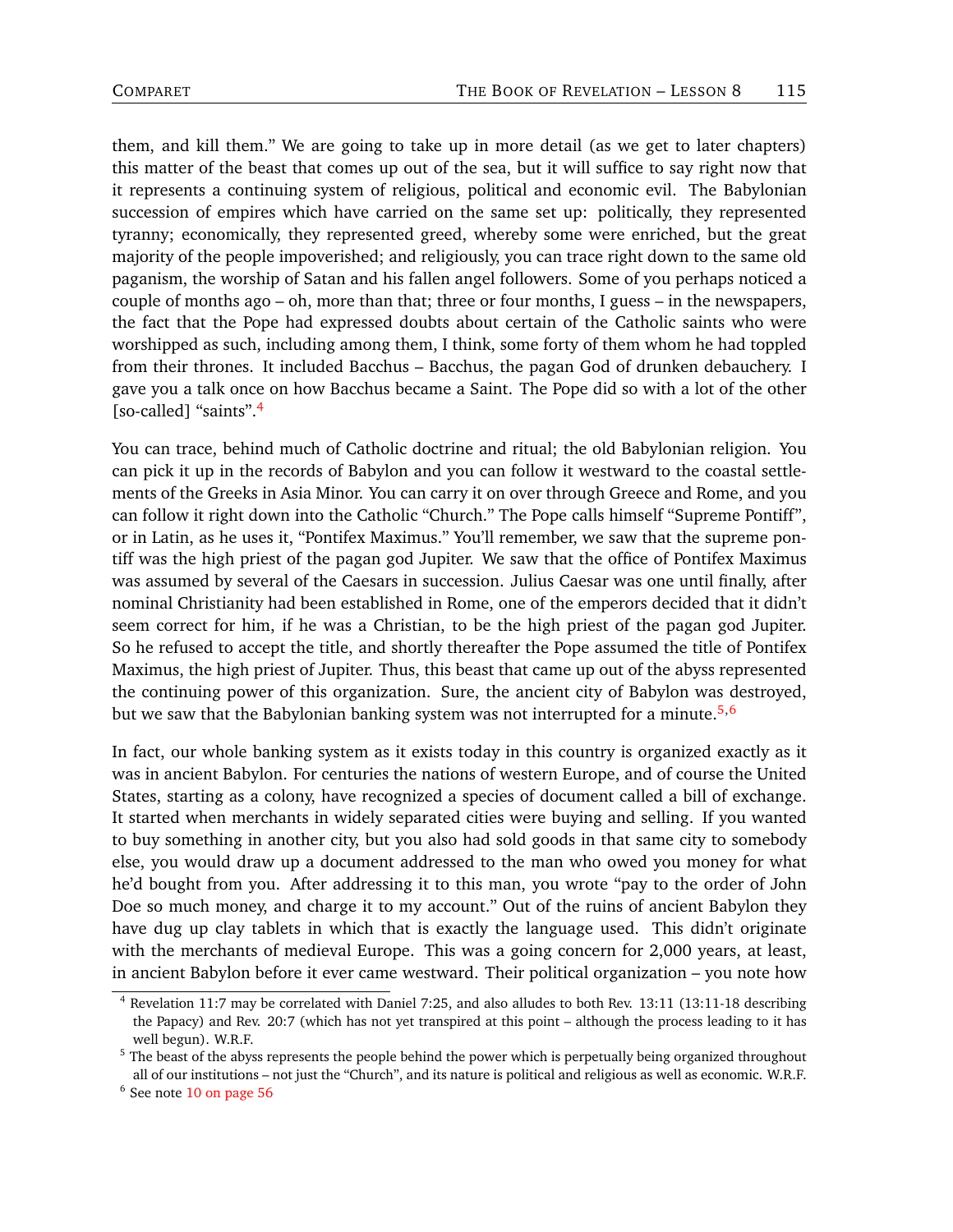government goes through the cycles from anarchy to the establishment of order, and to the fact that there are always do-gooders who say, "Well I don't like something, there ought to be a law against it. Everybody ought to be compelled to behave the way I think they should behave." In a few instances they're right; there should be laws against robbery and so on. But most of the time they're wrong! And because the people who are not discontented don't make any fuss, and the people who are discontented do, you get the power of government always increased till it becomes tyranny. You're getting it increased till it has reached the stage of tyranny here in the United States. If you don't think it's tyranny, just you refuse to answer some of the questions on the questionnaire that's coming out in connection with the census they're taking this year. If you say how many people live in my home, or how many bathrooms I have, or how often I take a bath are my business and not the government's, you may find yourself in jail. Free country? Don't be silly! The whole thing – economic, political and religious – one empire is fallen, and the people who have exercised this power move on to the next.

Today we speak of them as international bankers because, while for convenience sake, they will claim citizenship in the country they're temporarily in, they go hither and yon, and are as much at home anywhere else as they are here. When they have brought one empire to destruction and stolen everything they could get out of it, they move on to the next. Thus, the symbolism was used that you had a beast with seven heads, representing seven successive stages of empires which were ruled according to this system, ruled until they had been bled white and destroyed, then abandoned, to take up another and do the same thing. They were all heads on the same beast. It was the same animal, and as we shall see, you had evidence here that the Catholic "Church" had become part of the Babylonian system. "The beast that comes up out of the abyss is going to make war with these witnesses, and overcome them, and kill them. And their dead bodies shall lie in the street of the great city, which spiritually is called Sodom and Egypt, where also our Sovereign was crucified."

That great city was obviously Rome. For a period of quite a number of centuries its moral conduct was such that it might very well be compared with Sodom. Because its religion had become corrupt, it was also well compared with Egypt, for there you had the multitude of animal headed gods. One of their gods had the head of an ibis bird, a bird-brained god for a bird- brained people. "Where also their Lord (sic. Master) was crucified." The power that caused the crucifixion of Yahshua the Christ was ruling just as effectively in Jerusalem as it later ruled in Rome. So here you see it's bringing out the fact that the same evil forces were going on century after century, in nation after nation, that had brought about the crucifixion of Christ.[7](#page-115-0)

Likewise, these same evil forces are going to bring about a period when the Protestant witnessing to the truth is silenced, and thus symbolically killed [Revelation 11:9]: "And from among

<span id="page-115-0"></span><sup>7</sup> The great city of Rev. 11:8 surely isn't Rome. The two witnesses didn't lie on the streets of Rome, and the great city is not a literal city (i.e. Rev. 14:8), but is rather an abstract conception representing the Babylonian political – economic – religious system which has long survived the actual city of Babylon. If the witnesses are indeed abstract – as Comparet suggests – or even if they represent groups of people rather than individuals (and there is no reason why they should be individuals), then why should the city be a literal city? Rather, Babylon in this age is our corrupted society in general. W.R.F.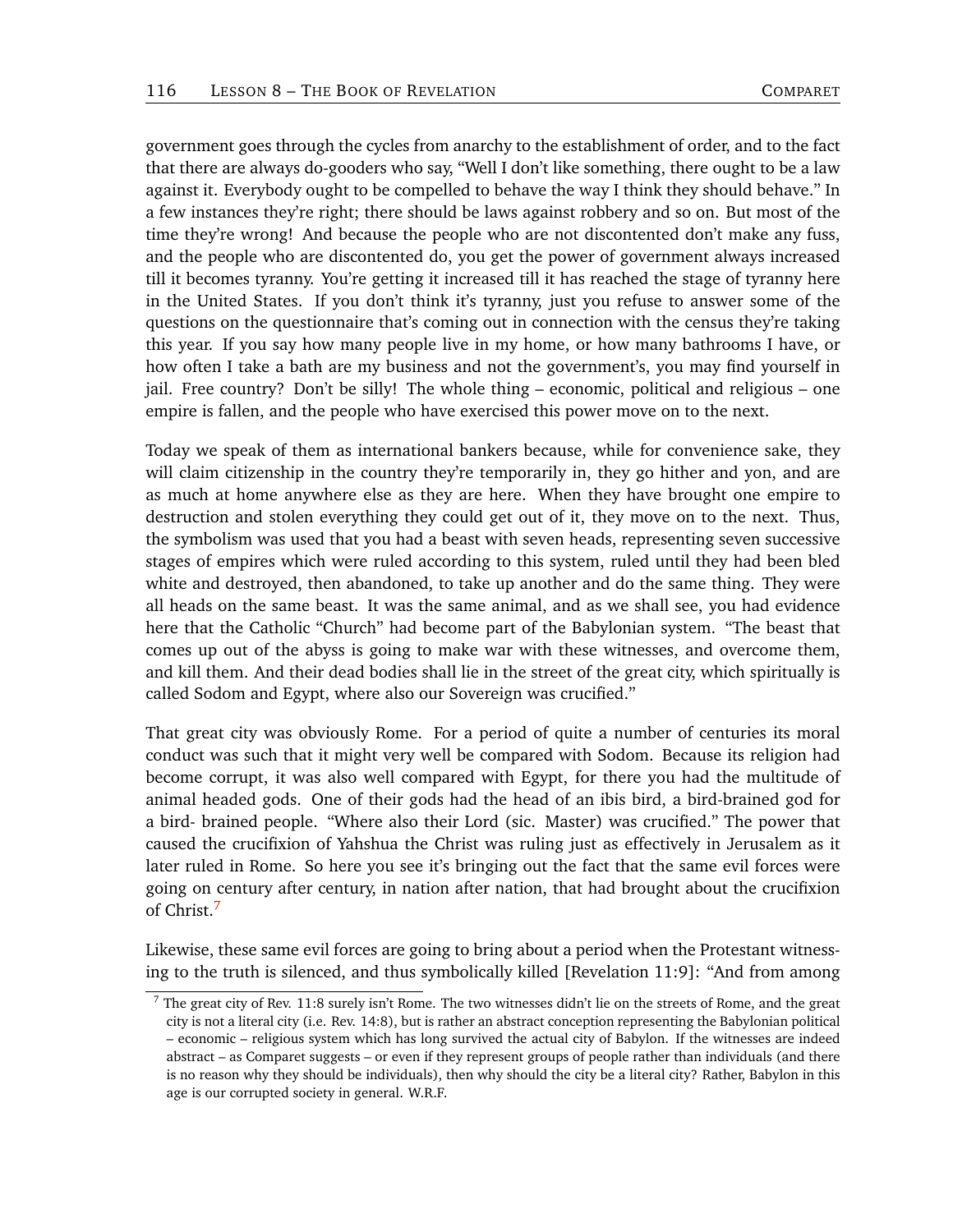the peoples and tribes and tongues and nations, do men look upon their dead bodies three days and a half, and suffer not their dead bodies to be laid in the tomb. And they that dwell on the earth rejoice over them, and make merry; and they shall send gifts to one another; because these two prophets tormented them that dwell on the earth. And after three days and a half the breath of life from Yahweh entered into them (that's these two witnesses), and they stood upon their feet; and great fear fell on them that beheld them. And they heard a great voice from heaven saying, Come up hither. And they went up into heaven in the cloud; and their enemies beheld them. And in that hour there was a great earthquake, and the tenth part of the city fell; and there were killed in the earthquake seven thousand persons: and the rest became affrighted, and gave glory to the God of heaven." [Again, Comparet's translation unidentified. It may be his own paraphrase.]

All right now, let's look at the timing of this. From the papacy becoming established you had some persecution of all who were not willing to be ruled by it religiously. But that didn't become acute for a few centuries after that. The reason for it was this: Remember, the Book of Revelation points out this corruption that is coming, and points it out in a way that identifies the Catholic "Church" and its papacy as being "the man of sin", who is also called Antichrist, and so on. But it wasn't until the papacy had manifested these characteristics for some time that the people could recognize it, and some started to point it out. Therefore, they have not finished their testimony until they reach the point where they are showing that here is deep and terrible corruption within what passed for the Christian "Church". The identity of the papacy as the "man of sin" and "Antichrist", and one of the heads of the fourth beast, was not preached until the  $12<sup>th</sup>$  century A.D., during the 1100s. When they started recognizing this thing they were reaching the point where they were finishing their testimony.<sup>[8](#page-116-0)</sup>

In southern France you had a considerable Protestant group, the Albigenses, who were finally hounded to extinction, massacred to the last man, woman and child by the 14<sup>th</sup> century. You ask "How did the Pope do this when he didn't have a standing army, at least other than in his dominions in Italy?" He did it because he claimed power over all kings. Remember, the peoples of all these European countries were basically Catholic. They had been taught that the Pope, or indeed any Catholic priest, could take any of these persons and condemn him to hell if he saw fit, and there he was going. It didn't matter that Yahshua the Christ died on the cross to save him from that. If the Pope or the priest said: "You are going to hell", you went to hell. And they taught a very impressive idea of what hell was like. Remember, the Pope claimed the right to give the crown to any king, and likewise to depose any king. If the king said, "Well

<span id="page-116-0"></span><sup>&</sup>lt;sup>8</sup> The "man of sin" is not the pope, or the papacy, or the Catholic "church." As Comparet said already himself earlier in these sermons, the Catholic "church" is a symptom of the disease, not the disease itself. The "man of sin" collectively are the Adversary, the children of Satan in the world, and Paul uses the label to describe the Kenite-Edomite jews, the offspring of Satan, in 2 Thess. chapter 2: for it is the Edomites who had taken over the high- priesthood in Jerusalem, whom Paul was discussing. The jews and their kindred are those whom John was describing in his epistles: for it was the jews who were denying that Yahshua was the Christ, and none others! If the popes were anti-christs, it is only because many of the popes were not Israelites or Japhetites (as true Greeks and Romans were), but rather were "converted" jews or Arabs: who are all among the descendants of Cain, and so Satan. W.R.F.

**DDD** back to note [2 on page 125](#page-124-0)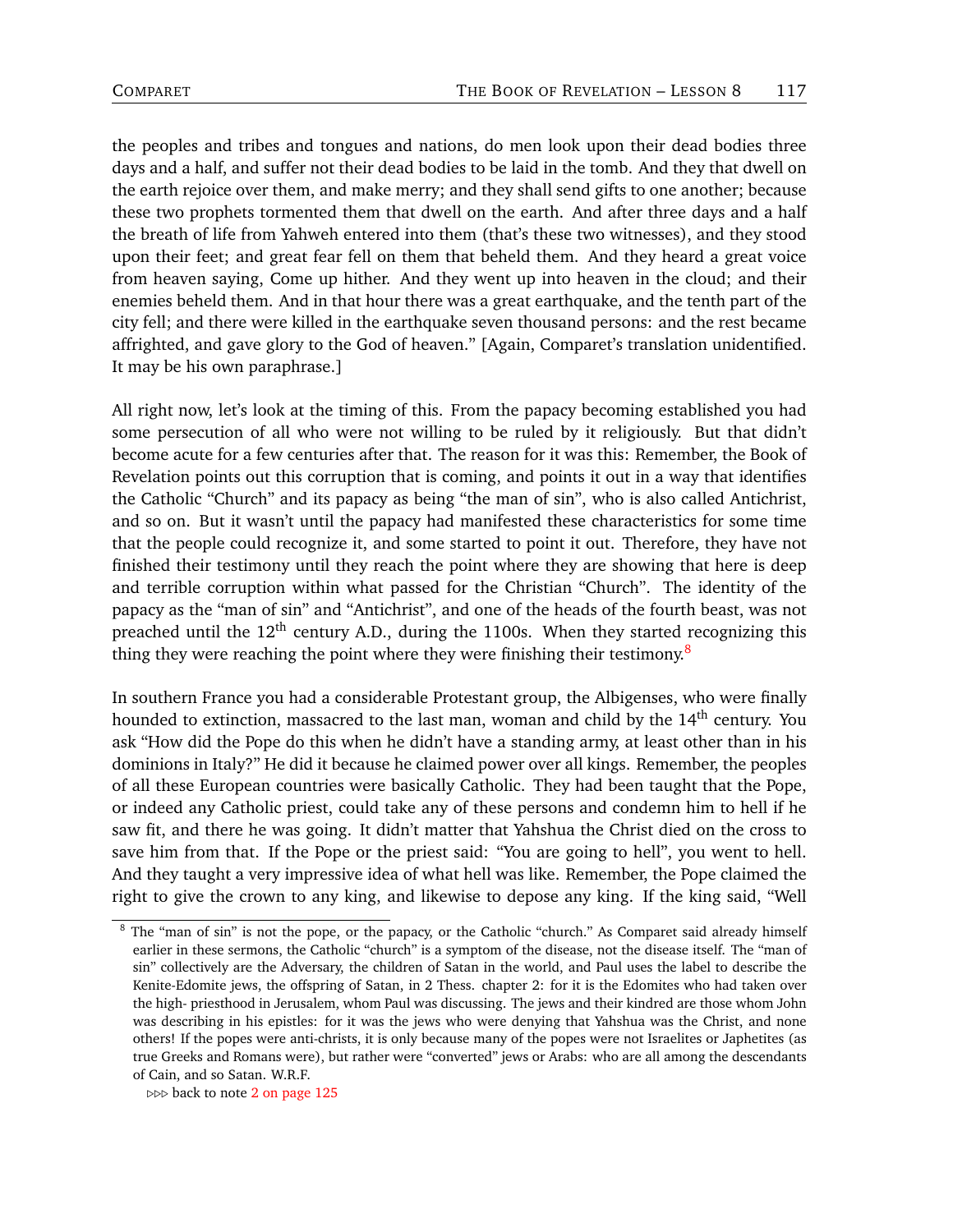pooh- pooh to you – I'm here, and the head of my army, now what are you going to do?" The Pope could do something about it; he excommunicated the king and he put the whole kingdom under the interdict until that king either was removed or had made his peace with the Pope.

Under the interdict, no priest would perform any religious ceremony. You couldn't be married. If one of your relatives died, you could dig a hole in the ground, but not in a consecrated cemetery. You couldn't have any funeral ceremony for him. And remember that everybody believed that unless you bought his way out of purgatory, by paying a good sum of money to the "church", that he was going to burn in flames for thousands of years. Maybe this was your beloved mother that was just buried – she couldn't ever go to heaven – she hadn't been buried in a consecrated cemetery and no priest was going to say a Mass for her. Likewise, all Catholics, everywhere, were forbidden to carry on any kind of transaction with people who were under that interdict. If your country needed to import part of its food supply, that was shut off. Who was going to sell it to you? If you needed to sell your products abroad, who was going to buy from you? In other words, everything in a nation just simply came to a screeching halt. The people were told "now look, your relatives that have died in this period have all gone forever to hell, and you yourself are going there too because the 'Church' isn't going to get you out of it unless you get rid of this king." It didn't take long for that kingdom to have a very effective revolution for the king to deal with. Thus, when the Pope told the king of any country "There are heretics in your kingdom, and I command you to slaughter them all and stamp out heresy", that king was going to do it. And he did it.

Nobody kept exact statistics of the number of Protestants murdered during this twelve and a half century period, but the minimum estimate that anybody has made on it that's tried to dig out what statistics there are, runs to 40 million people. Pretty careful students, some of them have come to the conclusion that there were 50 million, or more, who were murdered by the Catholic "Church" over a period of twelve and a half centuries. The Albigenses, in southern France, were all murdered by the  $14<sup>th</sup>$  century. The Waldenses of southeastern France were heavily persecuted from 1432 on. In 1488 the Pope declared a crusade against them. Under a crusade – suppose that for your many murders and thefts (and maybe you'd murdered a priest or two, and so the "church" had formally excommunicated you) you were definitely going to hell. But the Pope had declared a crusade. No matter what your past wickedness had been, if you enlisted in that crusade and went off and cut the throats of the Pope's enemies, you were absolutely certain to go to heaven. That's the way they sold it in those days. Hence, besides the ordinary soldiery of the particular vicinity, you had scoundrels from all over Europe flocking to get in on the chance to slaughter a few heretics and get back in the good graces of the "church."

The Waldenses finally merged with the Calvinists after the Reformation was established. You had the Wycliffeites, the poor preachers in England from 1350 and after; and the Hussites, the followers of John Huss in Bohemia, from 1420 and afterwards. You'll remember, that in Bohemia, where John Huss had brought the truth to the people, it was received so enthusiastically that when the Pope commanded the Holy Roman Emperor in Austria to massacre these people, the whole kingdom of Bohemia rose in revolt against it, and they raised their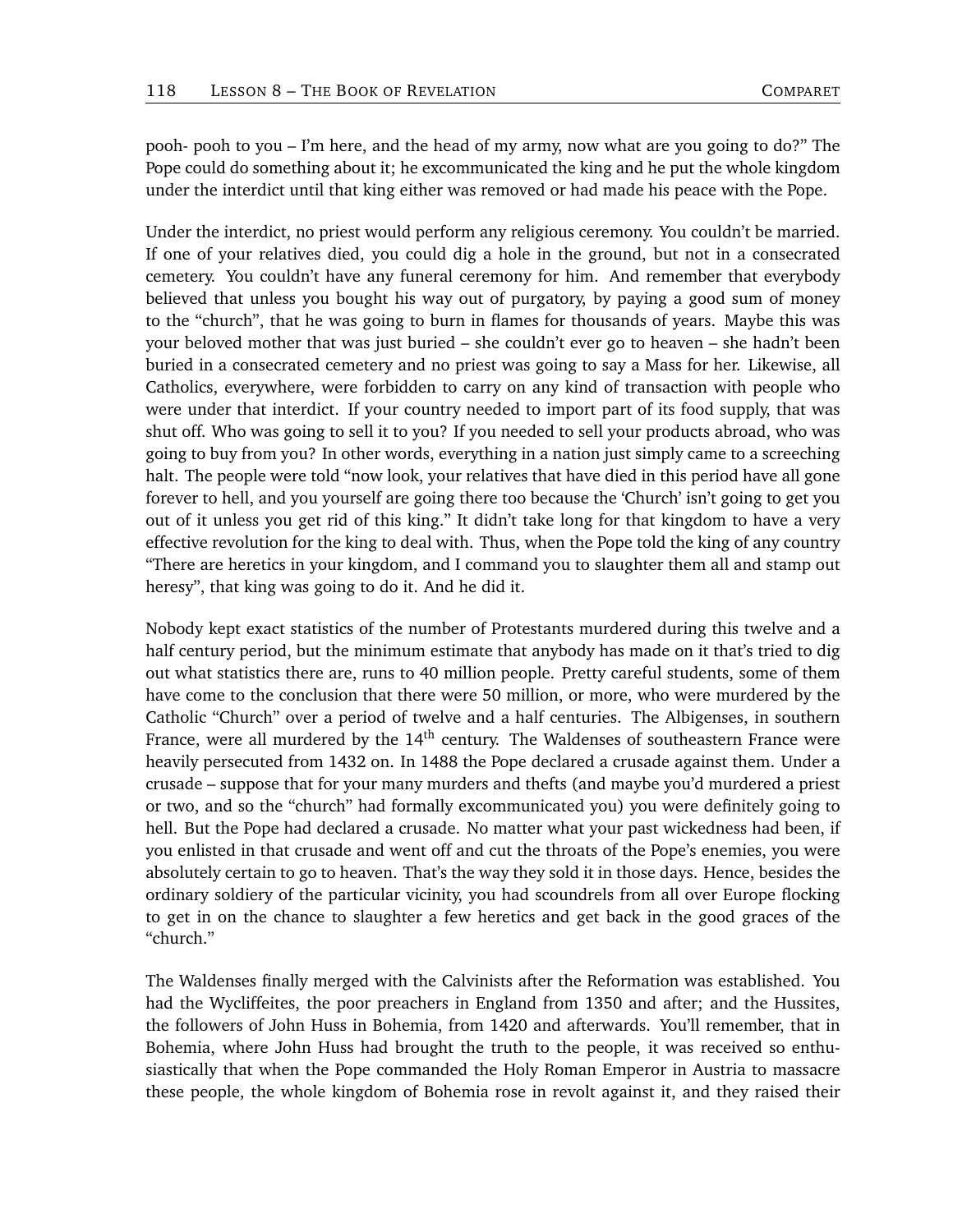armies and they battled the armies of the emperor to a standstill. They kept them out, so you didn't have the slaughter in Bohemia. The most stubborn spot, refusing to submit to Catholic domination, was Bohemia. There, the followers of John Huss really held out against it. But in 1499 these Bohemian brethren sent representatives throughout all the major nations of Europe, trying to find out if there were any other Protestant organizations there like their own. They couldn't find any. So, in the year 1513 the Pope put out a command, a bull as they call it, calling on these remaining Bohemian Protestants to appear before a "church" council; the 5<sup>th</sup> Lateran council in Rome, on May 5<sup>th</sup>, 1514. They'd already had experience with some people going to these "church" councils, relying in good faith upon a promise of safe conduct; yet with the invariable treachery of the Catholic "Church" being seized and murdered, and usually burned at the stake.

So the Bohemians weren't having any of it. The object of this Lateran council was to complete the extermination of heresy. Thus, their council met May  $5<sup>th</sup>$ , 1514, and no one appeared to present any contrary doctrine. There was no witness to the word of Yahweh. All had been silenced and killed (you remember the two witnesses would be overcome and killed, and as I say, to the extent of a good many millions, that killing was literal). There was tremendous rejoicing by the Catholic "Church", as here was the end of all opposition. But the "church" wasn't content with that – you'll remember the Book of Revelation says that "after these witnesses are killed, their dead bodies would lie in the streets and were not allowed to be buried." The Catholic "Church" was not willing to forget the thing as a dead issue. They kept putting out proclamations, excommunicating the souls of any Protestants who had been killed and saying that they were condemned to burn forever in hell. They ordered the corpses of many of these long dead, murdered Protestants dug up and burned. It was done in many cases.

It was May  $5<sup>th</sup>$ , 1514 that the witnesses were overcome and killed, completely silenced. Then October 31<sup>st</sup>, 1517, three and one-half years later (three years and five months if you want to be very exact), Martin Luther nailed on the door of the "church" at Wittenberg these 95 theses or propositions of corruption and false doctrines of the Catholic "Church" that he was prepared to debate with anybody. So for three and one-half years (the symbolic three and one half days of the prophesy), no one dared speak in opposition to the Catholic "Church" to witness to the truth of Yahweh. But at the end of three and one-half years, Protestantism took off like a skyrocket. Within a month after Martin Luther had nailed up these theses there, pointing out the corruption in the "Church" and the falsity of its doctrine, the news had spread all over Europe and things were really getting going. In a very brief period of time, practically all the Germanic and Scandinavian peoples were Lutheran, Protestant. The "church" no longer could get in and massacre them because here you found whole nations ready to resist.

The Catholic "Church" was in great fear. Remember, it said "when they received the breath of life, and stood upon their feet, great fear fell upon them that beheld them." This is the knowledge of the truth that the Catholic "Church" had been trying for centuries to stamp out. Now suddenly it was sweeping over a greater part of Europe. It's described in the Book of Revelation as a great earthquake. In the Book of Revelation, the use of "earthquake" is symbolic of tremendous disturbances, not something that shakes the ground, but something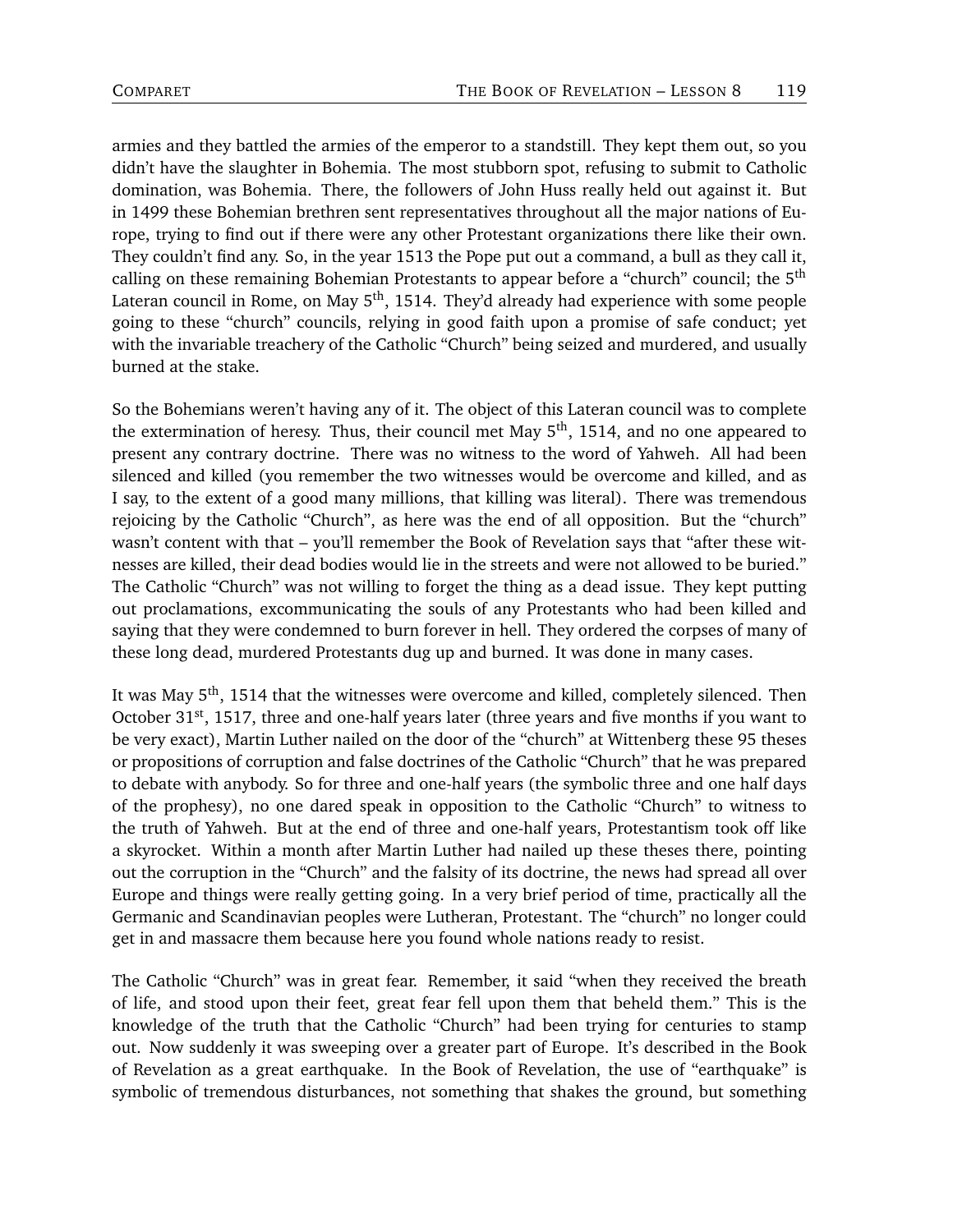that shakes the existing institutions of society. Certainly nothing could be a bigger earthquake, in that sense, than the breaking of the grip of the Catholic "Church" upon the Israel people who were then living in Europe as the Anglo-Saxon, Germanic and Scandinavian peoples.

Then it says, "the tenth part of the city fell." Remember that the Catholic "Church" had been the ruling "church" ruling over the kings, even in England. Suddenly you had the whole grip of the Catholic "Church" on England broken. Now I will admit that the motives were not as noble in England as they were in Germany under Martin Luther, because the start of the Reformation, as an effective thing, (not the start of the first criticism of the Catholic "Church", but the start of breaking its power), was merely Henry the  $8<sup>th</sup>$ 's desire to get a divorce decree from the Pope so he could marry another wife. Indeed for some time after refusing to acknowledge the power of the Pope, Henry the  $8<sup>th</sup>$  actually had quite a number of Protestants burned at the stake as heretics. Nevertheless, he started the process and it continued.

Then it says: "The tenth part of the city fell, and there were killed in the earthquake seven thousand persons." The Bible, especially the Old Testament, has sometimes used that term "thousand", not literally as of just that many people, but as representing an organization such as a family, a sub-tribe. You take for example Micah 5, verse 2, one of the prophesies of the coming of Christ, where he was to be born: "But thou, Bethlehem Ephratah, though thou be little among the thousands of Judah, yet out of thee shall he come forth unto me that is to be ruler in Israel; whose goings forth have been from of old, from everlasting." The reference to thousands there is obviously a reference to a governmental subdivision. You'll find also, in the earlier books of the Old Testament, with reference to the men in command of certain tribal forces as head over thousands, where it probably represented not a literal thousand, but a family organization which might be larger or smaller than a thousand. Between the years 1579 and 1629, seven provinces in the Netherlands had been suffering from terrific tyranny and brutality under the combined Spanish and Catholic rule over them. Therefore, a Spanish king had to become king of the Netherlands. The Spanish are a people who do not take well to authority. All the examples in history show that when trusted with power they become tyrants of the worst sort, and this was no exception. Thus, between that and the Spanish ferocity, egged on by the Catholic "Church", Holland had been having quite a bad time. They had steady fighting and bitter warfare throughout this period of 1579 to 1629 in order to get their independence. But these seven provinces, or thousands, did break away. They were lost, killed, so far as the Catholic "Church" was concerned.<sup>[9](#page-119-0)</sup>

<span id="page-119-0"></span><sup>&</sup>lt;sup>9</sup> I would not liken the seven thousand of Rev. 11:13 to seven provinces in Holland which were "lost, killed so far as the Catholic 'church' was concerned." Why would Yahweh care to record 7000 lost to the Catholic "church"? And when during the Reformation perhaps 50-100 million broke away from the Catholic "church"! Any Israelite lost to the Catholic "church" and reading the Bible (the little book) would rather be a gain to Yahweh, and to hell with the Catholic "church"! Rather, the Greek text says here in part: "And in that hour happened a great earthquake, and the tenth of the city fell, and perished in the earthquake seven thousand names of men ..." The **names** of men, 7000 of them, died in the earthquake. If these men died for the truth of Christ in opposition to the Catholic "church", surely their names would not die (i.e. Rev. 3:5, 12, 21)! Why the A.V. does not render the word "names" here I know not, because the NA27 attests the word's appearance in all of the major manuscripts. I would rather suppose that this 7000 may represent the men who, after having an opportunity to learn – or perhaps having learnt – the truth of God from the Bible, rather than continue had chosen to rejoin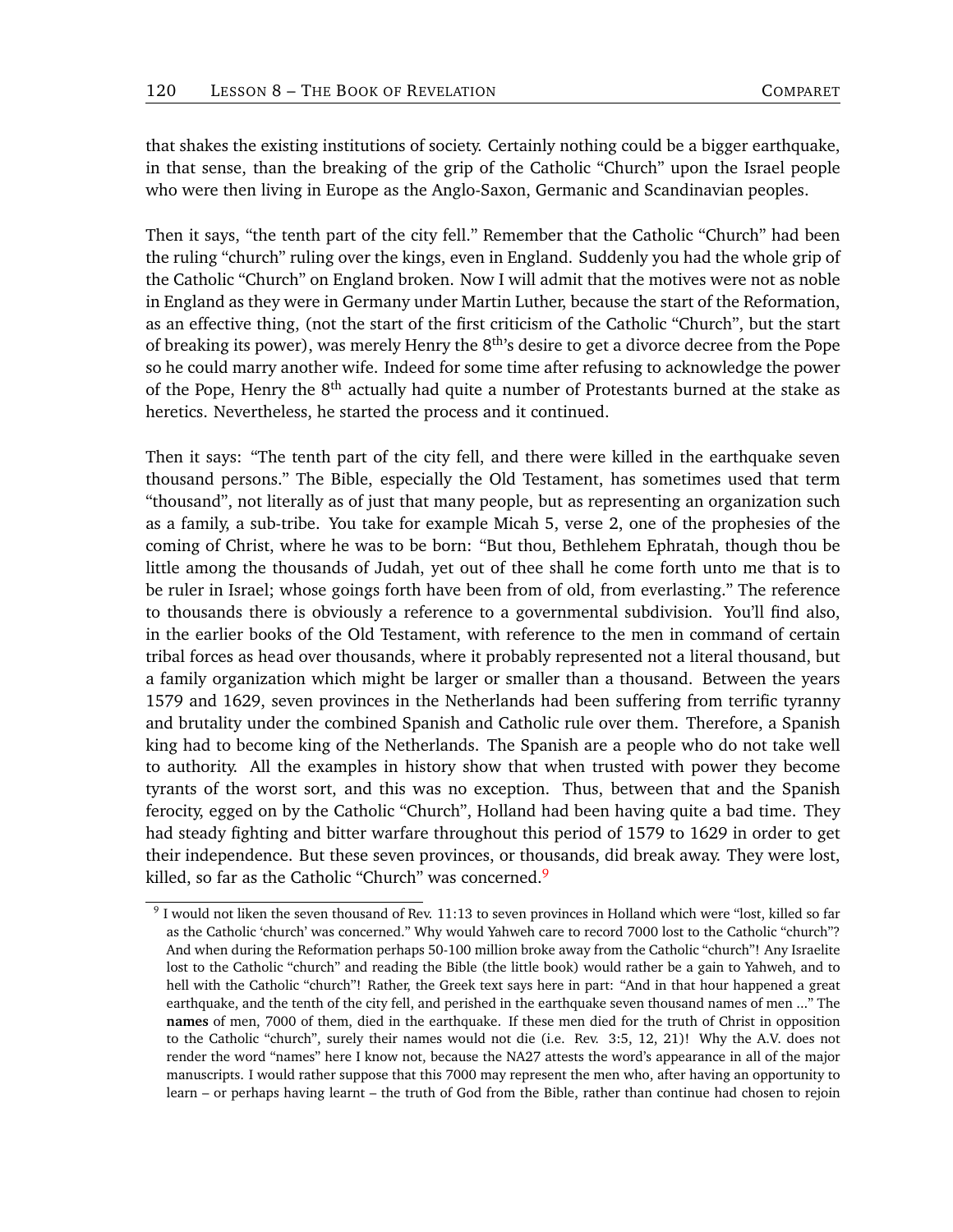Now, let's look back over this thing. There is only one period in history, one set of events that can answer to the description given here in symbolism. The witnesses we have pretty well identified. You know many people have made many guesses, not based upon the Bible but upon what they thought it might logically be. But what the Bible identifies as witnesses would be the written witness of the Scripture and the spoken witness of the faithful who continued to preach this truth. You have a period where they were stamped out, silenced, and most of them literally killed. You have a period of three and a half years when that condition existed, the three and a half days of prophesy. You have the sudden revival of Protestantism on a scale never approached before. It just spread like wildfire after Martin Luther. So they were taken up, as it says, called up into heaven. Heaven is used symbolically in places in the Bible as representing the seat of power in the Israel nation. Here you had, among the Israel people – among the Bohemians, the Germans, the Scandinavians, the British – here you had them raised to power because the kings became Protestant and gave the authority of the government as backing for this. They weren't literally called into the spiritual heaven because the prophecy says their enemies saw them. Their enemy, the Catholic "Church", did see them in positions of favor among a number of very powerful nations. One more thing, as a final proof that the time is right. You had quite a lot of interruption, here in the  $9<sup>th</sup>$  chapter, when we were dealing with the first and the second of these three woes. Then the tenth chapter was thrown in as a parenthesis and speaking of the coming Reformation as indicated by the angel offering the open book. We saw that it was borne out by the events of the Protestant Reformation.

In the  $11<sup>th</sup>$  chapter, we've gone through this business of the two witnesses, and all this time nothing has been said about whether the second woe was still going on or whether it was over, or when the third woe is coming. After all this matter about the two witnesses, then Revelation 11, verse 14, says: "The second woe is past; and, behold, the third woe cometh quickly." That second woe was the great Turkish invasion, so let's see whether the end of the second, or Turkish woe, came after the revival of Protestantism. The Turks were still extending their conquest of European territory through part of this. They conquered Macedonia and part of Greece in 1427 to 1444. They captured the city of Constantinople itself in 1453, extinguishing the last remaining trace of the Roman Empire. They annexed most of Serbia during the 1460s. The great fortified city, really fortress more than a city, of Belgrade, they took in 1521. [From] 1526 to 1530 the Turks, during much of this time, were besieging the city of Vienna, and they occupied nearly all of Hungary. In 1516, the Turks, while not reducing their attack upon Europe, turned southward also and conquered Syria in 1516 and Palestine and Egypt in 1517, which you remember is the date that Martin Luther nailed up his thesis.

The great sea battle of Lepanto in 1571 was a disastrous defeat for the Turks, and it really is the beginning of Turkish downfall. They didn't recognize it yet, as they thought they could still come back and keep making repeated wars of conquest, but from this time on the Turks were blundering into one disaster after another. They again besieged Vienna for two months, in 1683, but at the finish of that they suffered a terrific defeat. From then on, the Turks were always on the losing end. They kept trying to pick fights with Russia and got licked. Then

the Catholic "church" during the so-called "counter-Reformation" of the mid-16<sup>th</sup> century, where large areas of southern Germany, Poland and Hungary were brought back into the "fold" of the pope. W.R.F.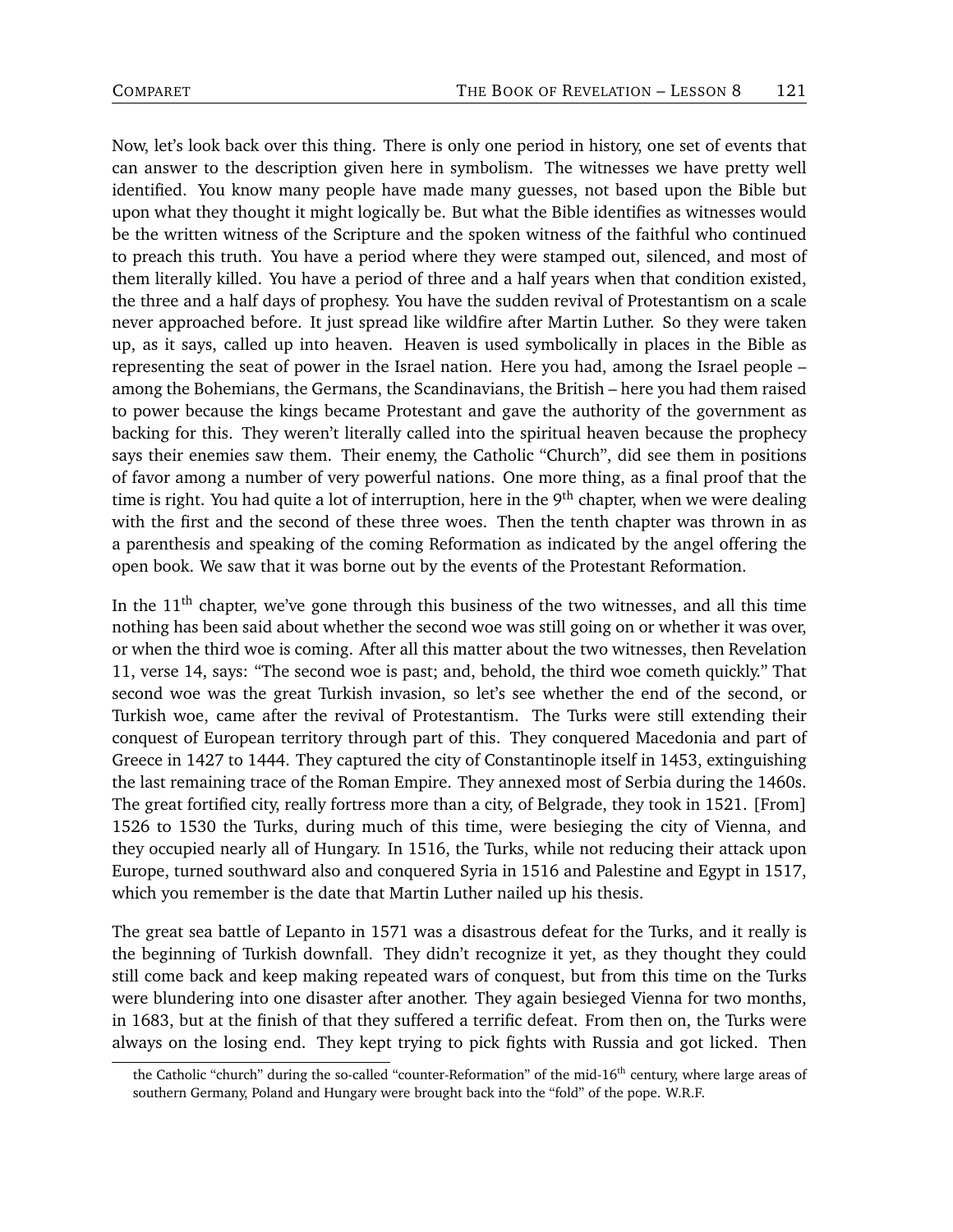Russia got tired of Turkish territory extending deep into European Russia and Russia began driving them out. But you can say that 1683 was the absolute end of any really successful attack, or any major attack by Turkey. So, the period of the two witnesses is completed to their resurrection. All that is finished. Then after that we're told the second woe is past. There remains, of course, a third woe, and we will be getting into that presumably the next time.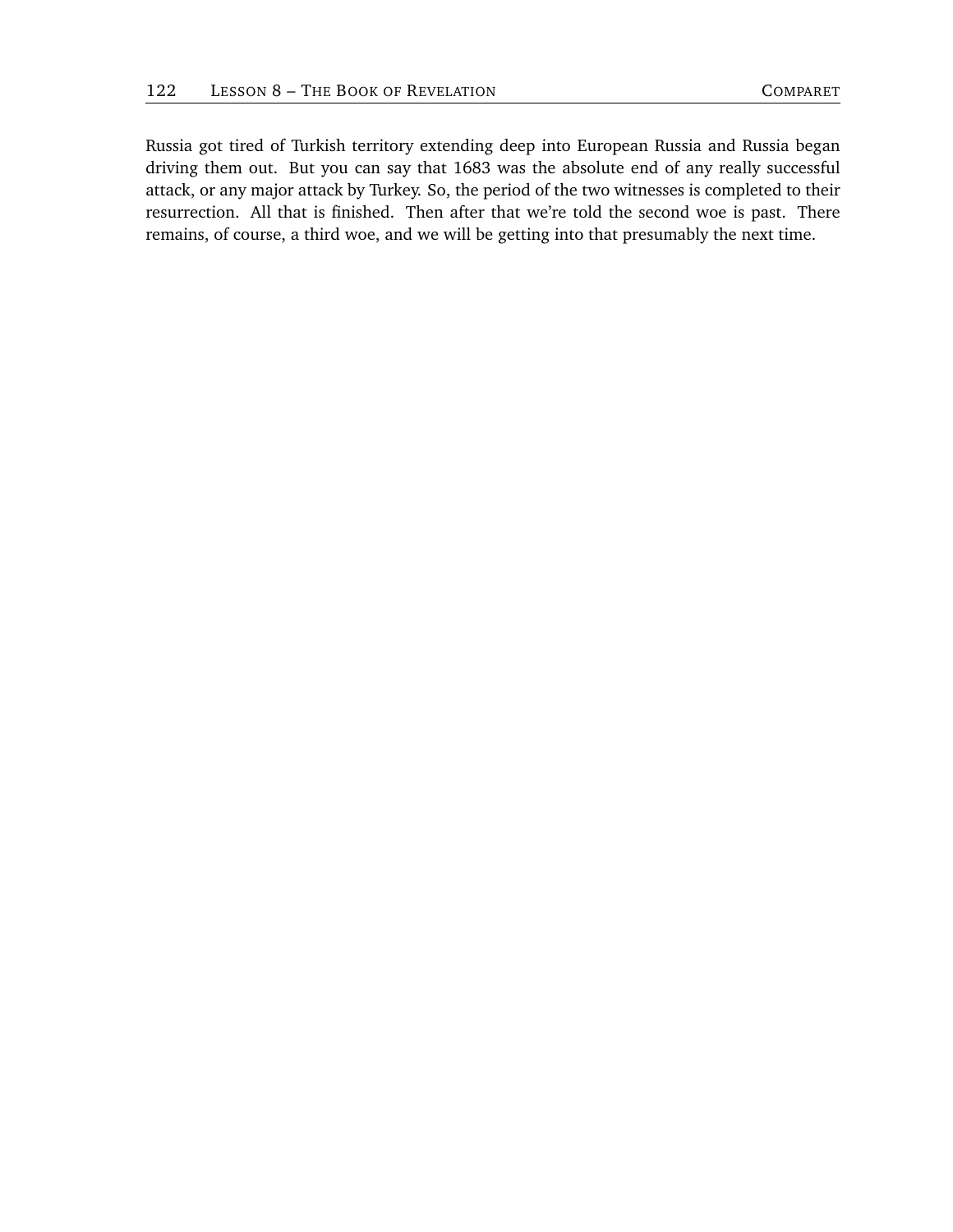

At this point, we arrive in our study of the Book of Revelation near the end of Revelation chapter 11, just after the second woe is past. We will now read Revelation 11, verses 15 through 19: "And the seventh angel sounded; and there were great voices in heaven, saying, The kingdoms of this world are become the kingdoms of our Lord, and of his Christ; and he shall reign for ever and ever. And the four and twenty elders, which sat before God on their seats, fell upon their faces, and worshipped God, Saying, We give thee thanks, O Lord God Almighty, which art, and wast, and art to come; because thou hast taken to thee thy great power, and hast reigned. And the nations were angry, and thy wrath is come, and the time of the dead, that they should be judged, and that thou shouldest give reward unto thy servants the prophets, and to the saints, and them that fear thy name, small and great; and shouldest destroy them which destroy the earth. And the temple of God was opened in heaven, and there was seen in his temple the ark of his testament: and there were lightnings, and voices, and thunderings, and an earthquake, and great hail."

What you have to remember is – whenever you run into something in the Book of Revelation, practically none of this is an instantaneous event. It is a process, and when it says that this occurs at the sounding of the seventh angel's trumpet, it takes a couple of centuries or more to complete. Don't look for it as just one event, because it isn't. Thus, we are brought to the point where the seventh trumpet is sounded, and that merely opens the third and final of these woes. Then, in the next chapter, which is the  $12<sup>th</sup>$ , you come to one of those parenthetical inserts. Remember, several times we've come to that same thing in this book. It would progress on one particular phase of it to a point and stop, and then go back to something else, beginning at a considerably earlier time and carrying on through that period. That's what you have here, one of these flashback inserts to see what's been going on a long time before. We've been studying what amounted to a prophesy of the break-up of the Roman Empire – its division into three parts, and here the northwestern part, amounting to the European Roman Empire; the African southern part, including Egypt and perhaps Palestine; and then the northeastern part – Syria, Asia Minor and the Balkan nations that were still under the rule of the eastern Roman Empire of Constantinople.

It has been a study of what's been happening to the "beast" empires. But, what was happening to Israel all this time? That's the subject of the parenthesis we come to here in the  $12<sup>th</sup>$  chapter: "And there appeared a great wonder in heaven; a woman clothed with the sun, and the moon under her feet, and upon her head a crown of twelve stars: And she being with child cried, travailing in birth, and pained to be delivered." There can be no possible doubt as to the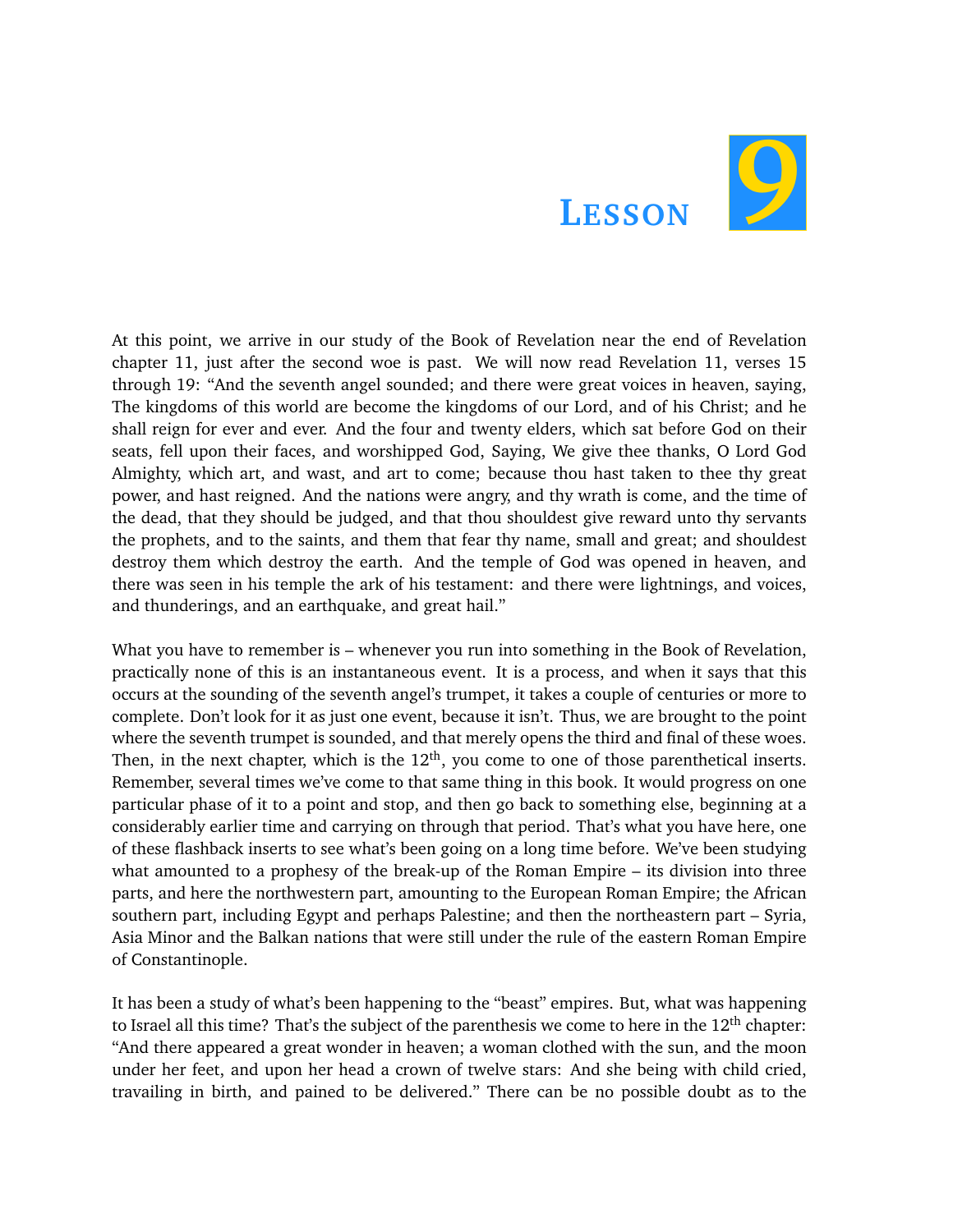identity of the woman; this is Israel. This is Israel! This is Israel, beyond a doubt, because the symbolism is lifted right out of the Book of Genesis.<sup>[1](#page-123-0)</sup>

Remember, Joseph as a boy became quite unpopular with his eleven brothers because he kept getting dream visions of his own importance, and he liked to remind the others of it, with the natural consequences thereof. Hence, in Genesis 37, verses 9 to 11, it tells us that: "And he dreamed yet another dream, and told it to his brethren, and said, Behold, I have dreamed a dream more; and, behold, the sun and the moon and the eleven stars made obeisance to me. And he told it to his father, and to his brethren: and his father rebuked him, and said unto him, What is this dream that thou hast dreamed? Shall I and thy mother and thy brethren indeed come to bow down ourselves to thee to the earth? And his brethren envied him; but his father observed the saying."

Quite obviously the symbolism which Israel the patriarch recognized was that the sun represented himself, the moon his wife. And Joseph said "the eleven stars bowed before him", and he himself was the twelfth. Hence, the Bible, as always, gives the key, and the only key to its own symbolism. This woman, clothed with the sun, the moon under her feet and a crown of twelve stars on her head – no mistaking that that woman symbolizes the nation Israel. Going on, Revelation 12, verses 3 to 5: "And there appeared another wonder in heaven; and behold a great red dragon, having seven heads and ten horns, and seven crowns upon his heads. And his tail drew the third part of the stars of heaven, and did cast them to the earth: and the dragon stood before the woman which was ready to be delivered, for to devour her child as soon as it was born. And she brought forth a man child, who was to rule all nations with a rod of iron: and her child was caught up unto Yahweh, and to his throne."

This again confirms the Israel identity of the woman. The man child who was to rule all nations with a rod of iron – plainly that is Yahshua the Christ. For example, see Revelation 12, verse 5: "Her child caught up unto Yahweh and to his throne", which we unquestionably know is Yahshua the Christ – see Revelation 3, verse 21, and Hebrews 12, verse 2. The dragon is a representation of Satan. The mention that "his tail drew the third part of the stars of heaven and cast them to the earth" very probably means that in Satan's rebellion a third of the angels followed him into that revolt. We don't have that definitely stated elsewhere as to the number of them, but it is a pretty good indication here. We know that Herod, the Edomite-Jew, was the one who tried to murder the infant Christ. It mentions that this was not merely a dragon. It was a "red dragon", and the name Edom means red. This is a further reminder that this

<span id="page-123-0"></span> $1$  Comparet speaks at times of the Germanic tribes as if they alone are Israelites. If that were so, we would have no epistles to Romans or Greeks in our Bibles, and there were already Israelites in Iberia, Ireland and Britain long before the Germanic tribes entered Europe from Asia. These had left from Palestine, or much earlier even from Egypt, and were known as Danaans, Trojans, Phoenicians, or Dorians, all leaving and spreading themselves throughout the Mediterranean – or beyond – at different points in time and from different places during the 700 year period from the Exodus to the Assyrian deportations. The art and archaeology of the Greco-Roman world shows a people anatomically indistinguishable from the Northern Europeans of this day, except for the minority of Arab types among them – as we have among us now – and even in Byzantium the "Aryan" type dominated art into the 15<sup>th</sup> century. We should mourn, and not scorn, this ancient Greco-Roman world and the fate that they met due to their own licentiousness, idolatry and universalism, things we ourselves face today. We have not learned from the errors of our forebears. W.R.F.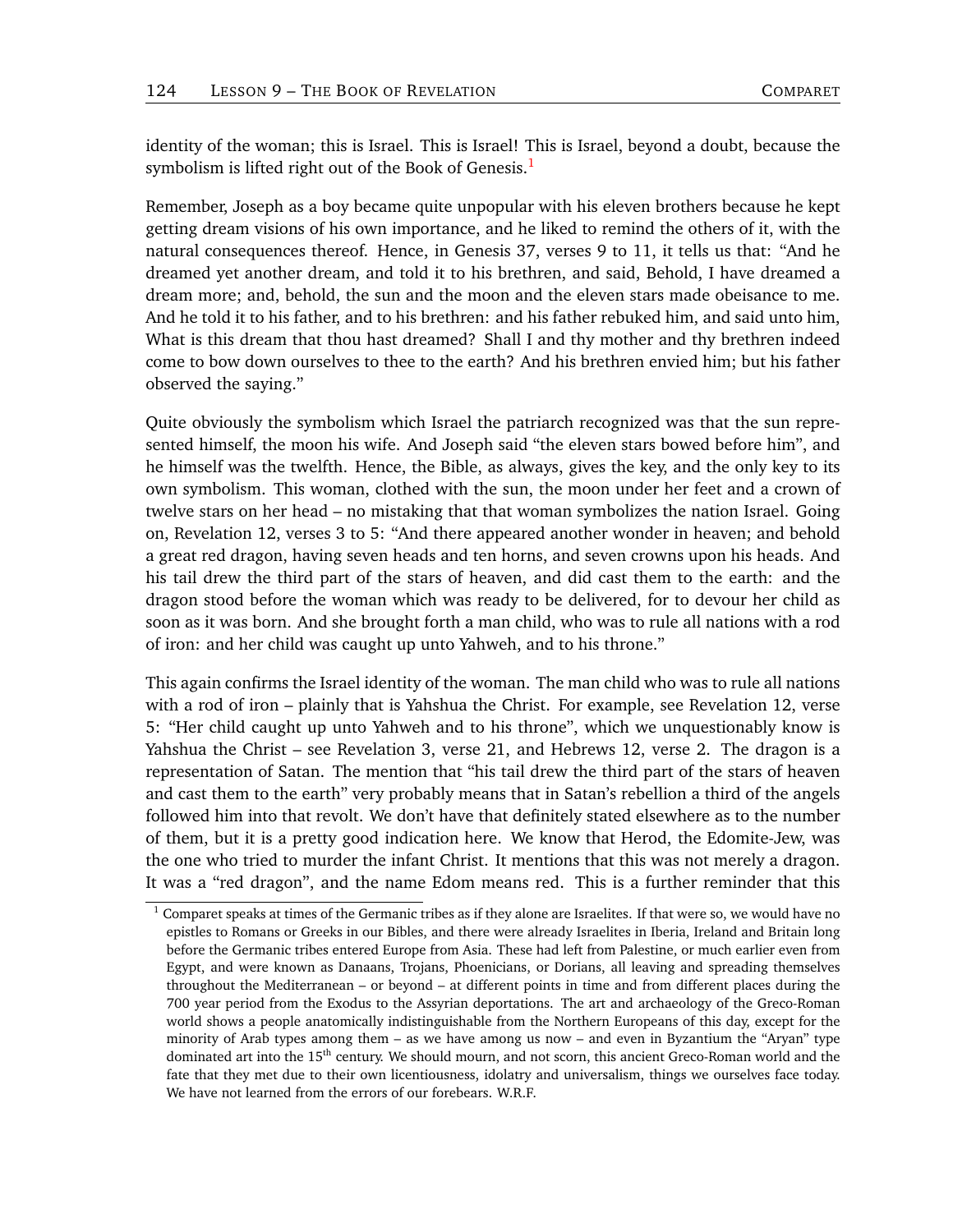satanic dragon is an Edomite-Jew, and at this particular period nobody else in the evil system but the Edomite-Jew was running it. Therefore, as you would expect, all evil really stems from the activities of Satan's children, which they are. It was not merely Herod himself, because the book shows that this red dragon goes on functioning for many, many centuries thereafter. But, the red character, the Edomite-Jew control is plainly called to our attention.

Revelation 12, verse 6: "And the woman fled into the wilderness, where she hath a place prepared of God, that they should feed her there a thousand two hundred and threescore days." Now you find more utter rot written about the Book of Revelation than about anything else, because it does take some study to understand it, and these "one verse" Bible experts try to explain it all in terms of the one verse they know, especially the people who want to lay all evil solely at the door of the Catholic "Church." There's no question about it, the Jews infiltrated and corrupted the Catholic "Church", and they led it to do a lot of terrible things which it has plenty to answer for, but when you try to say that the one who tempted Adam and Eve was one of the Popes, and that Sodom and Gomorrah were destroyed because the Vatican was there, in order to blame everything on the Catholic "Church", in doing so they're just getting their religion all mixed-up. Hence, you have to guard yourself on the Book of Revelation, especially so you don't apply everything to the Catholic "Church."<sup>[2](#page-124-0)</sup>

This twelve hundred and sixty days means, of course, on the prophetic scale, twelve hundred and sixty years. There is also a twelve hundred and sixty year period in connection to the rule and fall of the papacy – their loss of power, at least. But this is a different twelve hundred and sixty prophetic days. We know that the path taken by Israel on their march was nearly all wilderness. Wilderness country is unsettled, and pretty nearly all of the territory through which they marched into their European homes was unsettled wilderness. She was to be protected in the wilderness twelve hundred and sixty years. The Assyrian conquest and deportation of the northern kingdom of Israel started in the year 745 B.C. The conquest was completed in 721 B.C., and much of the deportation had been accomplished during that period. Add twelve hundred and sixty years to that and you find that it extends from 516 to 540 A.D. If you check your English history, you will find that all of the migration into England of the Jutes, Angles and Saxons was completed by the time they reached that period. There was still fighting going on – remember in those days you could hardly find anyone who was satisfied to stay home and live at peace in his own territory. You couldn't find any king who was satisfied to do that. The only thing that he could think of was to conquer his neighbors and extend the size of his kingdom. Not only were these Jutes, Angles and Saxons fighting the ancient Britons to take more territory from them, but they were fighting among themselves, trying to conquer and subdue each other. That continued after this time. But the migration into England, which was the last stage of the Israel migration, was all completed by this period.<sup>[3](#page-124-1)</sup>

<span id="page-124-0"></span><sup>2</sup> It is here at Revelation 12 that Comparet should have related the "**man** of **sin**" of 2 Thes. 2, and the "antichrists" of John's epistles also, to the Edomite Jews (i.e. Rom. 9:1-13 and John 8:30-47) rather than to any pope (see note [8 on page 117\)](#page-116-0). W.R.F.

<span id="page-124-1"></span><sup>&</sup>lt;sup>3</sup> Comparet's identification of the 1260 years of Rev. 12:6 here is quite arbitrary, and several 1260-year periods may be contrived from Israelite history and our treks into Europe (via various paths) to explain the imagery here related. I may even state that if the 1260 years isn't fulfilled before the invasion of the Huns, then the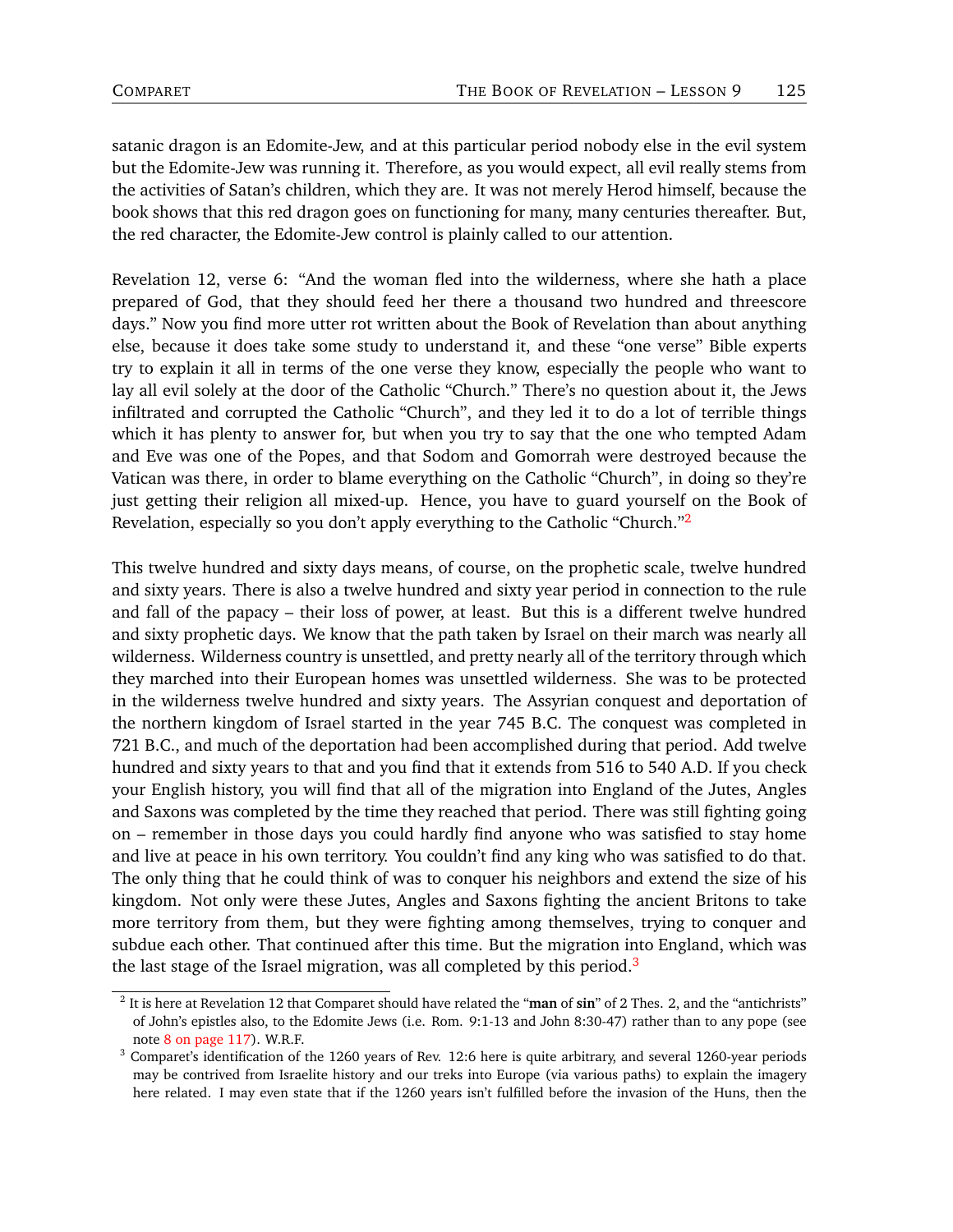They reached the Baltic areas much earlier, and the Visigoths' migration into Spain came about 412 A.D. Thus, the people of Israel had been protected in their march through the wilderness throughout this twelve hundred and sixty year period. This ends practically a century before the rise of the papacy beginning at 606 A.D., so that, although it's the same length of time, twelve hundred and sixty years of duration, it is not the same twelve hundred and sixty.

Continuing with Revelation 12, verses 7 to 12: "And there was war in heaven: Michael and his angels fought against the dragon; and the dragon fought and his angels, And prevailed not; neither was their place found any more in heaven. And the great dragon was cast out, that old serpent, called the Devil, and Satan, which deceiveth the whole world: he was cast out into the earth, and his angels were cast out with him. And I heard a loud voice saying in heaven, Now is come salvation, and strength, and the kingdom of our God, and the power of his Christ: for the accuser of our brethren is cast down, which accused them before our God day and night. And they overcame him by the blood of the Lamb, and by the word of their testimony; and they loved not their lives unto the death. Therefore rejoice, ye heavens, and ye that dwell in them. Woe to the inhabiters of the earth and of the sea! for the devil is come down unto you, having great wrath, because he knoweth that he hath but a short time."

This can only be a flashback to a still earlier time. The expulsion of Satan from heaven had occurred prior to the lifetime of Yahshua the Christ, because in Luke 10, verse 18, He stated, "And he said unto them, I beheld Satan as lightning fall from heaven." That was something already accomplished. As a matter of fact, we have pretty good circumstantial evidence that that was accomplished before the sending of Adam here, because Adam was sent here to kick Satan out and take over power as the governor of the earth. Considering this reference to "... rejoice, yeye that dwell in them", in Revelation "heaven" or "the heavens" is used sometimes as symbolic of the Israel lands. You'll remember when we were discussing the matter of the two witnesses, all Protestantism was stamped out and silenced by 1514 A.D. Then, in 1517 A.D. it just swept over Europe like wildfire, beginning with Martin Luther nailing up his ninety-five theses on the "church" door. It says that "the witnesses revived and stood on their feet and heard a voice, saying come up hither into heaven, and they were caught up into heaven and their enemies saw them and were in great fear." Anybody who is simply taken up in spirit into the heaven of Yahweh's throne isn't seen by anybody here on earth. What happened was, Protestantism swiftly became established as the religion of the Teutonic and Scandinavian peoples, and of England, and it was protected because the kings themselves became Protestant

Huns cannot be – as Comparet would have them – part of the flood of the serpent of Rev. 12:15. More likely candidates which may be identified with the flood of the serpent are the Arab invasion into France and their conquest of most of Spain, and the conquest of southeastern Europe by the Turks, and southern Russia and the Ukraine by Mongol hordes under Genghis Khan.

Yet another avenue must be investigated here, however, where it must be noticed that the woman who fled into the wilderness bore her child: He destined to rule all nations, before she fled, and so here the woman may symbolize not merely the "lost tribes" themselves, but the **true** Christian "church", established in Ireland circa 37 A.D., which brought the Gospel to Britain and Scotland, and to many of the Germanic tribes of the Continent, before it was sold out by English kings and absorbed by the Roman "church" in the 13<sup>th</sup> century. W.R.F.

 $\triangleright$  back to note [7 on the next page](#page-126-0)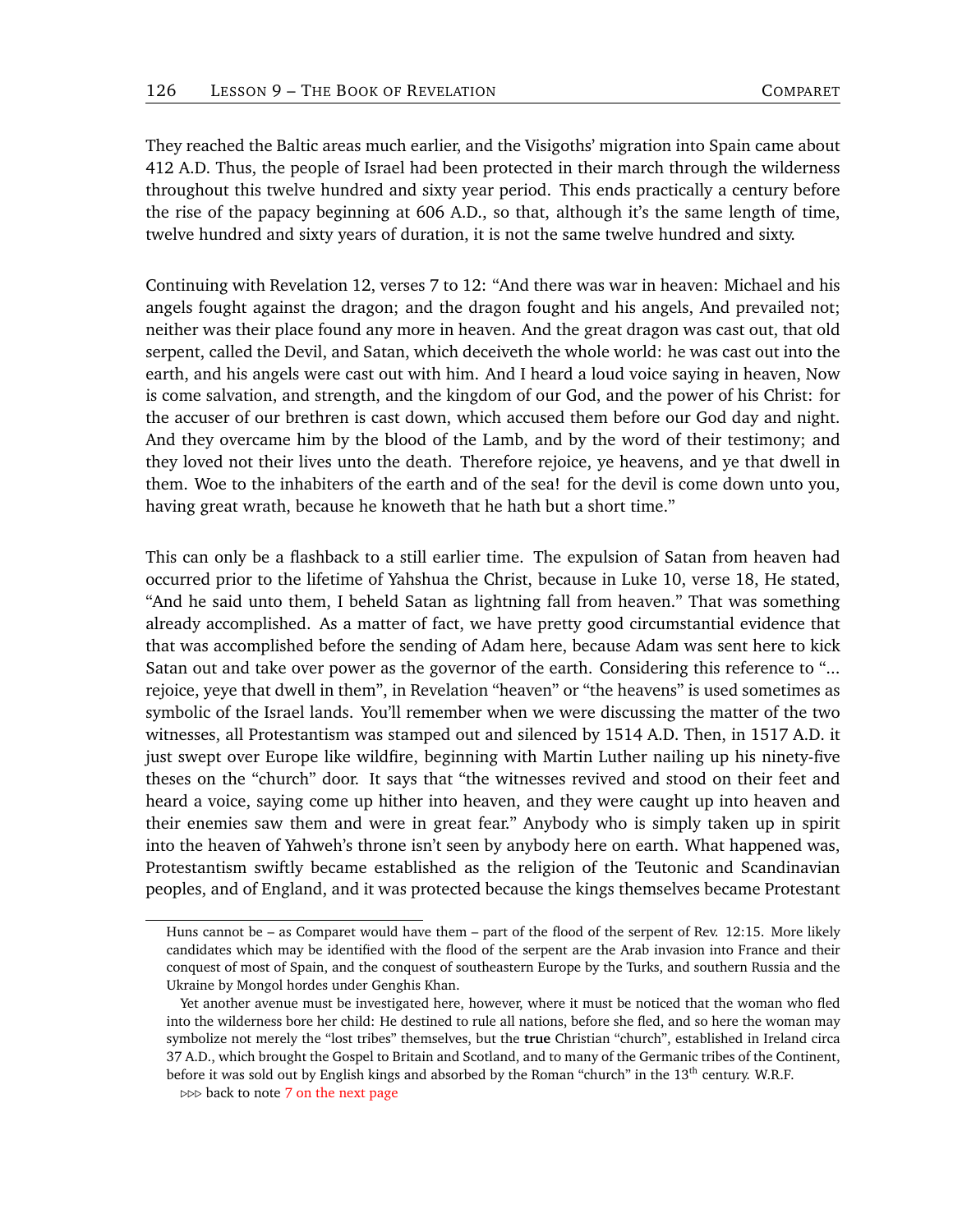and gave it protection. Thus, you had the Protestant reformers from then on, caught up into heaven; into favor with the rulers of their nations.<sup>[4,](#page-126-1)[5](#page-126-2)</sup>

Therefore, in the Israel nations where the power of the papacy is being cast out, it says "rejoice, woe to the inhabiters of the earth and of the sea." The earth that it speaks of here is the Roman world – the nations surrounding the Mediterranean – the Roman Catholic earth. The sea, of course, is always symbolic of the great mass of non-Israel people in general. Thus, they were going to have plenty of trouble, but it meant that the Israel Protestant nations were now on the rise and should rejoice at that.<sup>[6](#page-126-3)</sup>

Revelation 12, verses 13 and 14: "And when the dragon saw that he was cast unto the earth, he persecuted the woman which brought forth the man child. And to the woman were given two wings of a great eagle, that she might fly into the wilderness, into her place, where she is nourished for a time, and times, and half a time, from the face of the serpent." I forget for the moment the citation where the verse is, but you remember Yahweh said to Israel, "you remember how I bore you on eagle's wings" in the exodus out of Egypt. Here you have the same familiar symbolism. She was carried on eagle's wings into the wilderness, nourished for a time, times, and a half of time, which again would be twelve hundred and sixty years. It's that same period, of the march of Israel into their new home, completed within twelve hundred and sixty years. "And she was protected there from the face of the serpent." Again, this has nothing to do with Catholicism. Remember, the power of the popes didn't begin until nearly a century after this process was completed. Secondly, the people of Israel were not moving through Roman Catholic lands except as conquerors, smashing up everything.<sup>[7](#page-126-0)</sup>

You had the Visigoths moving down through north Italy, capturing and looting Rome in 410 A.D., and then moving out still as conquerors across southern France, where some of them settled and the rest crossed the Pyrenees into Spain and Portugal, all Roman territory. But they weren't bothered by the power of Rome. They simply took over and displaced the power of

<span id="page-126-1"></span><sup>4</sup> I know not that it is proper to say that Adam was "sent" here, but rather Adam was created here, of organic material native to this planet, as Genesis attests. Only Adam's spirit is not of this world. W.R.F.

<span id="page-126-2"></span><sup>&</sup>lt;sup>5</sup> Not all of the Scandinavian countries so quickly or firmly took up the cause of Protestantism. While today Sweden is 87% Lutheran, and a Lutheran "church" was established in Sweden in the 16<sup>th</sup> century, the Swedes fought for the pope and Catholicism against the German people in the 30 Years' War (1618-1648). W.R.F.

<span id="page-126-3"></span> $6$  The "sea" is certainly not representative of only non-Israel people. "Again, the kingdom of heaven is like unto a net, that was cast into the sea, and gathered of every kind. Which, when it was full, they drew to the shore, and sat down, and gathered the good into vessels, but cast the bad away" (Matt. 13:47-48). And so the "sea" is representative of the mass of people in general – Israelites or not. Well into the Christian era, most of the people of the "Roman world" were Israelites or related Japhethites, and it wasn't until after the first and second woes – the conquests of the Arabs and Turks – that Adamic people became the minority – or even disappeared – from most of the Mediterranean regions. W.R.F.

<span id="page-126-0"></span> $7$  One other place in the Bible where "eagle's wings" are used in this symbolic manner is Ezekiel chapter 17, and many Israel Identity scholars identify the twigs of the cedar which this "great eagle with great wings" carried off to the "good soil by great waters", the "high mountain and eminent" (Ezek. 17:3, 7-8, 22) as the flight to Ireland by Jeremiah, who took the daughters of the king of Judah with him (Jeremiah 43:1-7) via Tahpanhes in Egypt. This same language being used to describe both events seems to support the idea that the "woman" of Rev. 12 may represent the infant "church" and its coming to Ireland in 37 A.D., as discussed in note [3 on](#page-124-1) [page 125.](#page-124-1) W.R.F.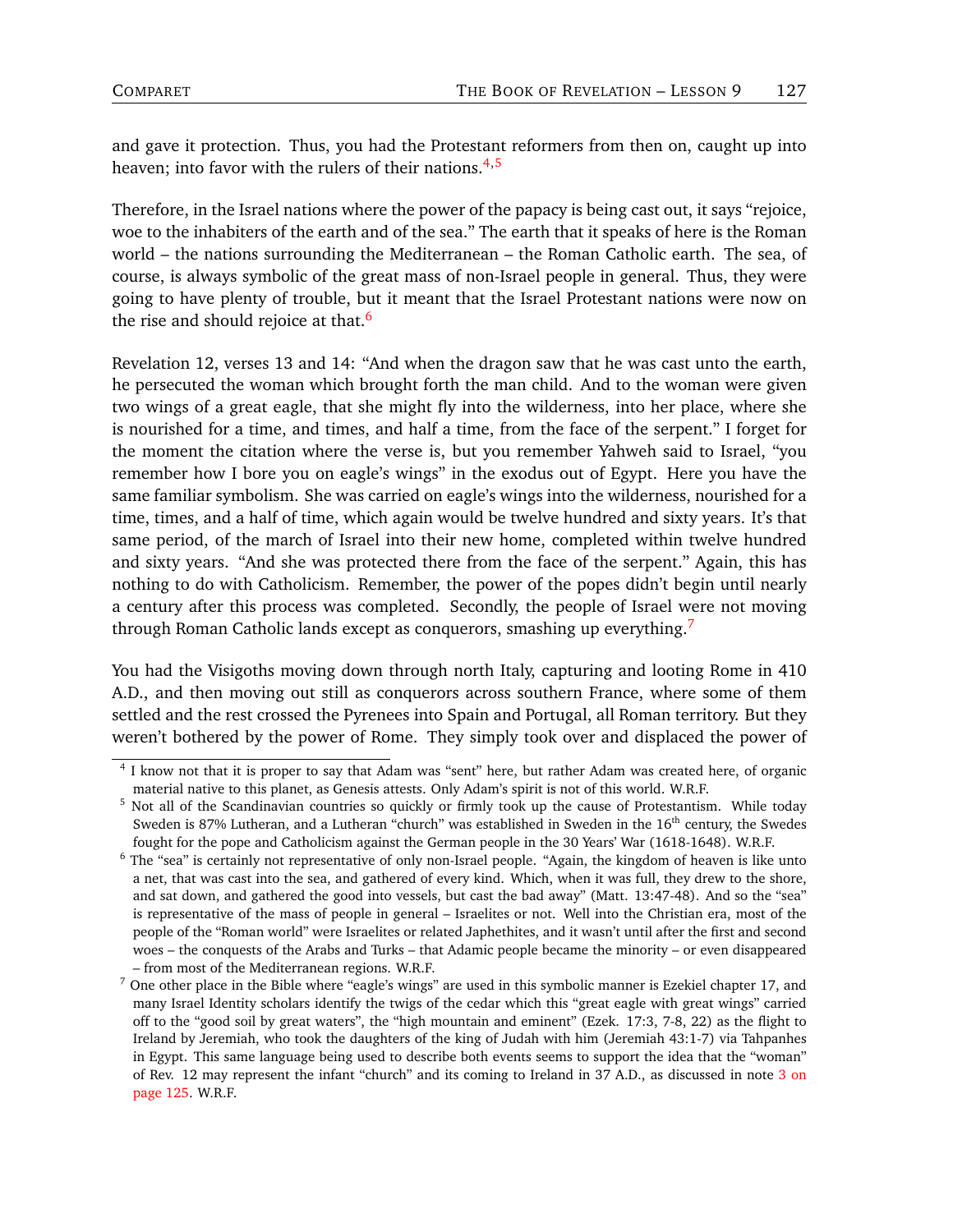Rome. The same was true of the various German tribes. The Heruli, the Vandals and some of those – when they came in they left a trail of desolation and ruin – they were living up to the prophesy "Thou art my battle ax and weapons of war", and they were smashing and destroying the Roman Empire.

There is one thing, though; the terms "dragon" and "serpent" had been used interchangeably as a representation of Satan and his family, his children. Israel was protected from the face of the serpent, and in all these wilderness territories through which she moved, there were no Jews. Inasmuch as there wasn't anybody there with money to be swindled out of, why would any Jews have any incentive to go there? They always come in as parasites after somebody else has developed it and produced something of value. Consequently, in all their march the people of Israel were kept away from corruption by Jewish influence. This is nothing particularly new. You had the same thing in the Old Testament. Jeremiah 31, verses 1 and 2: "At the same time, saith Yahweh, will I be the God of all the families of Israel, and they shall be my people." (Remember, Jeremiah was writing this after the deportation of Israel from Palestine was all completed – Jeremiah was writing a century later.) "Thus saith Yahweh, The people which were left of the sword found grace in the wilderness; even Israel, when I went to cause him to rest."[8](#page-127-0)

Even earlier still, Isaiah 43, verse 19: "Behold, I will do a new thing; now it shall spring forth; shall ye not know it? I will even make a way (or a path) in the wilderness, and rivers in the desert."

Isaiah 41, verse 1: "Keep silence before me, O islands; and let the people renew their strength ..." Remember now, when they got to England they were small in number. They were not yet ready to meet the might of the great empires that were still under control of Catholicism, so "let the people renew their strength." They were able to build up into considerable numbers, with great fighting ability before the test came.

Isaiah 42, verse 4 – it's one of the series of verses speaking of Yahshua the Christ: "He shall not fail nor be discouraged, till he have set judgment in the earth: and the isles shall wait for his law." Remember, king Alfred the Great was the first great law giver in England. He set up a complete comprehensive code of laws which he took right out of the Bible. They were the laws of Yahweh, and with very little modification. [At this time there is a question from the audience as to the time of this event. Bertrand L. Comparet's answer.] I venture to guess, without guaranteeing it, it was around 800. [Again there is another question from the audience, asking if this was before the Magna Carta. Answer,] Oh yes, long before. This was the old Anglo-Saxon king, and prior to the setting up of the Norman kingdom.

<span id="page-127-0"></span><sup>&</sup>lt;sup>8</sup> While Comparet does well in explaining that the deported Israelites in their travels into Europe were relatively free from "Jewish" influence, the concept of the "dragon" cannot be limited to the "Jews." While Herod certainly was one representative of the dragon, all of the non-Adamic races of the planet are descendants of the rebel angels, and so are of the dragon, and dragon worship (especially in China) and serpent worship are prevalent in many of the non-Adamic regions of the earth, if not nearly all of them. Many, if not all, of the Arabs even have the blood of Cain, which Herod himself had, as do many, if not all, of the Turks. And so these peoples surely are part of that flood from the mouth of the serpent. W.R.F.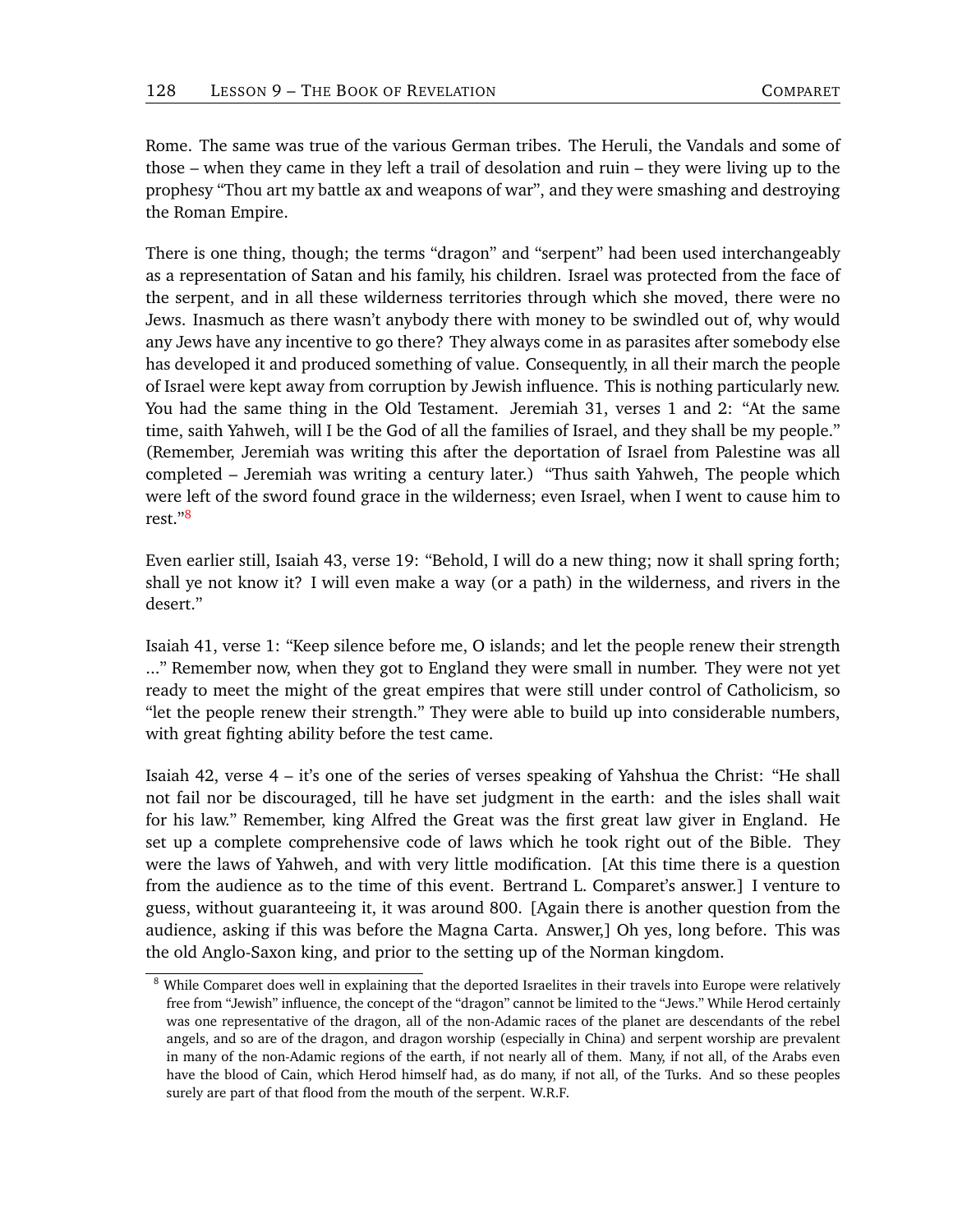Then resuming again with the  $12<sup>th</sup>$  chapter of Revelation at verses 15-16: "And the serpent cast out of his mouth water as a flood after the woman, that he might cause her to be carried away of the flood. And the earth helped the woman, and the earth opened her mouth, and swallowed up the flood which the dragon cast out of his mouth."

Significantly, in the first place, the people of Israel were taken into the southeastern part of the Assyrian Empire. They settled there with the expectation on the part of their conquerors that they would be absorbed into the empire and lose their identity. But they didn't. They were not allowed to build cities because the cities of ancient times were great walled fortifications. The Assyrians were not about to allow these people to make themselves a chain of great fortresses. Hence, they compelled them to be a nomadic, cattle-raising people, which proved actually a source of strength. Instead of being pinned down in cities and developing all the vices that are common to the city, they maintained their mobility and their ruggedness. If they were attacked by an army too great for them to defeat, they could always retreat before it. They weren't leaving behind anything of value. They could retreat, drawing the pursuing enemy away from his bases of support, having to follow them through a country where they had used the "scorched earth" policy and left them nothing to eat until finally, when they caught him hungry, tired, without supplies of any sort, then they could turn on him and finish him off. In the century that they were there, they maintained a constant guerrilla warfare with the Assyrians, not able to overthrow them, but just the same, able to bleed them white by that constant warfare.

Then when the Medes came in, the Scythians were allies of the Medes. The allied Scythian-Median armies conquered Assyria and destroyed the Assyrian Empire, 612 B.C. In the next couple of generations following that, the Persians conquered and absorbed the Medes into the Persian Empire. It is this Medo-Persian empire that moved down on into Babylon and conquered Babylon. After getting help from the Scythians against Assyria, and some of them on their march into Babylonian territory, Darius the Mede became ungrateful enough to try to conquer his helpful [Scythian] ally and make them a tributary portion of his empire. He attacked them with an enormous Persian army. They retreated before him because he had forces too great for them to simply stand and be defeated. He followed them till they reached that pass in the Caucasus mountains, a pass which to within our own lifetime has ever since borne the name "the pass of Israel", a narrow gorge. In places, an enemy army of 50 million men could only come eight or ten at a time. That is all there was room for. When he (Darius) saw he'd reached that point and that they (the Israelites) were ready to defend it (this narrow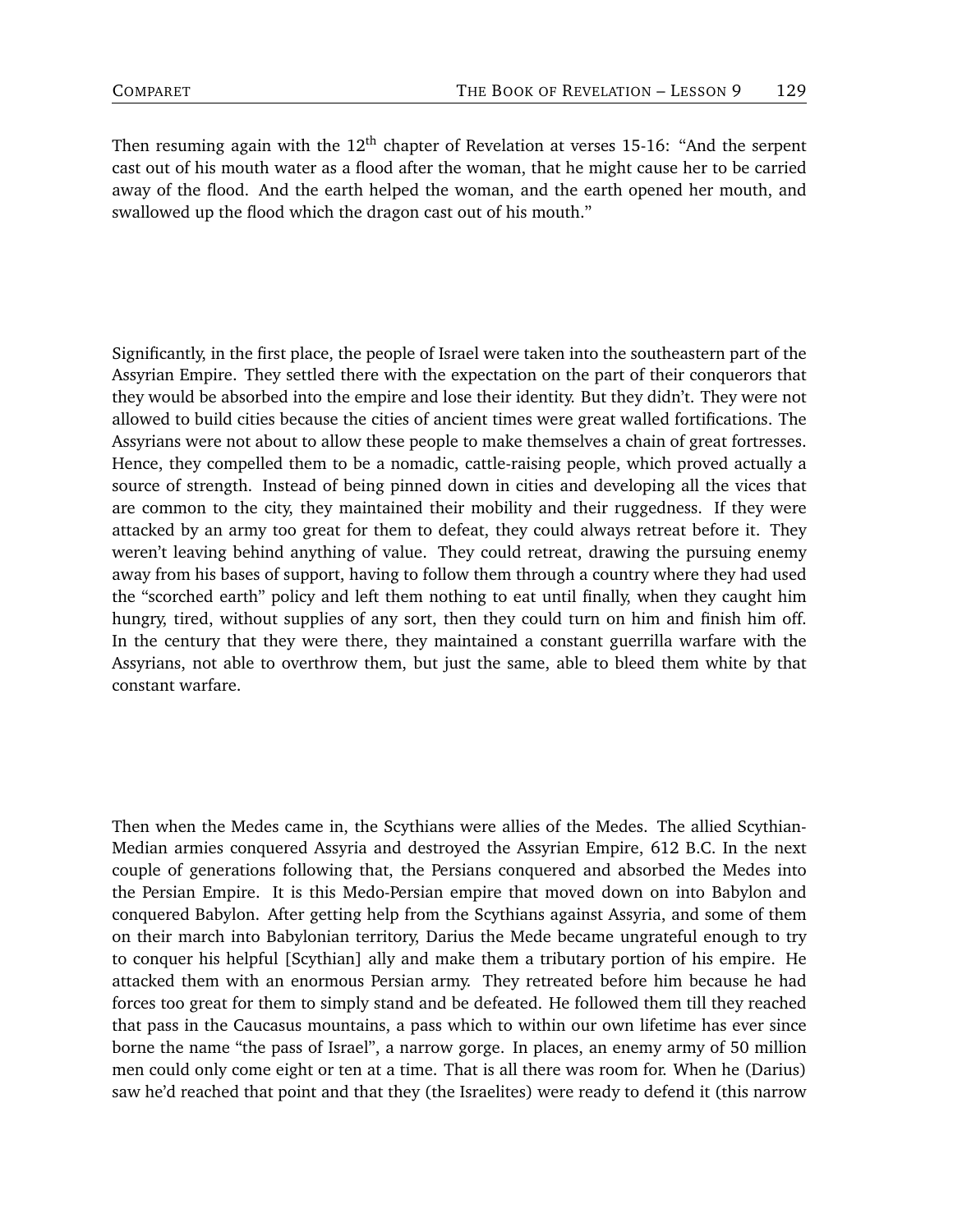gorge), he turned back, and that has borne the name "the Dariel gorge" ever since.<sup>[9,](#page-129-0)[10,](#page-129-1)[11](#page-129-2)</sup>

Hence, here were these floods of people. Remember that the terms "sea" or "waters" or sometimes a "river" are always symbolic, in the Book of Revelation, of these masses of non-Israel people. They were moving out, crossing over into Europe on their way into their destined homelands in northern and western Europe. Then came this great migration of the Huns under Attila. The earlier migration of the Khazars had begun before this, about 150 A.D. The Khazars, a people related to the Turks, moved out of the same area from which the Turks later came, the plains of interior Asia, and they settled north of the Aral and Caspian seas and up into the Don and Dneiper valleys, the southwestern quarter of Russia. They were basically to the east of the people of Israel, who were angling to the west, around the eastern end of the Black sea, till they came to the mouth of the Danube valley. Most of them slanted northwesterly up there into Europe. Of course, that didn't affect the march of the people of Israel.<sup>[12,](#page-129-3)[13](#page-129-4)</sup>

Then, in the late 300s you had the march of the Huns from far eastern Asia, a completely Mongoloid people. They came there in time to start pushing the Goths, who had gotten into the Balkan countries, westward before them. The Visigoths moved on first. You'll remember that they'd gone through Roman territories around the head of the Adriatic sea, down through north

<span id="page-129-0"></span><sup>&</sup>lt;sup>9</sup> It seems from the accounts of the historians (notably Strabo, 11.13.5, Diodorus Siculus 2.43, and the chronology of Median kings given by Herodotus) that Nineveh actually fell during the same 28 year period that the Scythians of Sacasenê (Strabo's Armenia) were ruling over the Medes, where Herodotus says that the Scythians "became masters of Asia" (1.102-104). W.R.F.

<span id="page-129-1"></span> $10$  The invasion by Cyrus the Persian into "Scythia" was beyond the Araxes river, into Armenia, circa 530 B.C. However, it is clear that the invasion by Darius into "Scythia" took place in Europe, north of Thrace and the Danube, and that Darius got there not through the Caucasus mountains, but by crossing the Cimmerian Bosphorus from Anatolia into Thrace, and much is said by Herodotus of the bridge built to do so (4.83-89). These invasions of Scythia are discussed in *Watchman's Teaching Letter #72*, pages 1 and 2. Here it is obvious that Comparet has these two different Persian invasions of "Scythia" (and in reality two different "Scythias" involving two different branches of the same race), which happened about 40 years apart, confused with one another. Darius' intentions in Thrace and, with the Scythians to the north of Thrace, was to cut off the supply of wood to the Greeks, who got their ship-building wood from those regions, for Darius had initiated the wars against the Greeks, which his son and successor Xerxes had conducted. W.R.F.

<span id="page-129-2"></span> $11$  The people called "Scythians", or by the Persians "Saka", were rapidly spread, from their beginnings in Media, into many fragments and over a great deal of territory, and were never a single unified political entity. There actually were many Scythians who had settled in the east, such as those of Bactria and Sogdiana, who were tributary to the Persians and among the Persian forces in Xerxes' army which invaded Greece. W.R.F.

<span id="page-129-3"></span><sup>&</sup>lt;sup>12</sup> The homelands of the Khazars and Turks are certainly the lands known as "Khazakhstan" and "Turkmenistan" today, north of Iran and east of the Caspian Sea, and where in the first millennium the Jewish-Turkish-Khazar trading empire thrived. Some of these same lands were also, for a time, occupied by the Israelites in part, notably the Sakae and the Massagetae who dwelt around the Jaxartes river before migrating westward into Europe, and also Sogdiana, which occupied much of modern-day Uzbekistan and Tajikistan. W.R.F.

<span id="page-129-4"></span><sup>&</sup>lt;sup>13</sup> Note that the Huns seem to be among the first four trumpets which mark the fall of the European Roman empire, and not the last three trumpets, the three "woes" that come upon Europe after the fall of Rome in the west. The jew, Arthur Koestler, in his book *The Thirteenth Tribe*, offers documentation that purports that the Huns and the Khazars are of the Japhethite tribes of Gomer, which is plausible but difficult to demonstrate convincingly. Dr. George Moore, in his book *The Lost Tribes* ... presents the viable theory that names similar to Kush and found in southern Russia are derivative peoples of this Biblical patriarch: Kosa, Khoza, Khazars, and Cossacks. This also is plausible, since even in the Bible are the Hindu-Kush mountains called the "mountains of Kush" (or "Ethiopia"). Here Comparet oversimplifies the routes which the Scythians took into Europe, which although limited due to obvious geographical impediments, were nonetheless several and varied. W.R.F.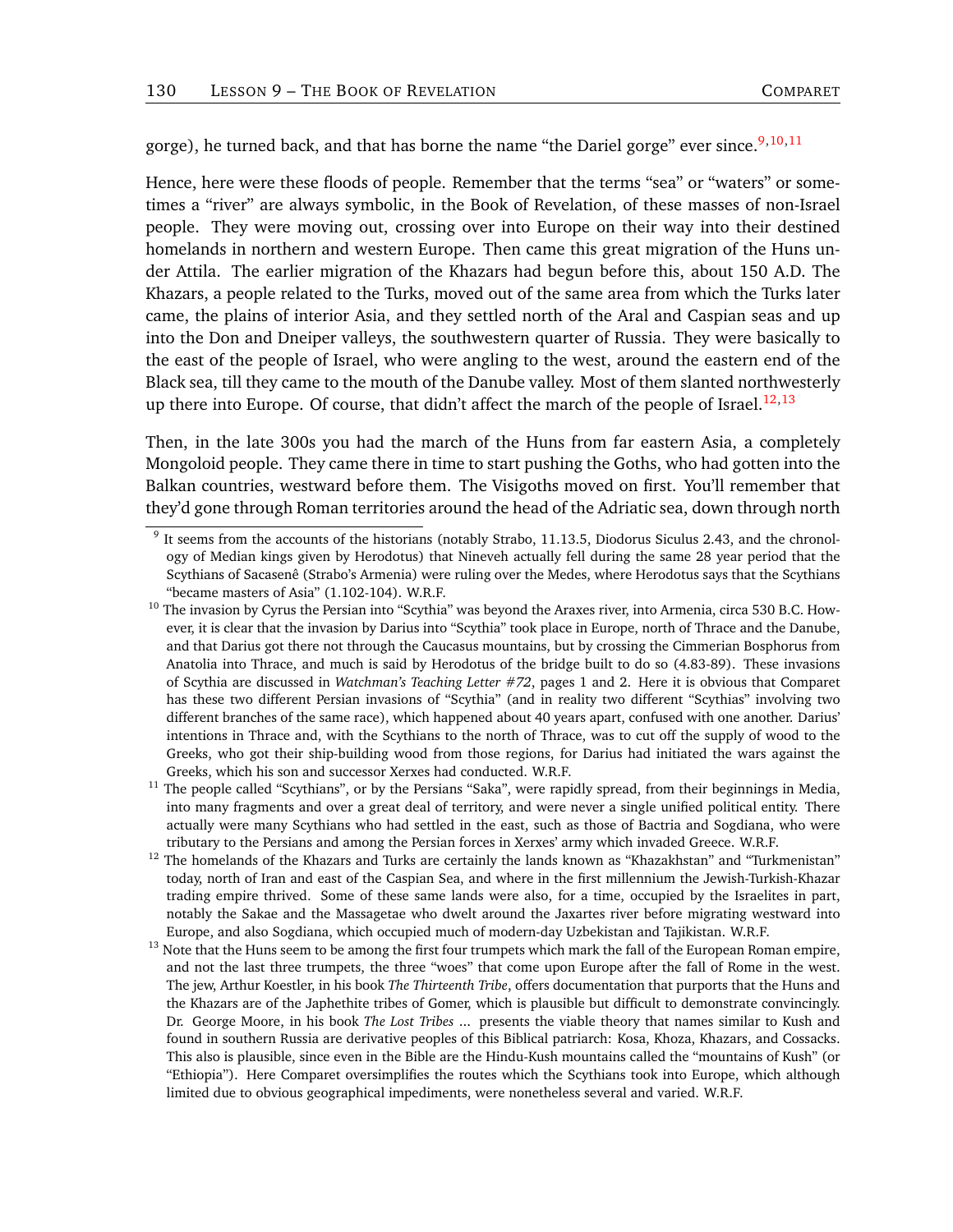Italy, and started to besiege Rome in 408 A.D. and were bought off with a big tribute bribe. In 410 A.D. they captured and looted the city thoroughly, and then moved on into Southern France, Spain and Portugal. The Ostrogoths were being pushed westwardly, however, behind the Visigoths by the steady advance of the Huns, and they came on down in the late 400s into northern Italy, conquering it, and set up their own Ostrogothic kingdom. As a politically independent unit it lasted only about 25 years, and then was overthrown and another dynasty placed over it. Nevertheless, you had the Ostrogothic people of Italy remaining there so that, in Italy today, you have in north Italy a fair skinned, often blue-eyed and blond people who in are in no way related to the swarthy people of southern Italy and Sicily.<sup>[14,](#page-130-0)[15](#page-130-1)</sup>

However, the great bulk of the Ostrogoth migration had gone up the Danube valley and gone on up and settled on the Baltic shores, and East Prussia became their final destination. Hence, here came this great flood westward, designed by Satan to overwhelm and mongrelize the people of Israel. But, as he says, "the earth helped the woman, opening its mouth and swallowing the flood." The Asiatic migration of the Huns was slowed down till all it could manage to do was creep slowly along. When they finally arrived, they simply pushed the Israelites ahead of them. The Huns drove across southern Europe, skirted up through Austria to get around the Alps, and got as far as central France before they were finally defeated by Israel peoples located there, who were of the Germanic and Gothic tribes.

That turned out to be the Huns' high-water mark on their way to the west. They were turned back by that defeat and went back, yet Attila – who had once been talked out of capturing Rome (as one of the popes persuaded him to take a big tribute bribe and spare the city) – Attila went back to (it would be Austria where his forces were) to plan a new invasion of Italy, and then he died.

He had, as his forces, a conglomeration of wild, lower grade savage tribes, and each tribal leader, while he was willing to subordinate his own authority to that of the leader of the horde, Attila, but with Attila gone, each tribal leader said "Well, now you're not going to put one of these other little tribal leaders over me; I'm as good as he." So nobody could re-establish the power of that horde of the Huns. With their power broken up, most of them drifted back eastward into Mongolia. Some of them did, though, take service under the Romans as mercenary troops, but that was a minor, fragmentary few.

<span id="page-130-0"></span><sup>&</sup>lt;sup>14</sup> If indeed the Huns were a part of the flood from the mouth of the serpent, as a mongol people would be, then were the Goths, Israelites, away from the face of the serpent for 1260 years? On the surface, it seems to me that these two ideas should not coexist, and must be investigated more thoroughly. W.R.F.

<span id="page-130-1"></span><sup>&</sup>lt;sup>15</sup> Sicily and southern Italy, once called Magna Graecia, were settled originally by Greeks and Phoenicians, and all through the classical, and for most of the Roman period, were inhabited by fair, Adamic people. The dark races of these areas came first from the multitudes of slaves imported by the Romans, many of which were Arabs, Egyptians or from elsewhere in Africa, and later from the incursions of the Arab conquerors. For several centuries at the end of the first millennium, Arab sheiks ruled Sicily. In northern Italy, Kelts first settled, pushing out the Etruscans, as early as the 4<sup>th</sup> century B.C., and so a fair-haired people resided there for 700 years before the Goths arrived. The Etruscans themselves were most certainly Shemetic Lydians and just as fair as the Goths and Kelts. The Romans had come from Troy, and were probably descended from Judah-Zerah along with the Japhethite Thracians and Phrygians, Trojan neighbors and allies. Although shorter in stature than the Goths, archaeology shows that the Romans were no less fair and no less Adamic. W.R.F.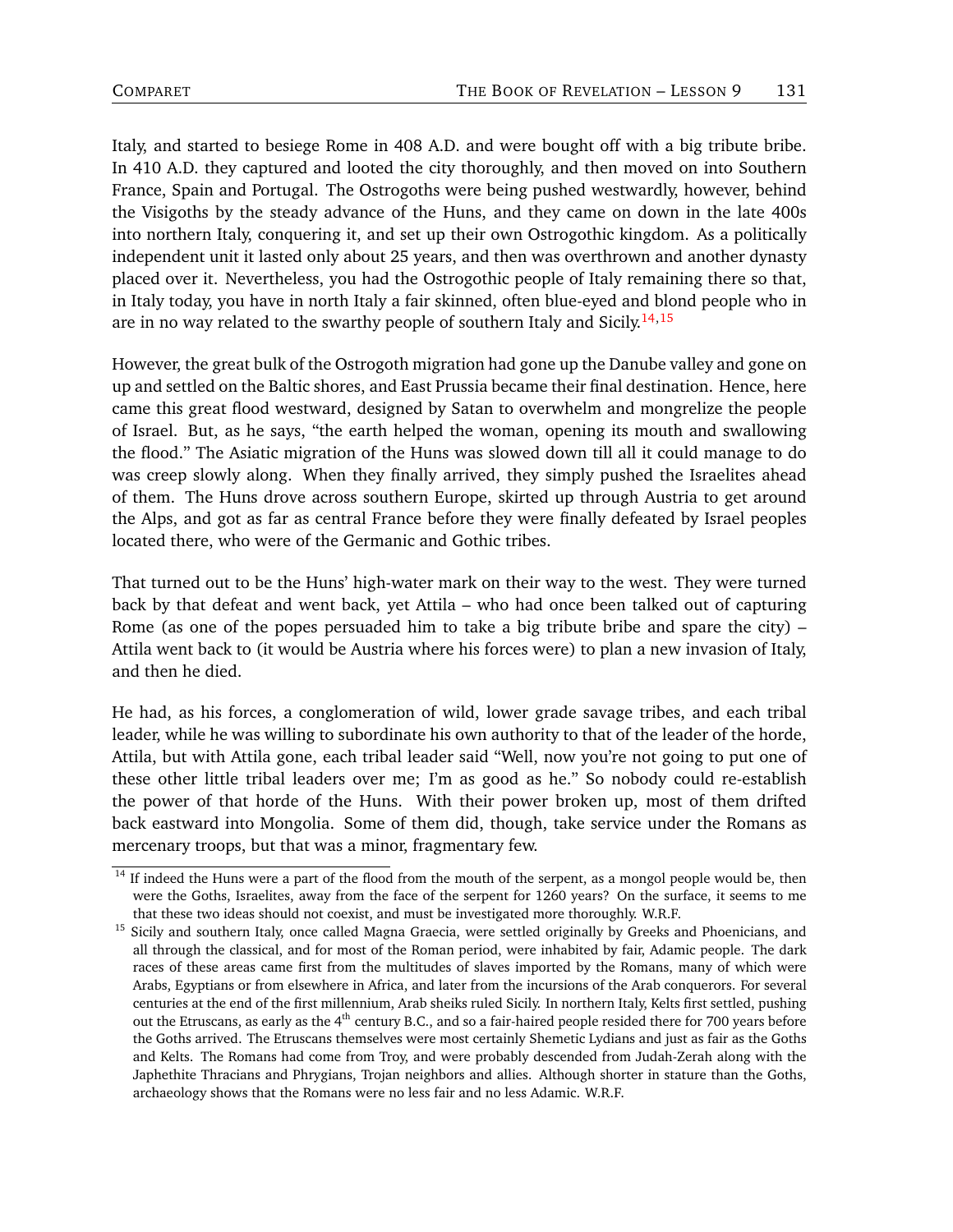We comprehend then, "the earth swallowed up this flood of waters that the dragon poured out trying to carry away the woman, Israel." Significantly, that was prophesied earlier still, at Isaiah 43, verses 1 and 2: "But now thus saith Yahweh that created thee, O Jacob, and he that formed thee, O Israel, Fear not: for I have redeemed thee, I have called thee by thy name; thou art mine." (Remember, when Isaiah wrote this the deportation of the northern Kingdom of Israel was already complete.) Isaiah goes on: "When thou passest through the waters, I will be with thee; and through the rivers, they shall not overflow thee: when thou walkest through the fire, thou shalt not be burned; neither shall the flame kindle upon thee." Thus, Israel had Yahweh's protection on their march. The waters of the great turbulent masses of non-Israel peoples were not permitted to overwhelm them and mongrelize them. Then, at Revelation 12, verse 17: "And the dragon was wroth with the woman, and went to make war with the remnant of her seed, which keep the commandments of Yahweh, and have the testimony of Yahshua Christ." If you will look in your *King James Version* Bible, at least if it's a Scofield edition, you will find over that verse the heading "the Jewish remnant." Since when did any remnant of the Jews have the testimony of Yahshua the Christ?!?!<sup>[16](#page-131-0)</sup>

Moving over now to chapter 13, verse 1 of Revelation, we come to a completely new theme: "And I stood upon the sand of the sea, and saw a beast rise up out of the sea, having seven heads and ten horns, and upon his horns ten crowns, and upon his heads the name of blasphemy." We see here the dragon had seven heads and ten crowns; so obviously the beast with seven heads and ten crowns is another phase of the same thing as the dragon. You can see that they are similar in their principal and purpose. John goes on to say in verse 2: "And the beast which I saw was like unto a leopard, and his feet were as the feet of a bear, and his mouth as the mouth of a lion: and the dragon gave him his power, and his throne, and great authority." You'll remember it was in Daniel where we had the start of this business of beasts symbolizing empires.

Daniel 7, verses 3 to 7, he's telling his vision: "And four great beasts came up from the sea, diverse one from another. The first was like a lion, and had eagle's wings: I beheld till the wings thereof were plucked, and it was lifted up from the earth, and made to stand upon the feet as a man, and a man's heart was given to it ..." I've told you before of the different words having different meanings, which have all been translated "man." There is the Hebrew word aw-dawm, from a root meaning of a ruddy, fair complexion, and therefore the white race. There is the Hebrew word 'iysh, literally a male person and therefore applicable to a man, whether white or otherwise. There is also the word enôwsh, whose root meaning is mortal and which implies weakness, either physical or spiritual. It's always used in a rather derogatory sense in the Scripture. In practically all of your translations, even the good modern ones, these distinctions are lost because all three of those words are indiscriminately translated "man." Now, this man's heart that was given to the lion, that was the Chaldean word enash, which is from the same root of the related Hebrew word enôwsh. Daniel, you will remember, interpreted Nebuchadnezzar's dream of the great image or statue. The head of gold was

<span id="page-131-0"></span><sup>&</sup>lt;sup>16</sup> It is apparent that Isaiah 43 is a perpetual assurance, mostly applicable to end-time prophecy, and not speaking specifically of Israel's trek into Europe. Isaiah 41 forward is even addressed to those who are already in the islands of the sea. W.R.F.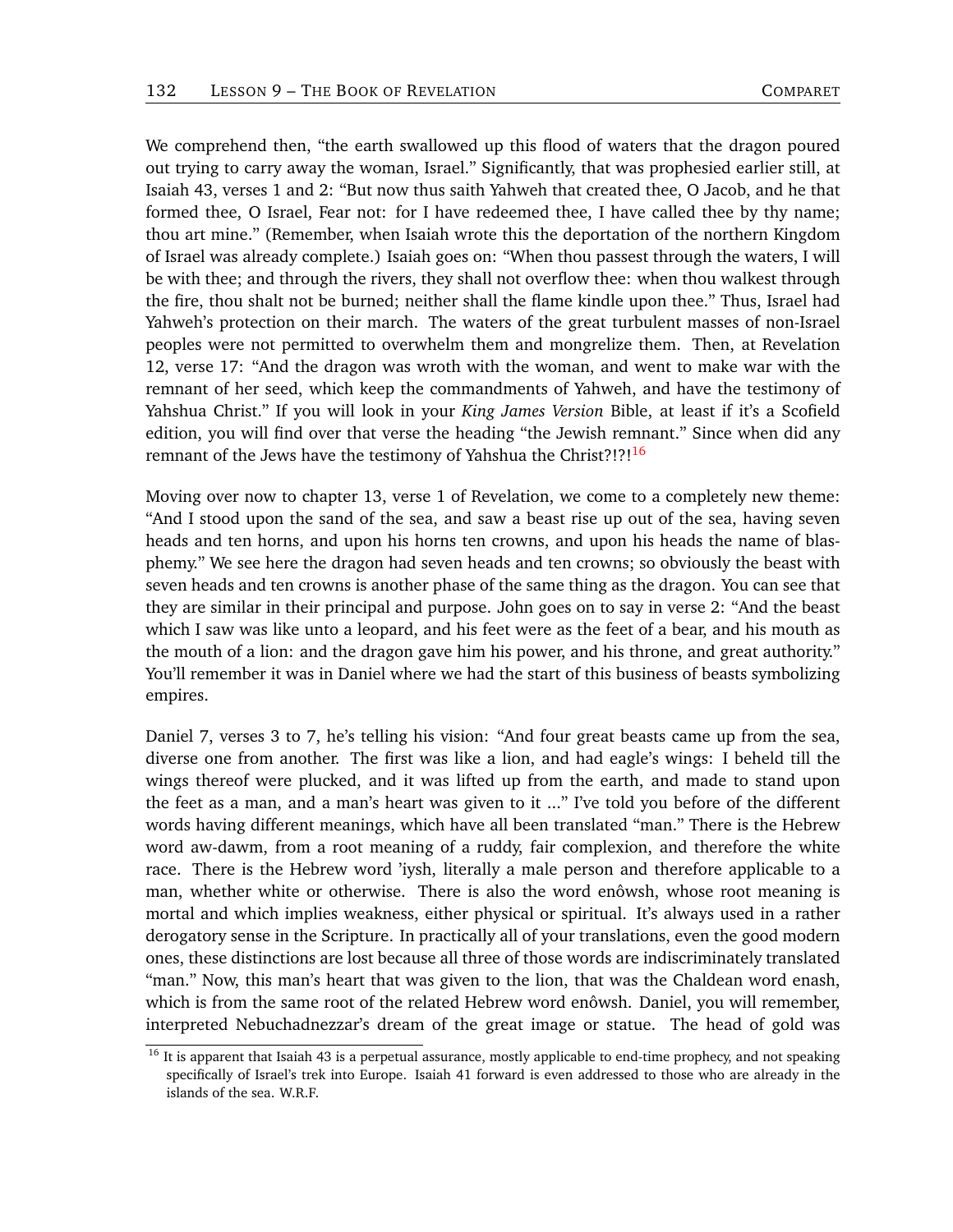Nebuchadnezzar's Babylon, the breast and arms of silver were the Medo-Persian empire, the belly and thighs of brass were Alexander's empire, and the legs of iron were the Roman Empire. That was Nebuchadnezzar's vision as Daniel interpreted it.<sup>[17](#page-132-0)</sup>

By way of confirmation, Daniel was given his own vision of these four beasts. The first of these – the lion – is Babylon: "And behold another beast, a second, like to a bear, and it raised up itself on one side, and it had three ribs in the mouth of it between the teeth of it: and they said thus unto it, Arise, devour much flesh. After this I beheld, and lo another, like a leopard, which had upon the back of it four wings of a fowl; the beast had also four heads; and dominion was given to it."

The bear was the Medo-Persian Empire, as it raised itself up on one side. You had the two nations, the Medes and the Persians, but the Persians became dominant, inasmuch as the one side was raised up more than the other. It had three ribs of the prey in its mouth – the Medo-Persian Empire conquered and overthrew three other empires – Assyria, Babylon and Egypt. Now the leopard, the swift striking forces of Alexander the Great, are very well symbolized by the leopard. Swift and powerful. The leopard had four wings and four heads. It, in other words, already carried signs of being split up, on the death of Alexander himself, into four separate kingdoms. Four of his chief generals each took over a quarter of Alexander's empire: "After this I saw in the night visions, and behold a fourth beast, dreadful and terrible, and strong exceedingly; and it had great iron teeth: it devoured and brake in pieces, and stamped the residue with the feet of it: and it was diverse from all the beasts that were before it; and it had ten horns." This keys in with these other visions. The dragon had seven heads and ten horns, and the beast that John saw rise out of the sea had seven heads and ten horns. Hence, these four beast empires all show similar characteristics because that's brought out to John, as all are combined into one beast. It was like a leopard, its feet like the feet of a bear, his mouth like the mouth of a lion, and he had the seven heads and ten horns. Therefore, you can see that these four successive Gentile empires were all satanic in their origin and in their basic principles – they all had come from the dragon. But you find a difference between the vision that John got and the vision Daniel got, and for a reason. Daniel was given a prophesy of things to come, in his day, carrying down to where the Book of Revelation took up. John was not given visions going back into the past, nor tying it into what had existed before. We're going to see, as we get to the point of tracing these seven heads, that they represent other empires in addition to the four that Daniel's vision had. Then you come to a portion of this thing in Revelation that again is often misinterpreted by these "one verse" Bible experts, whose knowledge of the Bible is limited to the hatred of the Catholic "Church."<sup>[18](#page-132-1)</sup>

<span id="page-132-0"></span><sup>17</sup> While Comparet is correct concerning the meaning of enôwsh, the word is **not** "**always** used in a derogatory sense", although it **often** is, especially when contrasted to *adam*. See *Strong's Concordance* under "man" at 1 Sam 5:11; or under "men" at Genesis 43:15-33 for contrary examples. W.R.F.

<span id="page-132-1"></span><sup>&</sup>lt;sup>18</sup> Much of Daniel and the Revelation overlap. Daniel 8:9 ff. is a prophecy of Mohammedanism which correlates with Revelation chapter 9. Daniel chapter 2 discusses the "beast empires" up to the fall of Rome and its destruction by the children of Israel. Daniel chapter 7 is a different version of this same thing but extends the prophecy through Justinian and the papacy (7:24-25), and corresponds to the first beast and second beast of Revelation chapter 13, which Comparet may have discussed even more accurately if he had seen the correlations. Daniel's prophecies ran **at least** until the pope's loss of dominion (7:26) and the rise of the Anglo-Saxon hegemony over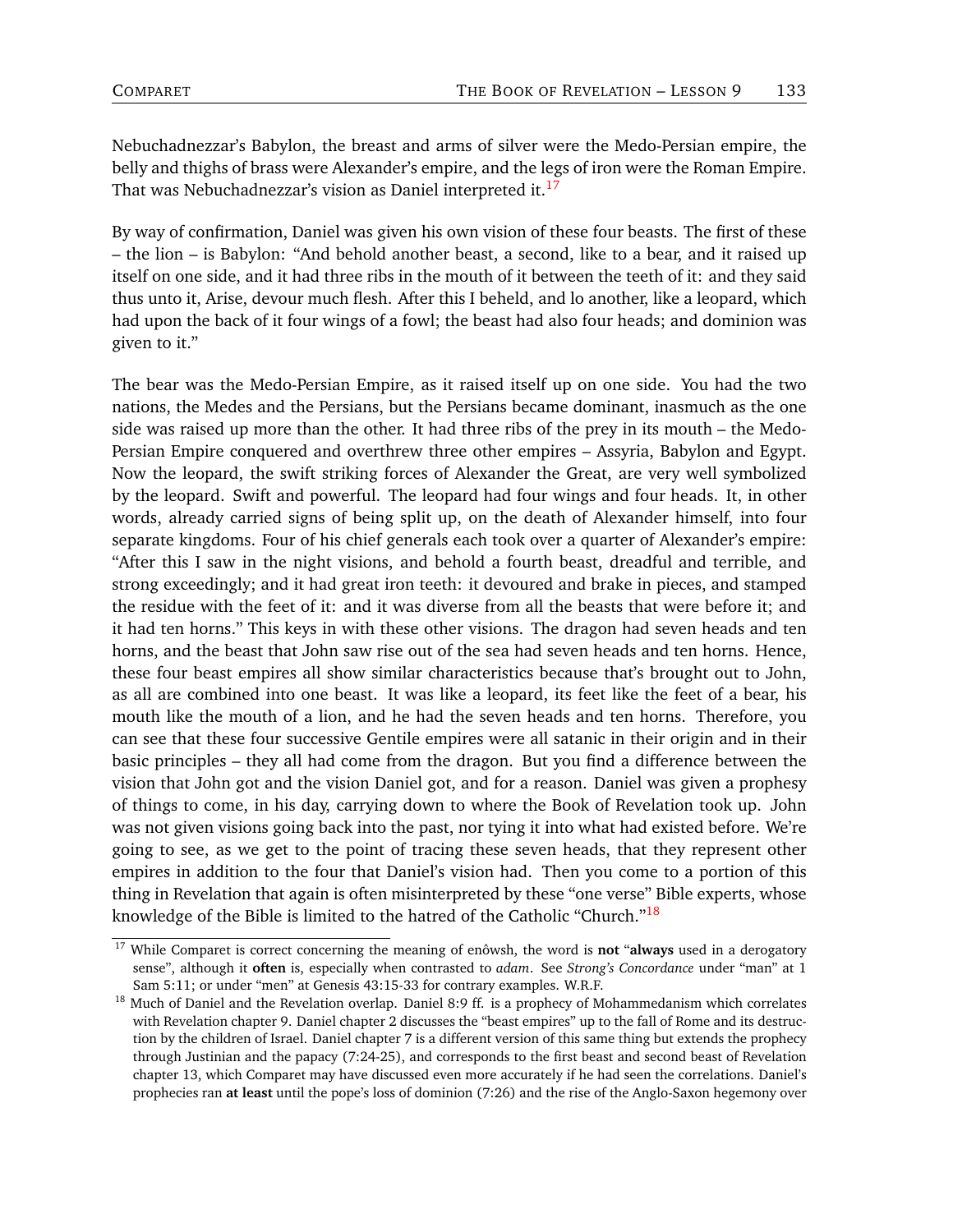[Revelation 13:3-4:] "And I saw one of his heads as it were wounded to death; and his deadly wound was healed: and all the world wondered after the beast. And they worshipped the dragon which gave power unto the beast: and they worshipped the beast, saying, Who is like unto the beast? who is able to make war with him?" This is one of these seven heads of the beast – wounded seemingly of a fatal wound and yet the deadly wound healed. Ironically, these so-called Bible experts are able to see that the one head of the beast being talked about here is the Roman Empire. But there is more to it than that.

Actually, it was the western Roman Empire that was destroyed – wounded unto death. They say, however, the power of the papacy developed after that, so that's the healing of the deadly wound of that head. It's nothing of the sort. It is not a healing of the wound of the old head because the Roman Empire was not a religious power. It was a political and military power only. When you get a different religious power coming up, it is not a healing of the wound of the previous one; it is the start of something new and additional, and we're going to see when and where the healing of the wound of this head actually occurred, as it's not the power of the papacy.<sup>[19](#page-133-0)</sup>

As soon as this composite beast rose out of the sea, it proved to be the whole world mass of non-Israel people. It showed that they were all essentially the same in their beastly character – violent, brutal, totally lacking in spiritual understanding. The western Roman Empire, while it maintained the name Roman – and remember, that after the capital was moved to Constantinople, that part of it still called itself the Roman Empire. After the split became totally permanent and you had two independent empires, the easterly one called itself the Roman Empire, even though it had only the territories of Palestine, Asia Minor and the Balkans, while the rest of the empire belonged to Rome. Secondly, the western empire was not governed from the city of Rome during approximately the last century of its existence. The emperors had moved their capital city, part of the time to Milan, and part of the time to Ravenna. Hence, the empire was something more than just one city in it, however big and important that city had previously been. The western Roman Empire received a deadly wound. They were invaded and plundered by the Visigoths in 410 A.D. [Whereupon they set up a Visigothic kingdom. These Goths did not stay in Rome, however, but soon moved on to Gaul and Spain. There they drove out the Vandals, whereupon the Vandals then emigrated to Africa and occupied it by 439 A.D., and returned to sack Rome in] A.D. 455. The Ostrogoths again conquered them and took over northern Italy in 493, but in the meantime, 476 A.D., the western Roman Empire came to its official end, because one of the invading Germanic tribes, the Heruli, under their king Odovacar, had conquered it; and the emperor was such a trivial figure they didn't even bother

world affairs (7:27). John did have "visions going back into the past", as Comparet had already explained when he covered Revelation chapter 12. The white horse of Revelation 6, along with at least part of the red horse period, and part of the first beast period of Revelation chapter 13 were also in John's past. W.R.F.

<span id="page-133-0"></span><sup>&</sup>lt;sup>19</sup> The Roman Empire was indeed a religious power, for it operated an approved State religion by which the Emperor was also "Pontifex Maximus", the ultimate religious authority in the State who declared other religions as either to be tolerated or to be banned and persecuted, and who also designated 'gods' (often himself as 'god') and ordered their compulsory worship. Decrees banning Christianity and Druidism were issued as early as the reign of Claudius I, 41-54 A.D. Surely all of this represents religious authority! Here, I must say that Comparet's poor interpretation of the two beasts of Revelation chapter 13 is tainting his account of history. W.R.F.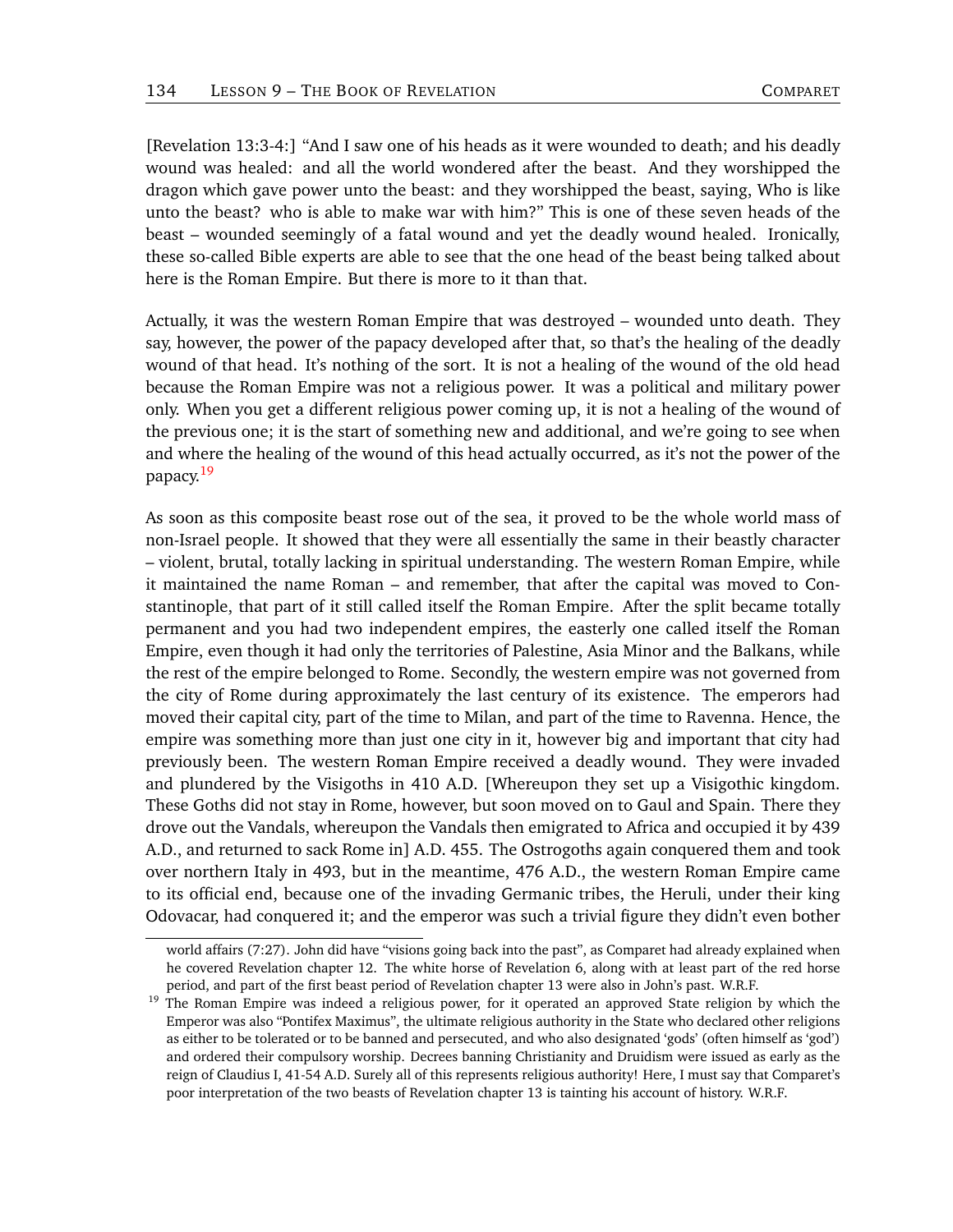killing him. They just told him he was deposed, "now go on home." They sent him down – he had a luxurious villa down in southern Italy and they sent him home as a private citizen. Odovacar didn't bother taking the title emperor for himself. He appointed one of his minor officers emperor, and his army elected him king of Italy.<sup>[20](#page-134-0)</sup>

Essentially, the Roman Empire was dead. It was wounded unto death. For another three centuries, that's the way it stayed. In the meantime, you had the rise of the papacy, but they didn't restore any empire. The Italians have never been capable of self government. Each little area would set itself up under a local, petty king. Then that petty king had to conquer the neighbors to enlarge his kingdom, and so they fought among themselves all the time. While the people of the city of Rome did turn to the Pope as someone who might restore order amid the anarchy, he did not restore an empire – definitely not – but Charlemagne, king of the Franks, did. He revived the western European Roman Empire. Then he became first the master of all Gaul; France we'd call them today. Then he conquered and ruled nearly all of Germany, then Italy, part of Spain, and some of the islands in the Mediterranean. Thus, he had restored that western Roman Empire, in fact, even before the title was given him.<sup>[21](#page-134-1)</sup>

In 800 A.D., Pope Leo the third crowned him emperor of the Romans. Thus, you now had a military and political western Roman Empire restored. Even the name. Hence, the deadly wound of the head was healed. That was the first time the Pope had managed to get any king to accept his crown, and it became the basis for the claim, later maintained by the papacy, that they had the right to make and unmake kings at will. Then you'll remember, at Revelation 13:4 it said: "And they worshipped the dragon which gave power unto the beast: and they worshipped the beast, saying, Who is like unto the beast? who is able to make war with him?"

<span id="page-134-0"></span> $20$  Daniel chapter 2 describes the succession of the "beast empires", the same entity discussed in Revelation 13:1-10, and at 2:38 Daniel says that Nebuchadnezzar's vision would rule "wheresoever the children of men (Hebrew: Adam) dwell." This succession of empires ruled over Adamites, including Israelites, and not over "the sea ... of non-Israel people", as it has already been shown – in the parable of the net – that there are many "good fish" in the "sea"! W.R.F.

<span id="page-134-1"></span><sup>&</sup>lt;sup>21</sup> The government of the Catholic "church", with its pope (emperor), college of cardinals (senate), archbishops and bishops (local and regional governors) and clerics (the Greek word *klêrouchos* was originally *one who held an allotment of land* and a *klêrouchia*, *the allotment of land to citizens in a foreign country* - Liddell & Scott) is a close duplicate of the Roman government of the empire, which over time the Catholic "church" certainly did restore to a great degree and which reached its height when the popes began crowning the kings of Europe. The "Holy Roman Empire", while Germanic in might and in nature – and later considered the "First Reich", or First German Empire, relied on the approval of the popes to maintain its legitimacy in the eyes of the people. The popes made or broke its kings.

John, in Revelation, dates the duration of the succession of beast empires (which Daniel does not date in chapters 2 or 7), at Revelation 13:5, to 42 months, or 1260 years. This period of time had to begin with the Babylonians and ended with the fall of Rome in the  $5<sup>th</sup>$  century A.D., since this beast has – and as Comparet admits – the same attributes and so must be the same beast as that described at Daniel 7:1-7. And so the Holy Roman Empire can not be perceived as a part of this first beast of Revelation 13, but is instead an entity of the second beast of Revelation 13.

The Babylonian empire of Nebuchadnezzar was begun by a predecessor, Nabonassar circa 747 B.C., and 1260 years brings us to about 514 A.D. As is evident, this is 40 years after the accepted date for the fall of Rome, 476 A.D., but is about 13 years prior to the rise of Justinian to the throne in Constantinople in 527 A.D. It can be shown that Justinian marks the advent of the second beast of Revelation 13. W.R.F.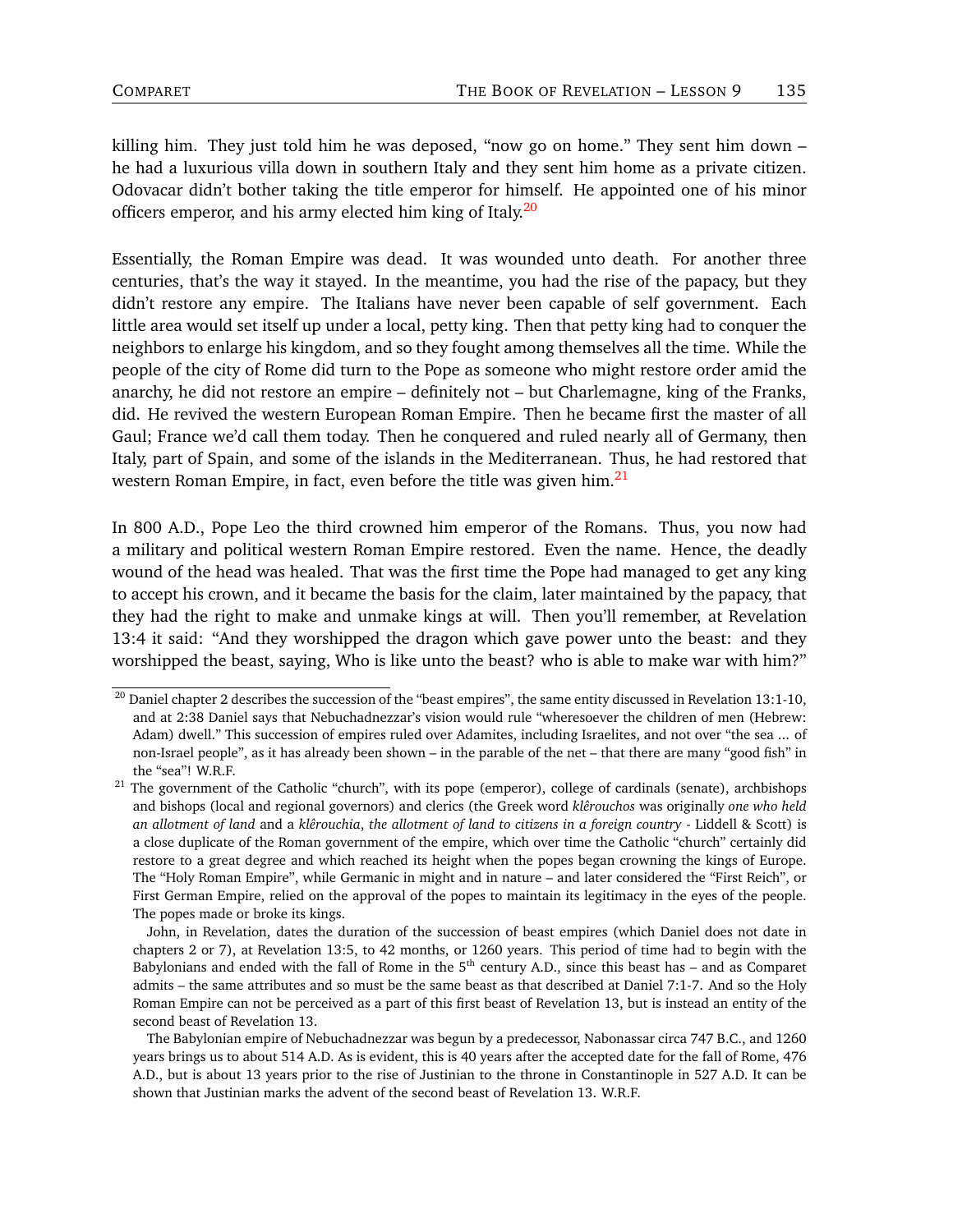In all this time, the papacy had no army to speak of. But Charlemagne was a very brilliant general. He overran the Saxon peoples of Germany, the Visigoths of Spain – both of them Israel – and the turbulent peoples of Italy, including the Israel Ostrogoths in the north. He was victorious everywhere. Hence, as they say, who can make war with this beast empire? Now that renewed empire they called the "Holy Roman Empire", from the fact that the crown had been bestowed by the Pope. The successors kept that title of Holy Roman Empire until the year 1806 A.D. Therefore, here you had a real healing of the deadly wound. Charlemagne ruled until 810 A.D., a tremendously able man. His successors on the throne were weak and incompetent, and by the year 888 his dynasty finally fizzled out. The last two kings of that dynasty – Charlemagne is Latin, Carolus Magnus (Charles the Great) – but the last two kings of this dynasty were known respectively as Charles the Bald and Charles the Fat, the only things through which they were distinguished.

Speaking not simply of this one head, but of the beast, this whole composite system of empires was in a process: as one was rising to power, another declined and fell. Revelation 13, verse 5, says: "And there was given unto him a mouth speaking great things and blasphemies; and power was given unto him to continue forty and two months." This is where it is talking about the rise of the papacy, not the same head that was healed, but a part of the beast system. Of course, the papacy has unquestionably maintained blasphemous claims, indeed. They say that the Pope is the successor to and substitute for Yahshua the Christ. His official title, Vicarius Filii Dei, is "A Substitute for the Son of God." Yes, that's the literal translation of it, one who takes the place of and acts as a substitute for the Son of God. He claims to be the successor to Christ, having taken over all the power of Christ and Yahweh. He could, by his own whim, consign anybody to hell, no matter how good he was, or to heaven, no matter how evil he was, just as the Pope saw fit. In fact, there are certain of the official documents of the Catholic "Church", official pronouncements, that they put out which refer to him as "Lord God the Pope." Certainly it is a mouth speaking great things and blasphemies, "and power was given unto him to continue for forty two months"  $[1260 \text{ years}]$ .  $22,23$  $22,23$ 

<span id="page-135-0"></span> $22$  Elsewhere, such as in his discussion of the seven "churches", specifically that of Pergamos and the later "churches", Comparet illustrates the degree of power which the popes had achieved over the kingdoms and peoples of Europe. This was a process that took several centuries to complete – as even Comparet has explained that many of these images drawn by the Revelation are processes, without fully defined beginnings and endings which often overlap with each other. The Holy Roman Empire lasted about 1000 years, and not 1260. Whether we measure the power of the papacy from Gregory I until 1866, when the pope ceased to have an actual "kingdom" of his own in Italy, or we measure – as will be evident that we should – from Justinian until Napoleon, when the Temporal Power of the papacy was first established until when it was first curtailed, or 538 to 1798 A.D., we have a 1260 year period.

Daniel describes Rome at 7:23. Justinian was the eleventh emperor of the Eastern Empire at Constantinople (7:24) and he re-conquered for the East portions of the Western Empire which had fallen to the Germanic hordes, in Italy, Spain and Northern Africa (also Dan. 7:24). Justinian codified Roman law, the Codex Justinianus finished in 529 A.D. which was all of Medieval Europe's chief legal text (except England) and which still influences European laws today (Dan. 7:25). Justinian first established the Temporal Power of the papacy, and a later pope, Gregory the 13<sup>th</sup>, gave us the Gregorian calendar (7:25). Daniel, not John, dates this second beast to 1260 years, the "time, times and a dividing of time" of Daniel 7:25. W.R.F.]

<span id="page-135-1"></span><sup>23</sup> Here, with an understanding of the phrase *Vicarius Filii Dei*, there should be no longer any contention over the identity of the second beast, and for the following reasons: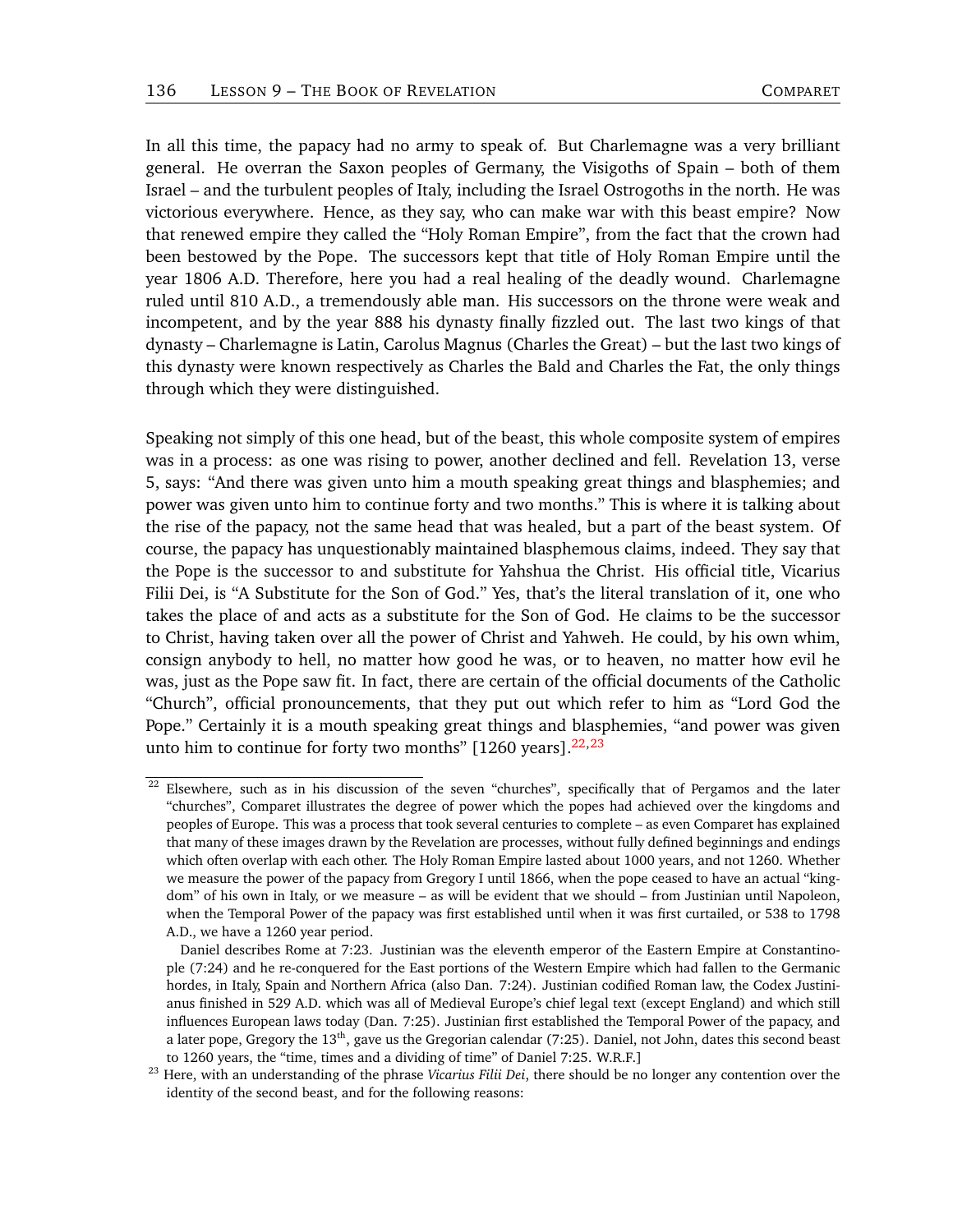The first real consolidation of the power of the Pope came about 606 A.D. From then on, the power of the papacy continued to rise. The pope gradually took over a large part of the territory of Italy as the Papal States, which he ruled as an earthly king. But, in 1866, twelve hundred and sixty years after the beginning of the rise of the papacy, it was overthrown. All its territory was taken from him except a few hundred acres being left of the Vatican City, and the Pope's claim as a temporal king was smashed. Thus, his power continued forty-two months, which would be twelve hundred and sixty days on the prophetic scale, equaling twelve hundred and sixty years. It continues here, in Revelation 13:6-8: "And he opened his mouth in blasphemy against Yahweh, to blaspheme his name, and his tabernacle, and them that dwell in heaven (in the Israel lands). And it was given unto him to make war with the saints, and to overcome them: and power was given him over all kindreds, and tongues, and nations. And all that dwell upon the earth shall worship him, whose names are not written in the book of life of the Lamb slain from the foundation of the world." Another viable translation of that could be "whose names are not written from the foundation of the world in the book of life of the slain Lamb. $"^{24,25}$  $"^{24,25}$  $"^{24,25}$  $"^{24,25}$ 

Here again, this pretty definitely identifies the papacy. All European Christianity was gradually brought under the domination of the Catholic "Church." It became, as far as any organized "church" was concerned, the "church" of all Europe. Hence, "power was given him (the Pope) over all kindreds, tongues, and nations." This was true even up into Germany, the Scandinavian countries and England. It was given unto him to make war with the saints and to overcome them. Yes, Protestantism was stamped out in bloody massacres over a period of several centuries, until finally the last trace of any attempt at organized Protestant religion had vanished by 1514. It says "he made war with them, and overcame them." This doesn't mean that there were no Protestants alive, but it does mean that they didn't dare have any organized "church"

 $\triangleright$  It is a title long claimed and used by the popes themselves.

 $\triangleright$  It is in Latin, the official language of the Catholic "Church" and a tongue that most popes knew well and used consistently.

 $\triangleright$  The value of its letters, in Roman (Latin) numerals, is equivalent to the sum given us to recognize this beast, at Revelation 13:18, or "six hundred and sixty six."

While there have been many attempts to identify the "666" of this passage with men and kingdoms and entities, none are so plain and profound as this one. The papacy, each pope in succession, is clearly this second beast.

Upon calculating the total values of these letters which have a value, in the phrase *Vicarius Filii Dei*, one may realize that the unused letters, those having no value in Latin, are f, a, r, s and e. It often seems that Yahweh, creator of languages, certainly has a sense of humor. W.R.F.

<span id="page-136-0"></span><sup>&</sup>lt;sup>24</sup> Comparet here admits the 1260-year duration of the papacy, but assigns him the "42 months" which Revelation allots to the first beast. Comparet fails to connect Daniel 7:24-25 to Revelation's second beast. Reconciling Daniel 7 and Revelation 13, and both with history, we can see that each beast (the succession of empires and then the papacy) had a duration of 1260 years, and since then the Anglo-Saxon people have been self-governing, and have also had world military and trade hegemony. (Daniel 7:27). W.R.F.

<span id="page-136-1"></span><sup>&</sup>lt;sup>25</sup> The natural reading of the Greek of Rev. 13:8 is well reflected in the A.V. rendering of the verse, and the alternative reading offered by Comparet here violates the structures of grammar in the Greek sentence. The phrase in Greek which reads here "of the lamb slain from the foundation of the world" is all in the Genitive case, bracketed by a Greek Article, and therefore is a single idea which should be represented as a unit, and not broken up into segments in translation, for the phrase cannot justly be manipulated to suit the whims of the translator. W.R.F.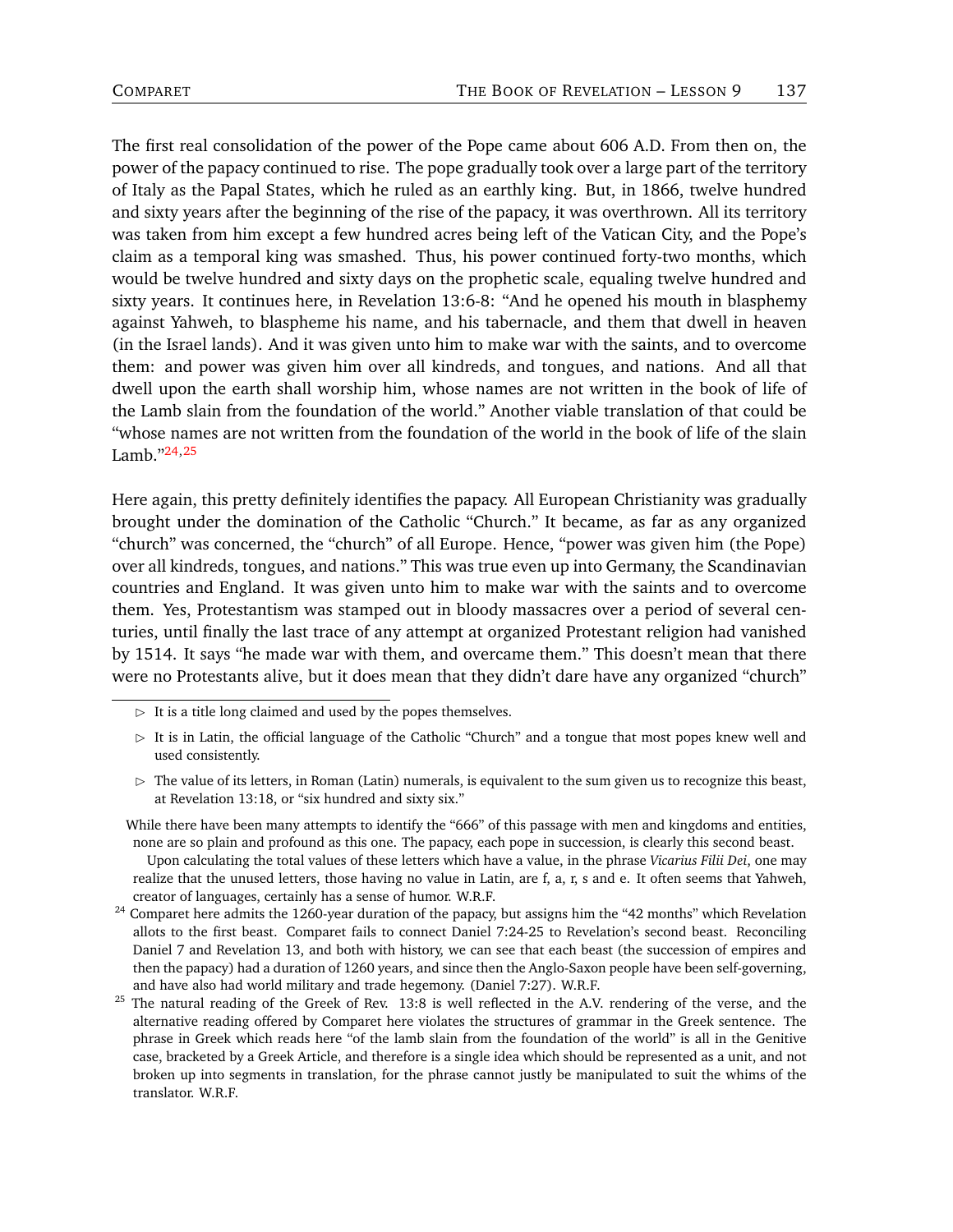services. They had their own secret beliefs, but they didn't dare talk about it.<sup>[26](#page-137-0)</sup>

Then at Revelation 13, verses 9 and 10: "If any man have an ear, let him hear. He that leadeth into captivity shall go into captivity: he that kills with the sword must be killed with the sword. Here is the patience and the faith of the saints." The Catholic "Church", over this period of twelve centuries, had murdered a great many million Protestants. There were at least two Protestants burned to death for heresy in Italy in the year 1866 – that late! No records were kept of how many were murdered in these various massacres, so estimates are all that can be made. I've seen estimates running as high as 40-60 million Protestants murdered by the Catholic "Church" over that period, and a great many others imprisoned in order to stamp out everything but Catholicism.

You will remember that Napoleon was an outgrowth of the French Revolution. He started as an officer in the Communists' army, but he saw what utter chaos and confusion their silly Communism was. He was a very capable man and he had the backing of an army. Because of some brilliant military victories, they put him in military command and gave him high office. With the backing of the army, he declared himself emperor of the French. For him, Communism was ended and displaced. Then he started out on a general conquest to extend his empire as far as he could. Among other places, he took over Italy, and he took a lot of the papal states – the territory that the Pope had ruled. The Pope excommunicated him for this, so Napoleon put the Pope under arrest and threw him in jail and kept him there until the Pope signed a treaty acknowledging that the territories Napoleon had taken rightfully belonged to Napoleon. The Pope had tried to pull this stunt of granting the crown to Napoleon. He was there at the ceremony, ready to place the crown on Napoleon's head, and Napoleon seized it out of the Pope's hands and put it on his own head. He wasn't going to acknowledge that he got any power from the Pope, and he didn't.

Therefore, he that leads into captivity has to go into captivity. He that killed with the sword must be killed with the sword. You will note in that period of wars that started then, beginning with the French Revolution and following, they had frightful wars in the basically Catholic countries, the Latin countries of Europe in which the slaughter was terrific. Thus, "the patience and faith of the saints." They realized that the triumphs the Pope was making at the time were not permanent, that he too was going to be overthrown. This leads us to the point where we're about to start on another and bigger phase of this, much too big to cover tonight. We might as well break it off at this point.<sup>[27](#page-137-1)</sup>

<span id="page-137-0"></span> $26$  Each of the two beasts had the power "to make war with the saints" (compare Rev. 13:7, 12 & Daniel 7:21, 25). Remember that only 144,000 of the sons of Israel were "sealed", i.e. spared the wrath of these beasts. Surely these represent the Germanic peoples, the Israelites who were kept out of reach of the empire, in Northern Europe. For Rome never had dominion north of the Danube and east of the Rhine. Dan was not "sealed", yet neither did Rome conquer either Denmark or Ireland, and although some Romans (i.e. Agricola) entertained the idea, the Romans never undertook the endeavor. W.R.F.

<span id="page-137-1"></span> $27$  Napoleon fought equally destructive wars against the British and the Prussians, and in his disastrous invasion of Russia, none of these were "Catholic" states. W.R.F.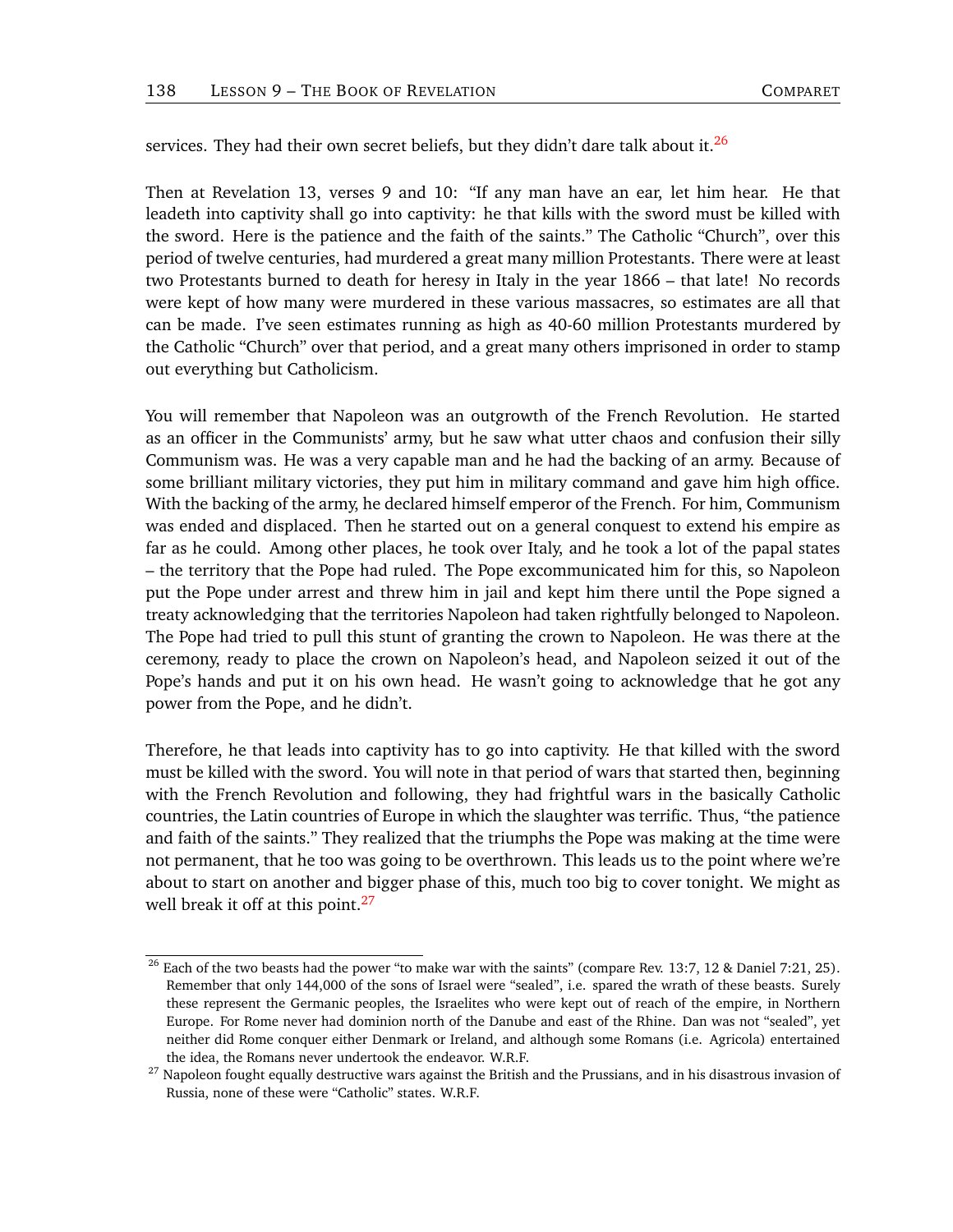# **CRITICAL NOTE CONCERNING COMPARET'S GREATEST ERROR IN THIS SERIES OF LESSONS:**

# THE JUSTINIAN-POPE CONNECTION

Though Comparet does quite well in many areas of the prophecy of the Book of Revelation, he made a major error by not identifying the second beast at Revelation 13:11 being identical to Daniel 7:24-26. We cannot condemn Comparet completely, as the history identifying Justinian with the Pope is difficult to find, even for those who have a good understanding of history. There may be some who will criticize William Finck's note #'s 18 through 24 above, but once this history of the connection of Justinian and the Pope is presented, one will be in a position to grasp the link. Basically, Justinian was the one who fulfilled the prophecy at Daniel 7:25 inasmuch as he updated and codified Roman law, and Justinian also subdued three kings at Daniel 7:24. All one need do is check with almost any encyclopedia on Justinian. But the encyclopedias do not have the entire story. I will now present the history surrounding the connection of Justinian and the Pope. I will take my documentation from Uriah Smith's book *Daniel and the Revelation* "entered [copyrighted] according to Act of Congress in the year 1897", pages 321-329. And because there is not enough space here, I will give an abbreviated review of the historical facts cited by him, mostly in paraphrase:

In the year 508, Arthur, king of England, was elected monarch of Britain. The See of Rome was also in unusual circumstances at the time. As a recent convert from paganism, Symmachus by bloodiness ascended the pontifical throne and reigned until A.D. 514. He was lauded as being the successor to, or another, St. Peter. His flatterers began to maintain he was formally appointed judge in the place of God, and vicegerent of the Most High. A strong papal party now existed in all parts of the empire and was encouraged by both east and west. In 508, civil war swept fire and blood through the streets of the eastern capital, which Gibbon records under the years 508-518, speaking of commotions in Constantinople (*Decline And Fall*, vol. 4, p. 526.)

By 508 (same year as Arthur above), paganism and the "church" had merged and became Catholic gaining strength and began a successful war against the civil authority of the empire and the "church" of the East which had embraced a Monophysite doctrine. The extermination of 65,000 so-called heretics was the result. Among the supporters of paganism was Clovis, but he soon yielded to the Catholic faith and became its champion. This was preparatory to the setting up, or establishment of the papacy, which was a separate and subsequent event to which the prophetic narrative now leads us to speak:

The little horn that had eyes like the eyes of man was not slow to see when the way was open for his advancement and elevation. From 508 on, his progress toward universal supremacy was without parallel. In 533, Justinian was about to wage a war of great magnitude and difficulty against the Vandals. In doing so, he wished to secure the influence of the bishop of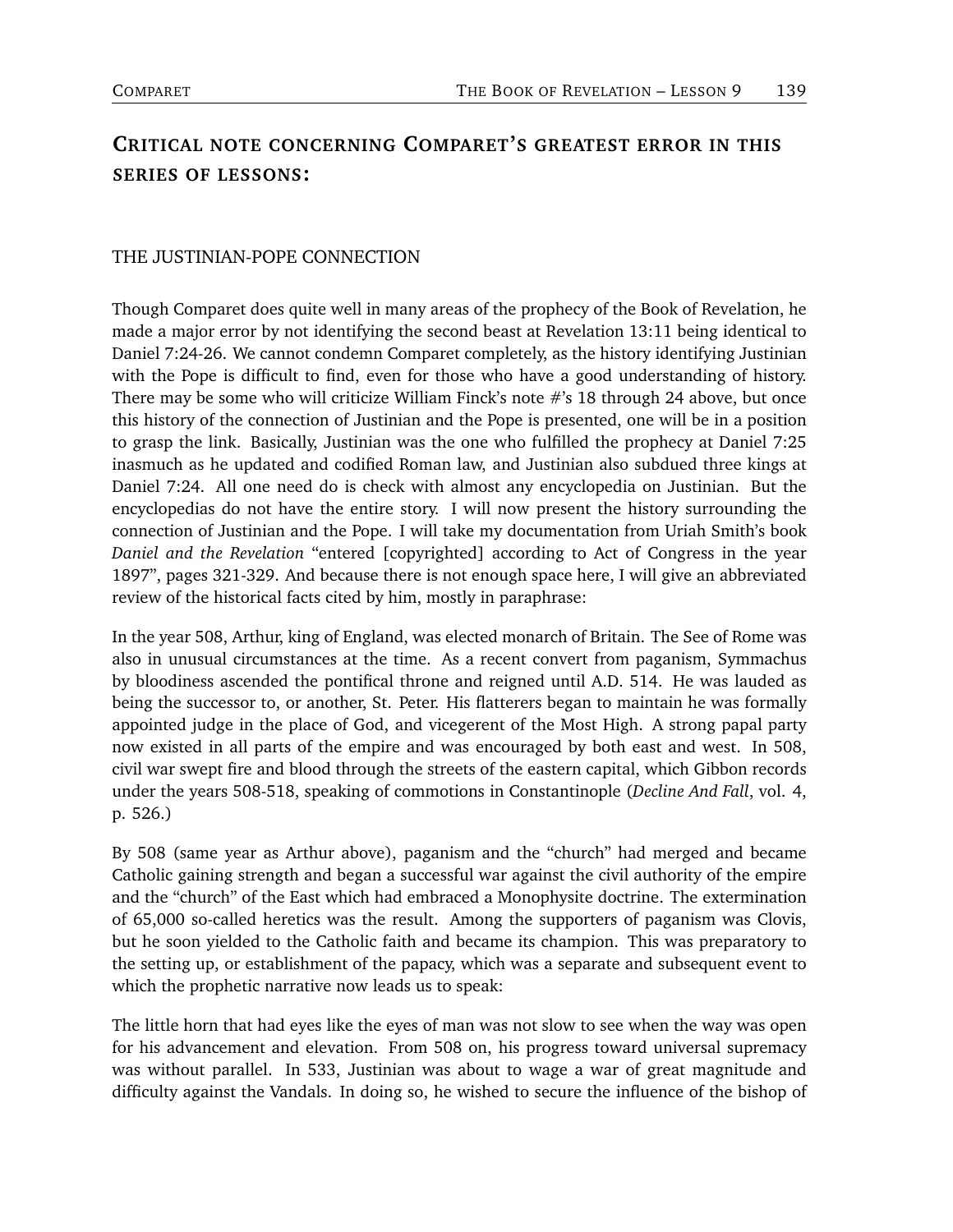Rome who had attained a position of great weight among a large portion of Christendom. In order to accomplish this, Justinian took it upon himself to give precedence to the See of Rome, making him chief of the whole ecclesiastical body of the empire. Upon this, Justinian by a letter 25<sup>th</sup> March, 533, pronounced many honors on the so-called "apostolic chair." Answering in 534, the Pope observes that among the virtues of Justinian "one shines as a star" for his reverence for the "apostolic chair" to which Justinian subjected and united all the "churches" as being truly "head of all." The "Novellæ" of the Justinian code give unanswerable proof of the authenticity of the title  $\ldots$  The 131<sup>st</sup>, on the ecclesiastical titles and privileges, chapter 2 states: "We therefore decree that the most holy pope of the elder Rome is the first of all the priesthood, and that the most blessed archbishop of Constantinople, the new Rome, shall hold the second rank after the holy 'apostolic chair' of the elder Rome."

Near the close of the 6<sup>th</sup> century, John of Constantinople rejected Roman supremacy, and assumed for himself the title of universal bishop; whereupon Gregory the Great indignantly denounced John, declaring him "Antichrist." In 606, Phocas took sides with the bishop of Rome. The See of Rome continued to contend for the authenticity of the decree of Justinian, but the provisions of the decree could not at once be carried into effect, for Rome and Italy were held by the Ostrogoths, who were Arians in faith strongly opposed to the religion of Justinian and the Pope. Upon that, it was decided that the Ostrogoths must be rooted out of Rome before the Pope exercised his power. To accomplish that goal, the Italian war was begun in 534. At the head of the campaign was the trusted Belisarius. Approaching Rome, several cities of the Goths forsook their sovereign Vitijes and joined the armies of the Catholic emperor. Upon this, the Goths decided to delay any offensive until spring, thus allowing Belisarius unopposed to enter Rome, where he was given a grand welcome Dec. 10, 536.

But the struggle for the Goths was not over. Rallying their forces, they resolved to retake the city by siege March, 537. Fearing treachery on the part the people, several senators, along with Pope Sylverius, on suspicion of treason were sent into exile, and the emperor commanded the clergy to elect a new bishop. After solemnly invoking the Holy Ghost, says Gibbon, they elected the deacon Vigilius, who, by a bribe of two hundred pounds of gold, had purchased the honor.

Assembling at Rome for its siege, the Ostrogoths melted away under heavy, frequent and bloody combats for the year and nine days of its duration, consuming nearly the whole Ostrogothic nation. During the month of March, 538, danger threatening from other quarters, they raised the siege, burned their tents, retiring in tumult and confusion with hardly enough in number to preserve their identity as a people.

Thus, the Gothic horn (the last of the three) was plucked up before the little horn of Daniel 7. Nothing now stood in the way of the pope preventing the exercising of his power conferred upon him by Justinian five years previous. The prophecy of Daniel 7:24-26 had been fulfilled, setting in motion the 1260 years that the power of the Pope (666) would continue as sovereign.

#### **THE FOLLOWING IS TAKEN FROM MY [Watchman's Teaching Letter #53](http://emahiser.christogenea.org/site/2002-wtls-45-to-56/58-wtl-53-september-2002)**,

Which In Turn Excerpts Lesson #12: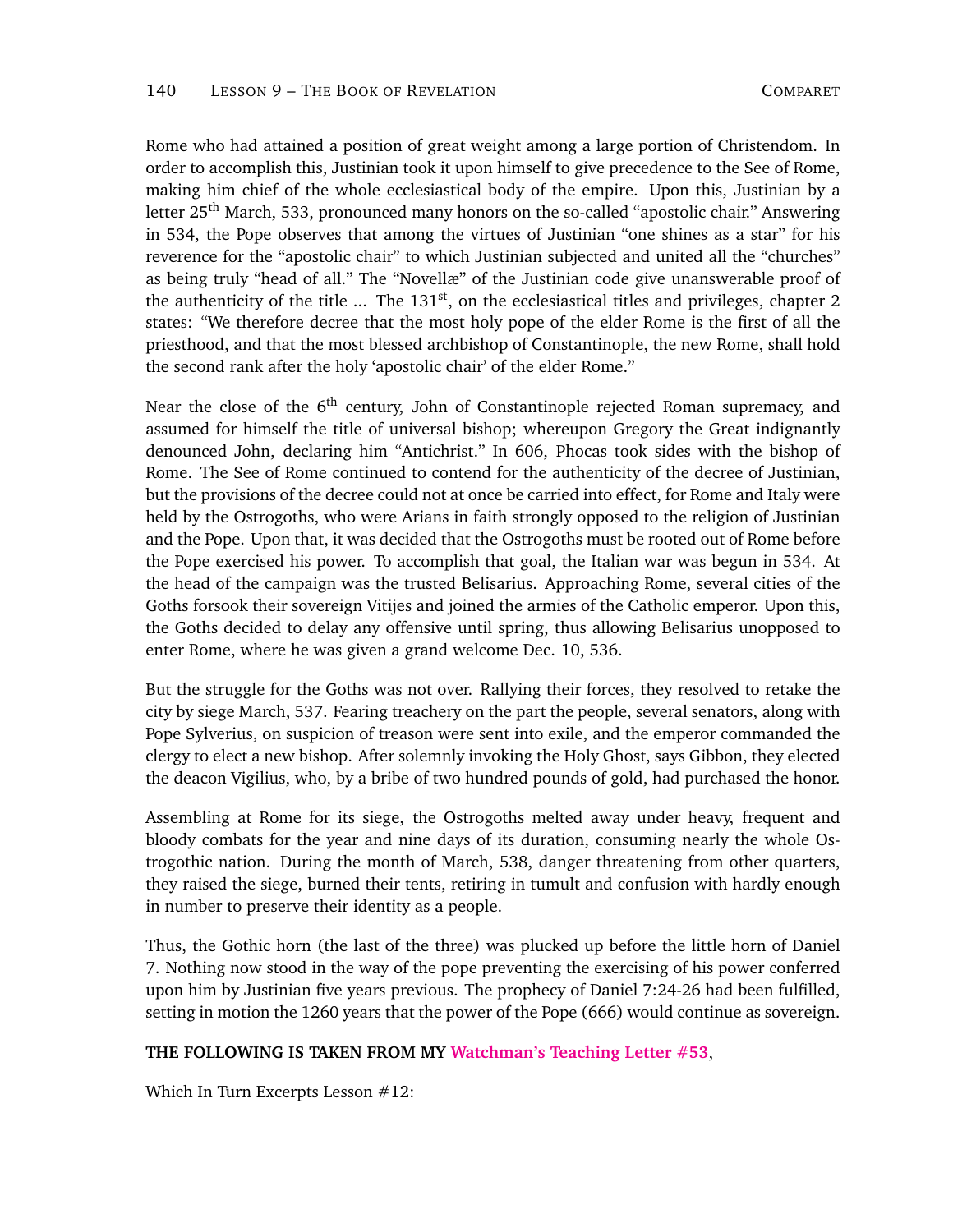With this lesson  $(\#12)$ , we are going to continue the study of Judah. In this study, we will consider a passage that was prophesied by Daniel during the Judean captivity in Babylon and see how it affected Judah when it was fulfilled about 1100 years later. This passage is Daniel 7:24-25, which we will read at this time:

"24 And the ten horns out of this kingdom are ten kings that shall arise: and another shall rise after them; and he shall be diverse from the first, and he shall subdue three kings. 25 And he shall speak great words against the most High, and shall wear out the saints of the most High, and think to change times and laws: and they shall be given into his hand until a time and times and the dividing of time."

# BEFORE WE GET DONE WITH THIS LESSON, WE WILL FIND WHAT THIS PASSAGE **IS**, AND WHAT IT **IS NOT**!

First of all, we are going to skip the subject of, "And the ten horns out of this kingdom are ten kings that shall arise", as it is a subject all in itself. It would take an entire lesson just to cover it. (*As of lessons #49, #50 and the present lesson #53, that "subject" is now being addressed*.) The part we are going to concentrate on is: "... and another shall rise after them; and he shall be diverse from the first, and he shall subdue three kings. And he shall speak great words against the most High, and shall wear out the saints of the most High, and think to change times and laws: and they shall be given into his hand until a time and times and the dividing of time."

To start this discussion on this passage, I am going to quote from William V. Fowler's book, *End Time Revelation*, page 127:

"To identify the ten horns of the fourth beast which was the Roman Empire, **one has but to examine history which records that ten kingdoms arose after A.D. 476 in the western half of the Roman Empire**, while the eastern half continued to flourish. History also reveals that Justinian at the head of the Eastern [Roman] Empire at Constantinople subdued three of the ten kingdoms which were established in the western half of the Roman Empire after the fall of Imperial Rome. These were the **Vandals** whose kingdom had been established in north Africa, the **Ostrogoths** who had established a kingdom in Italy, and the **Alemanian** kingdom north of Italy. 'And he shall be diverse from the first, and he shall subdue three kings' (verse 24). **Justinian, as head of the civil government, united the interest of the church and established the Temporal Power of the Papacy which** clearly fulfilled the prophetic little horn by **dominating Europe for 1,260 years** until curtailed by Napoleon, (538 A.D. to 1,798 A.D.).

"**And he shall speak great words against the Most High**, and shall wear out the saints of the Most High, and **think to change times and laws** (verse 25). Justinian's best known work was as a codifier and legislator. He greatly stimulated legal studies, and set up a commission under Tribonian which issued the codex, the digest, and the institutes. (Originally introduced in Dec. 534 A.D., and completed in 538 A.D.). The second edition of the codex contained Justinian's own laws known as the Novels (Novellae Constitutions). One need only read the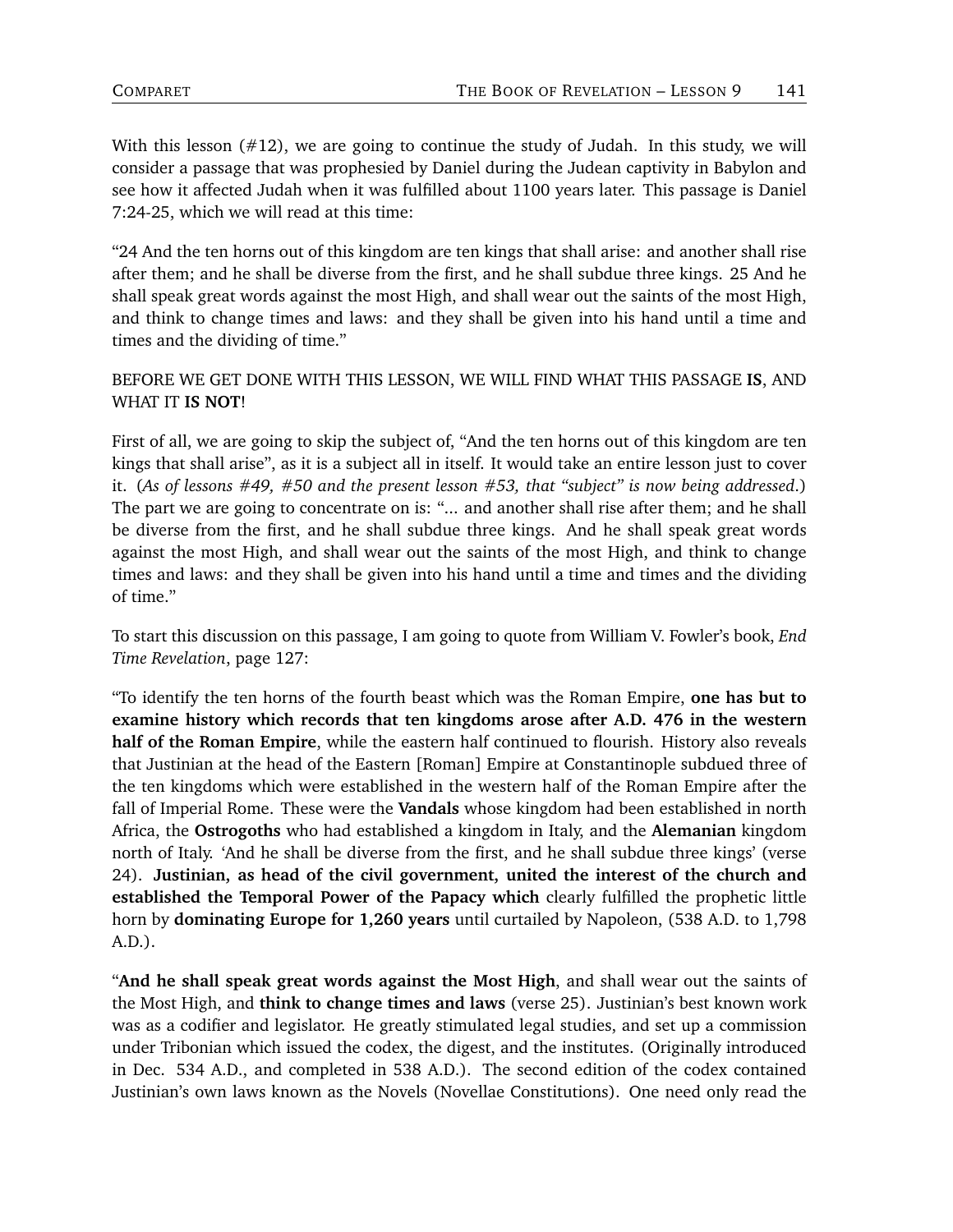utterances of Pope Innocent III in the thirteenth century and his immediate successors to recognize the fulfillment of speaking 'great words against the Most High.' Study the history of the Inquisition with its massacres, martyrdoms and every kind of persecution to substantiate this interpretation. (See *Halley's Bible Handbook*, chapter on Church History.)"

This is one of the key passages "futurists" use to prove a future **so-called Antichrist** and a **three and one half year period of tribulation**, along with the **so-called mark of the beast**. If our people understood history, they wouldn't be falling for such nonsense. All that **futurist** bunk was dreamed up by a Spanish Jesuit by the name of Ribera about 1580 A.D., and no one before that time ever heard of such a doctrine.

The important thing to notice with this passage, is that we are looking for a king of a kingdom who subdued three other kingdoms of our people during his reign. You will also notice we are looking for a king, who, during his reign had a very strong impact upon writing and managing laws. You will notice Justinian fits both of these qualifications. As we go along, the picture of the fulfillment of this passage will start to come into focus. I will now quote from *The World Book Encyclopedia*, volume 11, page 168 to get further insight on this subject:

"**JUSTINIAN I**, *jus TIN ih un* (A.D. 482-565), was the *Byzantine* (East Roman) emperor from A.D. 527 until his death. He collected Roman laws under one code, the *Corpus Juris Civilis* (Body of Civil Law). This code, also known as the *Justinian Code*, is the basis of the legal systems in many nations today ... Justinian was called *The Great*. He recaptured from barbarians many parts of what had been the West Roman Empire. He built fortresses, harbors, monasteries, and the famous church of Saint Sophia in what is now Istanbul, Turkey.

"Justinian was born in a part of Macedonia that is now in Yugoslavia. His uncle, Emperor Justin I, made him co-ruler in 527. Justin died a few months later, and Justinian became sole emperor. During Justinian's reign, his wife, Theodora, tried to influence his politics ... Justinian was an orthodox Christian, and tried to unify his empire under one Christian faith. He persecuted Christian *heretics* (those who opposed church teachings), Jews, and *pagans* (non-Christians). In 529, he closed the schools of philosophy in Athens, Greece, because he felt they taught paganism.

"In the early 530's, Justinian began a series of wars against the **Vandals**, **Ostrogoths**, and **Visigoths**, who had conquered most of the West Roman Empire in the 400's. By the mid-550's his armies had taken northern Africa, Italy, and parts of Spain ...

"**JUSTINIAN CODE**. Justinian I, ruler of the eastern Roman Empire from 527 to 565, commanded 10 of the wisest men in his realm to draw up a collection of the Roman laws. This collection is known as the *Corpus Juris Civilis*, which means *Body of Civil Law*. Also called the *Justinian Code*, this body of law is recognized as one of the greatest Roman contributions to civilization. It was a compilation of early Roman laws and legal principles, illustrated by cases, and combined with an explanation of new laws, and future legislation. The code clarified the laws of those times, and has since been a basis for law codes of many countries.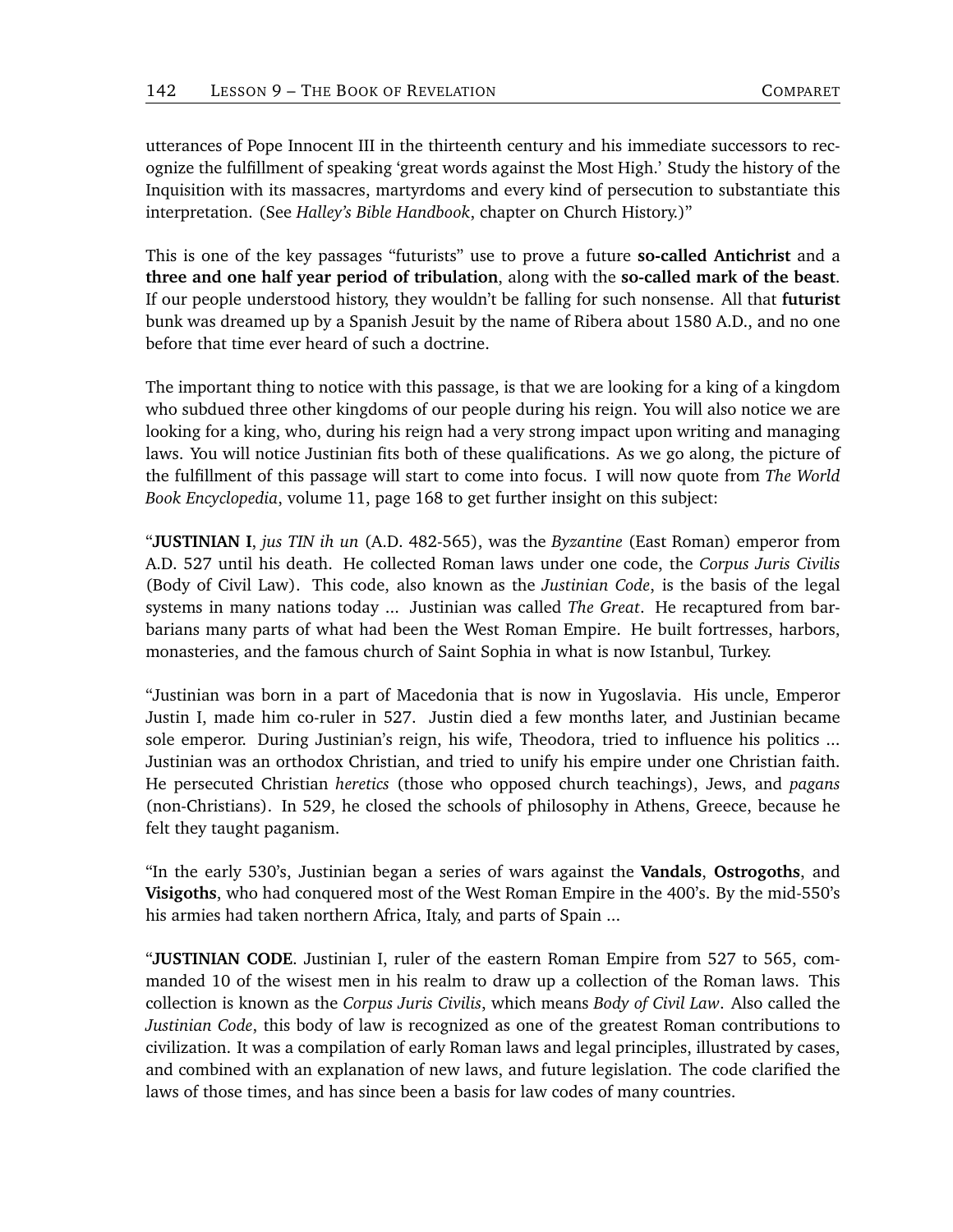"The scholars who compiled the Justinian Code divided it into four parts. The *Institutes* served as a textbook in law for students and lawyers. The Digest was a casebook covering many trials and decisions. The *Codex* was a collection of statutes and principles. The *Novels* contained proposed new laws."

You will notice in both of these quotes, **three** kingdoms were taken by Justinian. William V. Fowler records them the same as *The World Book Encyclopedia*, except for the Alemanian which *The World Book Encyclopedia* calls the Visigoths. The Alemanni and Visigoths are different tribes of the same people, so there is no problem here. Justinian was corrupting the church and the state with his law code, so we will not completely understand this passage unless we look further. To see how all of this happened, I will quote from the book, *Study in Daniel*, by Howard B. Rand, pages 182 and 183:

"Having discovered the identity of the four beasts; let us now note the meaning of the little horn which Daniel saw arise from among the ten horns on the fourth beast. **The ten horns represent subdivisions in the Roman Empire**:

"**The little horn that arose among the ten, which was diversified from them, pulling up three, is none other than Justinian at the head of the Eastern [Roman] Empire at Constantinople. History reveals that he subdued three of the ten kingdoms which were established in the Roman Empire after the fall of Imperial Rome**. These were the **Vandals** whose kingdom had been established in north Africa, the **Ostrogoths** who had established a kingdom in Italy and the **Alemannian** Kingdom north of Italy. In the eyes and the mouth that appear in this little horn we have a new power associated with the rule of the little horn. In fact, this power became the eyes and mouth of the civil and economic activities of the government represented in the little horn. **Justinian, as head of the civil government, and the Pope, as the head of the Church, united their interest and Church and State became one. Finally the Pope became the director of both Church and State and ruled as a great politico-ecclesiastical potentate**. One needs but read the utterances of past Popes to recognize the fulfillment of speaking 'great words against the most High' as prophesied by Daniel." [*emphasis mine*]

Again, I will take you to *Watchman's Teaching Letter #12* of April, 1999 to show you the connection between Justinian and the popes of the Roman Catholic Church. This is an interesting perception, for the popes gained their state-political authority by Justinian's Law Code.

What we are talking about here is an ecclesiastical-political power with the combination of Justinian and the Pope. That is why this new ecclesiastic-political beast is *diverse from all the beasts that were before it*, Daniel 7:7. I will now quote from Howard B. Rand's book, *Study In Revelation*, page 44:

"Upon the ruins of the ancient Roman Empire there arose, gradually, a new and different type of Empire, which became all the more powerful because it **claimed** control over the souls of men as well as their bodies, and extended its dominion beyond this life into the grave. History has amply verified these facts and that the Popes claimed the right to temporal power, taking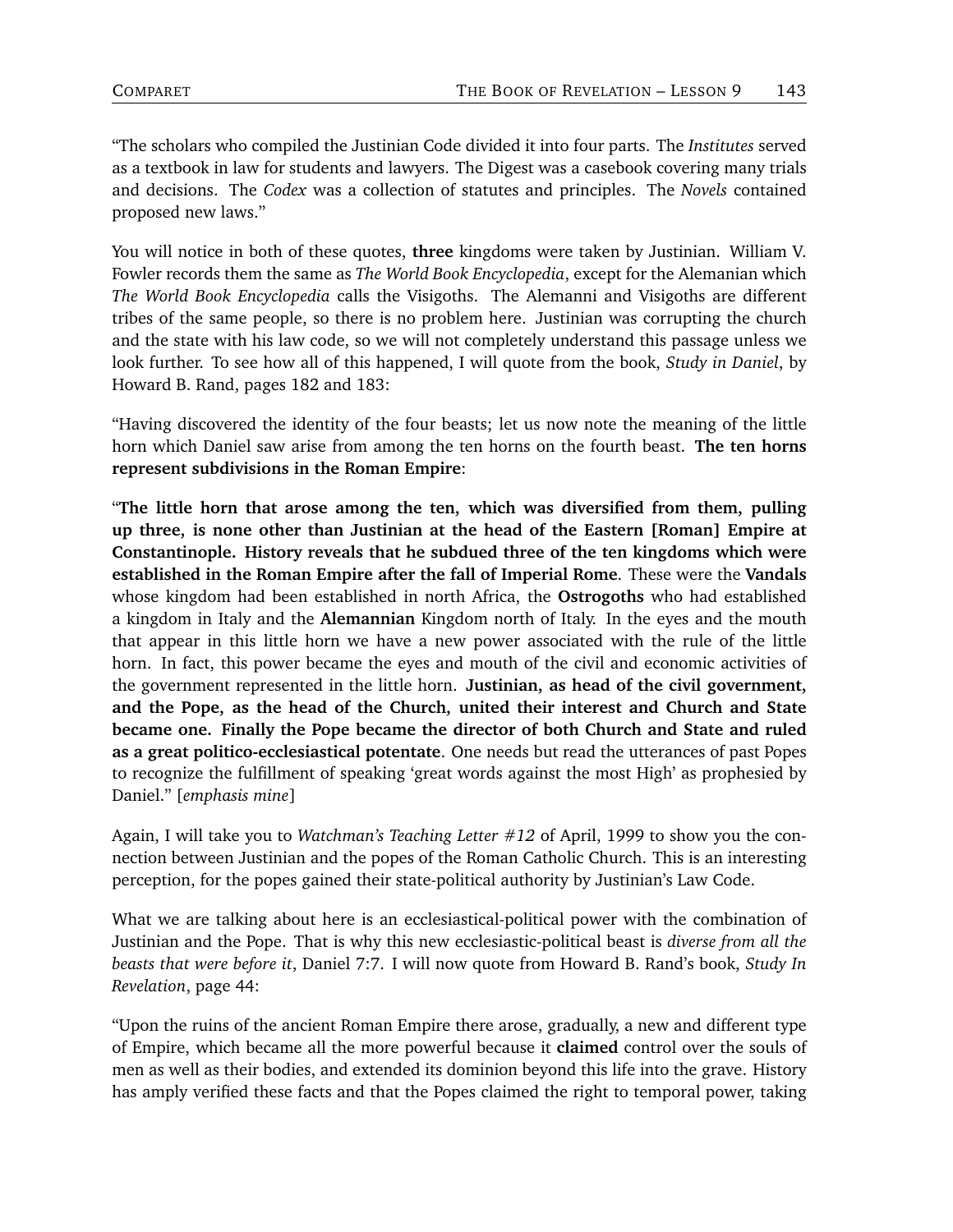the place of the Caesars, while the Eternal City under pagan Rome **became the Eternal City under Papal control**. How apt is the description of her supporter as named by John, *Hell*. This is Hades or the abode of the dead, for through the doctrine of Purgatory, the church was able to hold supremacy and exercise tremendous power over her followers not only in this life, but beyond through the fear of future suffering in Purgatory."

Then quoting on page 49 from this same book: "**CHURCH OVER STATE**: Pope Agapetus, in a dispute with Justinian the Emperor of the East, won his point and the Emperor yielded to the Pope. The head of the Church had triumphed over the head of the government. This was 536 A.D. A Church council assembled at Constantinople this same year and informed the government, as a servant of the Church, that an edict be issued ordering a decision of the council executed. This was done and thus Church and State became united. Persecutions followed, which the Church dictated and the State supported. **One thousand two hundred and sixty years** of cruel torture and destruction now followed, **resulting in nearly a hundred million dying violent deaths**."

# **538 A.D. TO 1798 A.D. = 1,260 YEARS, NOT 3½ YEARS**

Let's go back to our original Scripture of Daniel 7:24-25 and pick up the sentence concerning this period of time: "and they shall be given into his hand until a time and times and the dividing of time."

This sentence is used by futurists as a basis for their postulation of a future three and one half year tribulation period, when a so-called Antichrist will set up his kingdom after a so-called rapture. Some futurists call for a seven year tribulation period. As I told you before, the futurist theory was dreamed up by a Spanish Jesuit priest by the name of Ribera, about 1580 A.D., and the teaching had never been heard of before that time. It has a long and sordid history, and I don't have space here to go into much detail on the subject. But this portion of Scripture quoted immediately above is one of the basic passages they use, out of context, to support their theory. By showing you the true historical meaning of this passage, I hope to drive a nail into the coffin of this doctrine so it will stay dead forever. What could be more of a tribulation than 1,260 years and 100,000,000 violent deaths, mostly of our people? Some estimate as low as 60 million, but it is still a lot of people. This is the legacy of Justinian and his law code, along with the Universal Church. [*This concludes that portion of Lesson # 12*.]

# **EXAMPLE OF LACK OF INSIGHT ON DANIEL 7:20-26**

Now that we have covered this prophecy of Daniel 7, let's take a look at some comments from *The Bible Knowledge Commentary* on this passage found in vol. 1, page 1355. While there are some positive remarks by this source, other statements are deficient, lacking any understanding. As I quote an example here, compare it with the evidence:

"The amillenarian view that the 'little horn' has already appeared sometime in the past (but since Christ's First Advent) is wrong because: (a) no such ruler has attained worldwide status (7:23), (b) no such ruler has subdued 3 of 10 kings who were ruling at once (v. 24), (c) no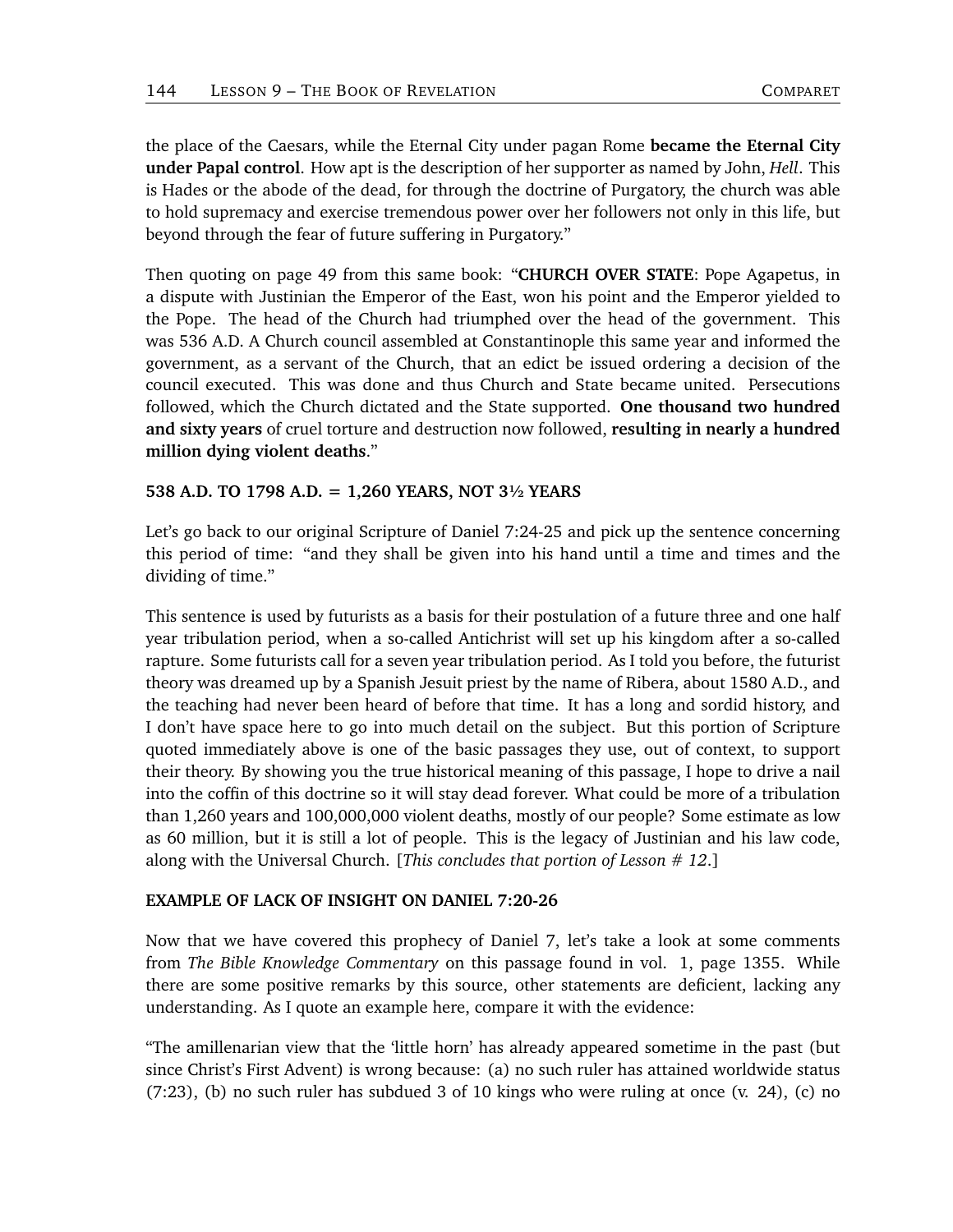such ruler has persecuted Israel (v. 21) for three and one-half years (v. 25), and (d) no such ruler has been destroyed forever (v. 26) by Christ's return. Nor could this 'little horn' be the Roman Catholic papacy because: (a) the 'little horn' is a king, not a pope, (b) the papacy's power has not been limited to three and one-half years, (c) the papacy has not concentrated on persecuting the nation Israel, and (d) the papacy has not been destroyed by the return of Christ to the earth."

My answers to these blatantly false statements by *The Bible Knowledge Commentary*, edited by John F. Walvoord and Roy B. Zuck of the Dallas Seminary Faculty are: **Yes**, the "little horn" of Daniel 7:8 did appear in the past, represented by Justinian, and continued through the Roman Catholic papal system! **Yes**, the "little horn" did attain worldwide status in the prophesied Roman world! **Yes**, Justinian did subdue 3 out of 10 kings! **Yes**, the Roman Catholic papal system did persecute Israelites of Anglo-Saxon and European descent! **Yes**, that prophecy was for a prophetic-3½-years, or 1260 actual years! **Yes**, that papal ruler lost his power in 1798 A.D., and will be totally destroyed at the Second Advent! **Yes**, the papacy represents the "little horn" of Daniel 7:8! **Yes**, the papacy's power did continue for a prophetic 3½ years or 1260 actual years! **Yes**, the papacy did concentrate on persecuting European, Anglo-Saxon and related "Israelites" during that period! And, **Yes**, while the papacy did lose its ruling power, it will finally be totally destroyed at Messiah's Second Advent!

How true is Matthew 15:14 and Luke 6:39, that if the blind lead the blind, both will fall in the proverbial ditch. Not only are there blind leaders of the blind in the Jew-deo-unchristian churches, but there are blind leaders of the blind in the Israel Identity movement. A good example of blind leaders leading the blind in Israel Identity are those who deny the Two Seedline message of Genesis 3:15. That puts the responsibility for the truth squarely upon ourselves, for Scripture implores us to "... study to show thyself approved ...", 2 Timothy 2:15. This concludes the *excerpt of WTL* Lesson #53 *Clifton A. Emahiser*.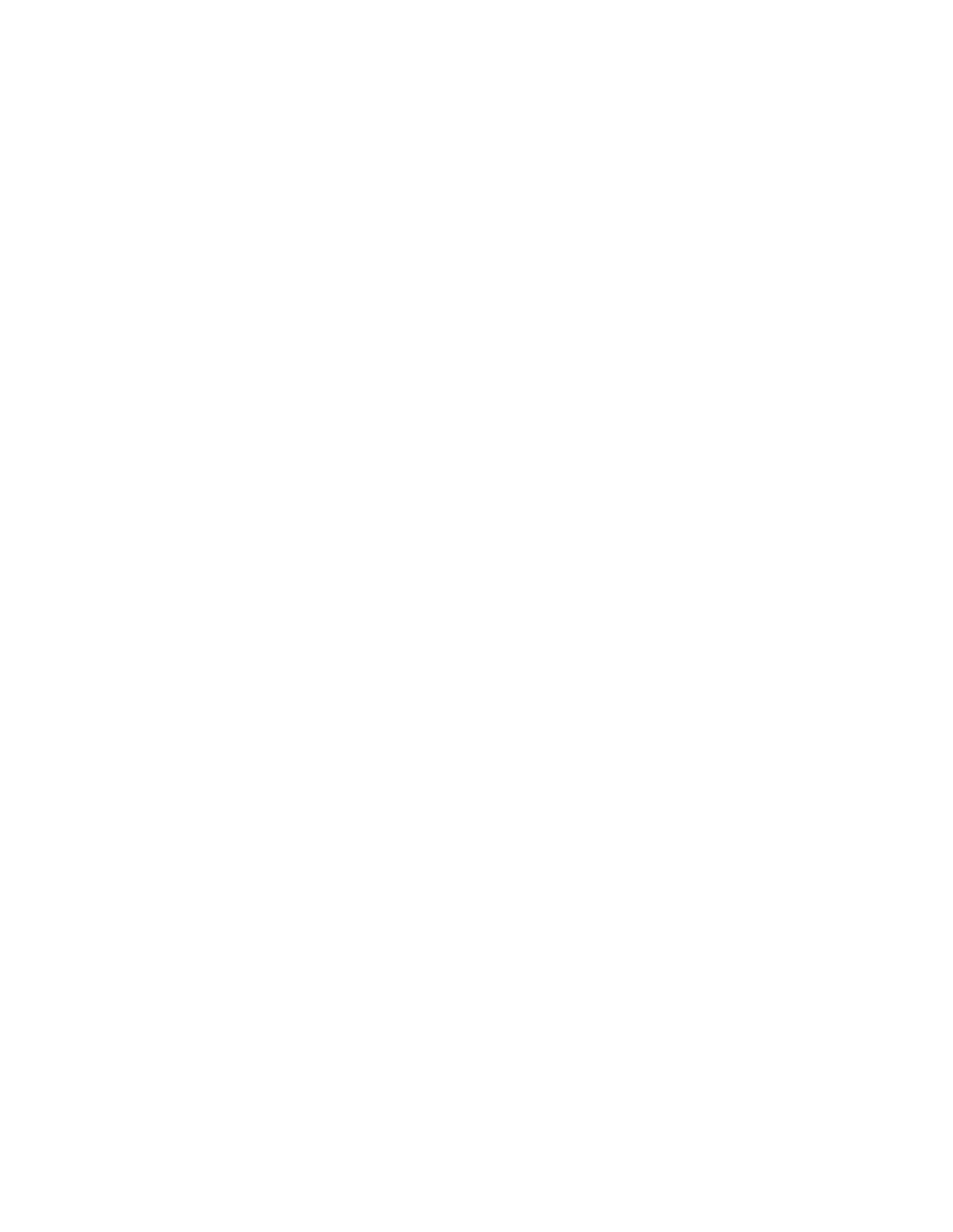

We're getting now to the  $10<sup>th</sup>$  installment of our study of the Book of Revelation. Up to this point we've covered topics through Revelation chapter 13, verse 10, which is the vision of a beast's rising out of the sea and which obviously includes all of the four beasts that Daniel had a vision of, all rolled into one, because it has the characteristics of all four. It says that this beast, which had seven heads, one of the heads was wounded with what appeared to be a deadly wound, but that the deadly wound healed. In checking this out the last time, we found that that particular head which recovered from the deadly wound was the Roman Empire, which came to what appeared to be a complete and permanent end in 476 A.D. For a period of three centuries it stayed dead and in chaos. Then in the year 800 Charlemagne really revived the Roman Empire, because he conquered practically all the European territory that had been part of the old Roman Empire and brought it under his individual rule. He was crowned emperor of the Romans in the year 800. We are told that the dragon, which is that same red dragon that we saw previously, gave his power and throne and authority to this beast. Remember, when we were checking up on that dragon, it appeared it was obviously satanic. This red dragon stood before the woman, Israel, to devour her child as soon as it was born. The child, of course, was Yahshua the Christ, because it said that He was destined to rule all nations with a rod of iron, and that He was caught up to the throne of Yahweh in heaven.<sup>[1](#page-146-0)</sup>

Of course, we know who it was that was trying to murder the infant Christ. That was Herod, the Edomite Jew. As a further identification here, remember, that word "Edom" means "red." This red dragon – the Edomite Jew dragon, who in other words are the literal children of Satan. Satan operates through his children just as Yahweh operates in this world, much of the time, through His children. This beast that John saw rise out of the sea had seven heads and ten horns. These seven heads and ten horns were also true of the dragon. At this point, Revelation 13, verse 1 does not state the color of the beast, but rather where we pick that up is in a later chapter, and its obviously the same beast, for there we find it is a "scarlet" (red) beast. In Revelation chapter 17, verses 1 to 3, we're picking up this same beast that we first meet in the 13<sup>th</sup> chapter: "And there came one of the seven angels which had the seven vials, and talked with me, saying unto me, Come hither; I will shew unto thee the judgment of the great whore that sitteth upon many waters."

<span id="page-146-0"></span><sup>&</sup>lt;sup>1</sup> It should already be evident from the notes in Lesson #9, that there is no room in the 1260-year time frame for this first beast, given at Revelation 13:5, to reckon the Holy Roman Empire along with this entity. For this beast is the same succession of empires described in Daniel chapter 2, and in Daniel 7:17-23, the time span from the Babylonian empire to the Roman which ended the 1260-year period. The Holy Roman Empire of the 9<sup>th</sup> to the 19<sup>th</sup> centuries, whose kings served at the whims of the popes in Rome, was a manifestation of the power of the second beast, centered upon the papacy itself. W.R.F.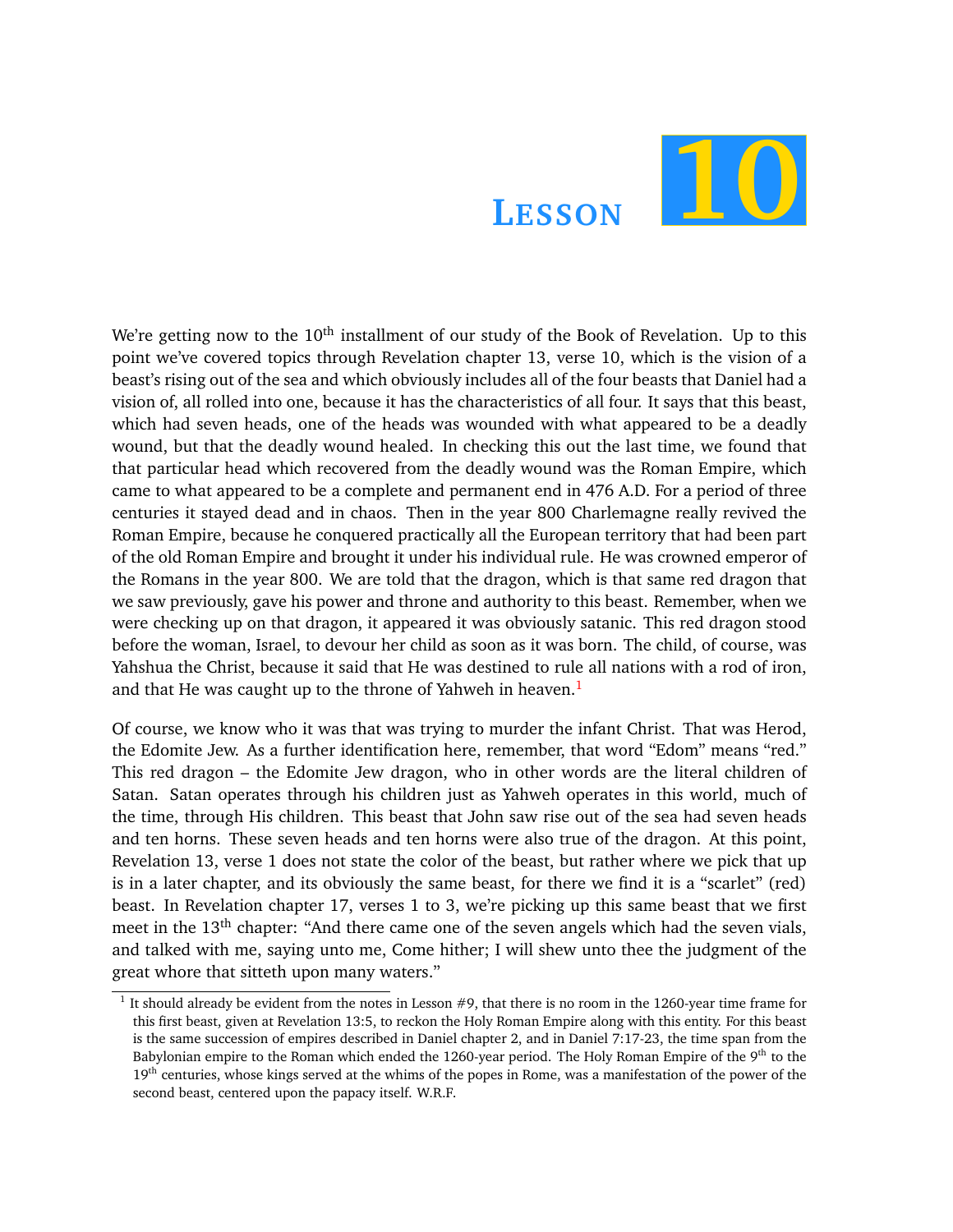Throughout the Bible, waters are symbolic of people. That's further confirmed here, because the angel telling John about this says that "the waters on which the whore sits and rules are people, races, and nations ...." "With whom the kings of the earth have committed fornication, and the inhabitants of the earth have been made drunk with the wine of her fornication. So he carried me away in the spirit into the wilderness: and I saw a woman sit upon a scarlet coloured beast, full of names of blasphemy, having seven heads and ten horns." $2$ 

Fittingly, the dragon is emblematic of satanic power – it says he gave his power, throne and authority to the beast, and the beast carries the same marks of satanic leadership as these seven heads and ten horns. Hence, John said that he looked at this and was astonished, and marveled at what he saw. Following up at Revelation chapter 17, verses 7 to 11: "And the angel said unto me, Wherefore didst thou marvel? I will tell thee the mystery of the woman, and of the beast that carrieth her, which hath the seven heads and ten horns." We now come to a portion which has tripped up most of the people who try to interpret the Book of Revelation. This originates chiefly by people who have been taught the old theory; you must blame everything on the Catholic "Church." Presumably, the serpent that deceived Adam and Eve was the Pope, and undoubtedly the Catholic "Church" was to blame for Noah's flood, and all that sort of thing.

You find things here which cannot possibly be accounted for by the Catholic "Church", except that the Catholic "Church" was only a part of what is described here, and corrupted by the same satanic influence and working for the same satanic purposes as the rest. But the Catholic "Church" is only one cog in the wheel, and not the whole machine. Continuing, we read: "The beast that thou sawest was, and is not; and shall ascend out of the bottomless pit, and go into perdition: and they that dwell on the earth shall wonder, whose names were not written in the book of life from the foundation of the world, when they behold the beast that was, and is not, and yet is. And here is the mind which hath wisdom. The seven heads are seven mountains, on which the woman sitteth." Therefore, the people who hold the "everything is the Catholic 'Church' fallacy" say, "Ah, you see, that's the city of Rome because Rome had seven hills." But there are four great world capitals which have seven hills, as far as that goes, so that doesn't mark out Rome. This whole thing is obviously tremendously bigger than Rome, either politically or religiously.

"The seven heads are seven mountains, on which the woman sitteth." In the Bible a mountain is the symbol of a nation. Your *King James Version* says "there are seven kings", but that's pure mistranslation, because even the marginal notes in the Scofield edition corrects it. The original says "and they (referring to these seven mountains) are seven kings. Really, kingdoms would be a more accurate English translation. Now up to – oh, three hundred years ago or less – very few people conceived of the existence of a nation as such. It was simply the territory ruled

<span id="page-147-0"></span><sup>2</sup> Comparet has misquoted Revelation 17:15 here, which clearly says "people, **multitudes** and nations", rather than "peoples, **races**, and nations" in the A.V. and in Greek. I suspect that he wished that his reading were so to better support his view that the "sea" were simply "non-Israel masses." It is not meet to read into Scripture what we **think** it should mean, only because it better fits our interpretation. That is what Catholics and Evangelicals (etc.) do, and we want not to be as they! W.R.F.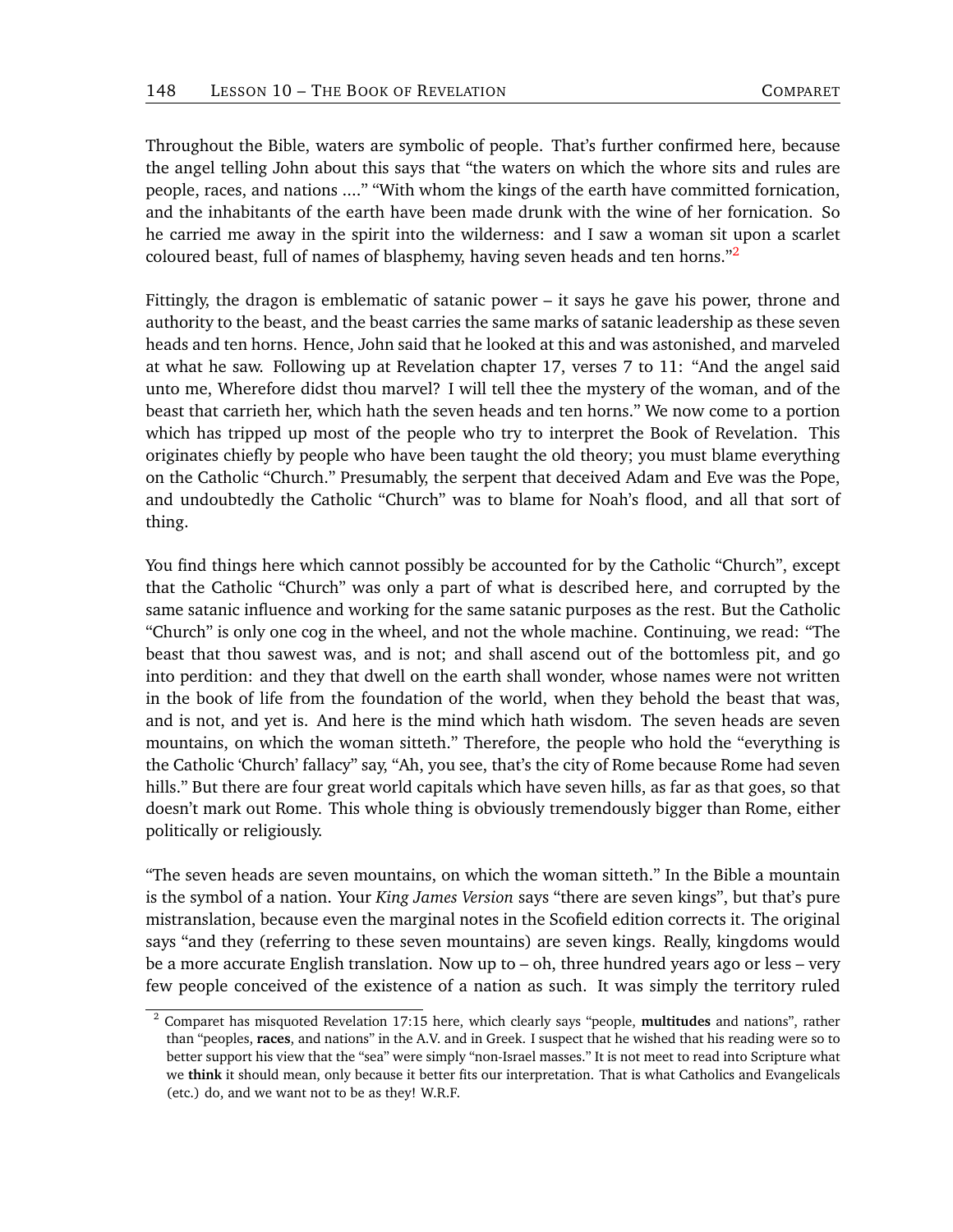by a particular king. Whenever he was able, by conquest, to take over other territory – or by marriage, or by inheritance get other territory – they never considered that to be something distinct. That was always part of his same kingdom. Hence, in speaking of a king, you're speaking here of a monarchy, a nation governed by a king. "And there are seven kings: five are fallen, and one is, and the other is not yet come; and when he cometh, he must continue a short space." I have read books full of utter rot. They're all trying to make this simply the Roman Empire. They speak about five previous rulers of Rome, then the sixth was living in John's time, so this must refer here to the next emperor after the death of John, and so on. It's nothing but pure rot.<sup>[3](#page-148-0)</sup>

Nearly everything that you find written about the Book of Revelation you can throw in the trash can without bothering to read it. I have seen one that was surprisingly good by [something that sounds like Farris] an Australian, with two little paperback volumes about a quarter of an inch thick each, and very condensed. It simply states what happened and will give you a date and no details. If you want to find out whether it's right, you've got to go look it up in an encyclopedia or history book and find out for yourself. But he's right to a surprising degree. We are dealing at Revelation 17:9-10, with "seven heads" or "seven mountains" – "seven kings, five already fallen" when John wrote this in 94 A.D. "One is (existed at that time), and the other is not yet come; and when he comes, he must continue a short space. And the beast that was, and is not, even he is the eighth, and is of the seven, and goeth into perdition."

Let's now start unscrambling this. The beast can't be Rome because John was told that in his time, the beast is not, and Rome was just at the apex of its empire in John's time. It can't be the Catholic "Church" because that didn't come into existence for some centuries after John wrote. The beast is scarlet – another tip-off that it is Edomite Jew ruled, and obviously satanic. Thus, you can't say that its heads are individual Roman emperors. They are rather, great empires.

Daniel got a vision of only four world empires, beginning with Babylon, which was the great world empire in his own lifetime, followed by Medo-Persia, Alexander's Greek Empire, and lastly, Rome. No review of past history was intended in the Book of Daniel, and therefore it spoke of nothing prior to Babylon. It didn't go beyond Rome because that particular vision was not intended to go clear to the time of the end. Let's see now if we can pick up seven great world empires: Egypt, Babylon, Assyria, Medo-Persia, and Alexander's empire. That's five which had fallen before John's time. You'll remember, Alexander died about 323 B.C. – or something like that B.C. One more is the Roman Empire ....<sup>[4](#page-148-1)</sup>

<span id="page-148-0"></span><sup>&</sup>lt;sup>3</sup> The first clause of Revelation 17:10 may say in Greek either "And there are seven kings", a very natural reading, or "And they are seven kings", although Greek words such as *autos* (846) or *houtos* (3778) are used to refer to something already mentioned (such as the seven mountains), which is not the case here. So the A.V. did not mistranslate this clause, for it is correct regardless of Scofield's marginal notes. The word "kings" here can not properly be written "kingdoms", however, that these seven kings are symbolic of seven kingdoms (i.e. Daniel 7:17) should be manifest. W.R.F.

<span id="page-148-1"></span><sup>4</sup> I am perplexed that Comparet should write that "the Book of Daniel ... didn't go beyond Rome." Daniel 2:44-45, 7:8-14, 7:24-27, 8:9-14 and 8:23-27 all clearly "go beyond Rome", and also coincide with and help further illustrate parts of the Revelation. W.R.F.

While adding Egypt to the front of this list seems arbitrary, it is not if one considers all of the empires which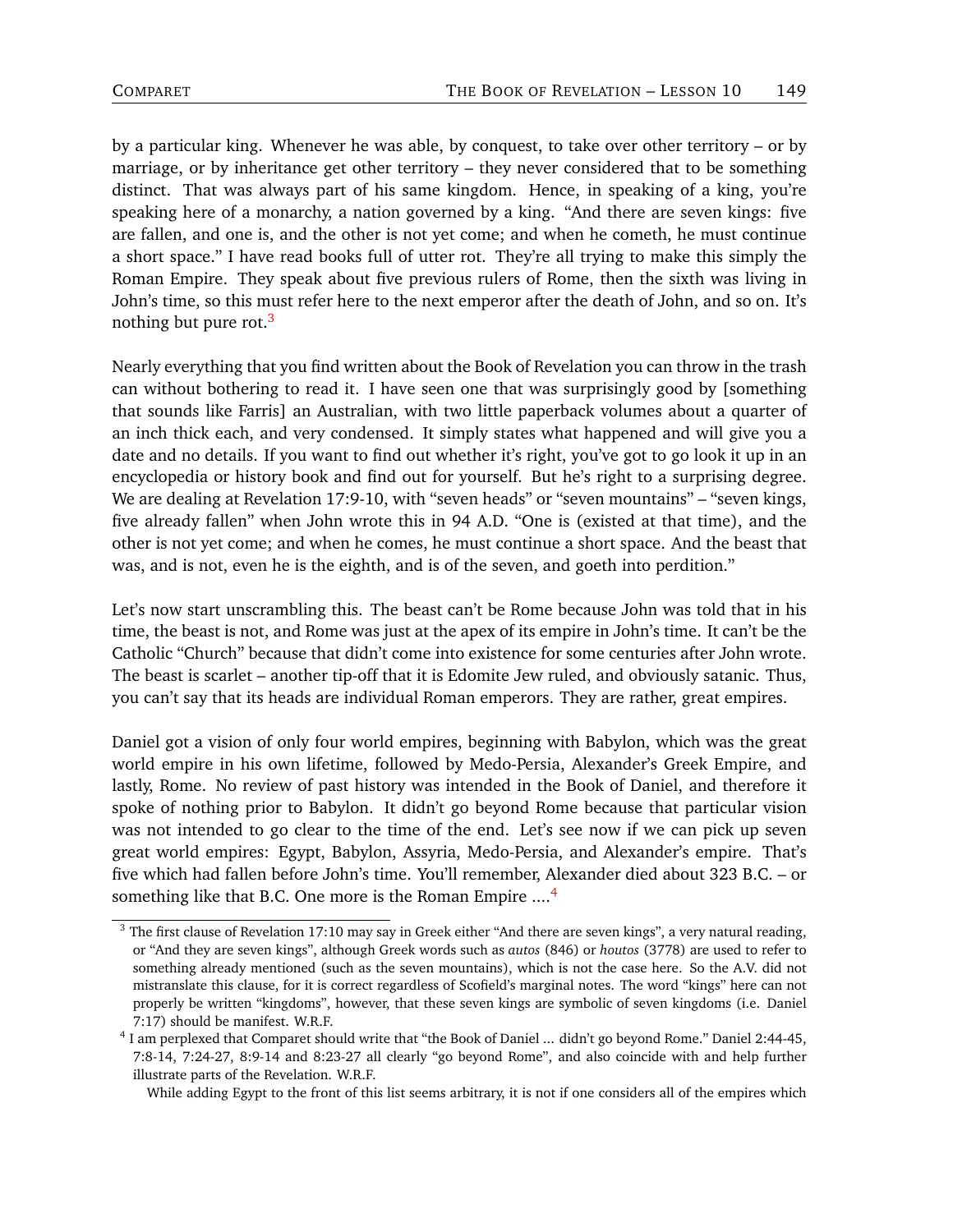[Transcriber's Note: At this point on the tape, it has all the earmarks of the original master tape being damaged, then having the damaged portion being cut out and then spliced together again with a portion of the message missing. However, this will not be problematic as we can be quite sure of the point Comparet was about to make. He had just named five beast empires in the paragraph above, then to this he added the Roman Empire, making a total of six. In the missing portion which was evidently cut out and spliced, he was getting ready to name The Holy Roman Empire of Charlemagne and his successors as the seventh beast empire. So let's count these beast empires in their proper order: (1) Egypt, (2) Babylon, (3) Assyria, (4) Medo-Persia, (5) Alexander's Greece, (6) The Roman Empire, and, (7) The Holy Roman Empire. The next intelligible words, which are at the end of a sentence are "and no others." After this, Comparet adds to these seven a further short-lived empire, and as we continue, I believe most will be surprised who that additional empire is. Now returning to Comparet's message. C.A.E.]

It is apparent that these are not petty kingdoms, rather they are all empires which ruled pretty much all the world they knew in their day. So the seventh, which had not yet come, has to be of the same kind. From the time of the fall of Rome – and by the way, for the last century of that the empire was not ruled from the city of Rome anyway; it was ruled from either Ravenna or Milan for the last century before the total break-up in 476. Of course, there remained a truly Grecian empire, still clinging to the name of Roman Empire in the east under Constantinople. But it was gradually fizzling out and would finally be conquered by the Saracens and the Turks.

But in Europe, where John's visions apply – in Europe you simply had a vacuum. At that time it consisted of a multitude of petty little city-states fighting constantly among themselves, and none of them able to keep order. Then in 800, we find Charlemagne establishing an empire. He was crowned by the Pope as "King of the Romans" in an attempt to re-establish the Roman Empire. Logically, if you had to live your lifetime in a period of three centuries of utter anarchy, you'd probably view the idea of restoring an authoritative rule with some relief. That likewise fizzled – oh, about a century, I think it was, until that also came to an end with Charles the Bald and Charles the Fat, being their only distinguishing characteristics. Then came a gap for some small period of time, until 962, when the German king Otho was asked to take over and rule. He was then crowned by the Pope and it was called the "Holy Roman Empire."

This revived Roman Empire was ruled usually from Austria, always with a Germanic king, and to a certain extent it maintained order, not to the extent the previous empires had done, as it wasn't as tyrannical, but just the same an empire after a fashion. You had a time gap in there, a long period before anything else showed up, and certainly nothing that could be called a seventh empire equal to the previous six.

Then there appeared on the scene Napoleon Bonaparte. He was a French army officer from 1785. He continued in the service after the French Revolution in 1793. Unquestionably a very brilliant officer, his strategy was so much better than that of any competitor that he almost never lost a battle, till it came to Waterloo. Thus, he was promoted rapidly in the revolutionary

ever ruled over (all, or at least a substantial part of) the children of Israel. There were other "great world empires" before the Egyptian, i.e. the Hittite and the first Babylonian – that of Kush founded by Nimrod. W.R.F.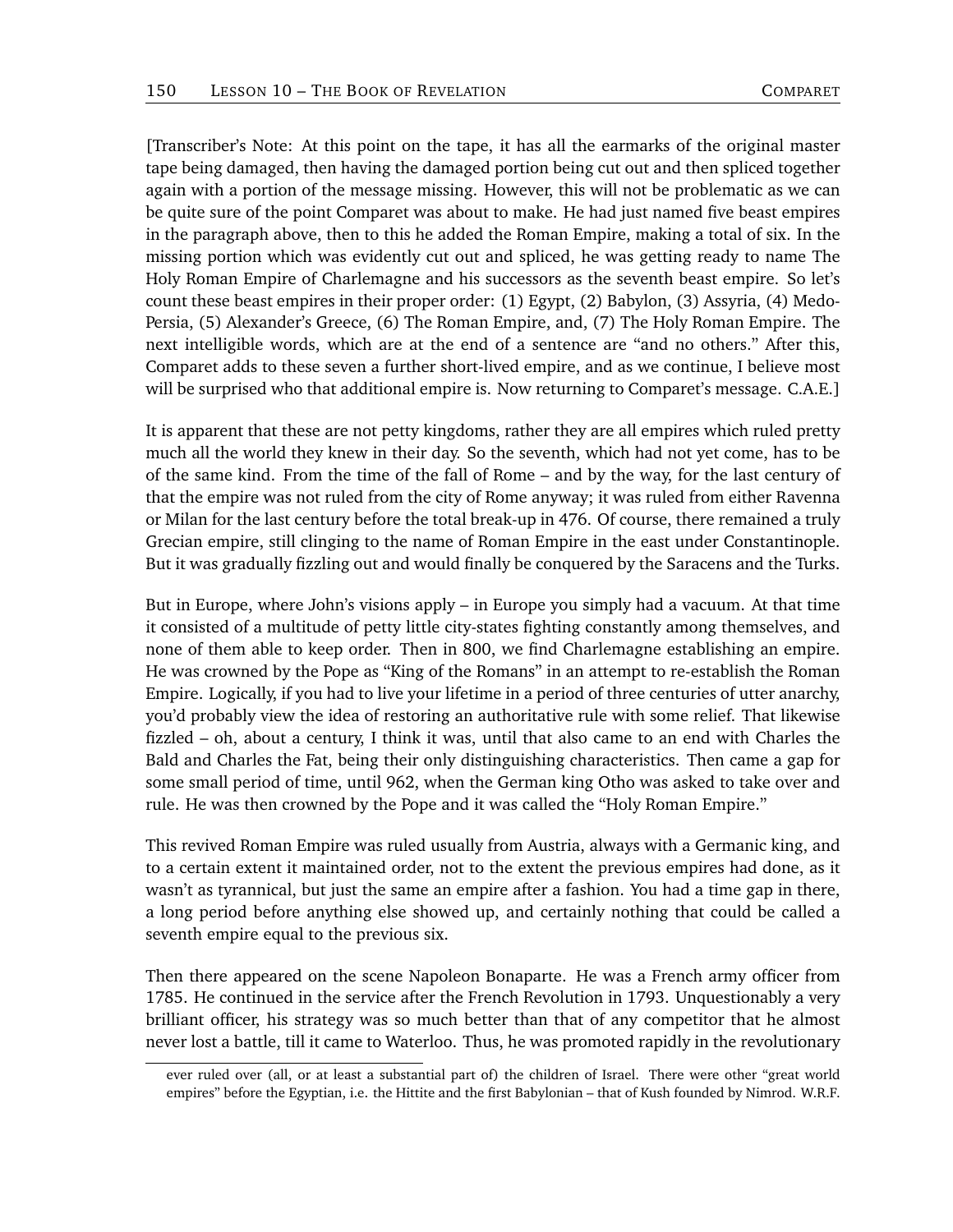Communist French government, which consisted largely of a jumble of stupid and incompetent theoreticians who couldn't adapt their theories to reality. It bogged down worse and worse in the idiocy that socialism always does.

Finally, in 1799, by a swift military coup d' état, Napoleon overthrew this old government. They established the new government, governed by a triumvirate who were called "consuls." But the other two were non-entities. Napoleon was at the head of it, and in August, 1802 he was made consul for life, and in May, 1804 he proclaimed himself emperor of the French. Then, the Pope thought, "Well now, here again I will declare 'the crown is mine to give or withhold' as I choose, and he (the king) has it only by my sufferance." When Napoleon told the Pope to come there to his coronation, and when the Pope stepped up holding the crown, Napoleon grabbed it out of his hands and put it on his own head, that there might be no doubt as to the source of Napoleon's authority.

The year 1804 began Napoleon's empire. Let's now take a look at what he did in this very short space that was allotted to him. Before this, under the old Communist government, Spain had pretty well been conquered. Thus when he took over in 1804, he was already king of France, he was master of Spain, and he was proclaimed king of Italy in 1805. He conquered Austria that same year, 1805. The king of Austria, the following year, 1806, gave up his title of Holy Roman Emperor. Actually, for a century, at least, it had been an empty title with no power. In 1806 Napoleon conquered the German state of Prussia – remember there was no nation of Germany, but a number of small German states, and Prussia was the only one large enough to give him any real opposition. So, you can say Napoleon took over all of Germany with that.

In 1807 he defeated the forces of Russia in eastern Europe. They were coming in there to try to battle him. In turn, the Russians whom he had defeated formed an alliance with him, which lasted about as long as most Russian alliances, just until an opportunity arose to break it. In 1808 he conquered Sweden. Remember, at that time Sweden also ruled Norway. He had, in the meantime, taken over Belgium, Holland, Denmark, and so on. Therefore, by 1808 he was the master of the entire continent of Europe, leaving only England against him. There were also the Balkan states and Poland, Hungary, Czechoslovakia (then called Bohemia), who were no longer under Turkish rule. These were all under the domination of Austrian or Germanic kings, so those were also taken as part of his conquering of the major nations.<sup>[5](#page-150-0)</sup>

In 1809 he annexed the Papal States. During the period of anarchy, between the fall of Rome and Charlemagne taking over, the Pope had expanded his power until he ruled, you might say, the central third of the Italian peninsula. Later, under the more powerful kings of the restored empire, he was given additional bits and tatters of territory. Therefore, he had fully a third of all Italy as the Papal States. Hence, Napoleon had annexed the Papal States – remember, he'd already shown the Pope that the crown was not the Pope's to give. Pope Pius the 7<sup>th</sup> then excommunicated Napoleon. In the past, that had been a terribly powerful weapon. You'll

<span id="page-150-0"></span><sup>5</sup> Poland, Hungary and Czechoslovakia (formerly Bohemia and Moravia) are not "Balkan states." Poland was not, as far as I can find, ever under Turkish rule, and neither Bohemia nor Moravia, kingdoms of the Holy Roman empire, were ever under Turkish rule. W.R.F.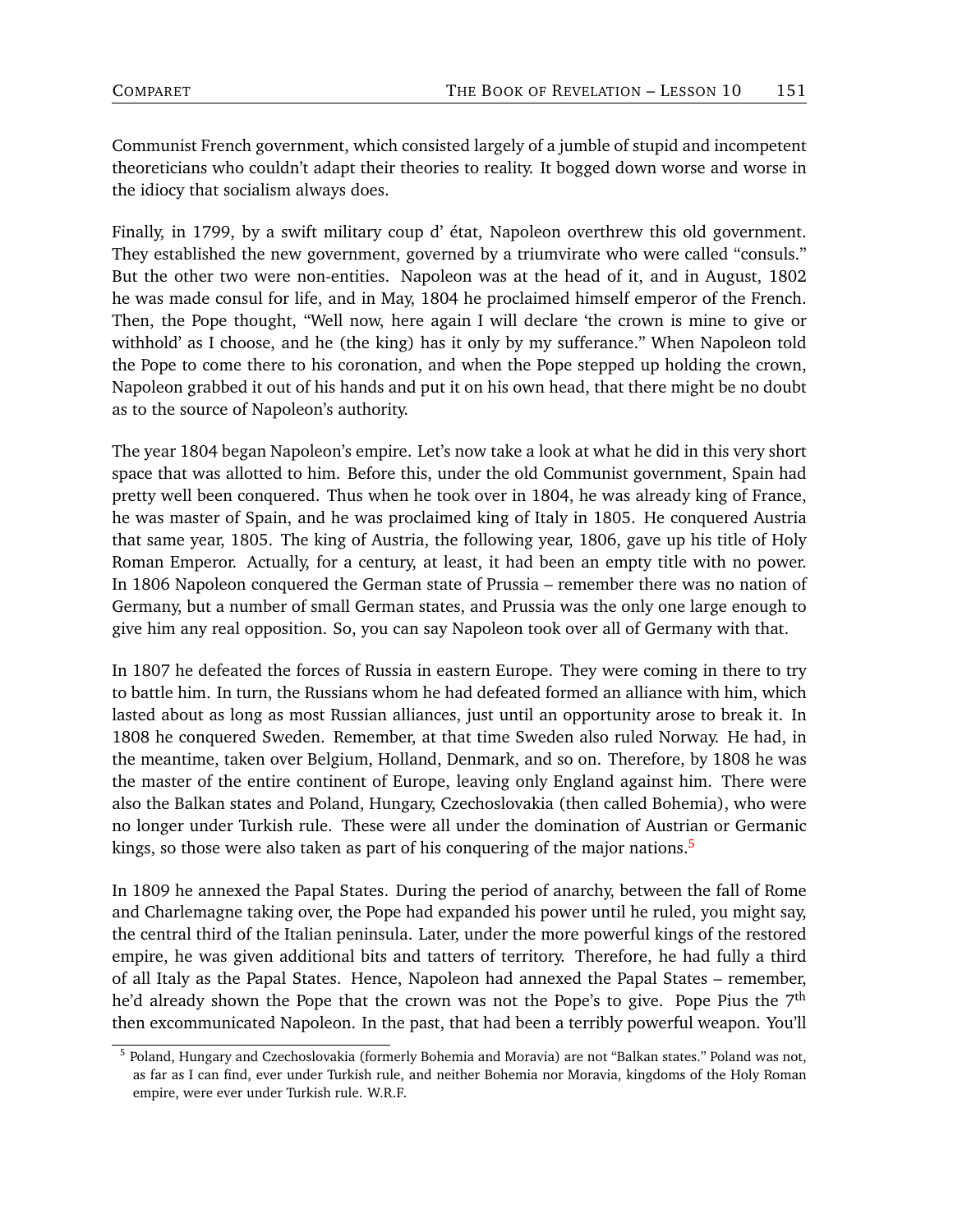remember that the Pope excommunicated Henry the  $7<sup>th</sup>$  of Germany, a maneuver which just simply took him off the throne. He had to come to where the Pope was at Canossa and humbly beg for forgiveness. The Pope kept him standing outside the castle barefooted in snow for three days before he would let him in. In a country whose people were Catholic, the interdict upon the nation, or excommunication of the king was a terrifically serious thing, because when the population was substantially all Catholic, they were forbidden, under pain of eternal damnation, to recognize that they owed any loyalty to the excommunicated king. They couldn't even deliver food for him to eat, nor could they have any dealings with one who had been excommunicated by the "church." Hence, the Pope thought he had a terrific weapon against Napoleon. But Napoleon simply arrested and imprisoned the Pope until he signed a treaty, recognizing Napoleon's conquest of the Papal States. Therefore, if you listen to some preachers nowadays telling you that the Catholic "Church" is about to gain worldwide dominion, that's another of these foolish ideas.

Russia had already turned against Napoleon and was intriguing with all the nations of eastern Europe to turn against him, giving the promise of Russian military assistance. In 1812 Napoleon attempted the conquest of Russia. This was certainly the greatest military disaster in history. He raised his grand army – an army of half a million men, and they didn't have much fighting to do till they got to the Russian border because he pretty much had the nations of eastern Europe under his control. But when they got into Russia, that turned out to be a different thing. He captured Moscow September  $14<sup>th</sup>$ , in the year 1812. Beginning the following day, the city was set afire and burned to complete destruction, turning into a four day conflagration. All this really turned into total irredeemable disaster, and with winter coming on, he didn't even have the houses of the city in which he could keep his troops sheltered from Russian winter storms. Additionally, there was no food, and he couldn't live foraging off the country because the Russians used a very thorough scorched-earth policy. What the Russians couldn't carry away, out of his reach, they destroyed. Neither could he bring supplies hundreds of miles from Europe because he didn't have the forces back there to bring them. Additionally, they were subject to guerrilla warfare every inch of the way. Consequently, he began a retreat, beginning the middle of October, and October through December was the period of his retreat back into central Europe. Not only that, but his army had almost no food. Their uniforms were not heavy enough for the terrific Russian and Polish winters, and they were harassed by guerrilla bands all the time. The exact number of his losses isn't known, but it has been thought that it was as high as 80 to 90 percent of all those 500 thousand men that he took into Russia.<sup>[6](#page-151-0)</sup>

The greatest military disaster that the Romans ever suffered was the battle of Cannae, when they suffered a terrific defeat at the hands of Hannibal's forces. But that was not nearly as bad as this. So in 1814, April  $12<sup>th</sup>$ , Napoleon abdicated. Now that his army was lost, the nations of Europe that had been conquered began rising against him, and Britain, supplying them with munitions and some excellent troops and that sort of thing, he was forced off the throne. He was then banished to Elba, a little island off the Italian coast. His empire began

<span id="page-151-0"></span><sup>6</sup> Figures I've seen estimate that approximately 1 million men died in all of Napoleon's wars, 40% of them French, and so the number of deaths estimated in this one Russian campaign – although it was devastating – seem to be exaggerated. W.R.F.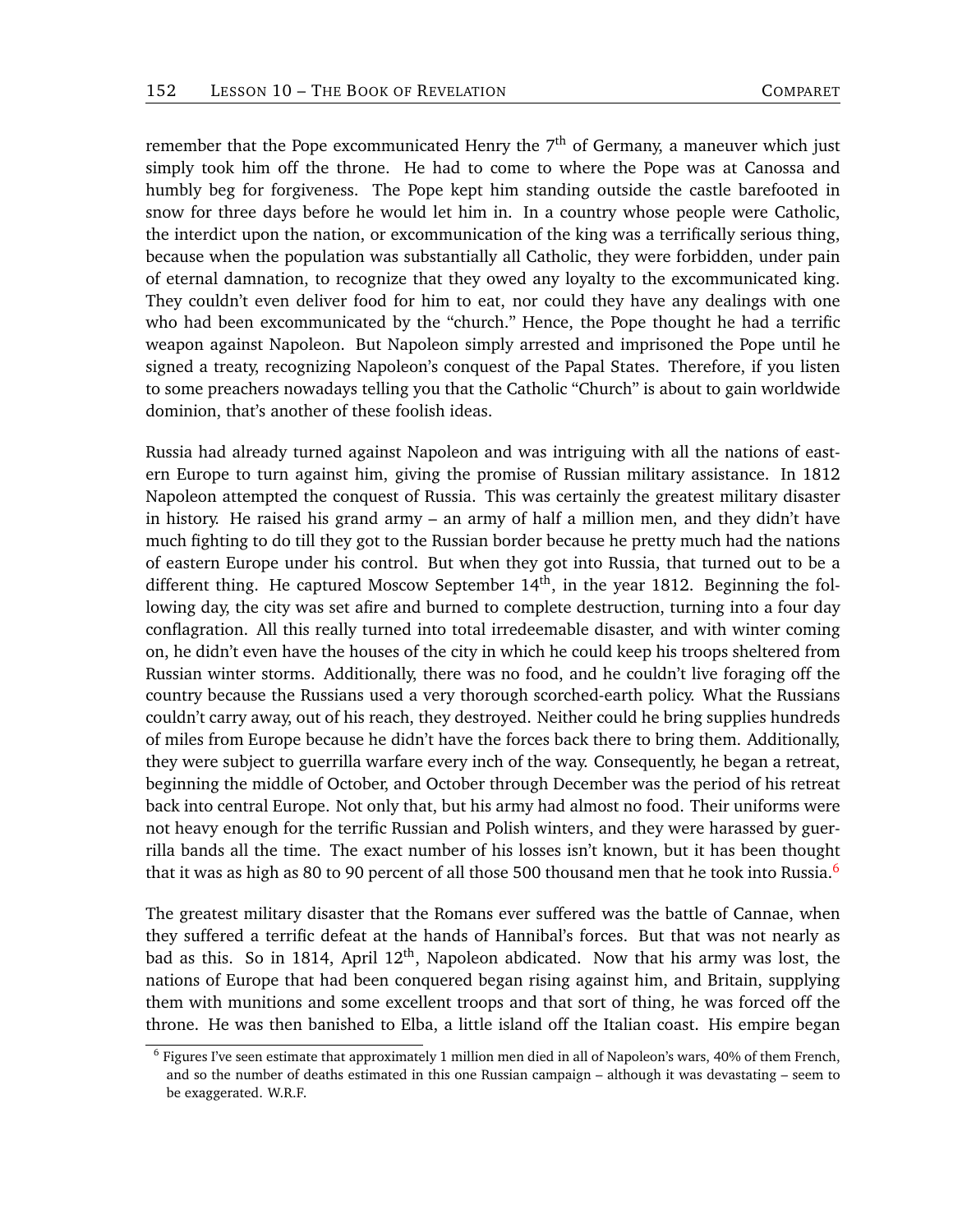in 1804 and it ended in 1814, lasting just ten years. Even Alexander, whose empire was considered very short-lived – his empire lasted for 13 years – Napoleon's by comparison lasted only ten. Therefore, remember what Scripture said? "When he cometh, he must continue a short space." This, of all empires in history worthy of such a name, this is the shortest lived of the lot. Napoleon then returned to France March lst, 1815, trying to regain his throne. Indeed, he was received with considerable popular enthusiasm – raised an army of sorts – but he was defeated at Waterloo between June  $12^{\text{th}}$  and  $18^{\text{th}}.$ 

This hundred days' attempt to regain his throne is no part of his empire, time-wise. He never succeeded in gaining the throne, so the end of it would be 1814 rather than 1815. They then banished him again to the Island of St. Helena off the African coast, and there he died some five or six years later. But remember, an empire which covers all of the continent of Europe is certainly one worthy to be ranked with the previous six, and there's no doubt that Napoleon was identified with this seventh head of the beast. As you can see, we have now accounted for all the seven heads. Now, what about the beast itself? As I pointed out before, it can't be the Catholic "Church", because John was told in the year 94 that this beast previously was, and the Catholic "Church" didn't exist for centuries after that. Neither can it be Rome, because John was told "the beast is not in his day"; yet Rome was at the height of its power and glory at John's time.[7](#page-152-0)

Now the final re-appearance of this beast, as the eighth, cannot be a revival of the Roman Empire under Mussolini, to rule three and a half years, as so many of these well meaning but stupid people have preached for a long time. As you know, that was Herbert W. Armstrong's great theme song – that Mussolini was going to revive the Roman Empire and rule the world for three and a half years. Thus, anybody who thinks there is going to be a revival of Rome, they might as well take Mussolini along with it, as they're both equally dead. Importantly, we are told that the beast itself would be the eighth empire and would be of the seven of a similar nature. The fact is that this one beast had the characteristics of all four that John saw, and indeed we see this with all these seven world empires; it simply shows they were all of that same satanic nature. The beast is red, like the dragon – Edomite Jew controlled; "and the dragon gave it his power and his throne and great authority."

Before any of these empires were in existence, it goes back to the old, direct satanic rule that was enforced in Adam's time. You'll remember, Adam wasn't up against a great world empire that he had to contend with. He was up against the world empire of Satan himself. Now John was told, in his time, "it is not", because at that time Satan was not ruling directly. He was ruling through the series of world empires to whom he'd given his authority.

Remember – you read that Satan took Yahshua the Christ up onto a mountain and he showed Him, in a moment of time, all the kingdoms of the earth, which included the empires, and

<span id="page-152-0"></span><sup>&</sup>lt;sup>7</sup> While Comparet seems right to reckon the one king "not yet come" of Revelation 17:10 to Napoleon, he is oblivious that it was Napoleon who was destined to take away the dominion of the papacy, the second beast of Revelation 13, for which see Daniel 7:26. Yet Napoleon was not to keep his empire long, for which see both Rev. 17:10 and Daniel 7:27. It is the Anglo-Saxon peoples of both Britain and Germany who defeated Napoleon, and Britain and then America have had world hegemony ever since. W.R.F.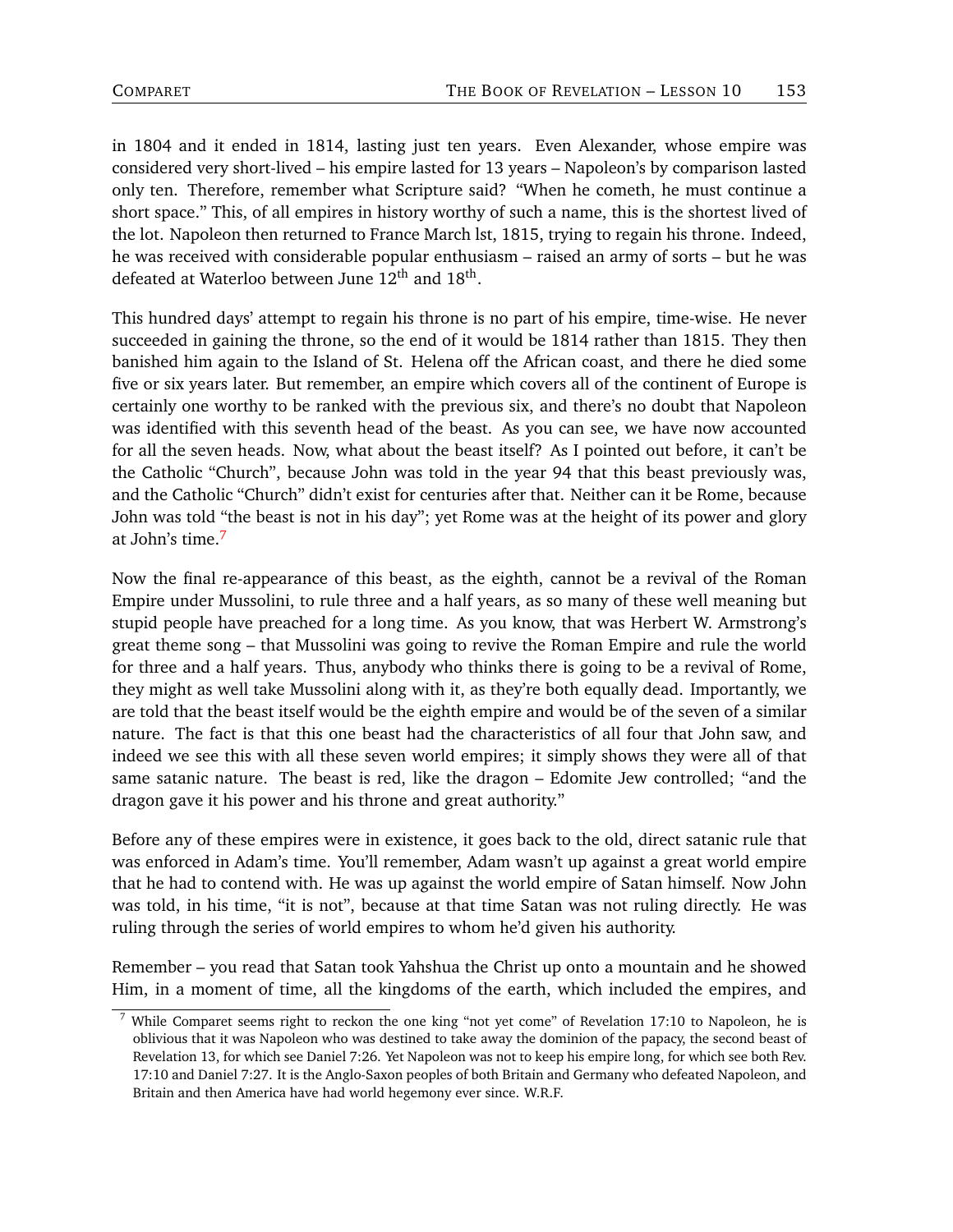said "These are mine and I give them to whom I wish, and if you will fall down and worship me, I'll give all these to you." And you'll remember, Yahshua the Christ did not deny that. He didn't say "Are you trying to kid Me? – You don't have any power over these." He told Satan, "Get thee behind me Satan, and it is written, thou shall worship only Yahweh thy Elohim." But it's recognition nevertheless, even by Yahshua the Christ Himself, that all these world empires were examples of the satanic power.

After the end of these world empires, the direct satanic rule of the world is then to re-appear. Napoleon is past history for a century and a half. The seven were bad, but the eighth would be worse. There is one little parenthetical thing we might throw in here. The beast, it says, in the  $17<sup>th</sup>$  chapter of Revelation, "will finally destroy great Babylon." We're going into that in greater detail later as we come to it, but I picked this up here in order to show we're dealing with the same beast as in the  $13<sup>th</sup>$  chapter.

We are told: "The beast had seven heads with ten horns." The woman riding on the beast "had a name written on her forehead, 'Mystery Babylon the Great'." Thus, the whole Babylonian system, religious, economic and political, is summed up in this woman.

Again, you know how many of these fanatics not only say the beast was the Catholic "Church", but also the woman riding the beast was the Catholic "Church." Significantly, the Catholic "Church" is but one phase only of the satanic Babylonian system – the religious phase – nothing else. But we're told in the seventeenth chapter that these ten horns will hate this Babylonian system, the woman riding on the beast, and that they will destroy her. What we now jokingly call our civilization is nevertheless this Babylonian system. The troubles we face day-to-day are the direct product of it being Babylonian. We have the brutal, tyrannical character of the Babylonian political system and have the people who have been misled, led away from the proper worship of the one true Elohim by the religious phase of Babylon. The economic phase is bringing us to destruction under the Jewish-owned and operated Federal Reserve Bank.<sup>[8](#page-153-0)</sup>

We now see this same thing, which is the only civilization we have at the moment, which makes us nervous when it's threatened. We see it now threatened by destruction from within. Right now, with Russia getting plenty of rockets and hydrogen bombs ready; Russia figures she isn't going to have to use them because the forces of destruction from within will destroy us. All this, of course, is according to their Jewish-Marxist theory. While it has a great measure of truth in it, its not because its Marxist, but because of factors in the Bible they don't know about. Consequently, here we have the drug peddlers and the poor, stupefied youth who are taking the drugs. With or without drugs, we have these loathsome "hippie" things, and of course the general left-wing takeover of the youth because it has been 50 years since the schools have educated them. In the last 50 years they haven't received an education – they've received merely brainwashing and indoctrination. The people that received an education in

<span id="page-153-0"></span><sup>8</sup> Through the Medieval period, at the height of the Catholic "church's" power, the "church" was indeed the instrument used to manifest all the power and authority of the beast. With the decline of the "church" authority, the Central Banking System, which hides behind the scenes in the mechanizations of "western Democracy", asserts much of the beast's power and authority. Yet the Catholic "church" is but a part of the same system of deception. W.R.F.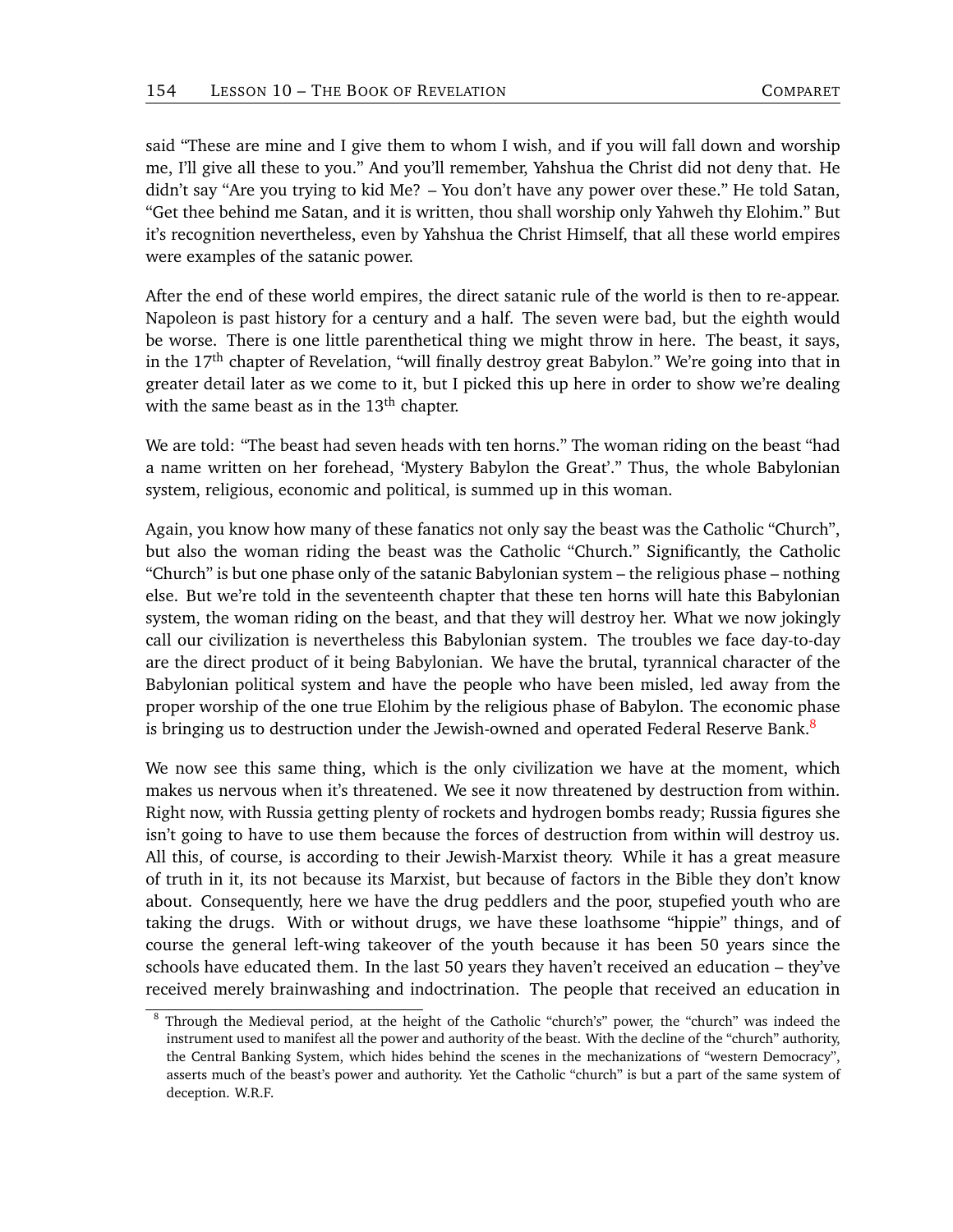this country today (maybe fifty years is too much, I should have said forty), but the people who got an education are all sixty or over. Thus, we now have all these satanic, internal forces threatening to topple and destroy our civilization. Do you notice what loathsome beasts they are? Take a good look at these hippie types. You can't classify them as being cultured in any way. In fact, it's an insult to the animals to call them "animals" or "beasts."

In this  $13<sup>th</sup>$  chapter of Revelation, verses 11 to 17, we run into another beast. It is a little tougher to figure this one out: "And I beheld another beast coming up out of the earth; and he had two horns like a lamb, and he spake as a dragon. And he exerciseth all the power of the first beast before him, and causeth the earth and them which dwell therein to worship the first beast, whose deadly wound was healed. And he doeth great wonders, so that he maketh fire come down from heaven on the earth in the sight of men, And deceiveth them that dwell on the earth by the means of those miracles which he had power to do in the sight of the beast; saying to them that dwell on the earth, that they should make an image to the beast, which had the wound by a sword, and did live. And he had power to give life unto the image of the beast, that the image of the beast should both speak, and cause that as many as would not worship the image of the beast should be killed. And he causeth all, both small and great, rich and poor, free and bond, to receive a mark in their right hand, or in their foreheads: And that no man might buy or sell, save he that had the mark, or the name of the beast, or the number of his name."

Absurdly, the same people who have decided that the first beast was the Catholic "Church" furthermore tell us that the second beast, likewise, is the Catholic "Church." It's quite evident that the Catholic "Church" alone cannot fulfill the things that are said about this second beast. Now it's true that the Catholic "Church" pretends to be a lamb yet it speaks rather as a "dragon." That's not the only thing that carries on that sort of pretense. It is noteworthy that the creation of the image of the first beast, which the second beast brings about, does not fit the Catholic "Church." Remember that the revived Holy Roman Empire was not the creation of an image of the first beast. It was simply the healing of a deadly wound of one head only, of the previous beast. Secondly, the Holy Roman Empire didn't perform the things that we're told here about the image of the first beast. It didn't exercise any more tyranny than any of the other empires did. It didn't fulfill this at all.<sup>[9](#page-154-0)</sup>

The first beast arose out of the sea. The sea would be symbolic of the great mass of non-Israel people in general. Out of them rose the empires of Egypt, Assyria, Babylon, Medo-Persia, as well as Rome in Europe, not to mention Asian peoples out to the far fringe of the white race. But now, this second beast with the two horns like a lamb, this arose not out of the sea but out of the earth, so it means it is basically of a European origin. In other words, you will find this arising in the territory of the northern and western Roman Empire. What are we finding

<span id="page-154-0"></span><sup>9</sup> The popes certainly were the "lamb", in pretense anyway, which "spake as a dragon", which exercised "all the power of the first beast" (just examine the Crusades), ruled over all the kings of Europe, and controlled the hearts and minds of most of the people of Europe. For nearly all of the time from the reign of Justinian to that of Napoleon, the popes were the single dominating force in the fate of Europe, and it is disappointing that Comparet refused to see this in the context of both Revelation and Daniel. W.R.F.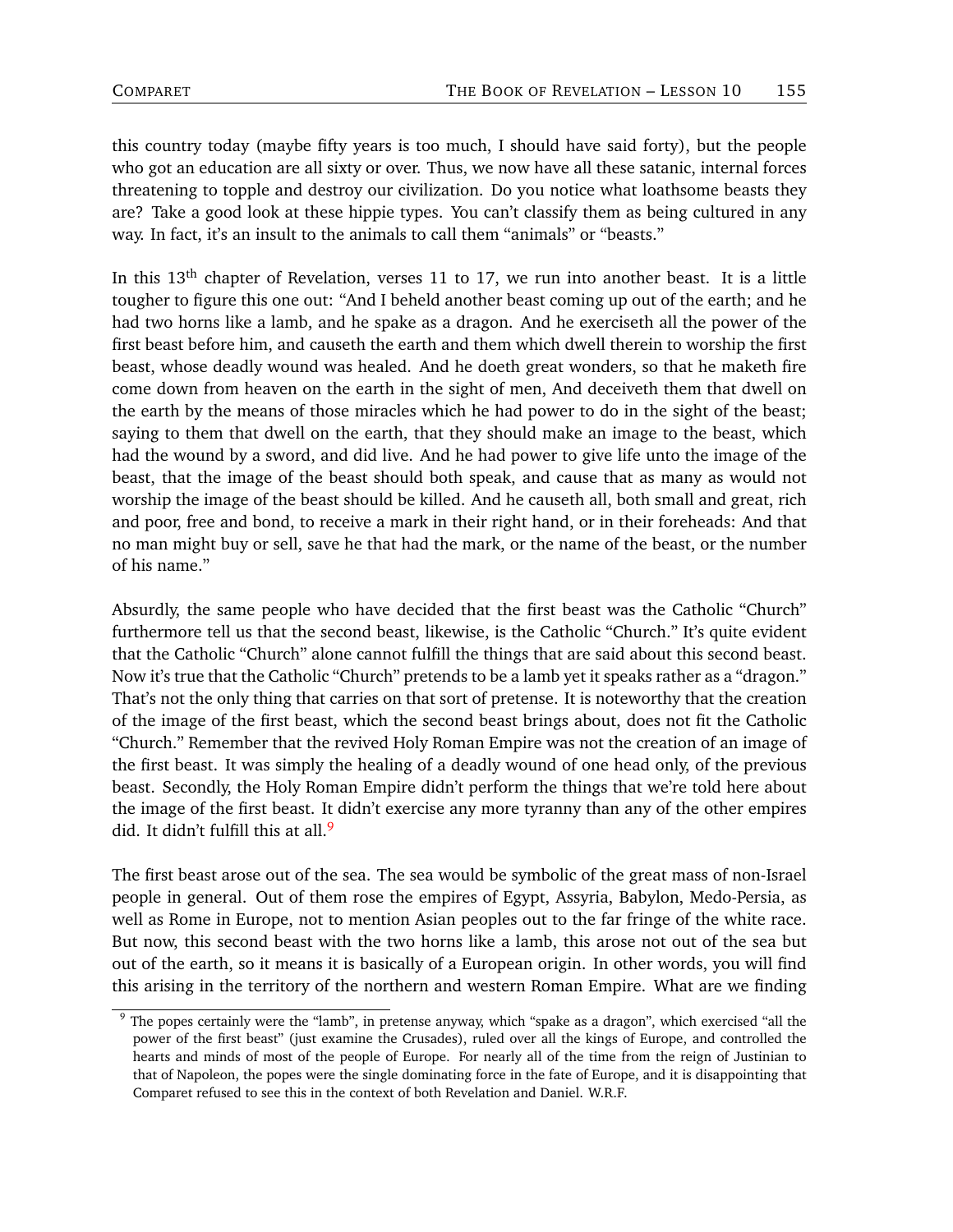developing out of this territory, from what it symbolically called the earth? The tyrannical organization developing out of that is obviously the United Nations. This is an image of the first beast. They haven't given it its full power yet, but the aspiration of the thing, held up by all who favor it, is a worldwide tyranny, able to rule all nations and crush with great force any attempted opposition.<sup>[10,](#page-155-0)[11](#page-155-1)</sup>

So, obviously this is an image, a copy of the ancient empires that ruled on just that basis, incorporating brutal force to compel complete conformance. The first beast was symbolic of our concentrated worldwide power. Each of the heads, or empires, ruled substantially all the world that it knew. Hence, we're seeing the copy, the image of that prepared. This second beast, while pretending to be a lamb with the two horns, spoke as a dragon, saying to them that dwell on the earth, "they should make an image of the first beast." At the present time, we're getting all this propaganda from so many sources to brainwash us into believing that only a one-worldwide-supreme government, with limitless power, can produce peace. You see that written continually in all sorts of newspaper and magazine articles. Our politicians are telling us the same thing. We're getting it from many sources in Washington. Senator Fulbright, who's desperately afraid that he won't get the oak leaf cluster for his Order of the Red Banner unless he succeeds in bringing us a total defeat in Vietnam; he's giving you this same idea. You note that in the 1945 conference at San Francisco, where the United Nations was brought into being, a multitude of small nations were allowed to be there and say "yes" when they were told to. It was dominated, of course, by the great powers which are today in complete control of the European continent.

It said that this image of the beast speaks, and it does. It speaks through the various resolutions and so-called conventions and treaties of the United Nations. But you notice that it rarely speaks for good, but nearly always for evil. When it does speak anything that is faintly good, it is ignored and nothing comes of it. We should have remembered Isaiah, chapter 8, verses 9 and 10: "Associate yourselves, O ye people, and ye shall be broken in pieces; and give ear, all ye of far countries: gird yourselves, and ye shall be broken in pieces; gird yourselves, and ye shall be broken in pieces. Take counsel together, and it shall come to nought; speak the word, and it shall not stand ..." Isn't that a perfect thumbnail sketch of the United Nations to date? Totally helpless for any good, but powerful enough for a great deal of evil. It said the image of the beast also causes that as many as would not worship the image of the beast should be killed. In Africa, the only civilized portion of the so-called nation of the Congo,

<span id="page-155-0"></span> $10$  The pharaohs of Joseph's Egypt were Shemites. The Assyrians were Shemites. The Babylonians were Cushites and Shemites (and there were Kenites among them). The Medes were Japhethites and the Persians Shemites. The Greeks were Israelites (Danaans and Dorians) and Japhethites (Ionians). The Romans were Israelites (Trojan Dardanians) and Japhethites (Thracians) who also had other Shemites (Lydians) among them. So Comparet's "non-Israel people" and European vs. Asian distinctions here are virtually meaningless. W.R.F.

<span id="page-155-1"></span> $11$  Now, if the United Nations were the second beast, we'd have 1260 more years (from 1948) of this mess that we are in now, and I don't think we could bear that! (see Daniel 7:25). If the United Nations were the second beast, how could Comparet explain Anglo-American hegemony since the defeat of Napoleon at Waterloo? (i.e. Daniel 2:44, 7:27). Like the Catholic "church", the United Nations has been only a cog in the wheel, a tool used by the real power-brokers, the Jewish international bankers, when it is convenient for them. When it is not convenient, they ignore it: the war currently being waged in Iraq being a perfect example of that. The United Nations is only another face for the true beast to hide behind. W.R.F.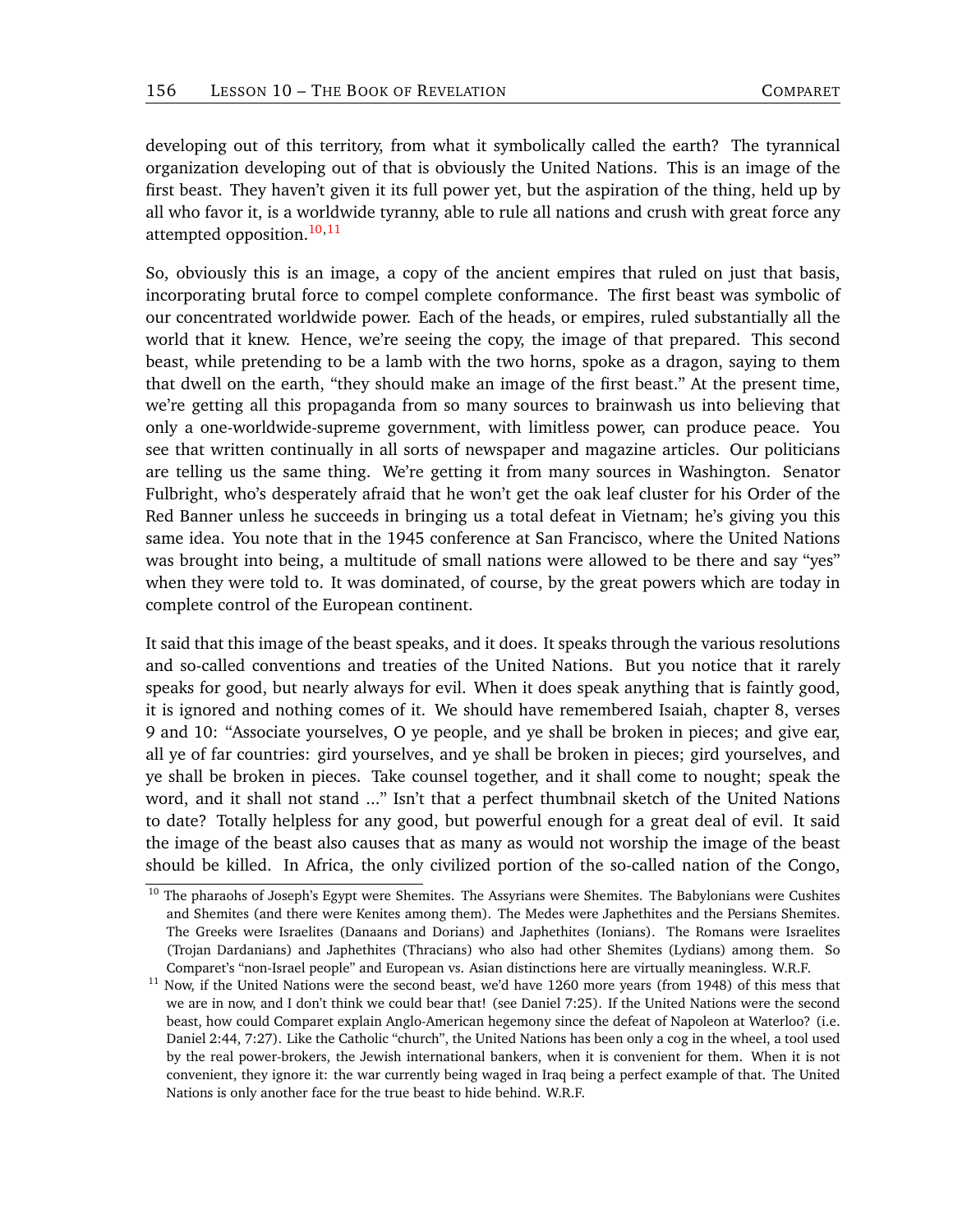Katanga, tried to break away from cannibal, savage domination and maintain a certain degree of civilization. But you'll remember, the United Nations forbade it. It was United Nations' troops that put down the revolt in Katanga. Even though they were furnished largely from a somewhat civilized nation, Sweden, they were guilty – these Swede air force pilots were guilty of shameful atrocities that would make an Apache Indian blush. Repeatedly they bombed and strafed well-marked hospitals. They bombed residential portions of cities where there was no possible military target, but just simply terrorized the people by brutal bloodshed until they would lose their will to resist. As many of you know, the United Nations backed Nigeria against Biafra. The United Nations refused to send food to the starving Biafrans during that whole period, and even today the only food that's getting to the Biafrans is that which is being brought in by a private organization, the Red Cross. The rest of them, like the United States, turn over all food and trucks and supplies to the Nigerian government. It is not going to the Biafrans. $12,13$  $12,13$ 

Hence, those who wouldn't worship the image of the beast are caused to be murdered. If they ever get us to disarm and turn what weapons we have over to the U.N., we'll be treated with equally bestial brutality. It goes on with another thing here, that "no man might buy or sell save he that had the mark or name of the beast or the number of his name." Everyone had to receive a mark, either in his forehead or in his right hand. It has been pointed out that it was customary back in John's time to brand slaves either on the forehead or the right hand. Also, it's been pointed out that this might well be symbolic; the mark on the forehead, the seat of intellectual achievement – that all mental products would have to be subject to their rule; and on the right hand – that material products likewise should be governed thereby.<sup>[14](#page-156-2)</sup>

So without the mark of the beast you couldn't either buy or sell. The people who want to blame everything on the Catholic "Church" have said, "Well, you see, there were times when

<span id="page-156-0"></span><sup>&</sup>lt;sup>12</sup> Much of what people feared from the United Nations we are instead getting from our own government, in the forms of NAFTA, GATT, the WTO, the World Bank, the IMF, the import/export bank etc., where the U.N. itself only seems to be a distraction! We should make no covenants at all with heathens, and this trend has far transcended the U.N. Most of these pacts have rather been for the benefit of the international business community, Wall Street and multinational corporations, all beyond the notice of anyone who would only watch the U.N. W.R.F.

<span id="page-156-1"></span> $13$  I must state that somehow this concern for the people of Biafra, Katanga, Nigeria etc. seems misguided. I would have more concern for the poor Swedish taxpayers who paid for the munitions and weapons wasted in Africa, trying to help a meaningless, inane cause, along with the American taxpayers whose money was wasted on food and supplies for murderous savages that we have no business interfering with or trying to "help" in the first place! W.R.F.

<span id="page-156-2"></span><sup>&</sup>lt;sup>14</sup> I must venture, the statement here, that if Revelation 17:10 intends Napoleon as "the other" who "is not yet come", then the eighth of Revelation 17:11 – which is a beast but not necessarily a king – may well be with us today, our current world system ruled not by a king but by the bankers and all sorts of treaties and agreements between nations. Yet only Revelation 13:16-17 talks about the ability to buy and sell only with this "mark" of the beast, and then 15:2 tells of "those who had gotten victory over the beast", and so with the second beast of Revelation 13 properly identified as the papacy – with the help of Daniel 7 – we see that this is in the past – for as Comparet himself explains, even German kings would starve amidst their own wealth lest they obeyed the Catholic pope. Comparet downplays this only because he did not understand what these notes hopefully have already illustrated. With this I would also venture to say that the fulfillment of Revelation 17:12-18 is not yet evident. Of course Revelation 18 is not yet fulfilled. W.R.F.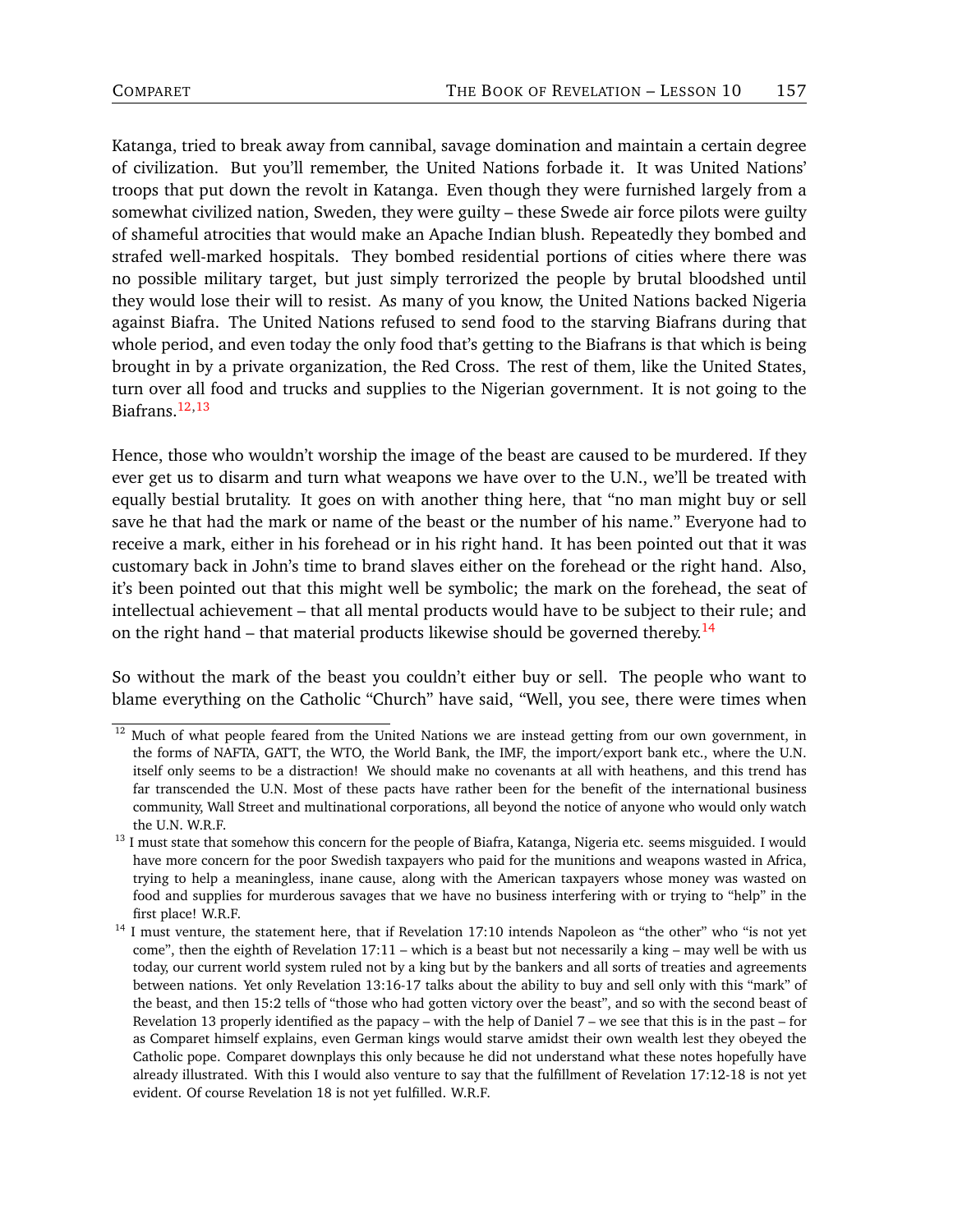the Catholic 'Church', in the middle ages, used the power of interdict with a particular village who had some Protestants among it. They'd put the whole village under the interdict. No Catholic could have any dealings with them whatsoever. They couldn't be married in the 'church', they couldn't be buried in the 'church' cemetery, but even more than that, no Catholic could buy any of their products they had for sale. No Catholic could sell to them anything that they needed." But this was on a little dime store scale that was used a very few times, and insignificantly small where it was used that way, and that is now permanently ended. But as an example of this in the present day, you notice the United Nations has already gotten all the nations, except South Africa and Portugal, to boycott Rhodesia, and that's only the first step.

They're trying, of course, to get American military forces to make war against Rhodesia and South Africa. I don't know whether tricky Dicky will fall as low as Judas Iscariot himself wouldn't, but then that degree of restraint may not always be expected these days. The way its going to be brought home to us, on a much greater scale, is beginning to show up. Our own government has already sold out, and I use the term advisedly – sold out our entire money system to the Jews in the privately owned Federal Reserve Bank. We have no government money of a denomination larger than 50 cents. Beginning with the dollar bill and on up, we don't have any silver dollars any more in the mint. All the rest of it is Federal Reserve<sup>[15](#page-157-0)</sup>.

How many of you heard Richard Cotton a few weeks ago when he broadcast that fable of the Temple of the Thirteen Sons [or maybe Suns]? It was excellent. He was entirely correct in his analysis. It might be well to write to him and get a copy of that. Incidentally, he needs some support. He's in some pretty desperate straits financially in order to stay on the air. Our whole economic system is being brought to the point of complete collapse now, due to the Federal Reserve Bank. We are told this is being done to prevent inflation, which is a deliberate lie, and told knowingly as a lie by 99 and 99/100<sup>th</sup> percent of the officials who say it. They know better. They describe an imaginary situation that hasn't existed in the past century. They say "The whole trouble that brings inflation is that there is more money in circulation than there are goods to be bought with it, and so that causes inflation."

Correctly replying to such a faulty premise, it must be pointed out that in times of great scarcity, more or less approaching famine, where you don't have enough products to go around, it's very true that if somebody has to go without, the man with enough money to bid high, says, "I'm going to get it anyway; I'll get my share." But that situation doesn't exist. There is no shortage of anything the American people want. You can't show me one major industry in this country running – well, go back a year before they started bringing this catastrophe on us, when employment was a little bit higher, but even then, you can't show me one major company which is running close to 80% of its present day productive capacity, and they're not producing more because they can't market it. Rather, it's because they can't find people with enough money to buy the diminished output that they're producing. There is no shortage of goods and there is no surplus of money.

<span id="page-157-0"></span><sup>&</sup>lt;sup>15</sup> Evidently, at the time he was giving these messages, Nixon was president in either his first or second term sometime between 1969 and 1973. The fact that Comparet speaks of Lyndon Johnson in retrospect may help date the timing of these lessons.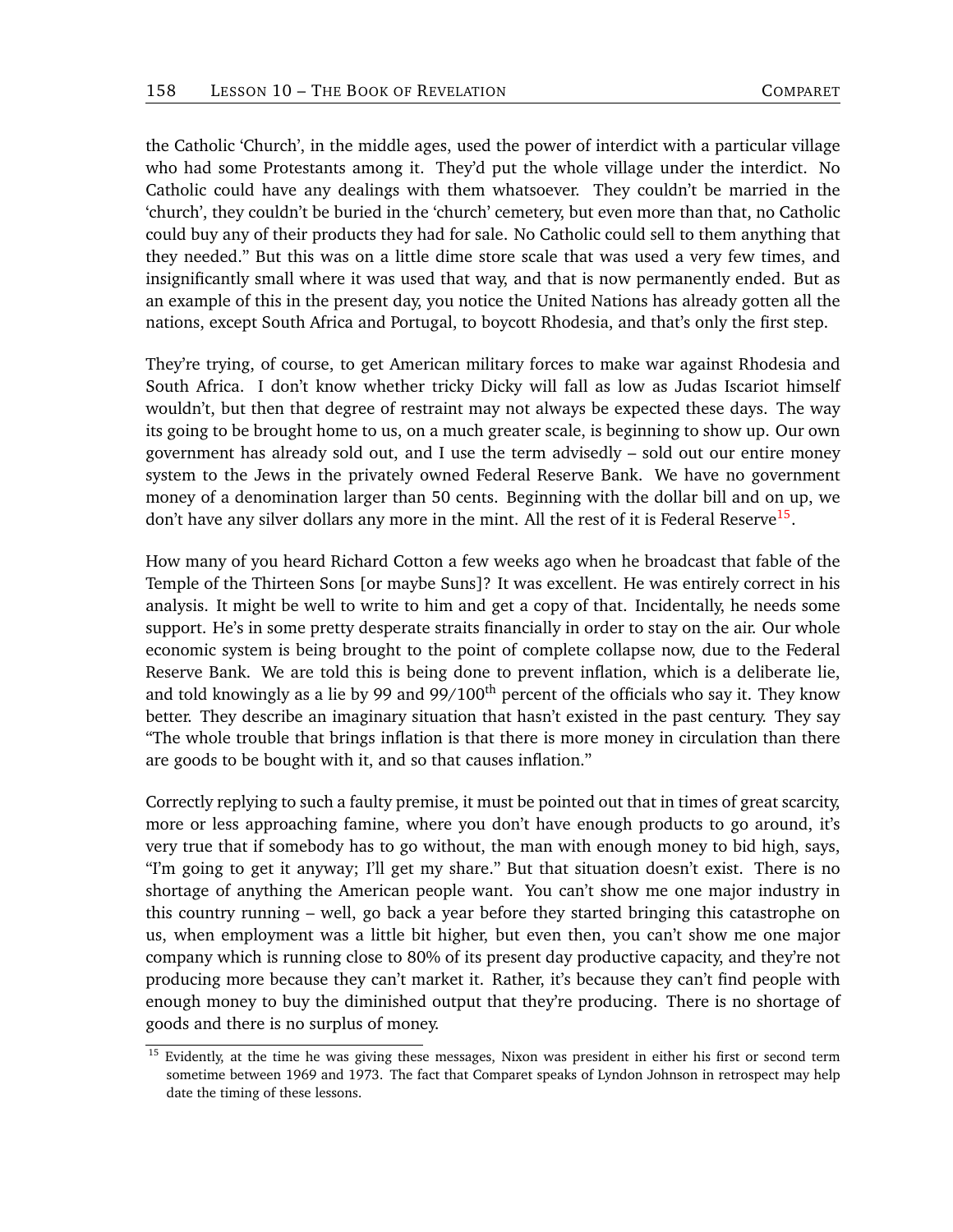No such thing existed at all. The trouble was not too little goods and too much money, but the other way around. Then they shut off credit. Of course, no economy should be running on credit anyway, it should be running on money. I studied economics in college, and a textbook written by Towsig [or a name that sounds somewhat like that] – he was a pretty reputable economist. He states the quantity theory of money this way: "That there should be enough money in circulation to commit the purchase of all property, real or personal, that can be bought and sold." In other words, if you are an automobile dealer, for every automobile in your stock, there should be money enough, someplace or other, to buy it. Likewise, there should be enough money available for your home if you want to sell it. A man I know was getting into financial difficulties and he offered his home for sale for 30 thousand dollars. They were in a little town 20 some miles out of Los Angeles. It was a valuable property and the price was very reasonable, and he had found a buyer. He was willing to take 10 thousand dollars down. The buyer was ready, but the buyer couldn't find a bank that had that much money to lend. He went to the Bank of America in that town. They said, "The property was well worth it, we aren't worried about it not being sufficient security, but we don't have the money." They contacted a number of other branches of the Bank of America to see if they could get money from them, and they couldn't. Now, further shutting off credit is obviously not the remedy for that sort of situation. This is done knowingly and deliberately for the purpose of bringing on disaster, just like the 1929 crash which was brought on in the same way and for the same purpose. After ruining everybody, the vultures were able to pick up whatever was worthwhile out of the wreckage for a song. They got it by foreclosure. Today, the total amount of money in circulation, including even this "funny money" of the Federal Reserve Bank, doesn't remotely approach 5%. I would say probably not 3% of the value it should have under the accepted quantity theory of money. They say our gross national product per year is approaching the trillion dollar mark now, and the total money in circulation wouldn't come anywhere near 10% of one year's production, not to say anything about the permanent assets. The houses, the factories, the mines and the farms. Without money, what can you buy? What can you sell?

You've already seen published the first trial balloons put up to see if they can get people to accept the idea that we have a United Nation's world currency. Naturally, it hasn't gone over very well because nobody wants United Nation's funny money if we can have American money with any value. Therefore, they've got to bring upon us total ruin, which they're deliberately trying to bring upon us in order to get us to accept that idea. The U.N. world money, I'm told, has already been printed and is in storage. How might they distribute it? The United Nations will presumably issue it and the United Nations will determine how much money is issued to any one particular nation. Remember, in the United Nations we will be out-voted something over one hundred thirty to one. Just the cannibals of Africa alone out-vote us twenty-five to one. Of course, the Jews will get the united support of all these beast-nations by promising them that, under Jewish leadership, they can steal all our wealth $^{16}$  $^{16}$  $^{16}$ .

When this is done under the fiction "that we need to cut down inflation", we would be issued

<span id="page-158-0"></span><sup>&</sup>lt;sup>16</sup> Although the enemy has not as yet issued a world currency to date, at 2005, he has developed many other evil schemes to redistribute our wealth to the "beasts" within our borders, and export our jobs to third world "beast" countries.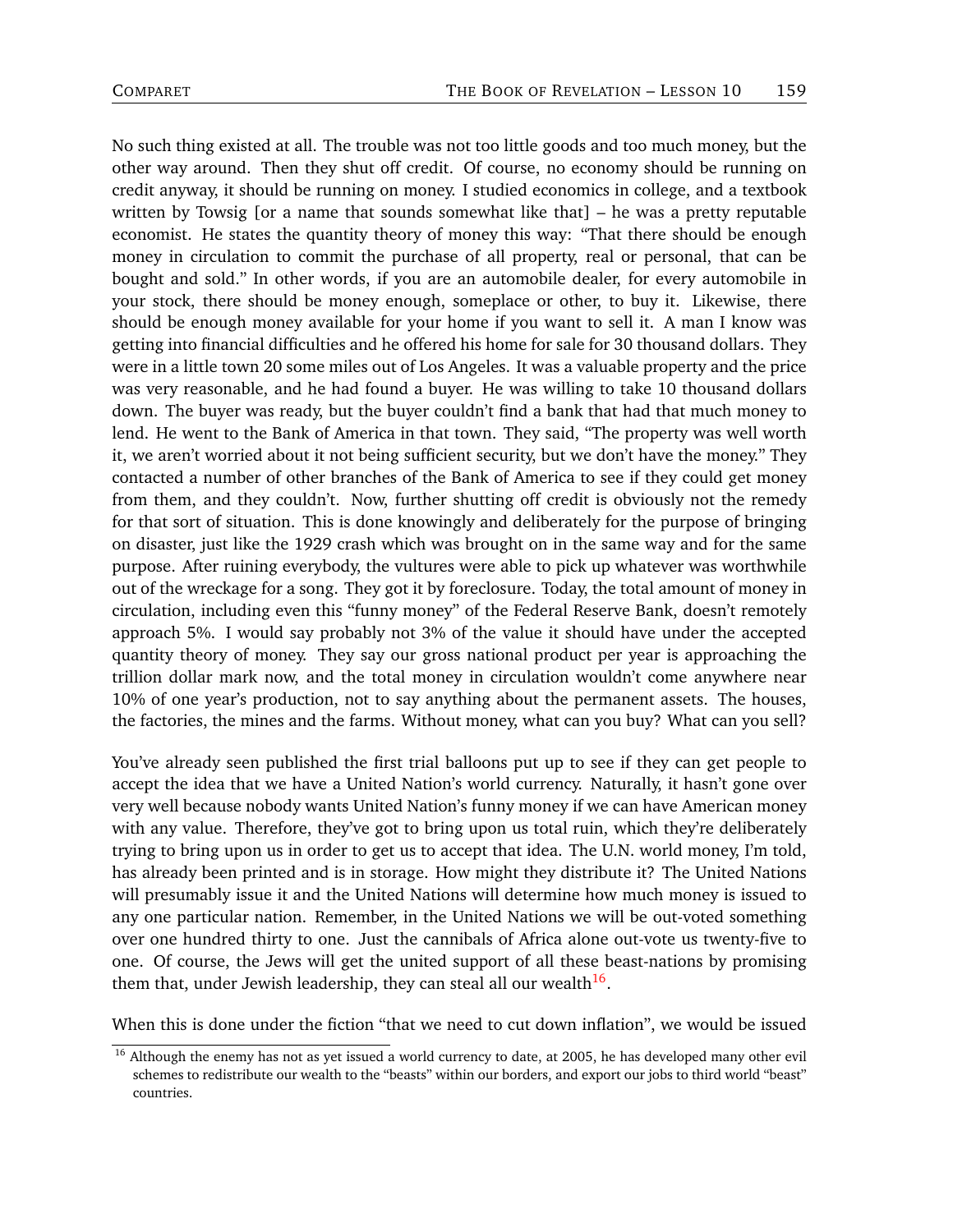barely enough money for the people of the United States to have a bare subsistence on a coolie-labor standard. We will not have money enough to buy our own products. We may work in a Detroit automobile factory or as a mechanic in a garage, but you won't be able to buy an automobile. You may work in a factory making refrigerators, but you won't have money enough to buy a refrigerator for your family. If you get just enough to eat, where they'll make sure it's not a surplus, you'll be very lucky. What happens to the rest of the money? That's issued in vast quantities to the people of Russia, China, India, and Africa. Every Congolese chief will have money enough for a Cadillac and many additional luxuries. And are these nations going to support that sort of leadership in the U.N.? You bet they are. Well, with no money in existence – remember now, you're a criminal who can be sent to a federal penitentiary if you have or obtain any gold money. It only requires the mere issuing of an edict to put you in the same situation if you have any silver money – and you probably haven't; you have these copper sandwiches with a thin skin of nickel on top and bottom. The only honest money we have is the penny, because that's at least solid bronze all the way through.

If this happens, the only money available will be the U.N. money. If you still have some of the by-then-repudiated Federal Reserve Notes, who's going to take them? You won't be able to go to a bank and trade a Federal Reserve Note for another Federal Reserve Note, which is all you can get presently for it. You'll remember, the paper money used to have the statement on it "redeemable in gold", or as the case may be "redeemable in silver dollars at the U.S. Treasury upon demand." Some of you, no doubt, save trading stamps. You're told you can redeem them for various things. Suppose you went to the trading stamp office with ten books of trading stamps and they said, "The only thing we can give you in exchange for these are more trading stamps", would you consider that redemption? But you go to any bank, including the Federal Reserve Bank itself, with some of their "funny money" Federal Reserve Notes, and all they'll give you in exchange for them is more Federal Reserve Notes.

You can see they're only one short step away from the point where our whole money system will be dropped down in wreckage, and we will have the United Nations world currency – that is, if we behave. It would be a socialist thing, and you notice that wherever there has been socialism, the first step is always to start rationing something-or-other. That is the only reason for the existence of socialism. It is its major purpose. If there were such a surplus of wheat that the daily ration per person was 35 hundred loaves a day per person, they would still put you on a ration. The point being, that if you are not politically reliable when this month's ration card expires, how are you going to get next month's ration card? There is some talk of trying to do away with money and substitute a mere bookkeeping operation through a sort of credit card, in which a very elaborate system would have to be set up. Say you wanted to buy ten gallons of gasoline, or eight dollars worth of groceries, or whatever it might be, they would be able to telephone a central computer office which would tell them whether you had enough credit in your account. Whether they do it one way or the other, the result is going to be the same – you won't be able to buy, nor will you be able to sell, unless this mark of the beast or the number is there.

Remember all the hullabaloo they put out about the adoption of the postal zip code that is going to make it possible now to expedite the mail, where they just dump the letters into an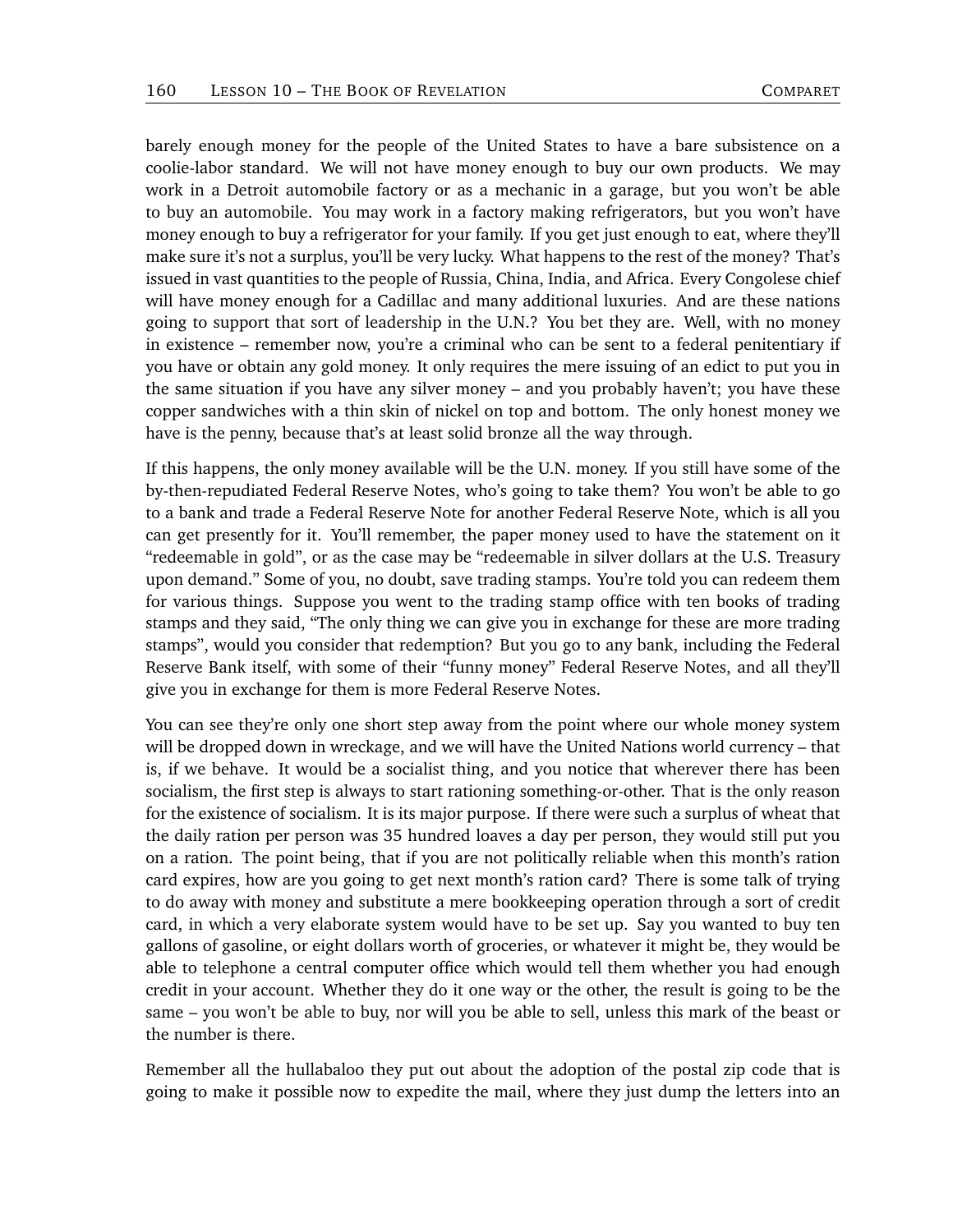electronic machine which would read the zip code and send it right off to the proper branch post office? None of them believed that. The only way you can get any of this electronic scanning to work is to have the thing laid out with perfect precision, because your machine is only set to scan a certain particular place. On your bank checks you will probably find, in magnetic ink, there are certain figures there which are magnetically scanned by a machine so that it posts the operation to the right account. But if by some error in printing those numbers, happen to be a sixteenth of an inch to the right or left, it wouldn't work. Now, you take envelopes addressed by hand, some in tiny little precise writing and others in great sprawling letters that spill all over, the zip code not in magnetic ink but merely in illegible hand writing in places that probably vary anywhere within a two inch square. No human science today is capable of making a machine that can read that zip code. They never thought they could. It was simply a lie to have one swallow.

What they want it for is to make it part of your computer record so that they can make sure, when they refuse to issue next month's ration card, that they're withholding the correct ration card. Most names are common enough that there will be some duplication, if not of the same town, at least here and there over the United States. You take the common names like Smith or Jones – open your telephone directory and see how many John Smiths there are, or see how many William Joneses there are. How can they know which particular John Smith or William Jones this is? The zip code is a handy way of making sure it's the John Smith that resides in a certain district in Alhambra rather than the John Smith who resides in Santa Monica. That's the only purpose it is capable of serving. Of course, your social security number would serve the same purpose, but a lot of people do not have a social security number and probably never will. $17$ 

As part of these steps to force us into this kind of slavery, note some of the steps our own government has already taken: Public law number #774 of the 81st-82nd congress, entitled The Defense Production Act of 1950, public law  $\#920$  of the 81<sup>st</sup>-82<sup>nd</sup> congress, entitled the Federal Civil Defense Act of 1950. These provide for a degree of tyranny which would make any Oriental monarchy look like the extreme of liberty; a degree of tyranny, heretofore, totally unknown in human history. The Civil Defense, as they call it, Master Plan Manual of October 1958, though a good deal of this was issued under our President Eisenhower. This manual has 42 annexes and supplements (at least it had that many when I wrote this down) and it contains the plans of a total takeover of all labor and property. A Civil Defense office booklet of December, 1958 frankly states, "The extent to which control of the economy will have to be exercised will go far beyond any previous emergency", and it states some of them. There will be a total control of money matters, particularly actions to re-establish a dependable medium of exchange under a credit structure.

<span id="page-160-0"></span> $17$  Books concerned with the evils of massive databases, transaction tracking, cashless society etc. are a cottage industry. Many Christians are concerned with these things but seem to miss the obvious evils. Perhaps the Christian shouldn't even be using a credit card or a checking account! And these are but a sampling of many ways that even the "best" Christians contribute daily to the Babylonian system. We are given one most important warning in these times: "Get out of Babylon!" We needn't move to the North Pole, but rather stop unnecessarily contributing to the system, even if it means being inconvenienced somewhat. W.R.F.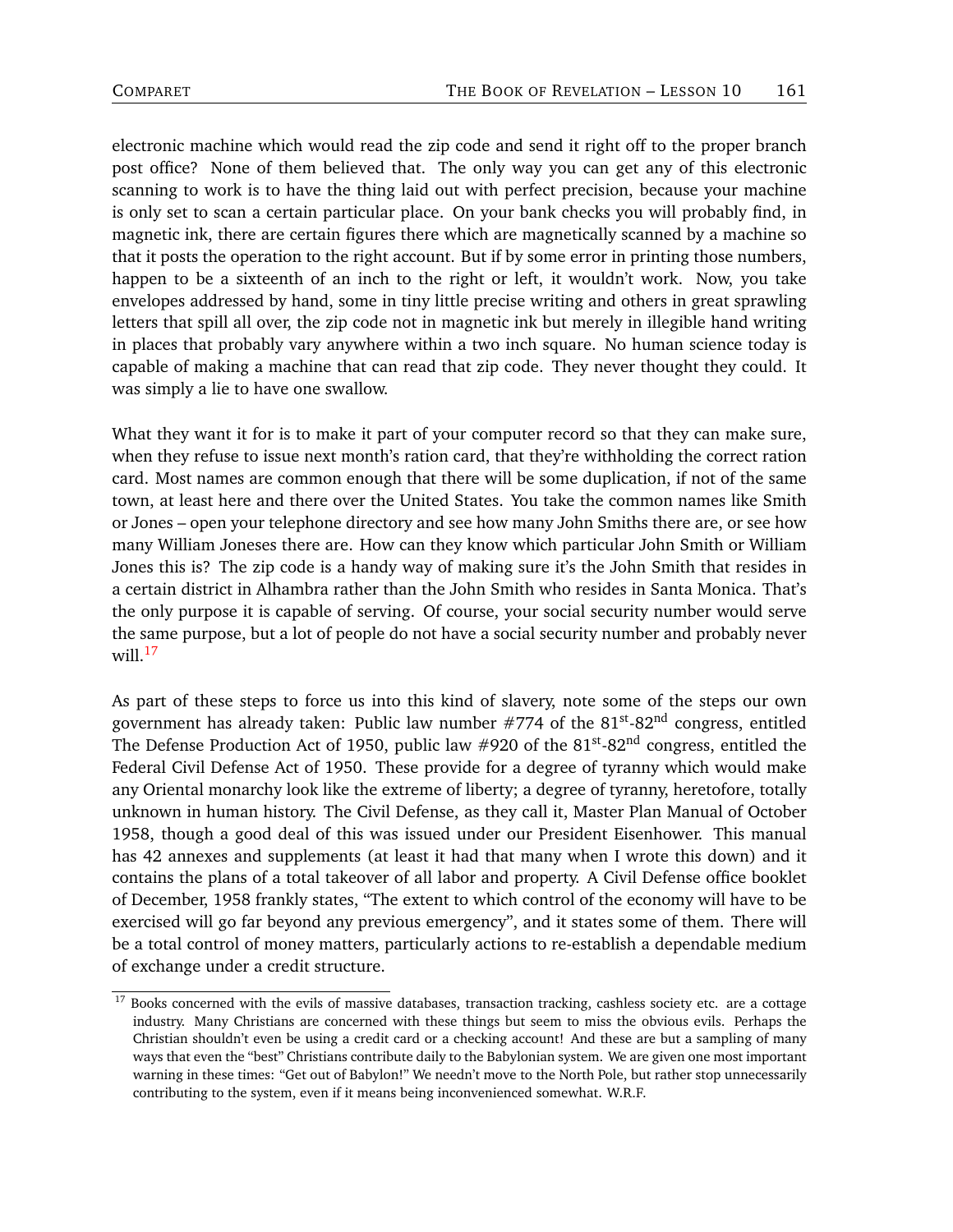If this were a defense production thing – if the defense were any part of this, why would you have to abandon our money system and set up a new one just because the Russians bombed a few of our cities? It couldn't serve any purpose. It couldn't help defense in any way. In fact, it would make defense nearly impossible by making such a state of confusion that nothing would follow. This is never intended, in spite of the lying title, for use as a defense measure in time of war. It was intended for use as a measure of tyranny in time of peace. It says there will be complete control of production – complete control over distribution of goods and services – and complete control over consumption of goods and services. In other words, the government will decide just how many suits of clothes you can get in a year, just how much food your family can get per month, and such like. All this tyranny comes into effect, not upon a military attack, not upon an outbreak or attempted revolution, but it says it should come into effect whenever the President shall proclaim an emergency, which is whenever Kissinger commands him to. Kissinger is not tricky Dicky's advisor – he's his master. In President Kennedy's first two years he issued over 60 executive orders specifying powers and regulations of the bureaucracy. President Johnson added a great deal more. I don't have the number of them, and presumably tricky Dicky has added some more since then.

One of the interesting things that came to light was when a congressman produced and read into the Congressional Record an official F.B.I. memorandum which spoke of "the necessity of brainwashing the citizenry." The F.B.I's activities against the Mafia are merely to suppress competition, that's all. The F.B.I. today is a minor branch of the K.B.G. of Moscow. For the past 30 years, the F.B.I. has known the exact address of every major Communist arms dump in the United States, and they have taken the most extreme pains to avoid embarrassing the Communists by picking up any of their illegal machine gun weapons. The only people they harass are patriotic American citizens who plan not to stay in their homes till the Communist takeover.

You can see what the mark of the beast is developing into and exactly how it will come about, that no man can buy what he needs to eat nor sell whatever his own products may be, unless he has the mark of the beast, the name of the beast, or his number. This was a long way in the future when John wrote this, A.D. 94, but we don't have long to wait for this $^{18}$  $^{18}$  $^{18}$ .

<span id="page-161-0"></span><sup>&</sup>lt;sup>18</sup> It is your humble transcriber's opinion that the interdict by the Pope did indeed historically fulfill Revelation 13:16 concerning the mark. It should be noted that the total numerical value of "Vicar of Christ" adds up to 666 in Latin. It must be remembered that this is a number relating to a man. At the time John wrote his Revelation, the 10<sup>th</sup> century Arabic numbers which we use today had not yet been invented. Before the Arabic numeral system, various numerical values were assigned to several letters of the alphabets of different languages. And indeed, VICARIUS FILII DEI (Vicar of Christ) in Roman numerals adds up to 666. There are several instances in which various names of persons can add up to 666, but the man at Revelation 13:11-18 is a two-horned beast. Two-horned because he ruled over governments, both ecclesiastical and civil. And when the history of Revelation 13:11-18 is properly identified, none other but the office of the Pope can qualify. It might parallel in some manner the United Nations interdict called "sanctions", in which trade between nations is restricted. But surely the United Nations is not the two-horned beast at Revelation 13:11-18! Therefore, the taking of the "mark of the beast" is past history and we should not be concerned with that during our present time period. We should not yield to the scare tactics being promoted today by uninformed and unqualified propagandists. C.A.E.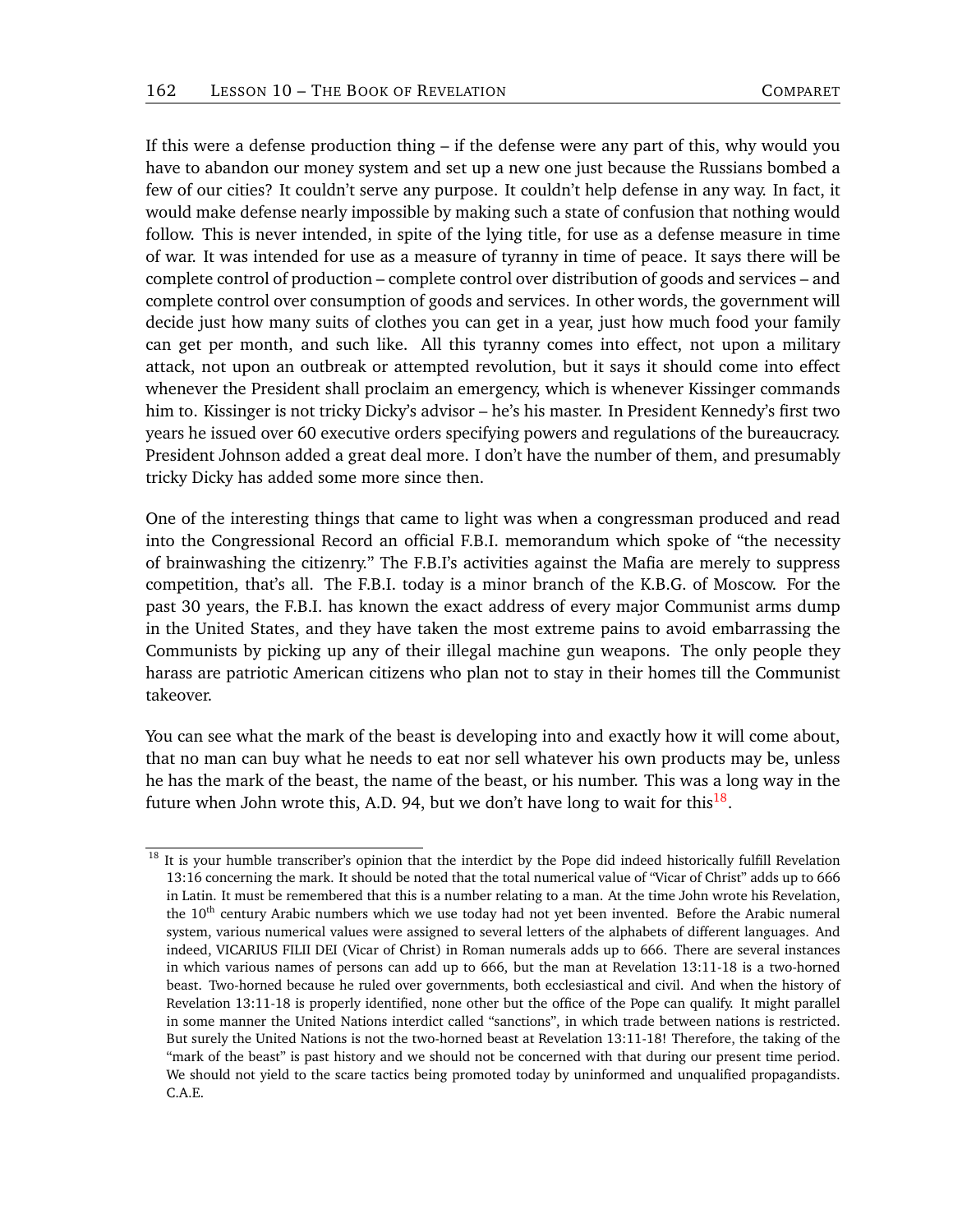

## The next thing we come to in the Book of Revelation, starting in the 14<sup>th</sup> chapter, verses 1 to 5, is a little parenthetical insert in there which has nothing to do with what is going on. But you note that in several places in the book there have been little parenthetical inserts to encourage the Christians who through the centuries were having to undergo anywhere from considerable hardship to outright martyrdom. And there is one here – John gets a vision of the Lamb, symbolic of Yahshua the Christ standing on mount Zion with a hundred and forty four thousand followers. But this has nothing to do with the "church" as such. These are those who are the elect, and in the Old Testament they would be called the ba-chiyr, those who have been selected to reign with Yahshua the Christ for a thousand years in the millennium and be the administrative staff of the Kingdom of Yahweh. The fact they're on mount Zion is further indication of this because that is used throughout as symbolic of the seat of government. Hence, this has nothing to do with the religious work of the "churches", other than as a help to get people to fit themselves for what is coming.<sup>[1](#page-162-0)[,2](#page-162-1)</sup>

Then following this, it gets back to what is happening, and by this time, you remember, the book is getting right up to the point where the things applying to the end times are coming into effect. Revelation 14, verses 6 and 7: "And I saw another angel fly in the midst of heaven, having the everlasting gospel to preach unto them that dwell on the earth, and to every nation, and kindred, and tongue, and people, Saying with a loud voice, Fear Yahweh, and give glory to him; for the hour of his judgment is come: and worship him that made heaven, and earth, and the sea, and the fountains of waters."

<span id="page-162-0"></span> $1$  These 144,000 of Revelation 14 are, just as we have at Revelation 7, those who were protected, sealed from the tribulations which came upon the *oikoumenê* at Rome's fall, and here they are exhibited, held up as an example for those of us present at the final fall of Babylon – the tribulations of this age about to come (and coming already), the final judgment being announced at 14:6. Although these 144,000 are certainly special, there is no Scriptural basis to connect them to any so-called "millennium administration." These 144,000 are not going to be "reaped", they "... follow the Lamb withersoever He goeth", the present tense being used, they "were redeemed from among men, the first fruits unto Yahweh and to the Lamb", the Aorist tense signifying that this action had already happened in the past, and so Rev. 14:4 is not in the future, but in the past and the present. In the Old Testament, all Israel are called the *ba-chiyr* (Strong #972), i.e. Isaiah 45:4, and so these 144,000 alone are not the *ba-chiyr* but as Rev. 14:4 states, the first fruits, of the *ba-chiyr*, of course. W.R.F.

<span id="page-162-1"></span> $2$  I must agree with Comparet, that there will be a select few chosen for the future administration of the Kingdom. But the so-called millennium (1000 years) spoken of in Revelation is already past. If it is not past, we will have to go through this satanic Babylonian system all over again, a second time. The Jewish ghettos were symbolic of the "bottomless pit" and Satan having been "loosed", is in the process of "deceiving the nations" at this present time. C.A.E.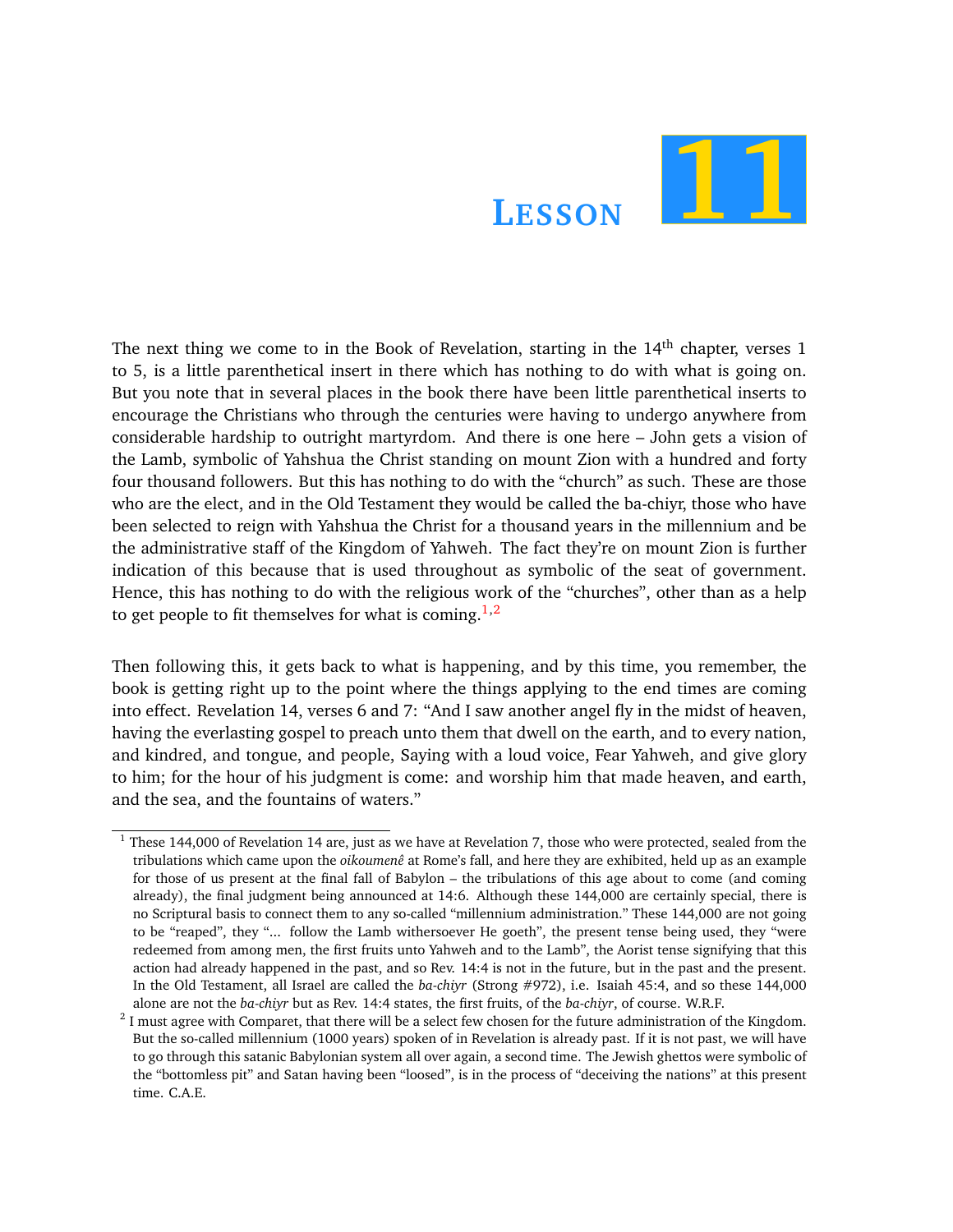For some 19 centuries now, the "church" has taken a different path. They have not only not preached the gospel of the Kingdom of Yahweh, they have even denounced it and declared that the "gospel of grace, of individual salvation" is the only gospel, etc. You can see that this doesn't fit here, because the angel who has the everlasting gospel to preach says: "Fear Yahweh and give glory to him for the hour of his judgment is come." This isn't talking about forgiveness of sin and salvation. This is talking about those who have gone beyond that possibility and reached the point where nothing is left now but judgment. Therefore, despite the "churches", I would say that they don't have the "everlasting gospel." And indeed, if they were better students of the Bible, they would reorganize their teaching a bit. The Bible makes it clear that the only possible way into eternal life is through the forgiveness of one's sins by recognition of Yahshua the Christ as one's Savior, and getting therefore the benefit of his sacrifice on the cross which paid the penalty of our sins is a starting point, no question of it.<sup>[3,](#page-163-0)[4](#page-163-1)</sup>

Paul, in 1<sup>st</sup> Corinthians 3, verses 11 to 15, makes it clear. He starts by saying: "For other foundation can no man lay than that is laid, which is Yahshua Christ." In other words, unless you are basing your religion upon that, you have no foundation to put it on. But how are you going to go through eternity with nothing more than a foundation without ever having built anything on it? That's the next thing. Paul himself, who is always quoted by the "churches" as a sort of successor to Yahshua, bringing in a new doctrine because – you notice, they always like to say he contradicts everything that went before – but Paul would be the last man in the world to take that view. Paul goes right on in the very next verse: "Now if any man build upon this foundation gold, silver, precious stones, wood, hay, stubble; Every man's work shall be made manifest: for the day shall declare it (and wherever we run into that phrase 'the day' or 'that day', the day its speaking of is the great and terrible day of Yahweh) – the day shall declare it, because it shall be revealed by fire; and the fire shall try every man's work of what sort it is. If any man's work abide which he hath built thereupon, he shall receive a reward. If any man's work shall be burned, he shall suffer loss: but he himself shall be saved; yet through the very fire [sic. yet so as by fire]."

In other words, if you are like the majority of the people that go to the "churches" and say, "Oh, don't bother me with all of this. I'm a saved Christian and that's all I want to know", that's all you are going to get. You've got to be able to carry it a step further than that if you want anything more than just merely to remain alive in the hereafter. But you may well remain alive as low man on the totem pole. The Book of Hebrews is sometimes attributed to Paul, although

<span id="page-163-0"></span> $3$  No Israelite could possibly go "beyond that possibility" of forgiveness and salvation, for "all Israel shall be saved" (Rom. 11:26), and salvation is national, not individual, as is evident from the words of Yahshua Himself, i.e. Matt. 25:32 ff. and also Isaiah 45:17, 25 ("all the seed of Israel shall be justified"), and see also Zech. 9:1, Rev. 21:12 et. al. There is nothing that indicates that any Israelite should suffer eternal punishment – but only the enemies. Rather, before the fulfillment, every Israelite will surely turn to Yahweh. W.R.F.

<span id="page-163-1"></span><sup>4</sup> I am not fully in agreement with Comparet's definition of the "everlasting gospel." For which Israelite did Yahshua not die? He purchased us all with His sacrifice. Otherwise, His chastisement would only affect individuals rather than groups or nations. Are we supposed to believe that all those Israelites who lived during the dark ages without a Bible to read or true priestly guidance will somehow not have "eternal life?" Also the term "grace" alludes to "favor", like in "favorite", which we are – and all we favored Israelites need do is to receive it with appreciation. C.A.E.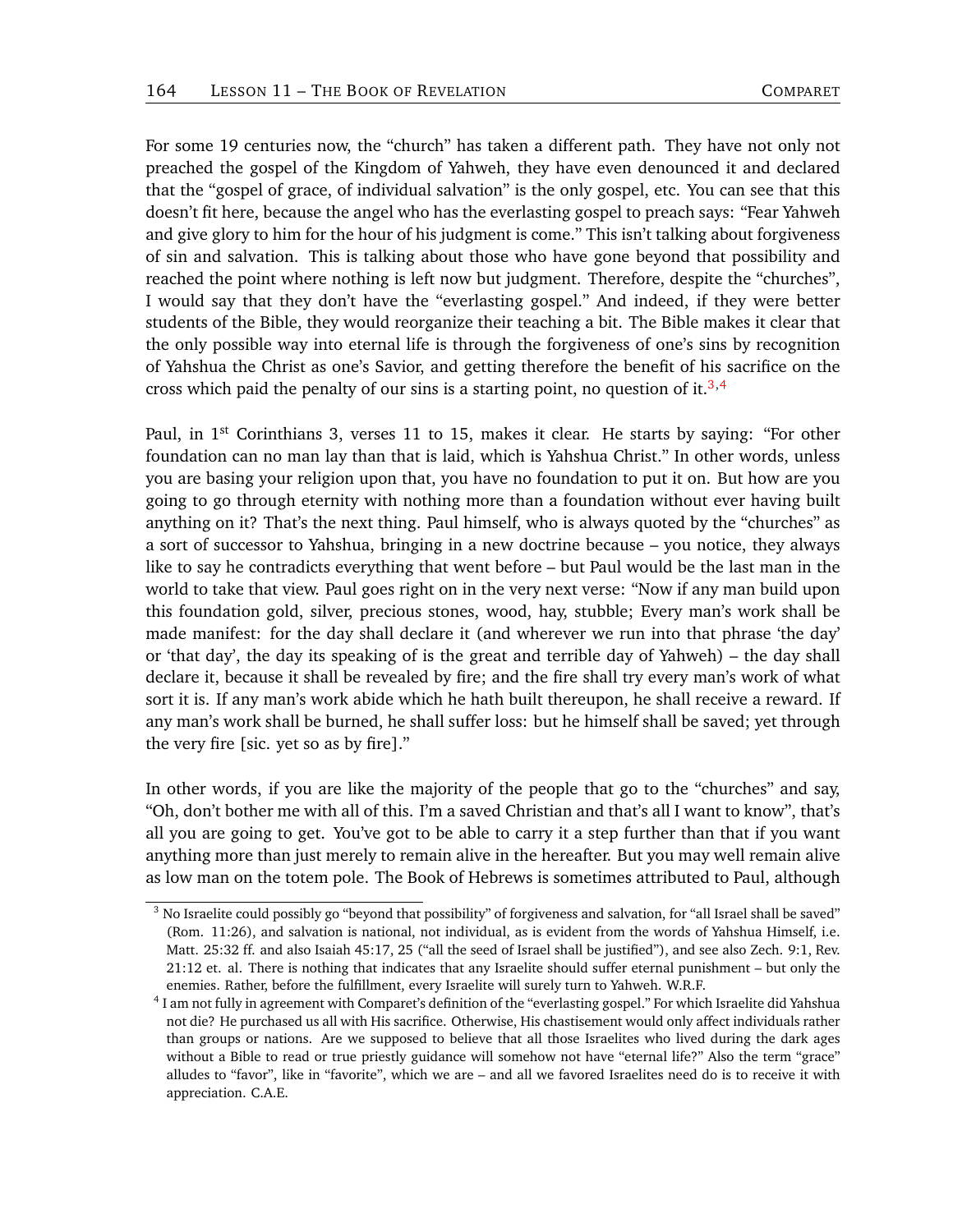I think most of the best scholars say that Paul couldn't possibly have written it because the style is so different from his. Paul wrote so much in a very obscure and difficult style, and the Book of Hebrews is thoroughly clear and to the point. From chapter 5, verse 12 to chapter 6, verse 3: "For when for the time ye ought to be teachers, ye have need that one teach you again which be the first principles of the oracles of Yahweh; and are become such as have need of milk, and not of strong meat. For every one that useth milk is unskillful in the word of righteousness: for he is a babe. But strong meat belongeth to them that are of full age, even those who by reason of use have their senses exercised to discern both good and evil."<sup>[5](#page-164-0)</sup>

Now don't get this mixed up with the problem of Adam and Eve, who were not supposed to get into this matter of both good and evil. They did, and they brought this situation upon us, that we're in a world in which there is a great deal of evil and corruption right on into the "churches", with false doctrines from that sort of thing. And, unless you do have the ability to discern between that which is good and that which is evil, you're going to be a very mixed-up and confused person. It goes on: "Therefore leaving the principles of the doctrine of Christ, let us go on unto perfection (Perhaps a better translation of that word would be 'completion' – let us go on to completion); not laying again the foundation of repentance from dead works, and of faith toward Yahweh, Of the doctrine of baptisms, and of laying on of hands, and of resurrection of the dead, and of eternal judgment. And this will we do, if Yahweh permit."

It is necessary, therefore, we understand the gospel of personal salvation by the grace [favor] of Yahweh, because without that you aren't going to get anywhere. But it is only the starting point, not the finish, because as Paul himself said, if you haven't built anything on it that will stand the test of the fire, you're out of luck, except that you are merely going to squeak through alive. The gospel of individual salvation by the grace of Yahweh, furthermore, was to be preached from the beginning of the Christian era, and it was. But you notice that here, in the end time you have this angel appearing who had the everlasting gospel to preach, and it emphasizes that the everlasting gospel comes in when things are just coming into focus at the end. Hence, the everlasting gospel is the gospel of the Kingdom of Yahweh. All of our "churches", of course, claim to be Christian, and give lip service to that, but if you go into most of our "churches" today and try to preach what Yahshua preached, they'd very definitely throw you out.

He didn't mince words on a lot of matters. He came right out and told things more bluntly than politely, and they weren't following this. Now Yahshua the Christ emphasized at all times the gospel of the Kingdom of Yahweh. Matthew 4, verse 23: "And Yahshua went about all Galilee, teaching in their synagogues, and preaching the gospel of the kingdom, and healing all manner of sickness and all manner of disease among the people." Again, Mark chapter 1,

<span id="page-164-0"></span><sup>&</sup>lt;sup>5</sup> The Book of Hebrews certainly was written by Paul, and sufficient internal evidence of this lies in the words found at Hebrews 13:19-26 alone. Personally, I find Paul's other epistles to be sometimes difficult, but never obscure. It's the translators who do not understand, or even believe Paul's words who have rendered them in an obscure manner, obfuscating many otherwise clear and direct statements. Paul's approach is different in Hebrews only because of the content of the epistle and the different perspective of his intended audience. Note that Paul wrote to Hebrews, i.e. true Israelites, and not "to Judaeans" (i.e. Jews). W.R.F.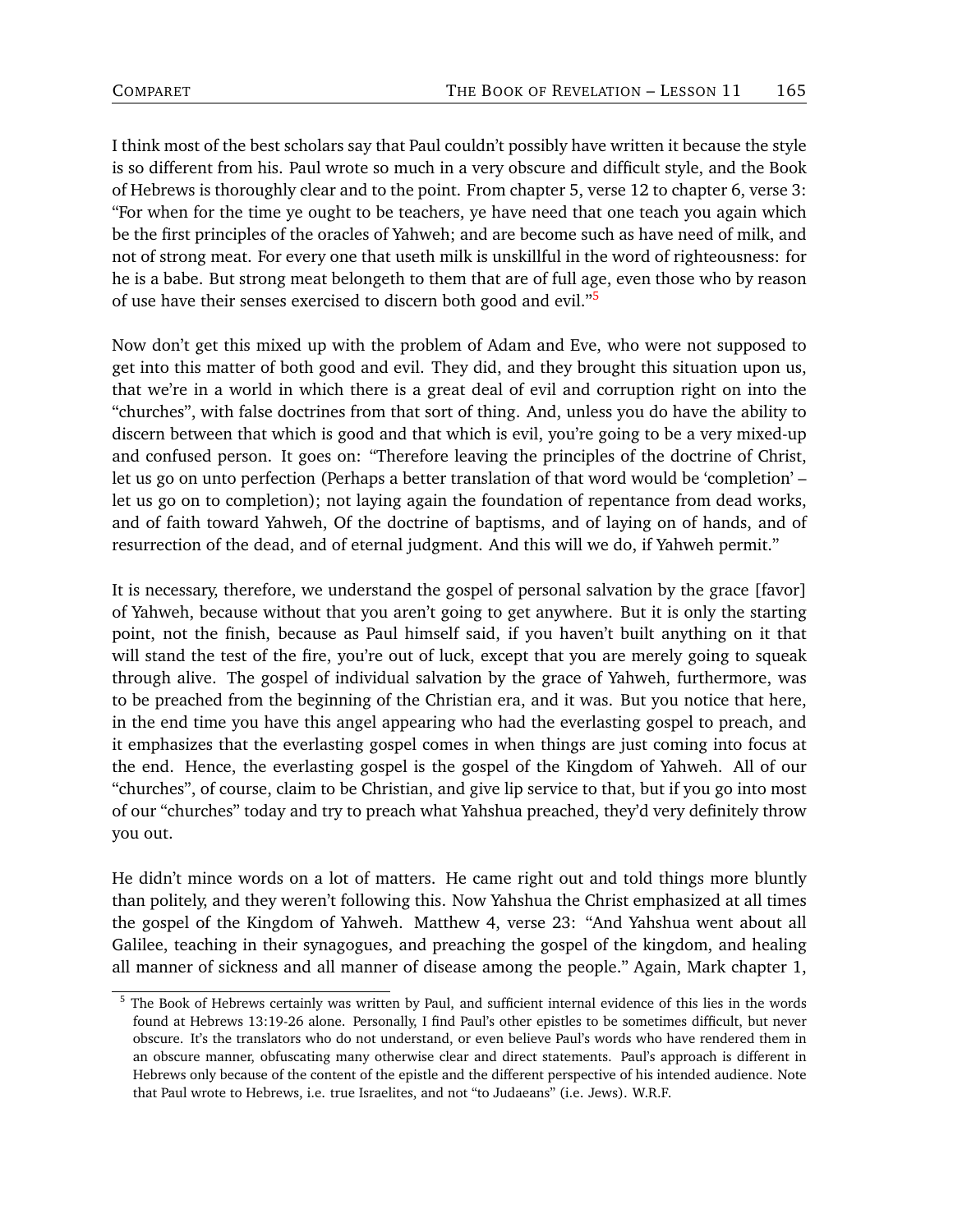verse 14: "Now after that John was put in prison, Yahshua came into Galilee, preaching the gospel of the kingdom of Yahweh."

That doesn't mean that He didn't believe in the gospel of personal salvation. He believed in it enough to die on the cross for it. But, as He said when He was on the cross, "It is finished", it's accomplished. But what about things from here on out? That's what He was trying to prepare everyone for with His preaching of the Kingdom of Yahweh. Again in Mark 4, verses 10 through 12, showing how He was emphasizing this – He had been out among the public preaching among the Jews, and as always, preaching in parables which the Jews couldn't understand. This passage says: "And when he was alone, they that were about him with the twelve asked of him the parable. And he said unto them, Unto you it is given to know the mystery of the kingdom of Yahweh: but unto them that are without, all these things are done in parables: That seeing they may see, and not perceive; and hearing they may hear, and not understand; (Now why?) lest at any time they should be converted, and their sins should be forgiven them."

Consequently, you find in the "churches" today those who are always so eager to do anything contrary to what Yahshua the Christ taught, saying, "Oh, we got to save the Jews." Yahshua the Christ took extreme pains **not** to save any of the Jews. I've used this illustration before and I'm going to use it again; you might as well be patient: If a rattle snake bites me and I forgive him, after I've forgiven, what is he? He's still a rattle snake. And if you forgive a Jew, and if you forgive him ten thousand times, after you've forgiven him he's still a Jew. Just as a rattle snake is going to behave like one, a Jew is going to behave like one, and Yahshua the Christ being Yahweh in the form of a man knew it. He was not going to do what was not only futile by allowing the damaging act of having a Jew around a bit longer by giving him another chance. Of all His parables, you won't find one of them where He says that "salvation for the individual" is like unto 'something else' in comparison. Rather, in all His parables, He said the "Kingdom of Yahweh" is like unto 'something else' in comparison. We should see that the present age is merely a testing ground to eliminate those who are not fit to have a position of authority in the Kingdom of Yahweh, but rather to choose out only those who have proven themselves with passing grades. Luke 12, verses 29 to 32, which is quoting the exact words of Yahshua the Christ: "And seek not ye what ye shall eat, or what ye shall drink, neither be ye of doubtful mind. For all these things do the nations of the world seek after: and your Father knoweth that ye have need of these things. But rather seek ye the kingdom of Yahweh; and all these things shall be added unto you. Fear not, little flock; for it is your Father's good pleasure to give you the kingdom."

On the other hand, all the "churches" are trying to be as big as possible and get multitudes in. They boast how they can pack thousands of people into the stadium to hear Billy Graham, although you notice that by far the greater part of those who show up are those who are already supposedly converted and members of some "church" and have been ordered to go there and make a good showing. We notice here that Yahshua isn't necessarily concerned with the multitudes, for He says, "Fear not **little flock**; for it is your Father's good pleasure to give you the kingdom", not the vast multitudes. What it amounts to is this: there are a lot of people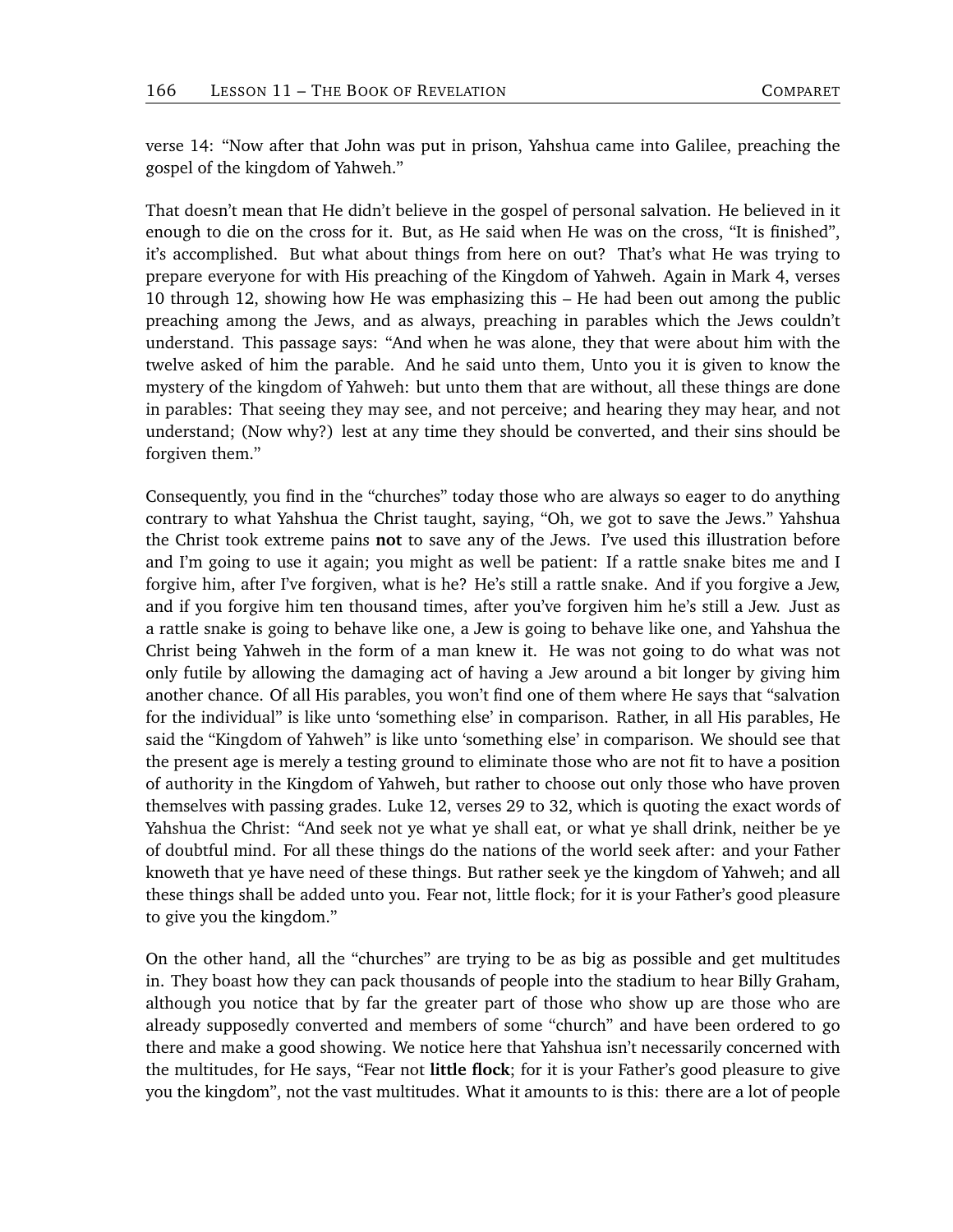down through these past centuries, and there are, living today, those who are so-called "saved Christians" who are going to have a continued existence in the next world. I would say the best they can hope for is to be sweeping the streets and emptying the garbage in the Kingdom of Yahweh because they haven't fitted themselves for anything higher. The idea that if you squeak by and escape total destruction that automatically makes you fit to sit on the throne with Yahshua the Christ and rule in the Kingdom of Yahweh, is an idea that has no support in the Bible, even though many of the "churches" teach it.

Additionally, you find the many ministers who say, "Oh well, up until the time of the crucifixion and the resurrection, Christ taught a different gospel because then they were spared and given a chance that they might be persuaded, and so forth, but then He started with something different, beginning with the resurrection." Again, they either don't read their Bible or they don't believe it. The Book of Acts, chapter 1, verses 1 to 3: "The former treatise have I made, O Theophilus, of all that Yahshua began both to do and teach, Until the day in which he was taken up, after that he through the Holy Spirit had given commandments unto the apostles whom he had chosen (now note this): To whom also he shewed himself alive after his passion by many infallible proofs, being seen of them forty days (now this is after His resurrection), and speaking of the things pertaining to the kingdom of Yahweh."

As I say, the "churches" who like to take one sentence out of context from Paul, say, "Oh well, Paul did away with all that." But, if you will look at the last 2 or 3 chapters in the whole Book of Acts, it traces him to Rome, where he spent a considerable amount of time – and he was not free to leave the city because he was facing trial before Caesar on his appeal, but they left him at liberty and he continued his preaching there – and it said he was teaching those things pertaining to the Kingdom of Yahweh. We now have another clue to the fact that the Gospel of the Kingdom of Yahweh is this everlasting gospel which is to be preached in the time of the end. Yes, Yahshua the Christ Himself spoke of that very clearly. In the 24<sup>th</sup> chapter of Matthew, you'll remember the disciples ask of Him: "What would be the sign of the end of the age, and of His return?" Hence, He listed seven signs for them to watch for as indicating that the end of the age was very near, and one of them was this (Matthew 24, verse 14): "And this gospel of the kingdom shall be preached in all the world for a witness unto all nations; and then shall the end come." ["nations" being #1484 "ethnos."]

That word "end" is the Greek word (tel'-os), which means "the very end", not the beginning of the end. Thus, for 19 centuries we've had the gospel of individual salvation being preached, and of course there was no indication that the end was getting near. But now, when we have the Gospel of the Kingdom of Yahweh being preached, that is an inseparable part of the Gospel of the Israel Identity of the Anglo-Saxon, Scandinavian and Germanic peoples today. That is one of the signs listed by Yahshua the Christ as a sign that it's the end of the age. He never said this was to be preached to convert the Congolese so they could add this to their cannibalism as part of their way of life. Rather than convert them, it's to be preached only as a witness. Inasmuch as they have instigated evil by rising up against us, it therefore becomes part of the picture of judgment. Now Revelation 14, verses 6 and 7, quoting the angel: "... for the hour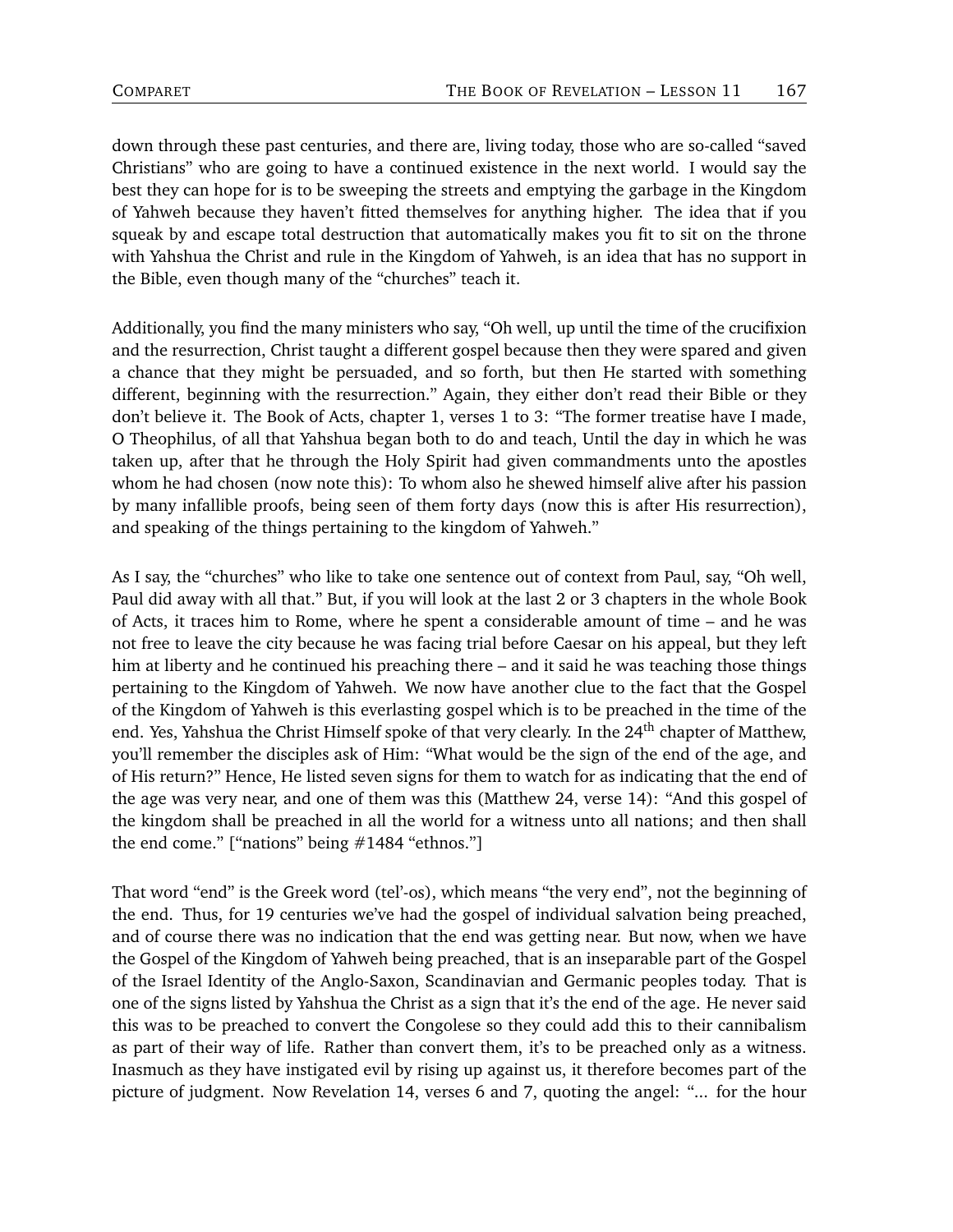of his judgment is come ..."[6](#page-167-0)

Again, as further confirmation of this everlasting gospel, Psalm 145, verses 10 to 13: "All thy works shall praise thee, O Yahweh; and thy saints shall bless thee. They shall speak of the glory of thy kingdom, and talk of thy power; To make known to the sons of men his mighty acts, and the glorious majesty of his kingdom. Thy kingdom is an everlasting kingdom, and thy dominion endureth throughout all generations." It's only within our lifetime that there has been any large scale preaching of this gospel of the Kingdom of Yahweh. Hence, we have another indication here of the time in which we are living. Of what then does the end consist? The overthrow of the Babylonian system which has corrupted the whole world and has gotten things to such a state of affairs that the only way anything can be saved is through judgment, removing the evil<sup>[7](#page-167-1)</sup>. Thus, the very next verse, Revelation 14, verse 8, brings the announcement of the fall of Babylon – great Babylon. Now he (the angel) isn't speaking of the ancient city of Babylon, because we all know that many centuries ago that became just a mound of mud in the desert and hasn't existed ever since. But, everything that was characteristic of old Babylon exists today. Our banking system, which is bringing us all to total ruin, is directly unchanged out of Babylon. Our religious system, the Catholic "Church", has to a great extent taken over the Babylonian religion. And the Protestant "churches", whereas they have picked one or two points on which they disagree with the Catholic "Church", yet they have incorporated the rest of it, so you have today our political, our economic and our religious system still operating under the old Babylonian set up. $8,9,10$  $8,9,10$  $8,9,10$ 

<span id="page-167-0"></span><sup>&</sup>lt;sup>6</sup> I don't think that it was ever an intention that the Gospel was to be preached to any of the non-Adamic races, not even for a witness. Indeed "the preaching of the cross is to them that perish foolishness", and I add it is utterly senseless and vain (1 Cor. 1:18), for no good could possibly become of it. Rather, the witness is to the Israel Nations and the other Genesis 10 Adamic Nations (i.e. Paul among the Ionian Greeks at Athens at Acts chapter 17, and the resurrection of the other Adamic Nations, for which see Matt. 12:41-42, Luke 11:31-32). The non-Adamic peoples, except for the children of the Adversary and those places where non-Adamites are referred to as "beasts", are simply not considered in the Bible, not considered at all, except as a force for destruction. The Bible instead demands that we keep these beasts (the other races) out of our world completely! W.R.F.

<span id="page-167-1"></span> $7$  Anyone who doubts the Babylonian origination of our modern economic system should go to the library and find *The Georgetown Law Journal*, volume 71 Number 4, April 1983, and read the article "The Shetar's Effect on English Law – A law of the Jews Becomes the Law of the Land" on page 1179, a well-documented article even though written by a jewess, one Judith A. Shapiro. The article shows that the foundations for our modern commercial laws were derived from the Shetar, as the Jews only lent money at usury, a practice alien to the Saxon, and so the Saxon had no such laws governing moneylending. The Shetar is, of course, found in the Babylonian Talmud, as the article admits (p. 1182). W.R.F.

<span id="page-167-2"></span><sup>8</sup> It is evident in the Roman-period histories that the Romans had brought back to Rome from conquered lands the religions of those lands, along with their statues and other images (and this usually upon the advice of the Sibyl, as Strabo often tells us), and set up temples to these cults in Rome, including priesthoods. And so Rome had all of the cults of Egypt and the east which had long been in Greece in varying forms anyway (see the recent pamphlets from this ministry entitled Broken Cisterns) and many of which had their first origins in Babylon. As Comparet has already explained, many of the pagan religious elements were later absorbed into the Catholic "church." W.R.F.

<span id="page-167-3"></span><sup>9</sup> While many look to Athens when discussing the origins of "Democracy", this also may be found in ancient Sumer (Babylonia), as I have seen suggested on several occasions. See *Archaeology Odyssey*, January-February, 2001, page 16, "Monarchy in Sumer" for one such discussion. W.R.F.

<span id="page-167-4"></span><sup>&</sup>lt;sup>10</sup> Revelation 14:8 describes precisely the root cause behind all of the horrible wars of recent history. For the "princes of this world" and the controllers and benefactors of the Babylonian economic system are the Jewish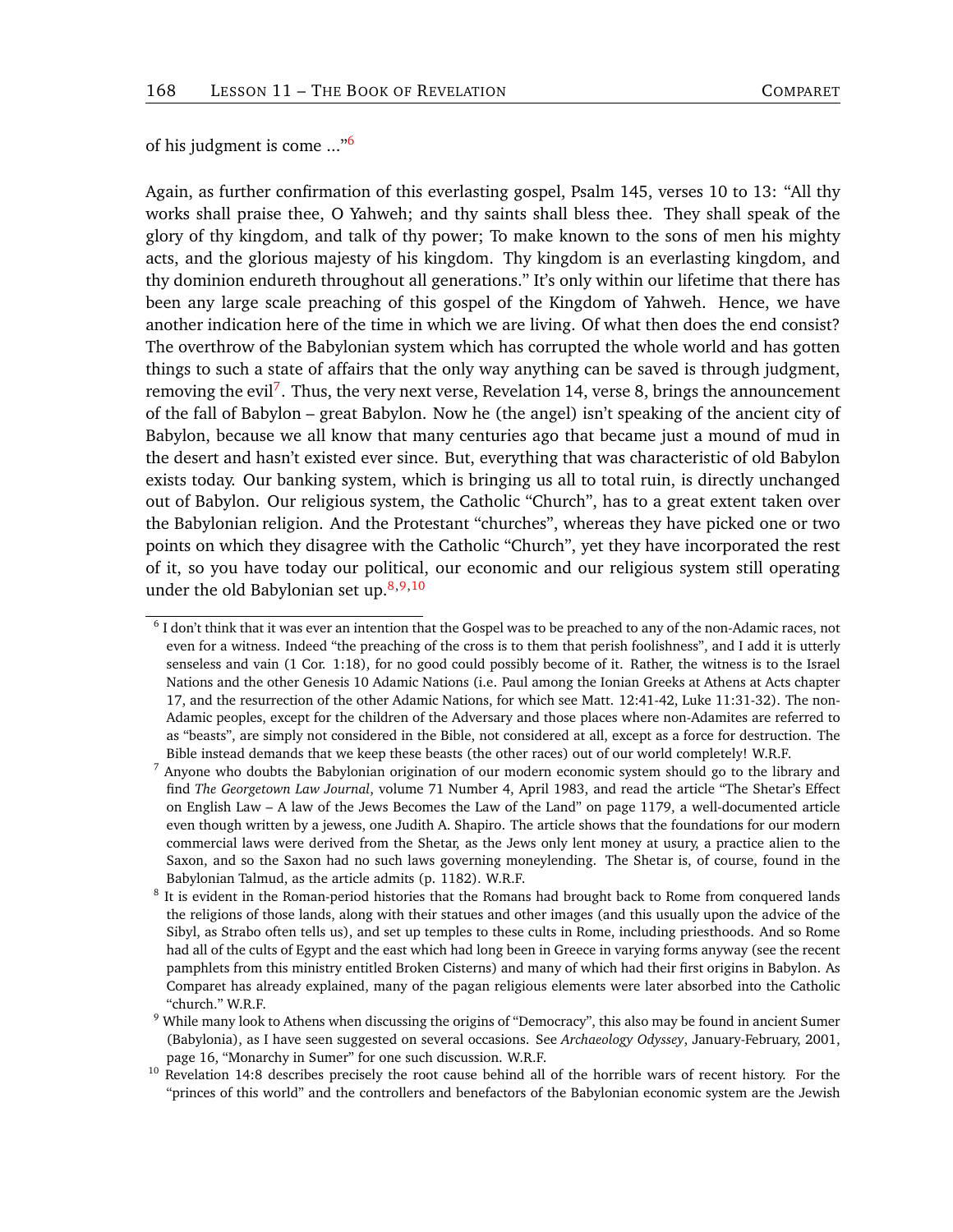"And there followed another angel, saying, Babylon is fallen, is fallen, that great city, because she made all nations drink of the wine of the wrath of her fornication." That repetition, "is fallen, is fallen", I don't believe is for mere emphasis alone, because the whole thing is important enough not to require any particular emphasis. Really, it is simply speaking of two great falls. In other words, those who comprehend the fall of the ancient city, the final ruin and destruction of it, would be reminded that this is not the end of great Babylon. As I have mentioned before, there's one theory of prophetic explanation which blames everything on the Catholic "Church." As you can observe, I don't follow that line of thinking, and there are too many things that have occurred in which the Catholic "Church" had no part, and there was plenty that was evil before any Catholic "Church" came into existence. I'm not excusing the Catholic "Church" at all. It has done all the wicked things that it is accused of, but the point is, the Catholic "Church" is not the disease itself. The Catholic "Church" is just one of the symptoms. The Catholic "Church" was infiltrated and corrupted by the same children of Satan who have now also infiltrated and corrupted, to an equal degree, the Protestant "churches", and look at the way nearly all the Protestant "churches" portray this today.

Hence, it says here, "Babylon is fallen because she made all nations drink of the wine of the wrath of her fornication." On the other hand, the Catholic "Church" has influenced only a group of nations in southern and central Europe, because at a very early time all the eastern portion of Christendom, Greece, Asia Minor, Syria, and Palestine had broken away from the Catholic "Church." They had their own separate eastern "church", the Orthodox, which continues to this day. Therefore, they were not under the jurisdiction of Rome – they were not following the teaching of the Pope – they didn't recognize the Pope as having greater authority than any other bishop. Rather, this says "all nations", which would include even pagan nations and those having other non-Christian religions. Therefore, you can't say that the Catholic "Church" or the city of Rome has anything to do with this. Incidentally, you'll remember the last time we went through the verses which spoke of the seven heads of the beast, representing seven mountains, we saw that among them were some people with the "everything is the fault of the Catholic 'Church' theory"; how they say, "Ah, that identifies the city of Rome because Rome has seven hills."[11](#page-168-0)

international bankers and merchants based primarily in London and New York. These were behind the destruction of Czarist Russia and Kaiser Wilhelm's Germany, and later of course Hitler's Germany. Today the entire west, including all of Christendom and the heathens of South America and Africa, except for a few anomalies (i.e. Cuba, Zimbabwe etc.), are controlled by "democratic institutions" and privately-owned central banks, with privately created money supplies: many of the governments and economies of Asia are also under the control of these private bankers. Lately Serbia and apparently Libya have been bombed and sanctioned into submission, and these things are being forced upon the peoples of Afghanistan and Iraq. First the British, and now the American empires are used to project the will of mystery Babylon throughout the world. Lately the pet term used to define the wine of the whore's fornication is "globalism", and the enslavement of peoples to the Jewish-owned financial system called "liberation." W.R.F.

<span id="page-168-0"></span><sup>&</sup>lt;sup>11</sup> While Comparet is right in portraying the Catholic "church" as only a small part of the system, rather than as the whore herself, he underestimates the Catholic "church's" influence and role in the success of Mystery Babylon. First, no part of Europe was for long devoid entirely of Catholic influence, which has also long been strong in America. But more importantly, the biggest sins of Roman Catholicism: universalism and sacramentalism, were never removed from Protestant denominations which supplanted it in Northern Europe and in England. So the Babylonian mystery religion and all of the pagan elements, and the pagan holidays which the Catholic "church"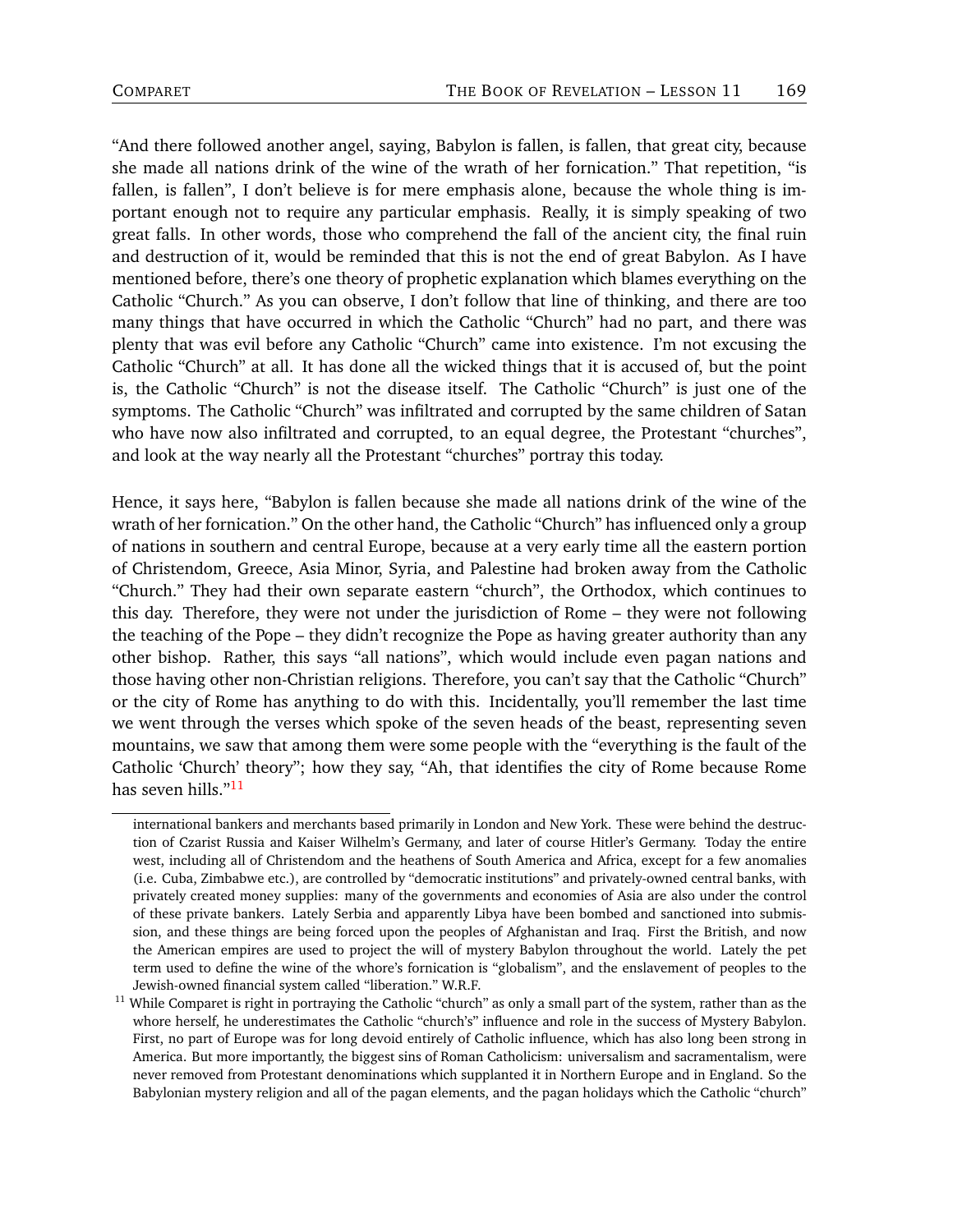But if you are going to put it upon that basis, Constantinople also is built on seven hills. So is Brussels, Belgium, and I forget what the other two are – at least two other world capitals are also built on seven hills. Thus, you can't identify Rome on that basis. You'll also remember that the angel which spoke with John, Revelation 17, verses 7 and following, declared that the hills are merely symbolic of seven kingdoms "of which five are fallen, one is", and I don't remember five of Rome's hills disappearing. When we come to the next part of this study next month, we're going to get a clear identification of just who and what this great Babylon is. I will leave that till next time so I'll have something to talk about then.

But it's clear now that all this that we've been going through pertains to the judgment of Yahweh. Revelation 14, verses 14 to 20, makes that very clear indeed, so let's go on into that: "And I looked, and behold a white cloud, and upon the cloud one sat like unto the Son of man, having on his head a golden crown, and in his hand a sharp sickle. And another angel came out of the temple, crying with a loud voice to him that sat on the cloud, Thrust in thy sickle, and reap: for the time is come for thee to reap; for the harvest of the earth is ripe. And he that sat on the cloud (Note now, this is no angel, this is Yahshua the Christ Himself, the Son of man) – he that sat on the cloud thrust in his sickle on the earth; and the earth was reaped. And another angel came out of the temple which is in heaven, he also having a sharp sickle. And another angel came out from the altar, which had power over fire; and cried with a loud cry to him that had the sharp sickle, saying, Thrust in thy sharp sickle, and gather the clusters of the vine of the earth; for her grapes are fully ripe. And the angel thrust in his sickle into the earth, and gathered the vine of the earth, and cast it into the great winepress of the wrath of Yahweh. And the winepress was trodden without the city, and blood came out of the winepress, even unto the horse bridles, by the space of a thousand and six hundred furlongs."

Therefore, you have two different reapings here, the first by Yahshua the Christ Himself – and you don't have a statement, at this point, of what it was for and what the consequences were. But as to the second reaping by the angel, you are told definitely that this was a reaping for judgment: "the grapes of the vine of the earth were cast into the winepress of the wrath of Yahweh." Hence, there is a distinction between the two here. This first reaping by Yahshua the Christ Himself is evidently of those who are His at His coming. In other words, you're getting to the very same people that made up that hundred and forty-four thousand that John had his vision of, who were standing upon mount Zion. In 1<sup>st</sup> Corinthians 15, verses 22 and 23, Paul says: "For as in Adam all die, even so in Christ shall all be made alive. But every man in his own order: Christ the firstfruits; afterward they that are Christ's at his coming."<sup>[12](#page-169-0)</sup>

represents are also extant in all of the Protestant sects to this day, along with all the rituals and trappings of a professional priesthood, notably among the Lutherans and Anglicans. W.R.F.

<span id="page-169-0"></span> $\triangleright$  back to note [8 on page 185](#page-184-0)

 $12$  Comparet has committed a serious error in his interpretation of Rev. 14:14-20, for he has followed along with a mistranslation in the A.V. which even Thayer supports – although Thayer does not offer a basis for his support. The "ripe" of Revelation 14:18 is from the Greek verb *trugaô* (5166), which means "*to gather in*" a crop. It is from the Greek noun *trugê* which means "*ripe fruit ... the vintage*" (Liddell & Scott). But the word translated "ripe" at 14:15, a word translated "ripe" only here, is from the verb *xârainô* (3583), which means "*to parch up, dry up* ... Passive *to become* or *be dry, parched* ..." and is often translated "to wither" in both the A.V. New Testament and in Brenton's *Septuagint*. Note Lamentations 4:8, Ezekiel 17:9-10 and 19:12-13, and Isaiah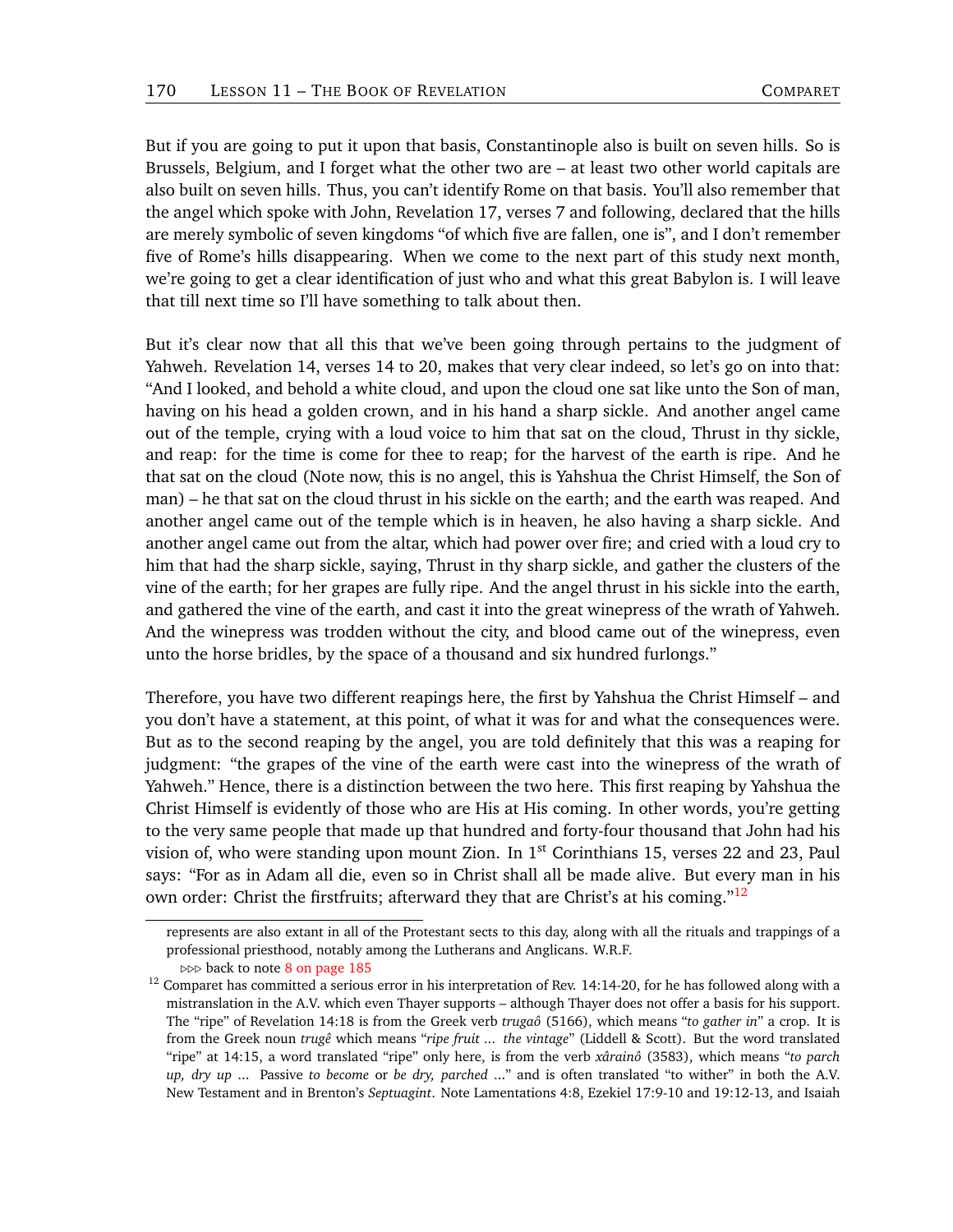All this happens when He appears at the end of the age, and those who make up – not the entire population of the Kingdom of Yahweh – but just the administrative staff who are brought in by Yahshua the Christ. Many of them had died centuries ago, but there are some who will still be living at the time of the return and will be gathered in with the others then. Now the second reaping of the vine of the earth is of a very different kind of happening, and for a very different reason. The key to Bible symbolism is always in the Bible, and nowhere else. There's only one way you're going to find it, and that is to look through the Bible for the other places where the same symbolism is used. That is the key to another use of the same symbol. In Isaiah 5, verses 1 to 7, you have the answer. You've often heard me say that if you have the writings of Isaiah and of John, you've got virtually your entire Bible, because out of them you can reconstruct what's in the rest of it: "Now will I sing to my wellbeloved a song of my beloved touching his vineyard. My wellbeloved hath a vineyard in a very fruitful hill: And he fenced it, and gathered out the stones thereof, and planted it with the choicest vine, and built a tower in the midst of it, and also made a winepress therein: and he looked that it should bring forth grapes, and it brought forth wild grapes (unfit for any use). And now, O inhabitants of Jerusalem, and men of Judah, judge, I pray you, betwixt me and my vineyard. What could have been done more to my vineyard, that I have not done in it? wherefore, when I looked that it should bring forth grapes, brought it forth wild grapes? And now go to; I will tell you what I will do to my vineyard: I will take away the hedge thereof, and it shall be eaten up; and break down the wall thereof, and it shall be trodden down: And I will lay it waste: it shall not be pruned, nor digged; but there shall come up briers and thorns: I will also command the clouds that they rain no rain upon it. For the vineyard of Yahweh of hosts is the house of Israel, and the men of Judah his pleasant plant: and he looked for judgment, but behold oppression; for righteousness, but behold a cry."[13](#page-170-0)

You'll remember that, I think it was Jeremiah who pointed out that the people who had taken over in Jerusalem, the bright young brain-trusters who surrounded the king and told him what to do, could be recognized by the mere sight of their faces as not being Israelites of the Tribe of Judah. He said that "the show of their countenance doth witness against them", and here you see it, "O inhabitants of Jerusalem – and men of Judah." These particular inhabitants of

<sup>42:13-15,</sup> where this is the verb used in the *LXX*. All of Isaiah 42:1-16 may be compared to Rev. 14; Note Isaiah 42:10 and Rev. 14:3. This verb is also used in the N.T. at Matt. 13:6, Mark 4:6 and Luke 8:6, among other places, but notably at Matt. 21:19-20 and John 15:6.

Knowing this, we see that this first harvest is certainly not that of the first fruits, which, I hope to already have explained well enough, has already happened long ago. Rather, this first harvest of Rev. 14 is the harvest of the "withered", the harvest of the tares, which Comparet rightly says is performed by Yahshua Christ Himself. So, we have the harvest of the wheat and the tares, where the tares are gathered first (Matt. 13:36-43), and once Rev. 14:15 is translated correctly we see that it agrees quite well with Paul's statements at 2 Thes. 2:8: "and then will the lawless be revealed, whom Prince Yahshua will destroy with the breath of His mouth, and abolish at the manifestation of His presence." Note that there is much blood flowed from the ripe grapes of Rev. 14:17-20, and so in contrast to those of 14:15, these here are not "withered" at all.

Another Greek word from *xâros* (dry, withered) and *ampelos* (a vine), is *xârampelinos*, which Liddell & Scott define "*of the color of withered vine leaves, bright red*." Remembering that the tares are red when ripe, and that the color of Esau is red (Edom), this too gives us another clue as to the nature of this harvest. W.R.F.

**DDD** back to note [13](#page-170-0)

<span id="page-170-0"></span> $13$  Again, see note [12 on the preceding page](#page-169-0)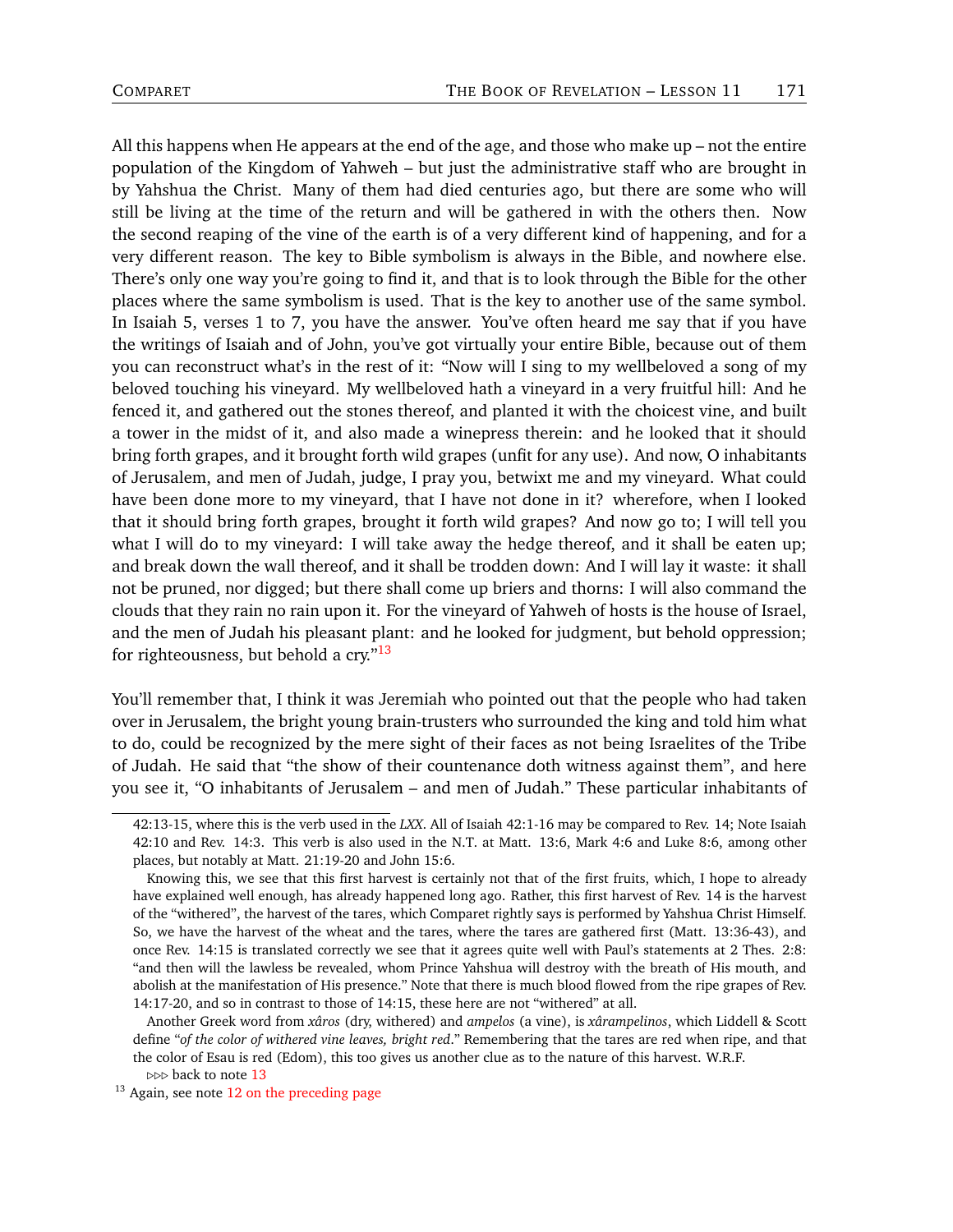Jerusalem were these Canaanite and Edomite Jews who were the ones responsible for this evil. But the men of Judah also had a responsibility for having allowed themselves to be corrupted, exactly as this country has a frightful responsibility for having allowed our government to be totally taken over and totally corrupted by the descendants of these same Jews. Notice again how Yahweh speaks through Isaiah: "there would come up briers and thorns." We should remember, when the people of Israel were on their march and were about to go into the promised land of Palestine, they were warned repeatedly by Yahweh that they should absolutely exterminate these various Canaanite peoples who were living in Palestine at that time, because Yahweh said "if you do not – if you let them live among you, you're going to have integration. Your children will grow up with theirs, your children will, in time, intermarry with theirs, and you are going to become as corrupt as they are; so finally I will have to destroy you for the same reason that I am now telling you to destroy them." $14,15$  $14,15$ 

When the people of the twelve tribes of Israel began failing in that job, they were warned repeatedly, "If you let any of these remain here alive they will be a problem to you like thorns in your side, briers and thorns." Now the Bible is very clear on what they did. You will remember the tribes of Reuben, Gad and half the tribe of Manasseh took their share east of the river Jordan, which were the old kingdoms of Moab and Ammon. Some of the Moabites and Ammonites fled in terror on the approach of the Israel armies and got away to live in other places, not there. But after those who remained tried to fight it out; the Bible is very clear as to each of the cities there, that they were absolutely to be exterminated, not one left alive. Then, when the people crossed the river Jordan and started into the original promised land west of the Jordan, the only city where they obeyed Yahweh's command was the city of Jericho, the first city they overthrew west of Jordan, and there they did exterminate the Canaanite Jews who were living there. But as to all the others – the dismal story that goes right on through the Book of Judges, as to this city and that, and the others as they took them, that they did not kill the people thereof, but they put them under a tribute tax and they lived among the children of Judah, or the children of Benjamin, or whatever tribe it was "unto this day." Hence, you did have the Canaanite "briers and thorns" as Yahweh had prophesied, which has lasted down to our present time.<sup>[16,](#page-171-2)[17](#page-171-3)</sup>

<span id="page-171-0"></span><sup>&</sup>lt;sup>14</sup> Even today most of Clinton's advisors and White House staff were Edomite Jews, and also George W. Bush currently, most of the so-called neocons are Jews and "former" Socialists. Many administrations from Wilson to the present were heavily laden with Jewish advisors. It was no different in the days leading up to the demise of the kingdoms of Israel and Judah. W.R.F.

<span id="page-171-1"></span><sup>&</sup>lt;sup>15</sup> Comparet quotes not "Jeremiah" here, but Isaiah 3:9, but nevertheless the message is directed to the same group of people. W.R.F.

<span id="page-171-2"></span><sup>&</sup>lt;sup>16</sup> The departure of the Israelites from their orders to destroy all of the Canaanite peoples surely occurred, but not as abruptly as Comparet makes it out to be. For instance, the destruction of Jericho is related in Joshua chapter 6, and later, in chapter 8, Ai is captured and its inhabitants all put to the sword, as they also did at Makkedah (10:28), Libnah (10:30), Lachish (10:33), Eglon (10:35), Hebron (10:37), Debir (10:39) etc. So Comparet has somewhat overmagnified Israel's failure here. W.R.F.

<span id="page-171-3"></span><sup>&</sup>lt;sup>17</sup> "Thorns in our eyes", as Joshua 23:13 has it, is a fitting analogy, for that would cause blindness. It is also fitting that after His great discourse concerning the nature of the enemy given in John 8, and before His great discourse concerning the sheep and the Good Shepherd given in John 10, Yahshua heals a man who was "blind from birth" in John 9. We too, once blind, are no longer, once we understand His words in John chapters 8 and 10! Note John 9:39. As long as we believe the Jews, and not the Christ, we shall remain blind! W.R.F.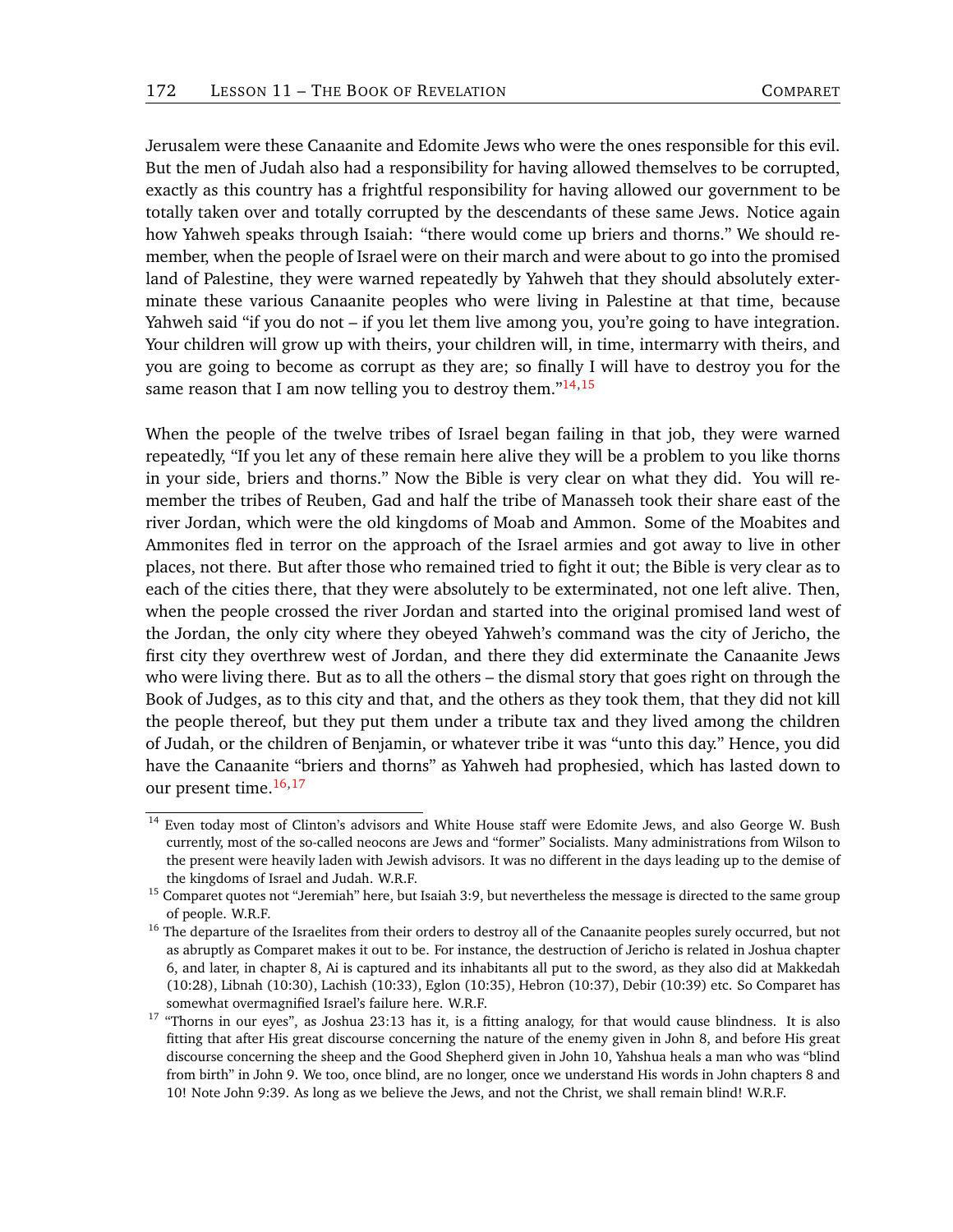Thus, He said He had planted Jerusalem "... with the choicest vine, [and that] ... the vineyard of Yahweh of hosts is the house of Israel and the men of Judah his pleasant plant ..." Yet what He got was wild bitter grapes. In Deuteronomy 32, verses 31 to 33, you read something very much to the point. Speaking of these Canaanite peoples who were being dispossessed, it says this: "For their rock is not as our Rock, (Remember, Yahweh had been spoken of as the Rock of Israel, the solid, unshakable foundation) – For their rock is not as our Rock, even our enemies themselves being judges. For their vine is of the vine of Sodom, and of the fields of Gomorrah: their grapes are grapes of gall, their clusters are bitter: Their wine is the poison of dragons, and the cruel venom of asps."

Now all these things which were so emphatically brought into the Old Testament were put there for a purpose, and you'll notice that Yahshua the Christ keeps coming back to these things to remind the people of what they should have known, and that they should have been doing something about it all these intervening centuries. You'll remember the parable which is given all through Matthew, Mark and Luke. Matthew 21, verses 33 to 46; Mark 12, verses 1 to 12; and Luke 20, verses 9 to 19. In this parable, Yahshua the Christ speaks of a land owner that had planted a vineyard, and He lent it out to old tenant tributary husbandmen on assignment as a crop sharing rental. Then, when the time of harvest came, He expected, of course, to receive His share of the crop. He sent His servants, one after another, for it, and they beat one, and murdered another, and so on, until He finally sent His Son, saying, "Surely they will reverence My Son." Then said the husbandmen (the people who were in charge of the vineyard), "Ah, this is the heir, come let us kill Him, and then we'll take the inheritance."

It shows they themselves, these husbandmen in charge of the vineyard, they couldn't be of any tribe of Israel because all of Israel were told repeatedly (Isaiah says it a half a dozen times fully) "thou art my servant O Israel." These are not Yahweh's servants [true Israelites], neither were they His [genetic] children, for had they been His children they would have been the heirs. But they said of the one coming, "this is the heir, let's kill Him and then we'll take the inheritance." Of course, it was prophetic of the way they treated Him. You notice that in every one of these three reports of that parable it concludes with the statement that the priests and Pharisees were ready to grab Him and murder Him on account of this because they understood that He spoke this parable concerning them – they didn't miss the point. The children of Satan know who they are and what they are doing, and they are only afraid that we'll find out who they are and what they're doing and we'll upset their little game.

The next thing we come to, by way of noting where we are in the Book of Revelation, and inasmuch as we've completed chapter 14, we now start on chapter 15: "And I saw another sign in heaven, great and marvellous, seven angels having the seven last plagues; for in them is completed the wrath of Yahweh. And I saw as it were a sea of glass mingled with fire: and them that had gotten the victory over the beast, and over his image, and over his mark, and over the number of his name, stand on the sea of glass, having the harps of Yahweh."

You'll find that a more nearly correct translation doesn't say they "stand on this sea of glass." Rather it says "they stand beside it." What then would be a "sea of glass mingled with fire"?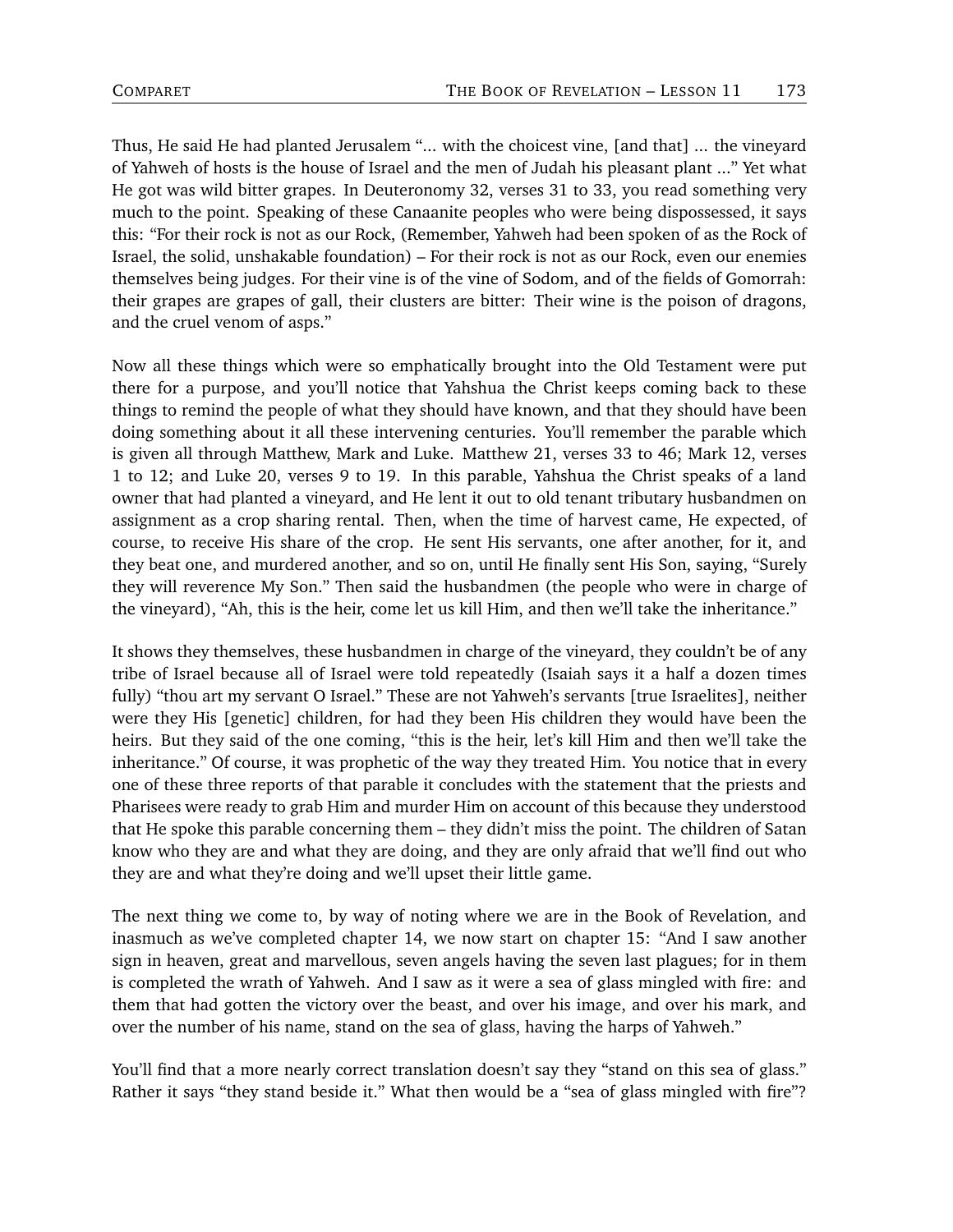Probably some of you know that one of the products of a volcano is volcanic glass, obsidian, usually black in color. Thus, a sea of glass mingled with fire would be a pretty good description of a great lava flow. Therefore, the judgment which is coming upon the earth might well be likened to a lava flow, and these who had gotten the victory over the beast were standing beside, not on, this lava flow, for they were not harmed by it: "And they sing the song of Moses the servant of Yahweh, and the song of the Lamb, saying, Great and marvellous are thy works, Yahweh Elohim Almighty; just and true are thy ways, thou King of saints. Who shall not fear thee, O Yahweh, and glorify thy name? For thou only art holy: for all nations shall come and worship before thee; for thy judgments are made manifest."<sup>[18](#page-173-0)</sup>

Consequently, we definitely are at the edge of a final period of Yahweh's judgment. You remember, there were these seven seals that were opened, each revealing a different stage of the judgment. The opening of the seventh seal was again subdivided into the blowing of seven trumpets. The seventh trumpet having sounded, we come to a subdivision again into the seven last plagues. Clearly nothing short of the great judgments of Yahweh are going to get the people who have control of the world today out of their positions of power. Not only are the great bulk of the people entirely helpless to do anything about it, but the great bulk of the people have been brainwashed so that they don't even want to do anything about it. Thus, it's the judgment of Yahweh. All this is perfectly consistent with what the Bible has been talking about from the beginning. We read at Isaiah 26, verse 9: "With my soul have I desired thee in the night; yea, with my spirit within me will I seek thee early: for when thy judgments are in the earth, the inhabitants of the world will learn righteousness." Again, at Ezekiel 39, verse 21, quoting the words of Yahweh Himself: "And I will set my glory among the heathen, and all the heathen shall see my judgment that I have executed, and my hand that I have laid upon them. $^{n19}$  $^{n19}$  $^{n19}$ 

Now there can be no crime without a criminal, no wickedness without some wicked person to see that it's done, and that is why merely putting Band-Aids on the wound afterward hasn't gotten us anywhere. We've not been eliminating the source. But this judgment is one that's going to remove the cause of all this: these Edomite Jews. Isaiah 34, verse 5, again quoting the words of Yahweh: "For my sword shall be bathed in heaven: behold, it shall come down upon Idumea (Edom), and upon the people of my curse, to judgment." You'll remember the Book of Malachi [1:4], the last book of the Old Testament, speaking of these Edomites. It says that they are "the people against whom Yahweh has indignation for ever." Thus, they are the

<span id="page-173-0"></span><sup>&</sup>lt;sup>18</sup> The Greek word in question here, *epi* (1909) in certain contexts may mean "by", but such would not be natural, not even here. *para* (3844) is naturally "by" or "besides." With the verb "to stand" here, I could only render *epi* as "upon" and certainly not "by" as Comparet tries to explain it. The word "on", describing the crown of gold on the head of the angel, at Rev. 14:14, is also *epi*. W.R.F.

<span id="page-173-1"></span><sup>&</sup>lt;sup>19</sup> First, the word translated "heathen" at Ezekiel 39:21-23 is plural and would better be translated "nations." Yet the *LXX* reads here "And will set my glory among you, and all the nations shall see my judgment which I have wrought ..." Yahweh certainly will **not** set His glory among the non-Adamic races! "Nations" is usually instead "Gentiles" in the A.V., but sometimes "heathen." Early in the Bible, the word refers to the Genesis 10 Adamic nations, unless otherwise specified. Later it refers to the Israel nations, but sometimes in context it must be translated "heathen", referring to those outside of The Faith, Adamic or not. W.R.F.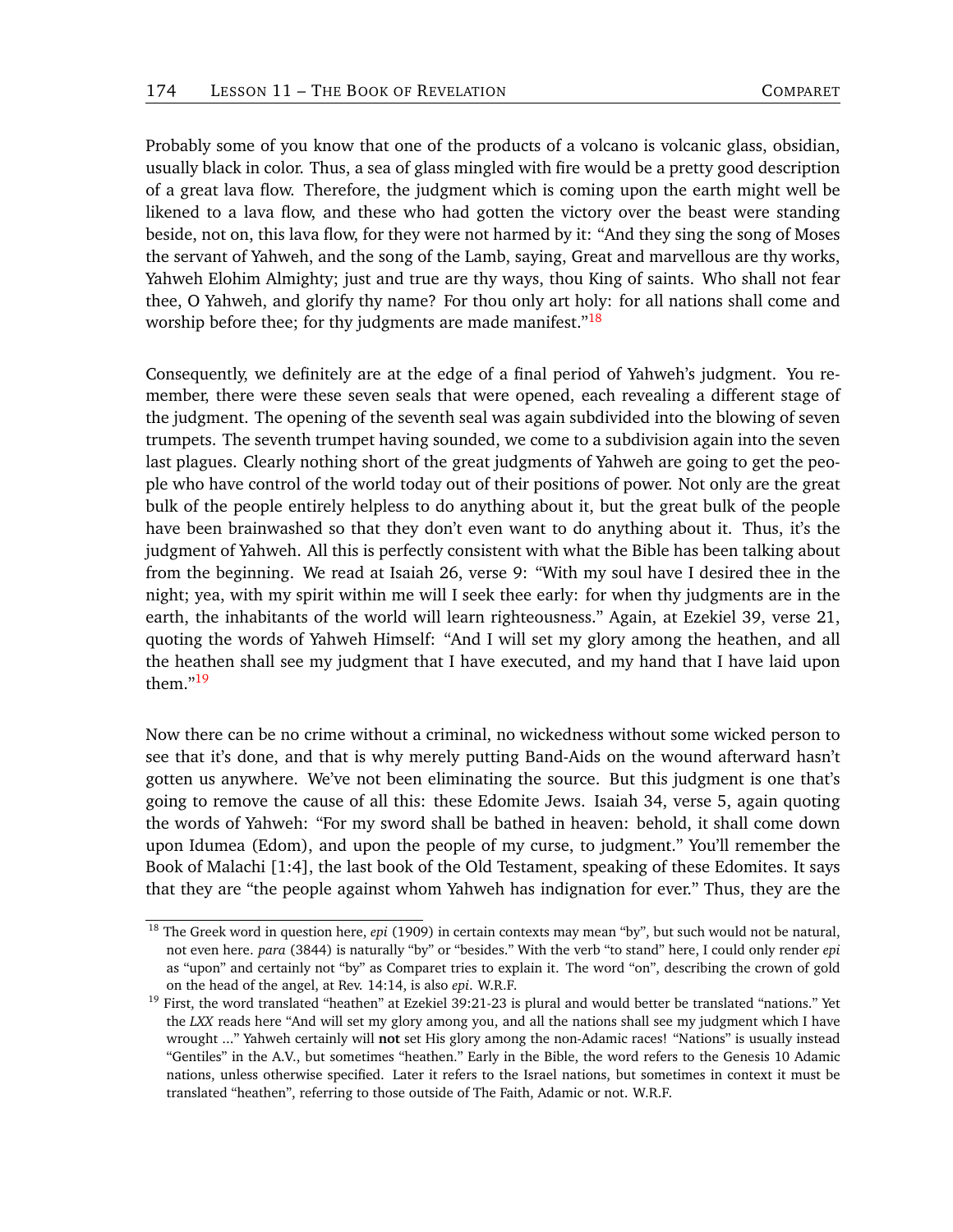people of Yahweh's curse. Again, at Isaiah 28, verses 14 to 20, it describes the present day situation exactly $20$ :

"Wherefore hear the word of Yahweh, ye scornful men, that rule this people which is in Jerusalem. Because ye have said, We have made a covenant with death, and with hell are we at agreement; when the overflowing scourge shall pass through, it shall not come unto us: for we have made lies our refuge, and under falsehood have we hid ourselves: Therefore thus saith Yahweh Elohim, Behold, I lay in Zion for a foundation a stone, a tried stone, a precious corner stone, a sure foundation: he that believeth shall not make haste. Judgment also will I lay to the line, and righteousness to the plummet: and the hail shall sweep away the refuge of lies, and the waters shall overflow the hiding place. And your covenant with death shall be disannulled, and your agreement with hell shall not stand; when the overflowing scourge shall pass through, then ye shall be trodden down by it. From the time that it goeth forth it shall take you: for morning by morning shall it pass over, by day and by night: and it shall be a vexation only toa man can stretch himself on it: and the covering narrower than that he can wrap himself in it." understand the report. For the bed is shorter than that

Let's now look this thing over. Those who were in charge of this people who were in Jerusalem were these Edomite Jews at the time Isaiah wrote, and today they are a mixture of Edomite and Khazar. "We have made a covenant with death, and with hell are we at agreement, we have made lies our refuge and under falsehood have we hid ourselves." Yes, and they lied when they said six million Jews were killed by Hitler. A million of them are in Palestine today, and the other five million are in the United States. The Jew's own statistics show that when Hitler came to power in 1933 there were only half a million Jews in Germany. He would have had to kill that half a million, and then resurrect them, then kill them again and resurrect them again ten times in all. If he could perform miracles like that, he was a man for which we should have some respect. What actually happened, of course, was that over the period between 1933 and 1939 the great bulk of them moved out, including the great bulk of the Jews who were anywhere in Europe. It was a matter of a well known scandal at the time that the ships we were sending in such a parade across the Atlantic carrying supplies to England and France were coming back loaded, almost to the point they were swamped, with Jews who were admitted to this country illegally.

But remember, Franklin Roosevelt [Rosenveld] had Jewish blood in him. He was completely the tool of the Jews and he was very conniving. "When the overflowing scourge shall pass through." That is the great Russian Communist invasion. "It will not come unto us" they say because the Jews are the absolute masters of Communist Russia, and all the nations behind the Iron Curtain in eastern Europe. The only squabble that exists between Russia and China today is not that one is more or less Communist than the other, but Communism in China is

<span id="page-174-0"></span><sup>&</sup>lt;sup>20</sup> The Edomite Jews alone do not represent all of the children of the serpent in the world, for so do all the other Arab (mixed) races, and there are direct prophecies elsewhere foreboding the destruction of many of them, also. Yet one must realize, that where Yahshua stated "Every plant which my heavenly Father hath not planted, shall be rooted up", the only plant which the Bible tells us that He planted is the white Adamic race, and all others here have no future. This scenario is again related at Matt. 25, for only the Adamic are the "sheep nations", and all others are "goat nations" pending total destruction. W.R.F.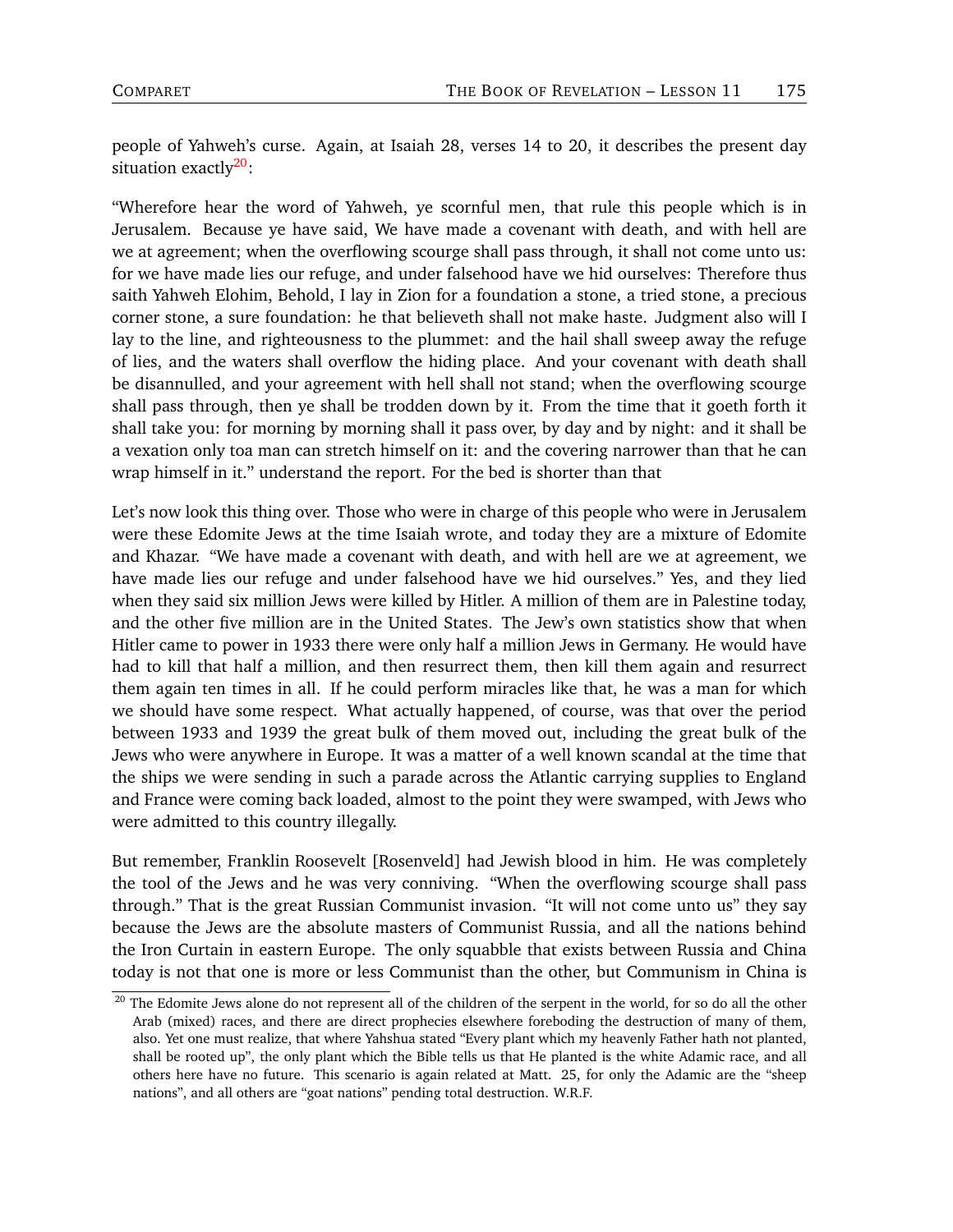carried on by Chinese Communists and directed by them. Communism in Russia is the work of Jewish Communists, and there's a squabble for power between them. But Yahweh says, when you think you can control all this, you're not going to. "The hail", the rain of bombs falling from the sky, "shall sweep away the refuge of lies, and the waters shall overflow the hiding place."

I pointed out to you before that wherever the Bible uses the term "waters", symbolically it is always a symbol for great masses of people. The people of the world in general are often spoken of as the sea. A people in motion, or a great invading army, is often spoken of as an overflowing river. Hence, when the Russian invasion comes it will overflow them. When we studied the  $38<sup>th</sup>$  and  $39<sup>th</sup>$  chapters of Ezekiel, we saw that it pointed out Russia's strategy as a two pronged attack, the major one being by air across the pole and down our west coast from the eastern shores of Siberia to attack the United States. But at the same time, the other prong of the pincers would come down, but not straight down, south through Turkey. The Turks are tough fighters, and Russia couldn't get through without months or years of fighting. Secondly, she'd have to cross range after range of mountains that are too rugged for mechanized forces to get through. She will bypass, going east of Turkey. She will come right down through Iraq, seizing the great oil fields as she goes, then turning west across the desert plains country, coming into Syria from the east, and southerly from Syria down into Palestine, down to take the Suez and beachhead, down into Africa.<sup>[21,](#page-175-0)[22](#page-175-1)</sup>

There's no way to stop that flood coming through, overflowing the very place where the Jews have said, "We now hold the strategic center of the world." The ordinary Russian knows who his oppressors are. He doesn't dare say so because so-called anti-Semitism is punished by death in Russia. It's a virtue to be anti-American or anti-British or anti-German. In fact, it's a compulsory virtue, but a death penalty for being anti-Jewish. It's a compulsory virtue to be anti-Christian or anti-Buddhist or anti-Mohammedan, but the death penalty for being anti-Jewish. Now you put this great Russian army on the march and you get them involved in battle, and these Russians are going to say, "Well, if we have to do all the fighting and all the

<span id="page-175-0"></span> $21$  I cannot fault Comparet for believing that the events of Ezekiel 38-39 would unfold with Soviet Russia during the so-called Cold War. Having knowledge of Israel Identity and being an adult in that time, I'd surely have thought so too. Today, as the American empire expands itself around the world, while at the same time enriching the Chinese with one-way trade and the Russians by developing their natural resources, all while America is being flooded with alien immigrants, this is a recipe for total disaster. Many of the events of Ezekiel 38-39 are already unfolding, yet the ignorant see them not!

I cannot understand where Comparet reads an invasion of Palestine by Russia into Ezekiel 38-39 anywhere, for it is to be "a land of unwalled villages" (Ezek. 38:11), hardly describing today's barricaded walls some 60 to 80 feet high around their *Kibbutzim*. For Ezekiel is surely describing one land only, America, and not two different lands. For already is America swarming with aliens and being plundered, of its wealth and its women! W.R.F.

<span id="page-175-1"></span><sup>&</sup>lt;sup>22</sup> Since Comparet presented these lessons somewhere between the years 1968 and 1973, the world political scene has changed considerably, and we can see where some of his conclusions have turned out quite differently. Nevertheless, overall he did quite well. Russia did make a move into Afghanistan, moving toward the Mideast, but it turned into a disaster and they had to turn around and return home in humiliation. In spite of that, I believe that Comparet is correct that the Tartar Russians and the Chinese, being Gog and Magog, will attack America, but that a "two pronged" attack does not fit Scripture. [See my booklet *The Problems With Ezekiel 38 & 39*. C.A.E.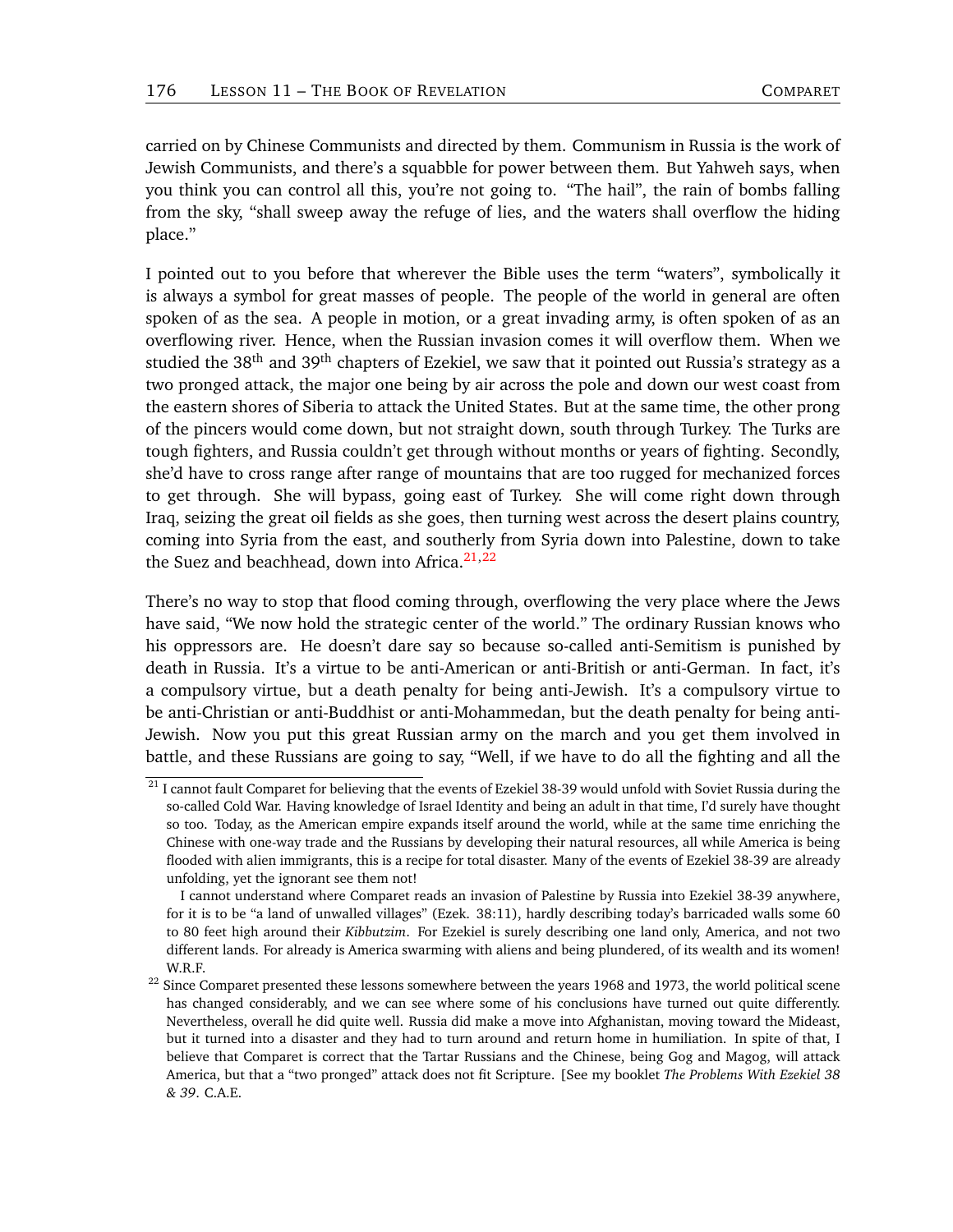dying, we might as well do some of the stealing as well." And as they go through Palestine, they're going to loot it of everything worth stealing, just as they did when they went through Czechoslovakia and East Germany and that sort of thing. Hence, that is one phase of this great judgment that is coming upon the whole world. Revelation 15, verses 5 to 8, shows that this process is now ready to get under way: "And after that I looked, and, behold, the temple of the tabernacle of the testimony in heaven was opened: And the seven angels came out of the temple, having the seven plagues, clothed in pure and white linen, and having their breasts girded with golden girdles. And one of the four living creatures gave unto the seven angels seven golden vials full of the wrath of Yahweh, who liveth for ever and ever. And the temple was filled with smoke from the glory of Yahweh, and from his power; and no man was able to enter into the temple, till the seven plagues of the seven angels were fulfilled."

You can see that the only thing remaining ahead is to identify what each of these seven last plagues were, and that's too big a subject to get started on tonight.

[At this time there is a question from the audience, asking about the smoke of Yahweh]

## [Answer:]

The smoke of the glory of Yahweh. Well, the Bible speaks of that in other places. The tabernacle in the wilderness, the original tent tabernacle during the march of the Exodus, when the presence of Yahweh came into it, it was filled with vapor. On the dedication of Solomon's temple, when Yahweh accepted the dedication of it and His presence was manifest there, again it was filled with vapor. The glory of Yahweh is a tremendous concentration of electrical energy. After all, He is the originator and force of all energy, and basically it is electrical in its nature. You'll remember, Moses saw a bush burning and yet not consumed by the flames, and he went over to see what it was. Yahweh spoke to him out of this burning bush. People who like to consider themselves scientifically educated like to scoff at that and say, "Who ever heard of fire that doesn't burn?" For several hundred years in the past, anybody who was a sailor on one of the old tall-masted sailing ships could tell you about it because he had seen it many times, St. Elmo's fire. When there was a thundercloud overhead and that tremendous electrical potential was getting ready to jump that gap in lightning, clear to the top of the mast, you had streamers of electrical fire discharging. But when you had that, the ship was never struck by lightning, because the terrific charge built up there was discharged before you got the great smashing discharge of lightning.

Anybody who's done much mountain climbing realizes that sometimes when you've been upon a high peak and a thunderstorm came up, and you've had to get down to a lower level hastily because the very rocks around them sputter and crackle and it was getting to the point where the electrical potential was almost at the point of jumping the gap of the lightning discharge. If you'll look it up in any scientific text book, or even a good encyclopedia article, like *Collier's Encyclopedia* for example, under St. Elmo's fire it mentions the fact that these discharges, electrical corona discharges of a blue-violet streamer-like flame, have been known to cover as much as an acre in area at one time. Hence, here, with all the terrific concentration of electrical energy which the presence of Yahweh would bring, there it was manifest. It wasn't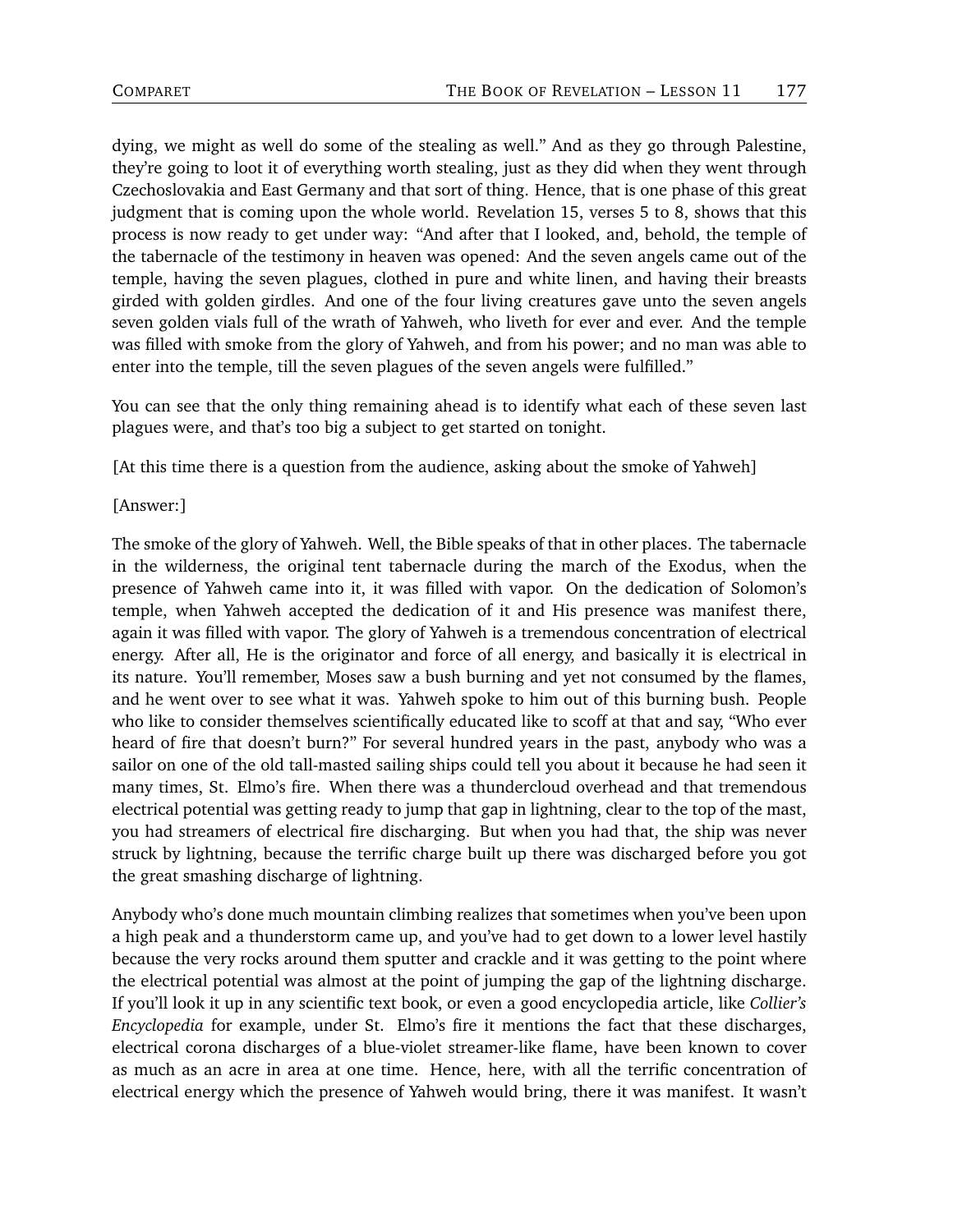an oxidizing flame as it didn't burn the bush. Now a characteristic that is often noted is that if there's much humidity, the moisture in the air is often condensed into a fog so that you would have the same phenomenon indicated there, where the presence of Yahweh was abiding. With this enormous electrical charge, it would fog up the atmosphere, and anybody who would go into it, of course, would do so at his own peril.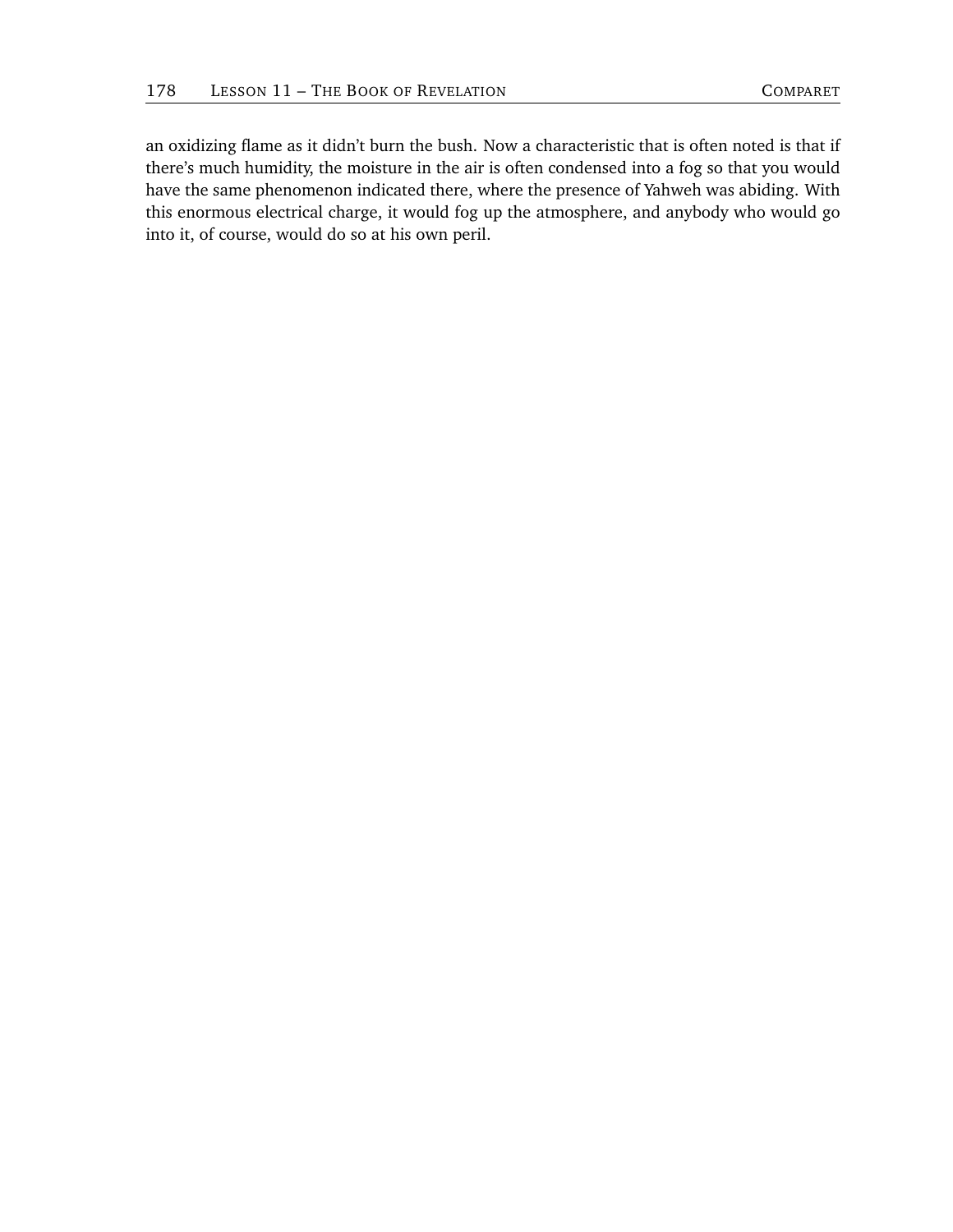

In our study of the Book of Revelation, we've come to chapter 16, which deals with the seven last plagues upon great Babylon. These seven last plagues, which complete the wrath of Yahweh, are symbolized by seven vials which are in turn to be emptied upon the final beast empire-nations. Before we study these seven last plagues in detail to identify which events in history they symbolize, let's try to identify the Babylonian beast system itself, which has brought upon itself these plagues. Until we know the people whom Yahweh has identified as his enemies, we cannot know where to look for the fulfillment of these plagues. Therefore, for the present we will skip over the first seventeen verses of chapter sixteen. This final beast empire is repeatedly named "great Babylon." We know that it is not the old Babylonia in the Euphrates valley, for that is fallen many, many centuries ago. The evils of the ancient Babylonian system exist today, spread among many of today's nations, even our own nation for that matter. Unless Yahweh means to condemn races and nations equally, there must be some wicked element to be found among them, which is the infection which has made the nations morally sick and which must be removed. To find what we are dealing with, we must start with Revelation 16, verses 17 and 18, and then go on to chapter 18: "And there were voices, and thunders, and lightnings; and there was a great earthquake, such as was not since men were upon the earth, so mighty an earthquake, and so great. And the great city was divided into three parts, and the cities of the nations fell: and great Babylon came in remembrance before Yahweh, to give unto her the cup of the wine of the fierceness of his wrath."

Now what's meant by this – "Voices and thunders and lightnings"? – obviously these are great contentions between opposing factions. What other age has ever been marked by such quarrels between these bitterly opposed groups? "Then a great earthquake", this being symbolic rather than literal, it means terrific social upheaval, worldwide wars and revolutions, overthrowing nations and social orders. "The great city was divided into three parts." I've found no other authoritative interpretation on this sentence by anyone else. In my own view, I would say this means that we are now dealing with the economic, the religious and the political phases of the Babylonian system. And it says: "The cities of the nations fell", showing there will be a great international struggle of war and revolution. All previous things in the Bible are there because they were important, not just for the moment of their own happening, but because of their importance, that is, the importance of the principles involved carrying down, undiminished, into our own day.

In  $1<sup>st</sup>$  Corinthians 10, verse 11, we are told: "Now all these things happened unto them for ensamples [examples]: and they are written for our admonition, upon whom the ends of the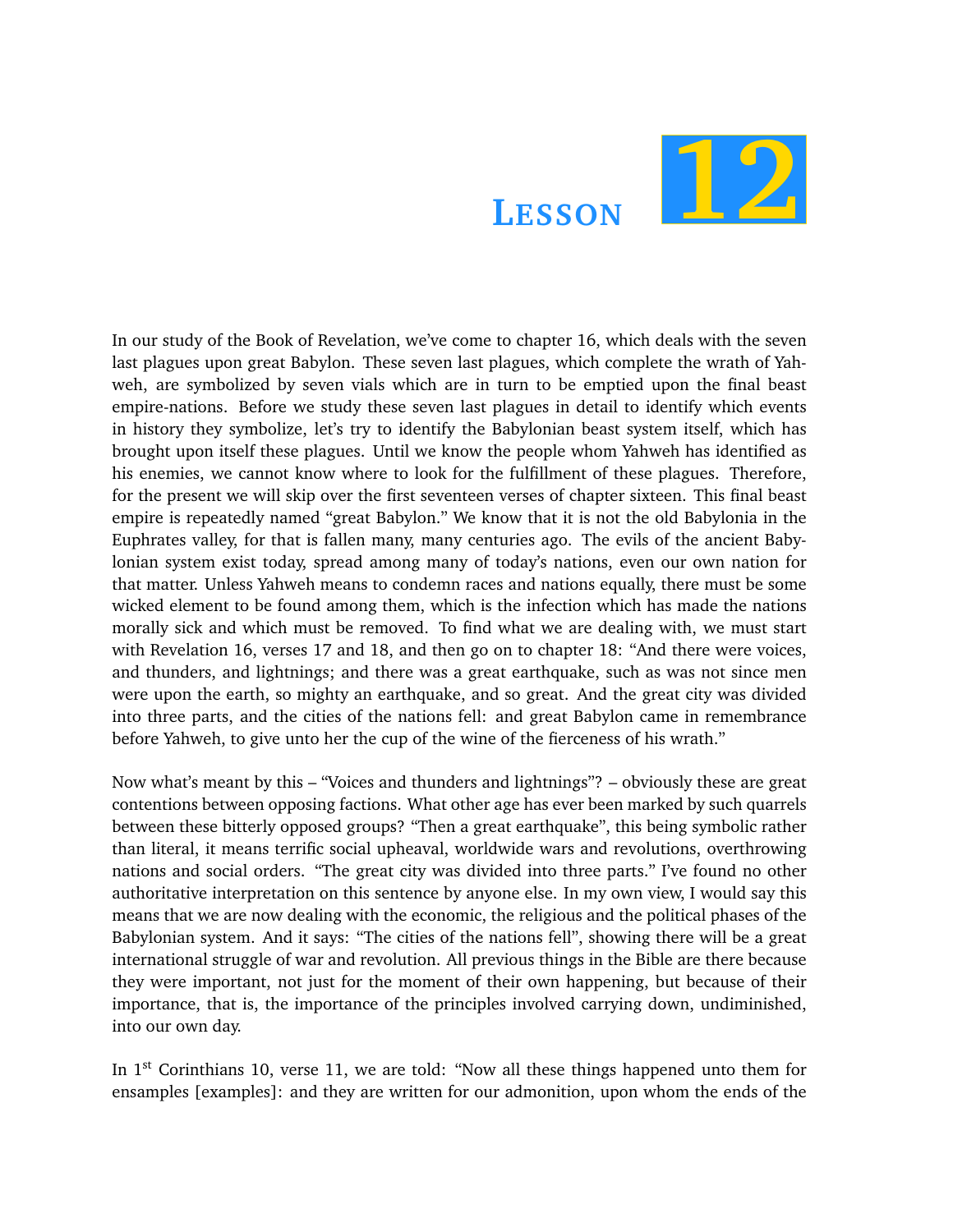world are come." Now obviously, that applies to us with far greater force than at any time previous in all history. The things going on today which puzzle us and depress us so really show that we are undergoing the experience of good and evil for which Adam bargained away his immortality. The good is found in Yahweh's admonitions to us, His laws to govern our lives. But we are having to learn that mere good intentions are not enough if they are not directed by knowledge and wisdom, because many terribly evil things have been done with good intentions. In Proverbs, both chapter 14, verse 12 and chapter 16, verse 25, it says: "There is a way which seemeth right unto a man, but the end thereof are the ways of death."

Therefore, these warnings in the Bible are to enable us to avoid the terrific evil which will destroy us in our own day if we do not take steps to avoid it. What is evil anyway? Evil is not something that can exist all by itself. It is not a condition, merely; it is an action or a series of actions. It is the evil things men do. Hence, the many warnings to us telling us who these evil ones are were given so we can avoid them and their works. Whether you recognize Satan as a person, as the Bible does, or whether you merely try to explain him away as just a personification of evil tendencies, you must still recognize that evil comes from those who are his followers. Indeed, the Bible says they are his children.

The Bible gives us some examples in ancient times of satanic action. One of the most important ancient cities was Tyre. It was a Palestinian seaport, and it was one of the leading trading centers of the ancient world. Many of its inhabitants were Semitic people. There were even a few Israelites scattered among them. The nation was friendly to Israel. Its king Hiram, you will remember, sent to Solomon much of the materials and some of the skilled workmen to build Solomon's temple, and we have no record of there being any wars between Tyre and Israel. But the Bible shows that Tyre came into the satanic system and that one of the kings of Tyre, whose name is not stated, was actually Satan himself, incarnated in human form. Writing about 528 B.C., in the  $28<sup>th</sup>$  chapter of Ezekiel, the prophet is told this: "Son of man, take up a lamentation upon the king of Tyrus, and say unto him, Thus saith Yahweh Elohim; Thou sealest up the sum, full of wisdom, and perfect in beauty. Thou hast been in Eden the garden of Yahweh; every precious stone was thy covering, the sardius, topaz, and the diamond, the beryl, the onyx, and the jasper, the sapphire, the emerald, and the carbuncle, and gold: the workmanship of thy tabrets and of thy pipes was prepared in thee in the day that thou wast created. Thou art the anointed cherub that covereth; and I have set thee so: thou wast upon the holy mountain of Yahweh; thou hast walked up and down in the midst of the stones of fire. Thou wast perfect in thy ways from the day that thou wast created, till iniquity was found in thee. .... Thine heart was lifted up because of thy beauty, thou hast corrupted thy wisdom by reason of thy brightness: I will cast thee to the ground, I will lay thee before kings, that they may behold thee."<sup>[1,](#page-179-0)[2](#page-179-1)</sup>

<span id="page-179-0"></span> $1$  Tyre, Sidon, and the rest of "Phoenicia" (a strictly Greek term) were Israelite cities which were by-and-large inhabited by Israelites, as can be told from Scripture itself – and especially the *Septuagint* – and like all other cosmopolitan cities, surely attracted the Canaanite merchants and other aliens. W.R.F.

<span id="page-179-1"></span><sup>&</sup>lt;sup>2</sup> Why, if Tyre were an Israelite city, it had a separate king is something only to be speculated upon. Josephus says that Tyre was built 240 years before the Temple at Jerusalem, and he must mean the island city called Tyre, because the mainland city had already been there in the days of Joshua (19:29). It may well be that the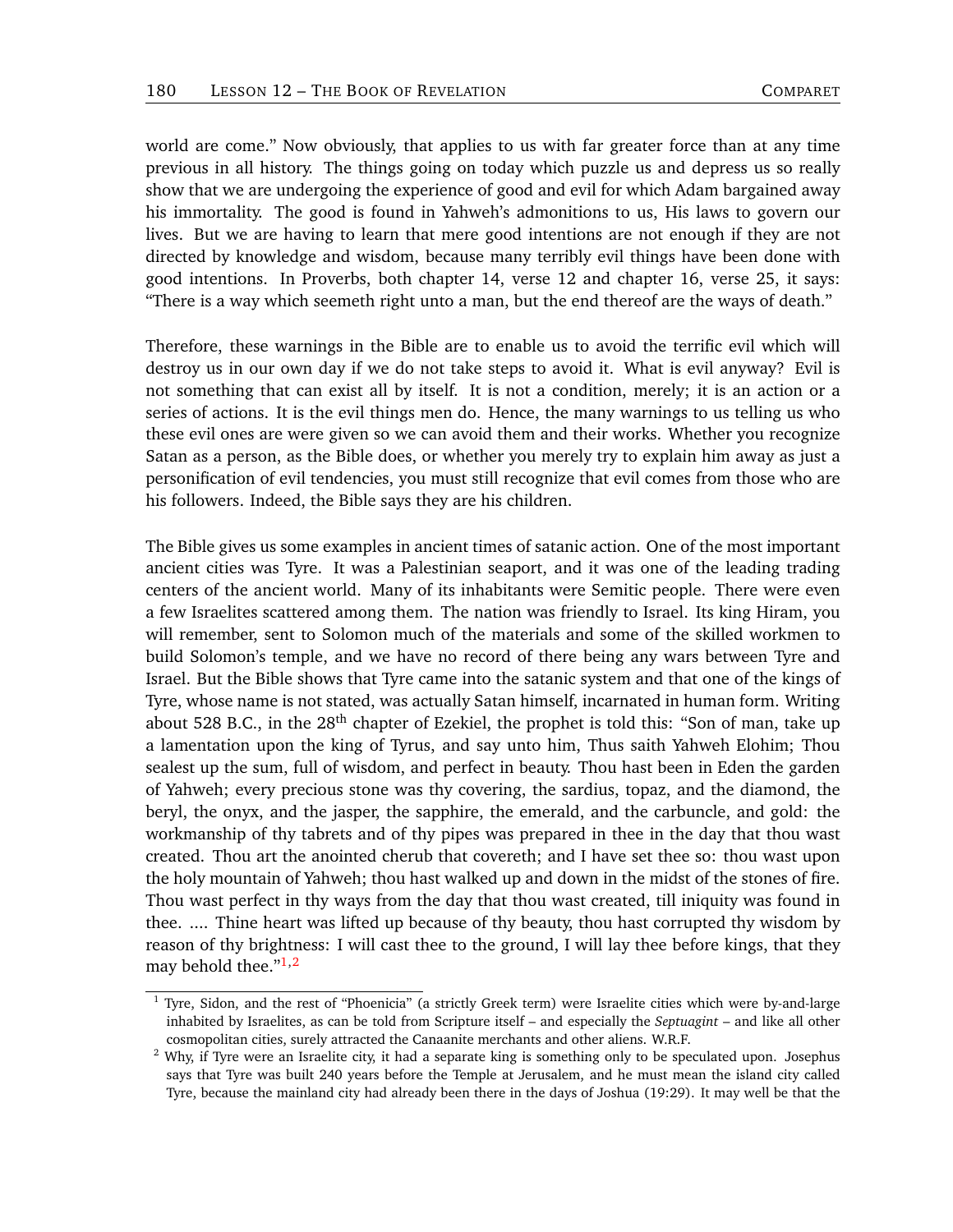Now that language could not have been used describing any merely earthly king. In other words, whoever this king was, he was necessarily an incarnation of Satan himself. Under satanic direction, Tyre became a great merchant city. Ezekiel 27, verses 2 and 3, says: "... Take up over Tyre a dirge, and thou shall say unto Tyre, O thou that dwellest by the entrance of the sea, thou merchant of the peoples unto many shores." It had extensive trade with Israel and Judah, with the isles of Tarshish, with Egypt, Syria, Arabia, Assyria, and even Tubal and Meshech, who are in Russia, as set forth in considerable detail in the 27<sup>th</sup> chapter of Ezekiel. However, as so often happens, its commerce became evil. In the 28<sup>th</sup> chapter of Ezekiel we are told: "With thy wisdom and with thine understanding thou hast gotten thee riches, and hast gotten gold and silver into thy treasures: By thy great wisdom and by thy traffic hast thou increased thy riches, and thine heart is lifted up because of thy riches. ... By the multitude of thy merchandise they have filled the midst of thee with violence, and thou hast sinned ... Thou hast defiled thy sanctuaries by the multitude of thine iniquities, by the iniquity of thy traffic; therefore will I bring forth a fire from the midst of thee, it shall devour thee, and I will bring thee to ashes upon the earth in the sight of all them that behold thee. $3<sup>3</sup>$  $3<sup>3</sup>$ 

Now who were these evil merchants? The very word [sic. rather one of the words] that is translated merchant [sic. rather, in some places translated "merchant"] is the Hebrew word ken- ah'-an, which also means "a Canaanite." That is the very same hooked nosed people whom today we call Jews. For example, Hosea 12, verse 7 [and translated correctly]: "He is a merchant, the balances of deceit are in his hand: he loveth to oppress." Now in those days, remember, that of the goods that were sold, you had nothing packaged in standard weights, and at that time, neither did you have coined money of universally accepted value. The goods sold had to be weighed out in the proper amount upon the balances. Likewise, the gold or silver paid for them, not being in coined money but in ingots, had to be weighed out to see

island city, outside of Asher's boundary, technically speaking, is where the throne of Tyre was situated at this time. Josephus mentions one king before Hiram, his father Abibalus. Hiram surely seems a noble man, and must have been since David was certainly no hypocrite. Yet the kings of Tyre in Ezekiel's time were not related to Hiram. Several generations after Hiram the throne of Tyre was usurped, at least thrice, and the kings of Tyre during Ezekiel's lifetime were – according to Josephus' account from the Tyrian chronicles – descended from one "Ithobalus, the priest of Astartê", the Ethbaal of 1 Kings 16:31, father of Jezebel. Knowing this, it would be safe to assume that Ethbaal was a descendant of Cain, since both he and his daughter perpetrated much evil, although, of course, we are not told that directly, yet in that manner Ezekiel's prophecy concerning these kings it is certainly understandable, if Comparet's viewpoint here is the correct one.

While Ezekiel 28:2 addresses the "prince" (5057) of Tyre, and 28:12 the "king" (4428) of Tyre, both of these words are in the *LXX archôn* (758), simply a principal ruler. This person is called an "Adam" at 28:2, which can hardly be said of a Canaanite, and is evidently circumcised and so follows Israelite custom, for which see 28:10. Yahweh would only count Israelites among "the circumcised" in the Old Testament Kingdom period – so it seems. The term "Eden" used at 28:13 is a symbolic term used by Ezekiel to describe the *oikoumenê*, the inhabited earth (the Adamic world), as is evident in Ezekiel chapter 31, and the Shemitic Assyrians certainly didn't inhabit the "garden of Eden" of Adam and Eve. Seeing this, and reading vss. 14 and 15, it may well be that this Prince of Tyre was a man and not Satan himself, whose high stature and impending doom are described here in very poetic, symbolic language. W.R.F.

<span id="page-180-0"></span> $3$  Meshech and Tubal were not in Russia during Ezekiel's time, but rather – as can be seen in the Greek writers – inhabited the coasts of the Black Sea at its southeastern shores. There are no "isles" of Tarshish, but properly "coasts", as Tarshish was a district of southern Spain. W.R.F.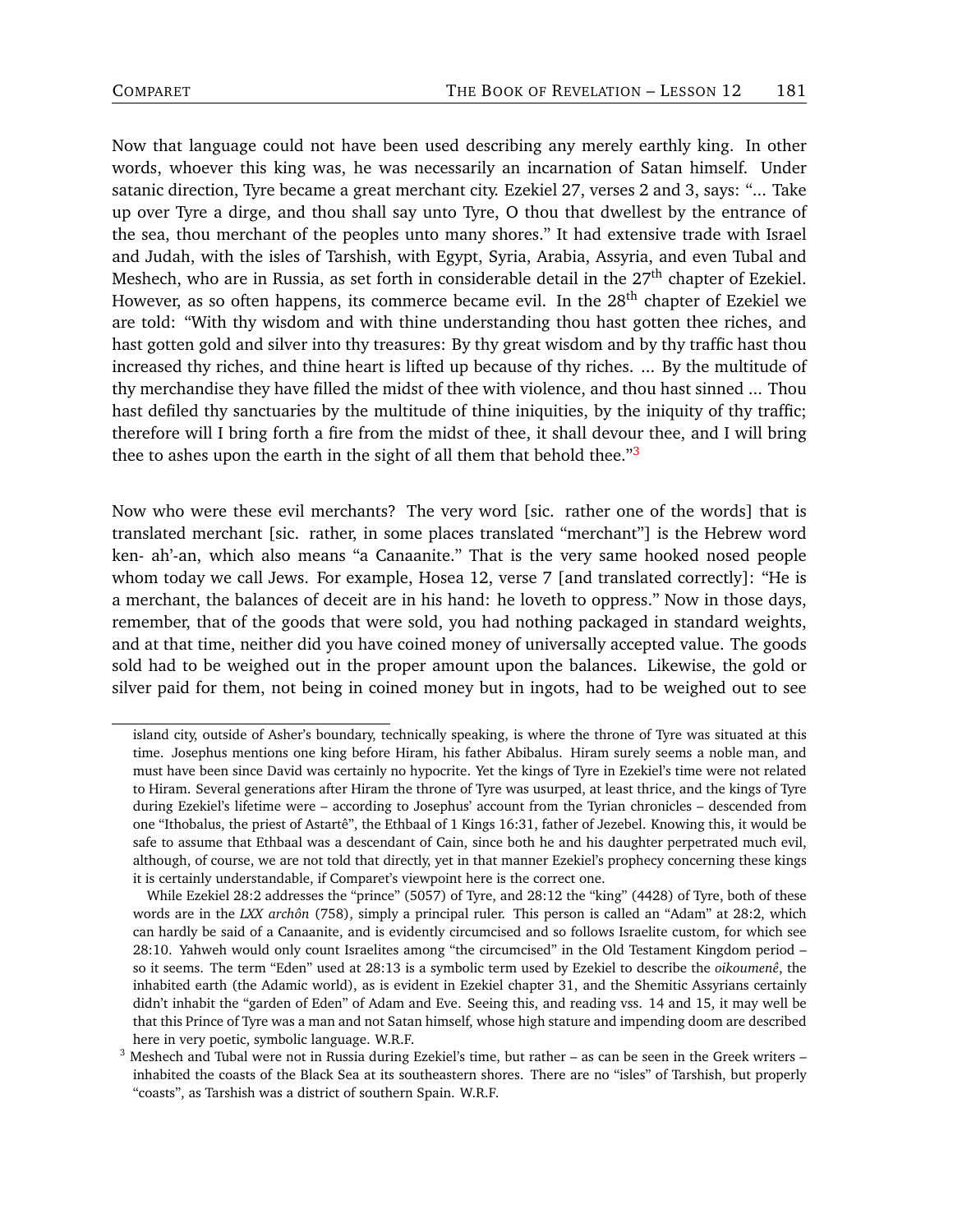what the money was worth.<sup>[4](#page-181-0)</sup>

It was quite common in those days for the merchant to have two different sets of weights, one with which he would buy and one with which he would sell. So, you note here, this ken-ah'- an, this Canaanite merchant has the balances of deceit, the false weights and measures which he uses to cheat his customers. In Zephaniah 1, verse 11, again we are told: "Howl, ye inhabitants of Maktesh, (Maktesh was the bazaar district of Jerusalem where all the little retail stores were, and you know, of course, who these merchants were.) – Howl, ye inhabitants of Maktesh, for all the merchant people are cut down; all they that are ladened with silver are cut off." Here again, these merchant people were the same ken-ah'-an, the Canaanites. You'll remember when the people of Israel were on the march in the Exodus, before they were allowed to enter the promised land, they were instructed by Yahweh that they must absolutely exterminate the Canaanites living there, not leaving one man, woman or child alive, because Yahweh warned them if you allow them to live among you, you will have integration. Your children will grow up with their children. They will learn their ways. They will intermarry with their children until you will become as corrupted as these Canaanites, until finally I have to destroy you as I am telling you now to destroy them.

But you find the melancholy record in the Book of Judges of how city after city was not destroyed. It tells that they took the city and they put the inhabitants under a tribute tax, but they allowed them to live there among the people of Israel. Finally, it says that Yahweh sent an angel to them with the message that, because they had disobeyed Him in this regard, He would no longer drive out the enemy before them, that if they wanted to leave these Canaanite peoples living among them, then so would He, and it would be a test. Could they obey, with Canaanites among them to set a bad example? And could they live up to the laws of Yahweh? And of course, if they did not, they must bear the judgment for so doing. Zechariah 14, verse 21, looking on to the future when the kingdom of Yahweh comes into being in the millennium, says then: "... and in that day there shall be no more the Canaanite in the house of Yahweh of hosts."[5](#page-181-1)

Not surprisingly, you find these same people also in Assyria. The Assyrian royal palaces were built with thick walls of sun baked clay brick, like the adobe houses in our own American southwest and Mexico. There in Assyria, the inside walls were covered with very beautiful painted and glazed tile with very lovely decorations upon it. And on these decorations in their palaces, done by their own best artists, you see their pictures of these Assyrians. Now this is not their enemies' caricature of them, this is the Assyrian's own representation of their own people, and it shows them as typical hook-nosed Jews. Thus, the same commercial evils, we are told, spread to Assyria. In Nahum 3, verse 16, the prophet says of them: "Thou hast multiplied thy

<span id="page-181-0"></span><sup>4</sup> The words *ken-ah'-an* (Canaan) and *ken-ah-an-ee'* (Canaanite) are translated in the A.V. "merchant" only at Job 41:6, Hosea 12:7 and Zeph. 1:11, and "traffick (-er)" at Isaiah 23:8 and Ezekiel 17:4. W.R.F.

<span id="page-181-1"></span><sup>5</sup> At the return of Christ, the enemy is destroyed (Matt. 13:40-42, 2 Thes. 2:8) and therefore will be in no position to deceive the nations (which is happening at this very moment) ever again. Rather, Christ will rule forever, the 1000-year period of Rev. 20 being now past, see 1 Thes. 4:18, Matt. 24:31, 25:41, 46 et al. W.R.F. **DDD** back to note [9 on page 185](#page-184-0)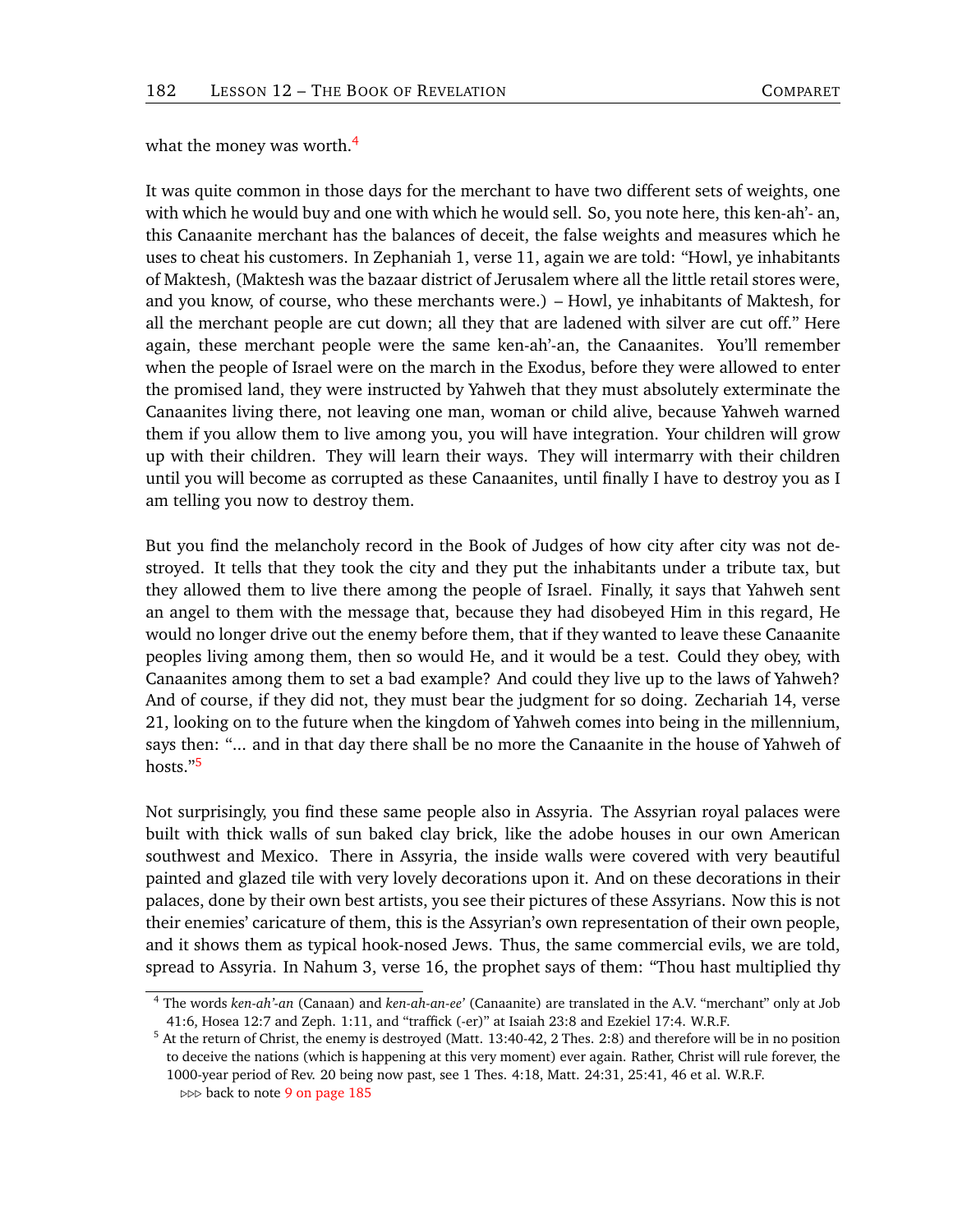merchants above the stars of heaven ..." And Nahum lists this as among the evils with which Nineveh would be destroyed.<sup>[6](#page-182-0)</sup>

In the city of Tyre, these Canaanite, Jewish merchants had become the most powerful men of the nation, even as they are today the most powerful men in the chief Israel nations of Britain and the United States. Writing about 715 to 712 B.C., Isaiah 23, verse 8, says: "Who hath taken this counsel against Tyre, the crowning city, whose merchants are princes, whose traffickers are the honourable of the earth?" I have mentioned this because the final fall of Tyre is described in language very much identical to that used in the Book of Revelation to describe the fall of great Babylon, to show that in both places it is talking about the same thing.<sup>[7](#page-182-1)</sup>

Let's now compare these. An example can be found at Ezekiel 26, verse 13, speaking of Tyre: "And I will cause the noise of thy songs to cease; and the sound of thy harps shall be no more heard." Revelation 18, verse 22, speaking of Babylon: "And the voice of harpers, and musicians, and of pipers, and trumpeters, shall be heard no more at all in thee ..." Ezekiel 26, verse 21, speaking of the fall of Tyre: "I will make thee a terror, and thou shalt be no more: though thou be sought for, yet shalt thou never be found again, saith Yahweh Elohim." Revelation 18, verse 21, speaking of great Babylon: "And a mighty angel took up a stone like a great millstone, and cast it into the sea, saying, Thus with violence shall that great city Babylon be thrown down, and shall be found no more at all." In the 27<sup>th</sup> chapter of Ezekiel, verses 29 through 34, speaking of Tyre, "And all that handle the oar, the mariners, and all the pilots of the sea, shall come down from their ships, they shall stand upon the land; And ... shall cry bitterly, and shall cast up dust upon their heads, they shall wallow themselves in the ashes .... And in their wailing they shall take up a lamentation for thee, and lament over thee, saying, What city is like Tyre, like the destroyed in the midst of the sea? When thy wares went forth out of the seas, thou filledest many people; thou didst enrich the kings of the earth with the multitude of thy riches and of thy merchandise. In the time when thou shalt be broken by the seas in the depths of the waters thy merchandise and all thy company in the midst of thee shall fall." And Revelation 18, verses 17 to 19, speaking of great Babylon: "... And every shipmaster, and all the company in ships, and sailors, and as many as trade by sea, stood afar off, And cried when they saw the smoke of her burning, saying, What city is like unto this great city! And they cast dust on their heads, and cried, weeping and wailing, saying, Alas, alas, that great city, wherein were made rich all that had ships in the sea by reason of her costliness! for in one hour is she made desolate."

Therefore, you can see by the fact that the judgments pronounced and the circumstances of them are the same, and often in exactly the same words, yet the Bible really is talking about two events. These merchants of wickedness, being Canaanite Jews, you should expect to find some more about this in what the Bible says about the Edomite Jews. Remember, their

<span id="page-182-0"></span><sup>&</sup>lt;sup>6</sup> See note [18 on page 61](#page-60-0)

<span id="page-182-1"></span><sup>7</sup> The word "traffickers" at Isaiah 23:8 is the Hebrew word *ken-ah-an-ee'*, or Canaanite, and here certainly used with the meaning of "merchant", since no Canaanite could possibly be considered "honorable" before Yahweh! Yet it would be simplistic to think that all of the merchants of Tyre were Canaanites, just as it would be simplistic to think that all of the merchants in New York or Boston today are Jews. There are plenty of Adamites among them. W.R.F.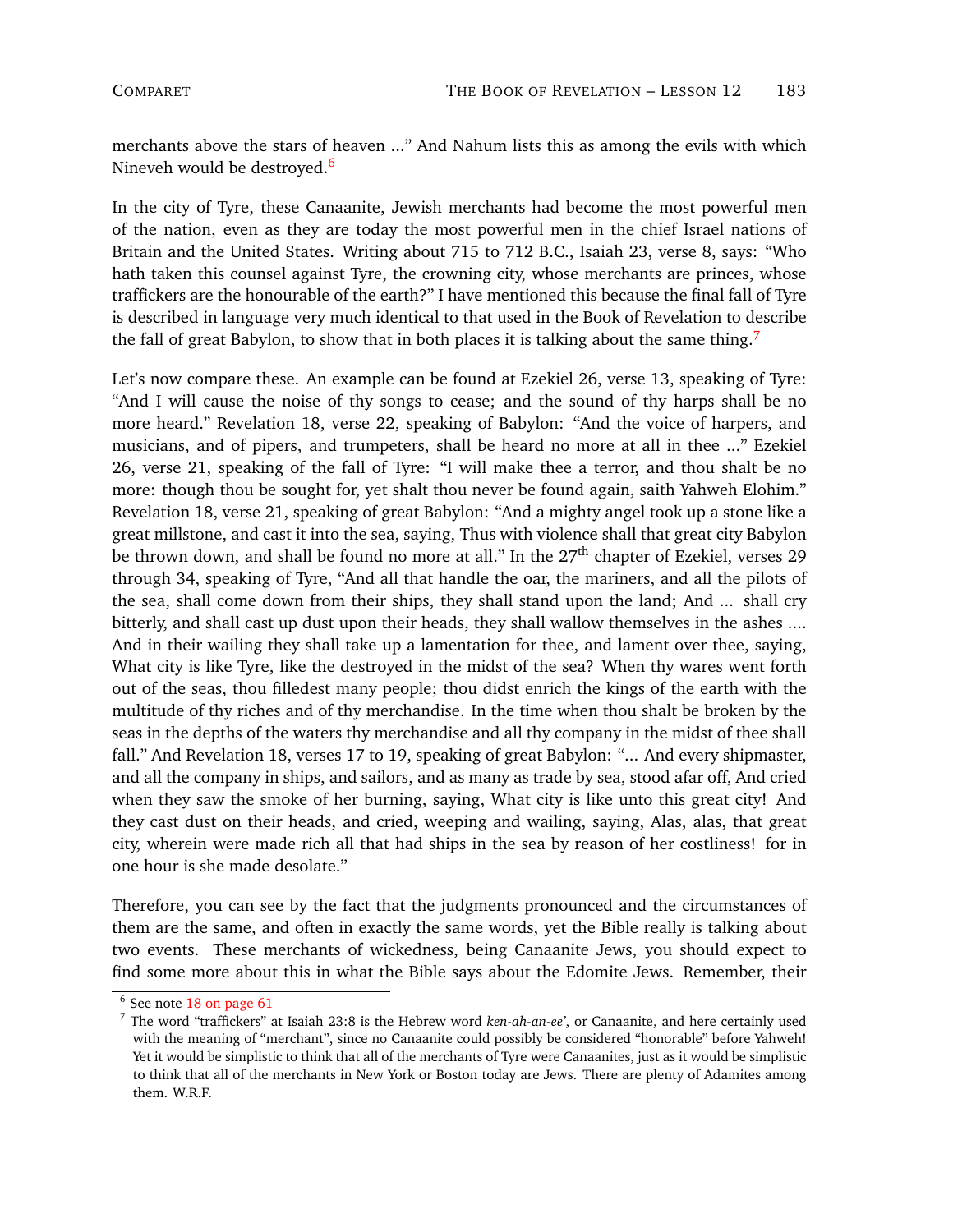principle national center was down in Edom in mount Seir, southeast of the Dead Sea. Their great capital city there was the city of Petra, situated in a small valley in the interior of this mountain range, and its larger buildings carved into the cliffs that rent the valley. The fall of Edom is described in the Bible in identical language with the fall of great Babylon. The 49<sup>th</sup> chapter of Jeremiah deals with the overthrow of Edom, and the 50<sup>th</sup> chapter of Jeremiah deals with the overthrow of Babylon. Now note the similarity of language: chapter 49, verses 18 and 19: "As in the overthrow of Sodom and Gomorrah and the neighbour cities thereof, saith Yahweh, no man shall abide there, neither shall a son of man dwell in it. Behold, he shall come up like a lion from the swelling of Jordan against the habitation of the strong: but I will suddenly make him run away from her: and who is a chosen man, that I may appoint over her? for who is like me? and who will appoint me the time? and who is that shepherd that will stand before me?"

In Jeremiah chapter 50, verses 40 through 44, its dealing with Babylon. Note the identity of the peculiar language used: "As Yahweh overthrew Sodom and Gomorrah and the neighbour cities thereof, saith Yahweh; so shall no man abide there, neither shall any son of man dwell therein. Behold, a people shall come from the north, and a great nation, and many kings shall be raised up from the coasts of the earth .... The king of Babylon hath heard the report of them, and his hands waxed feeble: anguish took hold of him, and pangs as of a woman in travail. Behold, he shall come up like a lion from the swelling of Jordan unto the habitation of the strong: but I will make them suddenly run away from her: and who is a chosen man, that I may appoint over her? for who is like me? and who will appoint me the time? and who is that shepherd that will stand before me?"

Going back to Jeremiah chapter 49, speaking of Edom, verses 20 and 21: "Therefore hear the counsel of Yahweh, that he hath taken against Edom; and his purposes, that he hath purposed against the inhabitants of Teman: Surely the least of the flock shall draw them out: surely he shall make their habitations desolate with them. The earth is moved at the noise of their fall, at the cry the noise thereof was heard in the Red sea." Now Jeremiah 50, verses 45 and 46, is dealing with Babylon: "Therefore hear ye the counsel of Yahweh, that he hath taken against Babylon; and his purposes, that he hath purposed against the land of the Chaldeans: Surely the least of the flock shall draw them out: surely he shall make their habitation desolate with them. At the noise of the taking of Babylon the earth is moved, and the cry is heard among the nations."

Clearly these passages are talking about the same thing, that being the fall of great Babylon and the fall of the Edomite Jews. Listen again to the principal blame placed upon the Canaanite Jew merchants for the evils of Babylon (and now we're in the  $18^{\text{th}}$  chapter of the Book of Revelation, verses 1 and 2): "And after these things I saw another angel come down from heaven, having great power; and the earth was lightened with his glory. And he cried mightily with a strong voice, saying, Babylon the great is fallen, is fallen, and is become the habitation of devils, and the hold of every foul spirit, and a cage of every unclean and hateful bird."

That repetition of "fallen is fallen" is not done merely for rhetorical effect. It is calling to your attention the fact that there are two falls of Babylon being discussed. One, the fall of the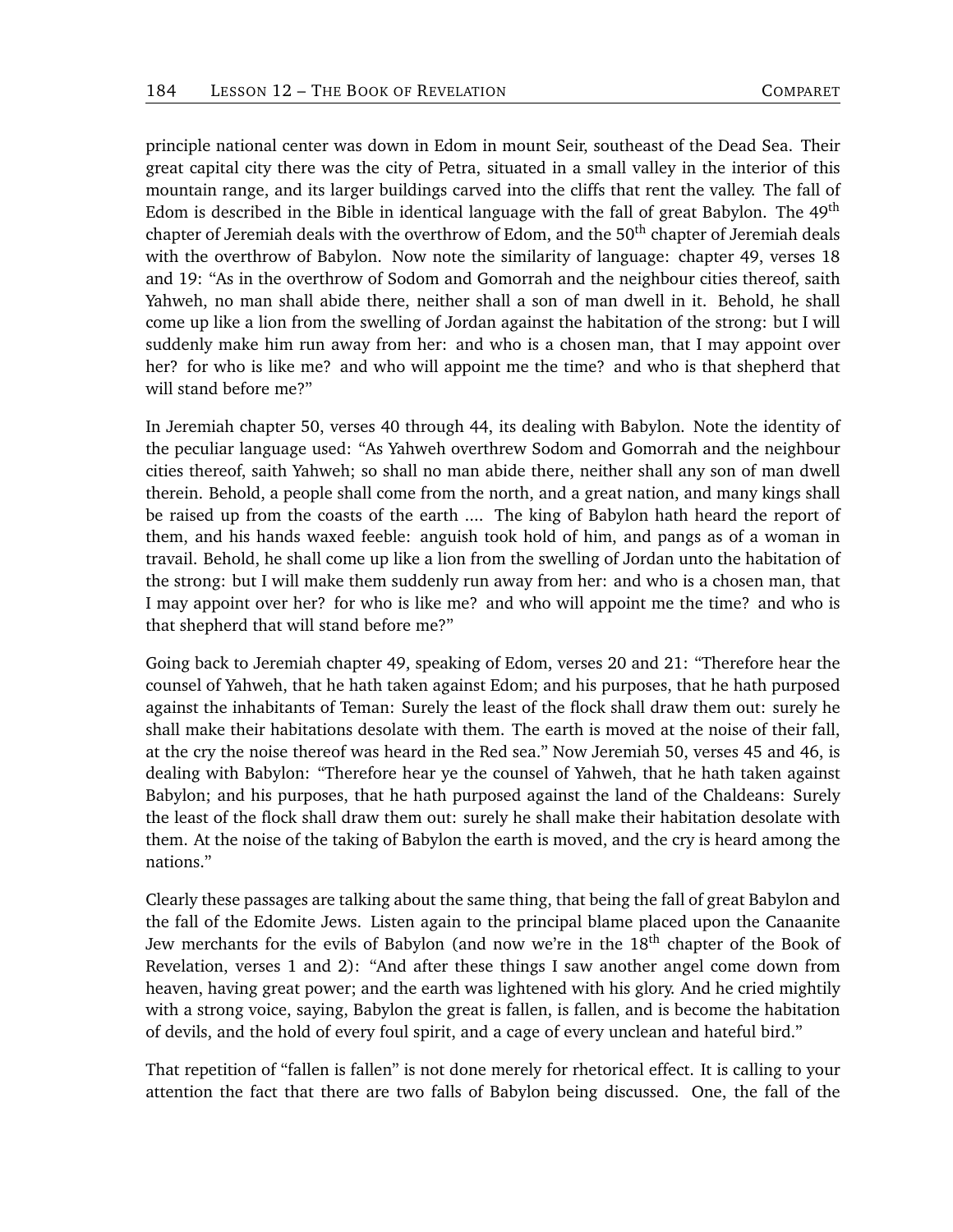ancient city of Babylon, many, many centuries ago, and the other, the final fall of the surviving Babylonian system which is the thing just beginning to occur. It continues: "For all nations have drunk of the wine of the wrath of her fornication, and the kings of the earth have committed fornication with her, and the merchants of the earth are waxed rich through the abundance of her delicacies."

For those people who like to blame everything on the Catholic "Church", here is a clear warning that that would be an outright misinterpretation. Not that I am defending the Catholic "Church", because it has plenty to answer for, but this evil spoken of here is not the Catholic "Church." It says "all nations have drunk of the wine of the wrath of her fornication." We know perfectly well that many of the nations of the earth have had nothing to do with Catholicism or the Catholic "Church." The Latin nations of Europe and the peoples of Mexico, south and central America are the only ones who have come under the rule of the Catholic "Church." Again, "the merchants of the earth are waxed rich through the abundance of her delicacies", but the Catholic "Church" neither bought nor sold these delicacies with which the merchants of the earth grew rich. "And I heard another voice from heaven, saying, Come out of her, my people, that ye be not partakers of her sins, and that ye receive not of her plagues."<sup>[8](#page-184-1)</sup>

Here is a great and terrible warning to us, and one that we have not heeded. It has been impressed upon me greatly, when I examine the conditions we find today, that we have allowed our entire civilization to become so interwoven with, and so corrupted by this Babylonian system that I don't see any possible way that we can extricate ourselves from the fall of Babylon, so that we will not be pulled down with it. But somehow we must do so, whatever the price we have to pay. We must get out of this system, lest we be dragged down to the total destruction that it is going to undergo. "For her sins have reached unto heaven, and Yahweh hath remembered her iniquities. Reward her even as she rewarded you, and double unto her double according to her works: in the cup which she hath filled fill to her double."

This is an example of good Israel Law in the New Testament, and it is speaking of the end of this age and the beginning of the millennium. Under Israel Law, a thief was always required to restore at least double what he had stolen. In some instances, he might even have to repay his theft four or five times, but never could he get off with a lighter penalty than having to restore double the amount he had stolen. Going on now, speaking of great Babylon it says: "And the merchants of the earth shall weep and mourn over her; for no man buyeth their merchandise any more."[9](#page-184-0)

Please note the following and see if you can identify the people this is speaking of: "The merchandise of gold, and silver, and precious stones, and of pearls ..." All right, look about you in all your great cities today. Who is it that practically monopolizes the jewelry trade, and fine linen, and purple, and silk, and scarlet, and all aromatic wood, and all manner of vessels of ivory, and all manner of vessels of most precious wood, and of brass, and iron, and marble? Who has practically monopolized the clothing industry? You don't find that hard to identify.

<span id="page-184-1"></span><sup>&</sup>lt;sup>8</sup> See note [11 on page 169](#page-168-0)

<span id="page-184-0"></span><sup>&</sup>lt;sup>9</sup> See note [5 on page 182](#page-181-1)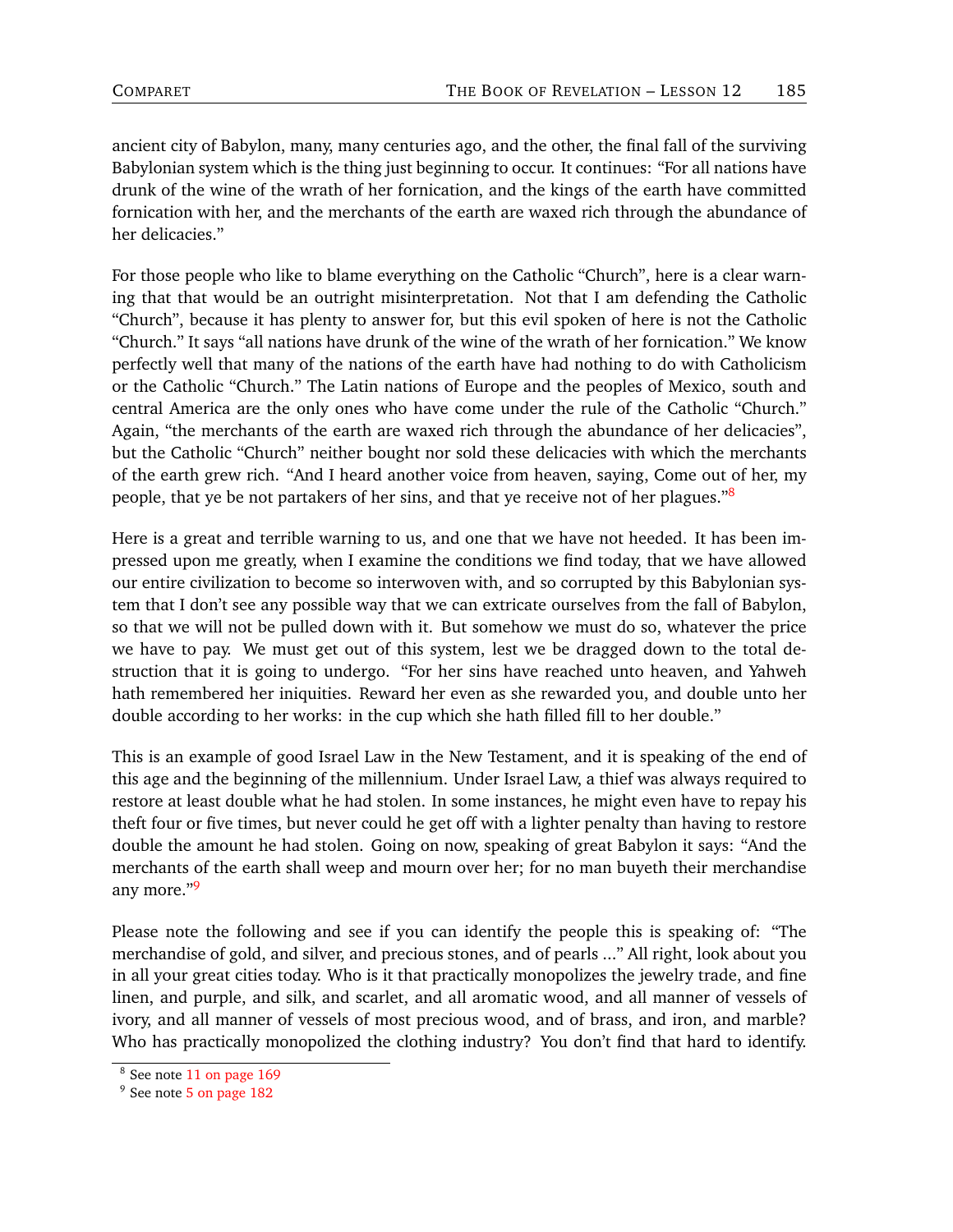And as for the department stores – Yes, there are a few small ones run by white men, but who owns practically all the greater ones? It goes on: "And cinnamon, and odours, and ointments, and frankincense ...", (that is the drug industry). Again, a few little corner drug stores are operated by white men, but who owns the great chain drug stores? "... and wine ...", (Well, I suppose you surely know by now who has practically monopolized the liquor industry. I am told, that among the hard liquors, only one producer, I. W. Harper is still owned by white men. The rest have been taken over by the Jews. And here in California, we have many wineries which still bear the name of their Italian founders, but I am told that the vast majority of them have been bought up by the big Jewish whiskey distillers.) "... and oil, and fine flour, and wheat, and beasts, and sheep ...", (So with the food stores, you surely know that nearly all the big grocery chains are Jewish-owned, and even those which are not, that is the retail stores, they must buy from Jewish wholesalers. Hardly anything you eat, unless you buy direct from the farmer, can be had without it going through the hands of Jewish wholesalers.) "... and horses, and chariots, and slaves, and souls of men. ... The merchants of these things, which were made rich by her, shall stand afar off for the fear of her torment, weeping and wailing, ... And a mighty angel took up a stone like a great millstone, and cast it into the sea, saying, Thus with violence shall that great city Babylon be thrown down, and shall be found no more at all."

If now you have been hoping that if you just close your eyes maybe all this will go away, and some peaceful solution to this can be found – that these people who have brought us to this condition will take up their wealth, and while they leave us impoverished, they'll all move peacefully over to Palestine and leave us alone – well, give up that idea. They have no intention of letting go of anything that is worth as much in money as what they have accumulated here today. Only, as he said, "with violence can this great city Babylon be thrown down." And you'll note another thing: It says the angel took up this "great millstone and cast it into the sea." As you already know, wherever the sea is used in symbolic language, it is speaking of the great unorganized mass of non-Israel peoples. In other words, this Babylonian system is going to be fallen down and dissolved in the turbulence of the uprising of the peoples. In other words, the same thing that you see today, the Negro's rioting, burning and looting – well, whose stores have they looted and burned?<sup>[10,](#page-185-0)[11](#page-185-1)</sup>

We have our college youngsters in the various cities that join in with them in their rioting, plundering and burning. These people, despite their bad intentions, are actually carrying out,

<span id="page-185-0"></span> $10$  It has been shown previously in these notes that there are many Israelites in the "sea" (Matt. 13:47-50), and while certain groups are given easily to rioting and pillage – such as the negroes demonstrated throughout the past 50 years, but especially in the late 1960s –there were still many of the children of Israel who blindly followed mostly-Jewish agitators (such as the so-called "Chicago seven") and activists (such as Gloria Steinem, Emma Goldman), the ACLU and similar groups, and a never-ending supply of Marxist "entertainers" with political aspirations, through these decades of social upheaval, and even still do today. W.R.F.

<span id="page-185-1"></span><sup>&</sup>lt;sup>11</sup> Inasmuch as the term "sea" represents the great masses of non- Israel peoples, and that the term "millstone" might represent manufacturing industry, could this be what we are seeing today with all the Israel nation's manufacturing facilities being shipped to third-world countries? Perhaps this might bring on a monetary collapse in the Israel countries, and in turn bring down the entire Babylonian monetary system. Is it possible that the enemy might be killing the goose that laid the golden egg?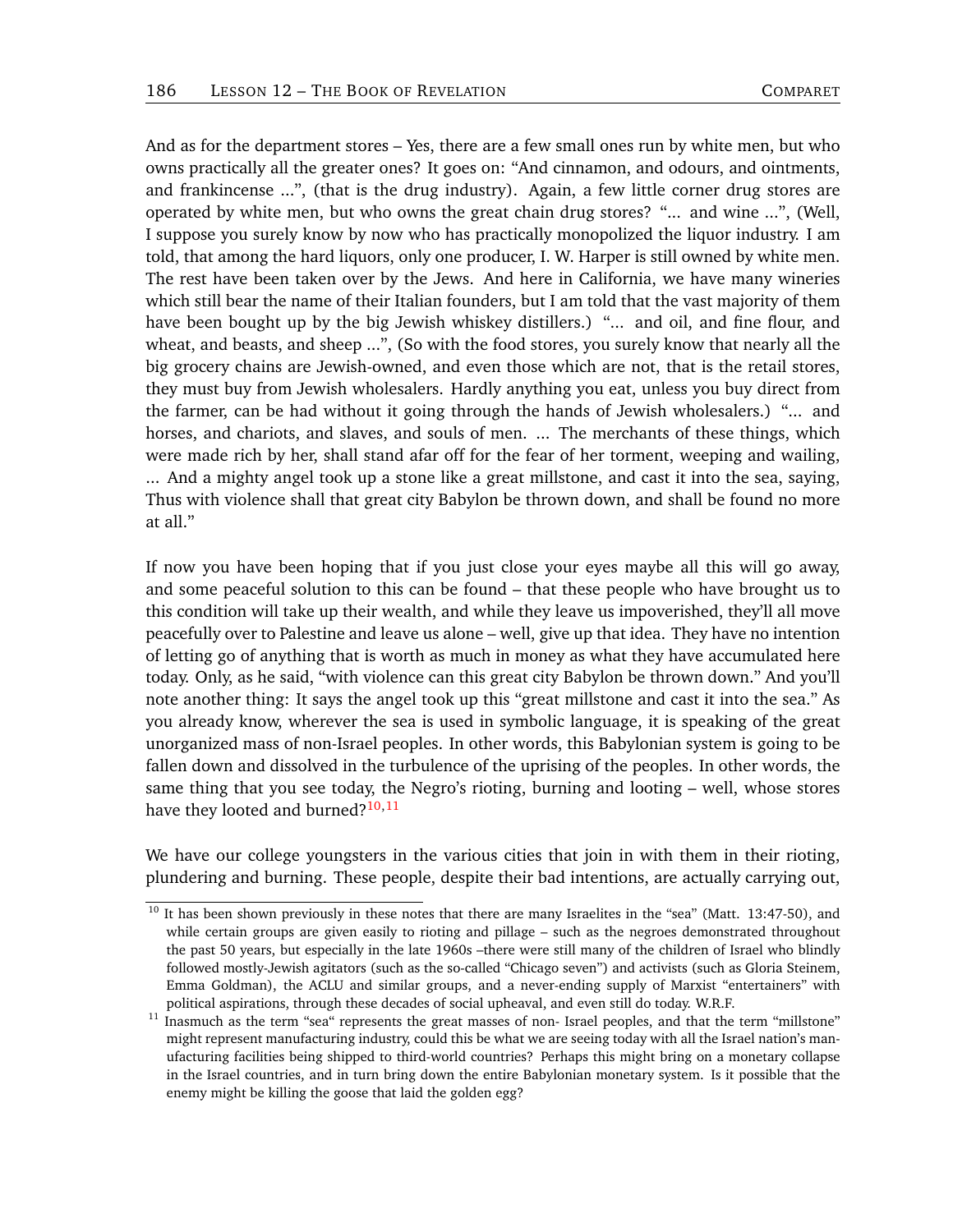in an unintended way, a good purpose, for they are contributing to the downfall of great Babylon. Not that they understand this. The brainwashing to which they have been subjected has directed their attention entirely away from the real source of the evils. They see the little merchant from whom they buy goods, and who cannot afford to extend them credit, and they're angry at him. But they don't understand that his problem is the money he has to borrow at so great a rate of interest, and he can't afford to let any of this stand out on credit when he deals with his customers.

Thus, the Book of Revelation goes on: "... for thy merchants were the great men of the earth; for by thy sorceries were all nations deceived." Here you come to a bit of mistranslation which has concealed the meaning. The word that has been mistranslated "sorceries" here is the Greek word phar-mak-eia, meaning drugs and medicines. Surely now, you know that nearly all the great drug manufacturers are Jewish-owned-and-controlled firms today. As for the drugs which are being taken by our corrupted hippie youth, LSD being probably the worst of the lot, fully 90% of all the LSD that is distributed in the United States is manufactured in the city of Tel Aviv and imported from there into the United States. So "by thy drugs were all the nations deceived." And in her (in this great Babylon) "was found the blood of prophets, and of saints, and of all that were slain upon the earth." That again shows that this is not just talking about the Catholic "Church", even though the Catholic "Church" has been guilty of the murder of a great many people. But certainly the Catholic "Church" is not responsible for the blood of all that were slain upon the earth in the many, many centuries before any Catholic "Church" existed. Yahshua the Christ explained it very clearly in the 23<sup>rd</sup> chapter of Matthew, verses 29 to 36. And note who He was talking to: "Woe unto you, scribes and Pharisees, hypocrites! because ye build the tombs of the prophets, and garnish the sepulchres of the righteous, And say, If we had been in the days of our fathers, we would not have been partakers with them in the blood of the prophets. Wherefore ye be witnesses unto yourselves, that ye are the children of them which killed the prophets. Fill ye up then the measure of your fathers. Ye serpents, ye generation of vipers, how can ye escape the damnation of hell?"

Here again, mistranslation has concealed something. The word here translated "generation" doesn't mean that at all. A generation is a group of people born fairly near the same time of more or less of similar age, but this is not what it is talking about. It says you gen- e-a, you progeny, you children, you serpents – you descendants of vipers. You'll remember that the children of Satan had adopted the serpent as his symbol, and so in course of time they had finally even given the Hebrew word naw-khawsh', which primarily means a magician or enchanter, they'd given it a secondary meaning of serpent. Inasmuch as these were the children of the serpent, Satan, He said, "All right, if that's the title you want to give yourself", then, "You serpents, you generation of vipers, how can you escape the damnation of hell? Wherefore, behold, I send unto you prophets, and wise men, and scribes: and some of them you shall kill and crucify; and some of them shall you scourge in your synagogues, (You note that's not the Catholic "Church") – some of them shall you scourge in your synagogues, and persecute them from city to city: That upon you may come all the righteous blood shed upon the earth, from the blood of righteous Abel unto the blood of Zacharias, ... whom ye slew between the temple and the altar."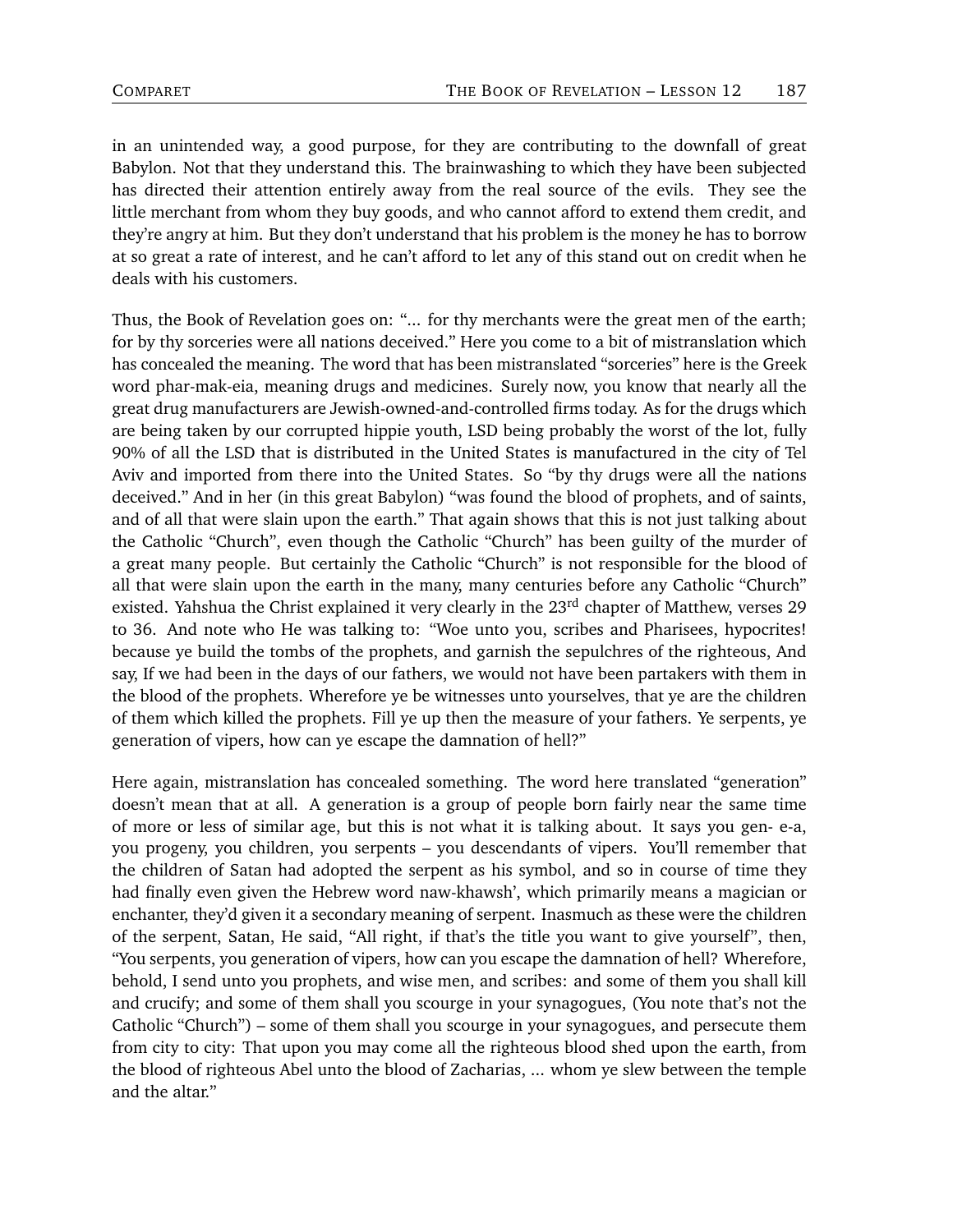Obviously, the Catholic "Church" didn't exist in the time of Cain and Abel, and was not responsible for it. But you'll notice here, that because these people are the children of those who did this thing, the whole race, from beginning to end, is to bear the responsibility for all the righteous blood shed upon the earth, beginning with the blood of Abel. You'll remember that Cain was the one who murdered Abel, and these scribes and Pharisee Jews are identified here, therefore, as being the children of Cain, and through Cain, the children of Satan. Hence, He concludes: "Verily I say unto you, All these things shall come upon this generation." And here again, it's a mistranslation. "All these things shall come upon this gen-e-a", derived from the word genos, and genos is the word from which they have coined lately the word genocide, meaning to kill off a race or a nation. Strong's Concordance gives the definition of gen-e-a as "nation." "Verily I say unto you, All these things shall come upon this 'nation'."<sup>[12](#page-187-0)</sup>

Now the Jews of Jerusalem, and of other places in Judah, were not Judahites nor from any tribe of Israel. In Ezekiel 11, verses 14 and 15, you read this: "Again the word of Yahweh came unto me, saying, Son of man, thy brethren, even thy brethren, the men of thy kindred, and all the house of Israel wholly, are they unto whom the inhabitants of Jerusalem have said, Get you far from Yahweh: unto us is this land given in possession." Very noticeably here, the inhabitants of Jerusalem were telling the entire House of Israel (every single man, woman and child of it), "you get out because this land is given to us." Therefore, it is very clear that these inhabitants of Jerusalem did not include Israelites. The same idea is brought out clearly in Isaiah 3, verses 8 and 9, where Isaiah is condemning the ruling class in the city of Jerusalem. The bright young Jewish brain-trusters who surrounded the kings and were advising them to do evil, even as we find in Washington D.C. today. And he says of these people in Jerusalem, "the show of their countenance doth witness against them." If now you wanted to condemn the ruling class in, let's say, Sweden, you couldn't say "why, the mere sight of their faces condemns them", because there's nothing about their faces any different from that of the rest of the Swedes. And even in China today, if you wanted to condemn the ruling class among these Communist Chinese, you couldn't say you can recognize them by the mere sight of their faces. You can't! They look like any other Chinese.

But here Isaiah was pointing out that there were people in Jerusalem who could be recognized by their faces as not being Israelites. Now this has been the source of evil from at least the 3<sup>rd</sup> and 4<sup>th</sup> chapters of Genesis right on down to our present time. Isaiah 14, verses 12 and following, speaks of Lucifer by name, making it unmistakably clear that he is speaking about

<span id="page-187-0"></span><sup>&</sup>lt;sup>12</sup> Like so many others, even in Israel Identity, Comparet quotes *Strong's* dictionary entries without reading the "Plan Of The Book" section at the beginning of *Strong's* dictionaries to learn the content of these entries. *Strong's* did not define *gen-e-a* (#1074) as "nation", but only as "*generation*; by implication an *age*." The section of each *Strong's* dictionary entry "... After the punctuation-mark :—" contains merely "all the different renderings of the word in the [King James] *Authorized English Version*" and so **are not** *Strong's* definitions at all, but rather only how the A.V. translators rendered each word, which includes all of the **ERRORS** of the A.V. translators, which are many. Therefore, after the symbol ":—", any mentioned KJV translator rendering may be correct or **highly in error**! Under *gen-e-a*, after the ":—", we find the incorrect KJV rendering "nation."

Liddell & Scott, much more authoritative Greek lexicographers than Strong, define *gen- e-a*: "*race, stock, family* ... 2. *a race, generation* ... 3. *offspring* ..." And at Matthew 23:36, as at most other places in the A.V., *gen-e-a* should have been translated "**race**". This should serve as an example how one can establish a faulty premise resulting in an incorrect conclusion if one is not extremely careful! W.R.F.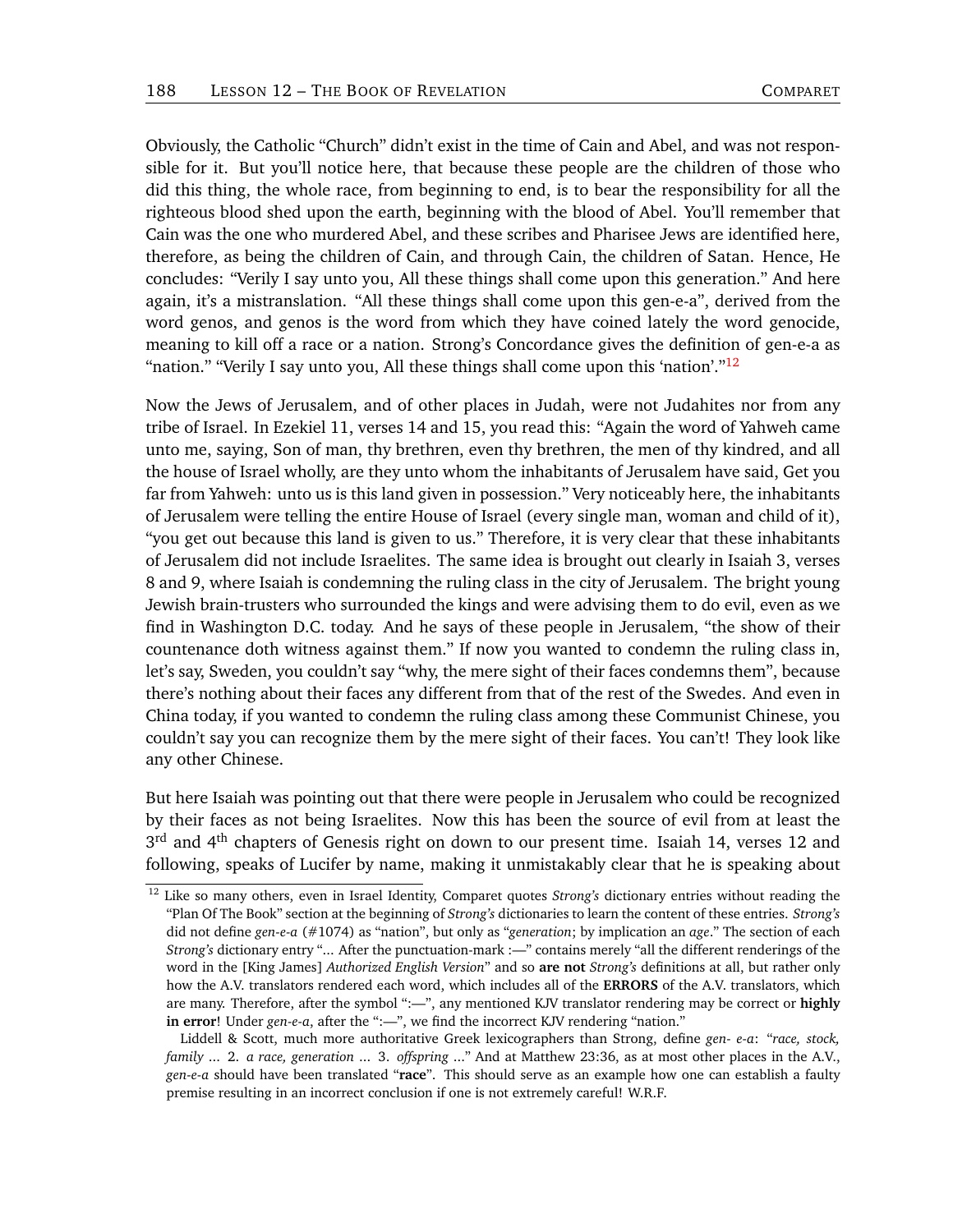Lucifer, Satan: "How art thou fallen from heaven, O Lucifer, son of the morning! how art thou cut down to the ground, which didst weaken the nations! For thou hast said in thine heart, I will ascend into heaven, I will exalt my throne above the stars of Yahweh: I will sit also upon the mount of the congregation, in the sides of the north: I will ascend above the heights of the clouds; I will be like the most High. Yet thou shalt be brought down to hell, to the sides of the pit. They that see thee shall narrowly look upon thee, and consider thee, saying, Is this the man that made the earth to tremble, that did shake kingdoms; That made the world as a wilderness, and destroyed the cities thereof; that opened not the house of his prisoners?"

Of course, you know that except for China, Communism world-wide today is directed and ruled by Jews.<sup>[13](#page-188-0)</sup>

Notice here, "the man that made the earth to tremble, that did shake kingdoms, that made the world as a wilderness." Look how much destruction the Communists have wrought, and they threaten now to reduce the whole world to an uninhabited wilderness if need be, with atom and hydrogen bombs. "That made the world as a wilderness, and destroyed the cities thereof." Yes, that's what they say they will do. "That opens not the house of his prisoners." You notice how once the Communists get control of any place, that whole nation becomes a prison house for everybody except the Jews, like the Berlin wall, to keep people from leaving. This Communist paradise is not sufficient to cause anybody to want to live in it. Hence, there's far more border guard work done to keep the unfortunate slaves in than to keep possible enemies out. To be noted unmistakably here, Isaiah has been speaking of Lucifer because he names him Lucifer. He shows that the work of Lucifer is manifested in modern Jewish Communism. Going on in that same chapter, continuing until you get to verse 21, which says: "Prepare slaughter for his children for the iniquity of their fathers; that they do not rise, nor possess the land, nor fill the face of the world with cities." $14,15$  $14,15$ 

<span id="page-188-0"></span><sup>&</sup>lt;sup>13</sup> Evidently Comparet is overlooking the fact that there are "Chinese" Jews. For anyone wanting more information about "Chinese Jews" might obtain a copy of the book Jews In Old China by Sidney Shapiro, copyright 1984. C.A.E.

<span id="page-188-1"></span><sup>&</sup>lt;sup>14</sup> Comparet stresses too much here the role of "Communism", which may give one with a surface knowledge of recent historical events the false impression that alien threats may have dissipated in the 1990's with the alleged and apparent "fall" of Communism. Rather, "Communism" is only one of the tools the Babylonian system used to subject people in recent times. The nations of the west, so-called Democracies, have actually embraced many of the tenets of Communism gradually throughout the 1900's, disguised under the less-offensive labels of "Liberalism" and "Socialism." Capitalism is the largest benefactor of Socialism, where cheap labor is supported by the middle classes, and not by the multi-national corporations which profit from that labor. Ethnic nationalism (loving one's brethren) is the only answer to globalism, which relies upon the hoax that Capitalism and Communism are opposed to each other in order to succeed in the Anglo-Saxon countries, and which feeds on multi-culturalism and universalism to keep the Saxon nations divided and to weaken the children of Adam, the White race. W.R.F.

<span id="page-188-2"></span><sup>15</sup> The Hebrew word translated "Lucifer", *hay-lale'* (1966) is apparently only in the OT this one time. I would assert that it is the same as the Greek *Hêlios*, the "sun-god." Isaiah 14:20-21 convinces me that the reference here is to the same serpent of Revelation 12:9. Here the king of Babylon is a "type" of this serpent, and likely also – knowing the history of Babylon – one of his descendants. The word *hay-lale'* was in the *Septuagint* translated *eôs-phoros*, or "light-bearer", which "Lucifer" is the Latin equivalent of. Contrast the statements of Yahshua at John 8:12, 9:5, 12:46, and Rev. 2:28 and 22:16, et al. W.R.F.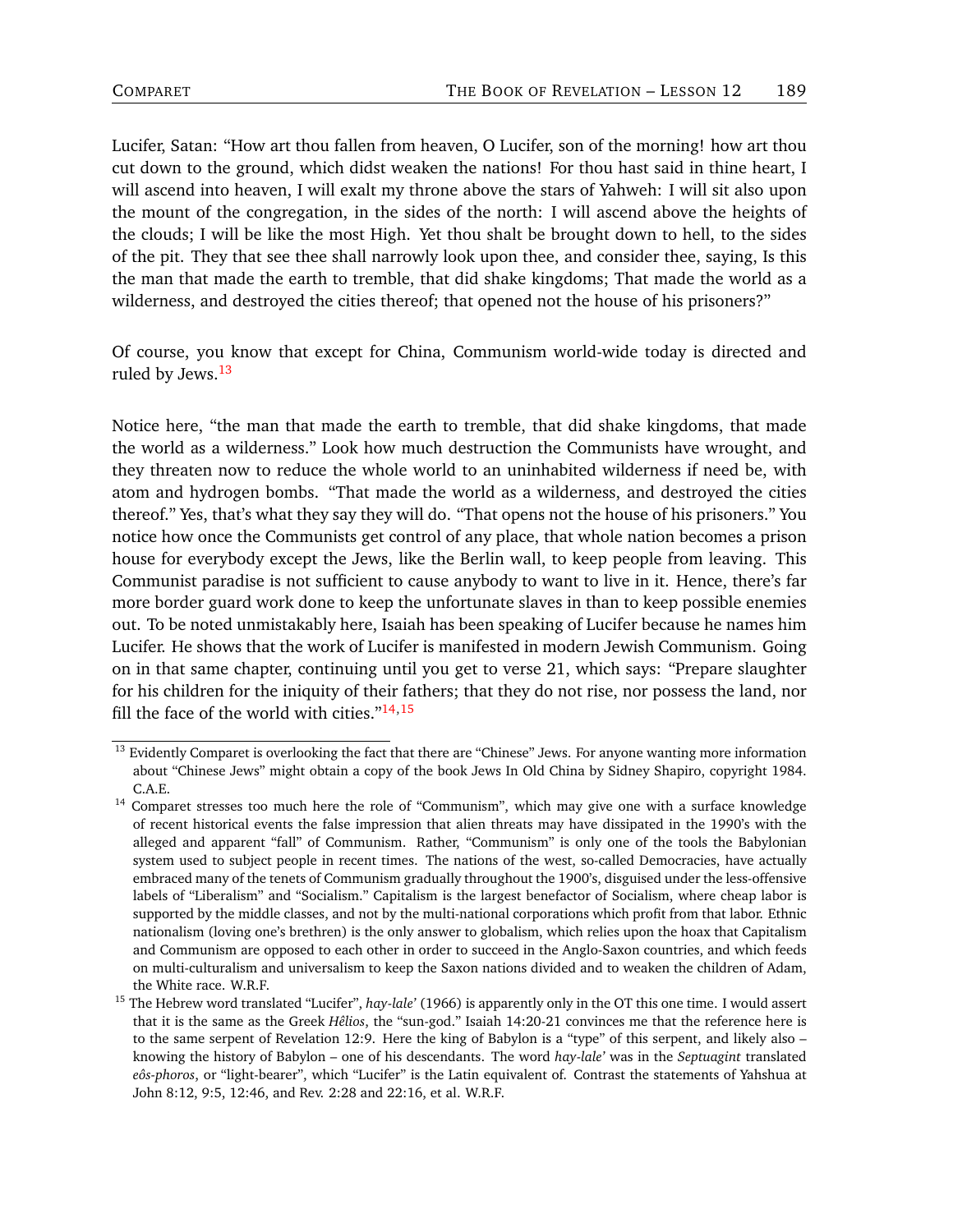Strong medicine? Yes. But remember, if our ancestors had obeyed Yahweh three thousand years ago, we wouldn't be having the trouble we're having today. I'm not saying that if our ancestors had obeyed Yahweh merely in their own personal actions – it's very true that I should refrain from committing robbery, and I do. But you notice that doesn't stop hundreds of thousands of robberies from being committed every year by other people. Therefore, no matter how good I am personally, or you are personally, as long as you allow the people to live who commit robbery, you're going to have robberies, and so with all other crimes. Thus, what our ancestors were commanded to do when they went into Palestine was to exterminate the very people whose present-day descendants are bringing upon the world these terrible calamities. And until finally, the system which they have fastened upon the whole world – until we are all enslaved beyond any chance to escape from it; that system has to be overthrown with violence, as it says in Revelation 18, verse 21.

There is one encouraging thing in this. It is perfectly true that the problem is so great that Yahweh's intervention is going to be required, and it's going to be given. And, all His limitless power to do miracles is going to be used to see that we get through this system alive. Yet, we are going to be given the opportunity to be partners with Him in the job. In Ezekiel 25, verses 13 and 14, it says this: "Therefore thus saith the Sovereign Yahweh; I will also stretch out mine hand upon Edom, and will cut off man and beast from it; and I will make it desolate from Teman; and they of Dedan shall fall by the sword. And I will lay my vengeance upon Edom by the hand of my people Israel: and they shall do in Edom according to mine anger and according to my fury ..." Now that has never yet happened. That isn't a prophesy of the remote past to be fulfilled during Bible times. That is a prophesy of the future to be fulfilled in our own time, and we have not yet done it. But Yahweh has given His command: "I will lay my vengeance upon Edom by the hand of my people Israel."

The only way that this can come about will be that we succeed in throwing off the attempt to fasten Communist tyranny upon us. Therefore, this is a very hopeful prophesy. This is our job, and neither cowardliness nor a feeble squeamishness can get us out of it. In the 149<sup>th</sup> Psalm, verses 5 to 9, we read this: "Let the saints be joyful in glory: – (Now who are the saints? Definitely they are not people selected by some "church" to be honored for some particular act of piety these people have done. In the  $148<sup>th</sup>$  Psalm, it tells you who all of Yahweh's saints are, not just some of them, but all of them. And it says '... all his saints; even of the children of Israel, a people near unto him  $\ldots$  So, all the saints of Yahweh are the children of Israel.) – Let the saints be joyful in glory: let them sing aloud upon their beds. Let the high praises of Yahweh be in their mouth, and a twoedged sword in their hand; To execute vengeance upon the heathen, and punishments upon the people; To bind their kings with chains, and their nobles with fetters of iron; To execute upon them the judgment written: this honour have all his saints. Praise ye Yahweh." And to that, I surely say, "amen."<sup>[16](#page-189-0)</sup>

<span id="page-189-0"></span><sup>&</sup>lt;sup>16</sup> It is far too late for us to "succeed in throwing off the ... Communist tyranny upon us" now, for that has been gradually and surely imposed on us since Congress forfeited control of our monetary system to the Jews in 1913. There is no possible reformation of our government, and so we are told only to "come out from" the system, i.e. not to support the system of debt and consumerism which yokes most Americans today, for the system will fall under its own weight. The more of us who stop participating in it the sooner, the better. W.R.F.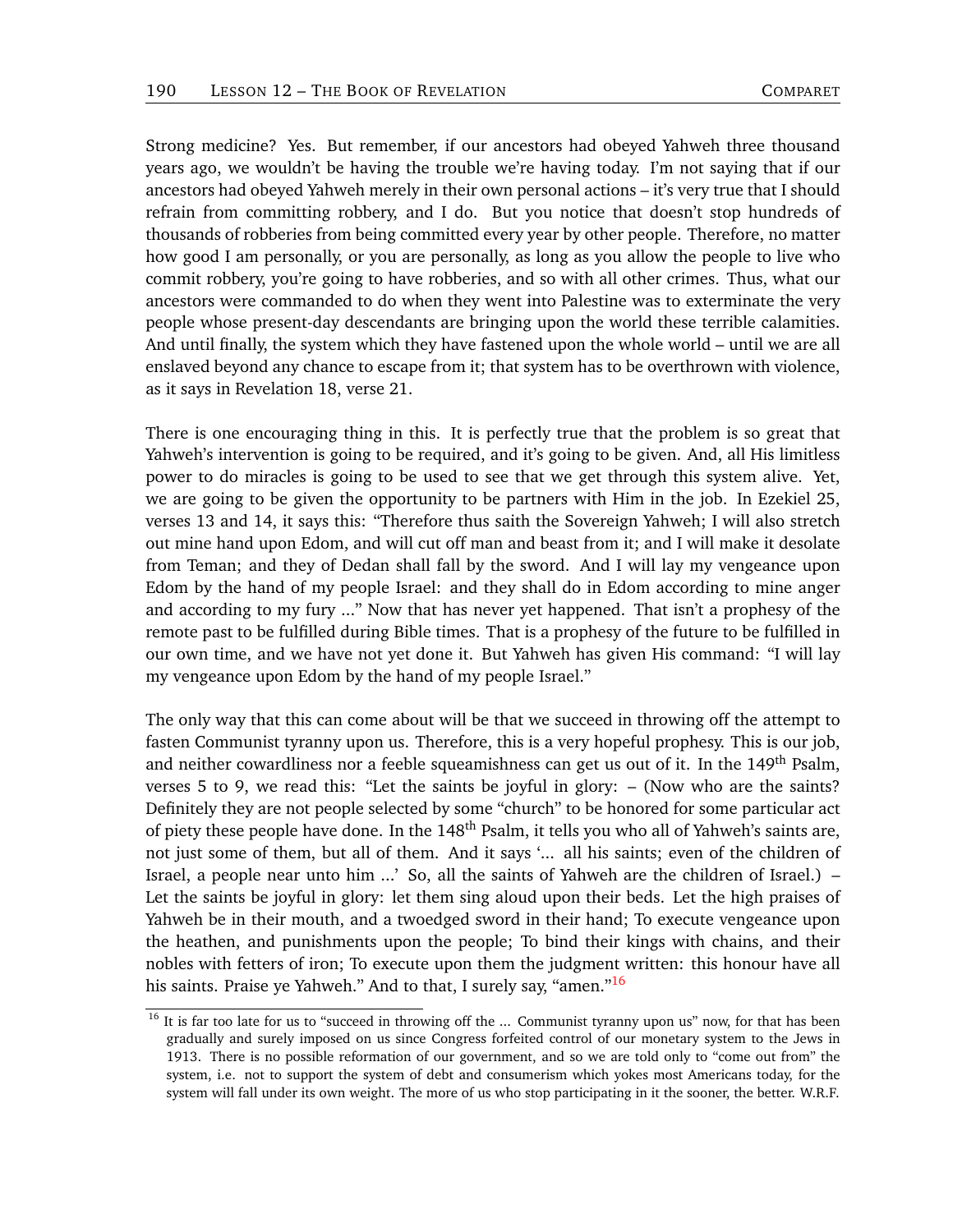Consequently, what we are facing now is the final conflict with the forces of evil with which these surviving Edomites have managed to shackle all activities that we have, and our whole civilization is bound up in slavery to them and their greed. Our deliverance from them is to come through the fall of their Babylonian system. Hence, this which the Book of Revelation prophesies, of something to come in the very near future, gives us hope. Yes, it will be terrible. It will be rough. There will be rioting and fighting in the streets as the forces of evil try to take control. There will be bombing of cities from the Russian invasion. There will be immense property destruction from this invasion, and from the Communist revolution. There will be great numbers of people killed. It won't be any fun. But, we do have Yahweh's clear promise that we are going to be brought through it, and that this evil Babylonian system is going to be overthrown and the Kingdom of Yahweh restored.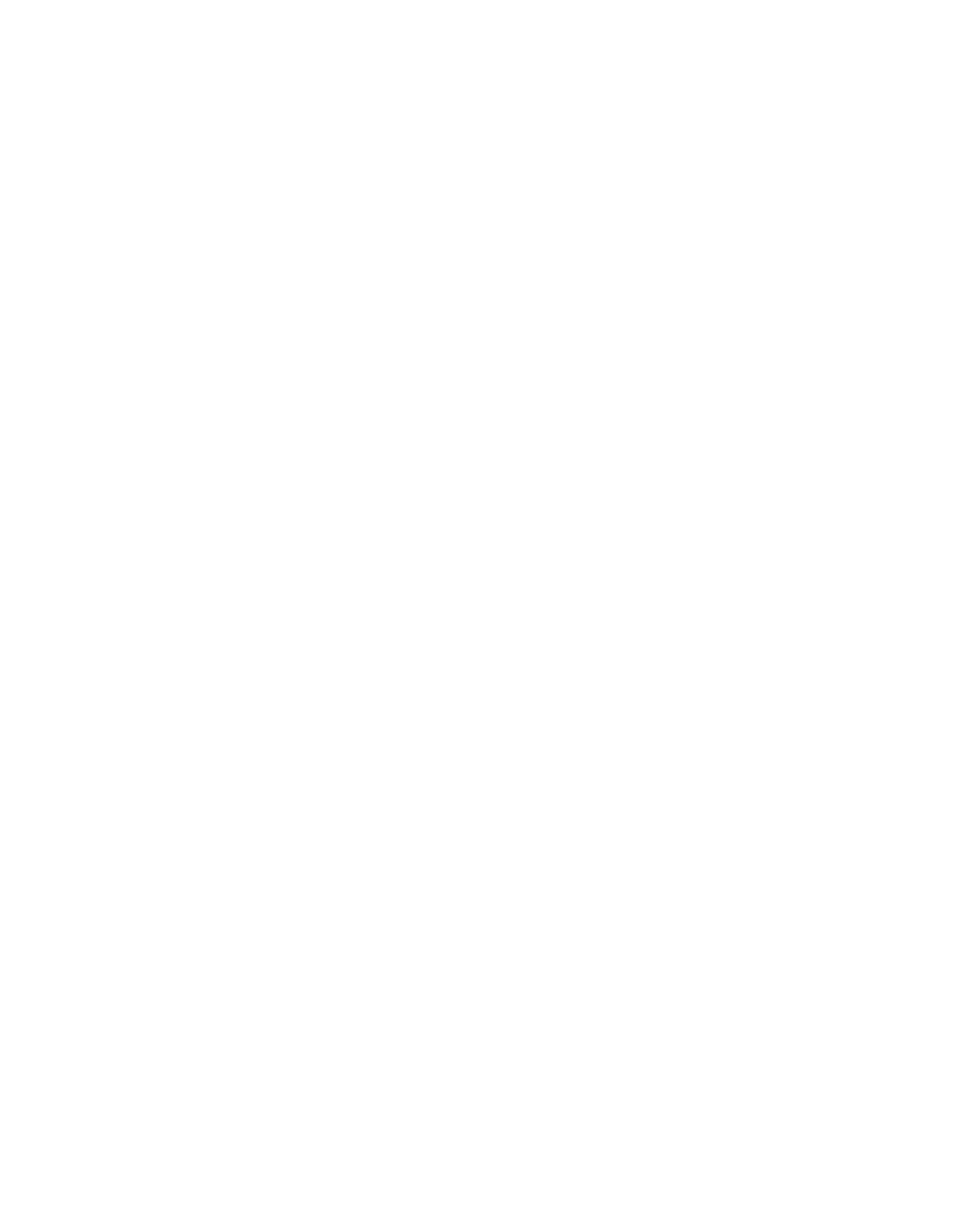

The 16<sup>th</sup> chapter of the Book of Revelation describes the seven last plagues which lead to, and finally bring about, the final fall of what the book calls "great Babylon"; the Babylonian system which controls our entire civilization today – the Babylonian religious system – the Babylonian economic system – and the Babylonian political system. We saw, when we were studying the earlier portions of this book as to those things that occurred in approximately the first fifteen hundred years of the Christian era, we could very definitely identify these things because dates were given; two examples being in the cases of the first woe, the Saracen Arabs and the beginning of Mohammedanism, and the second woe, the Turks. That is to say, the number of years that each would last. Checking on history we found that it worked out exactly. When we come to these seven last plagues, though, we don't have any specified time periods for them, so that we don't have quite the degree of certainty in identifying them that we had on those others. On the other hand, a number of things seem to fit quite well, and the identification that many of the best scholars have given seems worth adopting. Revelation chapter 16, verses 1 and 2: "And I heard a great voice out of the temple saying to the seven angels, Go your ways, and pour out the vials of the wrath of Yahweh upon the earth. And the first went, and poured out his vial upon the earth; and there fell a noisome and grievous sore upon the men which had the mark of the beast, and upon them which worshipped his image."

When we were studying this mark of the beast, we saw that the beast's characteristics are not simply religious, although that's part of it. The economic phase of it is perhaps predominant in our own time, but nevertheless you can't avoid the fact that there was the religious side of it too. As you know, I can't agree with the simple-minded view that was taken by most preachers until recently, that the only source of all evil was the Catholic "Church." Now I hold no affection for the Catholic "Church", because undoubtedly it has been penetrated and corrupted by the Jews, and they have in it a great deal of Babylonian paganism. It's been guilty of the murder of a good many millions of Protestants merely because they wouldn't go along with its corruption. But, there are a number of other evil things in addition to that, nevertheless, when it comes to this, there seems to be a good deal to the religious view of it.<sup>[1](#page-192-0)</sup>

There were a series of plagues, which seemed to fit the symbolism given here, which all fell

<span id="page-192-0"></span><sup>&</sup>lt;sup>1</sup> It is evident that during the period of the power of the papacy (the second beast of Revelation 13), men had no choice but to worship the beast, or to die (Rev. 13:15-17), which we note fits the medieval "church" perfectly. Now, while the power of the "church" over the lives of men has eclipsed, the beast itself is of course still with us, and there are still men who worship it (Rev. 16:2). These, however, have continued to do so by their own will, voluntarily, as we have no indication that they are compelled to do so otherwise. Even today many such men are among us, or Babylon would already have fallen. W.R.F.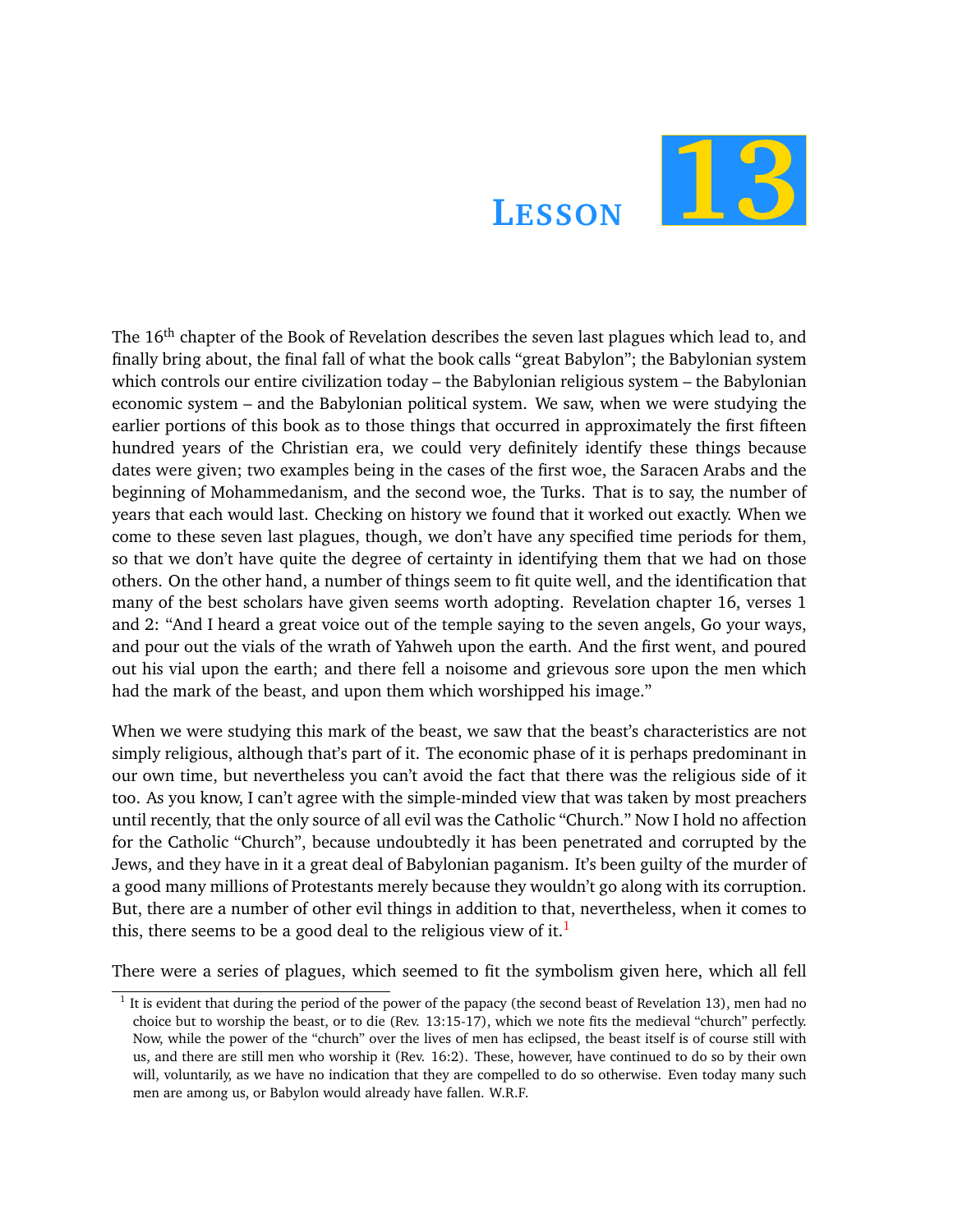upon Latin Europe, the area of the Catholic "Church" which, I might say, was well earned after all the murders of millions of Protestants. These other scholars I referred to, say this first vial poured out upon the earth was the French revolution. You'll remember, when we came to the third of the three woes, we saw that was Communism, which definitely began with the French revolution. Now the occupation by the French red troops fell heaviest on the Catholic Latin nations, France internally, from 1789 and leading up into the Napoleonic wars from 1793 on. Now while, of course, Napoleon did invade the German states and made his power felt there, yet you didn't have the degree of oppression that fell upon Spain, Portugal, Italy and Austria, which had been the principal places where the Catholic "Church" had done its worst.<sup>[2](#page-193-0)[,3](#page-193-1)</sup>

Then Revelation 16, verse 3: "And the second angel poured out his vial upon the sea; and it became as the blood of a dead man: and every living soul died in the sea."

We must remember, no part of the Book of Revelation can be taken literally, as this whole book is symbolic. You can't expect literally to see a curious animal; part bear, part leopard, part lion, with seven heads and ten horns running around anywhere. That was simply a thing shown in a vision, and so here he poured out his vial upon the sea and it became as the blood of a dead man, and every living soul died in the sea. We should remember that the pagan Roman Empire was succeeded by the papal Roman Empire, which is what it amounted to, because from (I think it was 754 A.D.) the pope was recognized as a temporal king, and while there were kings over the rest of these formerly Roman nations, the pope claimed the power to give them their crowns in the first place, or take them away if he chose, and he exercised that authority quite effectively.

This papal Roman Empire phase of the beast is being smashed. Hence, this vial of the wrath of Yahweh poured out upon the sea undoubtedly refers to the terrible naval warfare which covered that period of years. The British fleet destroyed the fleets of the Latin nations in Europe, and those were no small fleets. You remember the Spanish armada which tried to conquer England was the greatest navy that had ever been assembled up to that time. And by the time you get down into the Napoleonic period, the French fleet was also a big and impressive one. In 1793 the British fleet, under Lord Hood, destroyed most of the French fleet in a battle near Toulon. In 1794 Lord Hood again defeated what was left of the French fleet and succeeded in expelling the French from Corsica. In 1797 the British defeated, and pretty much destroyed, the Spanish fleet off Cape St. Vincent. In 1798 Lord Nelson destroyed a French fleet near the mouth of the Nile. You'll remember, Napoleon, in part of his dream of

<span id="page-193-0"></span> $2$  At the end of the second woe, the Turkish conquest and the Reformation (Revelation 9:13 - 11:14), we are told only "the third woe cometh quickly", and the "third woe" is not mentioned anywhere again. Revelation chapters 12, 13 and 14 are all three separate visions, each detached from the linear narrative of the seven trumpets, but of course each related to the general account. The seventh trumpet (Revelation 11:15-19) certainly is not fulfilled yet (1 Cor. 15:52), and so the description of the seven vials of wrath (Revelation chapters 15 - 16), already unfolding in history, must be what is meant by the third woe, culminating in the fall of Babylon and the end of the age (Revelation chapters 17 - 18). W.R.F.

<span id="page-193-1"></span><sup>3</sup> While Comparet's (not incorrect) identification of "Communism" did fall heavily upon the "Latin" Catholic nations, especially France, Communism took a much greater toll upon the non-Catholic nations of Russia, the Baltic, Ukraine and Prussia (as part of Poland after World War II), though most of these regions were of the Greek Orthodox "church", and equally idolatrous. W.R.F.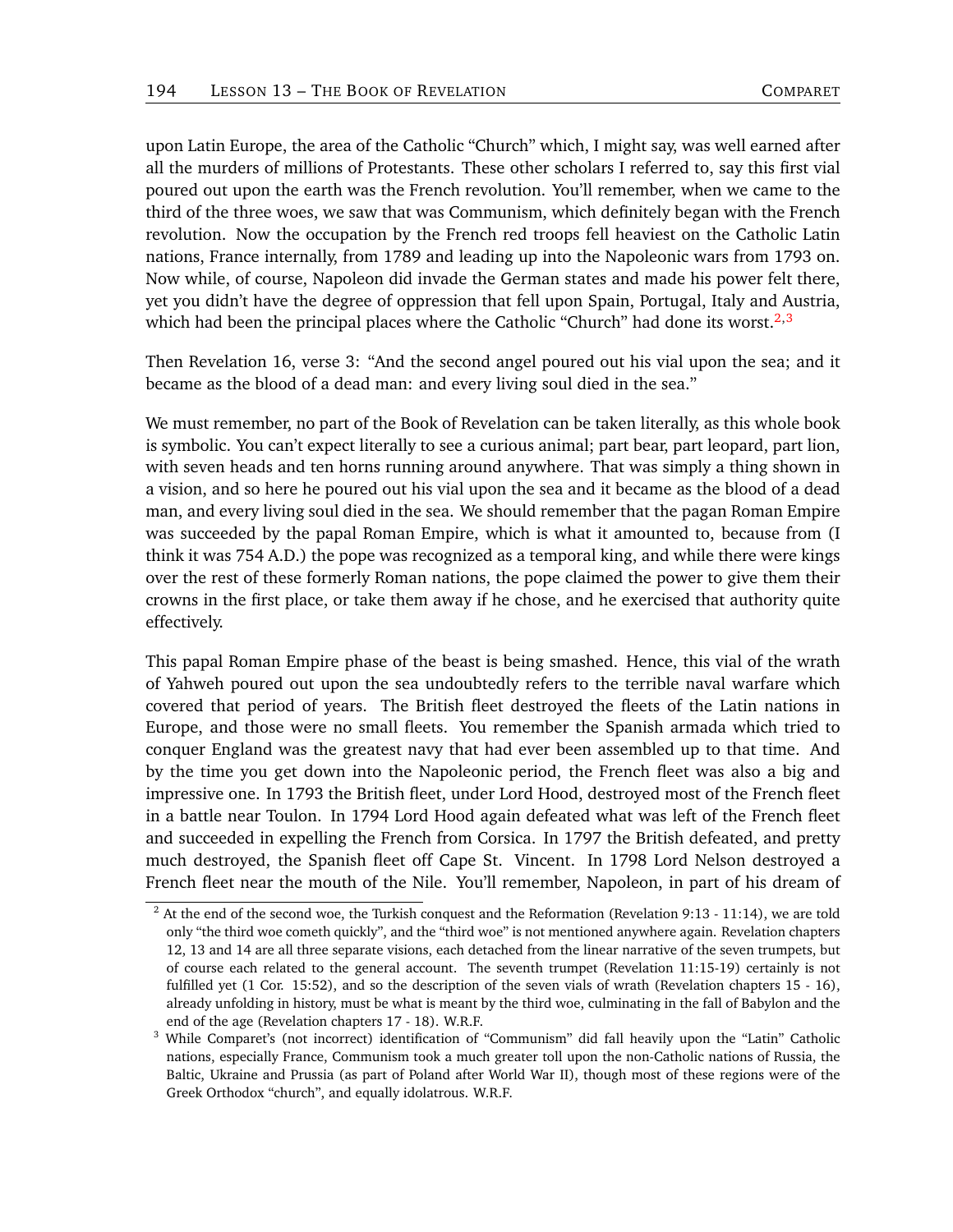not just a European but a world empire, had invaded Egypt, and with that as a starting point – you see, he had a beachhead in Africa, and could then go right on into western Asia equally well. He was really having great success until the British destroyed his fleet, so he couldn't get any more supplies and he had to pull out after a considerable defeat. In 1805 Lord Nelson destroyed what was left of the French fleet at Trafalgar. With that, all the sea power of the Latin peoples was destroyed. "It had died", to use a figure of speech.<sup>[4](#page-194-0)</sup>

Thus, you had these bloody battles, and in those days it was very definitely bloody. The battles in recent times are where the ships stand off 15 miles apart and shell each other, or by means of aircraft carriers to bomb the other ships when they are a couple of hundred miles away. While they do damage and they're bloody, in those days the sailing ships would come up close together, where they were firing their cannon into each other at about half a block distance. Then they would try to come right up close together so that they could throw grappling irons over into the other ship and hold them together while the soldiers went aboard and fought right on the decks of the ship, trying to capture the other ship that way, and the bloodshed was terrific.

As it says, "the sea became like the blood of a dead man", and every living soul of the Latin fleet was swept off the sea. Then, Revelation 16, verse 4: "And the third angel poured out his vial upon the rivers and fountains of waters; and they became blood." The next three verses give us a key to this, likewise: "I heard the angel of the waters say, Thou art righteous, O Yahweh, which art, and wast, and shalt be, because thou hast judged thus. For they have shed the blood of saints and prophets, and thou hast given them blood to drink; for they are worthy. And I heard another out of the altar say, Even so, Yahweh Elohim Almighty, true and righteous are thy judgments." Remember when we were getting on this early in the series, that on the breaking of the fifth seal, Revelation chapter 6, verses 9 to 11, which was part of the plagues on the Roman Empire, John said he heard the souls of the martyrs under the altar in the Temple asking Yahweh, "How long before you take vengeance for it?" Thus, here again you see this voice out of the altar, "even so, Yahweh Elohim, true and righteous are thy judgments."

Therefore, that gives us a clue to this, because remember, the persecution of the Protestants took place in a considerable part in the valleys of the Po, the Danube and the Rhine rivers. The Napoleonic wars were especially fierce and horrible in Spain, Austria and north Italy. The valleys of these principal rivers, the Rhine, the Danube and the Po, were natural battle fields, and the bloodshed was terrific. It was in these same areas where much of the martyrdom of the Protestants had taken place; the Waldenses, the Albigenses, the Huguenots, the Vaudois, the Wycliffites, the Hussites, the Moravians and the Lutherans. Thus, these Catholic nations that had been guilty of all this were now given their own blood to drink. Hence, these things seem to fit pretty well. Let's now read Revelation 16, verses 8 and 9: "And the fourth angel

<span id="page-194-0"></span><sup>4</sup> While the Spanish Armada was indeed a grand navy by Medieval standards, containing by Comparet's account 129 ships and 27,000 men (see Lesson #7), it would have been dwarfed by the Greek navy at Salamis, with nearly 400 ships and (by various accounts, but primarily that of Herodotus in his  $8<sup>th</sup>$  book) 60,000 to 80,000 men, or the Persian navy it defeated, which was four or five times larger, along with other navies of the ancient world which Medieval Europe would have marveled at. Like the Spanish, the Greek ships held about 200 men each, including sailors and rowers, but the large penteconters (50-oared ships) many more. W.R.F.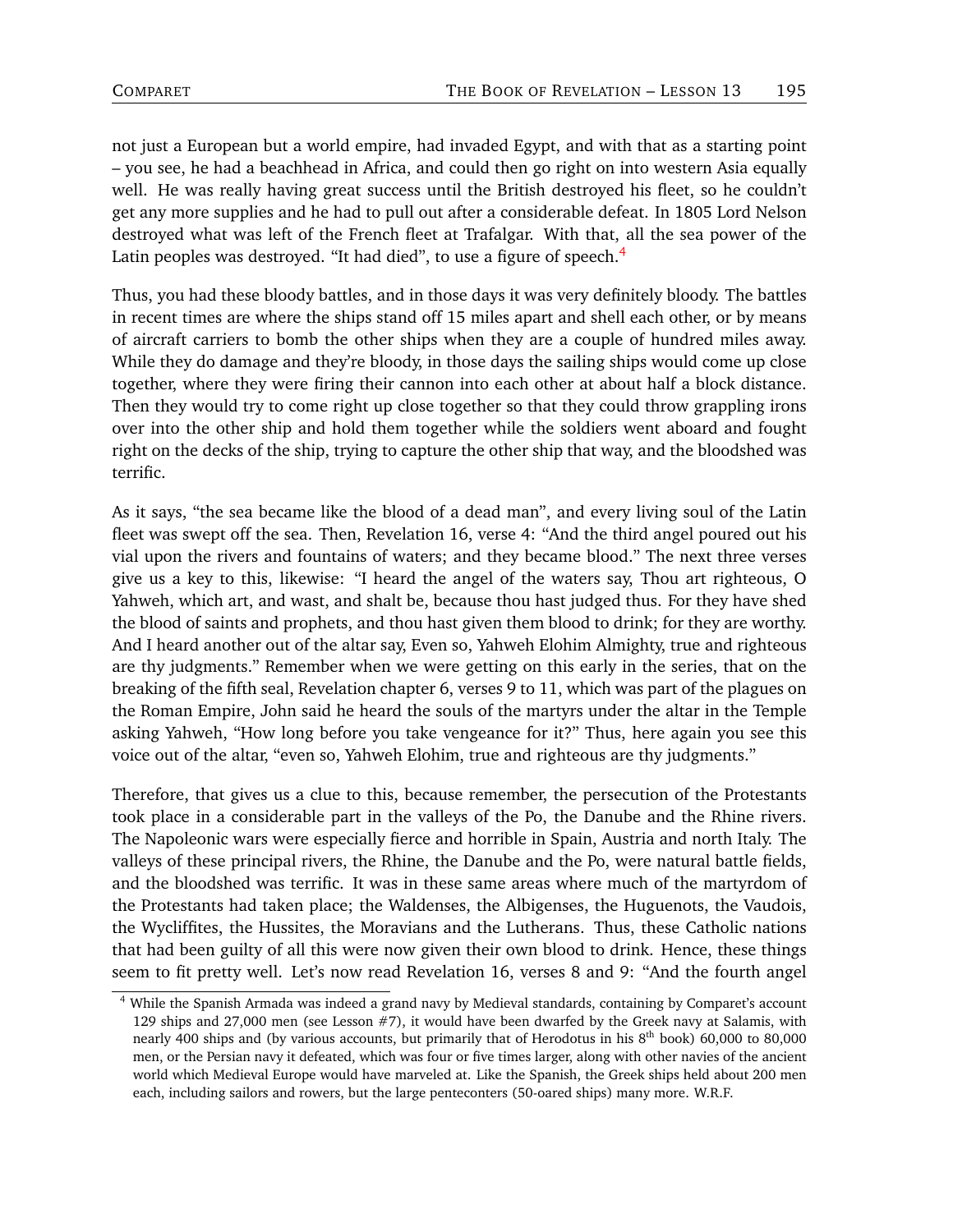poured out his vial upon the sun; and power was given unto him to scorch men with fire. And men were scorched with great heat, and blasphemed the name of Yahweh, which hath power over these plagues: and they repented not to give him glory."

We've previously seen the symbol of the sun used for imperial power. Remember, in Revelation 8, verse 12, where it said, "the third part of the sun was smitten", and we saw that that symbolized the smashing of the power of a third of the Roman Empire? Likewise here, undoubtedly, imperial power again is what's being referred to. Therefore, this may well refer to the power of the Napoleonic Empire to oppress practically all continental Europe. The angel poured out the vial upon the sun, and power was given him to scorch men with fire. Truly, it was a terrific thing, not only by the heavy taxation to support the empire, but the drafting of the able bodied men into the Napoleonic armies.

The Napoleonic wars are said to have reduced the average height of the French people by approximately two inches. In other words, all the biggest and strongest of the men were drafted into the army and slaughtered, and thus they were not left to breed a strong people afterward. This went on, and the effect was really terrific. The occupied countries were ravaged and the people oppressed. But this again was largely the same area of Latin Europe; the Catholic portion of it. We should remember too, the timing of this necessarily comes within the period beginning with the French revolution, because this is simply a detailed exposition of the third woe, which is the Communist phase of it. Then, Revelation 16, verses 10 and 11: "And the fifth angel poured out his vial upon the throne of the beast; and his kingdom was full of darkness; and they gnawed their tongues for pain, And blasphemed the God of heaven because of their pains and their sores, and repented not of their deeds."

Hence, the throne of the beast was, of course, Rome and the Papal States in Italy. In 1798 the French captured Rome, took the pope prisoner to France, and he was held prisoner by Napoleon until the power of Napoleon was finally broken. In 1848 an Italian revolution drove the pope into flight for his life, and he had to stay well out of Rome for several months before the rebellion was finally put down by French, Spanish and Austrian troops who were sent there to restore the pope to his power. In 1860 the Sardinians, under Victor Emmanuel II, invaded the Papal States and defeated the papal army. They didn't, however, succeed in completely breaking his power at that time. He was still a temporal king ruling over about a third of the whole peninsula of Italy. Then in 1870 a successful Italian revolution led by Garibaldi set up a United Italian kingdom under Victor Emmanuel II as king, and they captured all the Papal States and took them away from the Pope and made them part of the new Kingdom of Italy. The Pope lost everything except the Vatican city, just slightly under a hundred and ten acres in size. Now during all this period the Pope refused to see any of this as a judgment on his apostasy. Throughout all these troubles he continued praying to various saints and to Mary for their protection, not to Yahweh. The Catholic theory is: that Yahweh isn't good enough to protect you unless you have an insider at court, a five percenter working in your behalf, so you pray to some saint to get you the favors that Yahweh isn't good enough to give you on His own. That's what they continued to do. And remember, they blasphemed the Mighty One of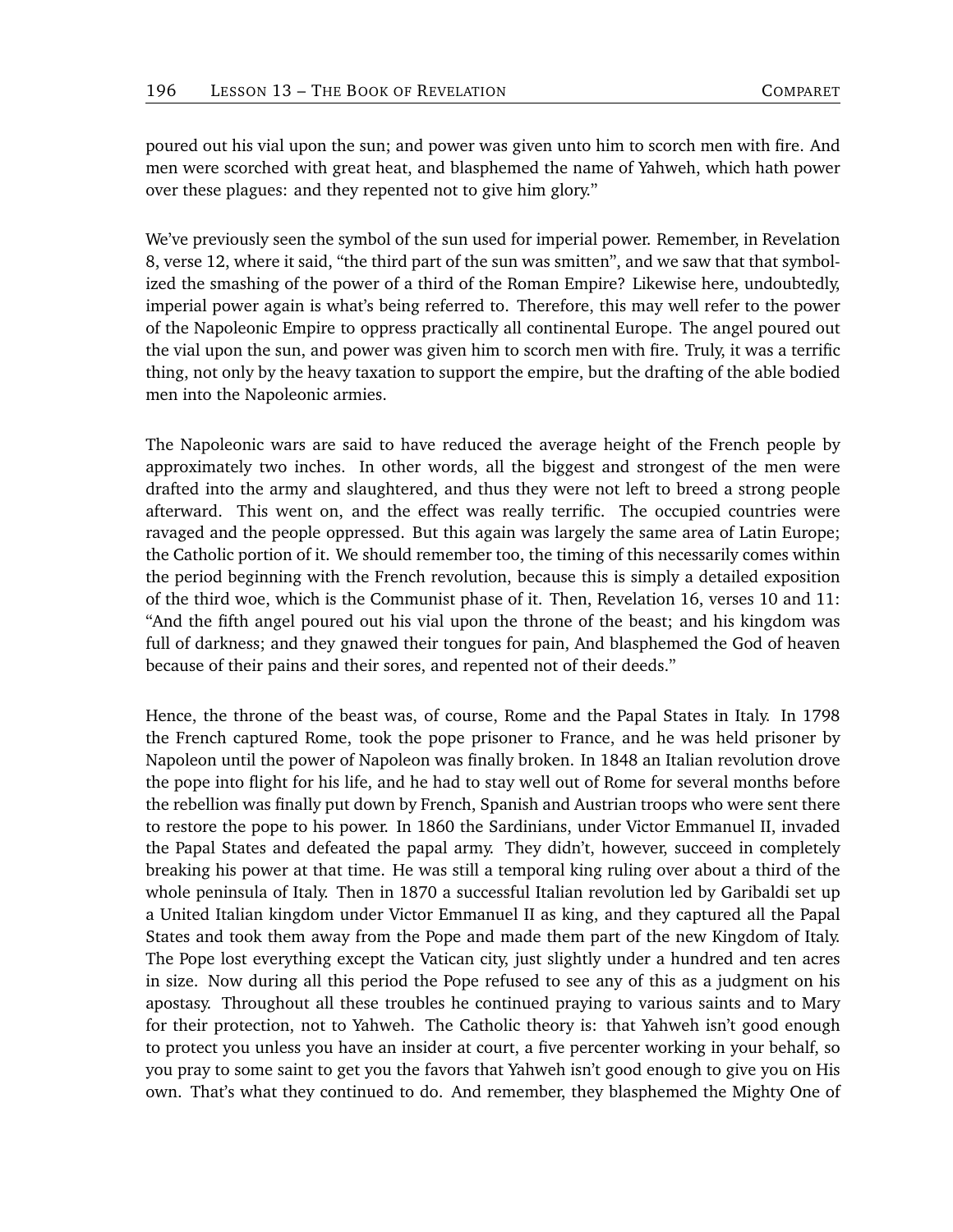Heaven, and it positively fits here. Thus, the Pope, who had been recognized as a temporal king from 764 A.D. to 1870, lost his kingdom.<sup>[5](#page-196-0)</sup>

When now you come to the sixth of these vials, you get into something that isn't entirely over yet. It covers a period of centuries and it's leading into a situation that we see developing. Revelation 16, verses 12 to 16: "'And the sixth angel poured out his vial upon the great river Euphrates; and the water thereof was dried up, that the way of the kings who are from the rising of the sun may be made ready.' (Your *King James Version* says, 'the way of the kings of the east', but the literal Greek is 'the kings who are from the rising of the sun may be made ready.') 'And I saw three unclean spirits like frogs come out of the mouth of the dragon, and out of the mouth of the beast, and out of the mouth of the false prophet. For they are the spirits of devils, working miracles, which go forth unto the kings of the earth and of the whole world, to gather them to the battle of that great day of Yahweh Almighty.' (Now that is the thing we're facing before long, 'this battle of that great day of Yahweh Almighty.' Then verse 15 is thrown in here as a parenthesis, a break in the thought): 'Behold, I come as a thief. Blessed is he that watcheth, and keepeth his garments, lest he walk naked, and they see his shame.' (And then you get back to the main thought.): 'And he gathered them together into a place called in the Hebrew tongue Armageddon'."[6](#page-196-1)

It is an historical fact that the Turks made their first appearance in history in the upper stretches of the Euphrates river. They had migrated out of central Asia, but here they come in contact with the western peoples, of whom historians kept a record. Hence, from the time the Turks came into western Asia through the headwaters of the Euphrates, they held all that area until World War I, and at that time, their hold on all but Asia Minor, modern Turkey, was broken. All the rest was taken out of their power. You'll remember the British mandate over Iraq and Palestine and so forth. Thus, this is the drying up of the Euphrates, as long as you had the whole area there in the grip of one nation. Turkey had been losing its former power and influence, and even to this day the Turks are tough fighters. Remember, the Turks sent a few troops into the Korean war, and they were thoroughly tough and effective fighters. Then, you notice that while the Russians have fired on our ships and shot down our airplanes and that sort of thing, even today they don't fire a shot against the Turks because the Turks would shoot back. They wouldn't whine and whimper, and say "that's a terrible thing." But we're too cowardly and only express a few words of mild resentment.<sup>[7](#page-196-2)</sup>

<span id="page-196-0"></span><sup>&</sup>lt;sup>5</sup> Although the popes may not have consolidated complete control over the kings of Europe, including the granting of crowns, until the  $8<sup>th</sup>$  century, it is clear – especially reading Daniel 7 – that the beginning of such power in the papacy began with Justinian in the  $6<sup>th</sup>$  century, and so the entire process, from the rise of the papacy to its fall, lasted 1260 years. W.R.F.

<span id="page-196-1"></span> $6$  While Comparet is correct in his "the rising of the sun" translation at Rev. 16:12, this was the standard way in which the Greeks signified "east", and so there is nothing special in the language used here. W.R.F.

<span id="page-196-2"></span> $7$  Comparet interprets the "way of the kings of the east" and the "Euphrates" here quite literally. While it is true that the Turks crossed the Euphrates literally during the second woe, here we must, I believe, view the terms symbolically. After the Napoleonic period, the rise of the Ashkenazi-Mongol-Tartar-Russian Jew began, which people agitated in all of the nations of Europe, who were the primary promoters of anarchy and Communism in Europe throughout the  $19<sup>th</sup>$  and  $20<sup>th</sup>$  centuries, and who eventually ruled all of Russia and eastern Europe under Communist governments, and who still dominate those nations today, albeit as "capitalists" now. In this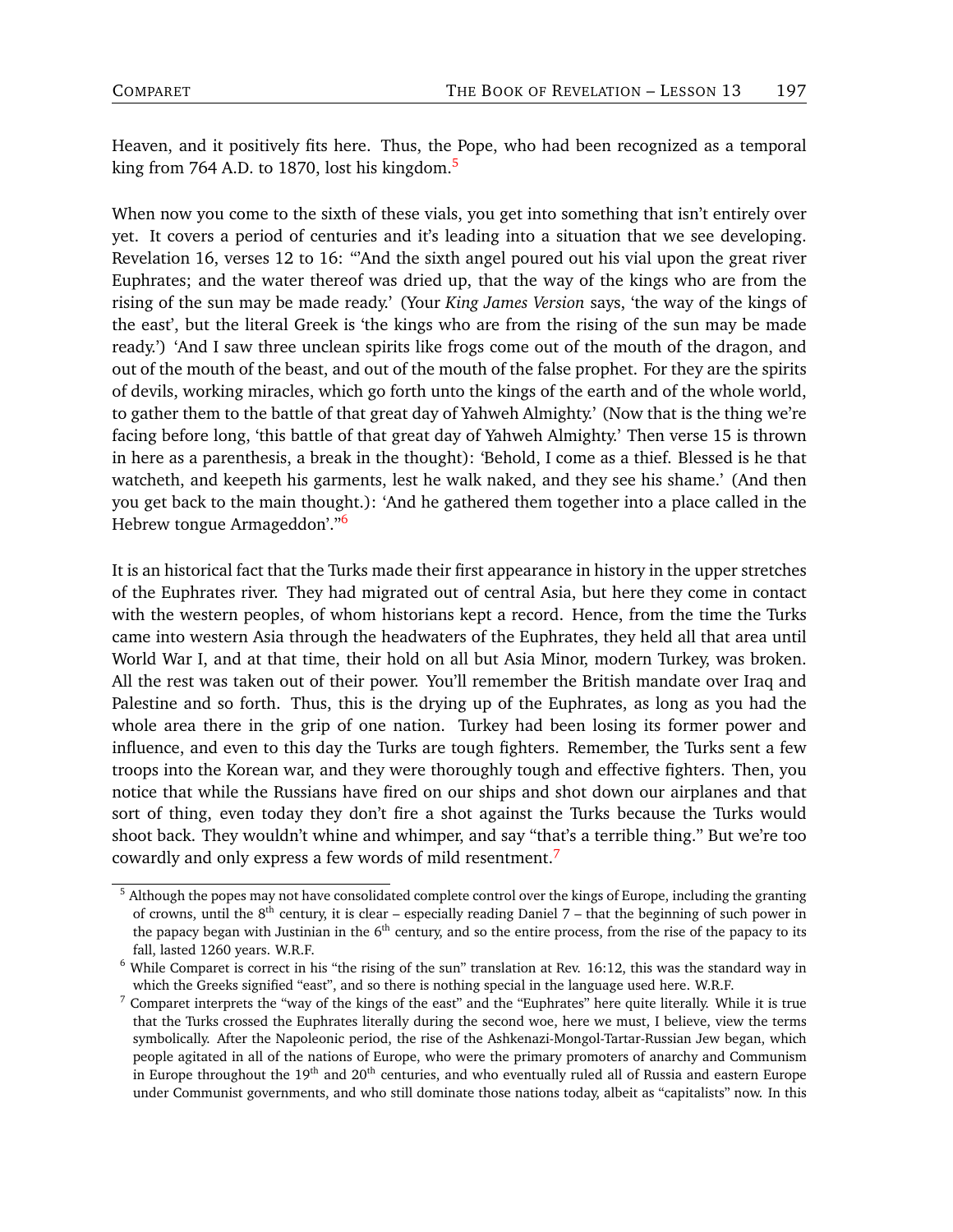Therefore, breaking the power of Turkey all through this Euphrates area, no doubt is this drying up of the river Euphrates; "that the way of the kings who were from the rising of the sun may be made ready." Now "kings", that's in the plural. There are two major Far Eastern powers; Russia and China. The one Far Eastern power, Russia, we know is going to come through that very area that's been vacated by the Turks. It's quite clear from the 38<sup>th</sup> and 39<sup>th</sup> chapters of Ezekiel that one prong of the Russian pincers will move down through Iraq, east of Turkey, where they don't have to either fight the Turkish army or have the troublesome job of trying to cross the Turkish mountains. They're going to go down into Iraq, then swing westward into Syria, and from Syria on down into the Palestinian coast and link up with Egypt. They have flat country, easy to march through in most cases, and it's the way that it's coming in. But that's only one nation, and this says the "kings", (plural), who are from the rising of the sun. So, what about China now? Is China going to be contented to see Russia take everything to the west? Already China has a more effective hold in Africa than Russia. The Russians haven't done too well, and they're attempting to take over the various African governments. Egypt, yes; but among the various black nations you'll find that most of that work has been done by Red China.<sup>[8](#page-197-0)</sup>

Now, of course, China wants to take southeast Asia because it produces a lot of rice, which China needs to feed her own people, no question of that. But, outside of that, it's a povertystricken area. It has no manufacturing facilities. The only thing it can do that is of any use to China is to furnish rice. The rest of the world that China would like to steal; all that lies to the west, Russia is out for that. But is China going to be contented to be left behind? Secondly, if the western world really stiffens its spine and gets ready to defend itself against the Russian attack, is Russia going to ask for the manpower of China? After all, if they can use several hundred million Chinese to furnish the human seed to swamp us, it saves getting that many Russians killed. Not that they mind Russians being killed, but they want to save enough to be in command of the situation when it's over. So there are those possibilities. Again, we know that Russia has been debating whether to use some of Russia's rockets with atomic warheads to wipe out the Chinese atomic energy set-up which is in Sinkiang Province, and it's only a short distance from Russia. They could easily enough drop a dozen rockets on it there and wipe it out.[9](#page-197-1)

They'd have nothing to fear from China because the Chinese are not armed well enough to fight

I consider the fulfillment of Rev. 16:12.

While the Ashkenazi Jews and their Mongol-Tartar brethren have ruled the east primarily through Communism, they have by other means, including Communism, caused strife and division in the west, being promoters of universalism, secular humanism, evolution, and many other foul creeds. So it is surely no accident that we find "unclean frogs" coming out of the mouths of the beast, the dragon, and the false prophet, once the "way of the kings of the east" is prepared. W.R.F.

<span id="page-197-0"></span><sup>&</sup>lt;sup>8</sup> Gog and Magog aren't gathered for battle yet even now, and so they (the Russians and Chinese) are not the "kings of the east" of Revelation 16:12, for neither can they be, and Comparet is getting far ahead of himself here, where the unclean frogs have already gone out "unto the kings of the earth", yet we await Armageddon, the culmination of the events described in Ezekiel 38 and 39. W.R.F.

<span id="page-197-1"></span><sup>&</sup>lt;sup>9</sup> Comparet's conjecture concerning Russo-Chinese relations here is quite distracting. I couldn't care less what they might do to each other, and would feel fortunate if they destroyed each other completely. The concern is in what they shall endeavor to do to us – to the remnant of Israel in Europe and America. W.R.F.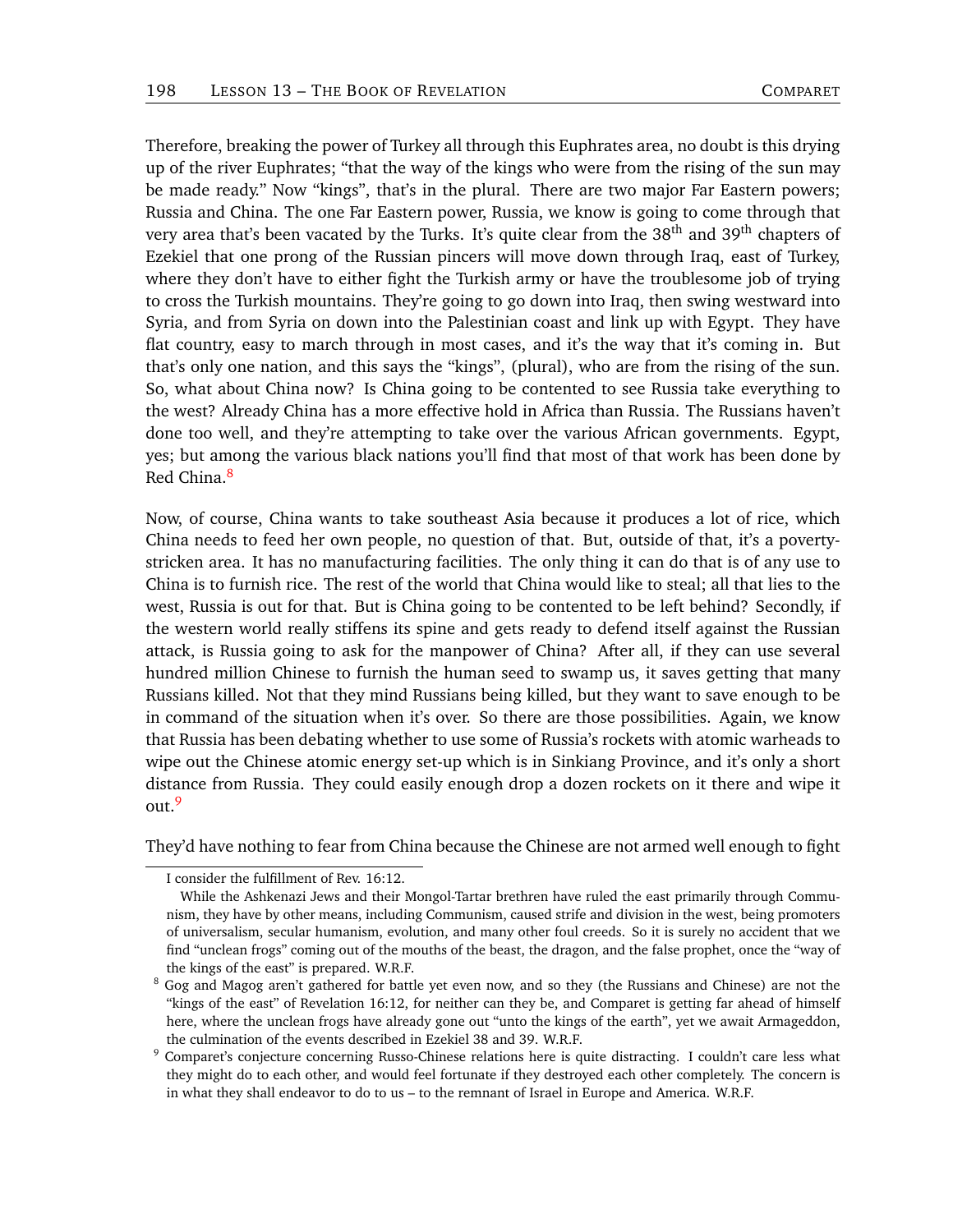the Russian armies effectively, and they might be able to take command and bring the Chinese to heel so that the Chinese, not even as willing participants, would be part of that attack. It's interesting to note, by the way, Ezekiel says that these forces are those of Gog and Magog. In our Bibles that are translated out of the Hebrew and out of the Greek, no attempt has been made to identify those powers. They simply transliterated the names into English letters. But I was looking in the *Lamsa Aramaic* translation of the New Testament, and remember that the Christian "Church" in Syria has had the Bible in Aramaic from the beginning. They haven't had to translate it into Greek and into Latin, and then into Aramaic to get it. They had it there to begin with, and they have missed therefore some of the successive mistranslations, because every time you translate something into another language, you're bound to lose a certain amount of the accuracy of the meaning. Translating it into English out of the Aramaic, he identifies Gog and Magog as China and Mongolia. Hence, "that the way of the kings from the rising of the sun may be made ready." $10$ 

It begins to look as though getting the Turkish Empire out of the way is preparing for the kings (in the plural) from the rising of the sun to come through that area. Now those three unclean spirits, like frogs, again symbolic, of course – most scholars today say this represents Communism, Fascism and Nazism. There is no doubt that Communism is an unclean spirit; no possible question of that. Now Communism was the original unclean spirit here, and both Fascism in Italy and Nazism in Germany were brought into being specifically by the necessity to organize and defend against Communism. They were both 100% good in their origin. I make no apology for an appreciation of the merits of the original Fascism  $\ldots$ <sup>[11](#page-198-1)</sup>

Additionally, by "translating" the names "Gog" and "Magog" into "China" and "Mongolia", Lamsa shows himself to be but a biased interpreter of Scripture, and not truly a translator, whether he be correct or not. W.R.F.

**DDD** back to note [19 on page 226](#page-225-0)

<span id="page-198-0"></span> $10$  The Jews insist that the New Testament books were written originally in Aramaic, as does George Lamsa, himself an Arab, as they insist that Yahshua and His disciples spoke Aramaic primarily, and all this helps them to conceal their identity to the general public, and to perpetuate their lies. There is a preponderance of evidence in the New Testament itself that every book of it, including the epistle to the Hebrews, was originally penned in Greek. There is also a preponderance of evidence in Archaeology that – while Hebrew was spoken in Jerusalem at the time of Christ – Greek was the common language of Palestine. Even all of the coins of Herod and his successors contained Greek, and no Hebrew or Aramaic, inscriptions (*Literacy In The Time of Jesus*, in *Biblical Archaeology Review*, July- August 2003, p. 36), and most of the inscriptions of the period are in Greek, and no other language (ibid., and also p. 25 of the same issue). Dozens of second and third century papyri have been found in Archaeology containing copies of the New Testament books in Greek, yet no such manuscripts have been found in Aramaic. The earliest Aramaic (Syriac) versions date to the  $3<sup>rd</sup>$  to  $4<sup>th</sup>$  centuries and are translated from Greek. (See the Introduction to Nestle- Aland's *Novum Testamentum Graece*, 27th edition, pages 65-68). Aside from this, there is also a preponderance of evidence in the Greek language itself, and the variations which occur across all known ancient Greek copies, that Greek was the original language of the Gospel (and so surely Isaiah 28:11 was fulfilled) and not any other which these Greek manuscripts could have been translated from, and there is also the fact that so many quotes from the Old Testament are from the Greek of the *Septuagint*. It surprises me that Comparet has fallen for this Jewish deception.

<span id="page-198-1"></span> $11$  The "unclean frogs" could not be "Communism, Fascism and Nazism" by any means. Revelation 16:13 says that these frogs come "out of the mouth of the dragon, and out of the mouth of the beast, and out of the mouth of the false prophet." Now Stalin, Hitler and Mussolini were prominent figures, but hardly attained to the stature indicated herein. These frogs are, in verse 14, "the spirits of devils, working miracles, which go forth unto the kings of the earth and of the whole world, to gather them to battle of that great day of Yahweh Almighty."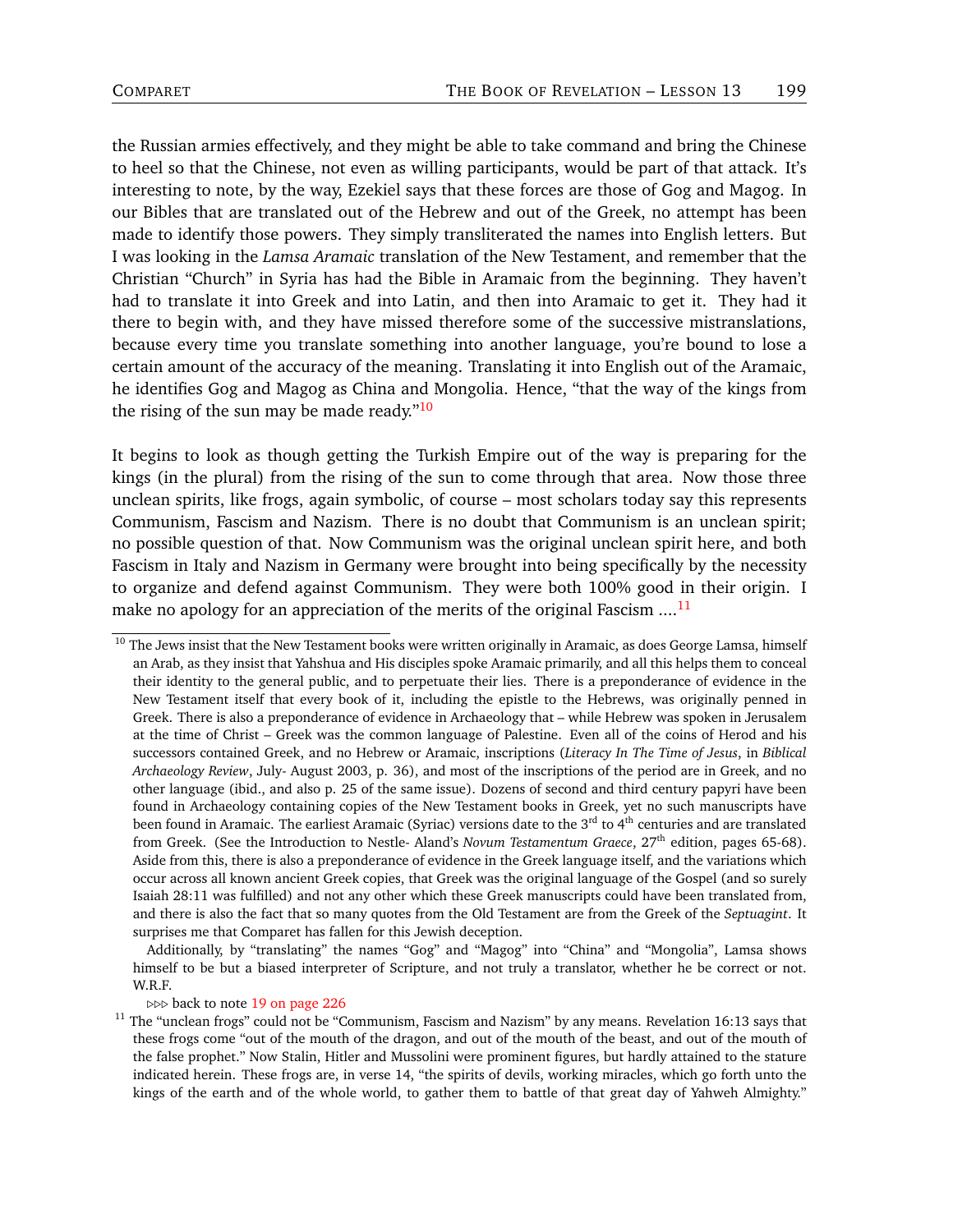[Transcriber's Note: At this point in Comparet's presentation, he speaks of a certain person which I have never heard of, nor do I know how to spell his name. If it were spelled something like it sounds, I would make a guess of "Dr. Giuliotti ." This person seems to have been from La Mesa, California, and evidently familiar with Fascism and Nazism. If you have ever read any of the works of Eustace Mullins, then you might be aware that Mullins speaks positively of Fascism as he describes the original historical concept of the idea. On the other hand, my understanding of Nazism as National Socialism is but another form of Communism. But I shall limit my comment on this and get back to Bertrand L. Comparet, and for want of a correct spelling for Comparet's friend, I shall refer to him as "Dr. Giuliotti."]

.... Some of you have heard of Dr. Giuliotti – I believe he is still alive, out in La Mesa. Now I've heard Dr. Giuliotti talk, way back before the war, in the 1930s, and he'd been back and forth to Italy fairly frequently and was well acquainted with what was going on back there. He was telling what he knew about it personally. And during the period leading up to the rise of Fascism under Mussolini, the government was acting the way our government is now. It was backing down before the rioters. Soldiers were not allowed out of their barracks to go into the towns in uniform because they said that angered the Communists and caused them to riot, and they would attack the soldiers. The idea of shooting some of the rioters so that they wouldn't riot never occurred to any of their politicians any more than it does to ours now. In fact, it reached the point where even the police were taken out of uniform, and Dr. Giuliotti told of having personally seen the body of a dead policeman, murdered, lying in the street, and they'd put a placard on the body: "police meat, so many lira per kilo."

Now anything that rises in opposition to that, to take a firm hand and forcibly put down Communism is definitely good and it has my approval. The same thing was exactly true in Germany. No more loathsome source of lies ever existed than practically all of our newspapers today. They like to talk about Hitler and his bully boys terrorizing the inhabitants of Germany, and they are knowing, deliberate, willful liars because they know better. Even our newspapers back in those days – I remember this – back in the late 20s and early 30s, the Communists were getting so bold in Germany that when any of the more conservative parties tried to stage a public meeting or a public rally, they couldn't do so because the Communists came out in a big riot and attacked them and broke up the meeting. It finally became necessary for the conservative parties to organize their own defense forces because the weak and timid

Was World War II Armageddon? Then Comparet was correct in his identification, and we should have had not another war. Of course, World War II was awesome in its magnitude, but we've had other wars, and Babylon has not fallen, and so Comparet's identification of the unclean frogs, after "most scholars today", is very misguided.

From the text of Revelation 16:14 we see that the unclean frogs are "spirits of devils", and so it is the Jews, who are devils, who bring them to us. The dragon, the beast and the false prophet espouse them – the political, economic and religious facets of the Babylonian system. They are adopted by all the kings (heads of government) of the world, and this causes the last great war, Armageddon to occur. What is it that the international financial community is (or has already been) forcing upon all the nations of the world? Secular humanism (which includes multi-culturalism and universalism, along with ecumenicalism), global capitalism, and democracy (including Socialism – which all the western "democracies" of the world have embraced). So if the unclean frogs are indeed "-isms", it is these "-isms" promoted by the Babylonian system today which they must be. Yet we will not – and can not – know for sure until we actually see the gathering of the nations to battle in that "great day of Yahweh Almighty." W.R.F.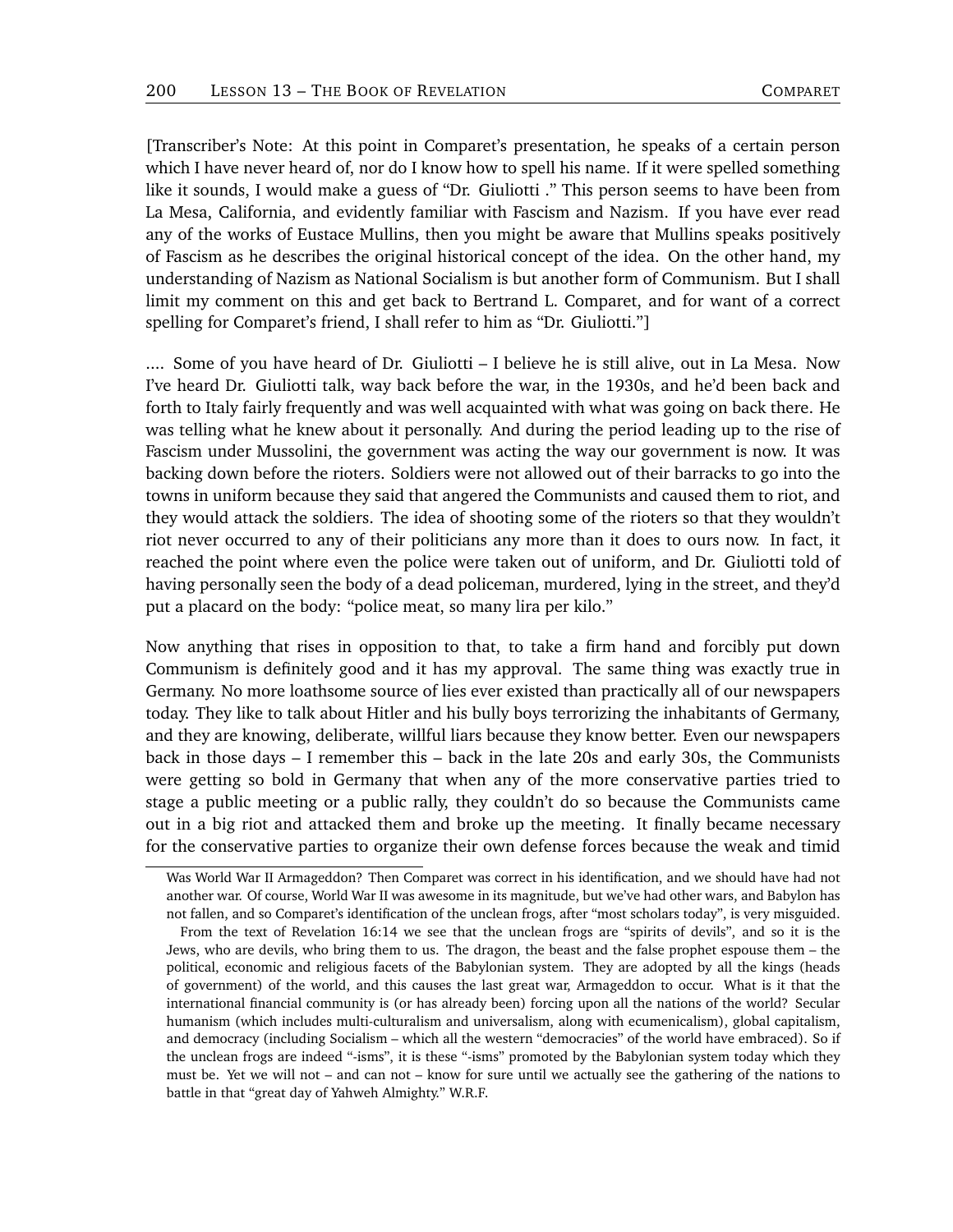government wouldn't give them enough police protection so that they could hold a peaceful meeting. Thus, Hitler finally decided that if they had to be able to defend themselves to hold a meeting, that is what they'd do. He then organized some of the good, strong, young National Socialists, and they began cracking a few Communist heads with their clubs, and the rioting subsided. Now the origin of the German Nazi Party was 100% good, and beyond criticism. We need to take a look at what happened later. Mussolini was a vigorous man of action and he came to the front as a leader in the early days of Fascism – he became the head of it. But unfortunately Mussolini's judgment was far below his willingness and ability to effectively try to do something about it.

He was a vain man, and power went to his head and he began to dream of again setting up the old Roman Empire so he could ride a white horse in the parades as emperor in all his glory. Now the average Italian didn't want any part of it. American soldiers of Italian ancestry fought well in our army, but the people of Italy were asking that everybody just let them alone so they could live in peace. When he drafted them into his armies to go out and try to conquer all the Mediterranean nations for him to set up a new Roman Empire, their heart wasn't in it, and they did badly. You remember that the German Africa corps under Rommel almost captured Egypt. In fact, they would have if the stupidity and incompetence of the Italians hadn't let them down so badly. It was up to the Italians to furnish the shipping to get sufficient supplies across the Mediterranean for Rommel's Africa corps. Well, it was partly stupidity and incompetence, and it was partly jealousy that they would rather lose the war than have the German Rommel win it. The Italian forces, to the extent that they went up against the British, failed miserably. They were whipped completely. Rommel never tried to depend upon them for any fighting because they always came out second best. But when Rommel's drive toward Egypt was at its height, and finally hadn't even been stopped for lack of supplies, Mussolini actually came over into North Africa, complete with a white horse, and he was going to follow the German drive into Egypt and ride his white horse as emperor in the victory parade. You remember the Roman emperors always rode on a white horse.

Mussolini also sent the Italian army into Greece, and the Germans had to stop the Greeks from taking Rome, for that's what it would have amounted to. The Italian army was routed till they fled in terror, and the Germans finally had to go over and defeat the Greeks to save Mussolini from losing Italy. Thus, the thing fizzled when it became merely the tail to Mussolini's kite, and Fascism can be condemned for what it finally became. Now in Germany, as I say, the rise of the Nazi party was 100% a good and a necessary thing, and Hitler is entitled to credit for what he did to bring it into political power. Hitler destroyed his own nation, which cannot possibly be explained as anything but one of two things; either deliberate treason or definite insanity. The general staff of the German army was the most competent army command that we have ever seen. If Hitler had kept his hands off, Germany would have won the war; no question of that. $12$ 

<span id="page-200-0"></span><sup>&</sup>lt;sup>12</sup> Adolph Hitler did not destroy Germany. If you repeatedly kick a dog and it bites you, don't blame the dog for its own death when you must shoot it. In truth, the Jews destroyed Germany, as they purposed as soon as they found that they could not control Germany as they did Russia, England, France and America, et al., upon Hitler's election in 1933. And while the Jews destroyed Germany, America and England were the lackeys which the Jews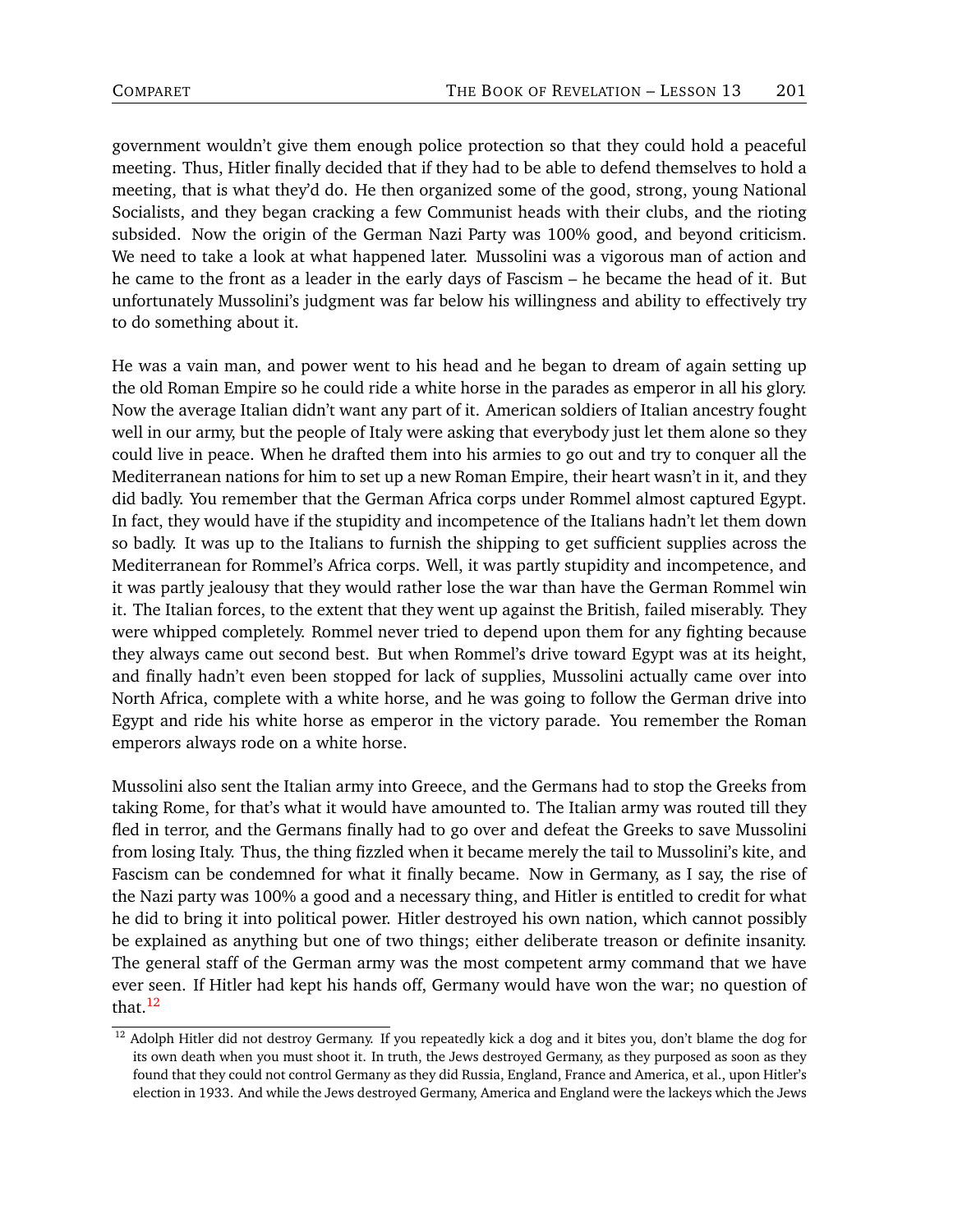The only possibility they had of wrecking the power of England so that their western flank could be secure was through their submarine navy, because their navy of surface ships was definitely not big enough to be a match for England's. At the outbreak of the war, Germany had 65 submarines capable of going out to sea, and some of those were just training ships. Never, at any time during the war, did Germany have more than 100 submarines in operating condition at the same time, and she pretty nearly whipped the world. And she would have if Hitler had not interfered – he was always getting a bright idea he was going to put the entire manpower of the nation to work on this or that, and he would not allow them to have the strength of workmen at the shipyards to turn out submarines as fast as the navy needed them, so he definitely crippled his submarine force to the point where the naval victory was finally lost. But there was a substantial period of time where they pretty nearly brought England to her knees, and had England not been available to us as a staging area, we couldn't have put an American army in Europe. It was Hitler's blunder that lost Germany that advantage.

Hitler's military experience had been that he was a very undistinguished corporal in World War I. The limit of his military competency might be to command a squad of eight men, which is not exactly a high recommendation. But any competent corporal in any army in the world knows this, that there are times when everything is in your favor and you can advance and drive the enemy before you, and there are times when you run into too much opposition and you are caught out in the open under unfavorable conditions, and the enemy is just going to massacre you if you stay there. Therefore, any competent military man, even a corporal, knows that at such times you may have to retreat to get to more favorable terrain where you can organize for a successful defense.

Hitler then sent the German armies into Russia. You'll remember he lost an enormous number of them in the siege of Stalingrad. Stalingrad was not an extra important place except for

used to accomplish the task – destroying their own Saxon brethren in two world wars at the behest of Satan! Adolph Hitler was not suicidal, nor a lunatic, nor a tyrant, nor a micro- manager of Germany's armed forces, in spite of how badly the Jewish-controlled media and academia of the West, who Comparet clearly follows in his assessment of Hitler, attempts to paint him. I can only point to *The Barnes Review* (<www.barnesreview.org>, 909-587-6936) as a fairly reliable source of information concerning the history of World Wars I & II, especially concerning Nazi Germany, Adolph Hitler, and the so-called "Holocaust" story. *The Barnes Review* often reprints translations of Hitler's own speeches and articles by German historians and eye-witnesses to the events of the war, and paints a picture of all of these things which starkly contrasts to the picture found in the mainstream press, academia, and that painted by other Jewish flunkies.

Hitler did not build a navy to cripple England because Hitler's policy was to avoid war with England at all costs. Hitler appreciated England, her empire, saw a need for England's role in the world, and recognized Anglo-German kinship. Hitler only sought to assert Germany's position on the continent and to protect the German people from the Jews and from Communism, those two actually being synonymous. I would highly recommend reading *A Speech by the German Chancellor*, in *The Barnes Review*, January-February 2004, p. 66, in which "Hitler lays out the reasons he guided Germany along the path he chose in the 1930s and 1940s", and *Hitler's Declaration of War Against the United States*, Hitler's own speech of December 11, 1941, in *The Barnes Review*, May-June 2004, page 10. In both speeches Hitler identifies the Jews as the cause of much of the ills of western society.

If Hitler were guilty of any crime during his leadership of Germany, it was only that he attempted to separate the Wheat from the Tares before the time appointed by Yahweh Himself, as explained at Matthew 13:36-43. W.R.F.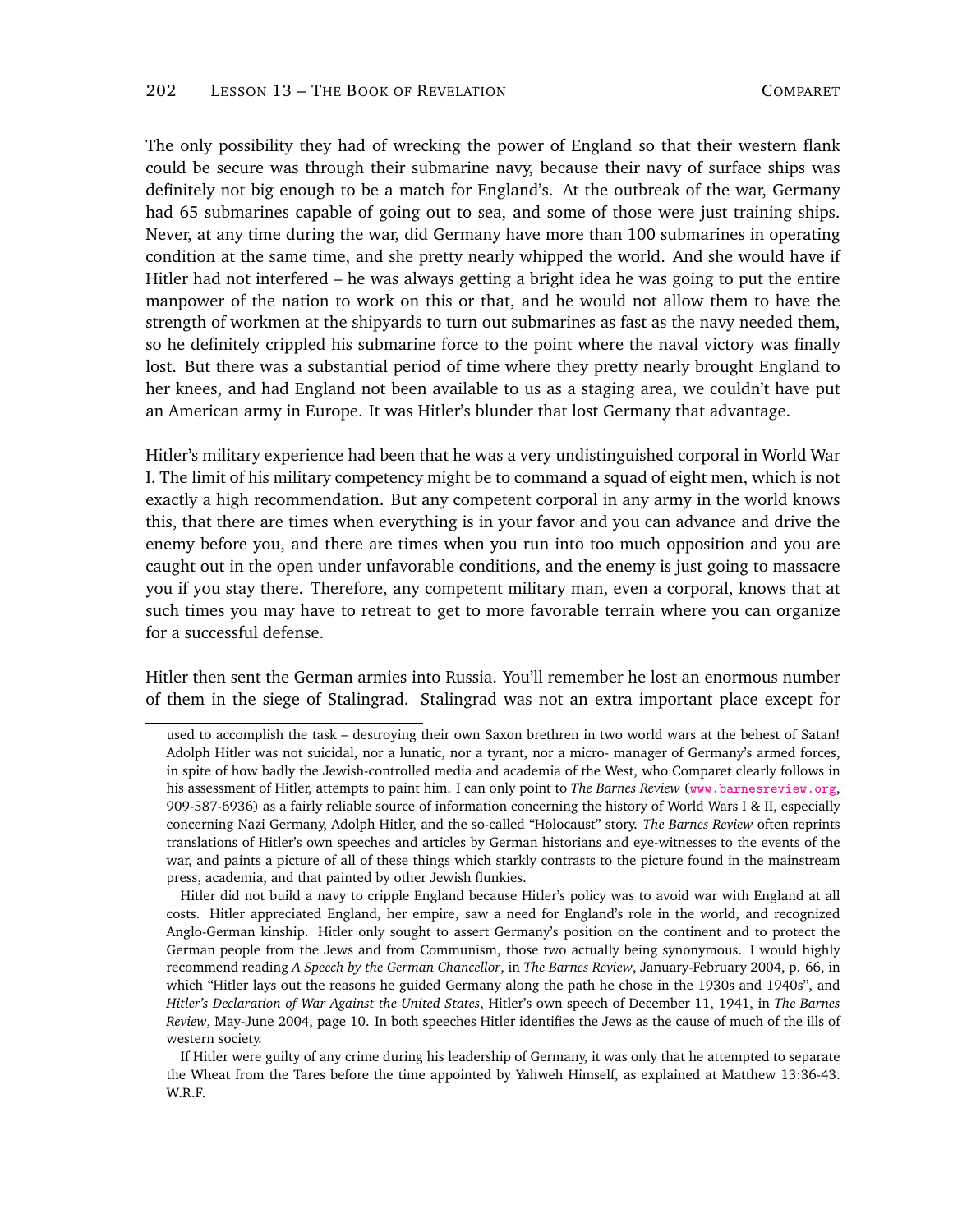the prestige of the town, for it was named after Stalin, and Hitler wanted to take it. But by circumstance the Russians definitely had the advantage there. In the first place, the city was practically all made up of modern concrete buildings, and the more the German artillery battered and smashed these buildings – they couldn't burn them up – and the more the German aircraft bombed them, these chunks of concrete wreckage piled up, simply affording a vast number of spaces in-between these blocks of concrete where Russian soldiers could take shelter, and from that vantage point fire back at the German troops. In other words, the more you smashed it, the stronger a fortress it became. Secondly, the German armies were not equipped in any way for the intense cold of the Russian winters.

The Germans have always been producers of beautifully made machinery, finely fitted, and that was true. The engines of their aircraft and their tanks and that sort of thing were beautifully made and closely fitted, and during normal weather conditions they operated perfectly. But under the intense cold of Russia, you couldn't make that kind of machinery operate. It needed to be more loosely fitted so that the oil didn't simply freeze up in a small, very tightly fitted space and just halt that engine to a standstill so they couldn't get it started. They had endless trouble when winter came; unable to start the engines in their tanks; unable to start the engines in their aircraft. But Hitler wouldn't let them retreat.

They were losing men at a frightful rate and Germany couldn't stand that loss of men. Furthermore, (largely due to American equipment sent them) the Russians counterattacked, and they finally succeeded in completely encircling the German army which was trying to take Stalingrad. The military knew, and they warned Hitler, they could not possibly hold out under these adverse conditions and with the enormous Russian armies coming at them. The only thing they could do to save the army from total destruction was to retreat, go back farther into Europe where they could fight under normal conditions, where they were close enough to home that their own supplies of fuel and ammunition could be kept up, and where they would have a chance to successfully fight these enormous Russian armies. But Hitler always refused to allow it. He said "every single man must die in his place rather than retreat one yard", and most of them did die in their place in an absolutely futile sacrifice, as they had no possibility whatsoever of success, all because he was either a traitor bent on the destruction of his own country, or a mad man not allowing his competent generals to fight a victorious war.<sup>[13](#page-202-0)</sup>

One more thing where he interfered: The Germans had jet fighter planes in operation the entire last year of the war. Now our best fighter planes, at that time, were capable, for a very brief burst of speed, of getting about 400 miles per hour. You'll remember, the British started

<span id="page-202-0"></span><sup>&</sup>lt;sup>13</sup> While Hitler's Russian strategy was not flawless, Hitler struck an offensive against Russia while not fully prepared, but which was necessary in order to pre-empt a planned invasion of Europe by Stalin (little heard about in the West) which, if Stalin had been allowed to launch, would have put all of Europe, and surely also England, into the hands of the Soviets. Indeed, Hitler saved Germany, England and France, et al. from the Soviet hordes, only to have all of Eastern Europe turned over to the Soviets anyway, and by those very people Hitler saved! This is not even discussed by Western academia. Hitler struck Russia with an army perhaps one-fiftieth the size of the Soviets', and should not shoulder blame for Germany's defeat alone, since his generals made many mistakes also. See *Hitler's Russia Strategy*, in *The Barnes Review*, March-April 2003, p. 63, among other Barnes Review articles on this topic. W.R.F.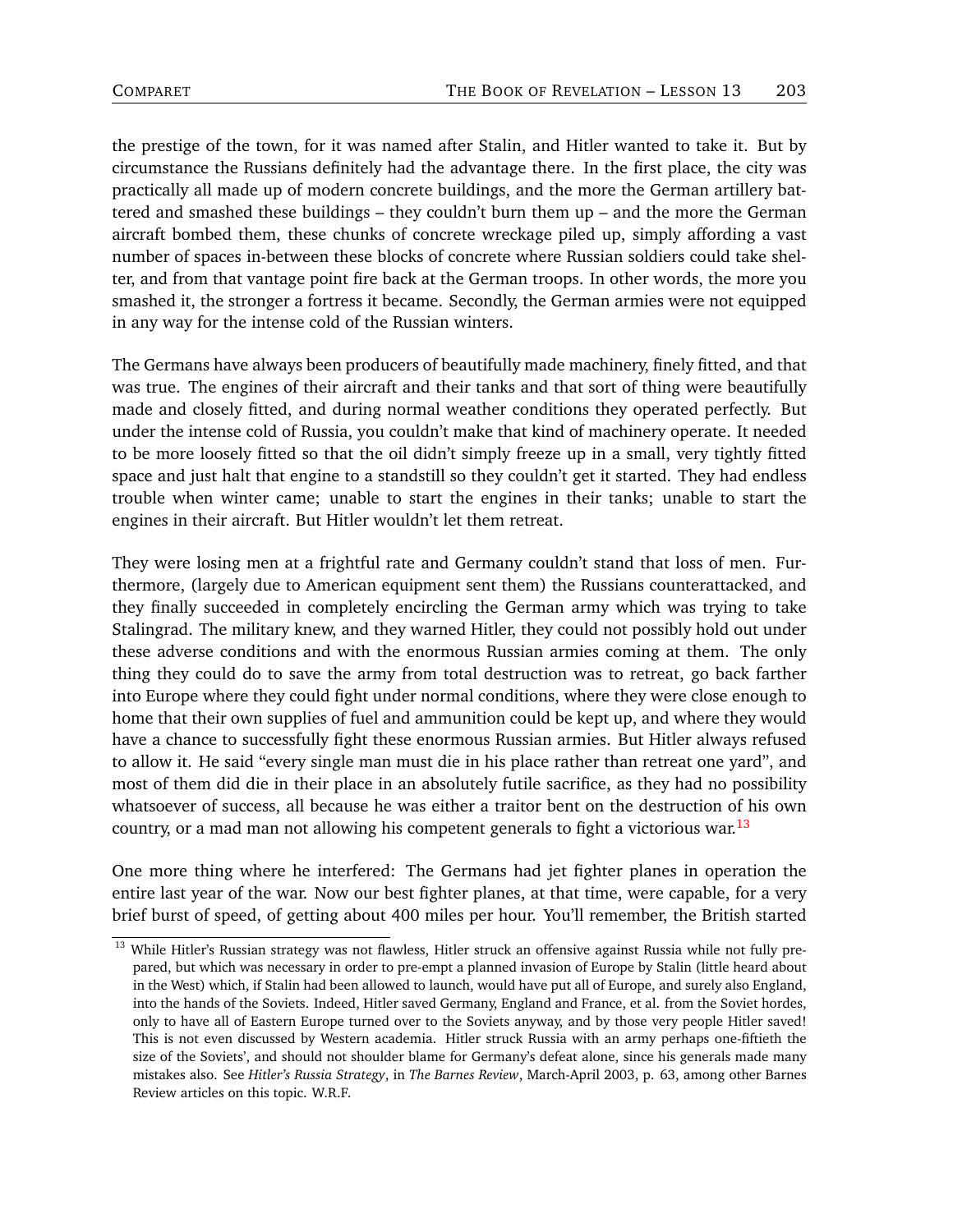bombing Germany only at night because it was too difficult for the German night fighters to effectively attack the British bomber fleets, and it was not until the end of the war that the German radar was good enough for the night fighter airplanes to locate the British bombers. Then, the United States started day bombing. Our bombers were very heavily armed with machine guns all over with which to fight off attacking planes, and we shot down a lot of the German fighter planes that attacked us. But just the same, our losses were so heavy we had to discontinue it. The Germans did lose a lot of their fighter planes, but they were able to stop us. Hence, American bombing raids trickled off to next to nothing until we got enough long range fighter planes operating from fields in France that they could follow our bomber planes all the way to their destination. Then, our fighter planes fought off the German fighter planes, and our bombers could operate with very little interference.

The thing that actually defeated Germany was the bombing, because we destroyed their means of production of the weapons for defense. We bombed out their factories until aircraft production fell off so badly that they no longer could maintain effective air fleets. We bombed out their oil refineries until they were not able to produce enough fuel to keep their armies and their air fleets in operation. We bombed their railroads until they couldn't distribute fuel and ammunition, or even food. There was a lot of hunger in Germany during the last part of the war because they couldn't get their food distributed to the civilian population because the railroads had simply been bombed out of operation. The only thing that could have prevented that was fighter planes to shoot down the bombers. As I say, for the whole last year of the war, Germany had jet fighters, and there were no other fighter planes in the world, no other airplanes of any character in the world, with jet engines. Germany led the rest of the world by well over a year, and she had hundreds of these twin jet fighter planes. They were capable of sustained flight at 550 miles per hour, a good 150 miles an hour faster than the fastest fighter we had. In other words, we had no fighter plane which could ever get near enough to one of these German jet fighters to fire an effective shot at it. They could have swept in and shot down our bombers wholesale and put an end to our bombing if they'd been allowed to use them as fighter planes. But Hitler personally prevented it. His mania was: No defense – defense is weakness – rather, attack, we must have bombers. Therefore, these jet fighter planes must be used as attack bombers.<sup>[14](#page-203-0)</sup>

They could only carry small bombs, and the centers of allied weapons production and all that, were far beyond reach of any of the German aircraft. Thus, with their small bombs these jet fighters were sent out to bomb the soldiers on the front lines. But for that purpose, as an attack bomber, their speed was too high. They weren't as effective as other planes that he had. They were being totally wasted, and it was a weapon which would have won the war for Germany had Hitler not personally prevented their use. Therefore, they were entirely wasted.

<span id="page-203-0"></span><sup>&</sup>lt;sup>14</sup> Contrary to Comparet's statements here, Germany had very successful fighter pilots during World War II, but concerning bombers, Germany made exclusive use of medium- range and dive-bombers. Hitler never ordered the development of long-range bombers, which was a fatal mistake, but German strategy put the dive-bomber above the fighter pilots in priority, absolutely an offensive, and not a defensive strategy. See *Conquest to Collapse: The Luftwaffe in WW II & the Fatal Errors of the High Command*, by Trevor Constable, in *The Barnes Review*, January-February 2004, p. 14. W.R.F.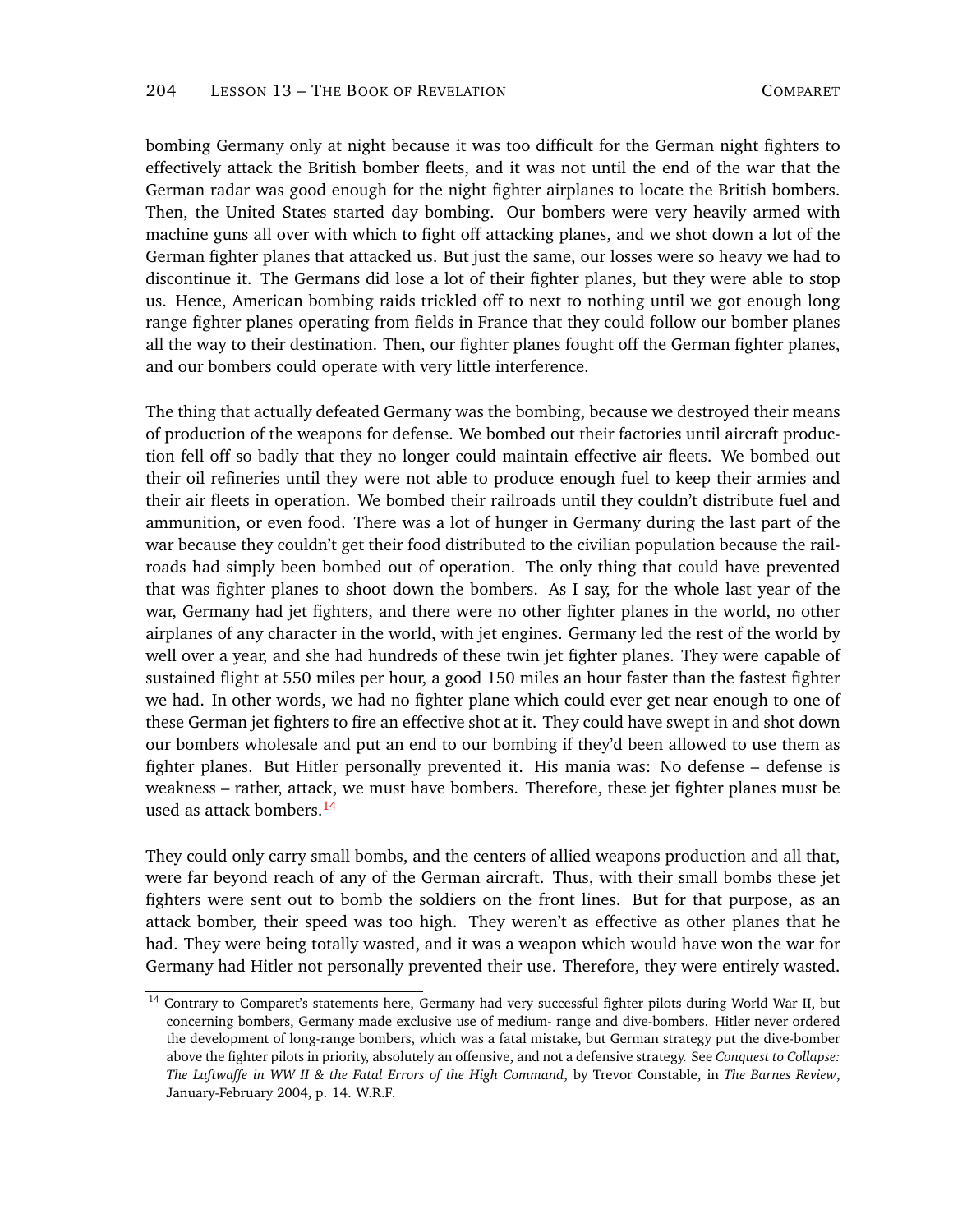Hitler's mania or treason, whatever it was, prevented Germany from winning the war with their submarines; prevented Germany from winning the war with their jet fighter planes; and threw away the cream of German manhood in fighting against the Russians, for he would not allow them to operate under the skilled command of very competent officers. Now Hitler's origin is definitely mysterious, as one can't trace his ancestors with any certainty. There have been reports that his ancestry was Jewish, at least in part; I don't know. Authentic evidence simply is not available. He could have been a plant  $-$  there is an article  $-$  I still have a note that I made on it, I think it is an American magazine, back about 1940 by a wealthy German-Jew industrialist, Fritz Thyssem, T-h-y-s-s-e-m. He entitled his article *I Made A Mistake When I Backed Hitler*, and he gives the authentic story of how he and a few other wealthy Jews bankrolled Hitler in the early stages and financed him into power. Now if Hitler was the fire breathing Jew destroyer that we've been told he was, how come the Jews put him in power?<sup>[15](#page-204-0)</sup>

[At this point there is a discussion from the audience about a Rothschild connection and mentions another person possibly connecting the Jews with financially backing Hitler. I could not make out the person's name. Now back to Bertrand L. Comparet]:

Yes, the whole thing fits as part of the picture. World War I was an attempt to destroy the strong Christian barrier to the westward march of the great masses of Asia. They attempted to destroy Germany and the Austro-Hungarian Empire. They managed to break up the Austro-Hungarian Empire, and it stayed broken up, but the Germany that they'd thought they'd destroyed came back. Then World War II, like World War I, was the same Jewish attempt to destroy the defense of Europe so that the white Christian civilization could be overrun by the great masses of Asia under Jewish control.[16](#page-204-1)

Therefore, at its end, Nazism, like Fascism, probably came to be something of an unclean spirit. Hence, probably that explanation of it is reasonably accurate. You'll notice in the middle of this passage we have that little parenthetical verse, Revelation 16, verse 15, "Behold, I come as a thief"; warning us that these events are taking place very shortly before the return of Yahshua the Christ. Again it points out that this surely has to be during this period of the last days, and it tends to confirm that analysis of it. Then reading Revelation chapter 16, verse 16: "And he gathered them together into a place called in the Hebrew tongue Armageddon."

There's been some dispute whether this originally referred to Mount Megiddo or the Valley of Megiddo. Now Palestine is a mountainous country, although they cannot be compared to the Rocky Mountains which we're accustomed to, but at least it was mountainous enough that the

<span id="page-204-0"></span><sup>&</sup>lt;sup>15</sup> While Nazi Germany was Socialist in name, it was actually a Fascist government in practice. Fascism entails the cooperation between a strong central government and a nation's industry and capital. "Industrialists" such as Thyssem would have no choice but to comply with Hitler's government. Yet I would dismiss any of what Thyssem had to say as propaganda, since he is a Jew and there is no truth in him. This attitude may offend the sensibilities of many, yet I must assert that it is a perfectly Christian attitude: John 8:44, Acts 13:10 et al. W.R.F.

<span id="page-204-1"></span><sup>&</sup>lt;sup>16</sup> Here Comparet rightly puts the blame on the Jews – where it belongs – for the destruction of Europe in the two World Wars. So how was Adolph Hitler a traitor, or a mad-man, simply because he stood against the Jews? And who has labeled him as traitor or mad-man, if not the Jews?! W.R.F.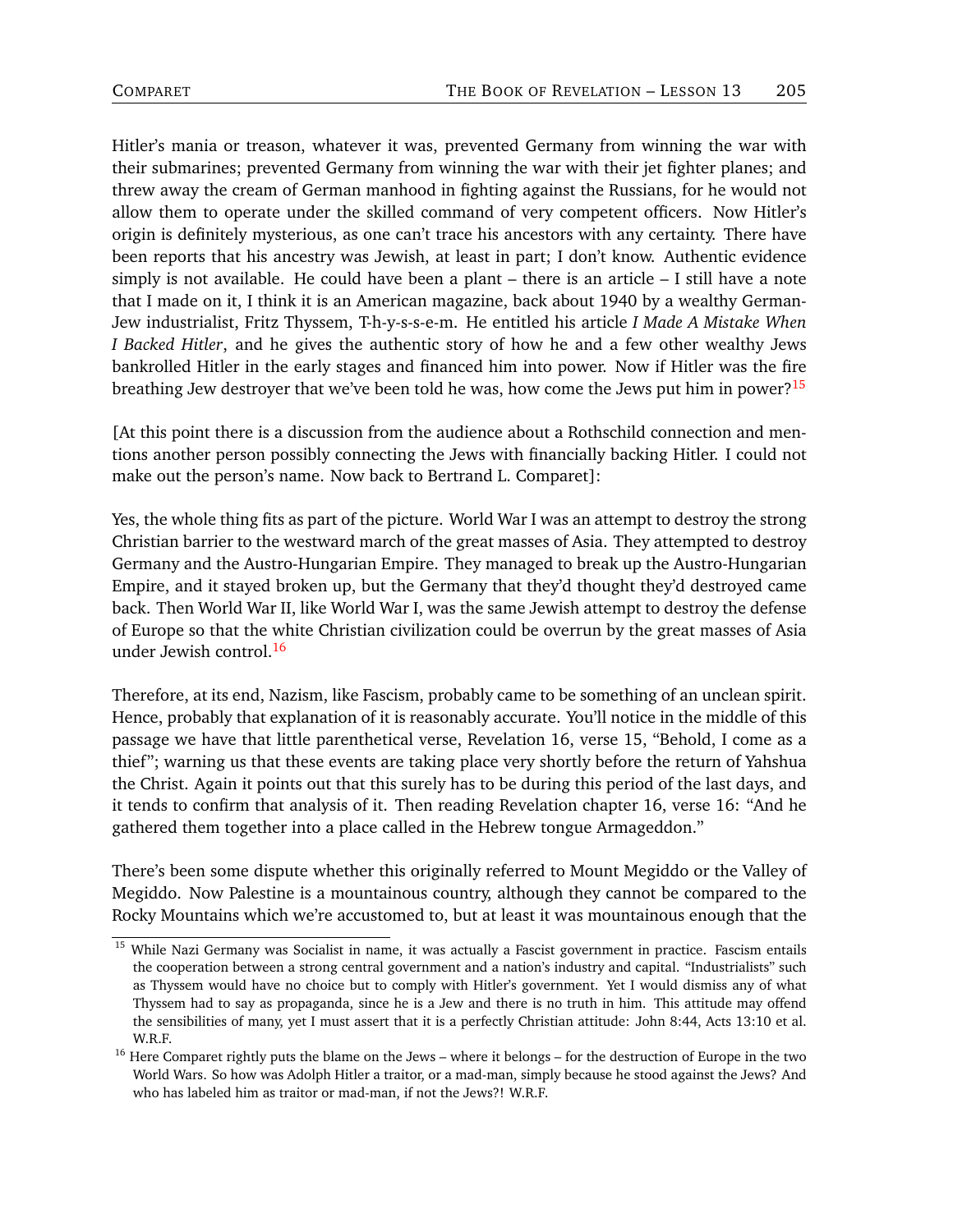valleys and passes through the mountains were important. There was a great deal of traffic back and forth between Egypt and Babylonia and Assyria, commercial traffic and armies going back and forth as Egypt tried to conquer Babylon, or Babylon tried to conquer Egypt. In those days the armies from Egypt would follow the coast up to where they could turn inland through this pass, the valley of Megiddo, and cross over through the mountain range and march from there eastward into Babylon. The westward marching armies of Babylon and Assyria, of course, came through this same pass from the east and then went down the coastal plain to the south. Mount Megiddo was a fortified stronghold. The valley or plain below it was the site of many decisive battles that were fought there. It's too small for huge, modern armies with their need of a great deal of room to maneuver. And again, who is it that gathered together there in a place called in the Hebrew tongue Armageddon? Consequently, we can't be too sure whether this is some of the enemy kings of the whole world gathered together for the battle of the great day of Yahweh Almighty, or whether it's some of our forces.<sup>[17](#page-205-0)</sup>

Then Revelation 16, verses 17 to 21: "And the seventh angel poured out his vial into the air; and there came a great voice out of the temple of heaven, from the throne, saying, It is done. And there were voices, and thunders, and lightnings; and there was a great earthquake, such as was not since men were upon the earth, so mighty an earthquake, and so great. And the great city (That, of course, would be the symbolic Babylon, or the Babylonian system.) – the city was divided into three parts, and the cities of the nations fell: and great Babylon came in remembrance before Yahweh, to give unto her the cup of the wine of the fierceness of his wrath. And every island fled away, and the mountains were not found. And there fell upon men a great hail out of heaven, every stone about the weight of a talent: and men blasphemed Yahweh because of the plague of the hail; for the plague thereof was exceeding great."

Consequently, after the beginning of this last vial of Communism – and we see that that has been explained in detail in these seven last vials, all of them having their origin in Communism – we come now to the final conclusion of it. This vial alone is in the air. Now from the beginning – and this was also true of the woes – these are not single incidents, but these are processes. They therefore take up a considerable period of time. World War I began with the hail of bombs out of the sky. World War II perfected it. Here it says "every stone about a talent's weight." They had two weight systems in common use in the ancient world, a light and a heavy. By the light standard, a talent was about 65 pounds. The heavy standard had the talent of double that, or a hundred and thirty pounds of weight. Relatively speaking, the bombing of World War I, most of it was in bombs of around a hundred to a hundred-fifty pound size. And, you'll remember, the most destructive bombing of World War II was incendiary bombing. The incendiary bombs were relatively small and of light weight. "And there were voices and thunders and lightnings" – well, the voices would be the political disputes leading to war. Thunders and lightnings would be warfare. As for the earthquake, remember all this is symbolic rather than literal, it

<span id="page-205-0"></span> $17$  Comparet here reads Armageddon literally, as a place in Palestine, rather than symbolically. He neglected to consider Revelation 20:8-9, for Gog and Magog surround "the camp of the saints" at this last great battle, and that certainly is not Palestine! One must read Clifton A. Emahiser's *The Problems With Ezekiel 38 And 39* for a fuller study of this topic, and the likely location of the symbolic Armageddon of the Revelation. W.R.F.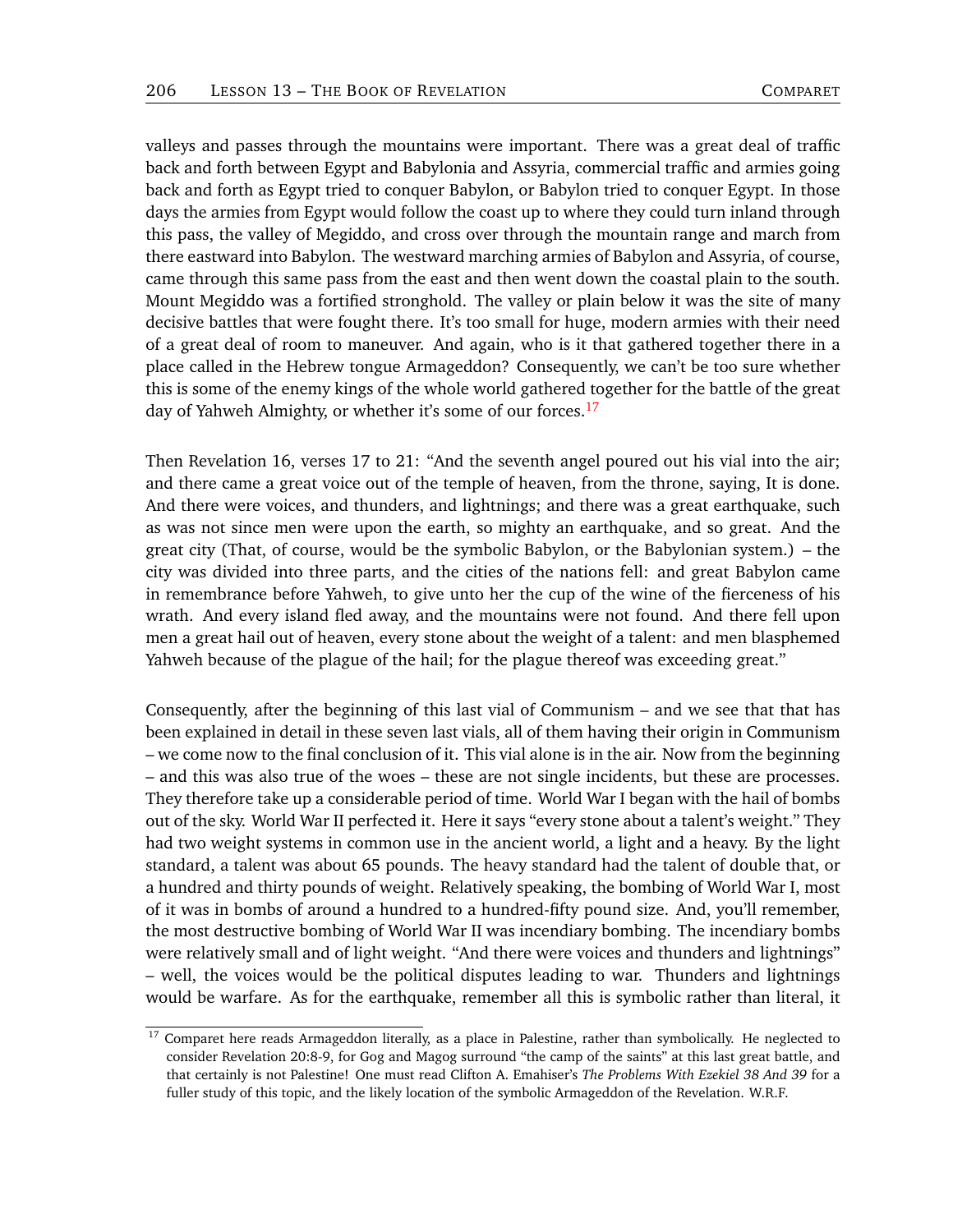is a shaking down of civil institutions by Communism and anarchy, and we've been seeing that going on.

Look how many nations have been destroyed by it already. "Every island fled away" – Islands used to be very secure fortresses. The sea was the best moat and wall of defense that you could have. But I remember seeing (during World War II, the early stages of it) a photograph of a German bombing plane, and the pilot had painted along the side of his plane, which was going on bombing flights over England, 'There Are No More Islands.' ... "And the mountains were not found" – The mountains, we know, always symbolize kingdoms. Hence, nations had disappeared into the common anarchy. This picture is a process, and we've seen it develop; we've seen it going on. We see the rest of it just a short time away. We can be fairly sure that when Russia's attack, as given in the 38<sup>th</sup> and 39<sup>th</sup> chapters of Ezekiel begins, Russia is going to try to cripple the power of the free nations to resist, by sabotage, anarchy, and confusion stirred up within our nation, among others. Therefore, this pretty well gives us a picture of what is going to lead up to that final attack, which is going to be brought to an end by the return of Yahshua the Christ leading His armies of heaven.

All this continues right up to the actual return of Yahshua the Christ. Reading from Revelation 19, verses 1 through 8: "And after these things I heard a great voice of much people in heaven, saying, Alleluia; Salvation, and glory, and honour, and power, unto Yahweh our Almighty: For true and righteous are his judgments: for he hath judged the great whore, which did corrupt the earth with her fornication, and hath avenged the blood of his servants at her hand. And again they said, Alleluia. And her smoke rose up for ever and ever."

By the way, in this matter of the punishment of the wicked, it's popular, you know, among a large group of "churchgoers" to say, "Oh well, the Bible doesn't mean it when it says that the condemned wicked are going to be punished permanently  $-$  it doesn't mean it  $-$  it just means there is just a little brief period of punishment; enough to show them they joined the wrong side, and it would be more profitable now to come over to our side – and as soon as they do that they'll be received with open arms and they'll get out of their punishment." Of course, like most of the things taught in the "churches", that's a satanic lie, because it speaks of the punishment in the lake of fire as being – your *King James Version* says, "for ever and ever." It's interesting to note in the Greek the phraseology. There are several expressions that have been translated "eternal" or "for ever", and some don't deserve that translation; but this one does. One of them is: "to the age", meaning, of course, "to the end of the age." But we've already gone through several ages up to now, and so "to the age", while it implies a long period of at least many centuries, doesn't necessarily imply complete permanence. But sometimes in the Greek they say "to the ages of the ages", and that really does imply eternal permanence, and it's the strongest expression used. Where it speaks about the eternal salvation of those who are saved, the same Greek expression is used, "to the ages of the ages." So if the punishment of the wicked to "the ages of the ages" is only temporary, the good fortune of the saved isn't going to be any longer, because that also is only "to the ages of the ages."

Therefore, I guess we better conclude that it actually means what it says about permanence. We're going on here with Revelation 19: "And the four and twenty elders and the four beasts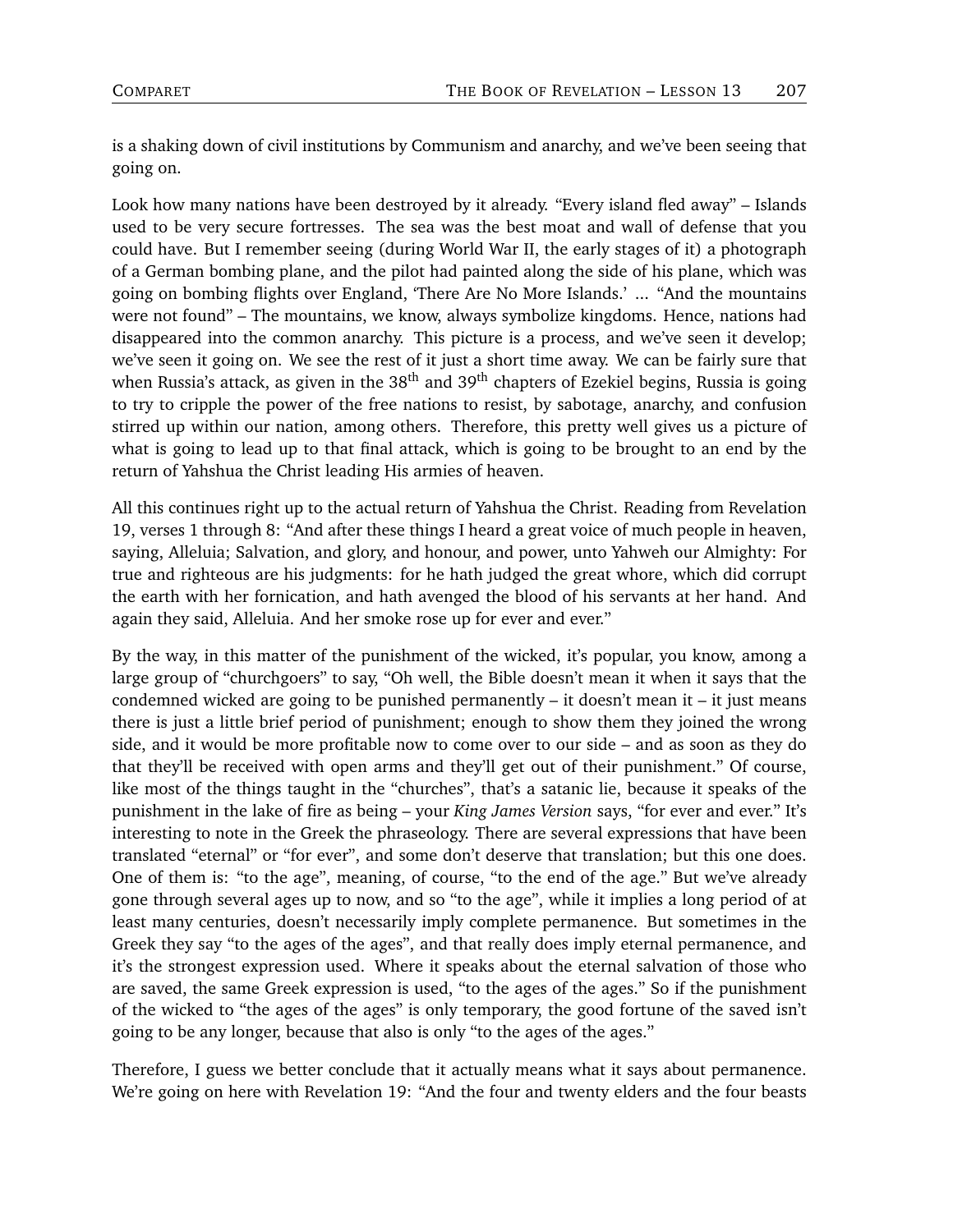fell down and worshipped Yahweh that sat on the throne, saying, Amen; Alleluia. And a voice came out of the throne, saying, Praise our God, all ye his servants, and ye that fear him, both small and great. And I heard as it were the voice of a great multitude, and as the voice of many waters, and as the voice of mighty thunderings, saying, Alleluia: for Yahweh God omnipotent reigneth. Let us be glad and rejoice, and give honour to him: for the marriage of the Lamb is come, and his wife hath made herself ready. And to her was granted that she should be arrayed in fine linen, clean and white: for the fine linen is the righteousness of saints."

Well now, the "Lamb's wife" – Practically all the "churches" are wrong as usual, for they say: "The 'church' is the bride of Christ." Had they ever read their Bible, they couldn't make a stupid mistake like that, because you're told in at least three places that the "church" is the body of Christ, and no man marries his own body.  $1<sup>st</sup>$  Corinthians 12, verse 27, speaking to the "Church": "Now ye are the body of Christ, and members in particular." Ephesians 5, verse 30: "For we are members of his body, of his flesh, and of his bones." To make it unmistakably clear, Colossians 1, verse 18: "And he is the head of the body, the 'church' ... " – you can't put it any plainer. Therefore, speaking of Christ, He is the head of the body ("the church"), who is the beginning, the firstborn from the dead, that in all things He might have the preeminence. The bride of Christ is still Yahweh's people, Israel. Take for example Isaiah 49, verses 14 to 18, written in 712 B.C., after the entire northern kingdom of Israel and a considerable part of the southern kingdom of Judah had all been deported by the Assyrians into the Assyrian captivity, from which they never went back to Palestine. "But Zion said, Yahweh hath forsaken me, and my Master hath forgotten me. Can a woman forget her sucking child, that she should not have compassion on the son of her womb? yea, they may forget, yet will I not forget thee. Behold, I have graven thee upon the palms of my hands; thy walls are continually before me. Thy children shall make haste; thy destroyers and they that made thee waste shall go forth of thee. Lift up thine eyes round about, and behold: all these gather themselves together, and come to thee. As I live, saith Yahweh, thou shalt surely clothe thee with them all, as with an ornament, and bind them on thee, as a bride doeth." $18$ 

Isaiah 62, verses 4 and 5: "Thou shalt no more be termed Forsaken; neither shall thy land any more be termed Desolate: but thou shalt be called Hephzibah (means 'my delight in her'), and

<span id="page-207-0"></span><sup>&</sup>lt;sup>18</sup> Here I must disagree quite strongly with Comparet, for there is no distinction between Israel, the body of Christ (as he cites 1 Cor. 12:27) and Israel, the bride of Christ (as Paul tells those same Corinthians at 2 Cor. 11:2) and Israel the ekklesia (those who are called), often in the A.V. translated "church"; yet Israel is the "church", whether or not they are all assembled into one place, evident even in the A.V. translation at 1 Cor. 14:23, and the Corinthians, who were primarily Dorian Greeks, certainly were among the many descendants of the children of Israel (1 Cor. 10:1, 2 Cor. 6:16-18). While many strangers have co-opted the word "church", only the children of Israel are the ekklesia of Yahweh, and so Comparet has made a false distinction (Isa. 43:1, 7; 45:4; 48:1, 12, 15; 51:2; 54:5-6; 63:18-19 ... Romans 1:6- 7, for the original Romans were also descendants of the Israelites; 1 Cor. 1:1-2; Gal. 5:13, for the Greeks and Kelts of Galatia were also among the descendants of the Israelites; Eph. 4:1-4, the Ephesians were mostly Greek and Roman Israelites with Japhethites among them, as also were the Philippians, Colossians and Thessalonians; Phil. 2:15; 3:3, 21; Col. 1:2; 3:15; 1 Thess. 2:12; 2 Thess. 2:14). In response to Comparet's statement that "no man marries his own body", which in this case I find to be sophistic, I can only refer to Gen. 2:24. Israel was already married to Yahweh, and therefore Israel is already His body, His flesh! Yet Israel was divorced, but will be remarried to Christ who is Yahweh in the flesh. W.R.F.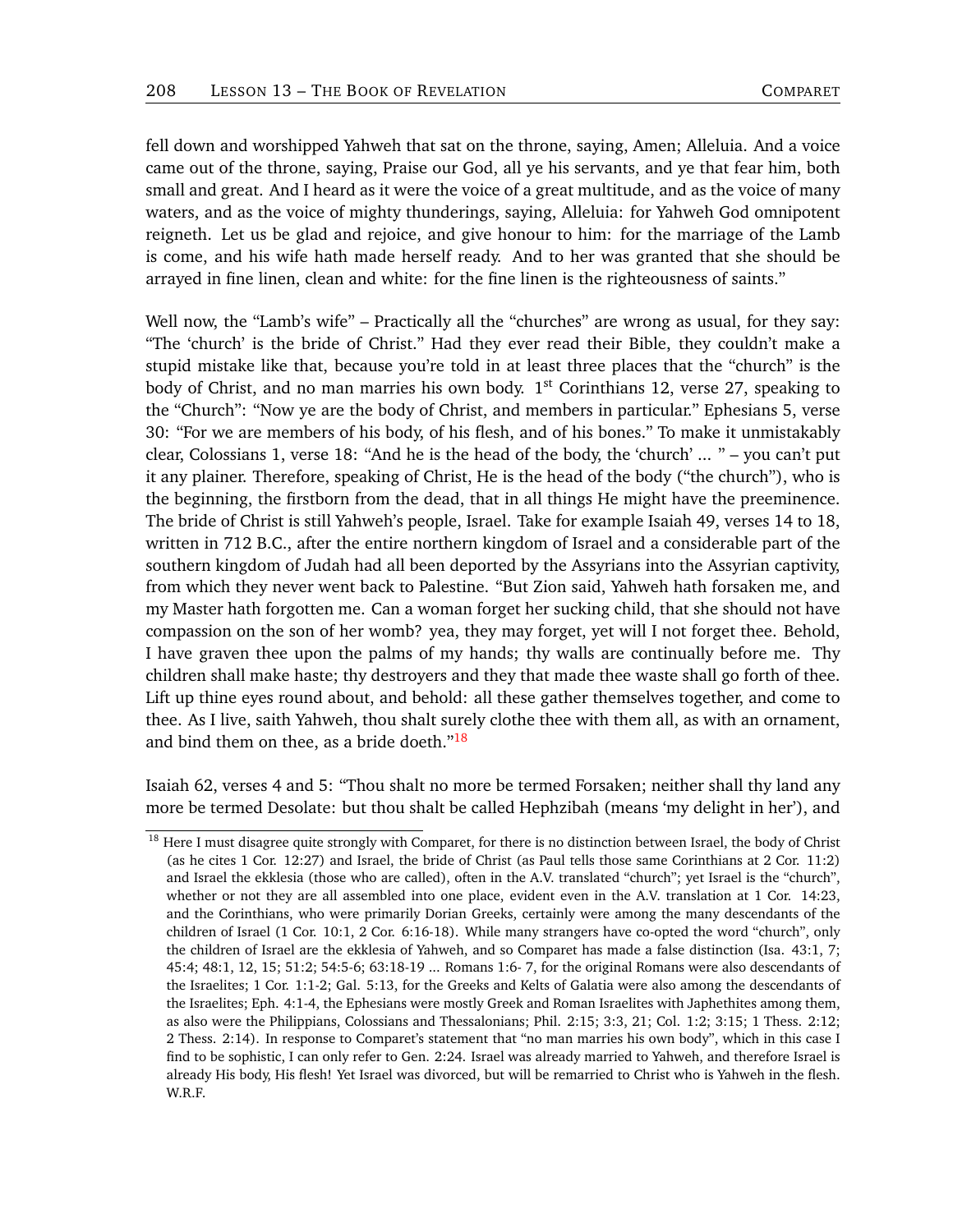thy land Beulah (which means 'married'): for Yahweh delighteth in thee, and thy land shall be married ... and as the bridegroom rejoices over the bride, so shall thy Elohim rejoice over thee." Again in Hosea, Hosea 1, verses 9 and 10: "Then said Yahweh, Call his name Loammi (meaning 'not my people'): for ye are not my people, and I will not be your Elohim. Yet the number of the children of Israel shall be as the sand of the sea, which cannot be measured nor numbered; and it shall come to pass, that in the place where it was said unto them, Ye are not my people, there it shall be said unto them, Ye are the sons of the living El." And in the 2<sup>nd</sup> chapter of Hosea, verses 1 ,2, 4 and 11: "Say ye unto your brethren, Ammi ('my people'); and to your sisters, Ruhamah (meaning 'having obtained mercy'). Plead with your mother, plead: for she is not my wife, neither am I her husband: let her therefore put away her whoredoms out of her sight, and her adulteries from between her breasts ... And I will not have mercy upon her children; for they be the children of whoredoms ... I will also cause all her mirth to cease, her feast days, her new moons, and her sabbaths, and all her solemn feasts."

So, that's prophesying of the troubles that came upon them in the two captivities. But, look at how it continues at verse 14: "Therefore, behold, I will allure her, and bring her into the wilderness, and speak comfortably unto her." You'll note that most of the area of Europe they went into, up the Danube valley and up into Germany and the Scandinavian countries, was wilderness when they went there. Then continuing with verses 14-16: "I will allure her, and bring her into the wilderness, and speak comfortably unto her. And I will give her her vineyards from thence, and the valley of Achor (trouble) for a door of hope: and she shall sing there, as in the days of her youth, and as in the day when she came up out of the land of Egypt. And it shall be at that day (Now wherever you see the expression 'at that day', it is practically always referring to the great day of Yahweh Almighty) – And it shall be at that day, saith Yahweh, that thou shalt call me Ishi (meaning 'my husband'); and shalt call me no more Baali (plural meaning 'my Lords')." Remember, I've pointed out to you before, that in calling Yahweh "Lord", we're really calling Him the same thing as Baal, the pagan idol, and that's prophesied to be dropped.

Continuing with verses 19, 20 and 23: "And I will betroth thee unto me for ever; yea, I will betroth thee unto me in righteousness, and in judgment, and in loving-kindness, and in mercies. I will even betroth thee unto me in faithfulness: and thou shalt know Yahweh ... And I will sow her unto me in the earth; and I will have mercy upon her that had not obtained mercy; and I will say to them which were not my people, Thou art my people; and they shall say, Thou art my Elohim."

Therefore, we can pretty well say that this final period is shown in the Book of Revelation, both as the third woe and then in greater detail as the seven last vials. They lead right up through this period of Jewish organized and directed Communism, to the point where it finally brings the whole world into the destruction of everything that constitutes civilization, and we finally decide that instead of somebody from the Institute of Pacific Relations being the one who's going to save us from it, we better call on Yahweh to do it. Now you can see how far advanced we are into that period. All that remains is the Russian attack with the concurrent revolutions and anarchy in the nations of the free world. That's the sort of thing that can't go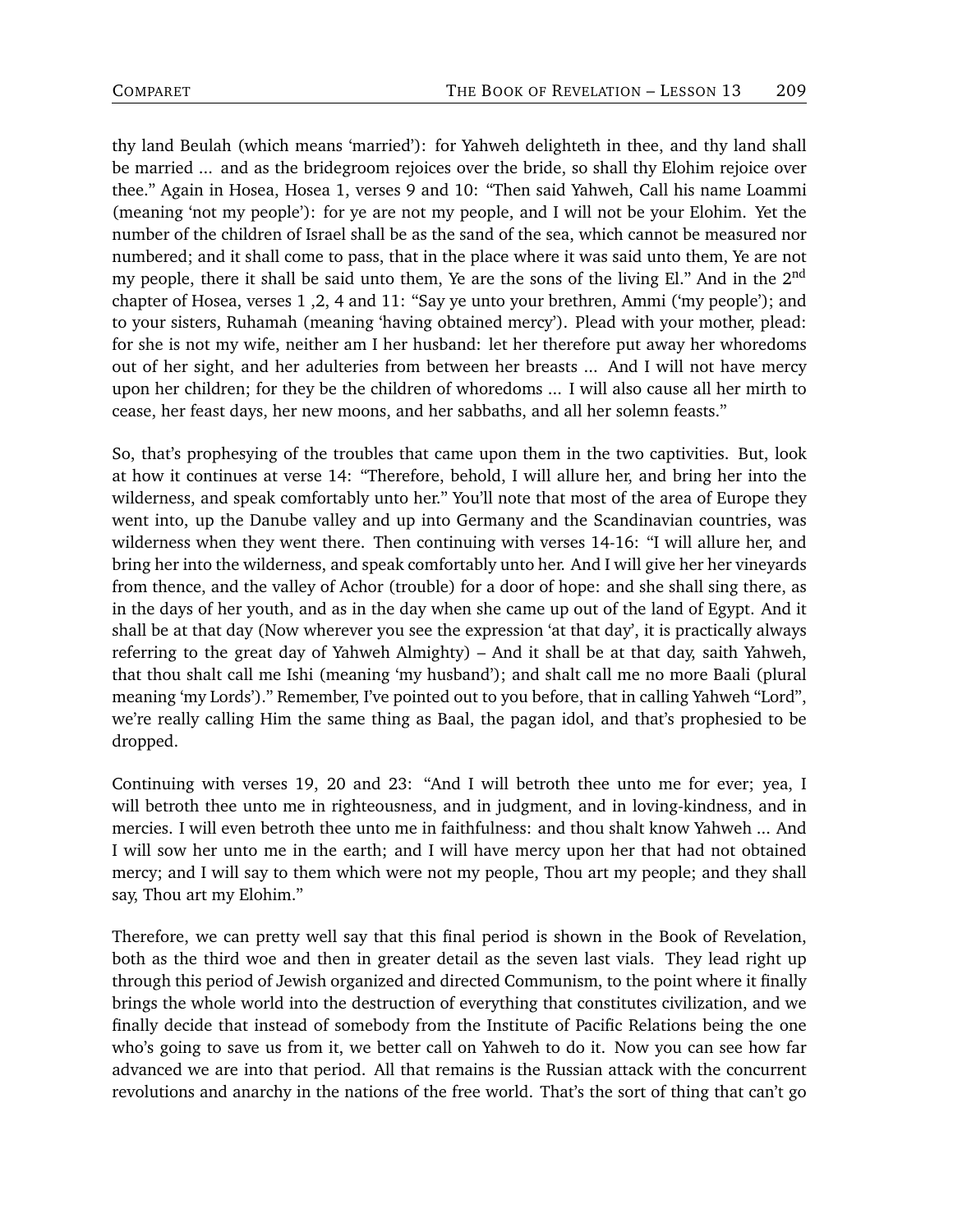on indefinitely, for everything would be destroyed. That could break out at any time, so we're pretty close to the end. That's all we can look for as the signs of what's happening until the end, which climaxes with the return of Yahshua the Christ. Now this intermediate period is going to be rough. Remember, there are several places in the Bible where it says that, in this process, those slain by Yahweh Elohim will just cover the earth from one end to the other.

Now we'll have two phases of that. Part of those killed by the merciless Communist hordes are actually those who are being slain as part of Yahweh's judgment. Remember, He's done that before. He did it at times when the Philistines conquered and ruled Israel. He did it with the Assyrians. He did it with the Babylonians, and the loss of life was tremendous. But it was His judgment upon them, cleaning out the evil elements that would prevent His people from ever reforming. Now to the extent that the Commies cause some destruction and loss of life here, it will be part of that process, but I would say that our own nation, like the Russians, are also going to undergo terrific and massive destruction by Yahweh's own weapons.

It's impossible to make a good nation out of what we have in the United States today, as there are too many discordant and evil elements in it. As long as you have them here, as long as you have them living, the United States can never be anything but the divided and weakened thing that it is today, and they'll have to be removed. You remember that in the parable of the tares among the wheat, Yahshua the Christ illustrated this same process. He said that "the tares (these poisonous weeds among the wheat) were the children of the evil one", and we know who they are. And He said that at the time of the harvest, which He explained as the end of the age, "the reapers, who were the angels, would pull up the tares and gather them in bundles to be burned, and then gather the real wheat into His barns."

Thus, you're going to have to have a process of removal, swift and total, which the angels of Yahweh are going to do, as well as the devils of Russia and China. What's left is going to be a purified nation which will turn back to Yahweh.

[At this time there are some comments from a person in the audience. Part of what this person said was]:

"It's come to the fore this past year, the Black Panthers and their allies are referring to the establishment in this country as Babylon. They (the Black Panthers) were speaking of burning Babylon, and if you remember, in the Bible it says 'the beast shall hate the whore, and burn their flesh with fire.' And all these people weeping and wailing about the burning of this vile Bank of America. It's my own business, but I couldn't care less if they'd burn every bank in the country, if that's the cost of deliverance." [Comparet's answer]: It would, no question. Well, that's a very interesting point that you've raised, because it again shows us where we are. [Back to the man in the audience]: "It's interesting, as the Black Panthers use the beast as their symbol, and this vile establishment that runs this country, and it is vile, and I don't care how you express it, it's a vile criminal conspiracy."

[Now back to Bertrand L. Comparet]: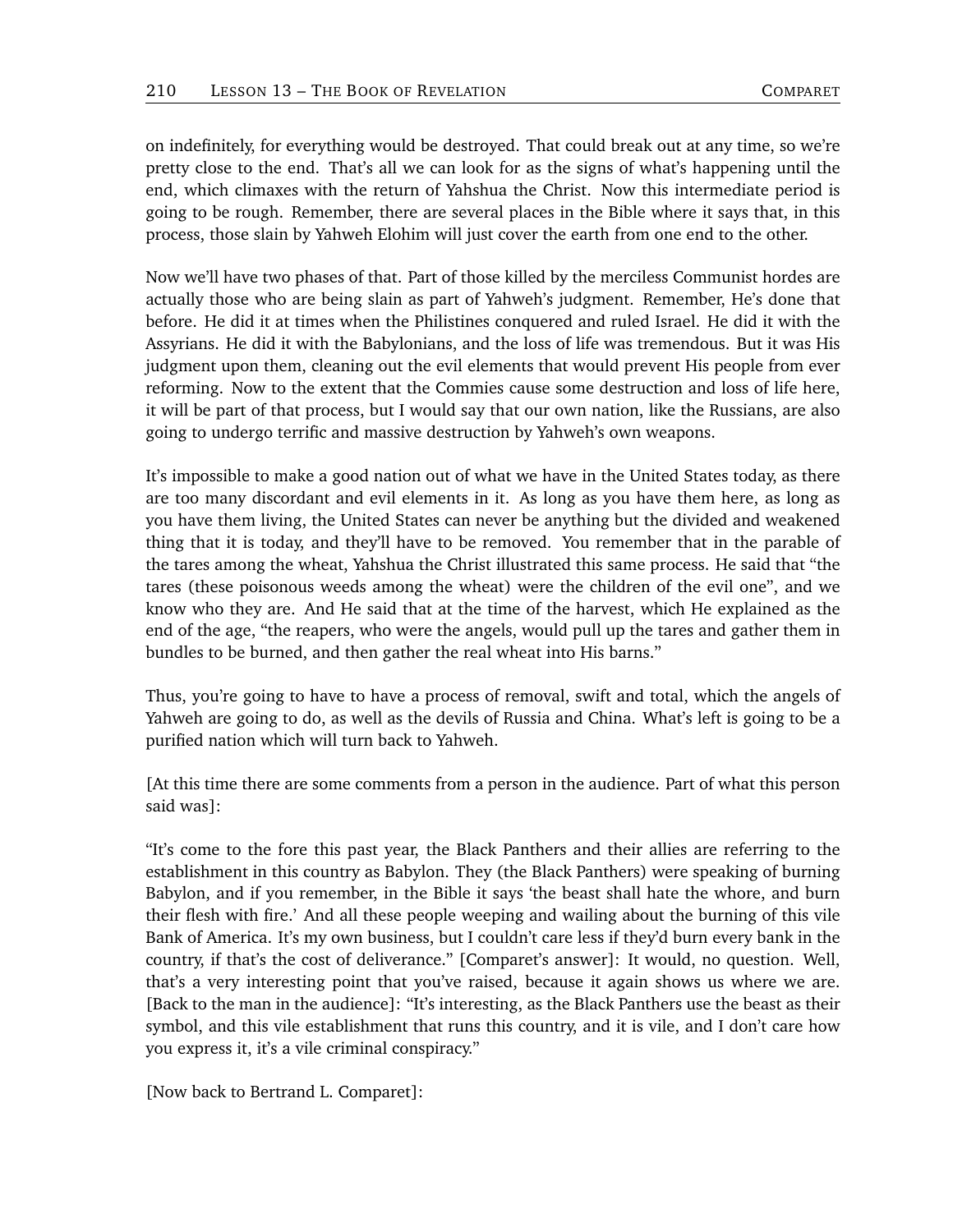Well, it certainly helps to complete the picture. So we can see that it has, all through the Book of Revelation, everything portrayed there in symbolism. Once you know the key to the symbolism, you see that it was history pre-written, and correctly pre-written because it has come to pass. Now when Yahweh has called His shots and made good on 99% so far, we don't have to worry about the remaining 1%. That's going to work out at the appointed time just as well as the others did.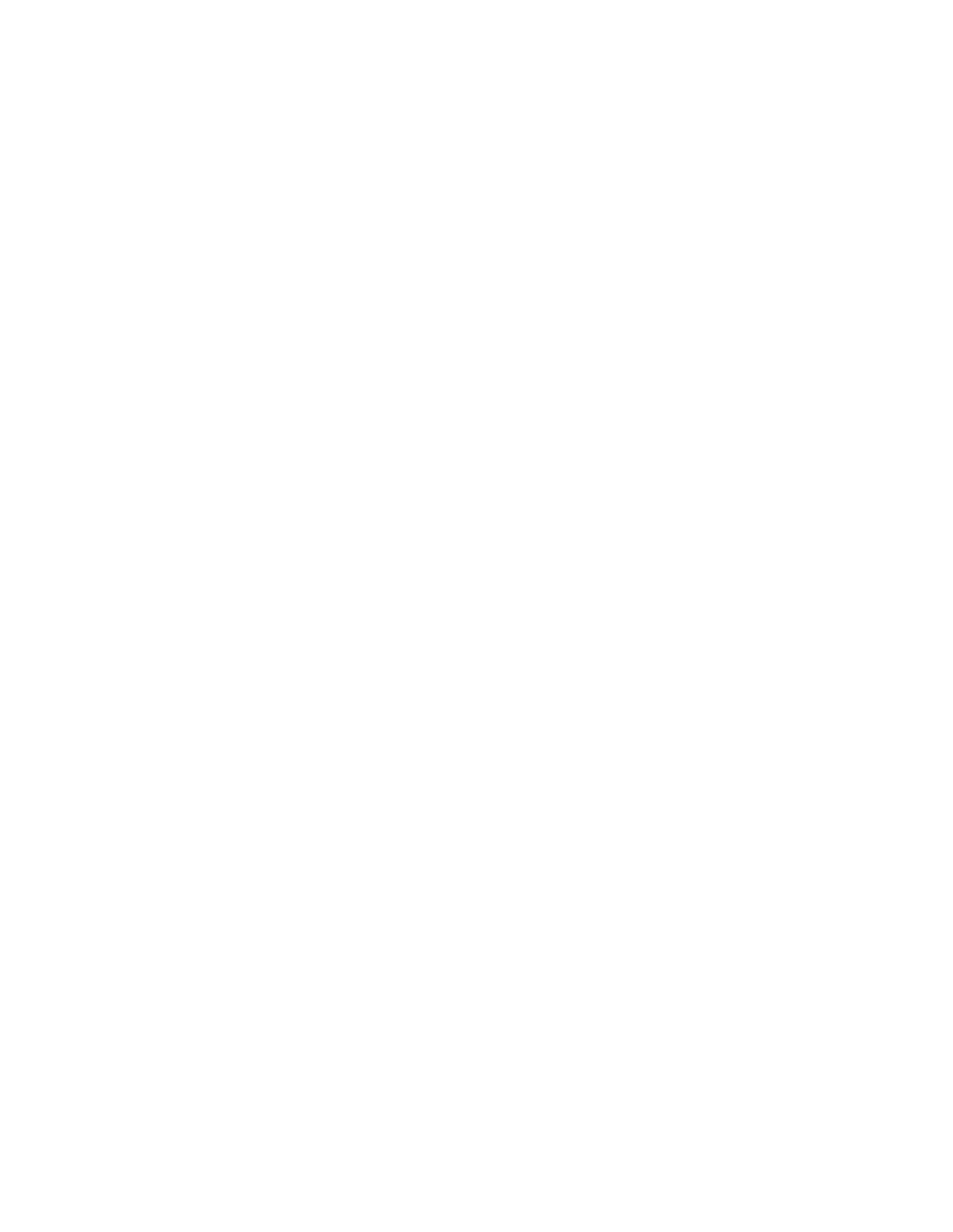

This is the  $14<sup>th</sup>$  time that we have been studying the Book of Revelation, and we're going to finish it this session. Last time we got through the  $18<sup>th</sup>$  chapter of the Book of Revelation, which brings us to the point of the return of Yahshua the Christ and His getting His own people separated so that the dead whom He has selected to be in His group are resurrected, and those He has selected for this higher calling out of the living are translated, and they come with him falling into line with the armies of heaven that are coming behind Yahshua the Christ as their leader. Tonight we're getting into the 19<sup>th</sup> chapter, and we will start with verse 11: "And I saw heaven opened, and behold a white horse; and he that sat upon him was called Faithful and True, and in righteousness he doth judge and make war."

These people who don't have the moral courage to face anything, who say, "Oh, He is only the prince of peace, that's all, and we must surrender to the devil rather than have any conflict", they simply show which side of the fence they're on. Christ returns as judge and executioner – "in righteousness he doth judge and make war", and it's going to be the greatest war there ever was. Our atom bomb explosions of World War II are going to look like trifling fireworks compared to what is going to happen when we reach this stage. At verses 12 and 13 we read: "His eyes were as a flame of fire, and on his head were many crowns; and he had a name written, that no man knew, but he himself. And he was clothed with a vesture dipped in blood (Yes, it's going to be a bloody process, you can be sure.) – and his name is called The Word of Yahweh." Then we go on to verses 14 to 16: "And the armies which were in heaven followed him upon white horses, clothed in fine linen, white and clean. And out of his mouth goeth a sharp sword, that with it he should smite the nations: and he shall rule them with a rod of iron: and he treadeth the winepress of the fierceness and wrath of Almighty Yahweh. And he hath on his vesture and on his thigh a name written, KING OF KINGS, and SOVEREIGN OF SOVEREIGNS."

We that are aware have seen for a long time that this world has been pretty effectively ruled by Satan. Satan, to begin with, was given authority over it by Yahweh when Satan was still obedient to Yahweh and exercising that authority rightfully. Then he rebelled, forfeited his right to that authority, and Adam was sent here to throw Satan out forcibly, bodily, and take over and rule this planet with all the power that Satan had previously exercised. Adam being like us, his descendants, well-meaning but stupid, of course botched the job. He was too kindhearted to go ahead and do the job he was sent here for. You know the arguments they use now: "Well, as long as they are talking they aren't fighting. Let's have peaceful co-existence with evil on terms satisfactory to evil", and so he tried it, and we have seen for six thousand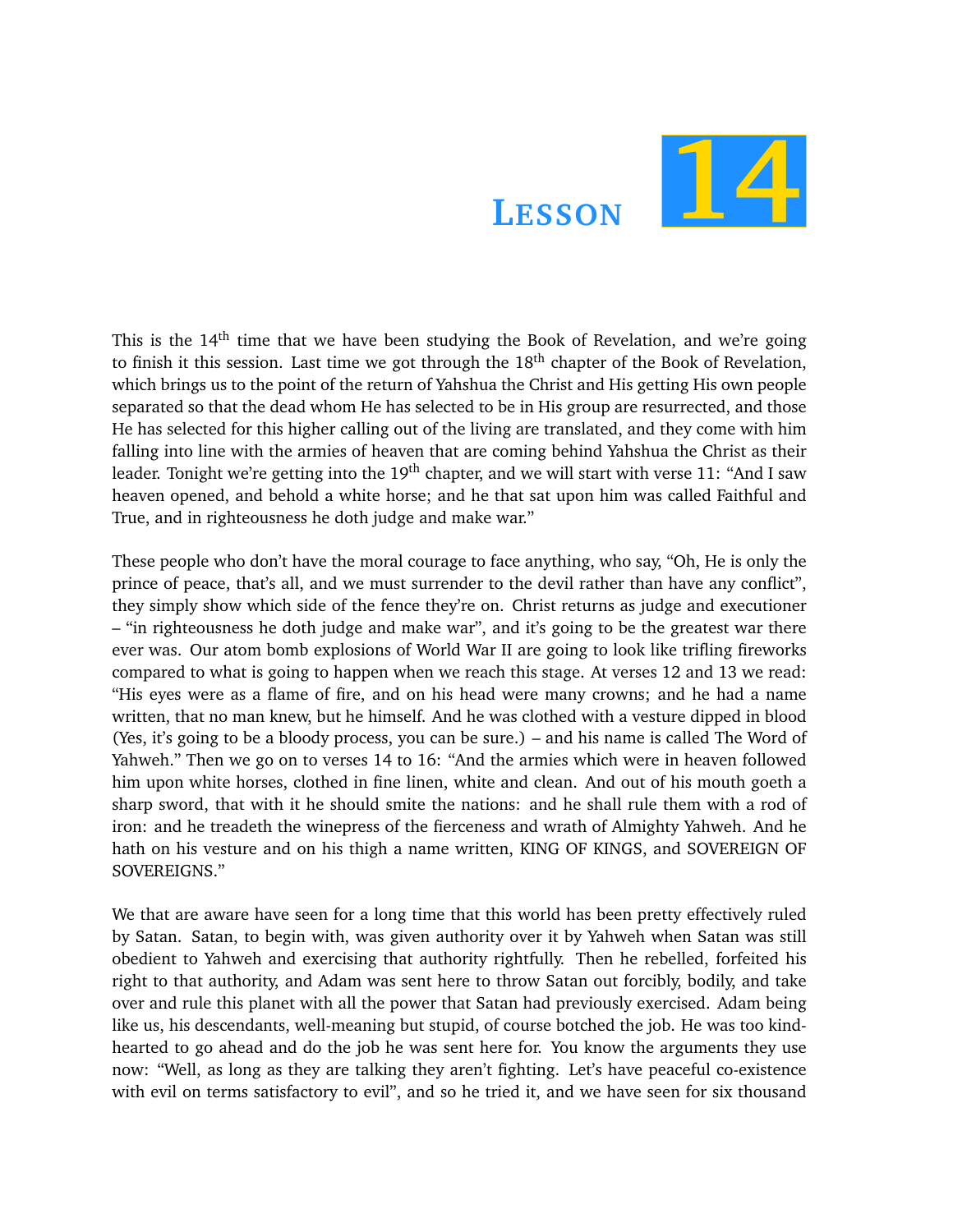years the invariable consequences. Good and evil cannot co-exist. One or the other must perish, and I mean literally perish. If one doesn't have the moral courage to see to it that the other is disposed of, it's going to lose out.<sup>[1](#page-213-0)</sup>

All of you who've been coming here very long already know that the Bible traces the actual physical descent of the Jews from Satan through Cain; that there is the satanic bloodline. You'll remember that Jacob and Esau were twins, but Esau forfeited his right to the birthright when he married a couple of Canaanite women having the satanic bloodline. He could therefore have nothing but mongrel children who couldn't carry on the purposes for which the race was created. The Bible's telling of the incident where Esau sold his birthright for a bowl of stew; that isn't when he lost it. That was merely a formal ceremony by which he recognized it. He lost it when he married those two Canaanite women. Consequently, knowing that his descendants could not carry on the work for which Yahweh had created and bred this special race, Esau moved out of Palestine, down southeast of the Dead Sea into Mount Seir, and for the next 18 centuries his descendants lived there in Mount Seir where there was no one for them to marry except people of the Canaanite type, bearing the satanic bloodline.<sup>[2](#page-213-1)</sup>

The Bible repeatedly tells all that read it that Esau and his descendants are Edom. Occasionally, three or four times in the Bible you find, instead of the word Edom, a Grecianized form of it, "Idumea", used. But it is referring to these Edomite Jews in each case. Now as I told you these many, many times, you never find the entirety of anything the Bible has to say on any subject in one place, or even in one book of the Bible. But in the Bible you will find other passages that expand on the subject, giving further detail, although sometimes somewhat limited in scope yet contributing to the overall picture. When you think you understand what one part of the Bible says, check up whether you can find confirmation of it in other places, because if you can't, you had better re-study what you thought you understood. Now, we've studied here that Yahshua the Christ returning is making war on evil, and it doesn't say that He is going to preach at these people. They have never been converted before. It doesn't say He's going to whimper or whine and beg them to be good. It likens it to a sharp sword going out of his mouth. What He speaks this time is not preaching or teaching. It will be a blunt command that these people shall cease to exist.

<span id="page-213-0"></span><sup>&</sup>lt;sup>1</sup> I am not convinced, though I've heard it many times in Israel Identity, that Yahweh had ever given "Satan" (a collective name for all of the fallen angels along with their descendants here on the earth) a position of authority here on the earth. Rather, the "angels that sinned" (2 Pet. 2:4) who "kept not their first estate" (Jude 6) were "cast out unto the earth" (Revelation 12:9, Luke 10:18) and then engaged themselves in the corruption of whatever it was that they found here (Jude 7 ff., and for which see 1 Enoch, and Genesis 3). W.R.F.

<span id="page-213-1"></span><sup>&</sup>lt;sup>2</sup> The children of Esau did not simply remain at Mt. Seir for 1800 years (until the time of Christ), as Comparet greatly oversimplifies here. From Mt. Seir (called Petra today) they began as caravan-robbers, and from that made themselves into great merchants, gaining presence and influence in many cities, including Jerusalem and Babylon. During the Babylonian destruction of Jerusalem circa 585 B.C., it was the Edomites who burnt down the Temple of Yahweh built by Solomon, for which see Psalm 137:7 and 1 Esdras 4:45 in the Apocrypha: "Thou also hast vowed to build up the temple, which the Edomites burned when Judea was made desolate by the Chaldees." After the Babylonian conquest of Judea, the Edomites migrated into the lands of Simeon and southern Judah, where they were later conquered by the Maccabees and absorbed into "Judaism" circa 130 B.C. Petra then eventually became the home of the Nabataean Arabs. W.R.F.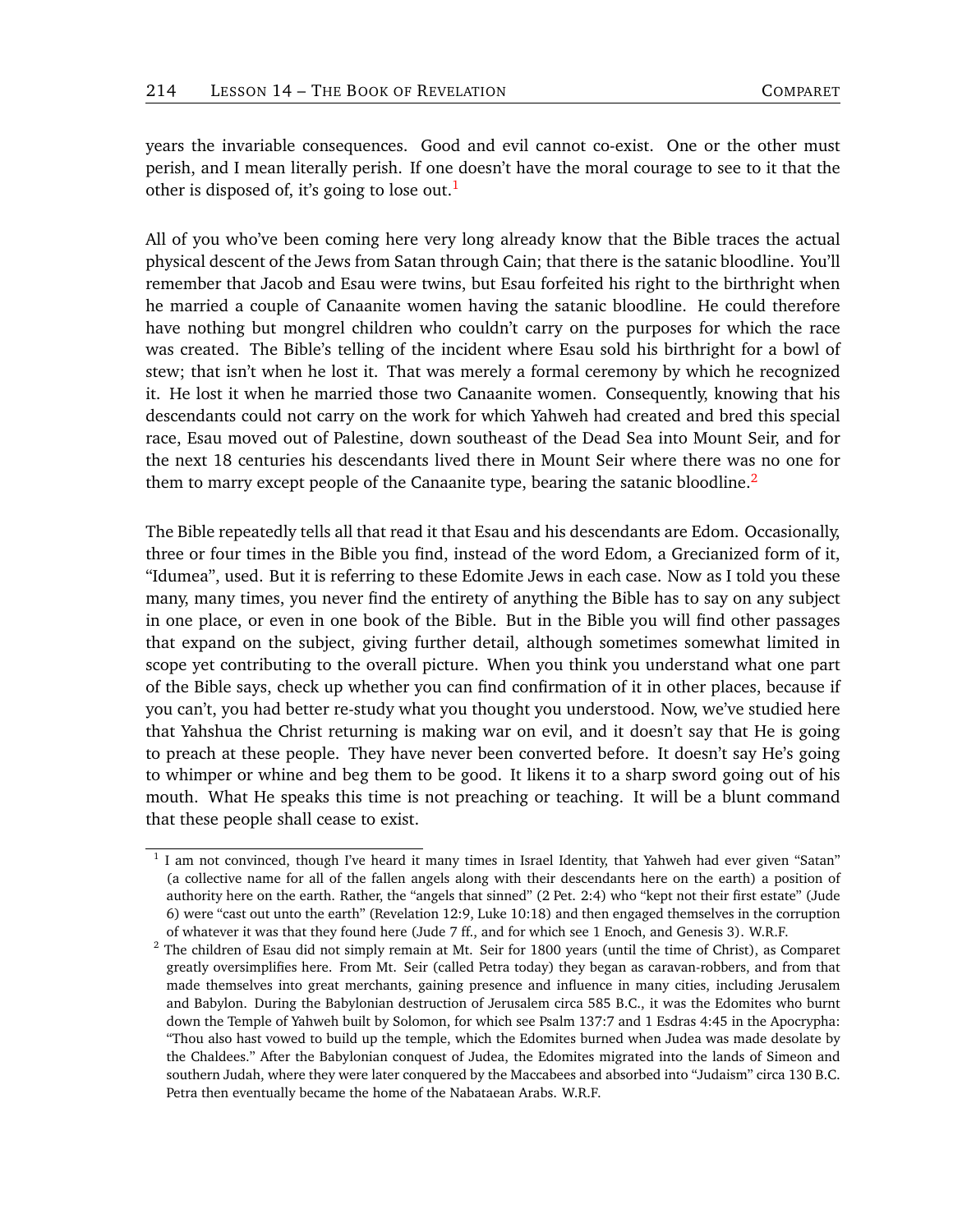You'll find plenty on that subject given throughout the Bible. You remember it says here "He is clothed with a vesture dipped in blood." Try Isaiah 63, verses 1 through 6: "Who is this that cometh from Edom, with dyed garments from Bozrah? this that is glorious in his apparel, travelling in the greatness of his strength? (And the answer is given) I that speak in righteousness, mighty to save. Wherefore art thou red in thine apparel, and thy garments like him that treadeth in the winefat? I have trodden the winepress alone; and of the people there was none with me: for I will tread them in mine anger, and trample them in my fury; and their blood shall be sprinkled upon my garments, and I will stain all my raiment. For the day of vengeance is in mine heart, and the year of my redeemed is come. And I looked, and there was none to help; and I wondered that there was none to uphold: therefore mine own arm brought salvation unto me; and my fury, it upheld me. And I will tread down the people in mine anger, and make them drunk in my fury, and I will bring down their strength to the earth."

Doesn't sound like a very peaceful process, does it? You know there is only one way that even Yahshua the Christ Himself can be the prince of peace, and that is to remove all opposition, because as long as you have the devil and his children here, there's going to be no peace, because they'll never cease their opposition. Isaiah 59, verses 15 to 19, gives some further material on this. The way it starts out, it's a pretty good description of the conditions we have now, which have reached the point where only the return of Yahshua the Christ, with His use of the mighty power of Yahweh to destroy and remove these wicked; only that can help: "Yea, truth faileth; and he that departeth from evil maketh himself a prey: and Yahweh saw it, and it displeased him that there was no judgment. And he saw that there was no man, and wondered that there was no intercessor: therefore his arm brought salvation unto him; and his righteousness, it sustained him. For he put on righteousness as a breastplate, and an helmet of salvation upon his head; and he put on the garments of vengeance for clothing, and was clad with zeal as a cloak. (You see where Paul got the inspiration for what he said in the New Testament about 'put on the whole armor of Yahweh.' He was going back to Isaiah.) – According to their deeds, accordingly he will repay, fury to his adversaries, recompence to his enemies; to the islands he will repay recompence. So shall they fear the name of Yahweh from the west, and his glory from the rising of the sun. When the enemy shall come in like a flood, the Spirit of Yahweh shall lift up a standard against him."

I should mention, there's one school of thought of those who recognize the Israel Identity: that if you simply are born into the race of the real Israel, the Anglo-Saxon, Scandinavian and Germanic peoples, that just by that mere fact you've got it made. No you haven't. You have remarkable possibilities ahead of you, but only if you fulfill the correspondingly remarkable responsibilities that are laid upon you. Notably, the British Empire had a great job to do in trying to civilize the pagan world, and when they began to be corrupted by Jewish socialism following on the heels of Jewish banking, they lost all that. You notice how their empire has crumbled? And now even at home, what are they doing? They're letting in vast numbers of the darker peoples. Today, twenty percent of the birth rate in Britain is non-white, permitting the mongrelization with its accompanying eternal destruction of the purity of the race that they were supposed to uphold. You bet Britain has a lot to answer for, and they're going to get terrific punishment, just as we over here have a lot to answer for, and we're going to get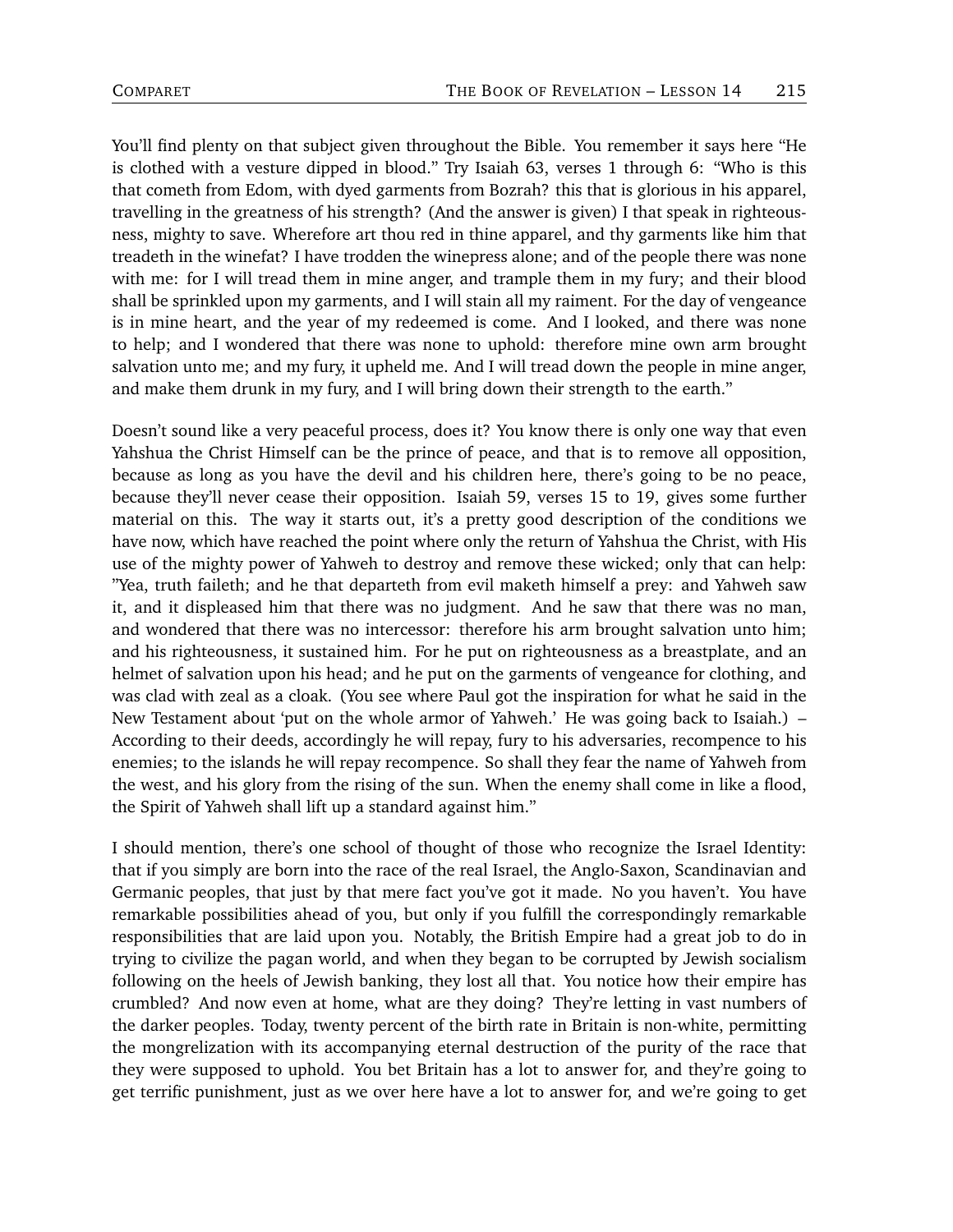## terrific punishment accordingly.<sup>[3](#page-215-0)</sup>

Now we know, of course, that all this begins with the Russian and Asiatic attack upon us that's set out in such detail in the 38<sup>th</sup> and 39<sup>th</sup> chapters of Ezekiel, and again in some detail in Joel. They begin the attack by trying to wipe us out, and we would be wiped out if it were not for the intervention of our Elohim through the return of Yahshua the Christ taking over control and not trying to convert people. That's been tried with no success for 19 and one half centuries. Taking over control with force, because only the use of divine force ever did get anywhere in the past, is the only chance of getting anywhere, now or in the future. Isaiah 34, verses 5 through 8, again speaking of this same thing: "For my sword shall be bathed in heaven: behold, it shall come down upon Idumea, and upon the people of my curse, to judgment. The sword of Yahweh is filled with blood, it is made fat with fatness, and with the blood of lambs and goats, with the fat of the kidneys of rams: for Yahweh hath a sacrifice in Bozrah (Bozrah is a city which was within the territorial boundaries of the ancient kingdom of Edom.) – for Yahweh hath a sacrifice in Bozrah, and a great slaughter in the land of Idumea ... For it is the day of Yahweh's vengeance, and the year of recompences for the controversy of Zion."

It is imperative to understand that Yahweh is always consistent in His book, the Bible. If He weren't, it couldn't be true. If one part contradicted the other, one part or the other at least would have to be false. But you don't find any contradictions in the Bible. Even some of the things that are hard to understand, when you dig into it enough to understand them correctly, you find there is never any conflict. These people who are the children of Satan, as Yahshua the Christ Himself identified them in the  $8<sup>th</sup>$  chapter of the gospel of John, have been the source of evil throughout the centuries. He calls them here "the people of His curse." The book of Malachi begins – this is Malachi 1, verses 1 through 4: "The burden of the word of Yahweh to Israel by Malachi. I have loved you, saith Yahweh. Yet ye say, Wherein hast thou loved us? Was not Esau Jacob's brother? saith Yahweh: yet I loved Jacob, And I hated Esau, and laid his mountains and his heritage waste for the dragons of the wilderness. (Now it gets right down to something very, very modern.) – Whereas Edom saith, We are impoverished, but we will return and build the desolate places (You know what they're saying today? 'Oh, we are

<span id="page-215-0"></span><sup>&</sup>lt;sup>3</sup> The children of Israel are told over and over to keep themselves separate from other peoples, and this even in the New Testament (2 Corinthians 6:14-18, 1 Peter 2:9 et al.). While Comparet often uses the illustration here, that a scorpion must always be just that, a scorpion, and never anything else, he should have realized that the same is true of pigs, dogs, monkeys and wolves. Only sheep can be sheep! W.R.F.

Your humble transcriber doesn't entirely agree with Comparet's comments immediately above. I do not comprehend how the British Empire neglected their "remarkable responsibilities" by failing to "civilize the pagan world"!! Further, it would appear to be a double standard to downplay the importance of race in one breath, and then charge the British Empire for not civilizing the "pagan world" in the next. I find no directive in all Scripture where Israel is to civilize those who are not of Adam! But I shall not go into that at length here. C.A.E. ...

One may wax philosophical concerning the differences between "converting" someone and "civilizing" them, yet in reality there is no difference. Christianity is the bedrock foundation for "western" civilization, and Christian values and moral conduct inherent in the race of Adam alone – although of course, deviancy can be taught by sinners – and only the race of Adam can maintain it. Anyone who believes that the other races, whether or not they have "religion", can truly be "civilized" should spend a few months in an American prison. "For it is a shame even to speak of those things which are done of them in secret [and often not in secret]" – Ephesians 5:12. Paul knew what he was talking about! W.R.F.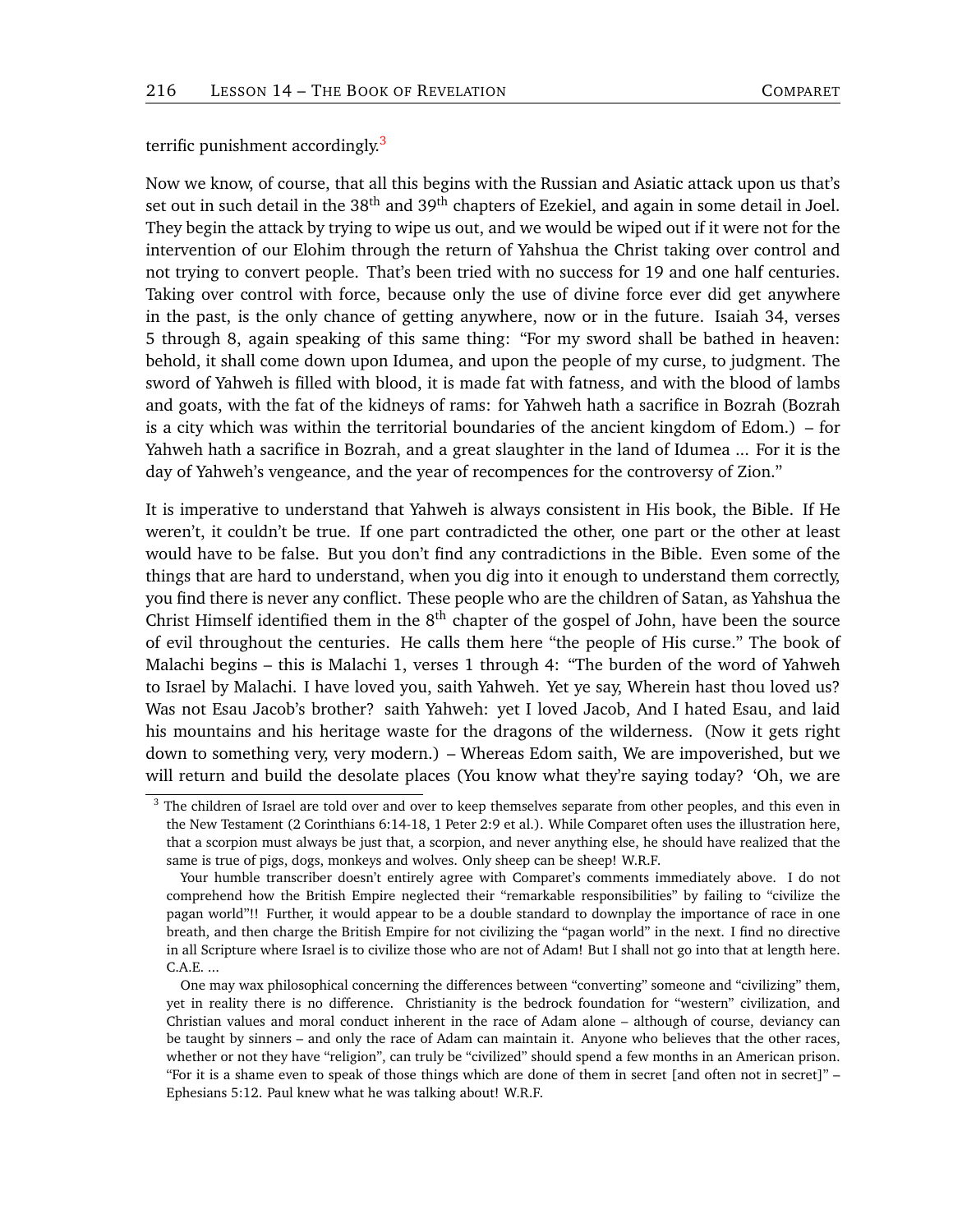impoverished. We didn't get to steal all the wealth of Europe before they ran us out, but we will build up the desolate places in Palestine.') – thus saith Yahweh of hosts, They shall build, but I will throw down; and they shall call them, The border of wickedness, and, The people against whom Yahweh hath indignation for ever."

Therefore, no matter how many generations of scorpions you let breed, they're still scorpions, aren't they? They have to behave according to their nature. And no matter how many generations bear the satanic bloodline, they do behave according to their inborn nature. Hence, here Yahweh is predicting in the Bible that their power is going to be broken. Speaking frankly, one must understand that we get extremely little that can honestly be called news, whether in our newspapers, our radio or T.V. broadcasts. What we get is carefully selected and slanted propaganda. We are told that in Communist Russia there is terrible anti-Semitism. Realistically, in the first place, if it were true that there was anti-Jewishness, it would not be anti-Semitism anyway, because all the Jews in eastern Europe and among the Slovak nations, and in Russia, are Khazars, and you couldn't find a Semite among the Khazars if you went back twenty thousand years.<sup>[4](#page-216-0)</sup>

The Khazars are a people who migrated out of central Asia, the same area from which the Turks later came. In fact, many historians and ethnologists regard them as the first wave of the Turkish migration. But whereas the Turks' proper turned south into western Asia, they came down through the headwaters of the Euphrates river, then farther south, occupied ancient Babylonia, west through Syria into Palestine and so forth, and then drove north into Asia Minor, into what today we call Turkey. But the Khazars, in the first wave, appeared first around 150 A.D., and instead of turning south as the later Turks did, the Khazars drove straight west. They set up a great kingdom. It extended from north of the Aral, Caspian and Black seas, on up through the Don and Dnieper river valleys and into the Balkans, and nearly up to and including much of Poland. For some nine centuries this Khazar kingdom remained. It lasted till somewhere around one thousand A.D.<sup>[5](#page-216-1)</sup>

<span id="page-216-0"></span><sup>4</sup> It is evident in history that there was a Khazar nation, and in fact a Khazar empire, whose original stock was Caucasian, Adamic, before the Arab and then the Mongol conquest of all Asia and southern Europe. Dr. George Moore, in his *The Lost Tribes and the Saxons of the East and the Saxons of the West* presents the very viable theory that the Khazars were Caucasians of Hamitic descent, from Kush, the Adamic tribe which gave us the first Babylonian empire (that of Nimrod) and for whom the Hindu-Kush mountains are named. Moore derives the words "Khazar" and "Kossack" from Kush, and this is not without credibility. The ancient Khazar empire included the lands known as Kazakhstan and Turkmenistan today, and the Turks were part of that empire. Many Semitic tribes, both of the Persians (Elamites) and of the Scythians (Israelites) settled in this same vicinity, and certainly in part contributed to the stock of ancient Khazaria. While Comparet is correct that the Khazars have no rightful claim to Palestine, he alienates much of the history of our race by painting a simplistic portrait of them. W.R.F.

<span id="page-216-1"></span><sup>&</sup>lt;sup>5</sup> Modern historians and ethnologists have no authority in their own fields, not being able to tell a Semite from a Jew, or a Kushite from a Negro, or the true origins of the "Indo-Europeans", along with a thousand other sins. The Turks seem to have once been descendants of Gomer, and this from the prophets, although I can not at this time establish this with facts. It is apparent, however, that the Turks have absorbed all of the Arab and Hittite-Canaanite races of Mesopotamia and Anatolia, along with the Greeks and Kelts, in their conquests of that area, and even before that, both the Khazars and Turks were overrun by the Mongols and ruled by them for several centuries, and then even before that the Khazars had absorbed many Jews. Hence it should be evident that today's Khazars, and today's Turks, are by no means representative of the original peoples of those races, for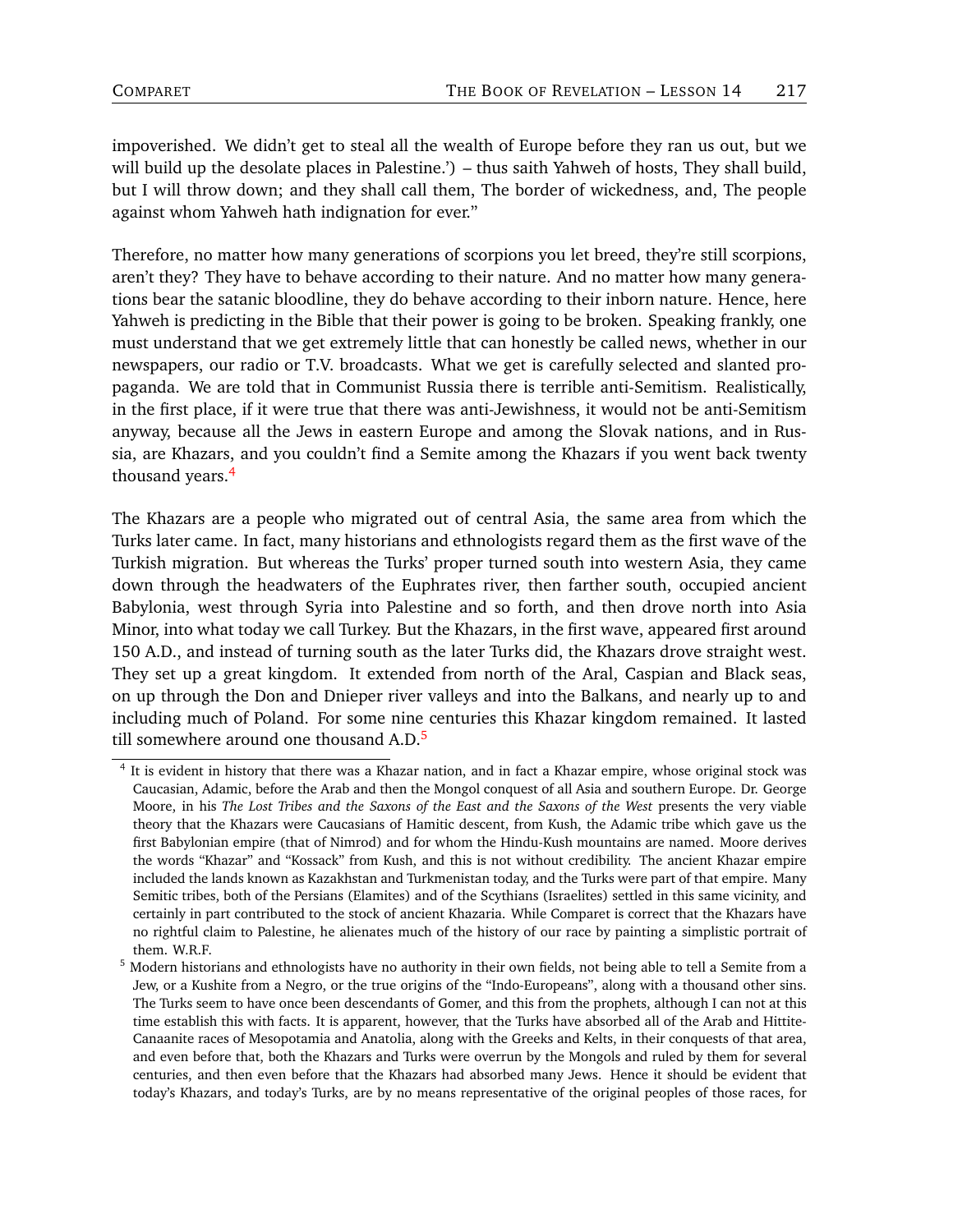When the [Edomite-]Jews were finally run out of Palestine by the Romans in A.D. 70, the bulk of them moved on up into the ancient city of Byzantium, later named Constantinople. They settled in and around there, and they were there until approximately 300 A.D. By that time their consistent rascality had again become so intolerable that they were run out. They went east and northeast into this Khazar kingdom. The Khazars were pagan, as they came in from central Asia. You'll remember that Mohammedanism began its rise in 622 A.D. among the Saracens, the Arabs, and it spread very rapidly. About 640 A.D., three religions were attempting to proselytize Bulan, the king of the Khazars; Christianity, Mohammedanism and Judaism. The Jews were the best salesmen. They convinced Bulan, and in those days to differ with the king strongly on matters of religion didn't make you a very favorable life insurance risk. Hence, conversion to Judaism spread quite rapidly. In a single one-day ceremony, some 4,000 of the nobility of the Khazar kingdom were officially converted to Judaism. In fact, it became a part of the constitution of the Khazar kingdom that no man, even though legitimately entitled to the throne by birth, no man could take the throne of the Khazar Kingdom unless he was by religion a Jew.<sup>[6,](#page-217-0)[7](#page-217-1)</sup>

But remember now, these people had come out of central Asia. They had no ancestors who had ever set foot in Palestine. Thus, the Jews in Russia and in Communist eastern Europe are not Semitic; any of them. But Communism, as we know it, is Jewish. Karl Marx was the grandson of a rabbi on both sides of the family. His collaborator with whom he worked the doctrine of Communism, Engels, was a Jew. Lenin was married to a Jewess. Trotsky's true name was Bronstein. Trotsky's lineage is definitely known to be Jewish. Stalin was half Jewish by ancestry, and he was married to a Jewess. The first husband of his daughter Svetlana, who's now in this country, was a Jew of the Kaganovich family. His son Vasili married a Jewess. So, if you can call that anti-Semitism, it must be in a rather oddly strained fashion. Remember, when Khrushchev made his visit to the United States a few years ago and he was heckled by some of the reporters here, asking him, "How could he justify anti-Semitism in Russia"? He made one of the few truthful statements he ever made. He told the reporters, every man in the politburo is either Jewish himself or has a Jewish wife. And it was true. They couldn't dispute the point, but he could prove it.<sup>[8](#page-217-2)</sup>

they are truly the descendants of a race mixed with several others over many centuries.

Here Comparet has confounded the movements of the Turks and Khazars, who coexisted together with the Jews in a joint Khazar-Turkish-Jewish trading empire based in what would be Kazakhstan, Turkmenistan and extending into southern Russia. This empire being overrun by Mongol hordes from the east, only late in its history did the Turks begin their conquests of Mesopotamia, Anatolia and then Greece in the west. W.R.F.

<span id="page-217-0"></span><sup>6</sup> The Jews were not actually "run out of Palestine" until a second rebellion, that of Simon bar Kokhba (also spelled Kosiba or Cochba) circa approximately 120-135 A.D., although many Judaeans did leave Palestine both before and after the destruction of Jerusalem by Titus. W.R.F.

<span id="page-217-1"></span> $^7$  Conversion of the Khazars to Judaism allowed the Jews who migrated to Khazaria to then intermarry with the Khazars, and as is certainly evident ethnographically, this happened to the degree that the Khazars and the Jews who migrated there are indistinguishable from each other today; they have melted into a single 'race.' W.R.F.

<span id="page-217-2"></span><sup>8</sup> *The Barnes Review* has, over the years, several times demonstrated that Vladimir Ilich Lenin was indeed a Jew. He and his cohort Trotsky were living in a Jewish neighborhood in Manhattan when they obtained the financing needed to launch the Bolshevik Revolution from another Jew, the banker Jacob Schiff. Note the name "Kaganovich", for the word "Kagan" (or qaghan) is an old Turkic word meaning "chief" and from which the word "Khan" (or often "Kahn") is contracted. Today there is a prominent female newscaster in the daytime on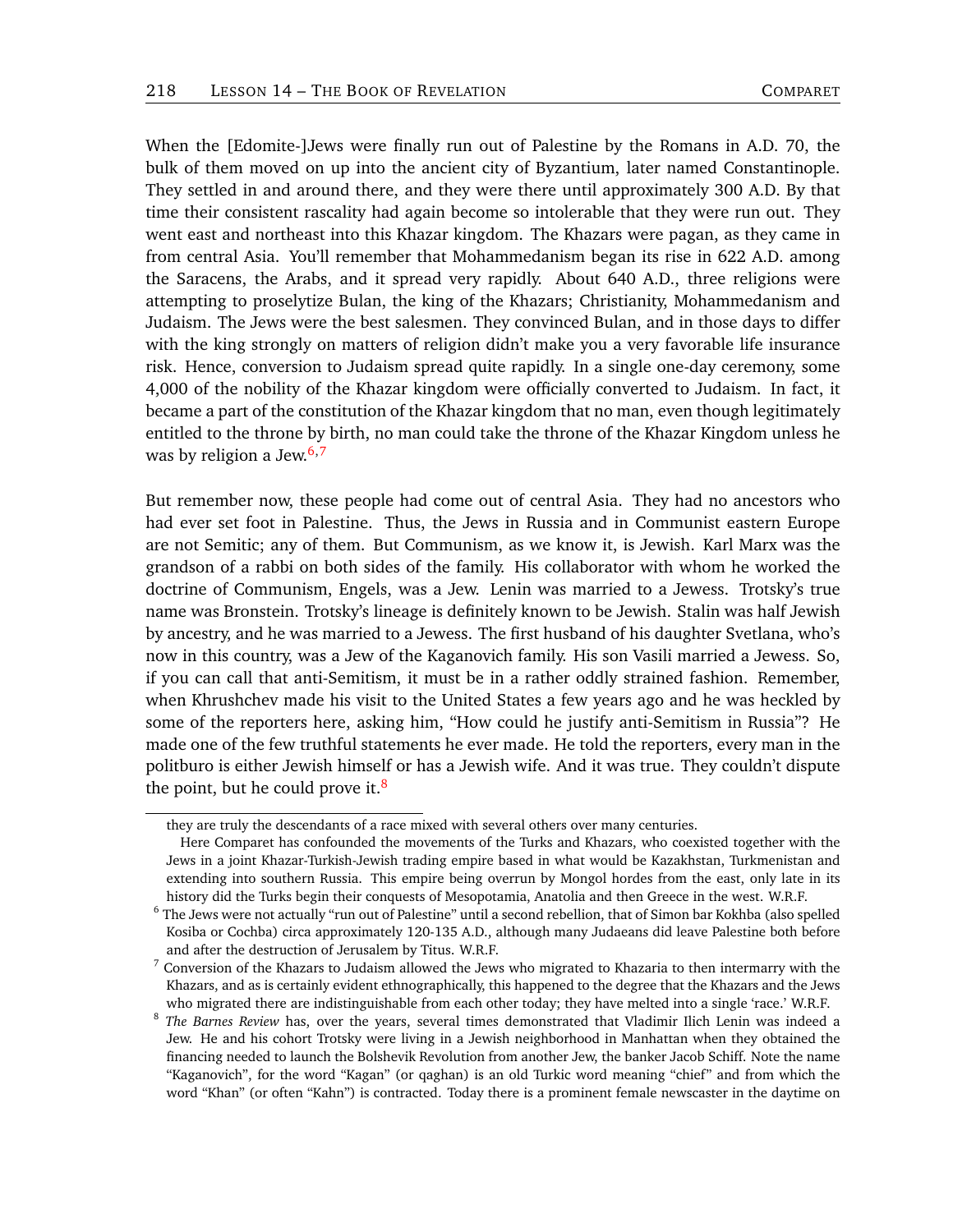Consequently, Communism (which you notice turns against Christianity everywhere), is an entirely Jewish thing. It is not typically Russian. It is typically Jewish, but the Russian people have been enslaved by it and are used as a weapon against Christianity. In all the Communist countries, with the possible exception of China, it is not only a virtue, it is a compulsory virtue to be anti-Christian. It is not only a virtue, it is a compulsory virtue to be anti-German, anti-British, anti-American. But to be anti-Jewish, either anti-Jewish by religion or anti-Jewish by race, is punishable by death in Russia and all the satellite nations that she has conquered and ruled. Therefore, from that perspective, you see the hand of the Jew turned against Christianity, seeking to wipe it out.

Similarly, I also mentioned the Edomites, for that's another faction of the Jews. The Jews themselves call these Khazar Jews "Ashkenazim." The Palestinian Jews who are a mixture of Edomite and other Canaanite peoples, call themselves "Sephardim." Most of the Jews today in Palestine have come from eastern Europe. They are these Ashkenazim-Khazars. But such as are there, these Edomites (and if you will look up the article Edom in *The Jewish Encyclopedia* you will find it concludes with this sentence: "The Edomites are found today in modern Jewry.") So you will find also in Palestine today not only the Ashkenazim-Khazar-Jews, but some of these Edomite-Jews. Ezekiel 36, verse 5: "Therefore thus saith Yahweh Elohim; Surely in the fire of my jealousy have I spoken against the residue of the heathen, and against all Idumea, which have appointed my land into their possession with the joy of all their heart, with despiteful minds, to cast it out for a prey." Moffatt phrases that beautifully, he says: "I speak in hot indignation of the riffraff of the pagans and especially of Edom."<sup>[9](#page-218-0)</sup>

The 35<sup>th</sup> chapter of Ezekiel, verses 1 through 10 is especially clear on this: "Moreover the word of Yahweh came unto me, saying, Son of man, set thy face against mount Seir (Remember now, that was the territory of these Edomite Jews), – and prophesy against it, And say unto it, Thus saith Yahweh Elohim; Behold, O mount Seir, I am against thee, and I will stretch out mine hand against thee, and I will make thee most desolate. I will lay thy cities waste, and thou shalt be desolate, and thou shalt know that I am Yahweh. Because thou hast had a perpetual hatred, and hast shed the blood of the children of Israel by the force of the sword in the time of their calamity, in the time that their iniquity had an end: Therefore, as I live, saith Yahweh Elohim, I will prepare thee unto blood, and blood shall pursue thee: since thou hast not hated blood, even blood shall pursue thee. Thus will I make mount Seir most desolate, and cut off from it him that passeth out and him that returneth. And I will fill his mountains with his slain men: in thy hills, and in thy valleys, and in all thy rivers, shall they fall that are slain with the sword. I will make thee perpetual desolations, and thy cities shall not return: and ye shall know that I am Yahweh. (Take special note of this next verse) Because thou hast said, These

CNN whose name is "Kagan", surely a Jewess of this same stock. W.R.F.

<span id="page-218-0"></span><sup>&</sup>lt;sup>9</sup> While the Ashkenazi Jews are those mixed Edomite-Khazar Jews who have more recently come out of Asia and into Europe, the Sephardic Jews are those who never went to Khazaria, but have sojourned in many places about the Mediterranean and southern Europe, notably Sicily, Venice, Portugal and Spain up until the Inquisition, upon which they were driven in large numbers into Holland, France, and to South America and the Caribbean. It is surely not a coincidence that during the first 1500 years of the Christian Era, wherever the Jews were, we've seen their Adamic host nations overrun by Arabs, Mongols and Turks. W.R.F.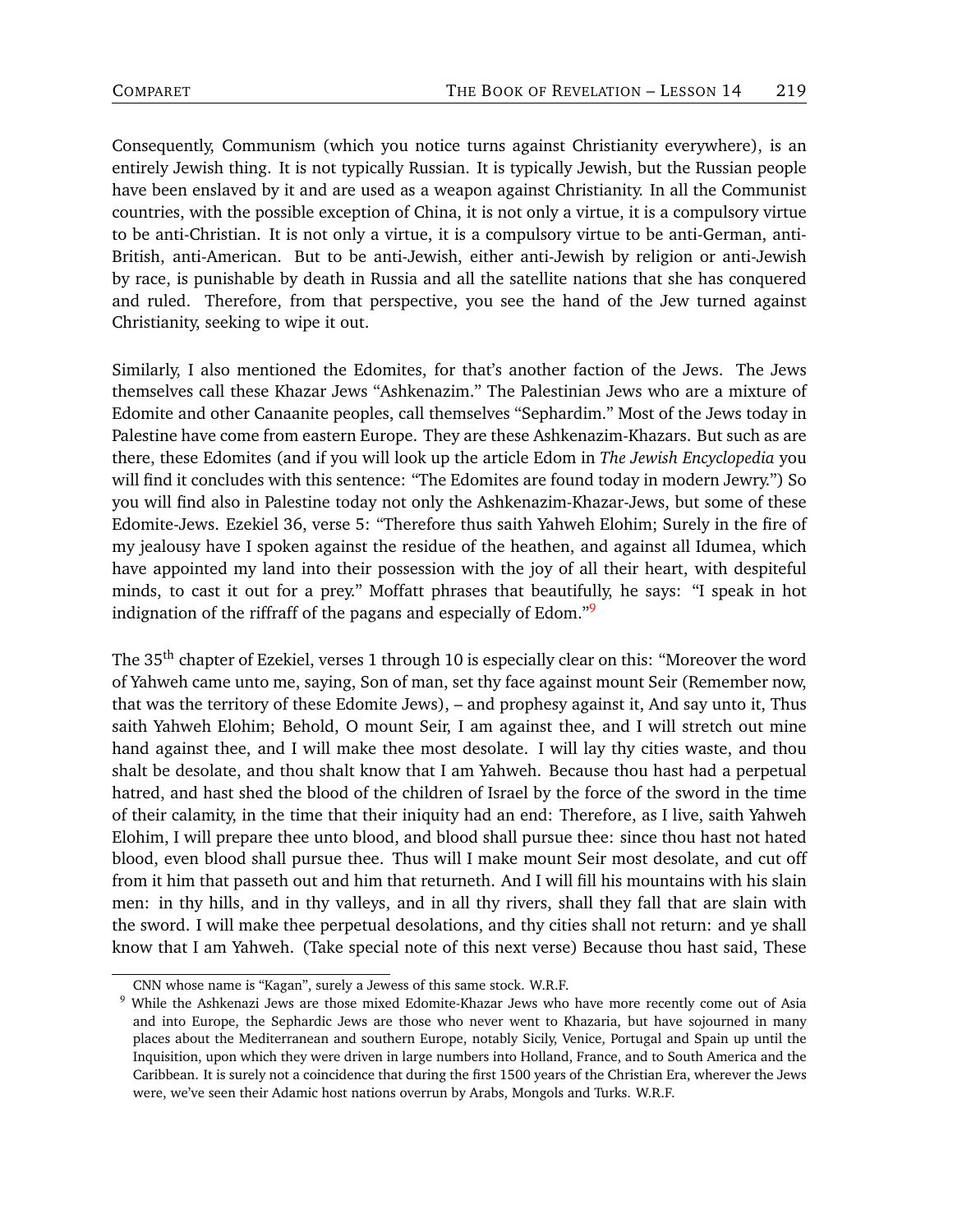two nations and these two countries shall be mine, and we will possess it; whereas Yahweh was there."<sup>[10](#page-219-0)</sup>

Take a look at what they have done. As a parasite people they, of course, go eagerly to wherever they find a nation which is industrious, whose lands are rich in mineral wealth and agricultural wealth, a people who are prosperous. They flock there and siphon off that wealth for themselves. They have gone into England through the Bank of England, which is doing exactly the same thing that has gone on for several centuries, and is the same thing that their Federal Reserve Bank is doing here in the United States; they have drained the wealth of England until the British Empire is bankrupt. They have had to let the empire go because they couldn't pay the cost to maintain it. They are defenseless against Russian attack because they can't pay the cost of maintaining an adequate defense for their one little island.

They have swarmed here to the United States. They have siphoned the wealth of this country until now we're facing a crash which will make the 1929 depression look like real prosperity. You'll remember earlier I quoted you, where Yahweh said – Ezekiel 36, verse 5, "... in the fire of my jealousy have I spoken against the residue of the heathen, and against all Idumea, which have appointed my land into their possession ..." They have taken His land of Palestine because of its enormous mineral wealth and its strategic location, the crossroads of the world. They have taken also the other lands of His people Israel, the real Israel. They have taken it not by force of arms but by treachery and by financial misdeeds. Hence, here He says: "Because thou hast said, These two nations (Israel in the west, Palestine in the east.) thou hast said, These two nations and these two countries shall be mine, and we will possess it; whereas Yahweh was there."

Now continuing with Ezekiel 35, verses 11, 12, 14: "Therefore, as I live, saith Yahweh Elohim, I will even do according to thine anger, and according to thine envy which thou hast used out of thy hatred against them ... And thou shalt know that I am Yahweh, and that I have heard all thy blasphemies which thou hast spoken against the mountains of Israel, saying, They are laid desolate, they are given us to consume ..." Look what has happened to the lands of the Israel people in central Europe. Yes, these Jews running Communism, using it as their weapon, have said, "These mountains, these kingdoms of Israel are laid desolate, they are given us to consume." You'll notice that's exactly what's being done. They're being simply bled white economically. Now as Yahweh said, because of their hatred of the real Israel, and of Christianity, they are trying now to turn all the rest of the world against us militarily. Revelation 11, verse 18: "And the nations were angry, and thy wrath is come, and the time of the dead, that they should be judged, and that thou shouldest give reward unto thy servants

<span id="page-219-0"></span><sup>&</sup>lt;sup>10</sup> The "two nations" of Ezekiel 35:10 are clearly Israel and Judah, both in Palestine. This prophecy has little to do with America today, except as an example, because history has repeated itself, and surely Yahweh does not care much for the land of Palestine today, since other prophecies have doomed that land to desolation forever. So while the parallel is good, Comparet is taking the verse out of context so that it would fit his theory concerning the way the events of Ezekiel 38 are to unfold, for he wrongly squeezes Palestine into the picture. It should be evident that the mad quest by the Zionist Jews for Palestine today, the "two nations" at Ezekiel 35:10 can only refer to the former nations of Israel and Judah which the present-day Jews falsely claim belongs to them. W.R.F.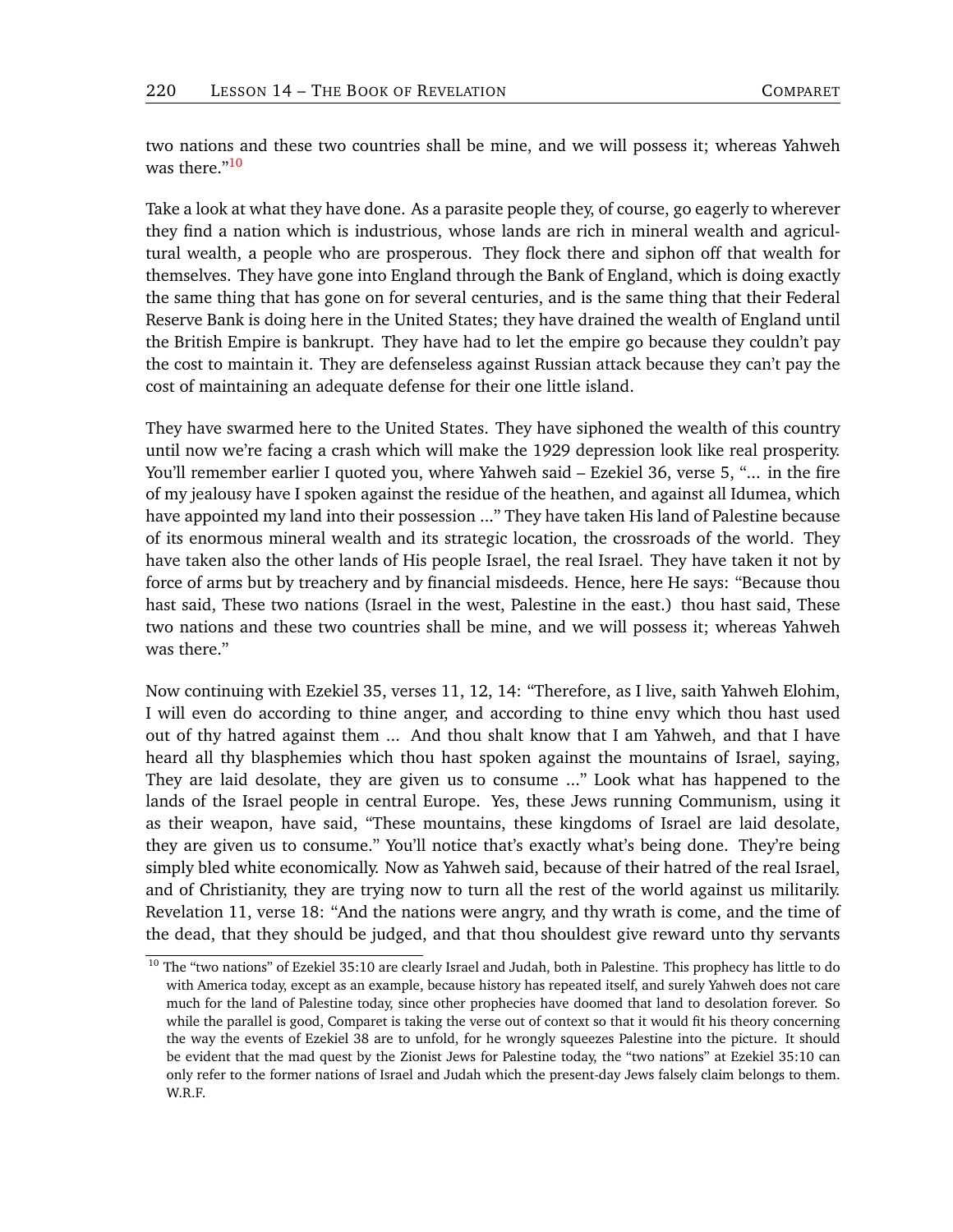the prophets, and to the saints, and them that fear thy name, small and great; and shouldest destroy them which destroy the earth."

There never has been a time in history when you could say that with such accuracy as it is now, "the nations were angry." Look throughout the world and you find bitterness and a distrust and hatred on a scale that never before has been seen. This whole thing opens, as we know, with Russia's sudden treacherous attack on us, as set out in the 38<sup>th</sup> and 39<sup>th</sup> chapters of Ezekiel, which brings this thing to a final point of general warfare and bloodletting. Isaiah 33, verses 7 to 10, expresses how sudden and treacherous the attack will be: "Behold, their valiant ones shall cry without: the ambassadors of peace shall weep bitterly. The highways lie waste, the wayfaring man ceaseth: he hath broken the covenant, he hath despised the cities, he regardeth no man. The earth mourneth and languisheth: Lebanon is ashamed and hewn down: Sharon is like a wilderness; and Bashan and Carmel shake off their fruits."

Yes, Russia has hundreds of big intercontinental ballistic missiles with nuclear warheads with which to rain destruction upon us. The Communists were anxious to take all they could of Europe, with a minimum of destruction, because they wanted its productive capacity. As far as the United States is concerned, they don't have to worry whether they have to save that or whether they wipe it out. They've got to destroy that productive capacity to begin with, because that is the thing that has enabled us to win two World Wars. If they leave our capable, continued production of weapons, Communism is going to be simply wiped off the face of the earth by our defense. Thus, you can be sure it will be a large scale attack, with hundreds of these rockets dropping down to wipe out not only what weapons we have in store, but the places we could make more. Then, as it says at Isaiah 33, verse 8: "The highways lie waste, the wayfaring man ceaseth: he hath broken the covenant (Remember, we have got all sorts of treaties with Russia.) he hath despised the cities, he regardeth no man."

So, having stated this at verse 8, Yahweh says at verse 10: "Now will I rise, saith Yahweh; now will I be exalted; now will I lift up myself." At Zephaniah 3, verse 8; you can see how much there is here that brings this all together, fitting right into the picture given in Revelation 19: "Therefore wait ye upon me, saith Yahweh, until the day that I rise up to the prey: for my determination is to gather the nations, that I may assemble the kingdoms, to pour upon them mine indignation, even all my fierce anger: for all the earth shall be devoured with the fire of my jealousy." They are being gathered through the United Nations which, by Isaiah, Yahweh calls "the palace strangers." As part of these nations were angry, you'll notice how they're all getting ready for war. Take Joel 3, verses 9 to 13: "Proclaim ye this among the nations; Prepare war, wake up the mighty men, let all the men of war draw near; let them come up: Beat your plowshares into swords, and your pruninghooks into spears: let the weak say, I am strong. Assemble yourselves, and come, all ye heathen, and gather yourselves together round about ..."

We have now a few very lukewarm friends who would be neutral, at the least, in the event of a Russian attack upon us. Except for those very few, all we have in the world is enemies. The same nations who come to us whining for billions of our wealth, curse us at the same time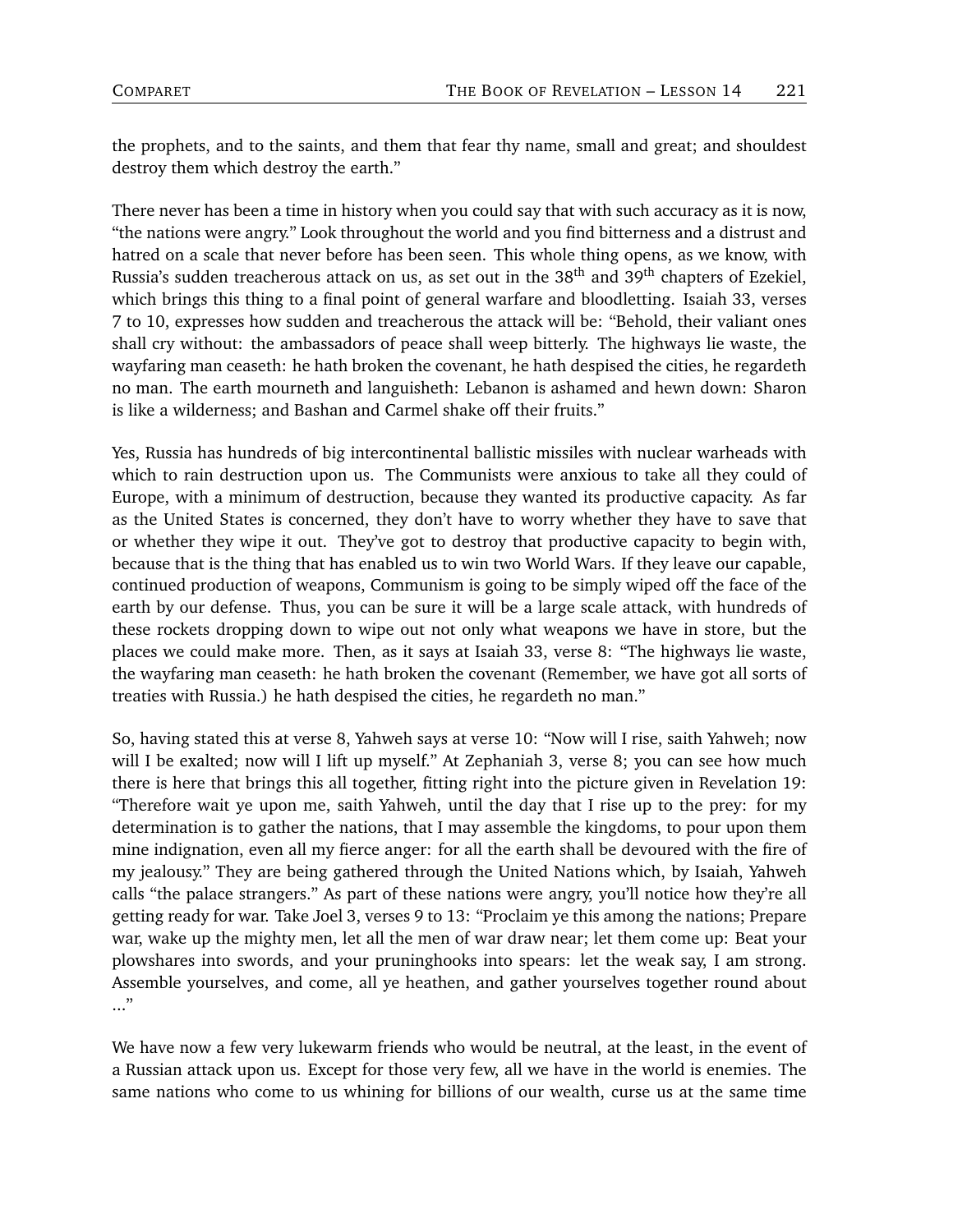they ask this. They hate us for the very reason that we are prosperous enough to be able to help them. Actually, they'd like us far better if we were in the same disaster as themselves, even if that left them to starve for lack of our aid. "Assemble yourselves, and come, all ye heathen, and gather yourselves together round about ..." But now note the other side of the picture. Joel 3:11: "... thither cause thy mighty ones to come down, O Yahweh." And Yahweh replies, "Let the heathen be wakened, and come up to the valley of Jehoshaphat (which means, "Yahweh is judge"): – for there will I sit to judge all the heathen round about. Put ye in the sickle, for the harvest is ripe: come, get you down; for the press is full, the vats overflow; for their wickedness is great." Then at verse 14: "Multitudes, multitudes in the valley of decision: for the day of Yahweh is near in the valley of decision."<sup>[11](#page-221-0)</sup>

Do you remember when we were discussing the matter of "the vine of the earth" in the Book of Revelation previously? Yahweh first reaps His vine from the earth and then, secondly, He reaps the vine of the earth, and throws the clusters of her grapes into the winepress of the wrath of Yahweh. That's what it's speaking of here. Jeremiah 25, verses 31 to 33: "A noise shall come even to the ends of the earth; for Yahweh hath a controversy with the nations, he will plead with all flesh; (Now the use of the word "plead" there could be misunderstood. You know when people have a lawsuit in court they file written statements for their side of the case, which are called "pleadings." We sometimes use the word plead to mean beg, but that's not the way it is used here. If you sue somebody because he carelessly ran into you and smashed your automobile, your complaint by which you ask judgment against him for damages is called a "pleading", and that is the way the word is used here.) – he will plead with all flesh; he will give them that are wicked to the sword, saith Yahweh. Thus saith Yahweh of hosts, Behold, evil shall go forth from nation to nation (And isn't that a good thumbnail summary of all the works of the so-called United Nations. That's all they have accomplished to date.) – evil shall go forth from nation to nation, and a great whirlwind shall be raised up from the coasts of the earth. And the slain by Yahweh shall be at that day from one end of the earth even unto the other end of the earth: they shall not be lamented, neither gathered, nor buried; they shall be dung upon the ground."

This surely doesn't sound very much like a peaceful sort of process, does it? "Those slain by Yahweh shall cover the earth from one end to the other." Upon the return of Christ leading the armies of heaven, and with the comparative handful of people who are resurrected or translated, without going through the experience of death, even that is not sufficient to cause the forces of evil to give up their battle. They actually have to be exterminated. Revelation 19, verses 19 to 21: "And I saw the beast, and the kings of the earth, and their armies, gathered together to make war against him that sat on the horse, and against his army. And the beast was taken, and with him the false prophet that wrought miracles before him, with which he deceived them that had received the mark of the beast, and them that worshipped his image. These both were cast alive into a lake of fire burning with brimstone. And the remnant (that

<span id="page-221-0"></span> $11$  I hope to have already shown that the first harvest of Revelation 14, verse 15 is that of the "parched": the wicked tares who are first to be removed from among the wheat. After His return, Yahshua Christ will rule only the Adamic – Israelite Nations "with a rod of Iron", for every other race, all those branches "which My Heavenly Father hath not planted, shall be rooted up" (Matt. 15:13). W.R.F.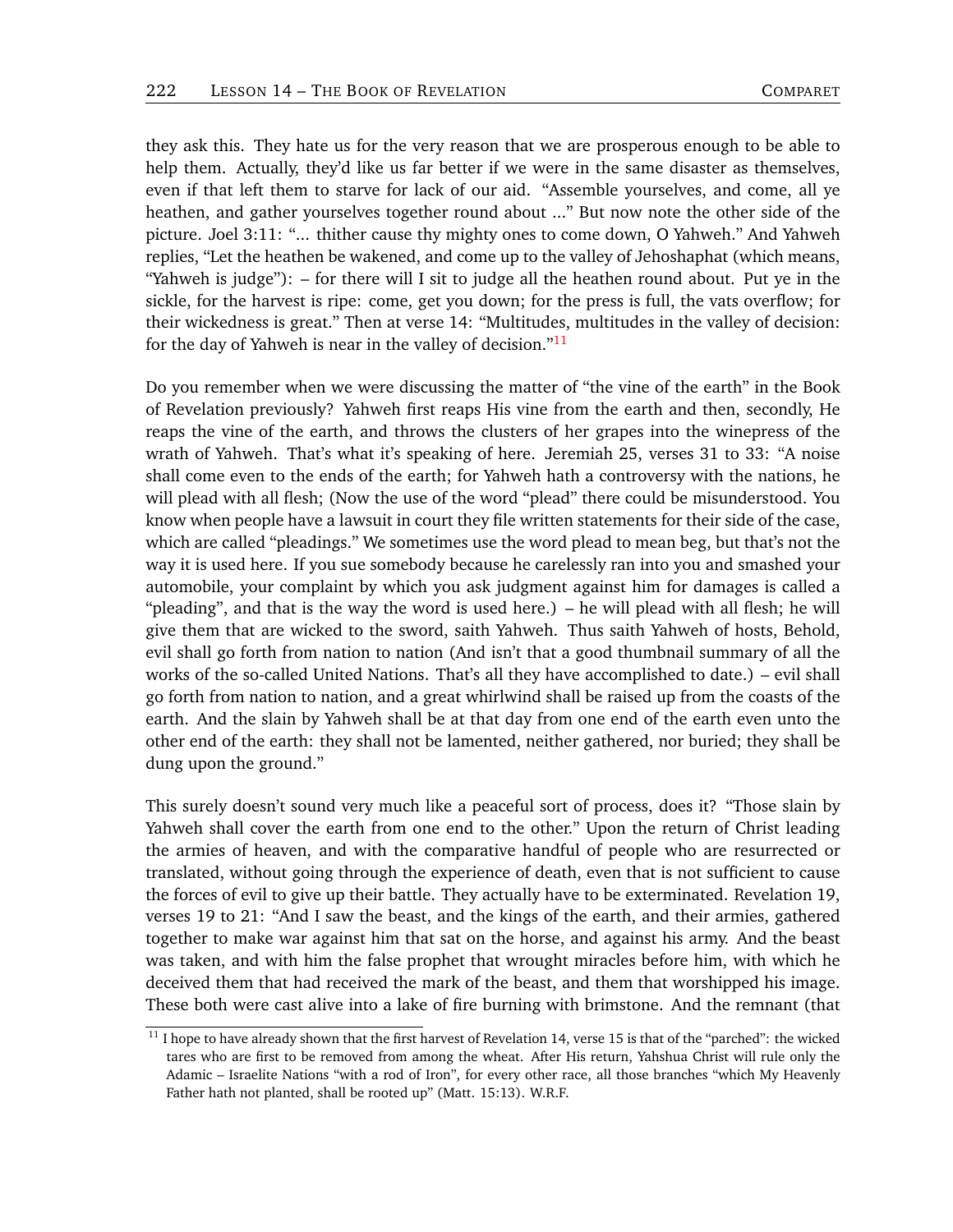is all the rest of the enemy army) were slain with the sword of him that sat upon the horse, which sword proceeded out of his mouth: and all the fowls were filled with their flesh."<sup>[12](#page-222-0)</sup>

This terrific impact of the wrath of Yahweh is pretty well described in Isaiah 30, verses 27 through 31, although he points out that while the wrath of Yahweh is frightful beyond imagination to those who are His enemies, He protects us and brings us through it: "Behold, the name of Yahweh cometh from far, burning with his anger, and the burden thereof is heavy: his lips are full of indignation, and his tongue as a devouring fire: And his breath, as an overflowing stream, shall reach to the midst of the neck, to sift the nations with the sieve of vanity: and there shall be a bridle in the jaws of the people, causing them to err. [But] Ye shall have a song, as in the night when a holy solemnity is kept; and gladness of heart, as when one goeth with a pipe to come into the mountain of Yahweh, to the mighty One of Israel. And Yahweh shall cause his glorious voice to be heard, and shall shew the lighting down of his arm, with the indignation of his anger, and with the flame of a devouring fire, with scattering, and tempest, and hailstones. For through the voice of Yahweh shall the Assyrian be beaten down, which smote with a rod."

Moffatt, like Phillips, who is perhaps not so much a translator as a paraphrase writer, that is, instead of trying to give you an exact translation of what the original said, he re-expresses in his own words what he feels the meaning is. When he's right, nobody says it better than Moffatt, and on this particular passage, I remember he says: "He clubs him down to peals of merry music." You'll notice here, "there shall be a bridle in the jaws of the people, causing them to err." You remember that – I forget which, but it's one of Paul's letters in which he says that those people who don't want to believe the truth and who prefer to believe lies, that Yahweh will let them have a strong delusion, since they reject the truth. Of course, satanic lies are floating around all the time, and the people that would rather believe that than the truth – well okay, they will gain thereby a strong delusion which will lead them to trouble.

Thus, you have here the fact that at the return of Yahshua the Christ, not by preaching but by violence, by all the terrific weapons of Yahweh, the people of evil [shall be destroyed], and don't think that you can separate evil as an abstraction from people. Evil in the abstract doesn't exist. It's like the mathematician's calling the Greek letter pi for the relation of the circumference [of a circle] to the radius of it, and so on, is an abstraction. But you can't find me a pound of it or a quart of it. It doesn't exist. Evil by itself cannot exist. Evil consists of the actions of evil people, and you cannot remove evil until you remove those who do the evil things. You can preach at a scorpion or at a child of Satan all you want to. They've been preached at now for six thousand years and it hasn't done any good, and it's high time that the patience of Yahweh finally wore thin, because none of us would survive if it didn't.

<span id="page-222-0"></span><sup>&</sup>lt;sup>12</sup> Comparet here admits that the other races "actually have to be exterminated" upon the return of Christ, which is true, however, it leaves no room for Comparet's statements elsewhere where he claims that after the "millennium" – at least 1000 years after the return of Christ and His rule – Gog and Magog will again be gathered to battle against Israel. How could they be, if they are already destroyed? Comparet is divided against himself on this issue, not realizing that the "millennium" has already transpired! W.R.F.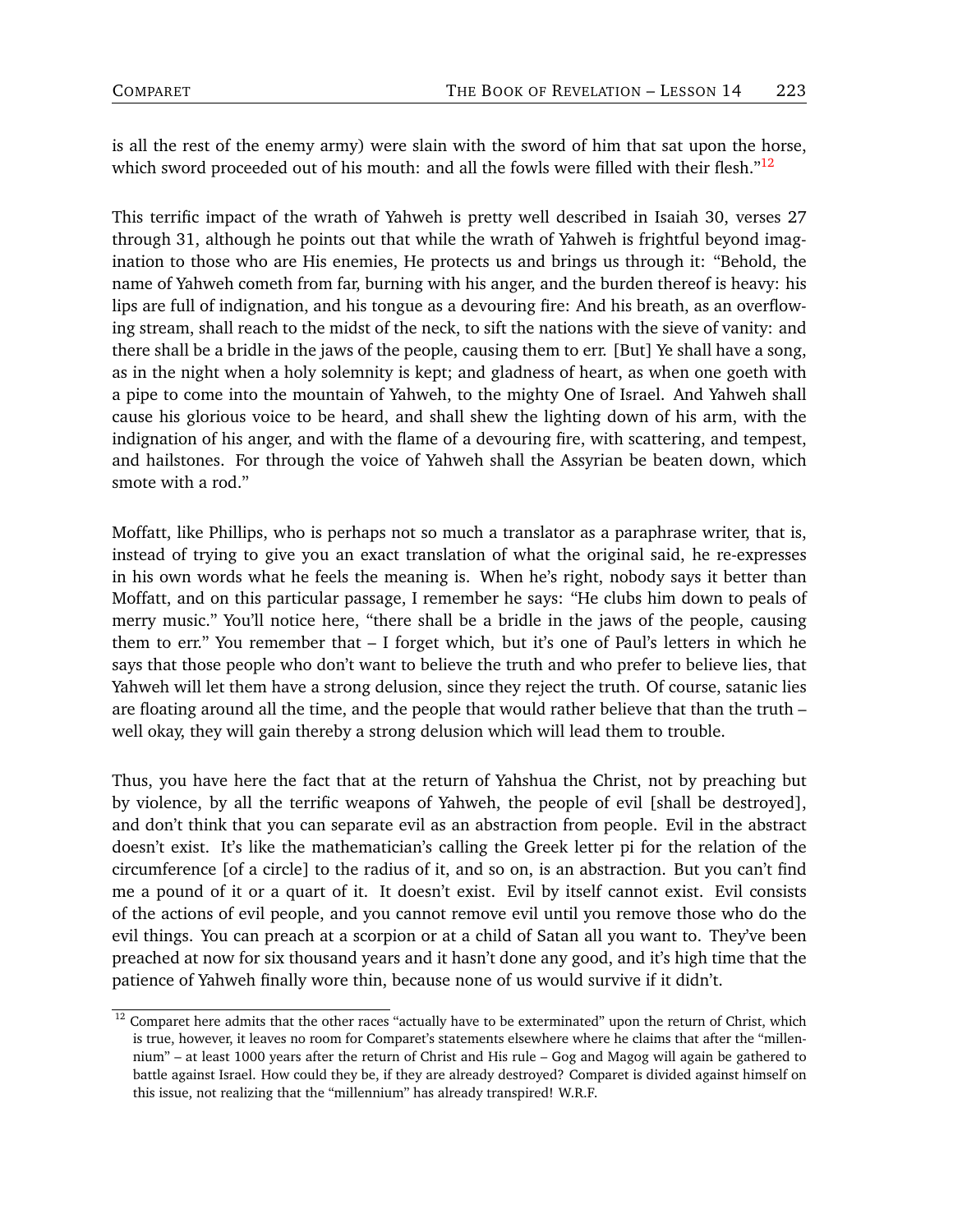When therefore the forces of evil are destroyed, which means the people of evil are destroyed, then we reach the millennium; Revelation 20, verses 1 through 10: "And I saw an angel come down from heaven, having the key of the bottomless pit and a great chain in his hand. And he laid hold on the dragon, that old serpent, which is the Devil, and Satan, and bound him a thousand years, And cast him into the bottomless pit, and shut him up, and set a seal upon him, that he should deceive the nations no more, till the thousand years should be fulfilled: and after that he must be loosed a little season. And I saw thrones, and they sat upon them, and judgment was given unto them: and I saw the souls of them that were beheaded for the witness of Yahshua, and for the word of Yahweh, and which had not worshipped the beast, neither his image, neither had received his mark upon their foreheads, or in their hands; and they lived and reigned with Christ a thousand years. But the rest of the dead lived not again until the thousand years were finished. This is the first resurrection. Blessed and holy is he that hath part in the first resurrection: on such the second death hath no power, but they shall be priests of Yahweh and of Christ, and shall reign with him a thousand years."<sup>[13,](#page-223-0)[14](#page-223-1)</sup>

As to what it's going to be like in that period, Micah 4, verses 1 to 5 gives us some of it: "But in the last days it shall come to pass, that the mountain (remember, that's symbolic, that's a nation or kingdom) – the mountain of the house of Yahweh shall be established in the top of the mountains, and it shall be exalted above the hills; and people shall flow unto it. And many nations shall come, and say, Come, and let us go up to the mountain of Yahweh, and to the house of the Elohim of Jacob; and he will teach us of his ways, and we will walk in his paths: for the law shall go forth of Zion, and the word of Yahweh from Jerusalem. And he shall judge among many people, and rebuke strong nations afar off (You'll remember that the Book of Revelation says 'He shall rule the nations with a rod of iron.') – and they shall beat their swords into plowshares, and their spears into pruninghooks: nation shall not lift up a sword against nation, neither shall they learn war any more."

<span id="page-223-0"></span><sup>&</sup>lt;sup>13</sup> The "resurrection" of Revelation 20:5-6 raises a question that I will only touch on here; that of reincarnation. This may be supported by the use of the word *palingenesia* (3824) at Matthew 19:28, translated "regeneration" the word literally means "*a being born again*." This has nothing at all to do with the terms mistranslated "born again" elsewhere, such as in John chapter 3. I will not discuss this further here, as there is no need to, yet was obliged to mention it. W.R.F.

<span id="page-223-1"></span><sup>&</sup>lt;sup>14</sup> Again I would point out that the so-called millennium (1000 years) is past history. While Comparet did quite well connecting history with prophecy, he failed to recognize the period when the "souls" were "beheaded" who didn't "worship the beast" at Revelation 20:4. The greatest beheading of "souls" who didn't "worship the beast" came during the French Revolution with the use of the guillotine. It is a well known fact that the French Revolution was at the beginning of Communism. Even Napoleon served as an officer under the Communist party. Prior to this "beheading" at verse 4, you will notice that Satan was loosed at the end of verse 3. Thus, verses 3 and 4 are tied closely together. In other words, shortly after Satan was loosed, off came the heads. You'll remember that when the Catholic "Church" put a so-called "heretic" to death, they liked to burn them at the stake to give them a head-start to hell. The binding and loosing of Satan, and the beheading of souls are past history. C.A.E.

I can only add to Clifton's remarks here, which are very well on target, that another evil was unleashed on the world as a result of the French Revolution: the rise of global capitalism as we know it today. For with Napoleon's defeat at Waterloo, the Rothschilds were able through craft to purchase most of the wealth of England and gain control of the Bank of England, at bargain-basement prices, and henceforth the Rothschilds would dominate European finances unto this very day. W.R.F.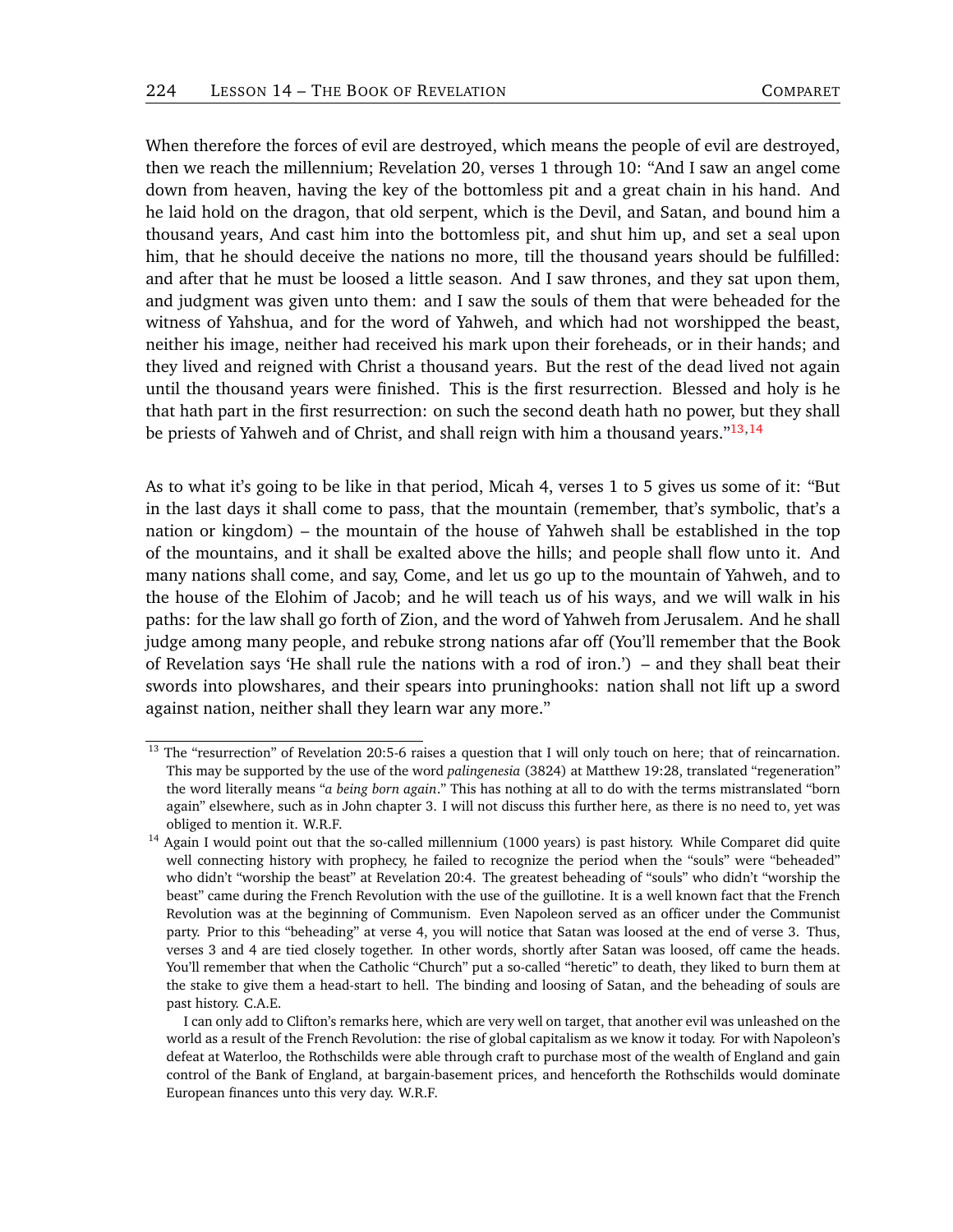That's the only place in the Bible where it says that's going to happen. So these people who say that through the great wisdom and polity of the United Nations we're going to teach the nations peace, have no basis at all for it. It's only in the millennium that this happens, after the United Nations is overthrown as part of the forces of evil. "But they shall sit every man under his vine and under his fig tree; and none shall make them afraid: for the mouth of Yahweh of hosts hath spoken it." Note the next sentence: "For all people will walk every one in the name of his god, and we will walk in the name of Yahweh our God (Elohim) for ever and ever." They have seen all the marvelous and terrible things that occur when Yahweh demonstrates His power and His wrath in overthrowing evil. He is ruling the world with force, and by compelling them to live by the laws of Yahweh, He is showing them they live better than they have ever lived before. Now you'd think that would convert them, wouldn't you?<sup>[15](#page-224-0)</sup>

All the Hindus have ever known, from the dawn of history, is devil worship, and all they are going to know through the millennium is devil worship. Among the people of Israel there will be, during the millennium, some who have died and have been resurrected, and they, of course, will be immortal. There will be some who were alive at the return of Christ and who have been translated into the immortal state without going through the experience of death. But there will be many others who were living at the return of Christ and were not good enough to get in on this first resurrection, and there will be those who are born afterwards. Now what's going to be their condition? Remember, they are living in the Kingdom of Yahweh on earth when things are at the ultimate state of righteousness. Isaiah 65, verses 19 to 22 gives us that picture: "And I will rejoice in Jerusalem, and joy in my people: and the voice of weeping shall be no more heard in her, nor the voice of crying. There shall be no more thence an infant of days, nor an old man that hath not filled his days: for the child shall die an hundred years old (In other words, anyone dying at a hundred years of age will be thought of as dying in his childhood. Why didn't he live longer?) – but the sinner being an hundred years old shall be accursed (We would think that anybody who could live to be a hundred was getting along quite well, but there if he lives only to a hundred, he's under the curse.) – And they shall build houses, and inhabit them; and they shall plant vineyards, and eat the fruit of them. They shall not build, and another inhabit; they shall not plant, and another eat: for as the days of a tree are the days of my people (Many trees, you know, live several hundred years.) – and mine elect shall long enjoy the work of their hands." $16,17$  $16,17$ 

<span id="page-224-0"></span><sup>&</sup>lt;sup>15</sup> Here Comparet misunderstands Micah 4:5, again in order to support his view concerning a so-called future "millennium", and what he fails to notice is that the "gods" of the heathen races are **dead**. Yahweh, being God, is the inventor of all things, including tongue-in- cheek irony. For as their gods are dead, so shall be the non-Adamic races at the end of this age! Note Isaiah 36:18-21, 37:12-19, 41:21-29, 42:17, etc. etc. And I must also ask, where has the heathen ever lived by the laws of Yahweh? Not even Israel has obeyed such laws for any substantial period of time! W.R.F.

<span id="page-224-1"></span><sup>&</sup>lt;sup>16</sup> Comparet's entire thesis concerning the "millennium" here is conjecture, not based on Scripture at all. For nowhere do we see the immortal dwelling among the mortal: "Death is swallowed up in victory" (1 Cor. 15:54), when "The last enemy that shall be destroyed is death" (1 Cor. 15:26), because "death and hell were cast into the lake of fire" (Rev. 20:14). Nowhere in Scripture is there an exception to this explained. Only in the Greek myths do the mortal and the immortal dwell together! W.R.F.

<span id="page-224-2"></span><sup>&</sup>lt;sup>17</sup> The point in that "the sinner being an hundred years old shall be accursed" (Isaiah 65:20) is evidently that things would be so difficult for a sinner, that one would hope to have died far sooner, in that manner being relieved of much punishment. W.R.F.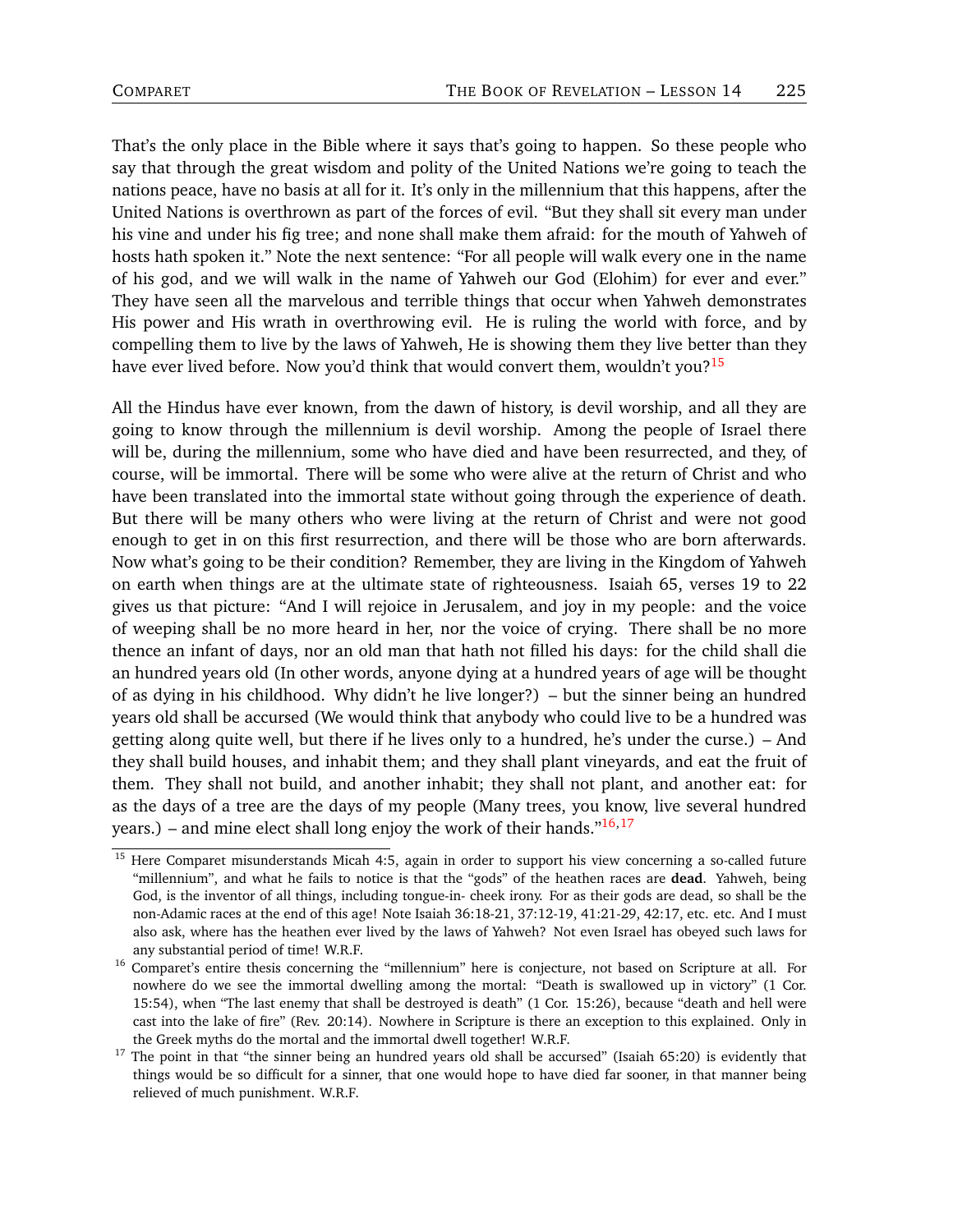What happens at the end of a thousand years, the end of the millennium? (Still Revelation 20 at verse 6) "And when the thousand years are expired, Satan shall be loosed out of his prison, And shall go out to deceive the nations which are in the four quarters of the earth, Gog and Magog, to gather them together to battle: the number of whom is as the sand of the sea." $^{18}$  $^{18}$  $^{18}$ 

Now nearly all the translations simply give the names, Gog and Magog, and don't try to identify them. But it's interesting to note that in Lamsa's translation from the Aramaic, he does translate it; he calls them China and Mongolia. Now the Syrian church had their Bible from the beginning in Aramaic. They didn't translate it from Aramaic into Greek, and from Greek back into Aramaic. It's rather interesting to note some of these points in which the Aramaic to English translations differ from those that are based on Greek manuscripts: "And they went up on the breadth of the earth, and compassed the camp of the saints about, and the beloved city: and fire came down from Yahweh out of heaven, and devoured them. And the devil that deceived them was cast into the lake of fire and brimstone, where the beast and the false prophet are, and shall be tormented day and night for ever and ever." Now your *King James Version* says "for ever." In the literal Greek, though, it is "for the ages of the ages."[19](#page-225-1)

It's popular among some people, you know, to look down their nose at Yahweh, He isn't as good as they are. They're much kinder and more merciful, so the punishment of the wicked isn't for ever. It's only a little temporary thing, just a spanking, and when they've seen they have been wrong they'll be converted and it will all be over, and all that. But if you think that phrase "for the ages of the ages" means a little while, remember that when it talks about the saved, dwelling as the people of Yahweh for ever, exactly the same Greek words "for the ages of the ages" are used. Hence, if you want to make the punishment of the wicked just a temporary thing, if that be true, then all you can hope for with somebody being saved is a very temporary salvation, because the wording is exactly the same. You find different expressions used which have been translated "eternal" or "for ever." One of them is "to the age", implying "to the end of the age." That is not justly translated "forever" because we've had several ages already. But it's a duration of an age. Where it says "for the ages of the ages", that is the strongest expression you find in the group. It implies eternal duration.

Therefore, remember now, upon Christ's return to begin the millennium, you have the first resurrection of just a select few. Only a handful out of any generation past. Then you have a thousand year period in which they "rule and reign with Christ." They are the administrative staff of the Kingdom of Yahweh under Yahshua the Christ as the king. Then, at the end of the thousand years, the nations released from compulsion and being allowed to make their own

<span id="page-225-0"></span> $18$  Comparet has already claimed that Gog and Magog would attack us, and that we currently anticipate that attack, and also that this would herald the impending return of Yahshua Christ who will destroy all of our enemies and all of the wicked ones among us. This is Scriptural. Yet here Comparet has the return of Christ, who rules for 1000 years, and **then** Gog and Magog attack us. Comparet's own views are divided against himself, and he doesn't even realize it (as also with others who take that same view)! He (or they) can't have it both ways, and in reality this second position, consisting of a 1000-year "millennium", is NOT Scriptural but a perversion of Scriptures – and of history – which borders on the ridiculous. Since the 1800's Satan (the Jews) has been deceiving the Nations, and if you don't believe that just turn on the television or read a newspaper! W.R.F.

<span id="page-225-1"></span><sup>&</sup>lt;sup>19</sup> See note [10 on page 199](#page-198-0)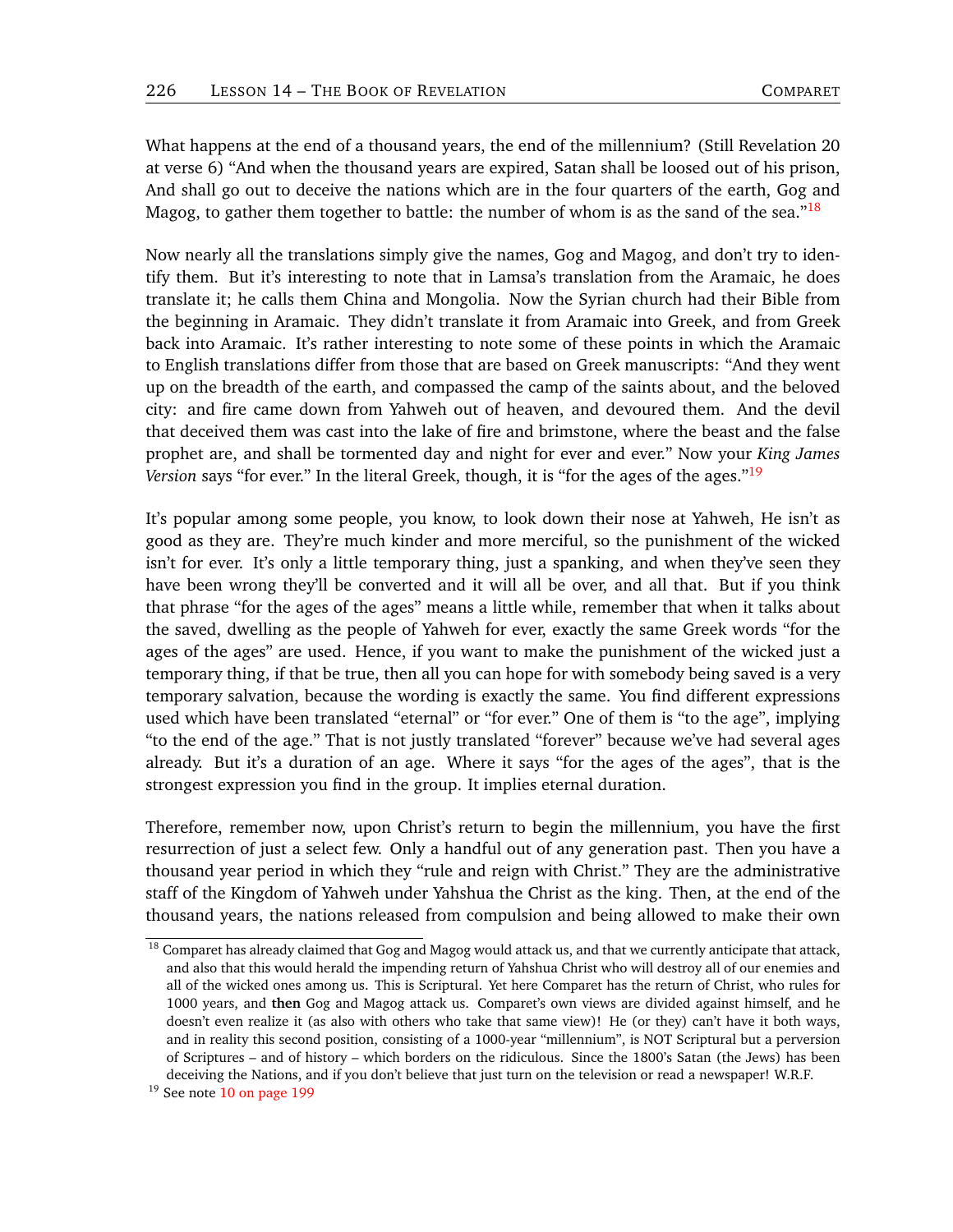choice go true to type. They rise in rebellion against Yahweh and try to exterminate His people, and they themselves are exterminated.<sup>[20](#page-226-0)</sup>

Following that, you have a second and general resurrection for judgment. Revelation 20, verses 11 to 15: "And I saw a great white throne, and him that sat on it, from whose face the earth and the heaven fled away; and there was found no place for them. And I saw the dead, small and great, stand before Yahweh; and the books were opened: and another book was opened, which is the book of life: and the dead were judged out of those things which were written in the books, according to their works. And the sea gave up the dead which were in it; and death and the grave delivered up the dead which were in them: and they were judged every man according to their works. And death and hell were cast into the lake of fire. This is the second death. And whosoever was not found written in the book of life was cast into the lake of fire."

Thus, if only those who are the condemned sinners were in the second resurrection, there would be no point in this expression at all. This indicates that a lot of saved Christians, not good enough to make the first resurrection, are in the second resurrection, and their names are written in the Lamb's book of life. They do get their eternal life, but only in the second resurrection, not in the first. Those who don't make the grade, even in the second resurrection: they had their chance and they failed it. In Revelation 21, verse 1: "And I saw a new heaven and a new earth: for the first heaven and the first earth were passed away (now remember, this is after the end of the millennium; after this second judgment even). $^{21}$  $^{21}$  $^{21}$ 

<span id="page-226-0"></span><sup>&</sup>lt;sup>20</sup> I will agree with Comparet that only a select few will be resurrected or "changed in a twinkling of an eye" as administrators for the Kingdom, and that later there will be a general resurrection. But I don't agree that we will have two encounters with Gog and Magog. Therefore, I am not fully in accord with his post millennial views. But, otherwise, I rate Comparet in the upper 90's percentage-wise.

Comparet's statement that "only a handful out of any generation past" are to be resurrected to administer a millennial kingdom is purely conjectural. Reading 1 Cor. 15:51 and 1 Thess. 4:15-17, while we do not all die, those living who are transformed certainly do not precede those who have died and are resurrected: for all of this happens at the same time, at the last trumpet. There is only one resurrection before us, for the "first resurrection" of Revelation 20:5 is long past. W.R.F.

The topic of resurrection can be quite difficult and controversial. Highly important is the reality that we will finally gain that immortal state whenever or however that comes about. Scripture makes it quite clear that only Adamites will be those who realize a life hereafter. As I see the matter, I envision three stages of resurrection. First, the resurrection of firstfruits which started with Yahshua Himself followed by a select few who arose from their graves as recorded at Matthew 27:53. As Pentecost was only an earnest of the Holy Spirit, these firstfruits of resurrection were only an earnest (pledge) of a greater resurrection to come. At John 5:29 we are informed of a resurrection of "life" and a resurrection of "damnation." Surely these can only be two separate resurrections. Then we are told at 1 Corinthians 15:51 that some will not all sleep (die), but in a twinkling of an eye be changed to immortal life. I believe that it will be quite embarrassing for some who assumed they were scheduled for the resurrection unto life, only to live out the remainder of their mortal life span merely to die, and somewhere in the expanse of time be resurrected to a judgment of damnation. At 1 Corinthians 3:12-15, we are told that those who achieve the resurrection of the damned will be judged for their works of hay, wood and stubble, though they will be saved their works will be burned with fire standing before Yahweh empty handed. C.A.E.

<span id="page-226-1"></span> $21$  Every Christian – because only Israelites who are purely Adamic by race can properly be Christian – will "make the grade even in the second resurrection", for all of their names are written in the Book of Life (Rom. 11:26; John 10:27-29; 17:12; Rom. 8:22-39; Rev. 21:12). W.R.F.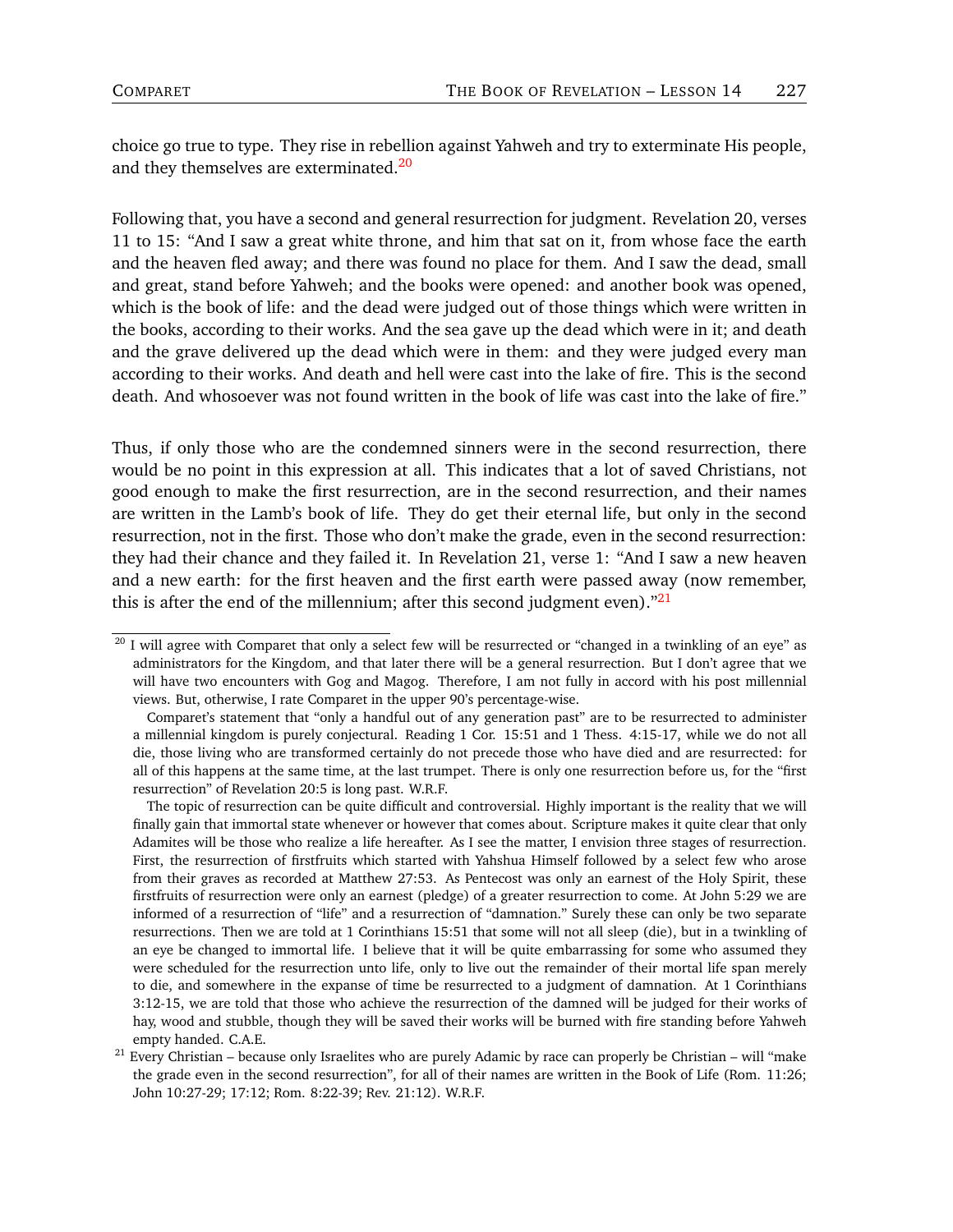This is the first mention in the Bible of the passing away of heaven and earth as they now are. Now to these people who say "Oh well, all the Law has been done away with. We're under grace; we're not under Law." – Matthew 5, verses 17 through 19, those people who are nominally Christians, let's see what they will do with the words of Christ Himself: "Think not that I am come to destroy the law, or the prophets: I am not come to destroy, but to fulfil. For verily I say unto you, Till heaven and earth pass, one jot or one tittle shall in no wise pass from the law, till all be fulfilled."<sup>[22](#page-227-0)</sup>

That jot, that was the Hebrew letter yode, a small letter about the size of a comma, the smallest in the Hebrew alphabet, and what they garble up as "tittle", I forget the exact word in the Hebrew, but it is a tiny little curlicue that is written as an ornament upon some of the letters. Even these tiny trifling things in the law shall not pass away till all be fulfilled.

Now still continuing with the words of Yahshua the Christ: "Whosoever therefore shall break one of these least commandments, and shall teach men so, he shall be called the least in the kingdom of heaven: but whosoever shall do and teach them, the same shall be called great in the kingdom of heaven." The law still serves the purpose that it originally had. It's as true as it ever was that thou shalt not commit murder, and thou shalt not commit adultery, and thou shalt not steal. These are the rules of conduct today. It's as true as it ever was that if you eat unwholesome food, your health is going to suffer. And it's as true as it ever was that if you allow the Jews to lead you into violating the economic laws of Yahweh, you're going to have poverty in the land while only the wicked become wealthy.

While, then, you look to Yahshua the Christ for your salvation, you still owe Him the duty of trying to be good according to the commands that are given you in the Bible. There's one other little item that we should touch on lightly here. It talks about the final eternal city of Yahweh, the new Jerusalem, as John gets a vision of that coming down out of heaven from Yahweh. Remember now, the whole Book of Revelation is symbolic rather than literal. Where it gives the dimensions of it, twelve thousand furlongs on the side, and twelve thousand furlongs high, a furlong being an eighth of a mile, that would be 1,500 miles on a side, and 1,500 miles high. Now obviously, that's not to be taken literally. Basically, a city is an organization, a government, and that's what this is. The twelve, of course, is an Israel number, showing that it is still Yahweh's people Israel, and the thousand by way of emphasis. Another thing it mentions there is, "and the sea shall be no more." $23,24$  $23,24$ 

<span id="page-227-0"></span> $22$  2 Thess. 1:8, and expressly 2 Pet. 3:7 and 3:12-13 all anticipate the destruction of this world by fire, as does Revelation chapter 20, though in a rather poetic manner, which surely entails the "passing away of heaven and earth as they are now." W.R.F.

<span id="page-227-1"></span><sup>23</sup> The word translated "furlongs" here is the Greek *stadia*, and a *stadion* is 606.75 English fleet, or about .115 miles, 12,000 of which are about 1380 miles. All of the older manuscripts are in agreement here concerning the measurements of this city, and so Comparet is surely correct in stating that the numbers are purely symbolic, for otherwise a 1380 mile-high city seems quite a spectacle. At least one  $10<sup>th</sup>$  century Greek manuscript, fairly recent, and some Vulgate manuscripts omitted the words "and the height", however, these have no creditability compared to the antiquity and authority of the many Greek manuscripts which contain the phrase. W.R.F.

<span id="page-227-2"></span><sup>&</sup>lt;sup>24</sup> Comparet here describes the measurement of the "new Jerusalem", found at Revelation 21:15-17, and then brings up the phrase "and the sea shall be no more", which is actually found at Revelation 21:1. The text at Rev.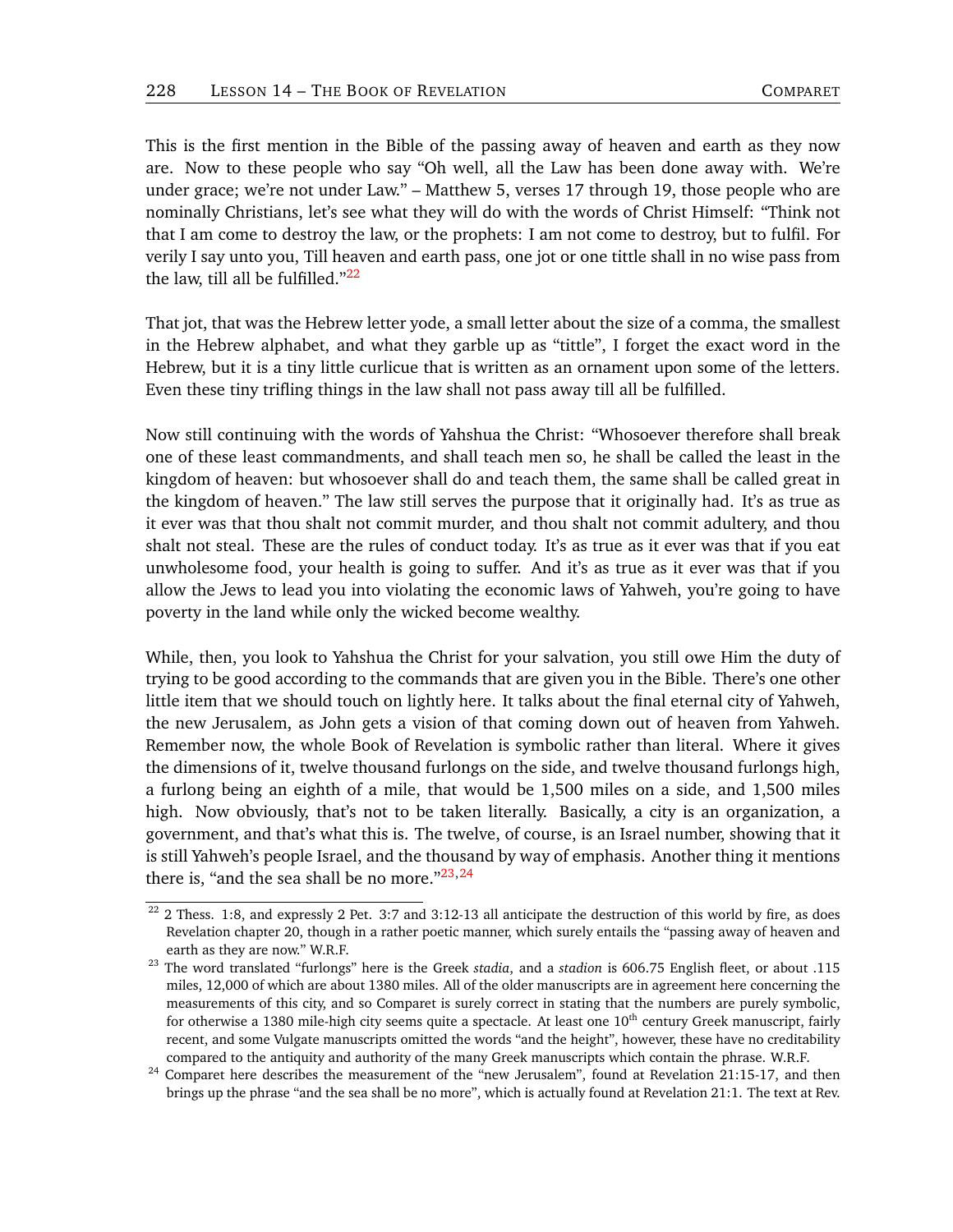Does that mean that then you will be able to ride a bicycle from San Francisco to Tokyo? No. It's not talking about the literal ocean. Remember that throughout the Book of Revelation, when it talks about waters, rivers, and the sea, it's speaking of people. Of course, a river is a lot of people in motion, like an invading army moving in a definite course with a definite purpose. The sea is the great unorganized mass of non-Israel humanity, and that sea simply is not going to exist after we reach that stage. Now you say, "Well, it's perhaps kind of rough on those who don't make it." Yes, that's true. It's rough on the scorpions if they finally are not around to keep stinging us throughout eternity. But it would be a lot worse on us if they were still here, wouldn't it? These are people who have not in themselves or in their own character anything to respond to the teachings of Yahweh, after they have had a full lifetime of opportunity and they have failed. What can you do? All you can do is admit they have failed and give them up. The only other thing you can do is keep them around to be forever what they are. It's actually more merciful to them, as well as to us, that they do not remain useless forever.[25](#page-228-0)

[This concludes Bertrand L. Comparet's 14 teaching sessions originally on audio tape on the Book Of Revelation.]

✧ ✧ ✧

<sup>21:1</sup> discusses the "new heaven and a new earth", physical features both, and then states "and there was no more sea", which in context here must also be a physical feature. All of the non-Israelites who were "not found written in the book of life" were already "cast into the lake of fire" (Rev. 20:15), and so Rev. 21:1 certainly is not referring to these, already destroyed. Note that this word "sea" is singular, and to the Greeks signified the Mediterranean, as opposed to the ocean (i.e. *thalassa*, not *ôkeanos*) which lay beyond the straits of Gibraltar, although sometimes the word was used in contrast to *gâ* (or *gê*), "earth" or "land." W.R.F.

<span id="page-228-0"></span><sup>&</sup>lt;sup>25</sup> Here is exposed what I consider an extremely serious flaw in Comparet's teaching, and it is two-fold. First, in Comparet's own words he says that the other races had "not in themselves, or in their character anything to respond to the teachings of Yahweh, after they had a full lifetime of opportunity." So with this Comparet insinuates that the other races even had a chance for salvation. Comparet's hypothesis simply is not true. In the first place, Yahweh did not even create the non-Adamic races, and so they've never had any possible "opportunity" at all! The non-Adamic races are throughout the Bible only considered "beasts." Yahweh only chose Israel, a fraction of the Adamic race, who are the only people He claimed to know (Amos 3:2), and only these whom He foreknew did He predestinate, call, justify, and will He glorify (Romans 8:30). The other races had never a chance, no matter how "good" they'd behaved! This is evident in the Jews, who could keep the whole law but will still never have eternal life.

The second fault I find with Comparet's statement is that it insinuates that Israel did respond to Yahweh's teachings and somehow "earned" their salvation, and that is far beyond the truth! Israel did no better than the rest of the Adamic race, "For all have sinned, and come short of the honor of Yahweh" (Romans 3:23). Yet redemption and justification were given (along with "grace") to Israel freely, whereas Israel did nothing to earn it (Romans 3:24; 4:4, 16; 5:15; 11:5-6; Gal. 5:4; James 1:17-18; 2:10; 1 Peter 4:10; 5:10; 1 John 1:9-10; 2:2; Hosea 14:4; Rev. 21:6 and 22:17); **how should a gift be earned?** W.R.F.